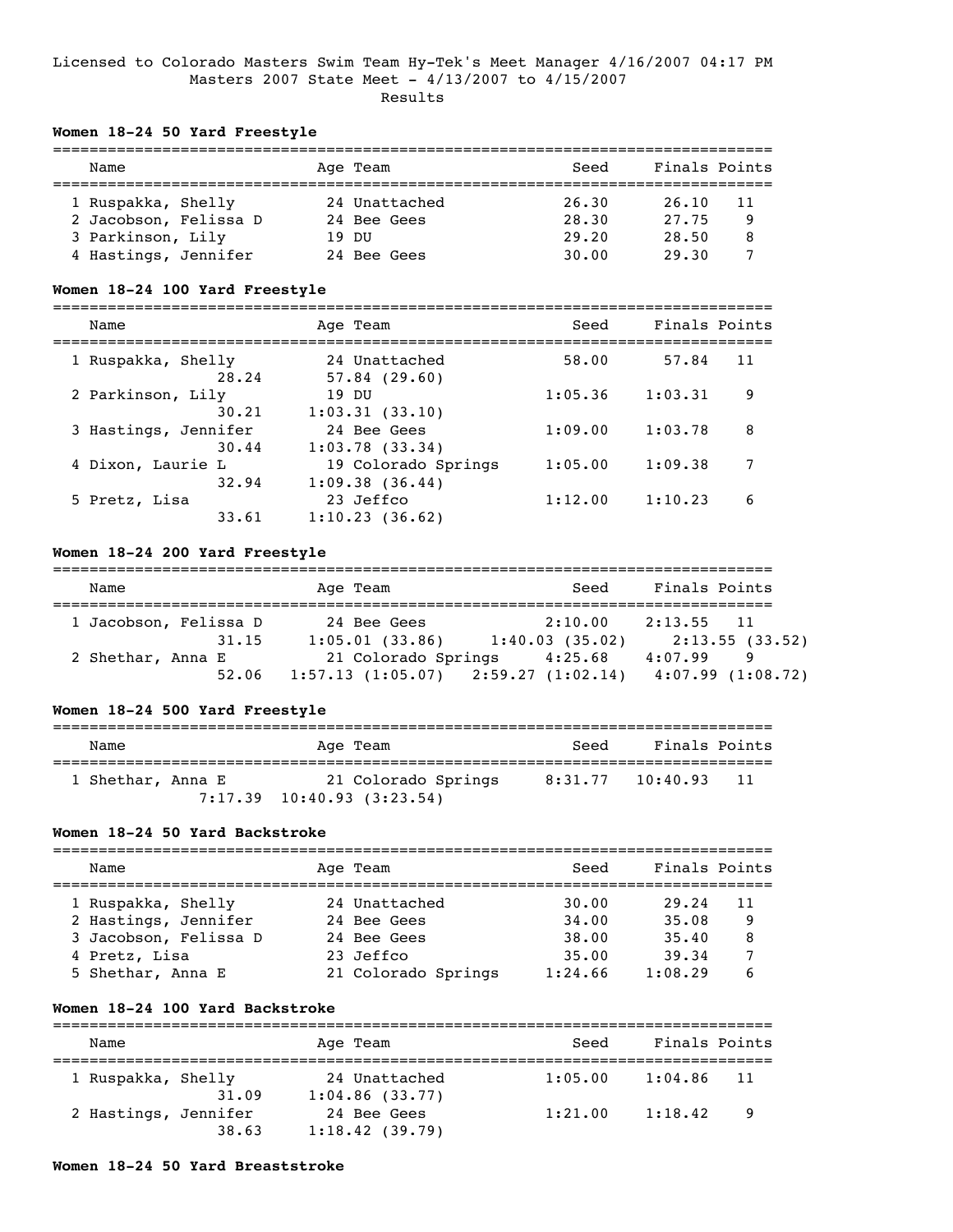| Name                  | Age Team            | Seed  | Finals Points |
|-----------------------|---------------------|-------|---------------|
| 1 Jacobson, Felissa D | 24 Bee Gees         | 32.90 | 33.69<br>11   |
| 2 Dixon, Laurie L     | 19 Colorado Springs | 41.00 | 40.43         |

### **Women 18-24 100 Yard Breaststroke**

| Name                           | Age Team                                | Seed    | Finals Points |    |
|--------------------------------|-----------------------------------------|---------|---------------|----|
| 1 Jacobson, Felissa D<br>35.30 | 24 Bee Gees<br>1:14.39(39.09)           | 1:14.50 | 1:14.39       | 11 |
| 2 Dixon, Laurie L<br>41.00     | 19 Colorado Springs<br>1:27.17(46.17)   | 1:26.00 | 1:27.17       | 9  |
| 3 Pretz, Lisa<br>42.09         | 23 Jeffco<br>1:29.00(46.91)             | 1:33.00 | 1:29.00       | 8  |
| 4 Shethar, Anna E<br>1:10.00   | 21 Colorado Springs<br>2:31.11(1:21.11) | 1:56.70 | 2:31.11       |    |

# **Women 18-24 200 Yard Breaststroke**

| Name              | Age Team                                | Seed    | Finals Points    |
|-------------------|-----------------------------------------|---------|------------------|
| 1 Dixon, Laurie L | 19 Colorado Springs                     | 3:00.00 | $3:05.13$ 11     |
| 41.99             | $1:29.26$ (47.27) $2:16.81$ (47.55)     |         | 3:05.13(48.32)   |
| 2 Shethar, Anna E | 21 Colorado Springs 4:02.86             |         | 5:30.73<br>-9    |
| 1:15.33           | $2:40.98$ (1:25.65) $4:08.61$ (1:27.63) |         | 5:30.73(1:22.12) |

# **Women 18-24 50 Yard Butterfly**

| Name                  | Age Team      | Seed  | Finals Points |  |
|-----------------------|---------------|-------|---------------|--|
|                       |               |       |               |  |
| 1 Ruspakka, Shelly    | 24 Unattached | 29.00 | 28.97<br>11   |  |
| 2 Jacobson, Felissa D | 24 Bee Gees   | 31.00 | 30.66         |  |
| 3 Parkinson, Lily     | זזת 19        | 34.32 | 32.14         |  |

# **Women 18-24 100 Yard Butterfly**

| Name                       | Age Team                              | Seed    | Finals Points   |
|----------------------------|---------------------------------------|---------|-----------------|
| 1 Dixon, Laurie L<br>40.56 | 19 Colorado Springs<br>1:26.45(45.89) | 1:20.00 | 1:26.45<br>- 11 |

# **Women 18-24 100 Yard IM**

| Name                           | Age Team                      | Seed    | Finals Points  |  |
|--------------------------------|-------------------------------|---------|----------------|--|
| 1 Jacobson, Felissa D<br>34,03 | 24 Bee Gees<br>1:08.91(34.88) | 1:09.00 | 1:08.91<br>-11 |  |
| 2 Parkinson, Lily<br>32.69     | 19 DU<br>$1:15.64$ (42.95)    | 1:30.12 | - 9<br>1:15.64 |  |

# **Women 18-24 200 Yard IM**

| Name                  |         | Age Team                                    |                 | Seed      | Finals Points |                       |
|-----------------------|---------|---------------------------------------------|-----------------|-----------|---------------|-----------------------|
| 1 Jacobson, Felissa D |         | 24 Bee Gees                                 |                 | 2:20.00   | $2:28.76$ 11  |                       |
|                       | 32.61   | 1:13.77(41.16)                              | 1:53.75 (39.98) |           |               | 2:28.76 (35.01)       |
| 2 Shethar, Anna E     |         | 21 Colorado Springs                         |                 | $\rm{NT}$ | 4:56.44       | 9                     |
|                       | 1:10.61 | $2:30.23$ $(1:19.62)$ $3:55.36$ $(1:25.13)$ |                 |           |               | $4:56.44$ $(1:01.08)$ |

# **Women 25-29 50 Yard Freestyle**

| Name | Age<br>Team | Seed                       | Fina<br>D∩i<br>.s |
|------|-------------|----------------------------|-------------------|
|      |             | -------------------------- | ______________    |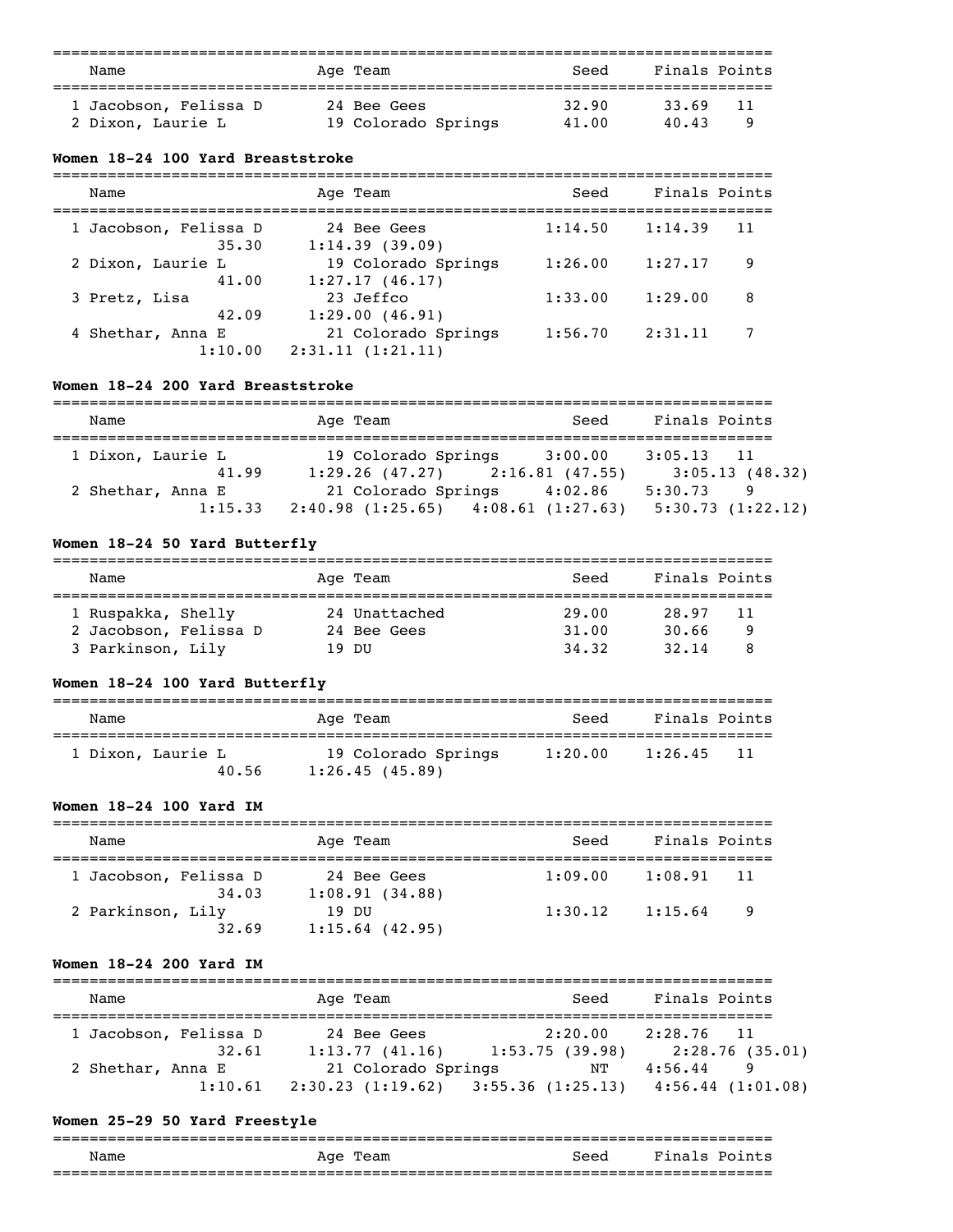| 1 Linke, Lyndsey M   | 26 Fort Collins     | 24.70 | 24.64 | 11 |
|----------------------|---------------------|-------|-------|----|
| 2 Matz, Kim E        | 25 Colorado Springs | 25.79 | 25.08 | 9  |
| 3 Mills, Courtney    | 28 Denver Athletic  | 26.97 | 25.85 | 8  |
| 4 Deery, Kelsey      | 26 Durango          | 27.00 | 26.24 |    |
| 5 Zeman, Meredith    | 26 DU               | 29.00 | 27.44 | 6  |
| 6 Einberger, Susan M | 25 Rsport           | 28.77 | 28.34 | 5  |
| 7 McNaught, Amber R  | 29 Aurora           | 29.54 | 29.53 | 4  |
| 8 Marschner, Marie   | 28 Thornton         | 29.00 | 29.54 | ٦  |
| 9 Miller, Hayley M   | 28 Thornton         | 30.80 | 30.73 |    |

# **Women 25-29 100 Yard Freestyle**

===============================================================================

| Name                                  | Age Team                                                | Seed    | Finals Points |
|---------------------------------------|---------------------------------------------------------|---------|---------------|
| 1 Linke, Lyndsey M<br>26.07           | 26 Fort Collins                                         | 54.90   | 11<br>53.84   |
| 2 Matz, Kim E                         | $53.84$ $(27.77)$<br>25 Colorado Springs                | 57.50   | 9<br>55.89    |
| 26.88<br>3 Mills, Courtney            | 55.89(29.01)<br>28 Denver Athletic                      | 58.39   | 8<br>56.24    |
| 27.26<br>4 Deery, Kelsey              | 56.24(28.98)<br>26 Durango                              | 59.00   | 7<br>56.86    |
| 27.22<br>5 Zeman, Meredith            | 56.86(29.64)<br>26 DU                                   | 1:00.00 | 1:00.77<br>6  |
| 28.93<br>6 Marschner, Marie           | 1:00.77(31.84)<br>28 Thornton                           | 1:05.61 | 5<br>1:03.07  |
| 30.68<br>7 Connally, Jessica<br>31.48 | 1:03.07(32.39)<br>27 Colorado Springs<br>1:04.85(33.37) | 1:06.50 | 1:04.85<br>4  |
|                                       |                                                         |         |               |

# **Women 25-29 200 Yard Freestyle**

| Name                           | Age Team                                 | Seed                      | Finals Points                      |
|--------------------------------|------------------------------------------|---------------------------|------------------------------------|
| 1 Taflinger, Brooke N<br>27.25 | 25 DU<br>$56.64$ (29.39) 1:26.56 (29.92) | 1:59.00                   | $1:56.12$ 11<br>1:56.12(29.56)     |
| 2 Linke, Lyndsey M<br>27.48    | 26 Fort Collins<br>57.50(30.02)          | 2:00.00<br>1:28.49(30.99) | 1:59.72<br>9<br>1:59.72(31.23)     |
| 3 Mills, Courtney<br>27.61     | 28 Denver Athletic<br>57.96(30.35)       | 2:05.90<br>1:30.94(32.98) | 2:03.62<br>-8<br>$2:03.62$ (32.68) |
| 4 Silleck, Sonya<br>30.25      | 29 Unattached<br>1:03.51(33.26)          | 2:21.00<br>1:38.08(34.57) | 2:12.37<br>7<br>2:12.37 (34.29)    |
| 5 Einberger, Susan M<br>30.99  | 25 Rsport<br>1:05.07(34.08)              | 2:13.43<br>1:40.13(35.06) | 2:14.30<br>-6<br>2:14.30(34.17)    |
| 6 Menzie, Kristin R<br>32.62   | 29 DU<br>1:08.05(35.43)                  | 2:30.00<br>1:45.13(37.08) | 2:22.08<br>5<br>2:22.08 (36.95)    |

# **Women 25-29 500 Yard Freestyle**

| Name                  | Age Team            | <b>Seed</b>                          | Finals Points                                 |
|-----------------------|---------------------|--------------------------------------|-----------------------------------------------|
| 1 Taflinger, Brooke N | 25 DU               | $5:12.00$ $5:17.05$ 11               |                                               |
| 28.30                 |                     |                                      | 59.56 (31.26) 1:31.69 (32.13) 2:04.07 (32.38) |
| 2:36.45(32.38)        | $3:08.92$ $(32.47)$ |                                      | $3:40.80$ (31.88) $4:13.18$ (32.38)           |
| 4:45.39(32.21)        | 5:17.05(31.66)      |                                      |                                               |
| 2 Mills, Courtney     |                     | 28 Denver Athletic 5:34.90 5:24.21 9 |                                               |
| 29.25                 | $1:00.58$ (31.33)   |                                      | $1:33.34$ (32.76) $2:06.00$ (32.66)           |
| 2:38.98(32.98)        | 3:12.14(33.16)      |                                      | $3:45.50$ (33.36) $4:18.92$ (33.42)           |
| 4:52.15(33.23)        | 5:24.21(32.06)      |                                      |                                               |
| 3 Greenleaf, Kristin  | 28 Aurora           | $6:30.00$ $6:11.46$ 8                |                                               |
| 34.05                 | 1:10.36(36.31)      |                                      | $1:47.07$ (36.71) $2:24.62$ (37.55)           |
| 3:02.37(37.75)        | $3:40.02$ (37.65)   |                                      | $4:17.89$ (37.87) $4:56.05$ (38.16)           |
| 5:34.07(38.02)        | 6:11.46(37.39)      |                                      |                                               |
| 4 Menzie, Kristin R   | 29 DU               |                                      | $6:23.49$ $6:17.43$ 7                         |
| 33.16                 | 1:09.30(36.14)      |                                      | $1:47.42$ (38.12) $2:25.14$ (37.72)           |
| $3:03.39$ (38.25)     | 3:42.10(38.71)      |                                      | $4:20.92$ (38.82) $4:59.90$ (38.98)           |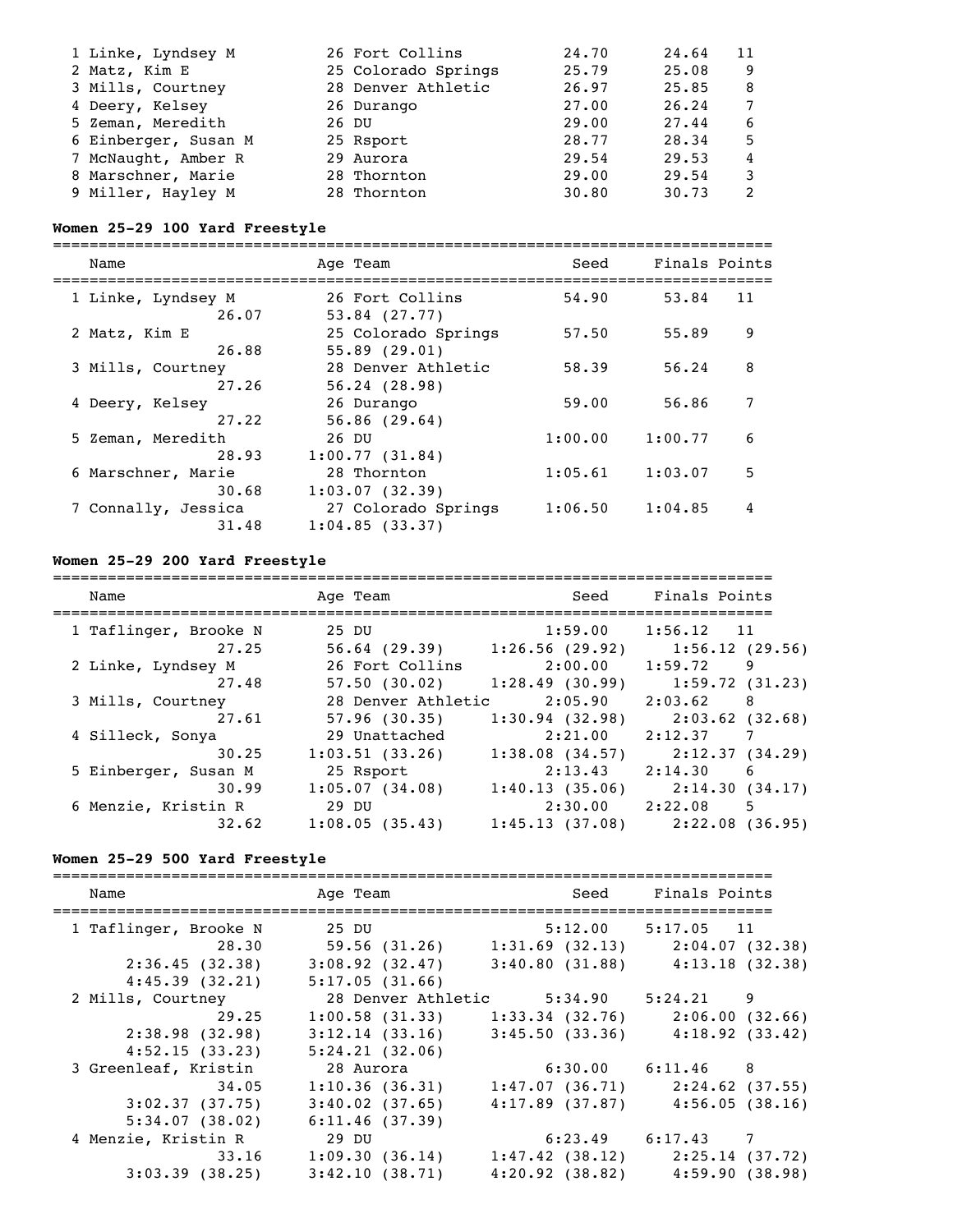# **Women 25-29 1000 Yard Freestyle**

| Name                 |       | Age Team        | Seed            | Finals Points            |
|----------------------|-------|-----------------|-----------------|--------------------------|
| 1 Greenleaf, Kristin |       | 28 Aurora       |                 | $13:00.00$ $12:57.07$ 11 |
|                      | 35.24 | 1:12.50(37.26)  | 1:50.59(38.09)  | 2:28.99(38.40)           |
| 3:07.67(38.68)       |       | 3:46.55(38.88)  | 4:25.75(39.20)  | 5:05.14(39.39)           |
| $5:44.62$ (39.48)    |       | 6:24.34(39.72)  | 7:03.70(39.36)  | 7:43.35(39.65)           |
| 8:22.69(39.34)       |       | 9:01.98(39.29)  | 9:41.16(39.18)  | 10:20.64(39.48)          |
| 11:00.47(39.83)      |       | 11:39.55(39.08) | 12:18.71(39.16) | 12:57.07(38.36)          |

# **Women 25-29 1650 Yard Freestyle**

| Name                                                      |                                                                         | Age Team Seed Finals Points |                                                       |
|-----------------------------------------------------------|-------------------------------------------------------------------------|-----------------------------|-------------------------------------------------------|
| 1 Mills, Courtney 28 Denver Athletic 18:53.90 18:28.71 11 |                                                                         |                             |                                                       |
| 29.81                                                     | $1:02.34$ (32.53) $1:35.21$ (32.87)                                     |                             | 2:07.93(32.72)                                        |
| 2:40.88(32.95)                                            |                                                                         |                             | $3:14.29$ (33.41) $3:47.69$ (33.40) $4:21.14$ (33.45) |
|                                                           | $4:54.72$ (33.58) $5:28.76$ (34.04) $6:02.87$ (34.11) $6:36.69$ (33.82) |                             |                                                       |
| 7:10.28(33.59)                                            | 7:44.21 (33.93) 8:18.23 (34.02) 8:51.85 (33.62)                         |                             |                                                       |
|                                                           | $9:25.71(33.86)$ $9:59.75(34.04)$                                       | 10:33.66(33.91)             | $11:07.88$ (34.22)                                    |
| 11:41.95(34.07)                                           | 12:16.04(34.09)                                                         | 12:49.82(33.78)             | 13:24.03(34.21)                                       |
| 13:58.25(34.22)                                           | 14:32.39(34.14)                                                         | 15:06.73(34.34)             | 15:40.97(34.24)                                       |
| 16:15.03(34.06)                                           | 16:48.67(33.64)                                                         | 17:22.59(33.92)             | 17:56.85(34.26)                                       |
| 18:28.71(31.86)                                           |                                                                         |                             |                                                       |
| 2 Greenleaf, Kristin                                      | 28 Aurora                                                               |                             | $25:00.00$ $22:08.59$ 9                               |
| 39.03                                                     | 1:19.25(40.22)                                                          |                             | $1:58.94$ (39.69) 2:38.76 (39.82)                     |
| 3:19.00(40.24)                                            | 3:59.76(40.76)                                                          |                             | $4:40.10(40.34)$ 5:20.70 (40.60)                      |
| 6:01.44(40.74)                                            | $6:41.89$ (40.45)                                                       |                             | $7:22.62$ (40.73) 8:03.49 (40.87)                     |
| 8:44.41(40.92)                                            | 9:25.31(40.90)                                                          | 10:05.97(40.66)             | 10:46.63(40.66)                                       |
| 11:27.33(40.70)                                           | 12:08.05(40.72)                                                         | 12:49.48(41.43)             | $13:30.69$ $(41.21)$                                  |
| 14:09.91(39.22)                                           | 14:49.95(40.04)                                                         | 15:30.07(40.12)             | 16:10.50(40.43)                                       |
| $16:51.02$ (40.52)                                        | 17:31.15(40.13)                                                         | 18:11.06(39.91)             | 18:50.91(39.85)                                       |
| 19:30.81(39.90)                                           | 20:10.55(39.74)                                                         | 20:50.54(39.99)             | 21:29.71(39.17)                                       |
| 22:08.59(38.88)                                           |                                                                         |                             |                                                       |

### **Women 25-29 50 Yard Backstroke**

| Name                |       | Age Team            | Seed  | Finals Points |
|---------------------|-------|---------------------|-------|---------------|
|                     |       |                     |       |               |
| 1 Linke, Lyndsey M  |       | 26 Fort Collins     | 29.50 | 28.86<br>11   |
| 2 Zeman, Meredith   | 26 DU |                     | 34,00 | 30.50<br>9    |
| 3 Matz, Kim E       |       | 25 Colorado Springs | 30.62 | 30.51<br>8    |
| 4 Connally, Jessica |       | 27 Colorado Springs | 39.00 | 35.73         |
| 5 Miller, Hayley M  |       | 28 Thornton         | 40.14 | 38.92         |

### **Women 25-29 100 Yard Backstroke**

| Name                | Age Team       | Seed    | Finals Points |
|---------------------|----------------|---------|---------------|
| 1 Deery, Kelsey     | 26 Durango     | 1:07.00 | 1:05.94<br>11 |
| 31.57               | 1:05.94(34.37) | 1:10.00 | 1:07.63       |
| 2 Zeman, Meredith   | 26 DU          |         | 9             |
| 33.13               | 1:07.63(34.50) | 1:15.02 | 1:11.90       |
| 3 Marschner, Marie  | 28 Thornton    |         | 8             |
| 35.27               | 1:11.90(36.63) | 1:09.26 | 1:14.80       |
| 4 McNaught, Amber R | 29 Aurora      |         | 7             |
| 35.64               | 1:14.80(39.16) |         |               |

### **Women 25-29 200 Yard Backstroke**

### =============================================================================== Name Age Team Seed Finals Points ===============================================================================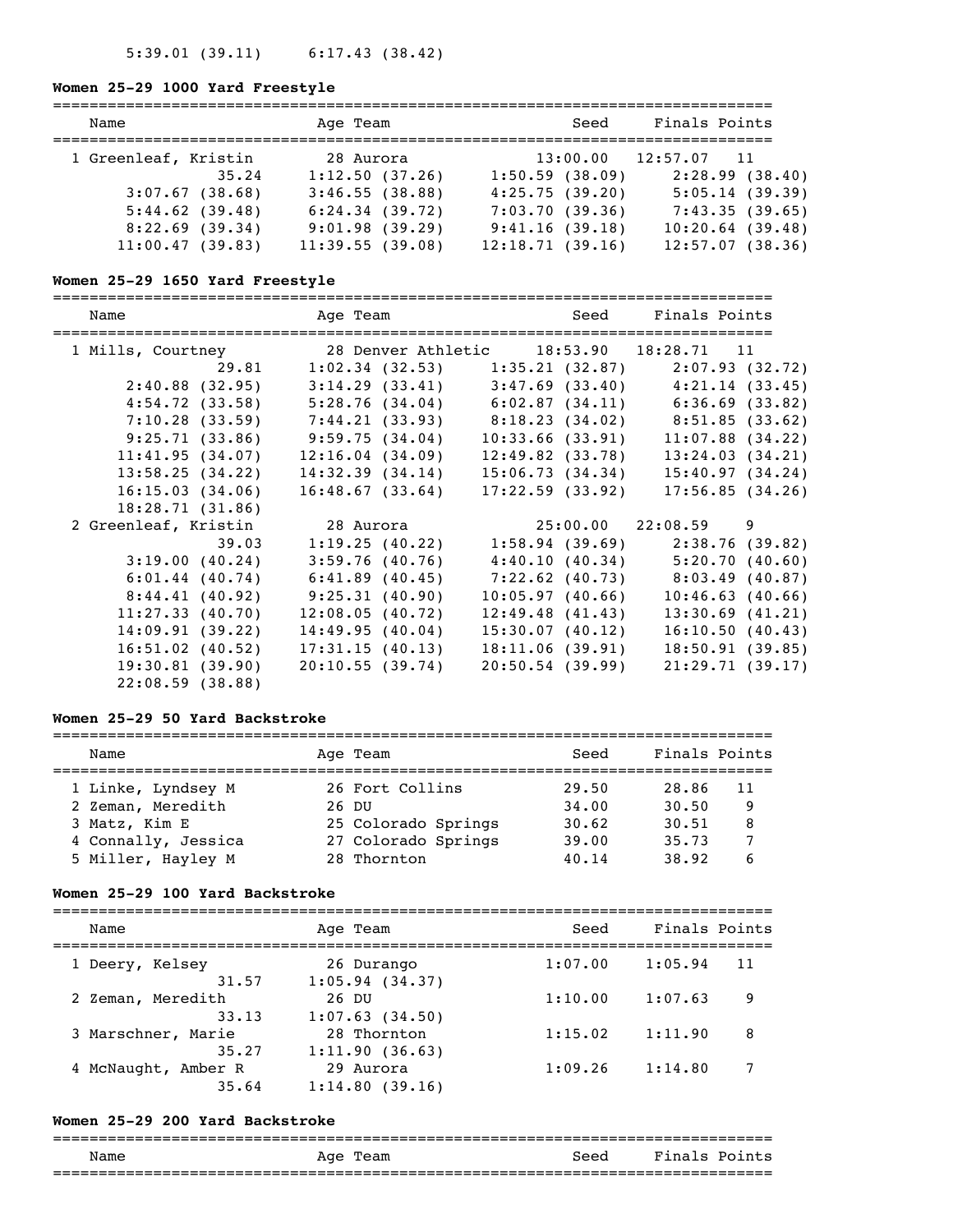| 1 Mills, Courtney | 28 Denver Athletic | 2:55.99 2:33.38 |                 |  |
|-------------------|--------------------|-----------------|-----------------|--|
| 38.00             | 1:17.07 (39.07)    | 1:56.23(39.16)  | 2:33.38 (37.15) |  |

# **Women 25-29 50 Yard Breaststroke**

| Name                | Age Team            | Seed  | Finals Points |
|---------------------|---------------------|-------|---------------|
| 1 Matz, Kim E       | 25 Colorado Springs | 36.00 | 33.66<br>11   |
| 2 Connally, Jessica | 27 Colorado Springs | 36.00 | 36.17<br>9    |
| 3 Schneider, Jenn   | 26 Bee Gees         | 36.50 | 36.90<br>8    |
| 4 McNaught, Amber R | 29 Aurora           | 37.19 | 39.73         |
| 5 Miller, Hayley M  | 28 Thornton         | 41.75 | 40.41         |

# **Women 25-29 100 Yard Breaststroke**

=============================================================================== Name Age Team Seed Finals Points

| <b>Nallie</b>                  | Age ream                              | beeu    | Findis POINCS |    |
|--------------------------------|---------------------------------------|---------|---------------|----|
| 1 Taflinger, Brooke N<br>32.94 | 25 DU<br>1:09.06(36.12)               | 1:15.00 | 1:09.06       | 11 |
| 2 Mills, Courtney<br>34.73     | 28 Denver Athletic<br>1:12.67(37.94)  | 1:16.10 | 1:12.67       | 9  |
| 3 Deery, Kelsey<br>35.83       | 26 Durango<br>1:14.70(38.87)          | 1:18.00 | 1:14.70       | 8  |
| 4 Connally, Jessica<br>35.98   | 27 Colorado Springs<br>1:15.93(39.95) | 1:17.00 | 1:15.93       | 7  |
| 5 Marschner, Marie<br>38.46    | 28 Thornton<br>1:20.85(42.39)         | 1:20.61 | 1:20.85       | 6  |
| 6 Schneider, Jenn<br>37.71     | 26 Bee Gees<br>1:21.39(43.68)         | 1:21.98 | 1:21.39       | 5  |
| 7 Menzie, Kristin R<br>39.33   | 29 DU<br>1:23.63(44.30)               | 1:25.00 | 1:23.63       | 4  |
| 8 Miller, Hayley M<br>41.07    | 28 Thornton<br>$1:28.63$ $(47.56)$    | 1:31.05 | 1:28.63       | 3  |

# **Women 25-29 200 Yard Breaststroke**

| Name                  | Age Team                          | Seed                | Finals Points     |
|-----------------------|-----------------------------------|---------------------|-------------------|
| 1 Taflinger, Brooke N | 25 DU                             | 2:39.00             | 2:24.27 11        |
| 32.61                 | 1:09.53(36.92)                    | 1:46.88(37.35)      | 2:24.27 (37.39)   |
| 2 Fischer, Lissa      | 25 DU                             | 2:29.40             | 2:33.09<br>9      |
| 34.47                 | $1:12.57$ (38.10) 1:52.57 (40.00) |                     | 2:33.09 (40.52)   |
| 3 Mills, Courtney     | 28 Denver Athletic                | 2:51.20             | 2:37.41<br>8      |
| 36.36                 | 1:15.59(39.23)                    | 1:56.30(40.71)      | 2:37.41(41.11)    |
| 4 Connally, Jessica   | 27 Colorado Springs               | 2:48.00             | 2:46.18<br>7      |
| 38.01                 | 1:19.66(41.65)                    | $2:03.32$ $(43.66)$ | 2:46.18 (42.86)   |
| 5 Greenleaf, Kristin  | 28 Aurora                         | 3:00.00             | 2:53.34<br>6      |
| 39.98                 | 1:24.07(44.09)                    | 2:08.83(44.76)      | 2:53.34 (44.51)   |
| 6 Schneider, Jenn     | 26 Bee Gees                       | 3:00.00             | 3:00.59<br>.5     |
| 39.12                 | 1:24.72(45.60)                    | $2:11.84$ (47.12)   | $3:00.59$ (48.75) |
|                       |                                   |                     |                   |

# **Women 25-29 50 Yard Butterfly**

| Name               | Age Team            | Seed  | Finals Points |   |
|--------------------|---------------------|-------|---------------|---|
| 1 Linke, Lyndsey M | 26 Fort Collins     | 26.70 | 25.95<br>-11  |   |
| 2 Matz, Kim E      | 25 Colorado Springs | 28.20 | 27.66         | 9 |
| 3 Zeman, Meredith  | 26 DU               | 32.00 | 31, 31        | 8 |
| 4 Miller, Hayley M | 28 Thornton         | 36.57 | 36.99         |   |

# **Women 25-29 100 Yard Butterfly**

| Name               | Age Team        | Seed    | Finals Points  |
|--------------------|-----------------|---------|----------------|
| 1 Linke, Lyndsey M | 26 Fort Collins | 1:01.27 | -11<br>1:00.34 |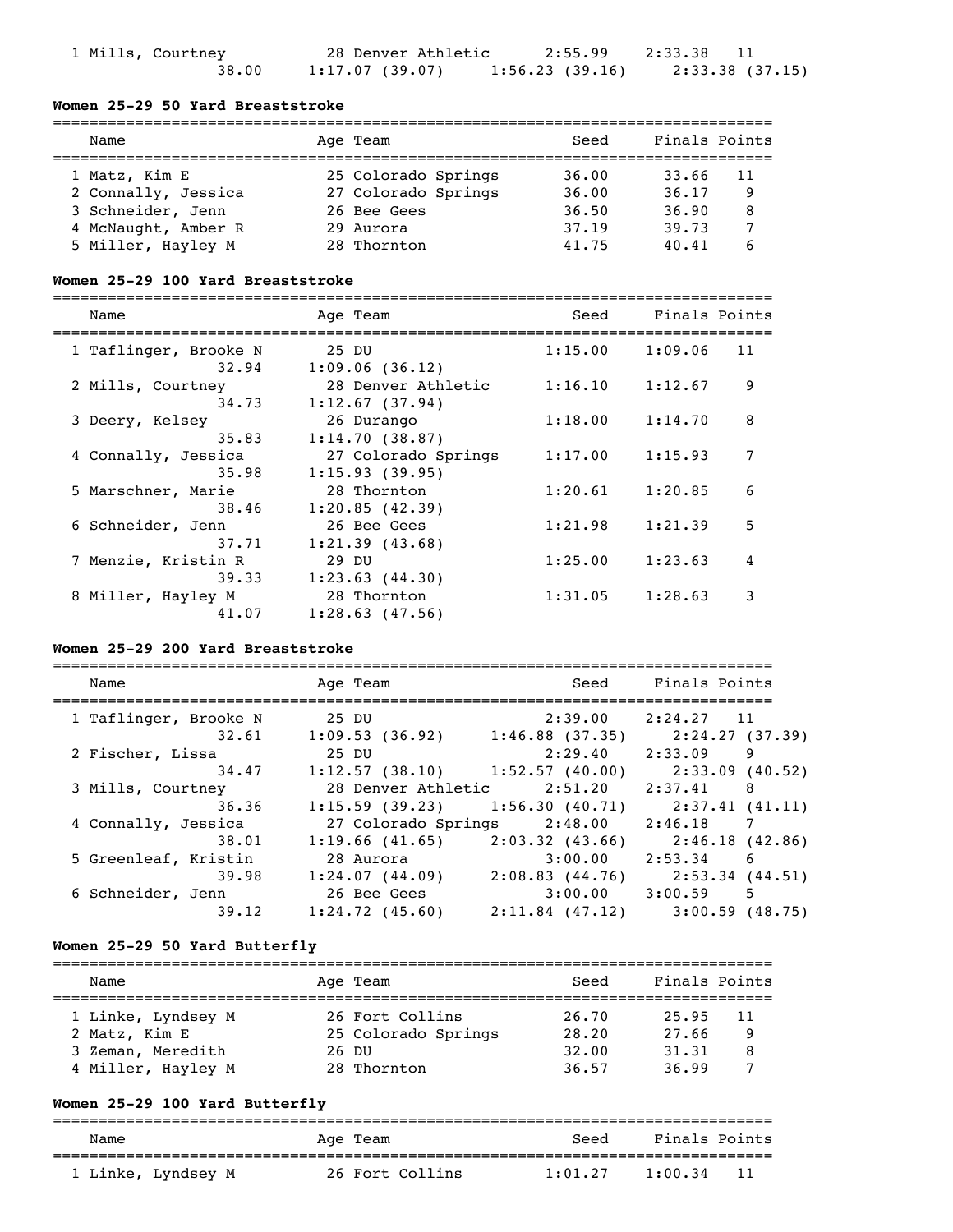| 28.13           | 1:00.34(32.21)    |
|-----------------|-------------------|
| 2 Deery, Kelsey | 26 Durango        |
| 29.78           | $1:04.52$ (34.74) |

 $1:05.00$   $1:04.52$  9

# **Women 25-29 200 Yard Butterfly**

| Name                 |       | Age Team          | Seed            | Finals Points  |
|----------------------|-------|-------------------|-----------------|----------------|
| 1 Greenleaf, Kristin |       | 28 Aurora         | 3:30.00         | 2:59.15<br>11  |
|                      | 39.59 | $1:24.84$ (45.25) | 2:12.41 (47.57) | 2:59.15(46.74) |

# **Women 25-29 100 Yard IM**

===============================================================================

| Name                                  | Age Team                                             | Seed    | Finals Points |              |
|---------------------------------------|------------------------------------------------------|---------|---------------|--------------|
| 1 Taflinger, Brooke N<br>28.39        | 25 DU<br>1:00.34(31.95)                              | 1:03.00 | 1:00.34       | 11           |
| 2 Linke, Lyndsey M<br>28.06           | 26 Fort Collins<br>1:01.57(33.51)                    | 1:02.30 | 1:01.57       | 9            |
| 3 Fischer, Lissa<br>31.29             | 25 DU                                                | 1:07.12 | 1:04.88       | 8            |
| 4 Deery, Kelsey<br>29.98              | $1:04.88$ (33.59)<br>26 Durango<br>$1:05.02$ (35.04) | 1:09.00 | 1:05.02       | 6.5          |
| 4 Matz, Kim E<br>29.56                | 25 Colorado Springs                                  | 1:06.06 | 1:05.02       | 6.5          |
| 6 Mills, Courtney                     | $1:05.02$ (35.46)<br>28 Denver Athletic              | 1:08.15 | 1:06.40       | 5            |
| 31.75<br>7 Silleck, Sonya             | 1:06.40(34.65)<br>29 Unattached                      | 1:14.00 | 1:07.44       | 4            |
| 31.71<br>8 Zeman, Meredith            | $1:07.44$ (35.73)<br>26 DU                           | 1:25.00 | 1:09.33       | 3            |
| 31.73<br>9 Marschner, Marie           | 1:09.33(37.60)<br>28 Thornton                        | 1:10.94 | 1:10.57       | 2            |
| 32.59<br>10 Einberger, Susan M        | 1:10.57(37.98)<br>25 Rsport                          | 1:12.75 | 1:11.14       | $\mathbf{1}$ |
| 32.70<br>11 Menzie, Kristin R         | 1:11.14(38.44)<br>29 DU                              | 1:17.00 | 1:15.76       |              |
| 36.44<br>12 McNaught, Amber R         | 1:15.76(39.32)<br>29 Aurora                          | 1:18.32 | 1:17.17       |              |
| 37.19<br>13 Miller, Hayley M<br>37.46 | 1:17.17(39.98)<br>28 Thornton<br>$1:22.22$ $(44.76)$ | 1:23.43 | 1:22.22       |              |

# **Women 25-29 200 Yard IM**

| Name                  | Age Team           | Seed                | Finals Points              |
|-----------------------|--------------------|---------------------|----------------------------|
|                       |                    |                     |                            |
| 1 Taflinger, Brooke N | 25 DU              | 2:08.00             | $2:08.50$ 11               |
| 27.97                 | 1:00.77(32.80)     | 1:38.28(37.51)      | 2:08.50 (30.22)            |
| 2 Deery, Kelsey       | 26 Durango         | 2:25.00             | 2:22.55<br>9               |
| 30.04                 | $1:06.62$ (36.58)  | 1:49.41(42.79)      | 2:22.55(33.14)             |
| 3 Mills, Courtney     | 28 Denver Athletic | 2:26.28             | 2:23.60<br>8               |
| 32.52                 | 1:11.14(38.62)     | $1:52.39$ (41.25)   | 2:23.60(31.21)             |
| 4 Greenleaf, Kristin  | 28 Aurora          | $3:00.00$ $2:40.49$ | $\overline{7}$             |
| 34.78                 | 1:18.91(44.13)     | 2:03.31(44.40)      | 2:40.49(37.18)             |
| 5 Menzie, Kristin R   | 29 DU              | 2:40.00             | 2:43.00<br>$6\overline{6}$ |
| 35.80                 | 1:19.76(43.96)     | 2:05.19(45.43)      | 2:43.00 (37.81)            |
| 6 Schneider, Jenn     | 26 Bee Gees        | NT                  | 2:44.88<br>5               |
| 35.26                 | 1:18.79(43.53)     | 2:04.32(45.53)      | $2:44.88$ (40.56)          |

# **Women 25-29 400 Yard IM**

| Name                  |       | Age Team                | Seed                         | Finals Points                |
|-----------------------|-------|-------------------------|------------------------------|------------------------------|
| 1 Taflinger, Brooke N | 28.39 | 25 DU<br>1:00.80(32.41) | 4:30.00<br>$1:35.82$ (35.02) | 4:31.41 11<br>2:10.37(34.55) |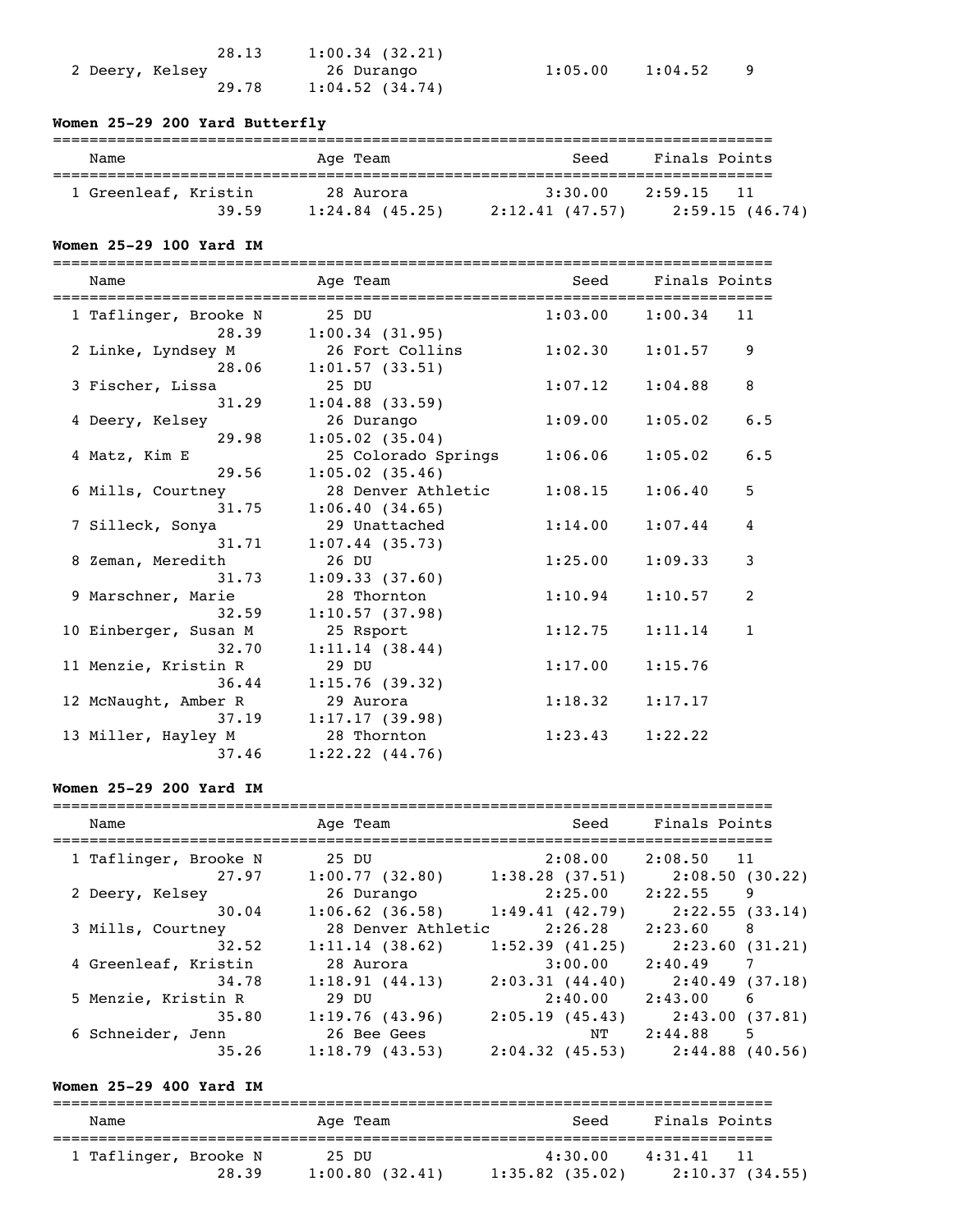| 2:49.08(38.71)       | 3:28.57(39.49)     | 4:00.37(31.80)                      | 4:31.41(31.04)  |  |
|----------------------|--------------------|-------------------------------------|-----------------|--|
| 2 Fischer, Lissa     | 25 DU              | 5:15.21                             | $5:04.96$ 9     |  |
| 31.25                | 1:08.09(36.84)     | 1:47.14(39.05)                      | 2:26.03 (38.89) |  |
| $3:07.59$ (41.56)    | 3:51.21(43.62)     | 4:28.95(37.74)                      | 5:04.96(36.01)  |  |
| 3 Mills, Courtney    | 28 Denver Athletic | 5:20.00                             | 5:05.23 8       |  |
| 32.15                | 1:09.75(37.60)     | 1:49.81(40.06)                      | 2:30.11 (40.30) |  |
| 3:14.77(44.66)       | 3:59.07(44.30)     | 4:33.92(34.85)                      | 5:05.23(31.31)  |  |
| 4 Einberger, Susan M | 25 Rsport          | 5:00.00                             | $5:27.84$ 7     |  |
| 34.25                | 1:13.89(39.64)     | 1:56.35(42.46)                      | 2:38.87 (42.52) |  |
| $3:27.12$ (48.25)    | 4:16.38(49.26)     | 4:53.03(36.65)                      | 5:27.84(34.81)  |  |
| 5 Greenleaf, Kristin | 28 Aurora          | 6:00.00                             | $5:37.16$ 6     |  |
| 46.88                | 1:37.98(51.10)     | $2:49.67$ (1:11.69) 3:30.33 (40.66) |                 |  |
| $3:48.62$ (18.29)    | 4:07.06(18.44)     | 4:46.71(39.65)                      | 5:37.16(50.45)  |  |

### **Women 30-34 50 Yard Freestyle**

=============================================================================== Name **Age Team** Age Team Seed Finals Points =============================================================================== 1 Luellen, Katie 33 DU 26.50 26.57 11 2 Fostvedt, Alishia 30 Aurora 27.00 26.59 9 3 Fleckinger, Amy 31 Rsport 27.50 27.42 8 4 Peck, Julie 30 DU 29.00 29.90 7 5 Barker, Heather 33 Thornton 33.21 32.48 6 6 Blevins, Noell A 33 Inverness 38.00 37.94 5

### **Women 30-34 100 Yard Freestyle**

| Name                         | Age Team                     | Seed    | Finals Points |  |
|------------------------------|------------------------------|---------|---------------|--|
| 1 Luellen, Katie<br>27.79    | 33 DU<br>57.20(29.41)        | 57.20   | 57.20<br>11   |  |
| 2 Fostvedt, Alishia<br>27.46 | 30 Aurora<br>$57.84$ (30.38) | 1:00.00 | 57.84<br>9    |  |
| 3 Fleckinger, Amy<br>29.23   | 31 Rsport<br>1:02.01(32.78)  | 1:00.00 | 1:02.01<br>8  |  |
| 4 Peck, Julie<br>31.42       | 30 DU<br>$1:05.46$ (34.04)   | 1:06.00 | 1:05.46       |  |

### **Women 30-34 200 Yard Freestyle**

| Name                | Age Team       | Seed           | Finals Points              |
|---------------------|----------------|----------------|----------------------------|
| 1 MacMullan, Alyson | 32 DU          | 2:06.00        | 2:07.30<br>11              |
| 29.50               | 1:01.65(32.15) | 1:34.16(32.51) | 2:07.30(33.14)             |
| 2 Fostvedt, Alishia | 30 Aurora      | 2:05.00        | 2:09.99<br>9               |
| 29.63               | 1:01.63(32.00) | 1:35.23(33.60) | 2:09.99(34.76)             |
| 3 Peck, Julie       | 30 DU          | 2:26.00        | 2:21.19<br>8               |
| 32.94               | 1:08.72(35.78) | 1:46.40(37.68) | 2:21.19(34.79)             |
| 4 Blevins, Noell A  | 33 Inverness   | 3:11.00        | 3:07.29<br>$7\phantom{.0}$ |
| 40.61               | 1:28.08(47.47) | 2:18.47(50.39) | 3:07.29(48.82)             |

### **Women 30-34 500 Yard Freestyle**

| Name                |         | Age Team              |         | Seed | Finals Points |      |
|---------------------|---------|-----------------------|---------|------|---------------|------|
| 1 MacMullan, Alyson | 7:23.32 | 32 DU<br>$5:41.18$ () | 5:48.00 |      | 5:41.18       | - 11 |

# **Women 30-34 1000 Yard Freestyle**

| Name                                           | Age Team                                          | Seed                                         | Finals Points                                                   |
|------------------------------------------------|---------------------------------------------------|----------------------------------------------|-----------------------------------------------------------------|
| 1 MacMullan, Alyson<br>31.29<br>2:48.80(34.48) | 32 DU<br>$1:05.38$ $(34.09)$<br>$3:23.58$ (34.78) | 12:00.00<br>1:39.61(34.23)<br>3:58.47(34.89) | 11:49.90<br>$\overline{11}$<br>2:14.32(34.71)<br>4:33.73(35.26) |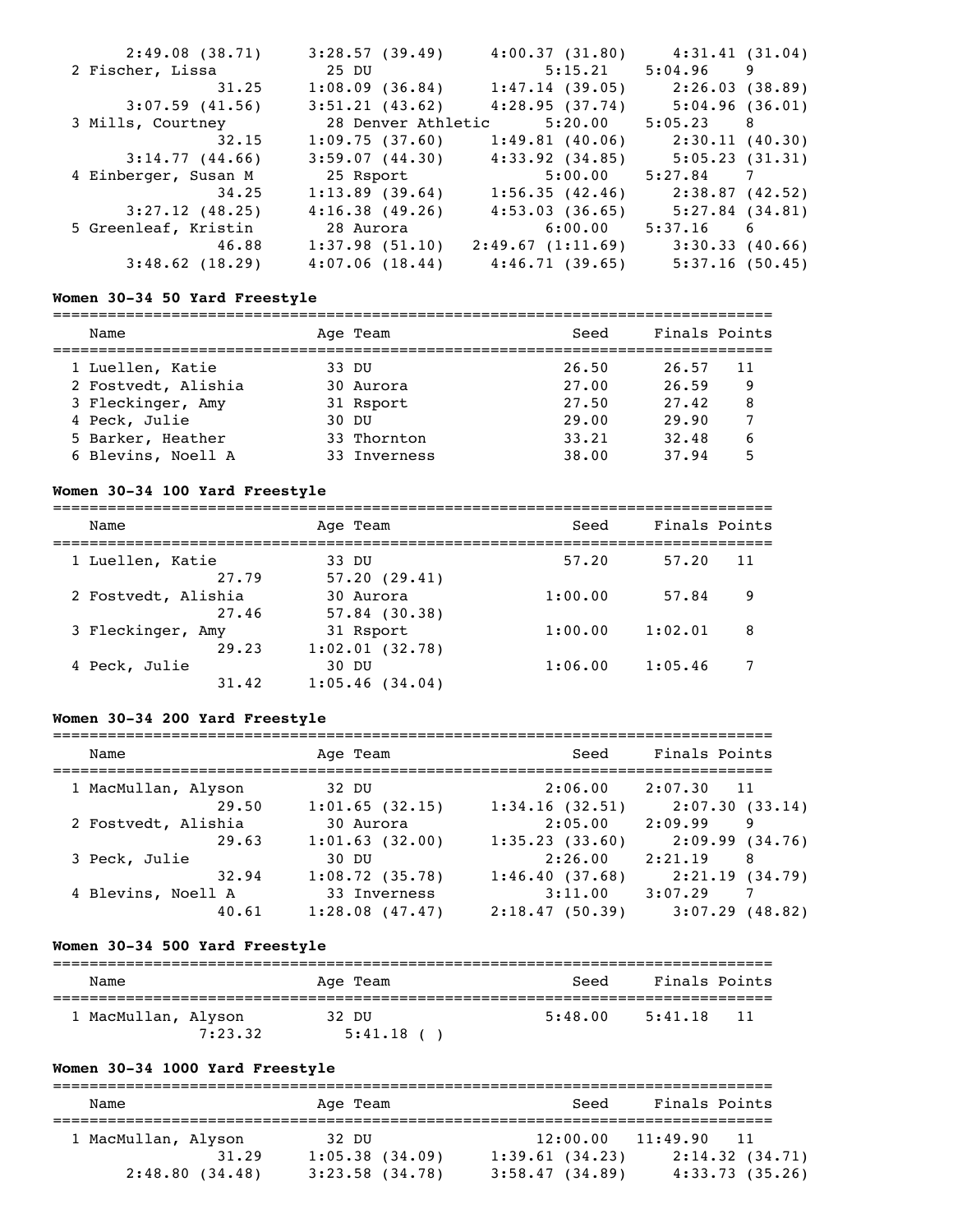| 5:09.48(35.75)  | 5:45.28(35.80)     | 6:21.23(35.95)  | $6:57.38$ (36.15) |  |
|-----------------|--------------------|-----------------|-------------------|--|
| 7:34.10(36.72)  | 8:10.92(36.82)     | 8:47.60(36.68)  | 9:24.02 (36.42)   |  |
| 10:01.11(37.09) | $10:37.89$ (36.78) | 11:14.27(36.38) | 11:49.90(35.63)   |  |

#### **Women 30-34 50 Yard Backstroke**

# =============================================================================== Name Team Age Team Seed Finals Points =============================================================================== 1 Luellen, Katie 33 DU 30.00 29.90 11<br>
2 Fleckinger, Amy 31 Rsport 30.80 30.89 9<br>
3 Fostvedt, Alishia 30 Aurora 34.90 32.68 8 2 Fleckinger, Amy 31 Rsport 30.80 30.89 9<br>3 Fostvedt, Alishia 30 Aurora 34.90 32.68 8<br>4 Peck, Julie 30 DU 36.00 35.20 7 2 Fieckinger, Amy 31 August 2018<br>3 Fostvedt, Alishia 30 Aurora 34.90 32.68 8<br>4 Peck, Julie 30 DU 36.00 35.20 7 4 Peck, Julie

### **Women 30-34 100 Yard Backstroke**

| Name                       | Age Team                    | Seed    | Finals Points  |  |
|----------------------------|-----------------------------|---------|----------------|--|
| 1 Luellen, Katie           | 33 DU                       | 1:06.00 | 1:05.60<br>-11 |  |
| 32.12<br>2 Fleckinger, Amy | 1:05.60(33.48)<br>31 Rsport | 1:05.70 | 1:08.12<br>-9  |  |
| 32.44                      | 1:08.12(35.68)              |         |                |  |

### **Women 30-34 200 Yard Backstroke**

| Name                         | Age Team                | Seed                      | Finals Points                    |
|------------------------------|-------------------------|---------------------------|----------------------------------|
| 1 MacMullan, Alyson<br>34.28 | 32 DU<br>1:10.20(35.92) | 2:20.00<br>1:46.95(36.75) | 2:23.93<br>11<br>2:23.93 (36.98) |

### **Women 30-34 50 Yard Breaststroke**

| Name                | Age Team     | Seed  | Finals Points |    |
|---------------------|--------------|-------|---------------|----|
| 1 Fostvedt, Alishia | 30 Aurora    | 40.00 | 34.39         | 11 |
| 2 Luellen, Katie    | 33 DU        | 36.60 | 35.77         | 9  |
| 3 Fleckinger, Amy   | 31 Rsport    | 36.00 | 36.11         | 8  |
| 4 Webb, Amy         | 31 BAM       | 35.00 | 36.95         |    |
| 5 Peck, Julie       | 30 DU        | 38.00 | 39.05         | 6  |
| 6 Barker, Heather   | 33 Thornton  | 40.29 | 40.08         | 5  |
| 7 Blevins, Noell A  | 33 Inverness | 47.00 | 45.23         |    |

### **Women 30-34 100 Yard Breaststroke**

| Name                         | Age Team                      | Seed    | Finals Points |    |
|------------------------------|-------------------------------|---------|---------------|----|
| 1 Fostvedt, Alishia<br>34.84 | 30 Aurora<br>1:13.95(39.11)   | 1:20.03 | 1:13.95       | 11 |
| 2 Fleckinger, Amy<br>37.59   | 31 Rsport<br>1:19.91(42.32)   | 1:20.00 | 1:19.91       | 9  |
| 3 Peck, Julie<br>39.55       | 30 DU<br>1:23.30(43.75)       | 1:23.00 | 1:23.30       | 8  |
| 4 Barker, Heather<br>40.98   | 33 Thornton<br>1:25.33(44.35) | 1:25.02 | 1:25.33       |    |

### **Women 30-34 200 Yard Breaststroke**

| Name                       | Age Team                         | Seed                       | Finals Points                        |
|----------------------------|----------------------------------|----------------------------|--------------------------------------|
| 1 Barker, Heather<br>40.98 | 33 Thornton<br>$1:27.48$ (46.50) | 3:04.17<br>2:15.46 (47.98) | 3:07.26<br>- 11<br>$3:07.26$ (51.80) |

### **Women 30-34 50 Yard Butterfly**

|      |             | __________________________ |                           |
|------|-------------|----------------------------|---------------------------|
| Name | Age<br>Team | Seed                       | Fina<br>$Point \in$<br>.s |
|      |             | ________________________   | _______________           |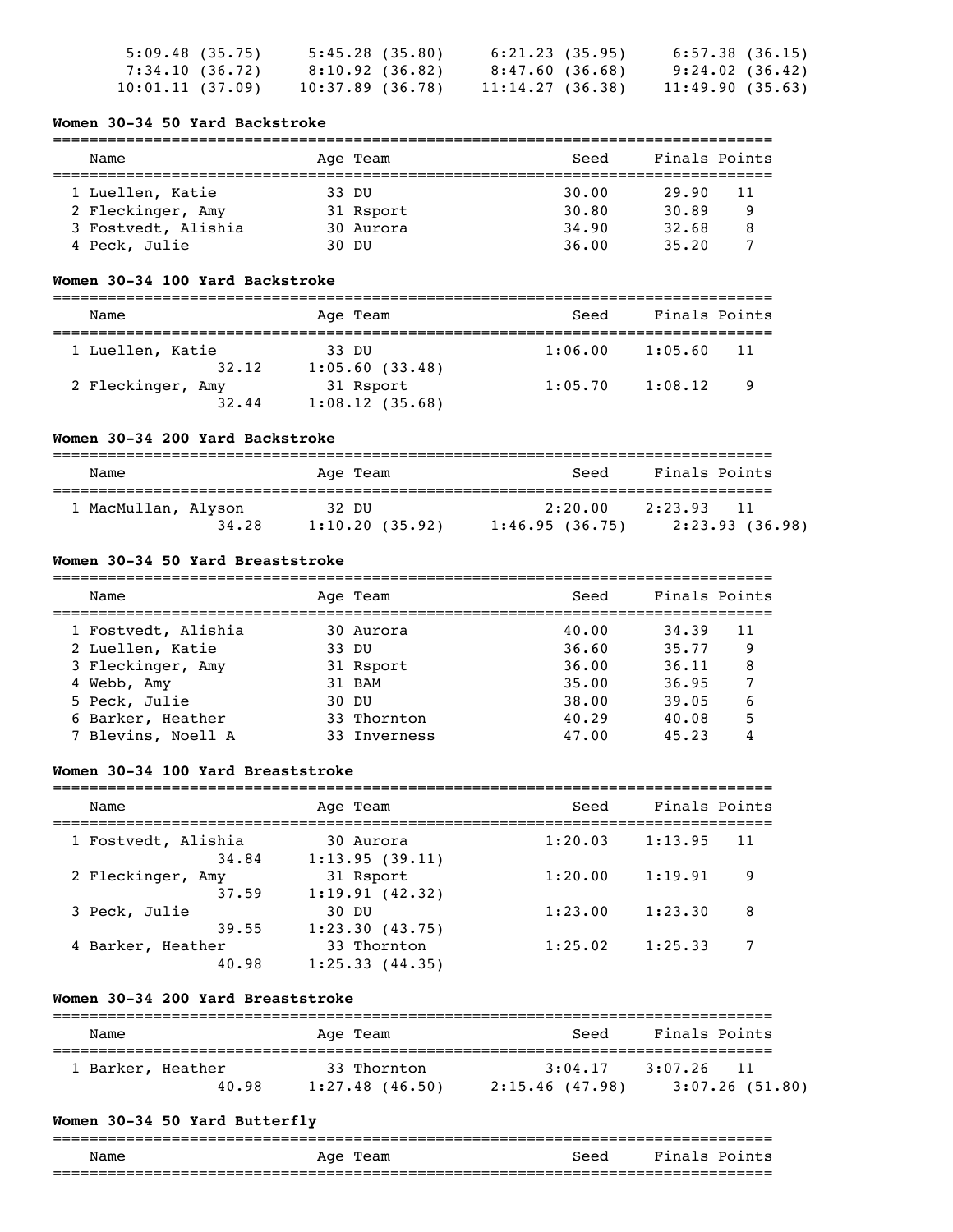| 1 Fleckinger, Amy   | 31 Rsport | 29.50 | 29.99 | -11 |
|---------------------|-----------|-------|-------|-----|
| 2 Luellen, Katie    | 33 DU     | 28.10 | 30.09 |     |
| 3 Fostvedt, Alishia | 30 Aurora | 34.00 | 30.76 |     |
| 4 Peck, Julie       | 30 DU     | 35.00 | 33.43 |     |

### **Women 30-34 100 Yard Butterfly**

| Name                | Age Team          | Seed    | Finals Points |                |
|---------------------|-------------------|---------|---------------|----------------|
|                     |                   |         |               |                |
| 1 Luellen, Katie    | 33 DU             | 1:03.80 | 1:04.95 11    |                |
| 30.33               | 1:04.95(34.62)    |         |               |                |
| 2 MacMullan, Alyson | 32 DU             | 1:10.00 | 1:07.69       | $\overline{9}$ |
| 31.62               | $1:07.69$ (36.07) |         |               |                |

# **Women 30-34 200 Yard Butterfly**

| Name                      | Age Team                | Seed                         | Finals Points                   |
|---------------------------|-------------------------|------------------------------|---------------------------------|
| 1 Luellen, Katie<br>32.86 | 33 DU<br>1:10.37(37.51) | 2:25.00<br>$1:49.04$ (38.67) | 2:28.61<br>11<br>2:28.61(39.57) |

# **Women 30-34 100 Yard IM**

| Name                   | Age Team                   | Seed    | Finals Points |
|------------------------|----------------------------|---------|---------------|
| 1 Luellen, Katie       | 33 DU                      | 1:06.50 | 1:06.74       |
| 29.66                  | 1:06.74(37.08)             |         | 11            |
| 2 Fostvedt, Alishia    | 30 Aurora                  | 1:15.04 | 1:07.17       |
| 32.19                  | 1:07.17(34.98)             |         | 9             |
| 3 Fleckinger, Amy      | 31 Rsport                  | 1:06.50 | 1:08.26       |
| 30.75                  | 1:08.26(37.51)             |         | 8             |
| 4 Peck, Julie<br>34.71 | 30 DU<br>$1:15.49$ (40.78) | 1:14.00 | 1:15.49       |

### **Women 30-34 200 Yard IM**

| Name              | Age Team       | Seed           | Finals Points              |
|-------------------|----------------|----------------|----------------------------|
|                   |                |                |                            |
| 1 Luellen, Katie  | 33 DU          | 2:26.00        | 2:27.48<br>$\overline{11}$ |
| 30.77             | 1:08.03(37.26) | 1:53.27(45.24) | 2:27.48(34.21)             |
| 2 Barker, Heather | 33 Thornton    | 3:00.00        | 2:57.81<br>9               |
| 42.03             | 1:30.55(48.52) | 2:18.14(47.59) | 2:57.81(39.67)             |

# **Women 35-39 50 Yard Freestyle**

| Name                 | Age Team           | Seed  | Finals Points |               |
|----------------------|--------------------|-------|---------------|---------------|
| 1 Hart, Sheri L      | 36 DU              | 24.90 | 24.22         | 11            |
| 2 Moen, Teri         | 38 DU              | 26.10 | 26.38         | 9             |
| 3 Walker, Anne       | 36 DU              | 29.50 | 27.18         | 8             |
| 4 Eden, Kim          | 38 Fort Collins    | 28.00 | 27.31         | 7             |
| 5 Ford, Michelle M   | 38 Inverness       | 28.80 | 28.59         | 6             |
| 6 King, Suzi         | 37 Montrose        | 31.00 | 29.93         | 4.5           |
| 6 White, LeighAnn    | 37 Thornton        | 30.71 | 29.93         | 4.5           |
| 8 Dodrill, Donna     | 37 Bee Gees        | 30.50 | 30.48         | 3             |
| 9 DeBever, Alexandra | 38 Highlands Ranch | 30.50 | 31.70         | $\mathcal{L}$ |
| 10 Sands, Amy        | 36 Bee Gees        | 37.32 | 36.48         |               |

# **Women 35-39 100 Yard Freestyle**

=============================================================================== Name and Age Team and Seed Finals Points =============================================================================== 1 Hart, Sheri L 36 DU 55.50 52.99 11  $25.61$   $52.99$   $(27.38)$ 2 Gadd-Siegel, Cecilia E 35 DU 56.50 55.31 9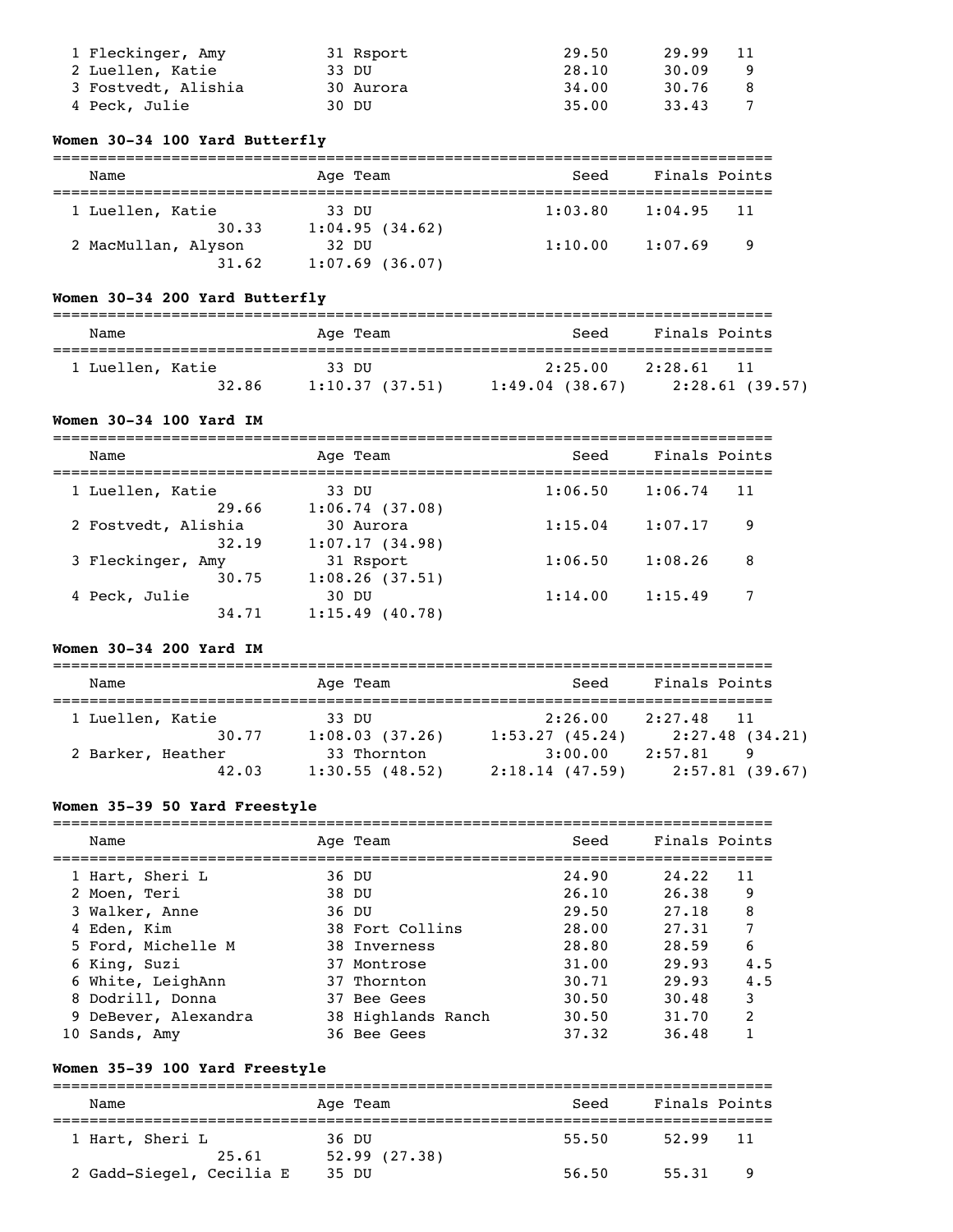|                   | 26.63 | 55.31(28.68)      |         |         |   |
|-------------------|-------|-------------------|---------|---------|---|
| 3 Moen, Teri      |       | 38 DU             | 56.40   | 57.26   | 8 |
|                   | 27.42 | 57.26(29.84)      |         |         |   |
| 4 Tobey, Stacey   |       | 38 BAM            | 1:00.00 | 59.25   |   |
|                   | 28.42 | 59.25(30.83)      |         |         |   |
| 5 Walker, Anne    |       | 36 DU             | 59.50   | 59.41   | 6 |
|                   | 28.44 | 59.41(30.97)      |         |         |   |
| 6 Eden, Kim       |       | 38 Fort Collins   | 1:00.00 | 1:00.04 | 5 |
|                   | 28.78 | 1:00.04(31.26)    |         |         |   |
| Keaten, Heather L |       | 37 Fort Collins   | 1:04.43 | 1:01.15 | 4 |
|                   | 29.06 | 1:01.15(32.09)    |         |         |   |
| 8 White, LeighAnn |       | 37 Thornton       | 1:07.73 | 1:06.62 | 3 |
|                   | 31.08 | $1:06.62$ (35.54) |         |         |   |
|                   |       |                   |         |         |   |

# **Women 35-39 200 Yard Freestyle**

| Name                     |       | Age Team                                              | Seed Finals Points     |                                     |
|--------------------------|-------|-------------------------------------------------------|------------------------|-------------------------------------|
|                          |       |                                                       |                        |                                     |
| 1 Hart, Sheri L          |       | 36 DU                                                 | $2:00.50$ $1:56.84$ 11 |                                     |
|                          |       | 27.27 56.66 (29.39) 1:26.81 (30.15) 1:56.84 (30.03)   |                        |                                     |
| 2 Gadd-Siegel, Cecilia E |       | 35 DU                                                 | $2:02.10$ $1:59.77$ 9  |                                     |
|                          | 28.42 | 58.42 (30.00) 1:29.40 (30.98) 1:59.77 (30.37)         |                        |                                     |
| 3 Moen, Teri             |       | 38 DU                                                 | $2:02.91$ $2:02.53$ 8  |                                     |
|                          |       | 28.49 59.18 (30.69)                                   |                        | $1:30.51$ (31.33) $2:02.53$ (32.02) |
| 4 Leetmae, Erika M       |       | 36 DU                                                 | $2:05.00$ $2:09.88$ 7  |                                     |
|                          | 30.90 | $1:03.53$ (32.63)                                     |                        | $1:36.68$ (33.15) $2:09.88$ (33.20) |
| 5 Eden, Kim              |       | 38 Fort Collins 2:13.49 2:11.67 6                     |                        |                                     |
|                          | 29.23 | 1:01.65(32.42)                                        |                        | $1:36.75(35.10)$ $2:11.67(34.92)$   |
| 6 Walker, Anne           |       | 36 DU                                                 | $2:05.00$ $2:12.41$ 5  |                                     |
|                          |       | 29.41 1:02.36 (32.95) 1:36.85 (34.49) 2:12.41 (35.56) |                        |                                     |
| 7 Ford, Michelle M       |       | 38 Inverness                                          | $2:18.00$ $2:18.31$ 4  |                                     |
|                          | 32.69 | $1:07.58$ (34.89) $1:42.80$ (35.22) $2:18.31$ (35.51) |                        |                                     |
| 8 Keaten, Heather L      |       | 37 Fort Collins 2:23.59 2:21.04 3                     |                        |                                     |
|                          | 31.15 | $1:05.49$ (34.34) $1:42.81$ (37.32) $2:21.04$ (38.23) |                        |                                     |
| 9 King, Suzi             |       | 37 Montrose 2:20.00 2:21.47 2                         |                        |                                     |
|                          | 32.76 | $1:08.04$ (35.28) $1:44.66$ (36.62) $2:21.47$ (36.81) |                        |                                     |
| 10 Penington, Pam        |       | 36 Thornton 2:20.00 2:22.52 1                         |                        |                                     |
|                          | 32.24 | $1:07.59$ (35.35) $1:44.83$ (37.24) $2:22.52$ (37.69) |                        |                                     |
| 11 DeBever, Alexandra    |       | 38 Highlands Ranch 2:45.00 2:41.58                    |                        |                                     |
|                          |       | 34.47 1:14.57 (40.10) 1:57.88 (43.31) 2:41.58 (43.70) |                        |                                     |
| 12 Natarajan, Sandy      |       | 36 Colorado Springs 2:58.00 2:50.10                   |                        |                                     |
|                          | 39.50 | $1:23.36$ (43.86) $2:07.68$ (44.32) $2:50.10$ (42.42) |                        |                                     |
|                          |       |                                                       |                        |                                     |

# **Women 35-39 500 Yard Freestyle**

| Name                                 | Age Team and Seed Finals Points<br>============                           |                       |                                     |
|--------------------------------------|---------------------------------------------------------------------------|-----------------------|-------------------------------------|
| 1 Gadd-Siegel, Cecilia E 35 DU       |                                                                           |                       | $5:32.75$ $5:28.17$ 11              |
|                                      | 29.05 1:01.22 (32.17) 1:34.16 (32.94) 2:07.95 (33.79)                     |                       |                                     |
|                                      | $2:41.81$ (33.86) $3:48.87$ (1:07.06) $4:22.45$ (33.58) $4:55.79$ (33.34) |                       |                                     |
|                                      | $5:28.38(32.59)$ $5:28.17()$                                              |                       |                                     |
| 2 Moen, Teri 38 DU 5:33.16 5:34.96 9 |                                                                           |                       |                                     |
|                                      | 29.42 1:02.30 (32.88)                                                     |                       | $1:35.47$ (33.17) $2:09.32$ (33.85) |
|                                      | 2:43.70 (34.38) 3:17.78 (34.08)                                           |                       | $3:51.80$ (34.02) $4:26.46$ (34.66) |
|                                      | $5:00.91(34.45)$ $5:34.96(34.05)$                                         |                       |                                     |
| 3 Tobey, Stacey                      | 38 BAM                                                                    | $5:53.00$ $5:49.48$ 8 |                                     |
|                                      | $30.52$ $1:04.01$ (33.49)                                                 |                       | $1:38.49$ (34.48) $2:13.36$ (34.87) |
| 2:48.92 (35.56)                      | 3:24.51(35.59)                                                            |                       | $4:00.67$ (36.16) $4:36.93$ (36.26) |
| 5:13.27(36.34)                       | 5:49.48(36.21)                                                            |                       |                                     |
| 4 Eden, Kim                          | 38 Fort Collins                                                           | $6:03.00$ $5:59.85$ 7 |                                     |
|                                      | $31.50$ $1:06.26$ (34.76)                                                 |                       | $1:41.98$ (35.72) $2:18.63$ (36.65) |
| 2:55.68 (37.05)                      | 3:32.75(37.07)                                                            |                       | $4:10.04$ (37.29) $4:47.05$ (37.01) |
|                                      | $5:23.96$ (36.91) $5:59.85$ (35.89)                                       |                       |                                     |
| 5 King, Suzi                         | 37 Montrose                                                               | $6:12.00$ $6:20.96$ 6 |                                     |
| 33.95                                | $1:10.39$ (36.44) $1:48.16$ (37.77) $2:26.17$ (38.01)                     |                       |                                     |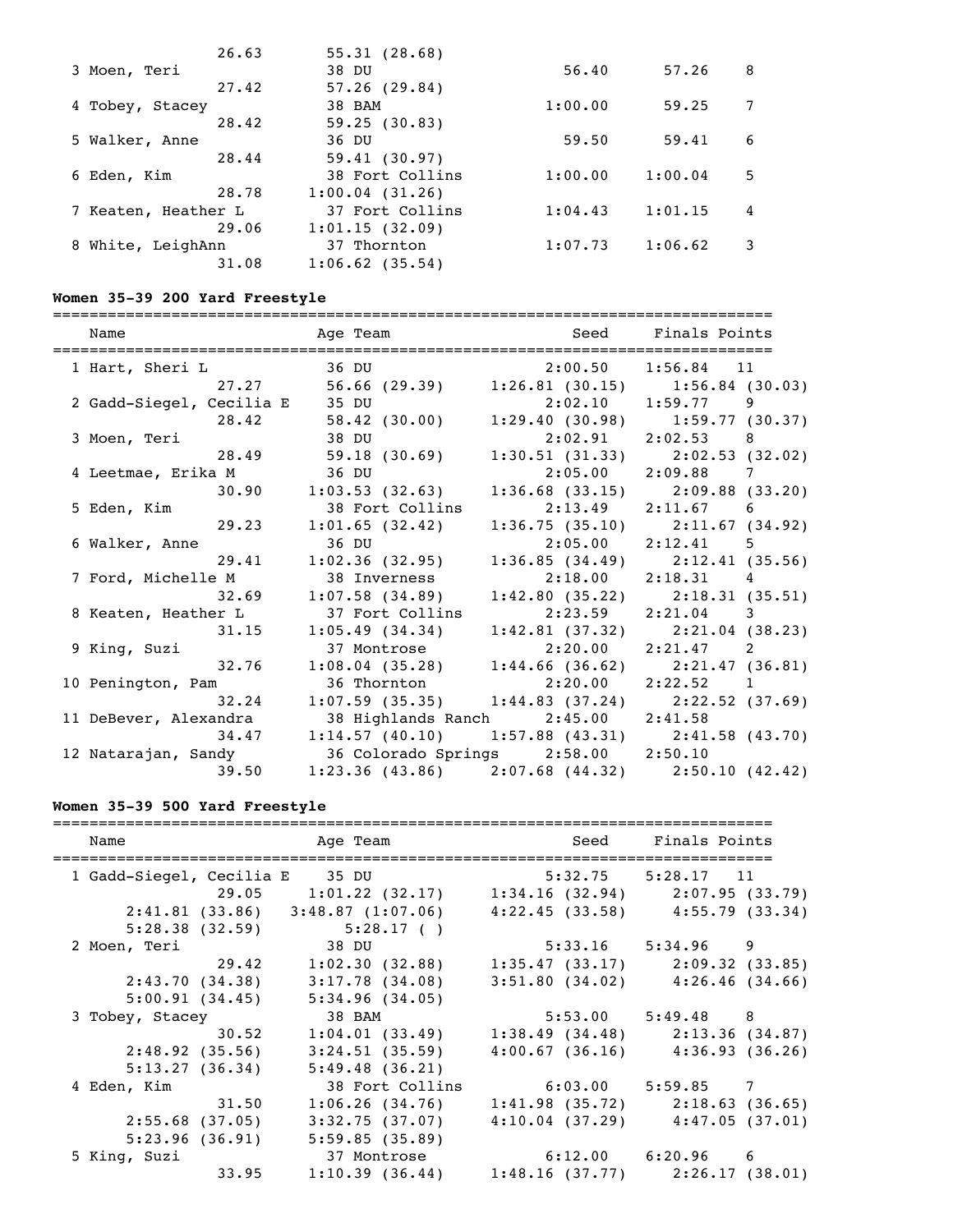| $3:04.67$ (38.50)  | 3:43.17(38.50)              | $4:21.88$ $(38.71)$ | 5:01.81(39.93)    |
|--------------------|-----------------------------|---------------------|-------------------|
| $5:41.82$ (40.01)  | 6:20.96(39.14)              |                     |                   |
| 6 Zarou, Kate      | 38 DU                       | 6:15.00             | 6:22.12<br>5      |
| 33.40              | 1:10.18(36.78)              | 1:48.13(37.95)      | 2:26.53(38.40)    |
| 3:05.61(39.08)     | 3:44.97(39.36)              | 4:24.39(39.42)      | 5:03.74(39.35)    |
| 5:43.39(39.65)     | 6:22.12(38.73)              |                     |                   |
| 7 Natarajan, Sandy | 36 Colorado Springs 7:58.00 |                     | 7:31.50 4         |
| 40.91              | 1:25.04(44.13)              | 2:11.24(46.20)      | $2:57.74$ (46.50) |
| 3:43.87(46.13)     | 4:30.57(46.70)              | 5:16.82(46.25)      | 6:02.75(45.93)    |
| 6:47.78(45.03)     | 7:31.50(43.72)              |                     |                   |

### **Women 35-39 1000 Yard Freestyle**

===============================================================================

| Name            |                | Age Team                                              |                                            | Seed Finals Points                                    |
|-----------------|----------------|-------------------------------------------------------|--------------------------------------------|-------------------------------------------------------|
| 1 Moen, Teri    |                | 38 DU 11:33.95 11:33.62 11                            |                                            |                                                       |
|                 | 30.56          | $1:04.13$ (33.57)                                     |                                            | $1:38.08$ (33.95) $2:12.04$ (33.96)                   |
|                 | 2:46.24(34.20) | 3:21.11(34.87)                                        |                                            | $3:55.63$ (34.52) $4:30.77$ (35.14)                   |
|                 | 5:05.61(34.84) | $5:40.74$ (35.13) 6:15.86 (35.12) 6:51.14 (35.28)     |                                            |                                                       |
|                 | 7:26.20(35.06) | 8:01.92(35.72)                                        |                                            | $8:37.17(35.25)$ $9:12.64(35.47)$                     |
|                 | 9:47.82(35.18) | 10:23.61(35.79)                                       | 10:59.03(35.42)                            | $11:33.62$ (34.59)                                    |
| 2 King, Suzi    |                | 37 Montrose                                           | $13:40.00$ $13:18.41$ 9                    |                                                       |
|                 | 35.01          |                                                       |                                            | $1:12.92$ (37.91) $1:51.55$ (38.63) $2:30.40$ (38.85) |
|                 | 3:09.47(39.07) |                                                       |                                            | $3:48.90(39.43)$ $4:28.78(39.88)$ $5:08.83(40.05)$    |
|                 | 5:49.22(40.39) | $6:29.46$ (40.24) $7:09.86$ (40.40) $7:50.79$ (40.93) |                                            |                                                       |
|                 | 8:31.95(41.16) | $9:13.04$ (41.09) $9:54.41$ (41.37)                   |                                            | 10:35.43(41.02)                                       |
| 11:16.23(40.80) |                | $11:57.28$ (41.05)                                    | 12:38.69(41.41)                            | 13:18.41(39.72)                                       |
| 3 Grimm, Heidi  |                |                                                       | 39 Colorado Springs  13:30.00  13:31.75  8 |                                                       |
|                 | 37.38          | $1:16.99$ (39.61) $1:57.01$ (40.02) $2:37.21$ (40.20) |                                            |                                                       |
|                 | 3:17.46(40.25) |                                                       |                                            | $3:58.31$ (40.85) $4:39.13$ (40.82) $5:20.07$ (40.94) |
|                 | 6:01.40(41.33) | $6:42.53$ (41.13) $7:23.40$ (40.87) $8:04.68$ (41.28) |                                            |                                                       |
|                 | 8:45.82(41.14) | 9:26.81(40.99)                                        | 10:08.05(41.24)                            | 10:49.17(41.12)                                       |
| 11:30.12(40.95) |                | 12:11.28(41.16)                                       | 12:51.96(40.68)                            | 13:31.75(39.79)                                       |

### **Women 35-39 1650 Yard Freestyle**

=============================================================================== Name Team Age Team Seed Finals Points =============================================================================== 1 Eden, Kim 38 Fort Collins 20:45.00 20:36.94 11<br>32.39 1:07.75 (35.36) 1:44.51 (36.76) 2:21.92 (37.41)<br>2:59.45 (37.53) 3:36.88 (37.43) 4:14.43 (37.55) 4:52.17 (37.74) 32.39 1:07.75 (35.36) 1:44.51 (36.76) 2:21.92 (37.41) 2:59.45 (37.53) 3:36.88 (37.43) 4:14.43 (37.55) 4:52.17 (37.74) 5:30.09 (37.92) 6:08.13 (38.04) 6:45.78 (37.65) 7:23.93 (38.15) 8:02.05 (38.12) 8:40.16 (38.11) 9:18.25 (38.09) 9:56.34 (38.09) 10:34.35 (38.01) 11:12.43 (38.08) 11:50.34 (37.91) 12:28.23 (37.89) 13:05.88 (37.65) 13:43.98 (38.10) 14:22.31 (38.33) 15:00.06 (37.75) 15:37.98 (37.92) 16:15.71 (37.73) 16:53.69 (37.98) 17:31.70 (38.01) 18:09.68 (37.98) 18:47.10 (37.42) 19:24.29 (37.19) 20:01.48 (37.19) 20:36.94 (35.46) 2 Bennett, Lisa 35 South Suburban 22:25.98 22:11.37 9 33.80 1:11.41 (37.61) 1:50.15 (38.74) 2:29.41 (39.26) 3:08.98 (39.57) 3:49.23 (40.25) 4:29.29 (40.06) 5:09.46 (40.17) 5:50.52 (41.06) 6:34.08 (43.56) 7:14.05 (39.97) 7:54.95 (40.90) 8:36.12 (41.17) 9:17.56 (41.44) 9:59.08 (41.52) 10:39.45 (40.37) 11:19.93 (40.48) 12:00.26 (40.33) 12:40.71 (40.45) 13:21.41 (40.70) 14:01.91 (40.50) 14:42.50 (40.59) 15:23.30 (40.80) 16:04.36 (41.06) 16:45.05 (40.69) 17:25.83 (40.78) 18:07.57 (41.74) 18:49.01 (41.44) 19:30.35 (41.34) 20:12.19 (41.84) 20:52.82 (40.63) 21:32.69 (39.87) 22:11.37 (38.68) 3 Keaten, Heather L 37 Fort Collins 22:02.58 22:24.28 8 32.55 1:08.40 (35.85) 1:46.23 (37.83) 2:25.46 (39.23) 3:05.13 (39.67) 3:45.79 (40.66) 4:26.50 (40.71) 5:08.08 (41.58) 5:49.22 (41.14) 6:30.64 (41.42) 7:12.03 (41.39) 7:53.79 (41.76) 8:35.68 (41.89) 9:16.24 (40.56) 9:58.54 (42.30) 10:40.09 (41.55) 11:21.27 (41.18) 12:02.75 (41.48) 12:44.17 (41.42) 13:25.63 (41.46) 14:06.50 (40.87) 14:48.10 (41.60) 15:29.48 (41.38) 16:10.91 (41.43)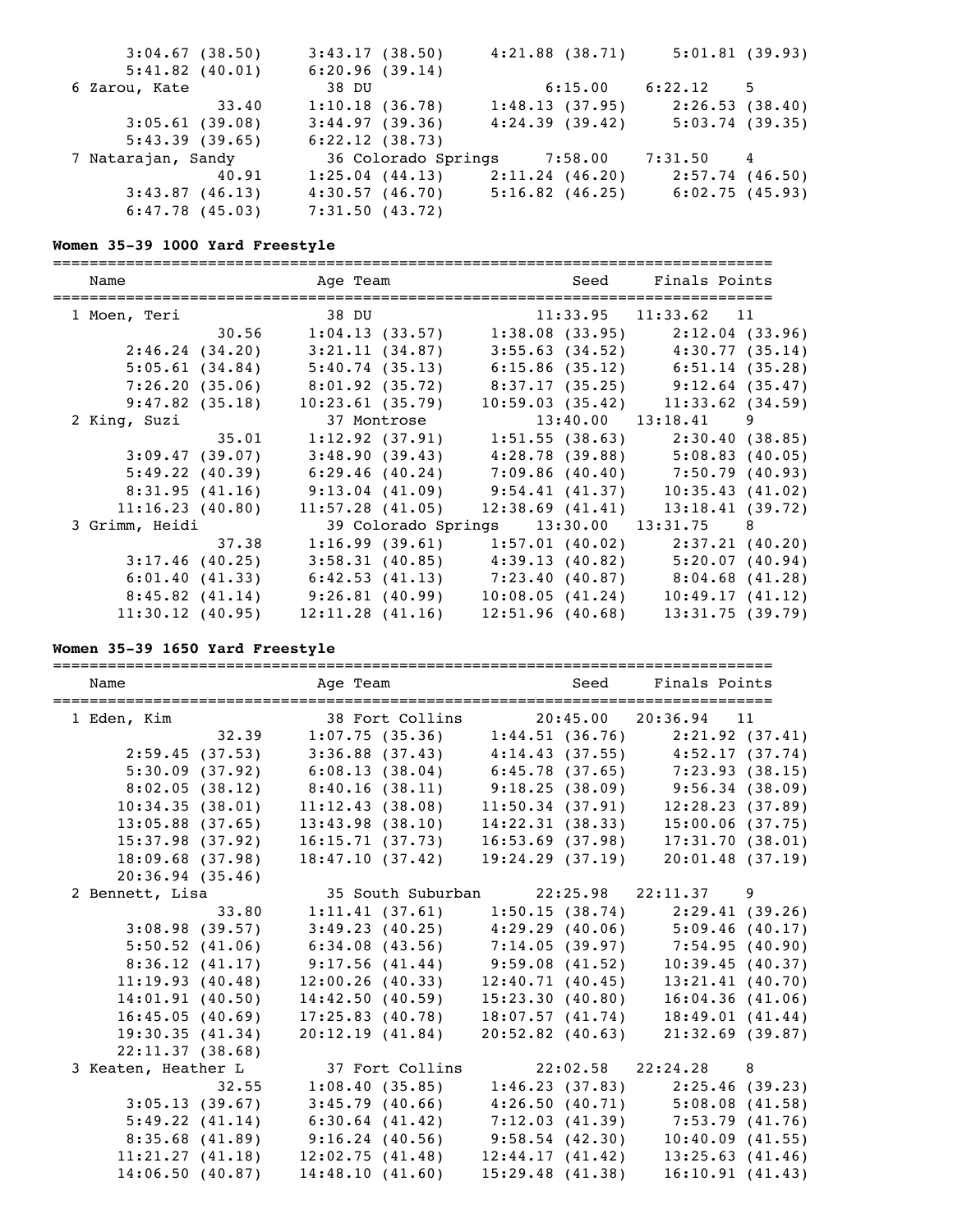| 16:52.12(41.21)    | 17:34.43(42.31)                   |                                                                         | $18:16.14$ $(41.71)$ $18:58.18$ $(42.04)$   |
|--------------------|-----------------------------------|-------------------------------------------------------------------------|---------------------------------------------|
| $19:40.64$ (42.46) | 20:22.66(42.02)                   |                                                                         | $21:03.97$ $(41.31)$ $22:24.28$ $(1:20.31)$ |
| 4 Grimm, Heidi     |                                   | 39 Colorado Springs 21:30.00 22:36.54 7                                 |                                             |
|                    |                                   | $37.80$ 1:17.79 (39.99) 1:58.28 (40.49) 2:39.32 (41.04)                 |                                             |
| 3:20.53(41.21)     |                                   | $4:02.14$ $(41.61)$ $4:43.87$ $(41.73)$ $5:25.20$ $(41.33)$             |                                             |
| 6:06.71(41.51)     |                                   | $6:48.31$ $(41.60)$ $7:29.67$ $(41.36)$ $8:11.48$ $(41.81)$             |                                             |
|                    | 8:53.18 (41.70) 9:34.98 (41.80)   | 10:16.41(41.43)                                                         | 10:57.71(41.30)                             |
| 11:38.92(41.21)    | 12:19.95(41.03)                   | 13:01.53(41.58)                                                         | 13:42.53(41.00)                             |
| 14:23.56(41.03)    | $15:05.09$ (41.53)                | 15:46.43(41.34)                                                         | $16:27.69$ (41.26)                          |
| 17:08.99(41.30)    | 17:50.40(41.41)                   | 18:31.51(41.11)                                                         | 19:12.54(41.03)                             |
| 19:53.76(41.22)    | 20:34.59(40.83)                   | 21:15.65(41.06)                                                         | 21:56.49(40.84)                             |
|                    |                                   |                                                                         |                                             |
| $22:36.54$ (40.05) |                                   |                                                                         |                                             |
| 5 Leetmae, Erika M | 36 DU                             |                                                                         | 20:15.00 23:31.73 6                         |
|                    |                                   | $34.17$ 1:13.86 (39.69) 1:53.71 (39.85) 2:34.72 (41.01)                 |                                             |
| 3:16.02(41.30)     | 3:57.41(41.39)                    |                                                                         | $4:38.90(41.49)$ $5:20.89(41.99)$           |
|                    |                                   | $6:02.98$ (42.09) $6:46.01$ (43.03) $7:29.43$ (43.42) $8:12.81$ (43.38) |                                             |
|                    | $8:56.54$ (43.73) 9:40.31 (43.77) | 10:24.13(43.82)                                                         | 11:08.74(44.61)                             |
| 11:53.33(44.59)    | 12:37.00(43.67)                   | 13:20.40(43.40)                                                         | 14:04.19(43.79)                             |
| 14:48.10(43.91)    | 15:31.78(43.68)                   | 16:16.08(44.30)                                                         | 16:59.48(43.40)                             |
| 17:43.59(44.11)    | 18:27.25(43.66)                   | $19:11.02$ (43.77)                                                      | 19:55.12(44.10)                             |
| 20:39.07(43.95)    | 21:22.78(43.71)                   | 22:06.12(43.34)                                                         | 22:49.23(43.11)                             |

# **Women 35-39 50 Yard Backstroke**

| Name               | Age Team        | Seed  | Finals Points |
|--------------------|-----------------|-------|---------------|
| 1 Hart, Sheri L    | 36 DU           | 27.90 | 26.94<br>11   |
| 2 Eden, Kim        | 38 Fort Collins | 33.00 | 33.37<br>9    |
| 3 Ford, Michelle M | 38 Inverness    | 34.00 | 34.86<br>8    |
| 4 Dodrill, Donna   | 37 Bee Gees     | 36.50 | 35.38         |
| 5 King, Suzi       | 37 Montrose     | 38.00 | 6<br>35.46    |
| 6 White, LeighAnn  | 37 Thornton     | 39.44 | 38.84<br>5    |
| 7 Sands, Amy       | 36 Bee Gees     | 46.15 | 43.46         |

### **Women 35-39 100 Yard Backstroke**

| Name               | Age Team            | Seed    | Finals Points |     |
|--------------------|---------------------|---------|---------------|-----|
| 1 Hart, Sheri L    | 36 DU               | 59.50   | 57.65         | -11 |
| 28.26              | 57.65(29.39)        |         |               |     |
| 2 Dodrill, Donna   | 37 Bee Gees         | 1:17.24 | 1:16.89       | 9   |
| 37.25              | 1:16.89(39.64)      |         |               |     |
| 3 Natarajan, Sandy | 36 Colorado Springs | 1:30.00 | 1:28.76       | - 8 |
| 43.71              | 1:28.76(45.05)      |         |               |     |

### **Women 35-39 200 Yard Backstroke**

| Name               | Age Team            | Seed           | Finals Points          |
|--------------------|---------------------|----------------|------------------------|
| 1 Hart, Sheri L    | 36 DU               | 2:12.50        | 2:07.52<br>$\sqrt{11}$ |
| 30.21              | 1:02.57(32.36)      | 1:35.17(32.60) | 2:07.52(32.35)         |
| 2 Natarajan, Sandy | 36 Colorado Springs | 3:14.00        | 3:12.95<br>9           |
| 47.34              | 1:37.27(49.93)      | 2:26.37(49.10) | 3:12.95(46.58)         |

### **Women 35-39 50 Yard Breaststroke**

=============================================================================== Name Age Team Seed Finals Points =============================================================================== 1 Leetmae, Erika M 36 DU 40.00 35.61 11 2 Eden, Kim 38 Fort Collins 40.00 38.94 9 3 DeBever, Alexandra 38 Highlands Ranch 43.00 41.73 8 4 White, LeighAnn 37 Thornton 46.09 46.98 7 5 Sands, Amy 36 Bee Gees 49.09 48.07 6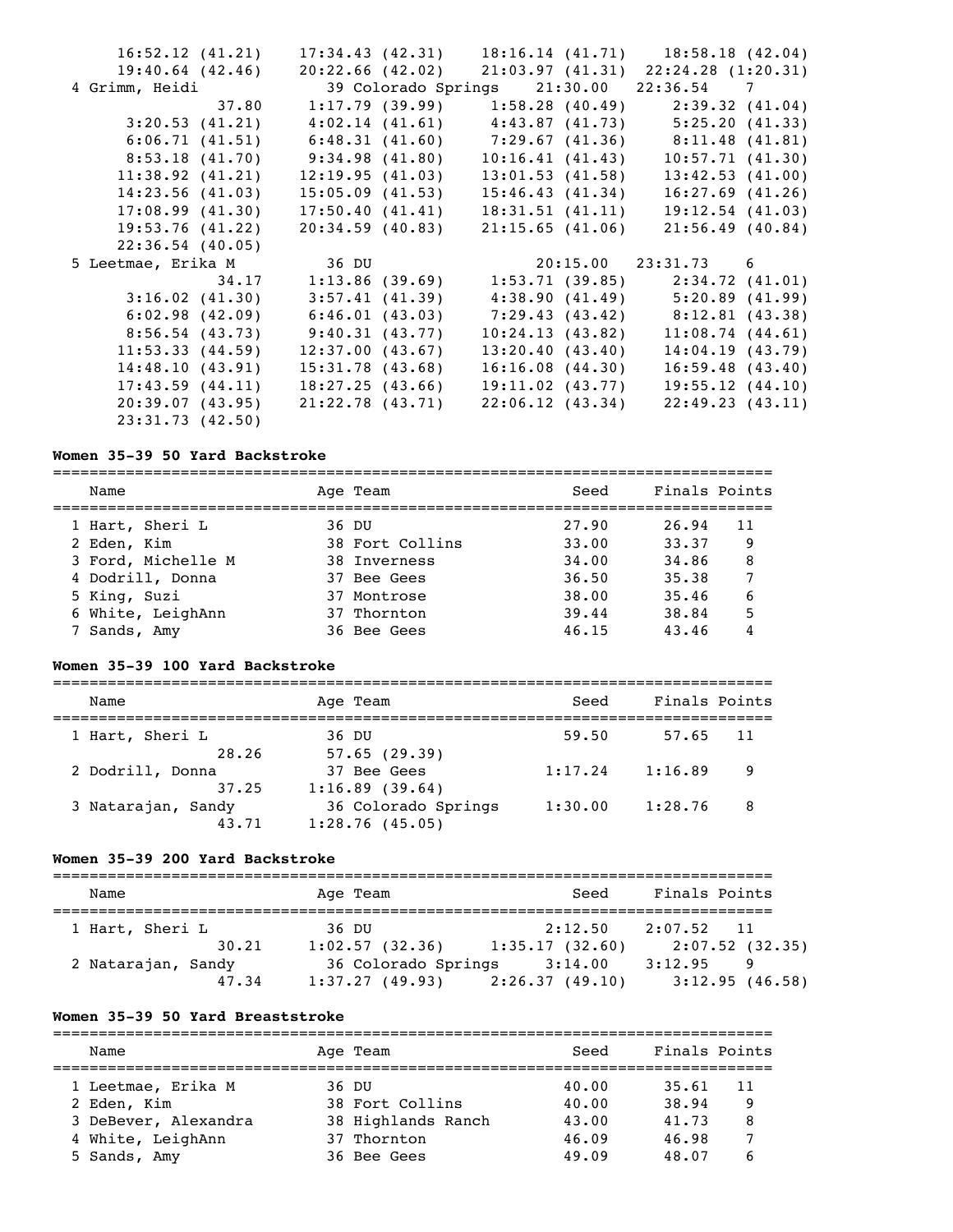# **Women 35-39 50 Yard Butterfly**

| Name                | Age Team        | Seed  | Finals Points |    |
|---------------------|-----------------|-------|---------------|----|
| 1 Hart, Sheri L     | 36 DU           | 28.50 | 27.68         | 11 |
| 2 Moen, Teri        | 38 DU           | 28.09 | 28.05         | 9  |
| 3 O'Connor, Dana    | <u>37 זה</u>    | 30.50 | 31.50         | 8  |
| 4 Dodrill, Donna    | 37 Bee Gees     | 33.22 | 32.11         |    |
| 5 Eden, Kim         | 38 Fort Collins | 33.00 | 32.50         | 6  |
| 6 Keaten, Heather L | 37 Fort Collins | 33.31 | 32.59         | 5  |
| 7 White, LeighAnn   | 37 Thornton     | 34.20 | 33.02         | 4  |
| 8 Sands, Amy        | 36 Bee Gees     | 39.18 | 38.31         | 3  |

# **Women 35-39 100 Yard Butterfly**

===============================================================================

| Name             |       | Age Team            | Seed    | Finals Points |     |
|------------------|-------|---------------------|---------|---------------|-----|
| 1 Hart, Sheri L  |       | 36 DU               | 1:03.50 | 59.89         | -11 |
|                  | 28.22 | 59.89(31.67)        |         |               |     |
| 2 Moen, Teri     |       | 38 DU               | 1:02.13 | 1:03.44       | 9   |
|                  | 29.07 | $1:03.44$ (34.37)   |         |               |     |
| 3 Dodrill, Donna |       | 37 Bee Gees         | 1:16.00 | 1:20.84       | - 8 |
|                  | 36.44 | $1:20.84$ $(44.40)$ |         |               |     |

## **Women 35-39 100 Yard IM**

| Name                 | Age Team           | Seed    | Finals Points |   |
|----------------------|--------------------|---------|---------------|---|
| 1 Hart, Sheri L      | 36 DU              | 1:03.50 | 1:00.42<br>11 |   |
| 27.28                | 1:00.42(33.14)     |         |               |   |
| 2 Leetmae, Erika M   | 36 DU              | 1:03.00 | 1:07.83       | 9 |
| 30.73                | $1:07.83$ (37.10)  |         |               |   |
| 3 Eden, Kim          | 38 Fort Collins    | 1:13.00 | 1:12.63       | 8 |
| 33.72                | 1:12.63(38.91)     |         |               |   |
| 4 Dodrill, Donna     | 37 Bee Gees        | 1:15.20 | 1:15.05       | 7 |
| 33.79                | 1:15.05(41.26)     |         |               |   |
| 5 Penington, Pam     | 36 Thornton        | 1:15.00 | 1:17.79       | 6 |
| 37.22                | $1:17.79$ (40.57)  |         |               |   |
| 6 White, LeighAnn    | 37 Thornton        | 1:22.61 | 1:18.02       | 5 |
| 34.97                | 1:18.02(43.05)     |         |               |   |
| 7 DeBever, Alexandra | 38 Highlands Ranch | 1:28.00 | 1:22.74       | 4 |
| 37.90                | 1:22.74(44.84)     |         |               |   |
| 8 Sands, Amy         | 36 Bee Gees        | 1:31.50 | 1:31.97       | 3 |
| 43.27                | 1:31.97(48.70)     |         |               |   |

### **Women 35-39 200 Yard IM**

| Name            |       |       | Age Team          | Seed              | Finals Points |                     |
|-----------------|-------|-------|-------------------|-------------------|---------------|---------------------|
| 1 Hart, Sheri L |       | 36 DU |                   | 2:16.50           | 2:18.27       | 11                  |
|                 | 29.13 |       | 1:02.35(33.22)    | 1:45.18(42.83)    |               | 2:18.27(33.09)      |
| 2 Tobey, Stacey |       |       | 38 BAM            | 2:30.00           | 2:29.97       | 9                   |
|                 | 32.17 |       | 1:11.92(39.75)    | $1:54.86$ (42.94) |               | 2:29.97(35.11)      |
| 3 King, Suzi    |       |       | 37 Montrose       | 2:39.00           | 2:40.63       | 8                   |
|                 | 34.78 |       | 1:17.09(42.31)    | 2:04.04(46.95)    |               | 2:40.63(36.59)      |
| 4 Zarou, Kate   |       | 38 DU |                   | 2:50.00           | 2:42.91       |                     |
|                 | 36.35 |       | 1:17.83(41.48)    | 2:05.69(47.86)    |               | 2:42.91(37.22)      |
| 5 Sands, Amy    |       |       | 36 Bee Gees       | 3:26.70           | 3:18.92       | 6                   |
|                 | 40.84 |       | $1:34.69$ (53.85) | 2:34.19(59.50)    |               | $3:18.92$ $(44.73)$ |

# **Women 35-39 400 Yard IM**

| Name         | Age Team    | Seed    | Finals Points   |  |  |  |  |
|--------------|-------------|---------|-----------------|--|--|--|--|
| 1 King, Suzi | 37 Montrose | 6:00.00 | - 11<br>5:45.04 |  |  |  |  |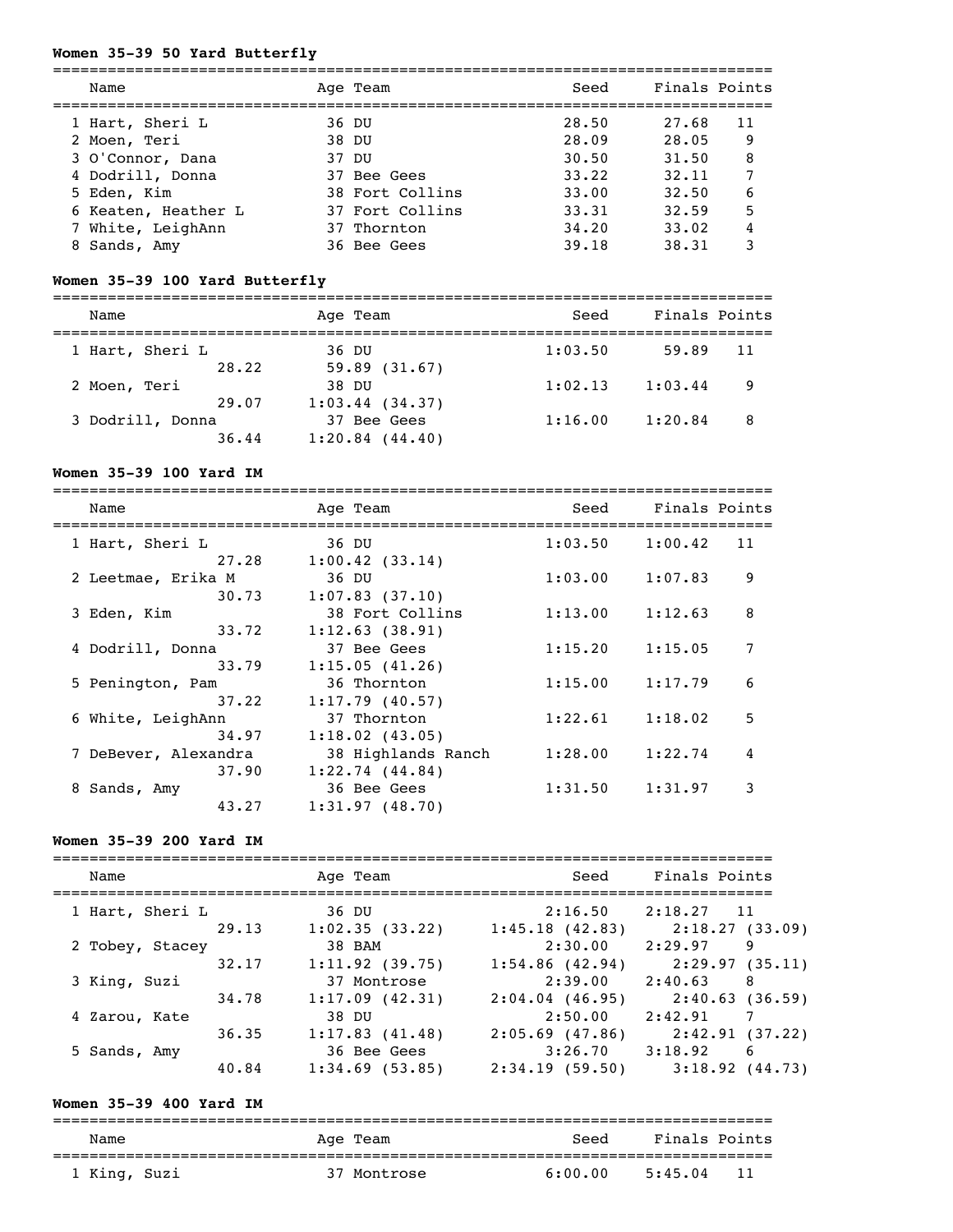| 50.56 |                                     | $1:37.09$ (46.53) $2:37.35$ (1:00.26) | 3:30.62(53.27) |
|-------|-------------------------------------|---------------------------------------|----------------|
|       | $4:23.44$ (52.82) 5:23.68 (1:00.24) | 5:41.58(17.90)                        | 5:45.04(3.46)  |

#### **Women 40-44 50 Yard Freestyle**

===============================================================================

| Name                  | Age Team           | Seed  | Finals Points |    |
|-----------------------|--------------------|-------|---------------|----|
| 1 Lee, Sarah          | 40 Rsport          | 27.00 | 26.45         | 11 |
| 2 Potter, Kathryn     | 41 Foothills       | 27.00 | 26.52         | 9  |
| 3 Lee, Julie          | 41 DAWGS           | 27.50 | 26.92         | 8  |
| 4 Campbell, Ellen     | 44 Inverness       | 27.80 | 27.36         | 7  |
| 5 Forbes, Tiffany     | 40 BAM             | 28.28 | 27.82         | 6  |
| 6 Kriz, Lisa          | 40 Highlands Ranch | 29.01 | 28.06         | 5  |
| Hagadorn, Heather     | 42 DU              | 28.65 | 28.37         | 4  |
| 8 Waeschle, Karen     | 44 Snow Mountain   | 29.50 | 28.50         | 3  |
| 9 Riner, Betsy        | 40 Inverness       | 29.50 | 28.91         | 2  |
| 10 Fotopulos, Leslie  | 40 South Suburban  | 31.00 | 28.95         |    |
| 11 Crino, Heide       | 40 Inverness       | 28.76 | 30.07         |    |
| 12 Frost, Cindy       | 43 Fort Collins    | 31.00 | 30.79         |    |
| 13 Dobler, Julie J    | 40 Inverness       | 32.00 | 31.33         |    |
| 14 McKinsey, Judy     | 42 Bee Gees        | 33.00 | 31.56         |    |
| 15 Meeks, Patti       | 42 DAWGS           | 32.00 | 34.16         |    |
| 16 Kennedy, Elizabeth | 40 Inverness       | 50.00 | 37.72         |    |
| 17 Clapp, Christine   | 40 Inverness       | NΤ    | 38.75         |    |

#### **Women 40-44 100 Yard Freestyle**

=============================================================================== Name Team Age Team Seed Finals Points =============================================================================== 1 Von Der Lippe, Susan 41 Bee Gees 54.50 52.83 11  $25.50$   $52.83$   $(27.33)$  2 Steffe, Kathleen 44 Inverness 1:00.50 57.43 9  $28.15$   $57.43$   $(29.28)$  3 Hagadorn, Heather 42 DU 1:01.76 1:00.50 8 29.29 1:00.50 (31.21) 4 Lee, Julie 41 DAWGS 59.80 1:01.12 7  $28.59$   $1:01.12$   $(32.53)$  5 Dobler, Julie J 40 Inverness 1:13.00 1:12.41 6  $32.15$   $1:12.41$  (40.26) 6 Peters, Leigh 43 Highlands Ranch 1:15.00 1:13.21 5 34.39 1:13.21 (38.82) 7 Mayer, Olivia 43 Inverness 1:18.60 1:16.81 4  $36.87$  1:16.81 (39.94) 8 Miller, Shelley 44 Thornton 1:14.99 1:18.74 3  $36.67$  1:18.74 (42.07) 9 Meeks, Patti 42 DAWGS 1:18.00 1:18.79 2 37.68 1:18.79 (41.11) 10 Clapp, Christine 40 Inverness 1:40.00 1:33.35 1 43.76 1:33.35 (49.59)

#### **Women 40-44 200 Yard Freestyle**

| Name                         | Age Team                                | Seed                         | Finals Points                     |
|------------------------------|-----------------------------------------|------------------------------|-----------------------------------|
| 1 Potter, Kathryn<br>30.56   | 41 Foothills<br>1:03.26(32.70)          | 2:06.50<br>$1:35.84$ (32.58) | $2:07.70$ 11                      |
| 2 Lee, Julie                 | 41 DAWGS                                | 2:13.54                      | 2:07.70(31.86)<br>2:12.64<br>9    |
| 29.59<br>3 Kriz, Lisa        | $1:02.44$ (32.85)<br>40 Highlands Ranch | 1:37.07(34.63)<br>2:15.61    | $2:12.64$ (35.57)<br>2:12.76<br>8 |
| 31.73<br>4 Davis, Lori       | $1:05.32$ (33.59)<br>43 DAWGS           | 1:39.57(34.25)<br>2:10.00    | 2:12.76(33.19)<br>2:12.98         |
| 31.37<br>5 Hagadorn, Heather | 1:04.80(33.43)<br>42 DU                 | 1:38.95(34.15)<br>2:09.00    | 2:12.98(34.03)<br>2:14.48<br>6    |
| 30.99                        | $1:04.28$ (33.29)                       | 1:39.50(35.22)               | 2:14.48(34.98)                    |
| 6 Waeschle, Karen            | 44 Snow Mountain                        | 2:20.00                      | 2:15.35<br>5                      |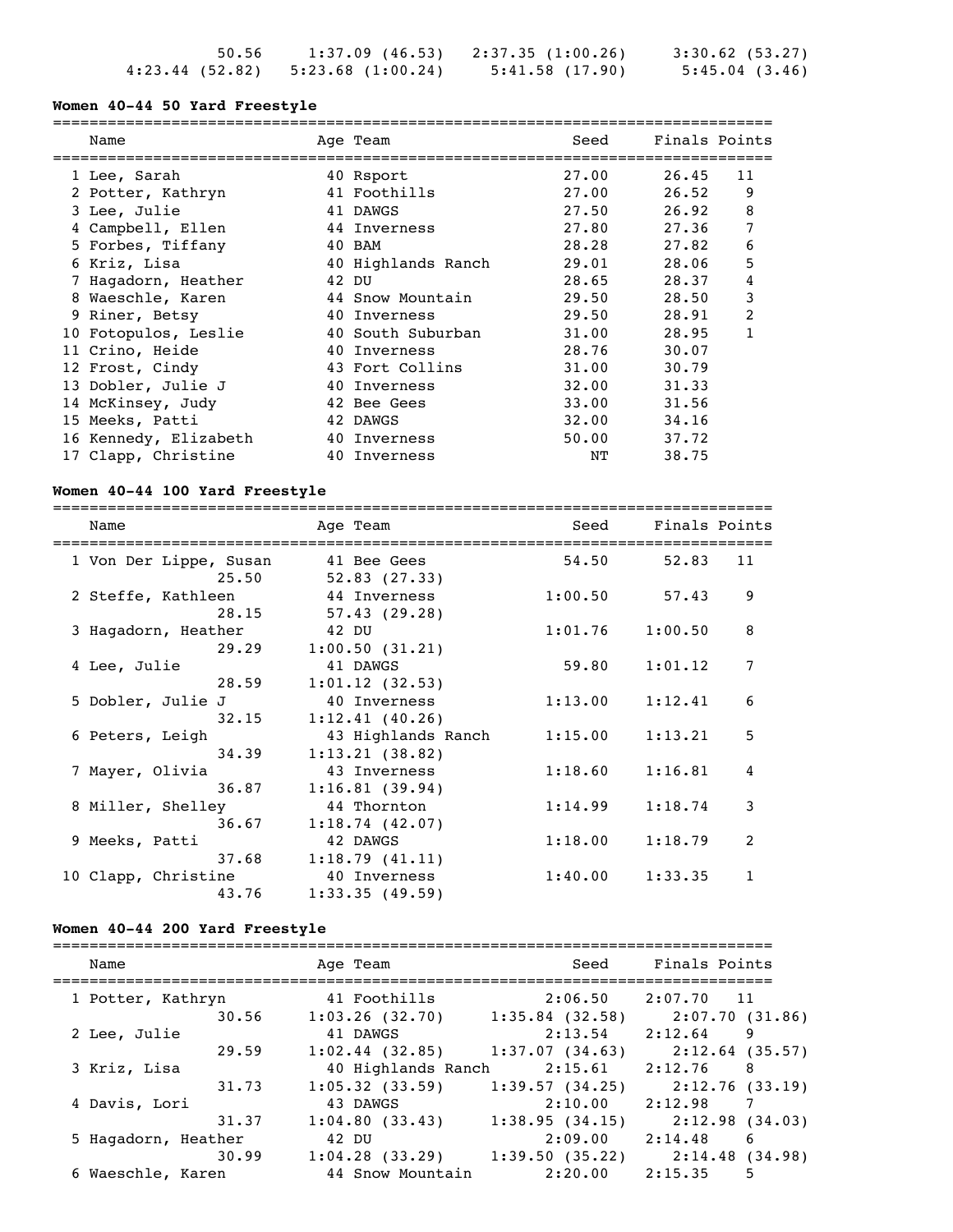| 32.08                | 1:06.80(34.72) | 1:41.58(34.78) | 2:15.35(33.77)  |
|----------------------|----------------|----------------|-----------------|
| 7 Horn, Kris         | 44 DAWGS       | 2:27.00        | 2:27.57<br>4    |
| 34.16                | 1:11.38(37.22) | 1:49.61(38.23) | 2:27.57 (37.96) |
| 8 Sauls, Catherine   | 42 Thornton    | 2:40.00        | 2:40.22<br>3    |
| 35.17                | 1:15.40(40.23) | 1:57.80(42.40) | 2:40.22 (42.42) |
| 9 Kennedy, Elizabeth | 40 Inverness   | 3:00.00        | 3:01.63<br>2    |
| 41.06                | 1:26.07(45.01) | 2:14.32(48.25) | 3:01.63(47.31)  |
| 10 Clapp, Christine  | 40 Inverness   | 3:30.10        | 3:25.45<br>1    |
|                      |                | 2:29.16( )     | 3:25.45(56.29)  |

# **Women 40-44 500 Yard Freestyle**

| Name                     | Age Team                                                | Seed Finals Points    |                                                                            |
|--------------------------|---------------------------------------------------------|-----------------------|----------------------------------------------------------------------------|
|                          | 1 Steffe, Kathleen 44 Inverness 5:50.90 5:42.54 11      |                       |                                                                            |
|                          | 32.98 1:07.34 (34.36) 1:41.94 (34.60) 2:16.62 (34.68)   |                       |                                                                            |
| 2:50.39(33.77)           | $3:24.43$ (34.04) $3:58.70$ (34.27) $4:33.36$ (34.66)   |                       |                                                                            |
| 5:08.29(34.93)           | 5:42.54(34.25)                                          |                       |                                                                            |
| 2 Vanderpoel, Nicole     | 42 Highlands Ranch 5:54.45 5:52.87 9                    |                       |                                                                            |
|                          | 33.24 1:08.50 (35.26) 1:43.91 (35.41) 2:19.05 (35.14)   |                       |                                                                            |
| 2:54.40(35.35)           | $3:30.15$ (35.75) $4:05.98$ (35.83) $4:41.94$ (35.96)   |                       |                                                                            |
| 5:17.74(35.80)           | 5:52.87(35.13)                                          |                       |                                                                            |
| 3 Friedlander, Rebecca L | 40 DU                                                   |                       |                                                                            |
| 33.03                    |                                                         |                       | 40 DU 6:05.03 6:05.12 8<br>1:08.32 (35.29) 1:44.89 (36.57) 2:21.86 (36.97) |
| 2:59.13(37.27)           | 3:36.77(37.64)                                          |                       | $4:14.20(37.43)$ $4:51.64(37.44)$                                          |
| 5:28.80(37.16)           | 6:05.12(36.32)                                          |                       |                                                                            |
| 4 Waeschle, Karen        | 44 Snow Mountain 6:20.00 6:09.29 7                      |                       |                                                                            |
| 32.18                    | 1:08.35(36.17)                                          |                       | $1:46.46$ (38.11) $2:24.68$ (38.22)                                        |
| 3:02.44(37.76)           | 3:40.31(37.87)                                          |                       | $4:18.14$ (37.83) $4:55.83$ (37.69)                                        |
| 5:33.20(37.37)           | 6:09.29(36.09)                                          |                       |                                                                            |
| 5 Derr, Kirsten L        | 42 DU                                                   |                       | $7:00.00$ $6:38.99$ 6                                                      |
| 37.32                    | 1:16.59(39.27)                                          |                       | $1:56.40(39.81)$ $2:36.76(40.36)$                                          |
| 3:17.29(40.53)           | 3:58.26(40.97)                                          |                       | $4:39.47$ (41.21) $5:20.40$ (40.93)                                        |
| 6:01.00(40.60)           | 6:38.99(37.99)                                          |                       |                                                                            |
| 6 Horn, Kris             | 44 DAWGS                                                | $6:27.00$ $6:45.11$ 5 |                                                                            |
|                          | $36.91$ 1:16.42 (39.51) 1:56.31 (39.89) 2:36.84 (40.53) |                       |                                                                            |
| 3:17.87(41.03)           | 3:58.83(40.96)                                          |                       | $4:40.01(41.18)$ $5:22.07(42.06)$                                          |
| 6:03.63(41.56)           | 6:45.11(41.48)                                          |                       |                                                                            |
| 7 Mayer, Olivia          | 43 Inverness                                            | $8:00.15$ 7:56.89 4   |                                                                            |
|                          | $6:36.22$ 7:56.89 (1:20.67)                             |                       |                                                                            |

# **Women 40-44 1000 Yard Freestyle**

| Name                 |                 |                                                       | Age Team Seed                                         | Finals Points           |  |
|----------------------|-----------------|-------------------------------------------------------|-------------------------------------------------------|-------------------------|--|
|                      |                 | 1 Steffe, Kathleen 44 Inverness 12:07.50 11:55.14 11  |                                                       |                         |  |
|                      | 32.68           |                                                       | $1:08.24$ (35.56) $1:44.18$ (35.94) $2:19.99$ (35.81) |                         |  |
|                      | 2:55.54(35.55)  | $3:31.03$ (35.49) $4:07.12$ (36.09) $4:43.26$ (36.14) |                                                       |                         |  |
|                      | 5:19.45(36.19)  | $5:55.76$ (36.31) 6:31.65 (35.89) 7:07.81 (36.16)     |                                                       |                         |  |
|                      | 7:43.82(36.01)  | $8:20.14$ (36.32) $8:56.31$ (36.17) $9:32.38$ (36.07) |                                                       |                         |  |
| 10:08.49(36.11)      |                 | 10:44.48(35.99)                                       | 11:19.91(35.43)                                       | 11:55.14(35.23)         |  |
| 2 Vanderpoel, Nicole |                 |                                                       |                                                       |                         |  |
|                      | 33.96           | 1:10.55(36.59)                                        | $1:47.77$ (37.22) $2:24.30$ (36.53)                   |                         |  |
|                      | 3:00.76(36.46)  | 3:37.66 (36.90)                                       | $4:14.36$ (36.70) $4:51.23$ (36.87)                   |                         |  |
|                      | 5:27.96(36.73)  | $6:04.87$ (36.91)                                     | $6:41.10(36.23)$ $7:17.63(36.53)$                     |                         |  |
|                      | 7:54.11(36.48)  |                                                       | $8:30.71$ (36.60) 9:07.43 (36.72) 9:43.33 (35.90)     |                         |  |
| 10:19.22(35.89)      |                 | 10:55.23(36.01)                                       | 11:30.85(35.62)                                       | 12:06.25(35.40)         |  |
| 3 Horn, Kris         |                 | 44 DAWGS                                              |                                                       | $11:40.00$ $14:06.89$ 8 |  |
|                      | 37.63           |                                                       | $1:18.14$ (40.51) 1:59.66 (41.52) 2:41.74 (42.08)     |                         |  |
|                      | 3:24.15(42.41)  | 4:06.81(42.66)                                        | 4:49.56 (42.75) 5:32.39 (42.83)                       |                         |  |
|                      | 6:15.61(43.22)  | 6:58.91 (43.30)                                       | 7:41.53 (42.62) 8:24.61 (43.08)                       |                         |  |
|                      | 9:07.38(42.77)  | 9:49.77(42.39)                                        | $10:32.94$ (43.17) $11:15.91$ (42.97)                 |                         |  |
|                      | 11:58.77(42.86) | 12:42.16(43.39)                                       | 13:25.13(42.97)                                       | 14:06.89(41.76)         |  |
| 4 Hoftiezer, Mary P  |                 |                                                       | 41 Denver Athletic 14:10.00 18:01.20 7                |                         |  |
|                      | 48.97           | 1:41.74(52.77)                                        | 2:35.68 (53.94) 3:30.75 (55.07)                       |                         |  |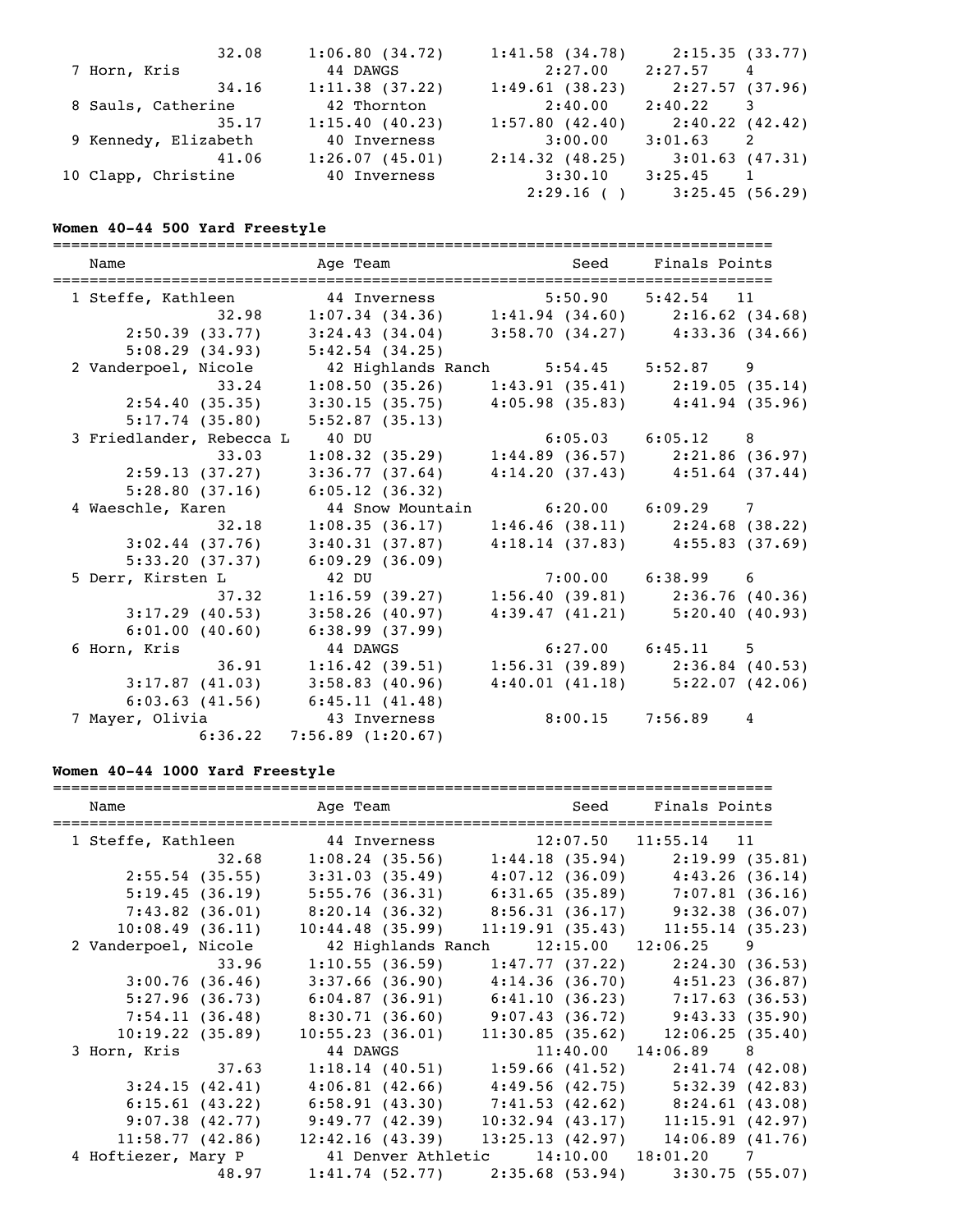| 4:24.81(54.06)     | 5:20.11(55.30)  | 6:14.93(54.82)  | $7:10.54$ (55.61) |  |
|--------------------|-----------------|-----------------|-------------------|--|
| 8:06.24(55.70)     | 9:02.04(55.80)  | 9:56.38(54.34)  | 10:50.95(54.57)   |  |
| 11:46.69(55.74)    | 12:40.98(54.29) | 13:34.11(53.13) | 14:28.01 (53.90)  |  |
| $15:21.64$ (53.63) | 16:15.38(53.74) | 17:09.07(53.69) | 18:01.20(52.13)   |  |

### **Women 40-44 1650 Yard Freestyle**

=============================================================================== Name Team Age Team Seed Finals Points =============================================================================== 1 Vanderpoel, Nicole 42 Highlands Ranch 20:06.43 19:55.02 11 33.25 1:09.48 (36.23) 1:45.87 (36.39) 2:22.32 (36.45) 2:58.93 (36.61) 3:35.70 (36.77) 4:12.42 (36.72) 4:49.48 (37.06) 5:26.57 (37.09) 6:03.46 (36.89) 6:40.03 (36.57) 7:16.86 (36.83) 7:53.28 (36.42) 8:29.97 (36.69) 9:06.69 (36.72) 9:43.15 (36.46) 10:19.53 (36.38) 10:56.14 (36.61) 11:32.75 (36.61) 12:09.06 (36.31) 12:45.40 (36.34) 13:21.80 (36.40) 13:58.46 (36.66) 14:34.91 (36.45) 15:10.79 (35.88) 15:46.89 (36.10) 16:22.79 (35.90) 16:58.37 (35.58) 17:33.91 (35.54) 18:09.73 (35.82) 18:45.45 (35.72) 19:20.77 (35.32) 19:55.02 (34.25) 2 Friedlander, Rebecca L 40 DU 21:02.00 20:59.31 9 33.22 1:09.12 (35.90) 1:46.13 (37.01) 2:23.63 (37.50) 3:01.48 (37.85) 3:39.43 (37.95) 4:17.43 (38.00) 4:55.63 (38.20) 5:33.99 (38.36) 6:12.88 (38.89) 6:51.59 (38.71) 7:30.25 (38.66) 8:09.03 (38.78) 8:47.80 (38.77) 9:26.46 (38.66) 10:04.93 (38.47) 10:43.15 (38.22) 11:21.52 (38.37) 11:59.67 (38.15) 12:37.99 (38.32) 13:16.36 (38.37) 13:54.92 (38.56) 14:33.58 (38.66) 15:12.09 (38.51) 15:50.53 (38.44) 16:29.42 (38.89) 17:07.93 (38.51) 17:46.57 (38.64) 18:25.64 (39.07) 19:04.66 (39.02) 19:43.24 (38.58) 20:21.54 (38.30) 20:59.31 (37.77) 3 Iverson, Jana L 41 DAWGS 22:32.00 21:43.50 8 35.10 1:13.03 (37.93) 1:51.64 (38.61) 2:30.76 (39.12) 3:09.73 (38.97) 3:49.23 (39.50) 4:28.87 (39.64) 5:08.19 (39.32) 5:47.41 (39.22) 6:27.04 (39.63) 7:06.29 (39.25) 7:45.89 (39.60) 8:25.31 (39.42) 9:04.98 (39.67) 9:44.66 (39.68) 10:24.21 (39.55) 11:03.94 (39.73) 11:44.23 (40.29) 12:24.16 (39.93) 13:04.20 (40.04) 13:43.86 (39.66) 14:23.79 (39.93) 15:04.25 (40.46) 15:44.52 (40.27) 16:24.66 (40.14) 17:04.49 (39.83) 17:44.52 (40.03) 18:25.17 (40.65) 19:05.11 (39.94) 19:45.00 (39.89) 20:25.26 (40.26) 21:05.01 (39.75) 21:43.50 (38.49) 4 Derr, Kirsten L 42 DU 23:30.00 22:44.49 7 37.41 1:17.29 (39.88) 1:57.93 (40.64) 2:39.31 (41.38) 3:20.63 (41.32) 4:01.80 (41.17) 4:43.12 (41.32) 5:24.81 (41.69) 6:05.94 (41.13) 6:47.01 (41.07) 7:28.34 (41.33) 8:09.78 (41.44) 8:50.81 (41.03) 9:32.17 (41.36) 10:13.70 (41.53) 10:55.32 (41.62) 11:36.72 (41.40) 12:18.09 (41.37) 12:59.48 (41.39) 13:41.13 (41.65) 14:22.71 (41.58) 15:04.43 (41.72) 15:46.50 (42.07) 16:28.85 (42.35) 17:10.39 (41.54) 17:51.54 (41.15) 18:33.54 (42.00) 19:15.61 (42.07) 19:57.97 (42.36) 20:40.14 (42.17) 21:22.35 (42.21) 22:03.97 (41.62) 22:44.49 (40.52) 5 Robinson, Dea 44 South Suburban 24:33.00 24:19.39 6 41.47 1:23.89 (42.42) 2:06.88 (42.99) 2:50.35 (43.47) 3:34.00 (43.65) 4:18.11 (44.11) 5:02.35 (44.24)<br>6:31.32 (44.62) 7:16.06 (44.74) 8:01.00 (44.94) 6:31.32 (44.62) 7:16.06 (44.74) 8:01.00 (44.94) 8:45.71 (44.71) 9:30.24 (44.53) 10:14.54 (44.30) 10:59.31 (44.77) 11:43.96 (44.65) 12:28.58 (44.62) 13:13.17 (44.59) 13:57.48 (44.31) 14:42.05 (44.57) 15:26.60 (44.55) 16:11.26 (44.66) 16:55.71 (44.45) 17:40.53 (44.82) 18:25.00 (44.47) 19:09.05 (44.05) 19:52.91 (43.86) 20:37.23 (44.32) 21:22.13 (44.90) 22:06.63 (44.50) 22:51.17 (44.54) 23:36.09 (44.92) 24:19.39 (43.30) 6 Peters, Leigh 43 Highlands Ranch 28:00.00 25:57.17 5 40.10 1:24.74 (44.64) 2:10.89 (46.15) 2:58.04 (47.15) 3:44.80 (46.76) 4:31.48 (46.68) 5:19.22 (47.74) 6:07.25 (48.03) 6:55.57 (48.32) 7:42.96 (47.39) 8:30.47 (47.51) 9:19.36 (48.89) 10:07.53 (48.17) 10:55.51 (47.98) 11:42.44 (46.93) 12:30.02 (47.58) 13:17.61 (47.59) 14:05.86 (48.25) 14:52.51 (46.65) 15:40.98 (48.47)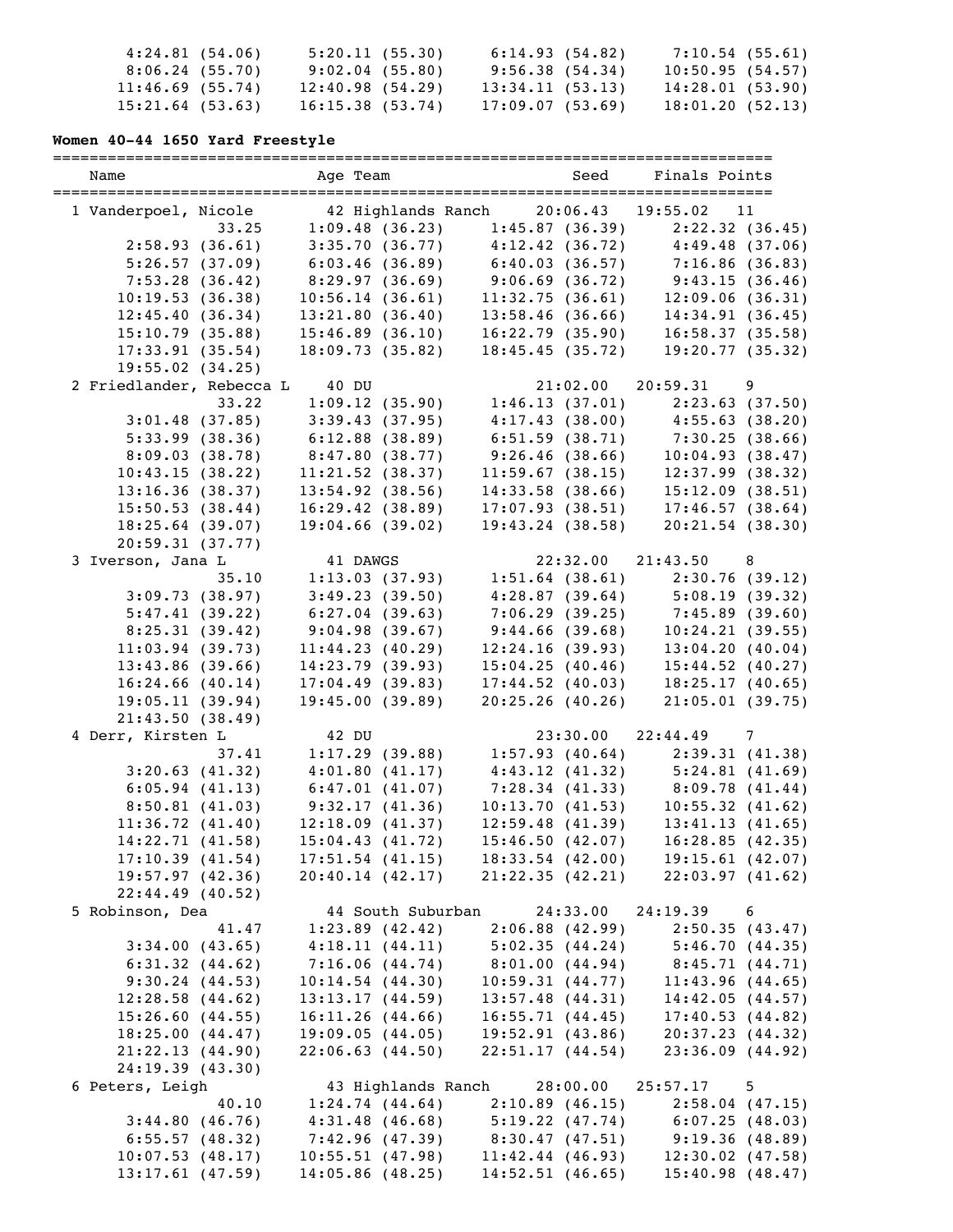| 16:27.58(46.60)     |       |                 | 17:15.65(48.07)    | 18:03.74(48.09)                                       | $18:51.82$ (48.08)                                    |  |
|---------------------|-------|-----------------|--------------------|-------------------------------------------------------|-------------------------------------------------------|--|
| 19:39.78(47.96)     |       |                 | 20:28.53(48.75)    | 21:16.67(48.14)                                       | 22:04.54(47.87)                                       |  |
| 22:52.08(47.54)     |       |                 | $23:38.82$ (46.74) | 24:26.48(47.66)                                       | 25:14.16(47.68)                                       |  |
| 25:57.17(43.01)     |       |                 |                    |                                                       |                                                       |  |
| 7 Mayer, Olivia     |       |                 | 43 Inverness       |                                                       | $27:08.00$ $27:27.49$ 4                               |  |
|                     | 43.78 |                 |                    |                                                       | $1:32.85$ (49.07) $2:22.83$ (49.98) $3:13.44$ (50.61) |  |
| 4:04.63(51.19)      |       |                 | 4:56.39 (51.76)    |                                                       | 5:47.34 (50.95) 6:38.35 (51.01)                       |  |
|                     |       |                 |                    | $7:28.93$ (50.58) $8:20.07$ (51.14) $9:09.98$ (49.91) | 10:00.73(50.75)                                       |  |
| 10:50.67(49.94)     |       |                 | 11:41.38(50.71)    | 12:30.98(49.60)                                       | 13:20.83(49.85)                                       |  |
| 14:10.73(49.90)     |       | 15:01.94(51.21) |                    | 15:52.47(50.53)                                       | 16:42.89(50.42)                                       |  |
| 17:33.06(50.17)     |       | 18:23.04(49.98) |                    | 19:13.19(50.15)                                       | 20:02.83(49.64)                                       |  |
| 20:52.77(49.94)     |       | 21:43.03(50.26) |                    | 22:32.76(49.73)                                       | 23:22.67(49.91)                                       |  |
| 24:12.37(49.70)     |       |                 | 25:02.13(49.76)    | 25:50.81(48.68)                                       | 26:40.73(49.92)                                       |  |
| $27:27.49$ (46.76)  |       |                 |                    |                                                       |                                                       |  |
| 8 Hoftiezer, Mary P |       |                 |                    |                                                       | 41 Denver Athletic 29:30.00 29:05.19 3                |  |
|                     | 46.18 |                 |                    |                                                       | $1:36.09$ (49.91) $2:28.10$ (52.01) $3:21.15$ (53.05) |  |
| 4:14.96(53.81)      |       |                 |                    |                                                       | $5:07.81$ (52.85) 6:01.21 (53.40) 6:54.20 (52.99)     |  |
| 7:47.13 (52.93)     |       |                 |                    | 8:39.14 (52.01) 9:32.96 (53.82)                       | 10:26.62(53.66)                                       |  |
| 11:20.85(54.23)     |       |                 | 12:14.15(53.30)    | $13:07.52$ (53.37)                                    | 14:00.95(53.43)                                       |  |
| 14:54.18(53.23)     |       |                 | 15:47.42(53.24)    | 16:40.77(53.35)                                       | 17:34.00(53.23)                                       |  |
| 18:27.71(53.71)     |       | 19:20.91(53.20) |                    | 20:14.36(53.45)                                       | 21:08.00(53.64)                                       |  |
| 22:01.83(53.83)     |       |                 | 22:55.04(53.21)    | 23:48.65(53.61)                                       | 24:42.45(53.80)                                       |  |
| 25:36.18(53.73)     |       |                 | 26:29.60(53.42)    | 27:23.10(53.50)                                       | 28:15.84(52.74)                                       |  |
| 29:05.19(49.35)     |       |                 |                    |                                                       |                                                       |  |

### **Women 40-44 50 Yard Backstroke**

| Name                   | Age Team           | Seed  | Finals Points |               |
|------------------------|--------------------|-------|---------------|---------------|
| 1 Von Der Lippe, Susan | 41 Bee Gees        | 29.69 | 29.31         | 11            |
| 2 Lee, Julie           | 41 DAWGS           | 31.50 | 32.84         | 9             |
| 3 Hagadorn, Heather    | 42 DU              | 34.00 | 33.38         | 8             |
| 4 Campbell, Ellen      | 44 Inverness       | 34.00 | 34.06         | 7             |
| 5 Crino, Heide         | 40 Inverness       | 35.15 | 35.57         | 6             |
| 6 Waeschle, Karen      | 44 Snow Mountain   | 33.50 | 35.65         | 5             |
| 7 Golding, Sandy       | 43 South Suburban  | 34.00 | 35.90         | 4             |
| 8 Riner, Betsy         | 40 Inverness       | 37.00 | 37.20         | 3             |
| 9 McKinsey, Judy       | 42 Bee Gees        | 40.70 | 39.01         | $\mathcal{P}$ |
| 10 Peters, Leigh       | 43 Highlands Ranch | 39.00 | 39.09         |               |
| 11 Miller, Shelley     | 44 Thornton        | 39.56 | 39.25         |               |
| 12 Meeks, Patti        | 42 DAWGS           | 48.00 | 46.94         |               |

# **Women 40-44 100 Yard Backstroke**

| Name                          | Age Team                             | Seed    | Finals Points  |  |
|-------------------------------|--------------------------------------|---------|----------------|--|
| 1 Potter, Kathryn<br>31.98    | 41 Foothills<br>1:05.75(33.77)       | 1:08.90 | 1:05.75<br>-11 |  |
| 2 Vanderpoel, Nicole<br>35.64 | 42 Highlands Ranch<br>1:12.73(37.09) | 1:12.54 | 1:12.73<br>9   |  |
| 3 Davis, Lori<br>37.50        | 43 DAWGS<br>1:17.22(39.72)           | 1:20.00 | 1:17.22<br>8   |  |
| -- Miller, Shelley            | 44 Thornton                          | 1:33.00 | DO             |  |

### **Women 40-44 200 Yard Backstroke**

| Name                 | Age Team                          | Seed           | Finals Points   |
|----------------------|-----------------------------------|----------------|-----------------|
| 1 Vanderpoel, Nicole | 42 Highlands Ranch                | 2:35.43        | 2:34.84 11      |
| 38.14                | $1:17.28$ (39.14) 1:56.41 (39.13) |                | 2:34.84 (38.43) |
| 2 Golding, Sandy     | 43 South Suburban                 | 2:50.00        | 2:56.66<br>-9   |
| 40.29                | 1:24.72(44.43)                    | 2:11.15(46.43) | 2:56.66(45.51)  |

### **Women 40-44 50 Yard Breaststroke**

===============================================================================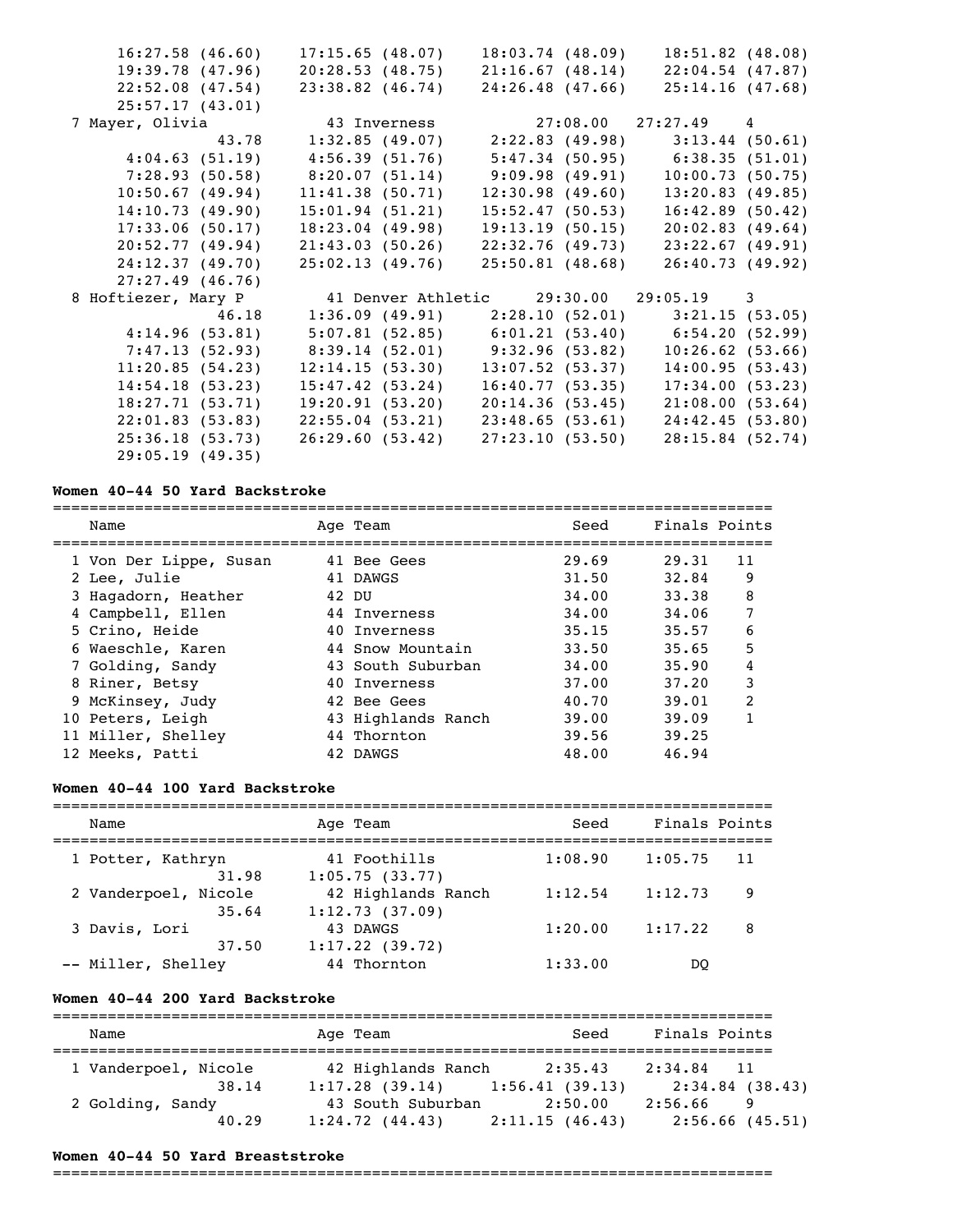| Name                   |       | Age Team        | Seed  | Finals Points |               |
|------------------------|-------|-----------------|-------|---------------|---------------|
|                        |       |                 |       |               |               |
| 1 Von Der Lippe, Susan |       | 41 Bee Gees     | 30.25 | 30.40         | 11            |
| 2 Lee, Sarah           |       | 40 Rsport       | 34.00 | 33.44         | 9             |
| 3 Campbell, Ellen      |       | 44 Inverness    | 35.00 | 34.83         | 8             |
| 4 Lee, Julie           |       | 41 DAWGS        | 37.50 | 38.06         | 7             |
| 5 Frost, Cindy         |       | 43 Fort Collins | 38.20 | 38.29         | 6             |
| 6 Sauls, Catherine     |       | 42 Thornton     | 39.90 | 38.68         | 5             |
| 7 Crino, Heide         |       | 40 Inverness    | 38.43 | 39.01         | 4             |
| 8 Riner, Betsy         |       | 40 Inverness    | 41.00 | 41.55         | 3             |
| 9 Hagadorn, Heather    | 42 DU |                 | 44.40 | 41.73         | $\mathcal{L}$ |
| 10 McKinsey, Judy      |       | 42 Bee Gees     | 44.00 | 43.46         |               |
| 11 Meeks, Patti        |       | 42 DAWGS        | 49.00 | 46.78         |               |
| 12 Clapp, Christine    |       | 40 Inverness    | 52.00 | 49.49         |               |

### **Women 40-44 100 Yard Breaststroke**

| Name                        | Age Team                      | Seed    | Finals Points |
|-----------------------------|-------------------------------|---------|---------------|
| 1 Campbell, Ellen           | 44 Inverness                  | 1:16.50 | 1:15.77       |
| 36.43                       | 1:15.77(39.34)                |         | 11            |
| 2 Iverson, Jana L           | 41 DAWGS                      | 1:18.00 | 9             |
| 37.30                       | 1:18.07(40.77)                |         | 1:18.07       |
| 3 Crino, Heide              | 40 Inverness                  | 1:26.60 | 8             |
| 40.79                       | $1:25.44$ (44.65)             |         | 1:25.44       |
| 4 Sauls, Catherine<br>40.83 | 42 Thornton<br>1:26.18(45.35) | 1:27.00 | 1:26.18       |
| 5 Bunevich, Stephanie       | 40 Foothills                  | 1:29.00 | 1:28.05       |
| 42.59                       | 1:28.05(45.46)                |         | 6             |
| 6 Clapp, Christine          | 40 Inverness                  | 2:00.00 | 5             |
| 52.88                       | 1:48.98(56.10)                |         | 1:48.98       |

# **Women 40-44 200 Yard Breaststroke**

| Name                   |       | Age Team            | Seed              | Finals Points                         |
|------------------------|-------|---------------------|-------------------|---------------------------------------|
| 1 Von Der Lippe, Susan |       | 41 Bee Gees         | 2:26.81           | 2:22.78 11                            |
|                        | 33.12 | 1:10.08(36.96)      | 1:45.95(35.87)    | 2:22.78 (36.83)                       |
| 2 Campbell, Ellen      |       | 44 Inverness        | 2:47.00           | 2:46.12<br>9                          |
|                        | 37.62 | 1:19.74(42.12)      | 2:02.45(42.71)    | 2:46.12(43.67)                        |
| 3 Iverson, Jana L      |       | 41 DAWGS            | 2:55.00           | 2:51.86<br>$\overline{\phantom{1}}$ 8 |
|                        | 39.70 | $1:22.98$ $(43.28)$ | $2:08.64$ (45.66) | 2:51.86 (43.22)                       |
| 4 Johnson, Deanna      |       | 43 Highlands Ranch  | 3:08.00           | $\overline{7}$<br>3:04.65             |
|                        | 42.82 | $1:29.64$ (46.82)   | 2:17.54(47.90)    | 3:04.65(47.11)                        |
| 5 Crino, Heide         |       | 40 Inverness        | 3:08.00           | $3:09.45$ 6                           |
|                        | 41.17 | $1:29.88$ (48.71)   | 2:19.77(49.89)    | 3:09.45(49.68)                        |
| 6 Sauls, Catherine     |       | 42 Thornton         | 3:08.00           | 3:12.67<br>5                          |
|                        | 42.55 | 1:31.06(48.51)      | $2:21.52$ (50.46) | 3:12.67(51.15)                        |

# **Women 40-44 50 Yard Butterfly**

| Name                   | Age Team     | Seed  | Finals Points |    |
|------------------------|--------------|-------|---------------|----|
| 1 Von Der Lippe, Susan | 41 Bee Gees  | 26.05 | 25.98         | 11 |
| 2 Campbell, Ellen      | 44 Inverness | 31.50 | 29.13         | 9  |
| 3 Lee, Julie           | 41 DAWGS     | 31.50 | 31.51         | 8  |
| 4 Hagadorn, Heather    | 42 DU        | 32.94 | 32.09         | 7  |
| 5 Riner, Betsy         | 40 Inverness | 33.00 | 32.63         | 6  |
| 6 Crino, Heide         | 40 Inverness | 34,20 | 34.35         | 5  |
| 7 McKinsey, Judy       | 42 Bee Gees  | 39.00 | 36.14         | 4  |
| 8 Miller, Shelley      | 44 Thornton  | 38.76 | 38.30         | 3  |
| 9 Meeks, Patti         | 42 DAWGS     | 43.00 | 41.06         | 2  |

# **Women 40-44 100 Yard Butterfly**

===============================================================================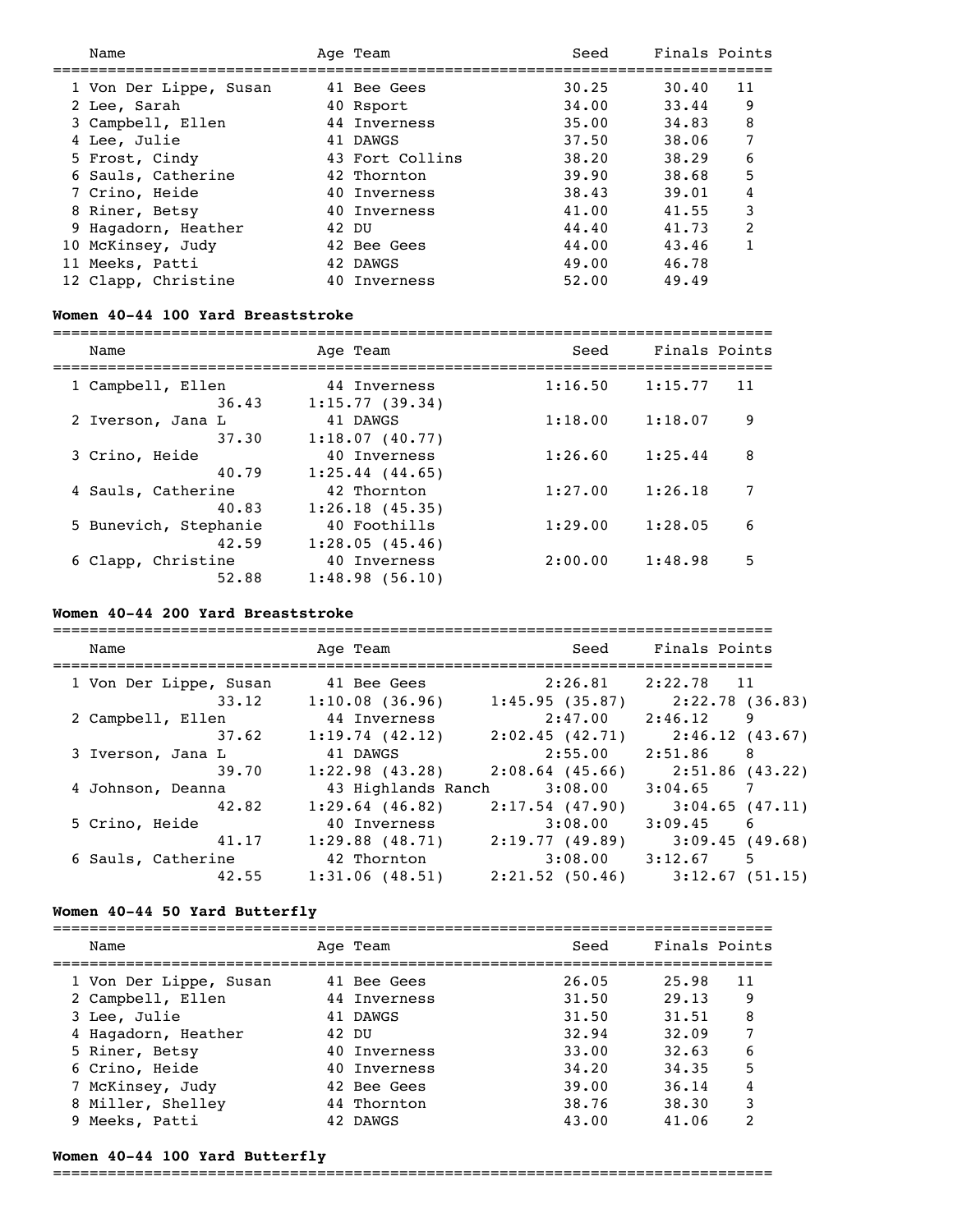| Name                          | Age Team                             | Seed    | Finals Points |    |
|-------------------------------|--------------------------------------|---------|---------------|----|
| 1 Potter, Kathryn<br>30.05    | 41 Foothills<br>1:03.99(33.94)       | 1:06.30 | 1:03.99       | 11 |
| 2 Vanderpoel, Nicole<br>32.79 | 42 Highlands Ranch<br>1:09.00(36.21) | 1:10.21 | 1:09.00       | 9  |
| 3 Kriz, Lisa<br>33.30         | 40 Highlands Ranch<br>1:10.37(37.07) | 1:10.82 | 1:10.37       | 8  |
| 4 Iverson, Jana L<br>33.53    | 41 DAWGS<br>1:11.60(38.07)           | 1:11.00 | 1:11.60       | 7  |
| 5 Horn, Kris<br>37.49         | 44 DAWGS<br>1:18.40(40.91)           | 1:16.00 | 1:18.40       | 6  |

# **Women 40-44 200 Yard Butterfly**

| Name                 | Age Team           | Seed           | Finals Points  |
|----------------------|--------------------|----------------|----------------|
| 1 Steffe, Kathleen   | 44 Inverness       | 2:40.80        | $2:28.15$ 11   |
| 32.49                | 1:08.18(35.69)     | 1:45.94(37.76) | 2:28.15(42.21) |
| 2 Vanderpoel, Nicole | 42 Highlands Ranch | 2:35.25        | 2:37.25<br>9   |
| 35.07                | 1:15.31(40.24)     | 1:56.65(41.34) | 2:37.25(40.60) |
| 3 Iverson, Jana L    | 41 DAWGS           | 2:41.00        | 2:41.16<br>-8  |
| 36.13                | 1:16.00(39.87)     | 1:58.57(42.57) | 2:41.16(42.59) |

# **Women 40-44 100 Yard IM**

| Name                                        | Age Team                                    | Seed Finals Points |                        |                |
|---------------------------------------------|---------------------------------------------|--------------------|------------------------|----------------|
| 1 Lee, Sarah                                | 40 Rsport                                   |                    | $1:06.00$ $1:06.03$ 11 |                |
| 2 Campbell, Ellen                           | $31.10$ $1:06.03$ (34.93)<br>44 Inverness   |                    | $1:10.00$ $1:07.68$    | 9              |
| 3 Lee, Julie                                | $32.19$ $1:07.68$ (35.49)<br>41 DAWGS       | 1:10.50            | 1:10.36                | 8              |
| 4 Waeschle, Karen                           | $32.21$ 1:10.36 (38.15)<br>44 Snow Mountain | 1:15.00            | 1:12.63                | $\overline{7}$ |
| 5 Davis, Lori                               | 34.14 1:12.63 (38.49)<br>43 DAWGS           | 1:12.00            | 1:13.07                | 6              |
| 34.77<br>6 Hagadorn, Heather                | 1:13.07(38.30)<br>42 DU                     | 1:09.00            | 1:14.46                | 5              |
| 33.66<br>7 Frost, Cindy                     | 1:14.46(40.80)<br>43 Fort Collins           | 1:15.00            | 1:16.14                | 4              |
| 36.45<br>8 Horn, Kris                       | 1:16.14(39.69)<br>44 DAWGS                  | 1:15.00            | 1:17.02                | 3              |
| 37.53<br>9 Crino, Heide                     | 1:17.02(39.49)<br>40 Inverness              |                    | $1:16.11$ $1:17.16$    | $\overline{c}$ |
| 34.48<br>10 Fotopulos, Leslie               | 1:17.16(42.68)<br>40 South Suburban         | 1:12.00            | 1:17.21                | $\mathbf{1}$   |
| 34.77<br>11 Riner, Betsy                    | 1:17.21(42.44)<br>40 Inverness              | 1:20.00            | 1:17.25                |                |
| 34.17<br>12 McKinsey, Judy                  | 1:17.25(43.08)<br>42 Bee Gees               | 1:25.00            | 1:24.14                |                |
| 38.04<br>13 Derr, Kirsten L                 | 1:24.14(46.10)<br>42 DU                     | 1:25.00            | 1:25.01                |                |
| 41.74<br>14 Miller, Shelley                 | 1:25.01(43.27)<br>44 Thornton               | 1:28.36            | 1:27.26                |                |
| 15 Meeks, Patti                             | 38.74 1:27.26 (48.52)<br>42 DAWGS           | 1:39.00            | 1:33.09                |                |
| 16 Kennedy, Elizabeth 40 Inverness<br>48.31 | 43.40 1:33.09 (49.69)<br>1:58.38(1:10.07)   | 2:15.00            | 1:58.38                |                |

### **Women 40-44 200 Yard IM**

### =============================================================================== Age Team Seed Finals Points ===============================================================================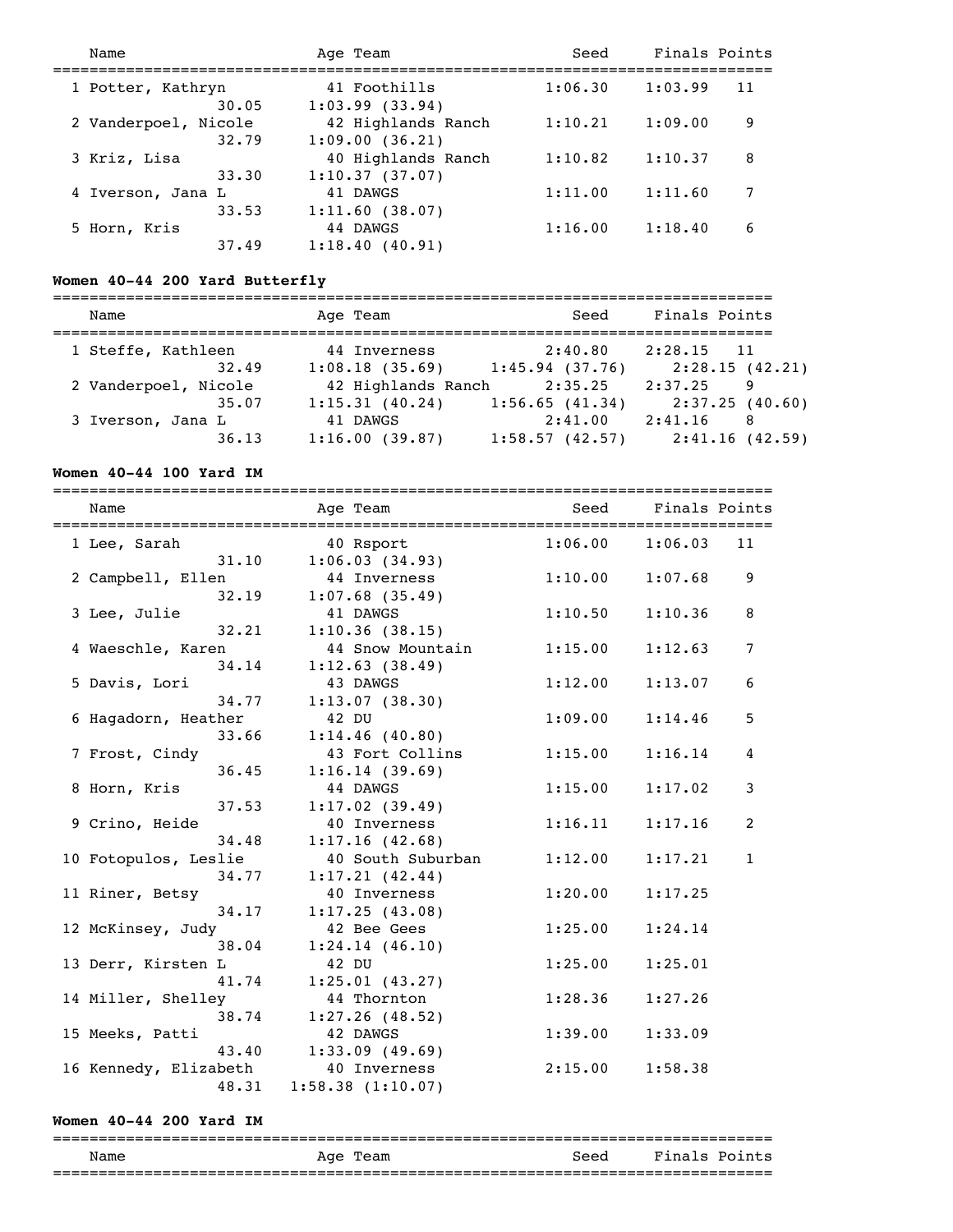| 1 Steffe, Kathleen    | 44 Inverness       | 2:33.50               | 2:28.62 11        |
|-----------------------|--------------------|-----------------------|-------------------|
| 31.47                 | 1:11.95(40.48)     | 1:54.99(43.04)        | 2:28.62(33.63)    |
| 2 Iverson, Jana L     | 41 DAWGS           | 2:35.00               | $2:35.12$ 9       |
| 32.94                 | $1:13.82$ (40.88)  | 1:59.72(45.90)        | 2:35.12(35.40)    |
| 3 Vanderpoel, Nicole  | 42 Highlands Ranch | 2:33.45               | $2:36.18$ 8       |
| 33.03                 | 1:12.77(39.74)     | 2:02.14(49.37)        | 2:36.18 (34.04)   |
| 4 Sauls, Catherine    | 42 Thornton        | $2:58.00$ $2:59.18$ 7 |                   |
| 36.49                 | 1:25.46(48.97)     | 2:15.72(50.26)        | 2:59.18(43.46)    |
| 5 Derr, Kirsten L     | 42 DU              | 3:20.00               | 3:00.92 6         |
| 42.10                 | 1:29.89(47.79)     | 2:20.82(50.93)        | $3:00.92$ (40.10) |
| 6 Bunevich, Stephanie | 40 Foothills       | 2:59.00               | $3:02.65$ 5       |
| 39.50                 | 1:29.03(49.53)     | 2:19.24(50.21)        | $3:02.65$ (43.41) |

## **Women 40-44 400 Yard IM**

| Name                     | Age Team                                              |                | Seed Finals Points                                |
|--------------------------|-------------------------------------------------------|----------------|---------------------------------------------------|
| 1 Vanderpoel, Nicole     | 42 Highlands Ranch 5:25.34                            |                | $5:28.89$ 11                                      |
| 33.30                    |                                                       |                | $1:11.68$ (38.38) 1:53.24 (41.56) 2:34.21 (40.97) |
| $3:24.76$ (50.55)        | $4:15.83$ (51.07) $4:53.39$ (37.56) $5:28.89$ (35.50) |                |                                                   |
| 2 Kriz, Lisa             | 40 Highlands Ranch 5:57.03                            |                | $5:32.75$ 9                                       |
| 51.60                    | 1:50.00(58.40)                                        | 2:33.09(43.09) | 3:18.71(45.62)                                    |
| 4:15.48(56.77)           | 5:00.27(44.79)                                        | 5:45.51(45.24) | 5:32.75( )                                        |
| 3 Iverson, Jana L        | 41 DAWGS                                              | 5:30.00        | $5:33.87$ 8                                       |
| 34.26                    | 1:14.54(40.28)                                        |                | $1:58.39$ (43.85) $2:42.34$ (43.95)               |
| $3:29.88$ (47.54)        | 4:18.70(48.82)                                        | 4:56.23(37.53) | 5:33.87(37.64)                                    |
| 4 Friedlander, Rebecca L | 40 DU                                                 | 5:20.34        | $5:37.04$ 7                                       |
| 34.39                    | 1:15.54(41.15)                                        |                | $1:59.57$ (44.03) 2:43.97 (44.40)                 |
| 3:33.23(49.26)           | $4:23.88$ (50.65)                                     | 5:00.87(36.99) | $5:37.04$ (36.17)                                 |
| 5 Johnson, Deanna        | 43 Highlands Ranch 6:50.00                            |                | $6:23.69$ 6                                       |
| 43.84                    | $1:43.45$ (59.61) $2:21.07$ (37.62) $2:59.94$ (38.87) |                |                                                   |
| $3:38.44$ (38.50)        | 4:16.75(38.31)                                        |                | $4:54.83$ (38.08) 6:23.69 (1:28.86)               |

# **Women 45-49 50 Yard Freestyle**

| Name                | Age Team     | Seed  | Finals Points |    |
|---------------------|--------------|-------|---------------|----|
| 1 Garnier, Kathy    | 46 Inverness | 26.19 | 25.84         | 10 |
| 1 Crouch, Kim       | 45 Rsport    | 26.80 | 25.84         | 10 |
| 3 Tatnall, Susan C  | 47 HRCA      | 29.45 | 28.94         | 8  |
| 4 Bergen, Michelle  | 46 DU        | 29.49 | 29.56         | 7  |
| 5 Craft, Brenda     | 49 Bee Gees  | 29.00 | 30.61         | 6  |
| 6 Fletcher, Lynn    | 46 Inverness | 33.00 | 31.90         | 5  |
| 7 Larson, Stephanie | 47 Thornton  | 34,00 | 33.85         | 4  |
| 8 Sortwell, Andrea  | Bee Gees     | 35.47 | 35.59         |    |

# **Women 45-49 100 Yard Freestyle**

| Name               | Age Team           | Seed    | Finals Points |    |
|--------------------|--------------------|---------|---------------|----|
| 1 Garnier, Kathy   | 46 Inverness       | 56.90   | 56.40         | 11 |
| 27.01              | 56.40(29.39)       |         |               |    |
| 2 Crouch, Kim      | 45 Rsport          | 59.80   | 57.66         | 9  |
| 27.47              | $57.66$ (30.19)    |         |               |    |
| 3 Nelson, Judy     | 46 Highlands Ranch | 59.00   | 59.29         | 8  |
| 28.80              | 59.29(30.49)       |         |               |    |
| 4 Olson, Cheryl    | 45 Grand Junction  | 1:04.00 | 1:00.37       | 7  |
| 29.18              | 1:00.37(31.19)     |         |               |    |
| 5 Dullea, Melanie  | 45 South Suburban  | 1:01.50 | 1:01.08       | 6  |
| 29.02              | 1:01.08(32.06)     |         |               |    |
| 6 Craft, Brenda    | 49 Bee Gees        | 1:06.00 | 1:03.94       | 5  |
| 31.23              | $1:03.94$ (32.71)  |         |               |    |
| 7 Stokoe, Jeanne   | 45 Thornton        | 1:22.00 | 1:21.86       | 4  |
| 39.28              | $1:21.86$ (42.58)  |         |               |    |
| 8 Sortwell, Andrea | 47 Bee Gees        | 1:22.84 | 1:24.23       | 3  |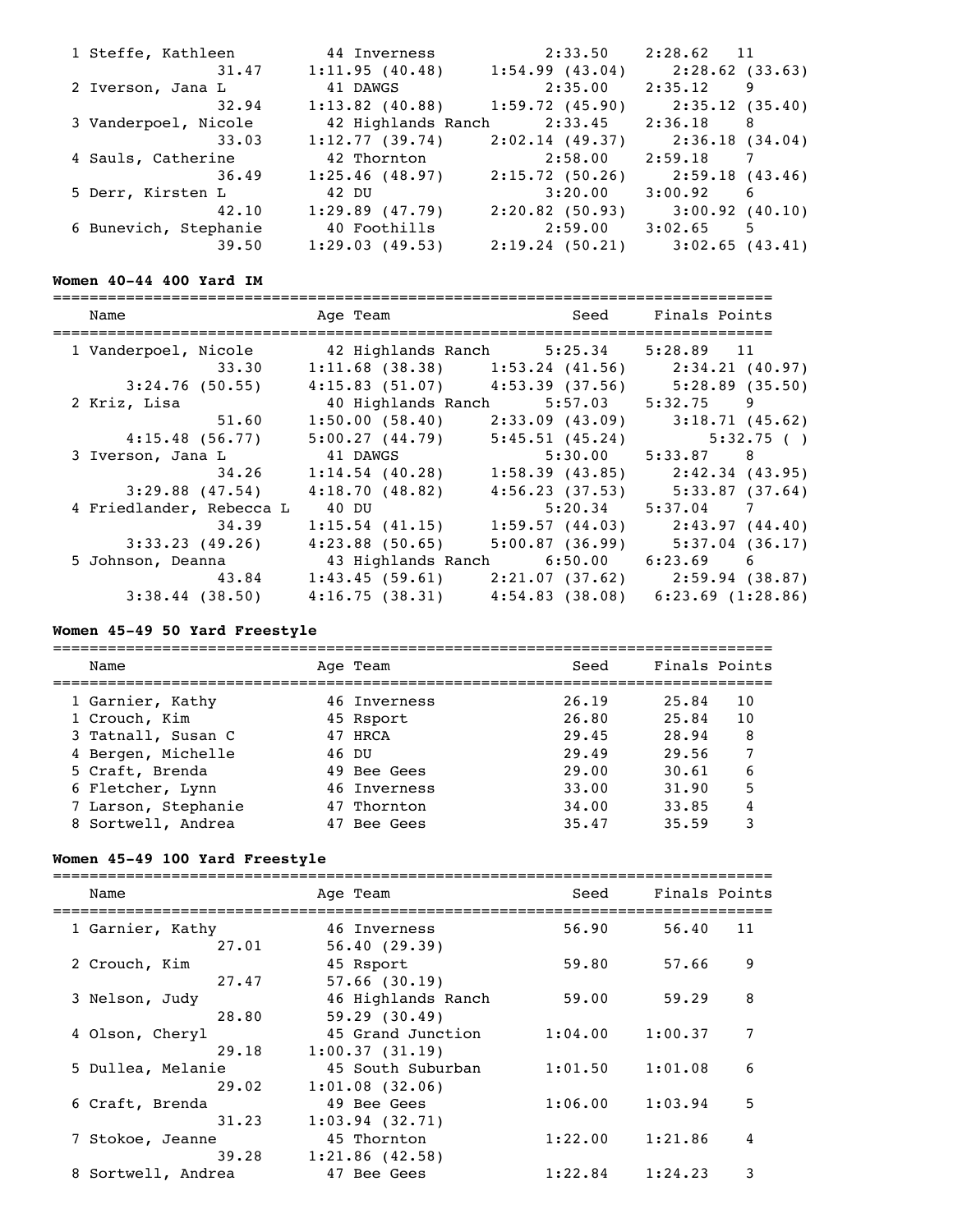# **Women 45-49 200 Yard Freestyle**

| Name               | Age Team          | Seed           | Finals Points              |
|--------------------|-------------------|----------------|----------------------------|
| 1 Garnier, Kathy   | 46 Inverness      | 2:07.50        | 2:05.23<br>11              |
| 30.36              | 1:01.93(31.57)    | 1:33.31(31.38) | 2:05.23 (31.92)            |
| 2 Olson, Cheryl    | 45 Grand Junction | 2:15.00        | 9<br>2:11.99               |
| 31.39              | 1:04.50(33.11)    | 1:38.55(34.05) | 2:11.99(33.44)             |
| 3 Dullea, Melanie  | 45 South Suburban | 2:16.00        | 2:12.86<br>8               |
| 30.58              | 1:03.87(33.29)    | 1:38.29(34.42) | 2:12.86 (34.57)            |
| 4 Craft, Brenda    | 49 Bee Gees       | 2:21.00        | 2:22.65<br>$7\phantom{.0}$ |
| 32.56              | 1:08.30(35.74)    | 1:45.65(37.35) | 2:22.65 (37.00)            |
| 5 Sortwell, Andrea | 47 Bee Gees       | 3:12.00        | 3:18.43<br>6               |
| 42.36              | 1:32.55(50.19)    | 2:26.55(54.00) | 3:18.43(51.88)             |

# **Women 45-49 500 Yard Freestyle**

| Name                                                   | Age Team and Seed Finals Points                                                |                                     |
|--------------------------------------------------------|--------------------------------------------------------------------------------|-------------------------------------|
| -------------------                                    |                                                                                |                                     |
| 1 Nelson, Judy 6 46 Highlands Ranch 5:42.00 5:42.19 11 |                                                                                |                                     |
|                                                        | 31.73   1:05.00   (33.27)   1:38.89   (33.89)   2:13.28   (34.39)              |                                     |
| 2:47.79(34.51)                                         | $3:22.50(34.71)$ $3:57.33(34.83)$ $4:32.59(35.26)$                             |                                     |
| 5:07.70(35.11)                                         | 5:42.19(34.49)                                                                 |                                     |
| 2 Najjar, Ellie S                                      | 45 DU $5:40.00$ $5:44.46$ 9<br>1:03.22 (32.76) 1:36.93 (33.71) 2:11.69 (34.76) |                                     |
| 30.46                                                  |                                                                                |                                     |
| 2:47.03(35.34)                                         | 3:22.31(35.28)                                                                 | $3:58.04$ (35.73) $4:33.77$ (35.73) |
| 5:09.20(35.43)                                         | 5:44.46(35.26)                                                                 |                                     |
| 3 Olson, Cheryl                                        | 45 Grand Junction 5:59.00 5:59.42 8                                            |                                     |
| 32.78                                                  | $1:09.03$ (36.25) $1:44.21$ (35.18) $2:20.05$ (35.84)                          |                                     |
| 2:56.27(36.22)                                         | $3:32.75$ (36.48) $4:09.42$ (36.67) $4:46.00$ (36.58)                          |                                     |
| 5:22.78(36.78)                                         | 5:59.42(36.64)                                                                 |                                     |
| 4 Dullea, Melanie                                      | 45 South Suburban    6:06.63    6:10.57    7                                   |                                     |
| 32.10                                                  | $1:08.00(35.90)$ $1:45.09(37.09)$ $2:22.63(37.54)$                             |                                     |
| 3:00.56(37.93)                                         | $3:38.75$ (38.19) $4:17.20$ (38.45) $4:55.36$ (38.16)                          |                                     |
| 5:33.49(38.13)                                         | 6:10.57(37.08)                                                                 |                                     |
|                                                        | 45 BAM                                                                         | 6:15.00 6:13.10 6                   |
| 5 Bates, Penny S                                       |                                                                                |                                     |
| 34.51                                                  | 1:11.36(36.85)                                                                 | $1:48.43$ (37.07) $2:26.23$ (37.80) |
| 3:04.39(38.16)                                         | $3:42.44$ (38.05)                                                              | $4:20.18$ (37.74) $4:58.27$ (38.09) |
| 5:36.35(38.08)                                         | 6:13.10(36.75)                                                                 |                                     |
| 6 Craft, Brenda                                        | 49 Bee Gees                                                                    | $6:25.00$ $6:35.27$ 5               |
| 36.56                                                  | $1:15.79$ (39.23) $1:55.92$ (40.13) $2:35.94$ (40.02)                          |                                     |
| 3:16.14(40.20)                                         | 3:56.40(40.26)                                                                 | $4:36.54$ (40.14) $5:16.50$ (39.96) |
| 5:56.26(39.76)                                         | 6:35.27(39.01)                                                                 |                                     |

# **Women 45-49 1000 Yard Freestyle**

| Name               | Age Team           | Seed                                    | Finals Points                       |
|--------------------|--------------------|-----------------------------------------|-------------------------------------|
| 1 Nelson, Judy     |                    | 46 Highlands Ranch 11:45.00 11:47.19 11 |                                     |
| 32.28              | 1:07.09(34.81)     | 1:42.20(35.11)                          | 2:17.59(35.39)                      |
| 2:53.25(35.66)     | 3:29.07(35.82)     |                                         | $4:05.22$ (36.15) $4:41.50$ (36.28) |
| 5:17.74(36.24)     | 5:53.90(36.16)     | 6:29.97(36.07)                          | $7:05.92$ (35.95)                   |
| 7:41.42(35.50)     | 8:16.95(35.53)     | 8:52.63(35.68)                          | 9:27.95(35.32)                      |
| 10:02.79(34.84)    | $10:37.88$ (35.09) | 11:12.72(34.84)                         | 11:47.19(34.47)                     |
| 2 Najjar, Ellie S  | 45 DU              |                                         | $11:30.00$ $11:56.96$ 9             |
| 32.62              | 1:06.55(33.93)     | 1:41.07(34.52)                          | 2:16.13(35.06)                      |
| 2:51.89(35.76)     | 3:27.96(36.07)     |                                         | $4:03.51$ (35.55) $4:39.39$ (35.88) |
| 5:15.70(36.31)     | 5:52.23(36.53)     |                                         | $6:28.58$ (36.35) $7:04.96$ (36.38) |
| 7:41.41(36.45)     | 8:17.66(36.25)     |                                         | $8:54.00(36.34)$ 9:30.47 (36.47)    |
| $10:07.29$ (36.82) | 10:43.98(36.69)    | 11:20.55(36.57)                         | 11:56.96(36.41)                     |
| 3 Bates, Penny S   | 45 BAM             |                                         | $12:40.00$ $12:41.09$ 8             |
| 34.76              | 1:11.77(37.01)     |                                         | $1:49.07$ (37.30) $2:26.62$ (37.55) |
| $3:04.24$ (37.62)  | 3:41.93(37.69)     |                                         | $4:20.32$ (38.39) $4:58.95$ (38.63) |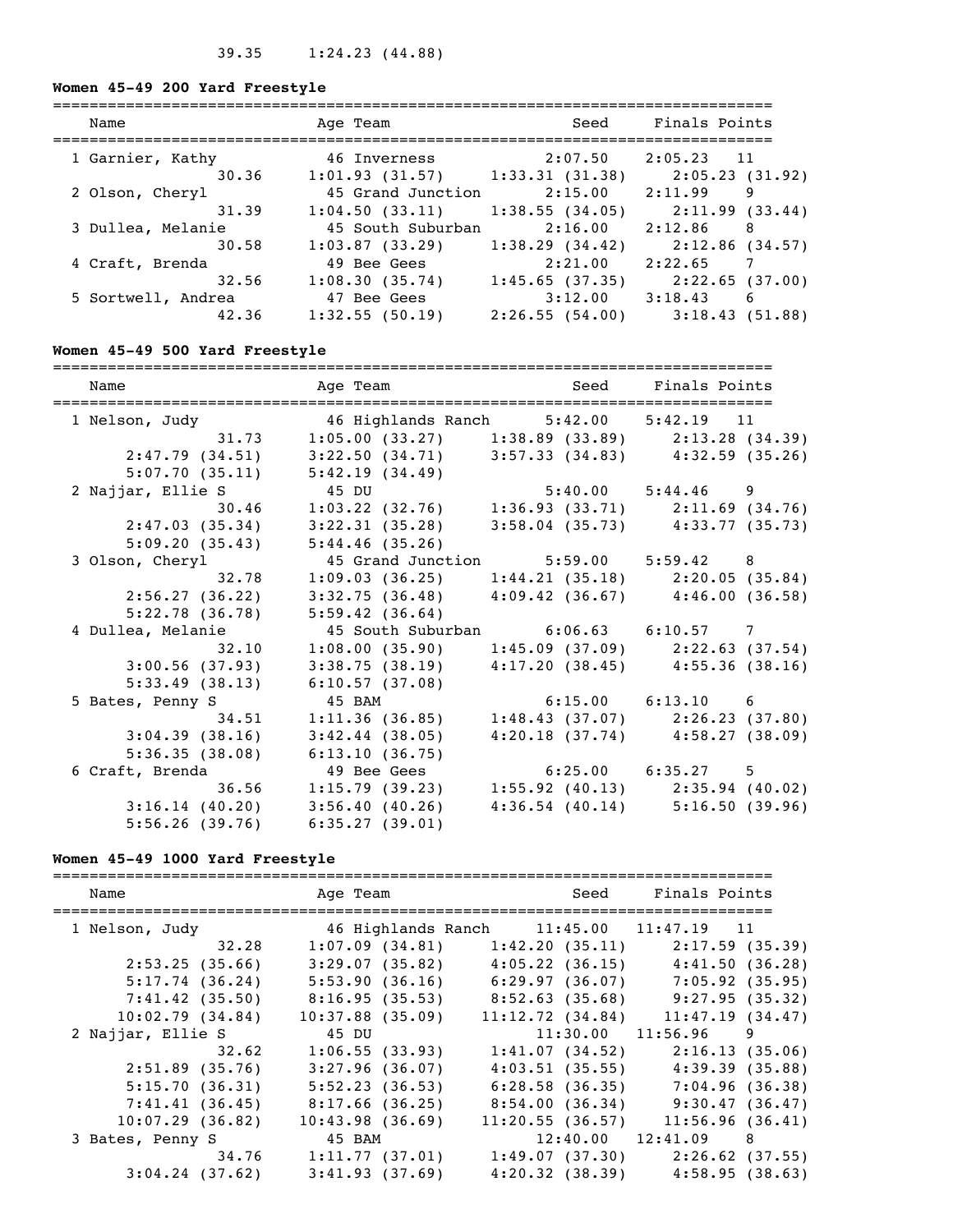| 5:37.58(38.63)     |       | 6:16.33(38.75)  | 6:55.41(39.08)  | 7:33.34 (37.93)         |  |
|--------------------|-------|-----------------|-----------------|-------------------------|--|
| 8:12.14(38.80)     |       | 8:50.75(38.61)  | 9:29.21(38.46)  | 10:08.15(38.94)         |  |
| 10:46.86(38.71)    |       | 11:25.58(38.72) | 12:04.14(38.56) | 12:41.09(36.95)         |  |
| 4 Sortwell, Andrea |       | 47 Bee Gees     |                 | $18:30.00$ $18:18.43$ 7 |  |
|                    | 48.52 | 1:40.19(51.67)  | 2:33.09(52.90)  | 3:26.55(53.46)          |  |
| 4:20.73(54.18)     |       | 5:15.85(55.12)  | 6:11.53(55.68)  | 7:08.17(56.64)          |  |
| 8:04.76(56.59)     |       | 9:01.22(56.46)  | 9:57.34(56.12)  | 10:53.24(55.90)         |  |
| 11:49.83(56.59)    |       | 12:46.34(56.51) | 13:43.24(56.90) | 14:39.81(56.57)         |  |
| 15:35.58(55.77)    |       | 16:31.53(55.95) | 17:27.27(55.74) | 18:18.43(51.16)         |  |

# **Women 45-49 1650 Yard Freestyle**

| Name              |                                                                         | Age Team Seed Finals Points           |                                                       |
|-------------------|-------------------------------------------------------------------------|---------------------------------------|-------------------------------------------------------|
| 1 Najjar, Ellie S | 45 DU 19:30.00 19:45.86 11                                              |                                       |                                                       |
| 32.16             | $1:05.43$ (33.27) $1:39.82$ (34.39)                                     |                                       | 2:14.78(34.96)                                        |
| 2:50.08(35.30)    | 3:25.53(35.45)                                                          |                                       | $4:01.24$ (35.71) $4:37.20$ (35.96)                   |
|                   | $5:13.17$ (35.97) $5:49.24$ (36.07) $6:25.20$ (35.96) $7:01.20$ (36.00) |                                       |                                                       |
|                   | 7:37.30 (36.10) 8:13.24 (35.94) 8:49.32 (36.08) 9:25.70 (36.38)         |                                       |                                                       |
| 10:02.06(36.36)   | 10:38.30(36.24)                                                         | 11:14.77(36.47)                       | 11:51.05(36.28)                                       |
| 12:27.27(36.22)   | 13:03.21(35.94)                                                         | 13:39.86(36.65)                       | 14:16.36(36.50)                                       |
| 14:53.02(36.66)   | 15:29.44(36.42)                                                         | $16:06.09$ (36.65)                    | 16:42.79(36.70)                                       |
| 17:19.41(36.62)   | 17:56.52(37.11)                                                         | 18:33.25(36.73)                       | 19:09.77(36.52)                                       |
| 19:45.86(36.09)   |                                                                         |                                       |                                                       |
| 2 Dullea, Melanie |                                                                         | 45 South Suburban 20:40.00 21:16.71 9 |                                                       |
| 32.77             |                                                                         |                                       | $1:09.21$ (36.44) $1:47.22$ (38.01) $2:30.07$ (42.85) |
| $3:07.84$ (37.77) |                                                                         |                                       | $3:46.21$ (38.37) $4:24.55$ (38.34) $5:03.06$ (38.51) |
| 5:41.40(38.34)    |                                                                         |                                       | $6:19.83$ (38.43) $6:58.57$ (38.74) $7:37.30$ (38.73) |
|                   | $8:15.94$ (38.64) $8:54.67$ (38.73) $9:33.45$ (38.78)                   |                                       | 10:12.60(39.15)                                       |
| 10:51.46(38.86)   | 11:30.88(39.42)                                                         | 12:10.30(39.42)                       | 12:49.25(38.95)                                       |
| 13:28.54(39.29)   | 14:07.85(39.31)                                                         | 14:47.30(39.45)                       | 15:26.68(39.38)                                       |
| 16:05.92(39.24)   | 16:44.91(38.99)                                                         | 17:23.95(39.04)                       | 18:03.55(39.60)                                       |
| 18:42.61(39.06)   | $19:21.84$ (39.23)                                                      | 20:00.78(38.94)                       | $20:39.22$ (38.44)                                    |
| 21:16.71(37.49)   |                                                                         |                                       |                                                       |

# **Women 45-49 50 Yard Backstroke**

| Name                | Age Team     | Seed  | Finals Points |    |
|---------------------|--------------|-------|---------------|----|
| 1 Drozda, Cathy     | 48 Thornton  | 33.10 | 32.41         | 11 |
| 2 Crouch, Kim       | 45 Rsport    | 33.80 | 32.73         | 9  |
| 3 Garnier, Kathy    | 46 Inverness | 35.00 | 36.23         | 8  |
| 4 Fletcher, Lynn    | 46 Inverness | 39.00 | 38.81         |    |
| 5 Larson, Stephanie | 47 Thornton  | 41.00 | 39.37         |    |
| 6 Nolte, Susan D    | 46 Inverness | 39.50 | 40.75         |    |

# **Women 45-49 100 Yard Backstroke**

| Name                        | Age Team                      | Seed    | Finals Points |   |
|-----------------------------|-------------------------------|---------|---------------|---|
| 1 Drozda, Cathy<br>34.95    | 48 Thornton<br>1:12.06(37.11) | 1:10.00 | 1:12.06<br>11 |   |
| 2 Bates, Penny S<br>37.11   | 45 BAM<br>1:16.19(39.08)      | 1:17.00 | 1:16.19       | 9 |
| 3 Tatnall, Susan C<br>35.45 | 47 HRCA<br>1:16.24(40.79)     | 1:14.00 | 1:16.24       | 8 |
| 4 Bergen, Michelle<br>38.64 | 46 DU<br>1:18.85(40.21)       | 1:18.68 | 1:18.85       |   |

# **Women 45-49 200 Yard Backstroke**

| Name           |       | Age Team                             | Seed                      | Finals Points                 |
|----------------|-------|--------------------------------------|---------------------------|-------------------------------|
| 1 Nelson, Judy | 37.75 | 46 Highlands Ranch<br>1:16.01(38.26) | 2:32.40<br>1:54.70(38.69) | 2:32.66 11<br>2:32.66 (37.96) |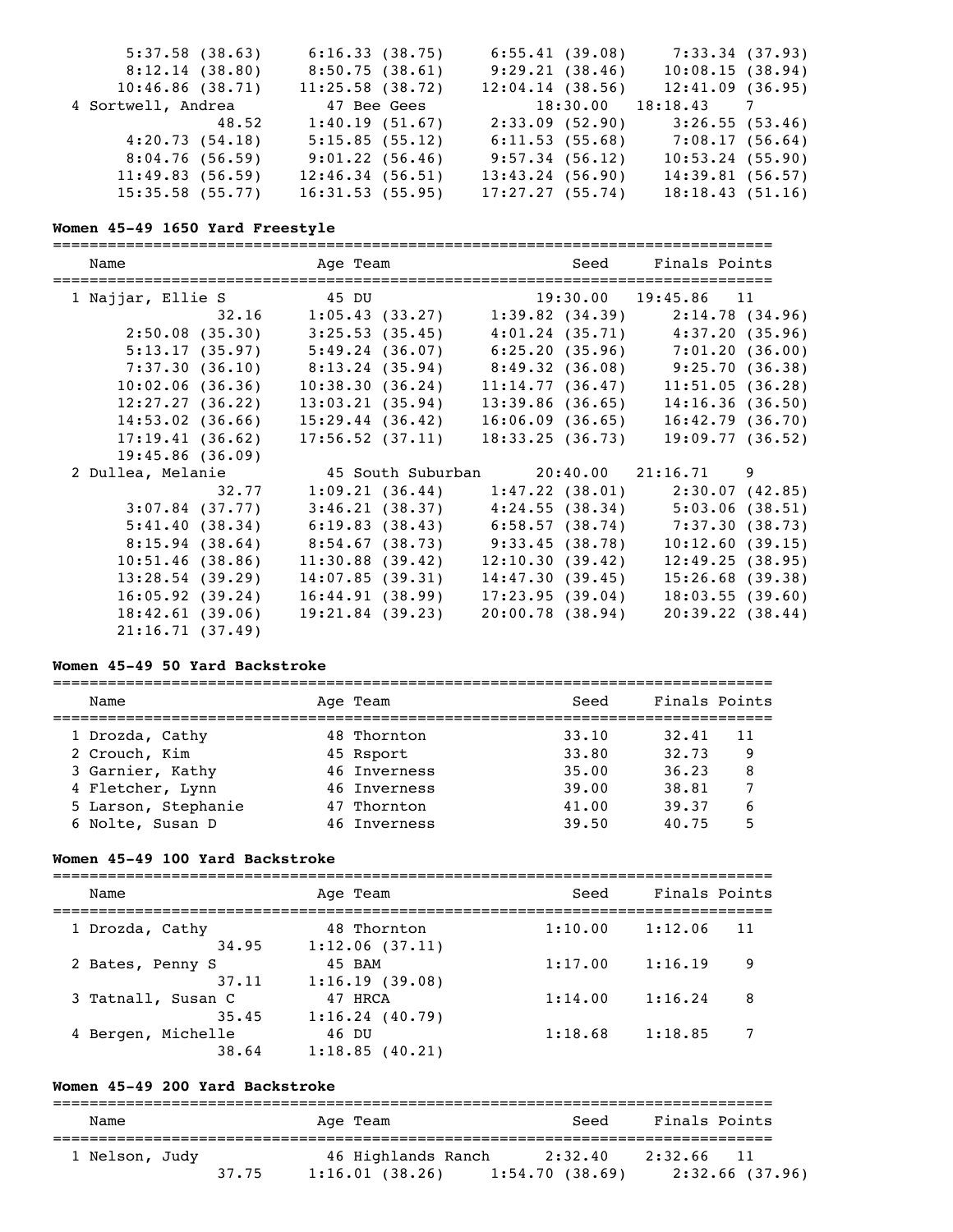### **Women 45-49 50 Yard Breaststroke**

| Name                | Age Team     | Seed  | Finals Points |
|---------------------|--------------|-------|---------------|
| 1 Crouch, Kim       | 45 Rsport    | 34.80 | 11<br>32.84   |
| 2 Drozda, Cathy     | 48 Thornton  | 35.80 | 36.05<br>9    |
| 3 Garnier, Kathy    | 46 Inverness | 40.00 | 8<br>37.89    |
| 4 Stokoe, Jeanne    | 45 Thornton  | 42.71 | 41.63         |
| 5 Nolte, Susan D    | 46 Inverness | 42.00 | 6<br>42.17    |
| 6 Fletcher, Lynn    | 46 Inverness | 43.00 | 5<br>43.72    |
| 7 Larson, Stephanie | 47 Thornton  | 45.00 | 44.73<br>4    |
| 8 Sortwell, Andrea  | Bee Gees     | 49.47 | 49.42         |

### **Women 45-49 100 Yard Breaststroke**

===============================================================================

| Name               | Age Team            | Seed    | Finals Points |    |
|--------------------|---------------------|---------|---------------|----|
| 1 Crouch, Kim      | 45 Rsport           | 1:14.70 | 1:11.67       | 11 |
| 34.17              | 1:11.67(37.50)      |         |               |    |
| 2 Drozda, Cathy    | 48 Thornton         | 1:16.50 | 1:16.03       | 9  |
| 35.73              | 1:16.03(40.30)      |         |               |    |
| 3 Bates, Penny S   | 45 BAM              | 1:23.00 | 1:24.02       | 8  |
| 40.41              | $1:24.02$ $(43.61)$ |         |               |    |
| 4 Nolte, Susan D   | 46 Inverness        | 1:32.00 | 1:31.32       | 7  |
| 44.22              | $1:31.32$ $(47.10)$ |         |               |    |
| 5 Stokoe, Jeanne   | 45 Thornton         | 1:34.50 | 1:31.76       | 6  |
| 43.87              | 1:31.76(47.89)      |         |               |    |
| 6 Sortwell, Andrea | 47 Bee Gees         | 1:52.00 | 1:48.05       | 5  |
| 49.50              | 1:48.05(58.55)      |         |               |    |

### **Women 45-49 200 Yard Breaststroke**

| Name             |       | Age Team          | Seed              | Finals Points              |
|------------------|-------|-------------------|-------------------|----------------------------|
| 1 Crouch, Kim    |       | 45 Rsport         | 2:43.30           | 2:38.07<br>$\overline{11}$ |
|                  | 36.05 | 1:16.30(40.25)    | 1:56.93(40.63)    | 2:38.07(41.14)             |
| 2 Bates, Penny S |       | 45 BAM            | 2:55.00           | 2:56.21<br>9               |
|                  | 40.73 | 1:25.20(44.47)    | $2:10.44$ (45.24) | 2:56.21(45.77)             |
| 3 Nolte, Susan D |       | 46 Inverness      | 3:15.00           | 3:17.05<br>8               |
|                  | 45.65 | $1:35.92$ (50.27) | $2:26.89$ (50.97) | 3:17.05(50.16)             |

### **Women 45-49 50 Yard Butterfly**

| Name                | Age Team     | Seed  | Finals Points |  |
|---------------------|--------------|-------|---------------|--|
| 1 Crouch, Kim       | 45 Rsport    | 29.30 | 28.62<br>11   |  |
| 2 Drozda, Cathy     | 48 Thornton  | 29.50 | 29.07<br>9    |  |
| 3 Garnier, Kathy    | 46 Inverness | 33.00 | 31.29<br>8    |  |
| 4 Craft, Brenda     | 49 Bee Gees  | 31.00 | 31.32         |  |
| 5 Fletcher, Lynn    | 46 Inverness | 38.50 | 38.74         |  |
| 6 Larson, Stephanie | Thornton     | 41.00 | 40.48         |  |

### **Women 45-49 100 Yard Butterfly**

=============================================================================== Name Team Age Team Seed Finals Points =============================================================================== 1 Olson, Cheryl 45 Grand Junction 1:10.00 1:05.57 11  $31.23$   $1:05.57$  (34.34) 2 Craft, Brenda 49 Bee Gees 1:12.00 1:10.53 9 33.32 1:10.53 (37.21) 3 Dullea, Melanie 45 South Suburban 1:14.00 1:11.25 8  $32.87$  1:11.25 (38.38)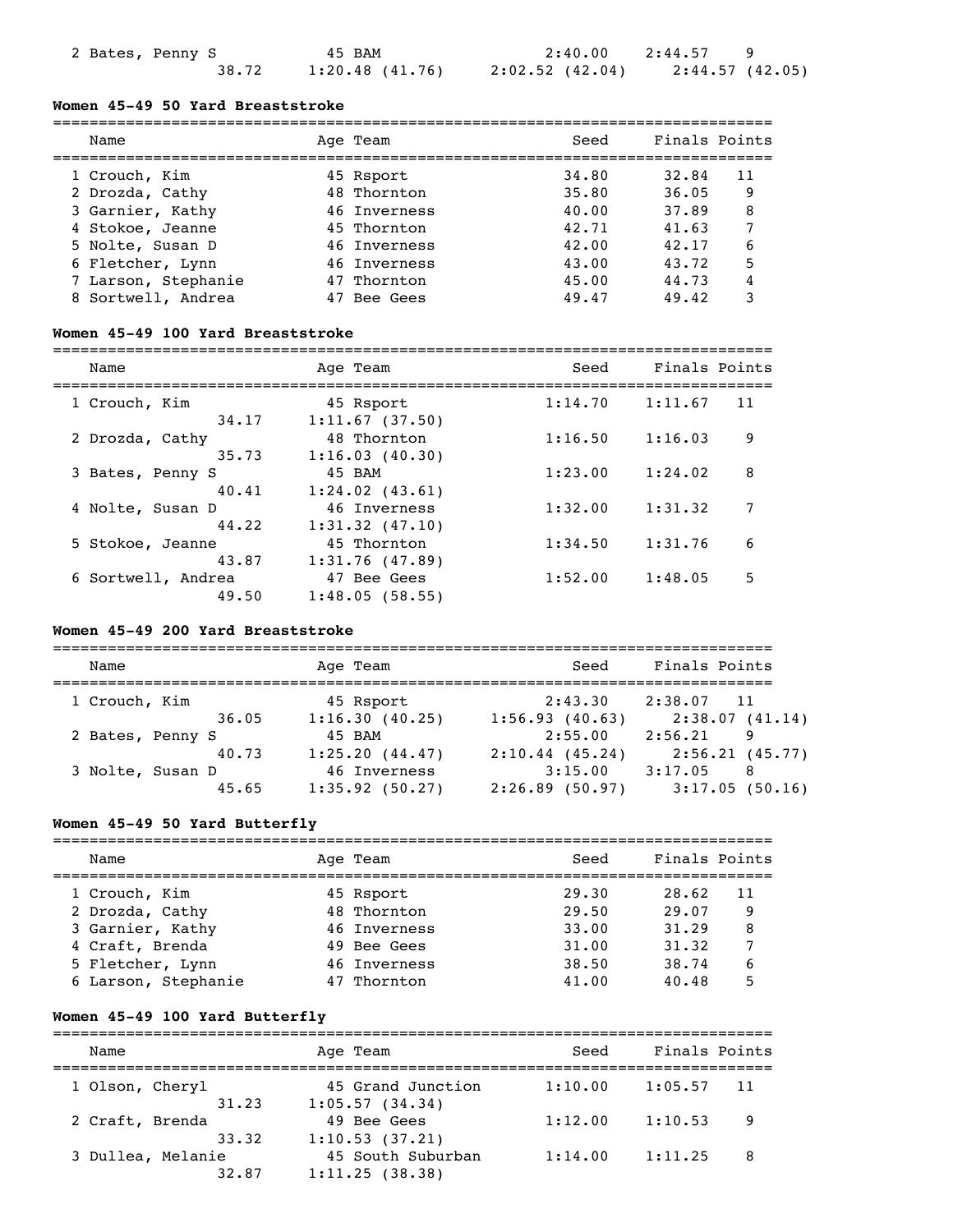| 4 Bates, Penny S |       | 45 BAM         |
|------------------|-------|----------------|
|                  | 35.33 | 1:13.85(38.52) |

 $1:14.00$   $1:13.85$  7

# **Women 45-49 200 Yard Butterfly**

| Name            | Age Team          | Seed           | Finals Points  |
|-----------------|-------------------|----------------|----------------|
| 1 Olson, Cheryl | 45 Grand Junction | 2:38.00        | 2:31.16        |
| 34.65           | 1:13.23(38.58)    | 1:52.45(39.22) | 2:31.16(38.71) |

# **Women 45-49 100 Yard IM**

| Name                | Age Team          | Seed    | Finals Points |    |
|---------------------|-------------------|---------|---------------|----|
| 1 Crouch, Kim       | 45 Rsport         | 1:06.80 | 1:05.78       | 11 |
| 31.43               | 1:05.78(34.35)    |         |               |    |
| 2 Drozda, Cathy     | 48 Thornton       | 1:08.00 | 1:07.05       | 9  |
| 31.06               | 1:07.05(35.99)    |         |               |    |
| 3 Garnier, Kathy    | 46 Inverness      | 1:12.00 | 1:11.52       | 8  |
| 34.08               | 1:11.52(37.44)    |         |               |    |
| 4 Craft, Brenda     | 49 Bee Gees       | 1:14.00 | 1:13.30       | 7  |
| 34.26               | 1:13.30(39.04)    |         |               |    |
| 5 Fletcher, Lynn    | 46 Inverness      | 1:23.50 | 1:22.84       | 6  |
| 40.45               | $1:22.84$ (42.39) |         |               |    |
| 6 Larson, Stephanie | 47 Thornton       | 1:27.00 | 1:24.56       | 5  |
| 39.50               | 1:24.56(45.06)    |         |               |    |
| 7 Nolte, Susan D    | 46 Inverness      | 1:25.70 | 1:25.43       | 4  |
| 40.75               | 1:25.43(44.68)    |         |               |    |

# **Women 45-49 200 Yard IM**

| Name             | Age Team       | Seed             | Finals Points              |
|------------------|----------------|------------------|----------------------------|
| 1 Bates, Penny S | 45 BAM         | 2:40.00          | 2:41.62<br>$\overline{11}$ |
| 35.07            | 1:17.14(42.07) | 2:04.17(47.03)   | 2:41.62(37.45)             |
| 2 Nolte, Susan D | 46 Inverness   | 2:58.00          | 3:01.86<br>9               |
| 38.94            | 1:27.63(48.69) | 2:20.26(52.63)   | 3:01.86(41.60)             |
| 3 Fletcher, Lynn | 46 Inverness   | 3:15.00          | 3:21.39<br>8               |
| 41.34            | 1:34.71(53.37) | 2:36.90(1:02.19) | 3:21.39<br>(44.49)         |

# **Women 45-49 400 Yard IM**

| Name                                        | Age Team                              | Seed                                     | Finals Points                       |
|---------------------------------------------|---------------------------------------|------------------------------------------|-------------------------------------|
| 1 Olson, Cheryl<br>34.01                    | 45 Grand Junction<br>1:12.43(38.42)   | 5:40.00<br>1:54.60(42.17)                | $5:27.15$ 11<br>2:37.14(42.54)      |
| 3:25.57(48.43)                              | 4:13.98(48.41)<br>45 BAM              | 4:50.59(36.61)<br>5:40.00                | 5:27.15(36.56)<br>5:35.82<br>9      |
| 2 Bates, Penny S<br>35.69<br>3:31.71(47.04) | 1:16.48(40.79)<br>$4:19.82$ $(48.11)$ | $2:00.68$ $(44.20)$<br>$4:58.84$ (39.02) | 2:44.67(43.99)<br>$5:35.82$ (36.98) |

# **Women 50-54 50 Yard Freestyle**

| Name                | Age Team           | Seed  | Finals Points |    |
|---------------------|--------------------|-------|---------------|----|
| 1 Metz, Catherine   | 51 Durango         | 28.00 | 27.26         | 11 |
| 2 Rosener, Karen    | 53 Fort Collins    | 27.99 | 27.67         | 9  |
| 3 Conway, Catherine | 52 DAWGS           | 32.00 | 31.55         | 8  |
| 4 Laney, Judy       | 54 DU              | 37.00 | 32.45         |    |
| 5 Slavec, Deborah   | 53 Highlands Ranch | 33.00 | 33.28         | 6  |
| 6 McGarity, Maureen | 51 Total Fitness   | 31.50 | 35.70         | 5  |
| 7 Leonard, Adrienne | 53 Inverness       | 55.00 | 36.75         | 4  |
| 8 Kane, Julie K     | 53 Inverness       | 45.07 | 45.05         | 3  |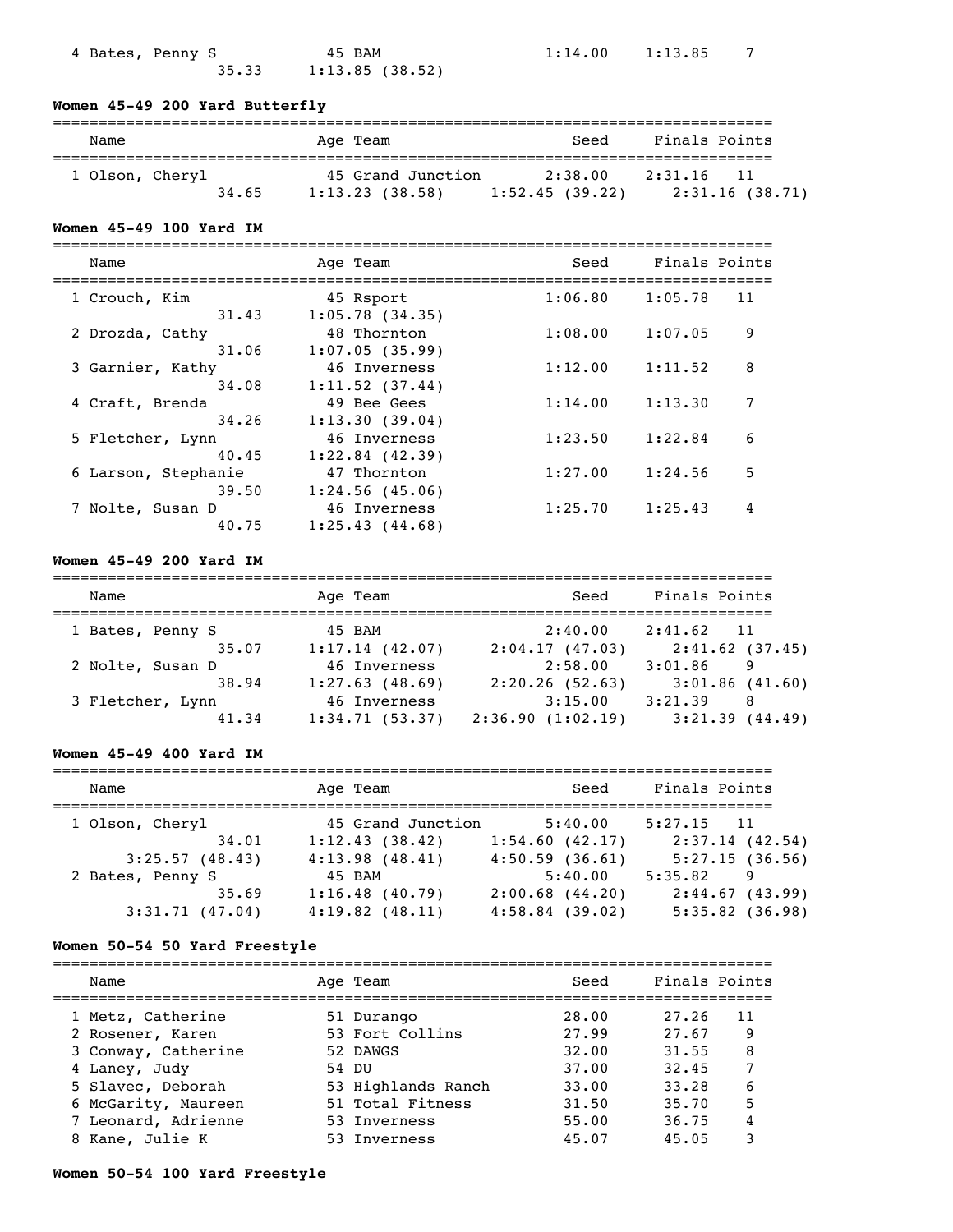| Name                | Age Team          | Seed    | Finals Points |    |
|---------------------|-------------------|---------|---------------|----|
| 1 Metz, Catherine   | 51 Durango        | 1:03.00 | 1:00.39       | 11 |
| 29.32               | 1:00.39(31.07)    |         |               |    |
| 2 Rosener, Karen    | 53 Fort Collins   | 1:01.30 | 1:00.87       | 9  |
| 29.59               | 1:00.87(31.28)    |         |               |    |
| 3 Pyle, Rebecca     | 51 South Suburban | 1:09.00 | 1:07.48       | 8  |
| 32.65               | 1:07.48(34.83)    |         |               |    |
| 4 Laney, Judy       | 54 DU             | 1:10.00 | 1:09.20       | 7  |
| 33.13               | 1:09.20(36.07)    |         |               |    |
| 5 Conway, Catherine | 52 DAWGS          | 1:15.00 | 1:09.57       | 6  |
| 33.59               | 1:09.57(35.98)    |         |               |    |
| 6 Sunie, Beverly    | 54 Thornton       | 1:25.00 | 1:19.04       | 5  |
| 37.25               | 1:19.04(41.79)    |         |               |    |
| 7 Yoder, Margie E   | 54 Aurora         | 1:25.00 | 1:25.60       | 4  |
| 41.11               | 1:25.60(44.49)    |         |               |    |
| 8 Kane, Julie K     | 53 Inverness      | 1:40.65 | 1:33.12       | 3  |
| 45.29               | 1:33.12(47.83)    |         |               |    |

# **Women 50-54 200 Yard Freestyle**

| Name                | Age Team          | Seed              | Finals Points   |
|---------------------|-------------------|-------------------|-----------------|
| 1 Pyle, Rebecca     | 51 South Suburban | 2:32.00           | 2:25.13<br>11   |
| 33.89               | 1:10.76(36.87)    | 1:48.18(37.42)    | 2:25.13(36.95)  |
| 2 Conway, Catherine | 52 DAWGS          | 2:45.00           | 2:29.79<br>9    |
| 33.80               | 1:11.78(37.98)    | 1:51.66(39.88)    | 2:29.79(38.13)  |
| 3 Laney, Judy       | 54 DU             | 2:35.00           | 2:30.64<br>8    |
| 34.02               | $1:12.29$ (38.27) | $1:51.68$ (39.39) | 2:30.64 (38.96) |
| 4 Sunie, Beverly    | 54 Thornton       | 3:00.00           | 7<br>2:54.56    |
| 37.93               | 1:20.85(42.92)    | 2:07.37(46.52)    | 2:54.56 (47.19) |
| 5 Simons, Bonnie    | 54 Durango        | 3:10.00           | 3:00.23<br>-6   |
| 40.30               | 1:25.03(44.73)    | 2:13.09(48.06)    | 3:00.23(47.14)  |
| 6 Kane, Julie K     | 53 Inverness      | 4:05.00           | 3:44.12<br>5    |
| 47.16               | 1:49.45(1:02.29)  | 2:49.91(1:00.46)  | 3:44.12(54.21)  |

# **Women 50-54 500 Yard Freestyle**

| Name              | Age Team           | Seed                | Finals Points  |
|-------------------|--------------------|---------------------|----------------|
| 1 Laney, Judy     | 54 DU              | 6:45.00             | $6:38.03$ 11   |
| 35.30             | 1:14.07(38.77)     | $1:54.29$ (40.22)   | 2:34.71(40.42) |
| 3:15.60(40.89)    | 3:56.45(40.85)     | $4:37.52$ $(41.07)$ | 5:18.54(41.02) |
| 5:58.93(40.39)    | 6:38.03(39.10)     |                     |                |
| 2 Swan, Laurie    | 53 Highlands Ranch | 7:11.00             | 7:05.30<br>9   |
| 38.28             | 1:19.81(41.53)     | $2:01.64$ (41.83)   | 2:44.45(42.81) |
| $3:27.49$ (43.04) | 4:10.63(43.14)     | $4:54.82$ $(44.19)$ | 5:38.35(43.53) |
| 6:22.39(44.04)    | 7:05.30(42.91)     |                     |                |

# **Women 50-54 1000 Yard Freestyle**

| Name                 | Age Team             | Seed               | Finals Points            |
|----------------------|----------------------|--------------------|--------------------------|
| 1 Swan, Laurie       | 53 Highlands Ranch   |                    | $14:40.00$ $14:29.34$ 11 |
| 39.02                | 1:22.22(43.20)       | 2:06.50(44.28)     | 2:49.85(43.35)           |
| 3:34.11(44.26)       | 4:17.33(43.22)       | 5:01.11(43.78)     | 5:44.86(43.75)           |
| 6:28.75(43.89)       | 7:12.55(43.80)       | 7:56.56(44.01)     | 8:40.74(44.18)           |
| $9:24.62$ (43.88)    | 10:08.98(44.36)      | 10:52.77(43.79)    | 11:35.87(43.10)          |
| $12:20.64$ $(44.77)$ | $13:03.72$ $(43.08)$ | 13:47.40(43.68)    | $14:29.34$ $(41.94)$     |
| 2 McGarity, Maureen  | 51 Total Fitness     | 15:30.00           | 17:10.30<br>9            |
| 40.30                | 1:27.49(47.19)       | 2:16.92(49.43)     | $3:07.64$ (50.72)        |
| 4:01.26(53.62)       | 4:54.31(53.05)       | 5:48.46(54.15)     | 6:42.65(54.19)           |
| 7:36.42(53.77)       | 8:29.13(52.71)       | 9:21.26(52.13)     | 10:14.20(52.94)          |
| 11:06.05(51.85)      | 11:58.09(52.04)      | $12:51.29$ (53.20) | $13:42.88$ (51.59)       |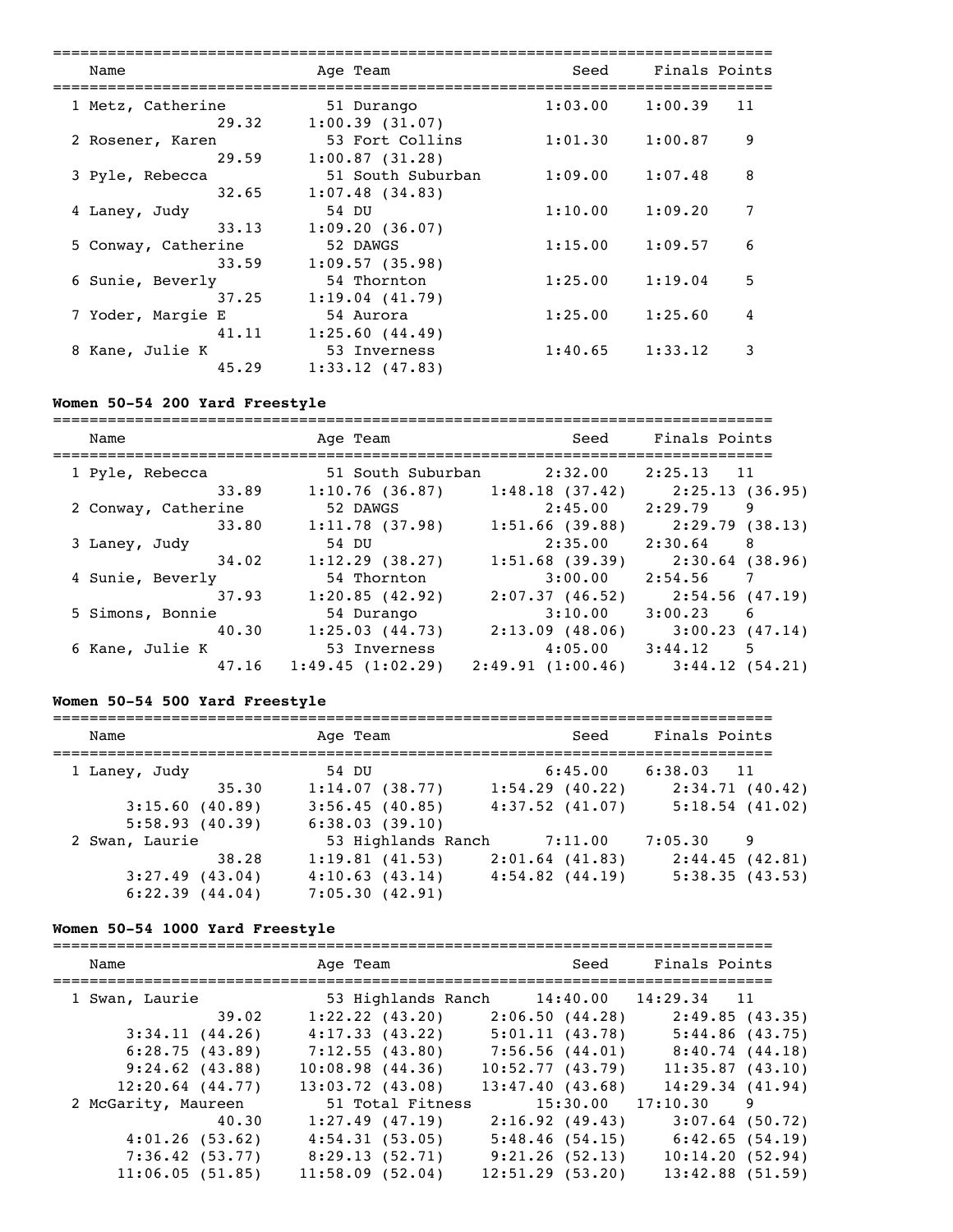# **Women 50-54 1650 Yard Freestyle**

| Name               |                |                    |  |                    | Age Team and Seed Finals Points                                                           |  |
|--------------------|----------------|--------------------|--|--------------------|-------------------------------------------------------------------------------------------|--|
| 1 Laney, Judy      |                | 54 DU              |  |                    |                                                                                           |  |
|                    |                |                    |  |                    | $54$ DU $23:00.00$ $22:20.82$ 11<br>35.91 1:15.42 (39.51) 1:55.66 (40.24) 2:36.60 (40.94) |  |
|                    | 3:17.61(41.01) |                    |  |                    | $3:58.45(40.84)$ $4:39.67(41.22)$ $5:20.74(41.07)$                                        |  |
|                    | 6:02.08(41.34) | 6:43.07(40.99)     |  |                    | $7:24.57$ (41.50) 8:05.53 (40.96)                                                         |  |
| 8:46.57(41.04)     |                | 9:27.20(40.63)     |  | 10:08.18(40.98)    | 10:48.98(40.80)                                                                           |  |
| 11:30.43(41.45)    |                | 12:10.85(40.42)    |  | 12:52.02(41.17)    | $13:33.02$ $(41.00)$                                                                      |  |
| 14:14.35(41.33)    |                | 14:55.56(41.21)    |  | 15:36.71(41.15)    | $16:17.58$ (40.87)                                                                        |  |
| $16:58.42$ (40.84) |                | 17:39.42(41.00)    |  | 18:20.58(41.16)    | 19:01.63(41.05)                                                                           |  |
| 19:42.58(40.95)    |                | $20:23.24$ (40.66) |  | 21:03.35(40.11)    | 21:42.98(39.63)                                                                           |  |
| $22:20.82$ (37.84) |                |                    |  |                    |                                                                                           |  |
| 2 Simons, Bonnie   |                | 54 Durango         |  |                    | 28:00.00 26:05.98 9                                                                       |  |
|                    | 43.17          |                    |  |                    | $1:30.16$ (46.99) $2:17.20$ (47.04) $3:05.13$ (47.93)                                     |  |
| 3:53.11(47.98)     |                | 4:40.80(47.69)     |  |                    | $5:28.31(47.51)$ $6:16.04(47.73)$                                                         |  |
| 7:04.31(48.27)     |                | 7:51.74(47.43)     |  |                    | $8:40.10(48.36)$ $9:28.50(48.40)$                                                         |  |
| 10:16.21(47.71)    |                | 11:04.60(48.39)    |  |                    | $11:52.88$ (48.28) $12:40.70$ (47.82)                                                     |  |
| 13:28.40(47.70)    |                | 14:16.60(48.20)    |  | $15:04.62$ (48.02) | $15:52.48$ (47.86)                                                                        |  |
| $16:39.82$ (47.34) |                | 17:27.77(47.95)    |  | 18:16.60(48.83)    | $19:03.68$ (47.08)                                                                        |  |
| 19:51.77(48.09)    |                | 20:39.06(47.29)    |  | 21:26.21(47.15)    | 22:14.38(48.17)                                                                           |  |
| 23:01.23(46.85)    |                | 23:48.08(46.85)    |  | 24:35.16(47.08)    | 25:21.47(46.31)                                                                           |  |
| 26:05.98(44.51)    |                |                    |  |                    |                                                                                           |  |
| 3 Bennett, Aimee   |                |                    |  |                    | 50 South Suburban 31:30.00 30:58.03 8                                                     |  |
|                    | 51.35          |                    |  |                    | $1:45.19$ (53.84) $2:38.64$ (53.45) $3:34.22$ (55.58)                                     |  |
| 4:30.11(55.89)     |                |                    |  |                    |                                                                                           |  |
| 8:16.33(57.11)     |                |                    |  |                    |                                                                                           |  |
| 12:03.06(56.55)    |                | 12:59.66(56.60)    |  | 13:56.16(56.50)    | 14:53.13(56.97)                                                                           |  |
| 15:50.53(57.40)    |                | 16:47.89(57.36)    |  | 17:44.74(56.85)    | 18:41.63(56.89)                                                                           |  |
| 19:39.09(57.46)    |                | 20:35.93(56.84)    |  | 21:33.52(57.59)    | 22:29.35(55.83)                                                                           |  |
| 23:26.16(56.81)    |                | 24:23.16(57.00)    |  | 25:20.06(56.90)    | 26:16.90(56.84)                                                                           |  |
| 27:13.69(56.79)    |                | 28:10.66(56.97)    |  | 29:07.39(56.73)    | 30:03.41(56.02)                                                                           |  |
| 30:58.03(54.62)    |                |                    |  |                    |                                                                                           |  |

### **Women 50-54 50 Yard Backstroke**

| Name                | Age Team           | Seed    | Finals Points |
|---------------------|--------------------|---------|---------------|
| 1 Metz, Catherine   | 51 Durango         | 33.00   | 31,76<br>11   |
| 2 Wohl Haan, Mary   | 53 BAM             | 37.00   | 36.05<br>9    |
| 3 Laney, Judy       | 54 DU              | 45.00   | 8<br>41,10    |
| 4 Slavec, Deborah   | 53 Highlands Ranch | 46.00   | 42.67         |
| 5 Leonard, Adrienne | 53 Inverness       | 1:10.00 | 6<br>51.02    |
| 6 Yoder, Margie E   | 54 Aurora          | 57.00   | 5<br>56.41    |
| -- Kane, Julie K    | 53 Inverness       | NΤ      | DO            |

### **Women 50-54 100 Yard Backstroke**

| Name                         | Age Team                              | Seed    | Finals Points |    |
|------------------------------|---------------------------------------|---------|---------------|----|
| 1 Metz, Catherine<br>35.37   | 51 Durango<br>1:10.67(35.30)          | 1:10.00 | 1:10.67       | 11 |
| 2 McGarity, Maureen<br>45.87 | 51 Total Fitness<br>$1:35.58$ (49.71) | 1:31.80 | 1:35.58       | 9  |
| 3 Simons, Bonnie<br>50.97    | 54 Durango<br>1:47.77(56.80)          | 2:00.00 | 1:47.77       | 8  |

# **Women 50-54 200 Yard Backstroke**

| Name              | Age Team   | Seed    | Finals Points  |
|-------------------|------------|---------|----------------|
| 1 Metz, Catherine | 51 Durango | 2:34.00 | -11<br>2:32.72 |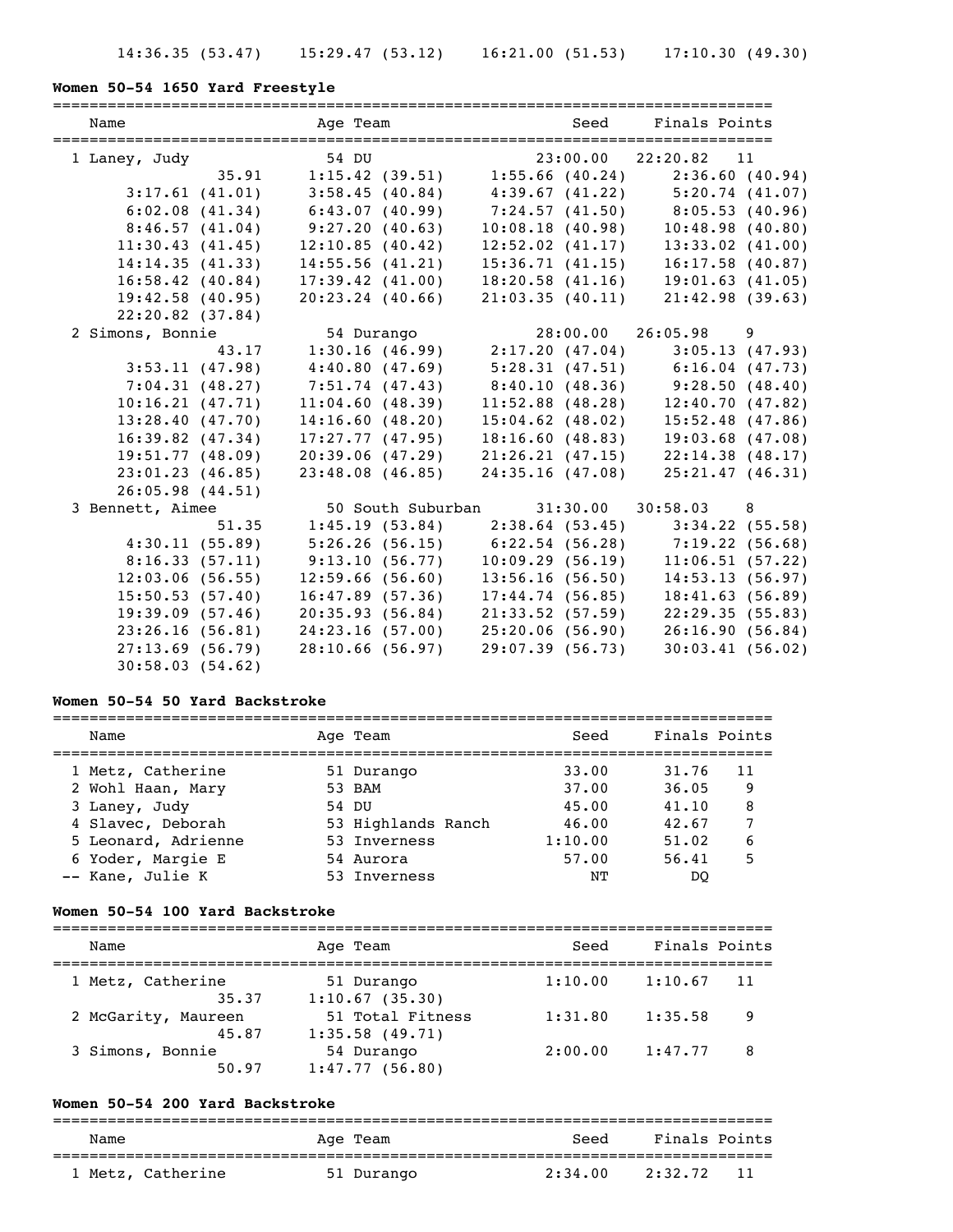|                   | 36.07 | 1:15.02(38.95)                      | $1:54.78$ (39.76) | 2:32.72 (37.94) |
|-------------------|-------|-------------------------------------|-------------------|-----------------|
| 2 Wohl Haan, Mary |       | 53 BAM                              | 3:05.00           | 3:00.20<br>-9   |
|                   | 43.61 | $1:29.98$ (46.37) $2:15.80$ (45.82) |                   | 3:00.20(44.40)  |
| -- Swan, Laurie   |       | 53 Highlands Ranch 3:06.00          |                   | DO.             |
|                   | 43.88 | $1:30.67$ (46.79) $2:18.56$ (47.89) |                   | DQ (47.10)      |

### **Women 50-54 50 Yard Breaststroke**

| Name                | Age Team           | Seed    | Finals Points |  |
|---------------------|--------------------|---------|---------------|--|
| 1 Metz, Catherine   | 51 Durango         | 37.00   | 37.08<br>11   |  |
| 2 Rosener, Karen    | 53 Fort Collins    | 38.20   | 37.35<br>9    |  |
| 3 Laney, Judy       | 54 DU              | 44.00   | 43.92<br>8    |  |
| 4 Slavec, Deborah   | 53 Highlands Ranch | 46.00   | 44.52         |  |
| 5 Sunie, Beverly    | 54 Thornton        | 53.00   | 48.48<br>6    |  |
| 6 Leonard, Adrienne | 53 Inverness       | 1:05.00 | 5<br>49.14    |  |
| 7 Kane, Julie K     | 53 Inverness       | 51.91   | 49.70         |  |

# **Women 50-54 100 Yard Breaststroke**

| Name              | Age Team        | Seed    | Finals Points |
|-------------------|-----------------|---------|---------------|
| 1 Rosener, Karen  | 53 Fort Collins | 1:24.50 | 1:24.77<br>11 |
| 39.84             | 1:24.77(44.93)  |         |               |
| 2 Laney, Judy     | 54 DU           | 1:40.00 | 1:35.00<br>9  |
| 45.23             | 1:35.00(49.77)  |         |               |
| 3 Sunie, Beverly  | 54 Thornton     | 1:55.00 | 8<br>1:45.92  |
| 48.97             | 1:45.92(56.95)  |         |               |
| 4 Kane, Julie K   | 53 Inverness    | 1:49.02 | 1:47.44<br>7  |
| 52.91             | 1:47.44(54.53)  |         |               |
| 5 Yoder, Margie E | 54 Aurora       | 1:55.00 | 1:54.11<br>6  |
| 54.64             | 1:54.11(59.47)  |         |               |

# **Women 50-54 200 Yard Breaststroke**

| Name              | Age Team         | Seed              | Finals Points              |
|-------------------|------------------|-------------------|----------------------------|
| 1 Wohl Haan, Mary | 53 BAM           | 3:13.00           | 3:12.36<br>$\overline{11}$ |
| 44.36             | 1:33.65(49.29)   | $2:23.84$ (50.19) | 3:12.36(48.52)             |
| -- Kane, Julie K  | 53 Inverness     | 3:36.97           | DO                         |
| 57.09             | 2:00.70(1:03.61) | 3:02.27(1:01.57)  | DQ (58.56)                 |

# **Women 50-54 50 Yard Butterfly**

| Name                | Age Team          | Seed    | Finals Points |    |
|---------------------|-------------------|---------|---------------|----|
| 1 Rosener, Karen    | 53 Fort Collins   | 30.30   | 29.92         | 11 |
| 2 Metz, Catherine   | 51 Durango        | 31.00   | 30.65         | 9  |
| 3 Pyle, Rebecca     | 51 South Suburban | 34.00   | 33.16         | 8  |
| 4 Wohl Haan, Mary   | 53 BAM            | 34.50   | 33.68         |    |
| 5 Laney, Judy       | 54 DU             | 45.00   | 45.71         | 6  |
| 6 Leonard, Adrienne | 53 Inverness      | 1:30.00 | 46.24         |    |
| 7 Kane, Julie K     | 53 Inverness      | NΤ      | 1:01.74       |    |

# **Women 50-54 100 Yard Butterfly**

| Name            | Age Team          | Seed    | Finals Points |
|-----------------|-------------------|---------|---------------|
| 1 Pyle, Rebecca | 51 South Suburban | 1:18.00 | 1:14.84       |
| 34.81           | $1:14.84$ (40.03) |         | - 11          |

# **Women 50-54 200 Yard Butterfly**

| Name | Age<br>Team | Seed                       | Fina<br>D∩i<br>.s |
|------|-------------|----------------------------|-------------------|
|      |             | -------------------------- | ______________    |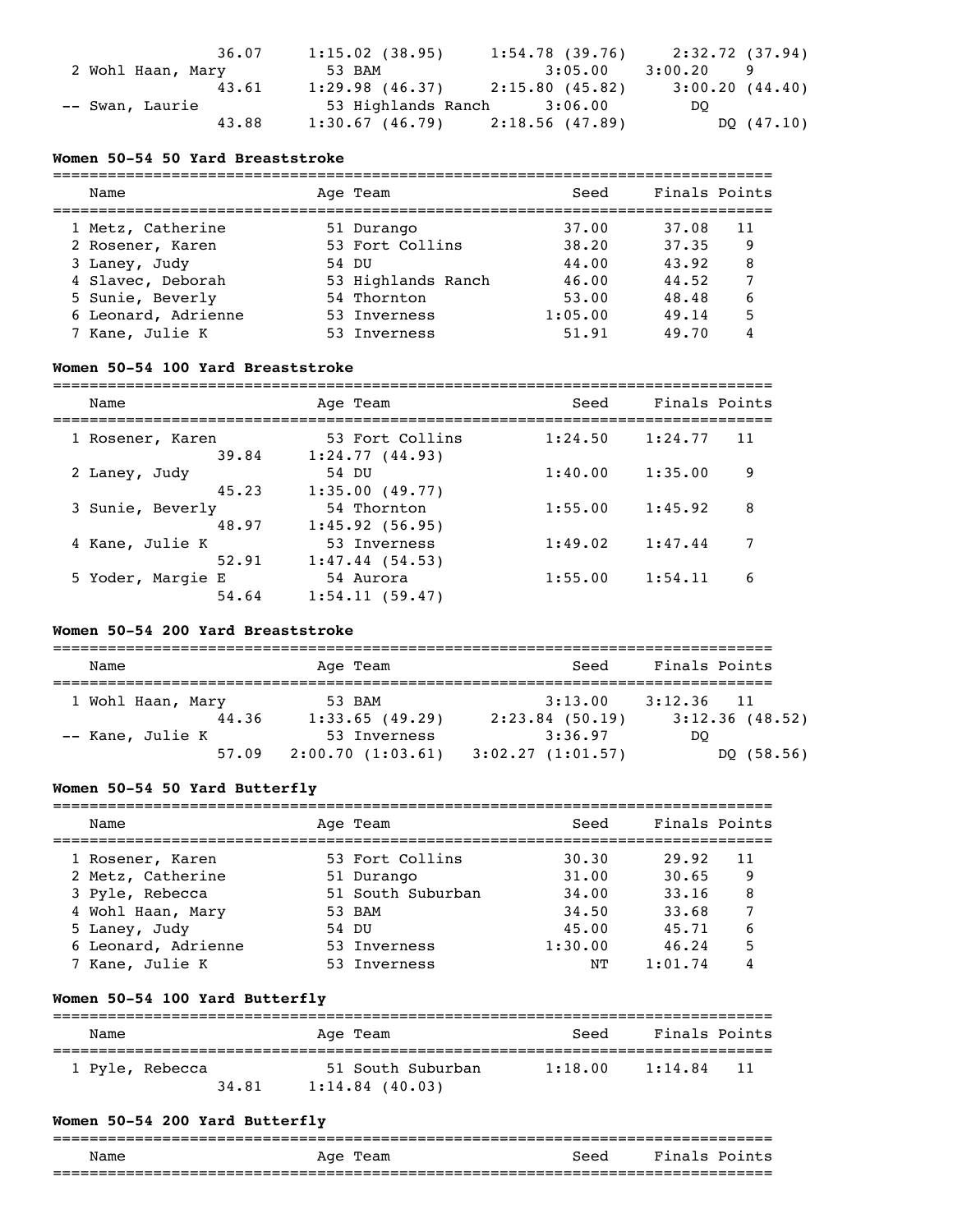| 1 Pyle, Rebecca | 51 South Suburban |                 | $3:03.00$ $2:59.09$ 11 |
|-----------------|-------------------|-----------------|------------------------|
| 40.48           | $1:26.84$ (46.36) | 2:13.91 (47.07) | 2:59.09 (45.18)        |

### **Women 50-54 100 Yard IM**

| Name                | Age Team            | Seed    | Finals Points |
|---------------------|---------------------|---------|---------------|
| 1 Metz, Catherine   | 51 Durango          | 1:09.00 | 1:09.51       |
| 31.95               | 1:09.51(37.56)      |         | 11            |
| 2 Rosener, Karen    | 53 Fort Collins     | 1:14.50 | 1:14.09       |
| 36.29               | 1:14.09(37.80)      |         | 9             |
| 3 Laney, Judy       | 54 DU               | 1:30.00 | 1:27.74       |
| 43.55               | $1:27.74$ $(44.19)$ |         | 8             |
| 4 Leonard, Adrienne | 53 Inverness        | 1:35.00 | 1:37.43       |
| 49.26               | 1:37.43(48.17)      |         | 7             |
| 5 Kane, Julie K     | 53 Inverness        | 2:08.48 | 6             |
| 1:00.21             | 1:55.27(55.06)      |         | 1:55.27       |

### **Women 55-59 50 Yard Freestyle**

| Name                   | Age Team     | Seed  | Finals Points |    |
|------------------------|--------------|-------|---------------|----|
| 1 Fouts, Susan         | 56 DU        | 33.00 | 31.43         | 11 |
| 2 Nelson, MaryAnne     | 56 Durango   | 33.30 | 33.54         | 9  |
| 3 O'Brien, Trudy       | 57 Durango   | 34,20 | 34.48         | 8  |
| 4 Hashimoto, Christine | 59 Inverness | 34.80 | 34.60         |    |
| 5 Prall, Winifred      | 59 DU        | 37.35 | 36.22         | 6  |
| 6 Hakala, Laurie       | 55 DAWGS     | 55.00 | 39.72         | 5  |
| 7 Raymond, Susan       | 58 Thornton  | 43.81 | 46.66         |    |

### **Women 55-59 100 Yard Freestyle**

| Name                   | Age Team            | Seed    | Finals Points |
|------------------------|---------------------|---------|---------------|
|                        |                     |         |               |
| 1 O'Brien, Trudy       | 57 Durango          | 1:16.00 | 1:17.26<br>11 |
| 37.21                  | 1:17.26(40.05)      |         |               |
| 2 Hashimoto, Christine | 59 Inverness        | 1:22.00 | 1:22.20<br>9  |
| 39.00                  | 1:22.20(43.20)      |         |               |
| 3 Prall, Winifred      | 59 DU               | 1:25.46 | 1:23.32<br>8  |
| 41.20                  | $1:23.32$ $(42.12)$ |         |               |
| 4 England, Nancy       | 57 Thornton         | 1:36.00 | 1:37.71<br>7  |
| 46.53                  | 1:37.71(51.18)      |         |               |
| 5 Raymond, Susan       | 58 Thornton         | 1:40.97 | 1:47.30<br>6  |
| 48.12                  | 1:47.30(59.18)      |         |               |

### **Women 55-59 200 Yard Freestyle**

| Name               | Age Team            | Seed              | Finals Points             |
|--------------------|---------------------|-------------------|---------------------------|
| 1 Roche, Carolyn M | 55 BAM              | 2:30.00           | $2:24.53$ 11              |
| 33.21              | 1:09.80(36.59)      | 1:47.63(37.83)    | 2:24.53(36.90)            |
| 2 Fouts, Susan     | 56 DU               | 2:35.00           | 2:30.71<br>9              |
| 34.93              | 1:13.13(38.20)      | 1:52.85(39.72)    | 2:30.71 (37.86)           |
| 3 O'Brien, Trudy   | 57 Durango          | 2:49.00           | 2:51.89<br>-8             |
| 37.98              | $1:20.62$ $(42.64)$ | $2:05.82$ (45.20) | $2:51.89$ (46.07)         |
| 4 Raymond, Susan   | 58 Thornton         | 3:42.73           | 3:44.59<br>$\overline{7}$ |
| 46.46              | 1:41.36(54.90)      | 2:43.68(1:02.32)  | $3:44.59$ $(1:00.91)$     |

# **Women 55-59 500 Yard Freestyle**

=============================================================================== Name Mage Team Age Team Seed Finals Points =============================================================================== 1 Roche, Carolyn M 55 BAM 6:30.00 6:18.79 11 33.45 1:10.64 (37.19) 1:48.69 (38.05) 2:26.89 (38.20) 3:05.42 (38.53) 3:43.99 (38.57) 4:22.79 (38.80) 5:01.75 (38.96)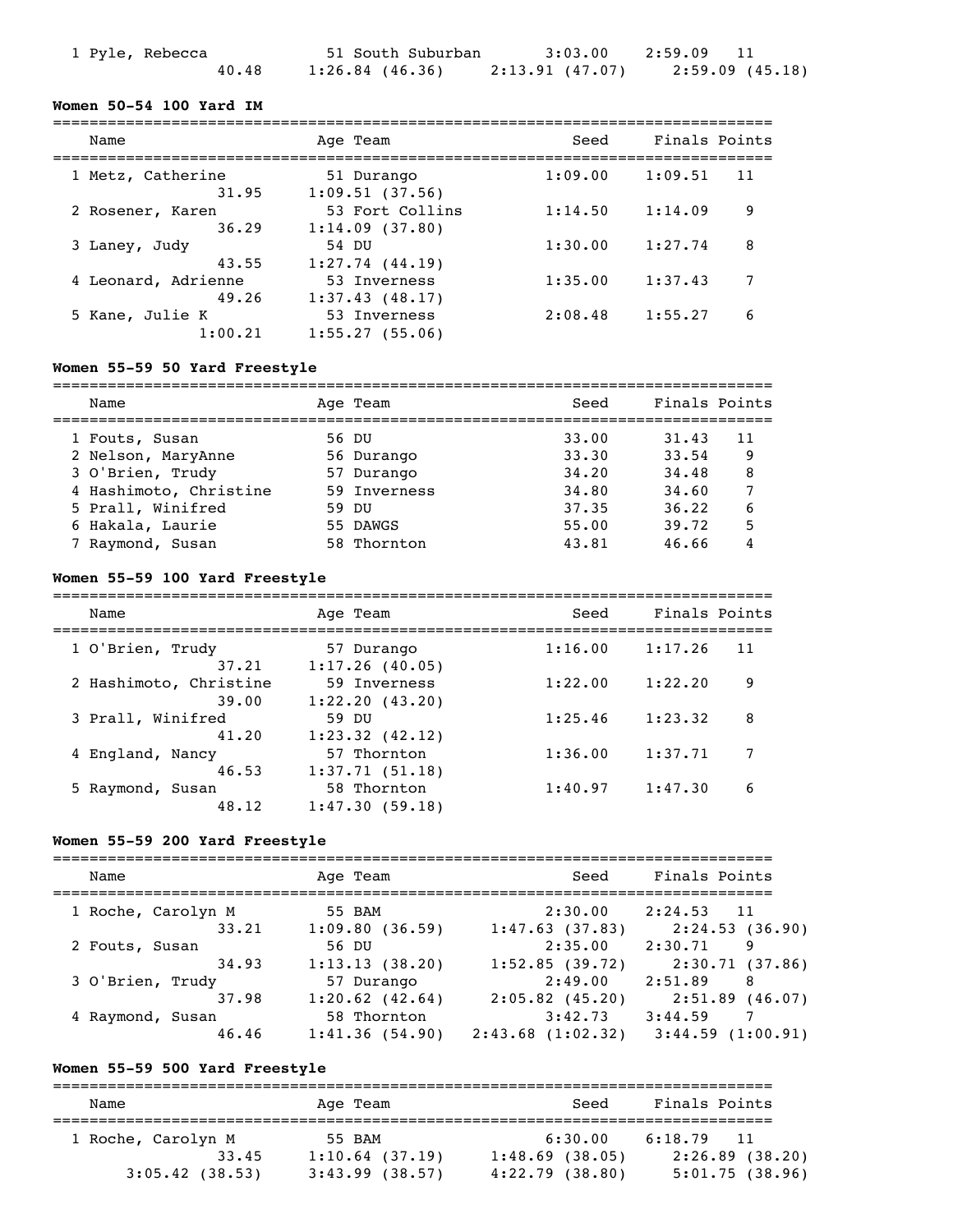| 5:40.99(39.24)     | 6:18.79(37.80)                              |                                      |                |  |
|--------------------|---------------------------------------------|--------------------------------------|----------------|--|
| 2 Fouts, Susan     | 56 DU                                       | $6:42.00$ $6:38.27$ 9                |                |  |
| 37.21              | 1:16.97(39.76)                              | $1:56.87$ (39.90) $2:37.41$ (40.54)  |                |  |
| 3:18.37(40.96)     | 3:58.74(40.37)                              | 4:39.11(40.37)                       | 5:20.17(41.06) |  |
| 6:00.75(40.58)     | 6:38.27(37.52)                              |                                      |                |  |
| 3 King, Kristina V | 59 WCM                                      | 6:45.50                              | 7:22.06 8      |  |
| 37.75              | 1:19.35(41.60)                              | $2:02.83$ (43.48) $2:47.58$ (44.75)  |                |  |
| 3:32.95(45.37)     | 4:18.76(45.81)                              | $5:04.44$ (45.68) $5:50.62$ (46.18)  |                |  |
| 6:36.85(46.23)     | 7:22.06(45.21)                              |                                      |                |  |
| 4 O'Brien, Trudy   | 57 Durango                                  | 8:00.00                              | 7:49.54 7      |  |
| 40.79              | 1:25.96(45.17)                              | $2:13.44$ (47.48) $2:59.76$ (46.32)  |                |  |
| 3:47.19(47.43)     | 4:36.34(49.15)                              | $5:25.42$ (49.08) 6:14.24 (48.82)    |                |  |
| 7:02.91(48.67)     | $7:49.54$ (46.63)                           |                                      |                |  |
| 5 Wilson, Debbie   |                                             | 55 Denver Athletic 8:05.00 8:20.58 6 |                |  |
| 4:22.29            | $7:11.22$ $(2:48.93)$ $8:20.58$ $(1:09.36)$ |                                      |                |  |

# **Women 55-59 1000 Yard Freestyle**

| Name               | Age Team           |                          | Seed Finals Points                      |
|--------------------|--------------------|--------------------------|-----------------------------------------|
| 1 Roche, Carolyn M | 55 BAM             | $13:00.00$ $13:06.78$ 11 |                                         |
| 34.79              | 1:13.51 (38.72)    |                          | $1:52.66$ (39.15) $2:31.97$ (39.31)     |
| 3:11.61(39.64)     | 3:51.06(39.45)     |                          | $4:31.02$ (39.96) $5:10.85$ (39.83)     |
| 5:50.55(39.70)     | 6:30.41(39.86)     |                          | $7:10.51$ (40.10) $7:50.31$ (39.80)     |
| 8:30.08(39.77)     | 9:10.05(39.97)     | 9:49.91(39.86)           | 10:29.74(39.83)                         |
| 11:09.53(39.79)    | $11:49.64$ (40.11) | 12:28.90(39.26)          | 13:06.78(37.88)                         |
| 2 Fouts, Susan     | 56 DU              | $13:42.00$ $13:37.82$ 9  |                                         |
| 37.27              | 1:17.12(39.85)     |                          | $1:57.76$ (40.64) $2:39.22$ (41.46)     |
| 3:20.46(41.24)     | 4:01.47(41.01)     |                          | $4:42.89$ $(41.42)$ $5:24.40$ $(41.51)$ |
| 6:05.86(41.46)     | $6:47.02$ (41.16)  |                          | 7:28.46 (41.44) 8:09.82 (41.36)         |
| $8:51.54$ (41.72)  | 9:33.15(41.61)     | 10:14.37(41.22)          | 10:55.21(40.84)                         |
| 11:36.48(41.27)    | 12:17.38(40.90)    | $12:58.74$ $(41.36)$     | $13:37.82$ (39.08)                      |
| 3 Nelson, MaryAnne | 56 Durango         | $16:45.00$ $16:00.27$ 8  |                                         |
| 42.15              | 1:28.71(46.56)     | 2:15.43(46.72)           | 3:04.01(48.58)                          |
| 3:52.37(48.36)     | 4:40.11(47.74)     |                          | $5:27.87$ (47.76) 6:16.45 (48.58)       |
| 7:04.60(48.15)     | 7:52.87 (48.27)    |                          | $8:40.95(48.08)$ $9:28.92(47.97)$       |
| $10:17.29$ (48.37) | 11:05.98(48.69)    | $11:54.04$ (48.06)       | 12:42.57(48.53)                         |
| $13:32.28$ (49.71) | 14:23.11(50.83)    | 15:13.39(50.28)          | 16:00.27(46.88)                         |
|                    |                    |                          |                                         |

# **Women 55-59 1650 Yard Freestyle**

| Name                                           |                                                                 |                    |                    |                    | Age Team and Seed Finals Points                       |                    |
|------------------------------------------------|-----------------------------------------------------------------|--------------------|--------------------|--------------------|-------------------------------------------------------|--------------------|
| 1 Roche, Carolyn M 55 BAM 22:00.00 21:34.14 11 |                                                                 |                    |                    |                    |                                                       |                    |
|                                                |                                                                 |                    |                    |                    | 35.14 1:12.82 (37.68) 1:51.84 (39.02) 2:31.50 (39.66) |                    |
| 3:10.80(39.30)                                 |                                                                 |                    |                    |                    | $3:49.70(38.90)$ $4:29.06(39.36)$ $5:08.38(39.32)$    |                    |
|                                                | 5:47.31 (38.93) 6:26.82 (39.51) 7:06.52 (39.70) 7:45.82 (39.30) |                    |                    |                    |                                                       |                    |
|                                                | $8:25.95(40.13)$ $9:05.56(39.61)$ $9:45.58(40.02)$              |                    |                    |                    | 10:25.05(39.47)                                       |                    |
| 11:04.63(39.58)                                |                                                                 |                    | $11:44.82$ (40.19) | 12:24.51(39.69)    |                                                       | $13:04.12$ (39.61) |
| 13:43.58(39.46)                                |                                                                 | 14:23.25(39.67)    |                    | 15:02.40(39.15)    |                                                       | 15:41.61(39.21)    |
| 16:20.70(39.09)                                |                                                                 | $17:00.09$ (39.39) |                    | 17:39.65(39.56)    |                                                       | 18:19.49(39.84)    |
| 18:59.10(39.61)                                |                                                                 | 19:38.57(39.47)    |                    | 20:17.93(39.36)    |                                                       | 20:56.76(38.83)    |
| 21:34.14(37.38)                                |                                                                 |                    |                    |                    |                                                       |                    |
| 2 O'Brien, Trudy                               |                                                                 | 57 Durango         |                    |                    | 28:00.00 26:23.01 9                                   |                    |
|                                                | 45.47 1:33.02 (47.55) 2:22.53 (49.51) 3:11.48 (48.95)           |                    |                    |                    |                                                       |                    |
| 4:01.12(49.64)                                 |                                                                 |                    |                    |                    | $4:50.53$ (49.41) $5:39.27$ (48.74) $6:27.72$ (48.45) |                    |
|                                                | 7:15.50 (47.78) 8:02.76 (47.26) 8:51.14 (48.38) 9:38.66 (47.52) |                    |                    |                    |                                                       |                    |
| 10:26.79(48.13)                                |                                                                 |                    | 11:15.25(48.46)    | $12:03.32$ (48.07) | 12:51.08(47.76)                                       |                    |
| 13:39.17(48.09)                                |                                                                 | 14:27.71(48.54)    |                    | 15:15.27(47.56)    |                                                       | 16:02.51(47.24)    |
| 16:50.40(47.89)                                |                                                                 | 17:38.38(47.98)    |                    | 18:26.36(47.98)    |                                                       | 19:14.91(48.55)    |
| 20:02.54(47.63)                                |                                                                 |                    | $20:50.42$ (47.88) | 21:38.36(47.94)    |                                                       | 22:26.51(48.15)    |
| 23:14.52(48.01)                                |                                                                 |                    | 24:01.74 (47.22)   | 24:49.22 (47.48)   |                                                       | 25:36.80(47.58)    |
| 26:23.01(46.21)                                |                                                                 |                    |                    |                    |                                                       |                    |
| 3 Prall, Winifred                              |                                                                 | 59 DU              |                    |                    | 27:30.00 26:57.06 8                                   |                    |
|                                                |                                                                 |                    |                    |                    | 42.94 1:30.98 (48.04) 2:20.26 (49.28) 3:07.94 (47.68) |                    |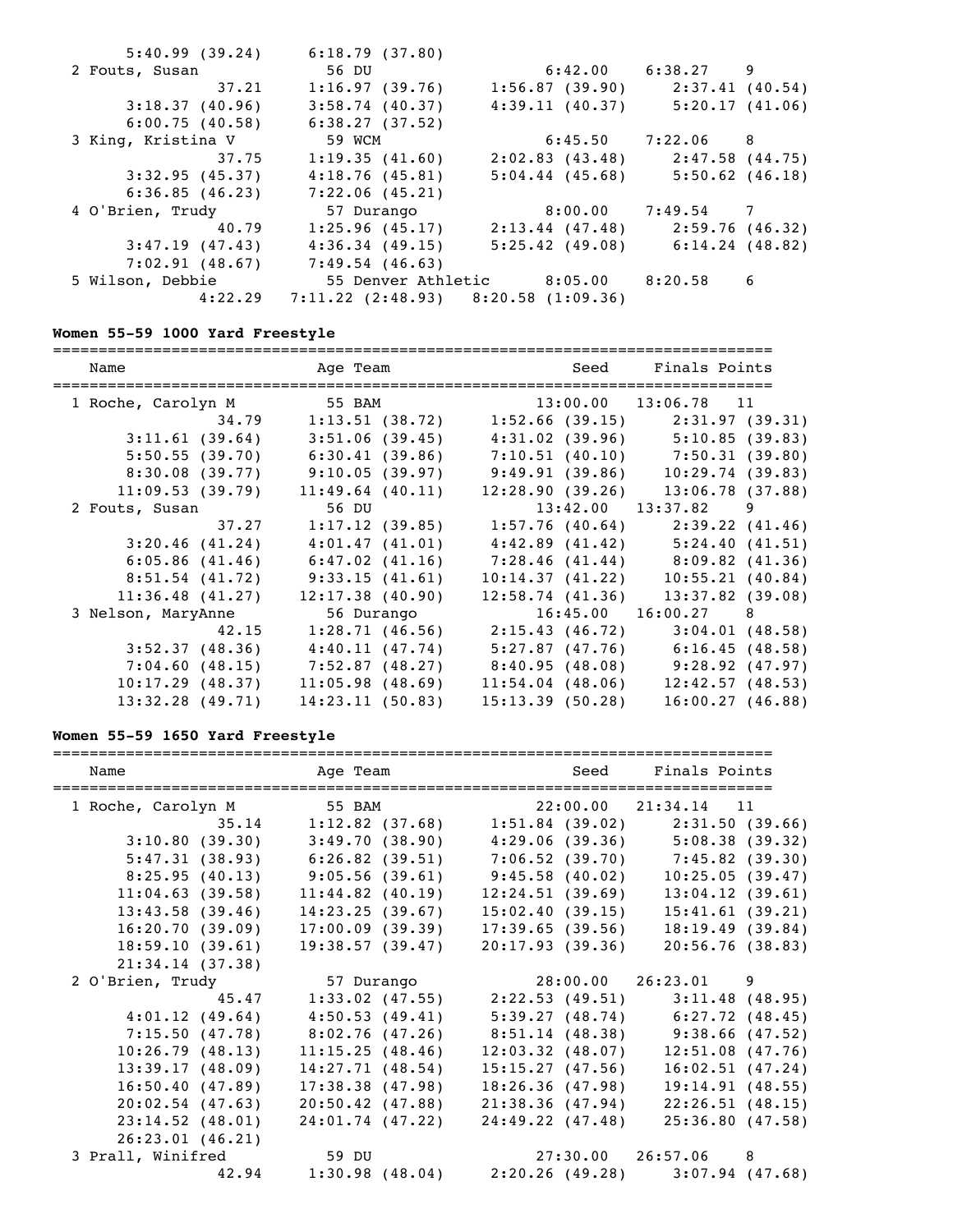| 3:55.85(47.91)   |       | 4:43.73 (47.88)    |                                 | 5:31.99(48.26) | 6:19.88(47.89)                                        |  |
|------------------|-------|--------------------|---------------------------------|----------------|-------------------------------------------------------|--|
| 7:09.64 (49.76)  |       | 7:58.72 (49.08)    | 8:48.60 (49.88)                 |                | 9:37.41(48.81)                                        |  |
| 10:27.06(49.65)  |       | 11:15.07(48.01)    | 12:05.18(50.11)                 |                | 12:54.30(49.12)                                       |  |
| 13:43.71(49.41)  |       | $14:32.54$ (48.83) | 15:22.93(50.39)                 |                | 16:11.42(48.49)                                       |  |
| 17:02.12(50.70)  |       | 17:52.11(49.99)    | 18:41.57(49.46)                 |                | 19:32.01(50.44)                                       |  |
| 20:21.24(49.23)  |       | 21:11.63(50.39)    | 22:01.79(50.16)                 |                | 22:51.23(49.44)                                       |  |
| 23:40.69(49.46)  |       | 24:31.01 (50.32)   | $25:20.83$ (49.82)              |                | 26:10.23(49.40)                                       |  |
| 26:57.06(46.83)  |       |                    |                                 |                |                                                       |  |
| 4 Wilson, Debbie |       |                    |                                 |                | 55 Denver Athletic 29:00.00 28:44.22 7                |  |
|                  | 44.41 |                    |                                 |                | $1:34.55$ (50.14) $2:25.61$ (51.06) $3:17.26$ (51.65) |  |
| 4:09.16(51.90)   |       | 5:01.17 (52.01)    |                                 |                | $5:53.15(51.98)$ $6:45.66(52.51)$                     |  |
| 7:38.39 (52.73)  |       |                    | 8:31.75 (53.36) 9:24.33 (52.58) |                | 10:16.83(52.50)                                       |  |
| 11:09.29(52.46)  |       | 12:01.90(52.61)    | 12:53.83(51.93)                 |                | 13:45.72(51.89)                                       |  |
| 14:38.67(52.95)  |       | 15:32.09(53.42)    | 16:24.94(52.85)                 |                | 17:17.65(52.71)                                       |  |
| 18:10.58(52.93)  |       | 19:03.18(52.60)    | 19:56.11(52.93)                 |                | 20:49.68(53.57)                                       |  |
| 21:42.55(52.87)  |       | 22:36.01(53.46)    | 23:29.59(53.58)                 |                | 24:22.64(53.05)                                       |  |
| 25:15.97(53.33)  |       | 26:09.21 (53.24)   | 27:01.51 (52.30)                |                | 27:53.09(51.58)                                       |  |
| 28:44.22(51.13)  |       |                    |                                 |                |                                                       |  |
|                  |       |                    |                                 |                |                                                       |  |

### **Women 55-59 50 Yard Backstroke**

| Name                   | Age Team     | Seed  | Finals Points |  |
|------------------------|--------------|-------|---------------|--|
|                        |              |       |               |  |
| 1 Nelson, MaryAnne     | 56 Durango   | 42.00 | 40.51<br>-11  |  |
| 2 Hashimoto, Christine | 59 Inverness | 42.00 | 41.86<br>q    |  |
| 3 Prall, Winifred      | 59 DU        | 47.81 | 51.80         |  |

### **Women 55-59 100 Yard Backstroke**

| Name                   | Age Team       | Seed    | Finals Points |
|------------------------|----------------|---------|---------------|
| 1 Hashimoto, Christine | 59 Inverness   | 1:33.00 | 1:30.21       |
| 44.84                  | 1:30.21(45.37) |         | - 11          |
| 2 Prall, Winifred      | 59 DU          | 1:44.59 | 1:43.18       |
| 51.61                  | 1:43.18(51.57) |         | - 9           |

### **Women 55-59 200 Yard Backstroke**

| Name                   | Age Team           | Seed           | Finals Points             |
|------------------------|--------------------|----------------|---------------------------|
| 1 Hashimoto, Christine | 59 Inverness       | 3:20.00        | $3:26.06$ 11              |
| 50.25                  | 1:43.54(53.29)     | 2:36.50(52.96) | 3:26.06(49.56)            |
| 2 Young, Lydia         | 58 Foothills       | 3:23.00        | 3:27.62<br>9              |
| 49.36                  | $1:41.89$ (52.53)  | 2:35.49(53.60) | 3:27.62(52.13)            |
| 3 Wilson, Debbie       | 55 Denver Athletic | 3:36.00        | 3:30.26<br>-8             |
| 51.17                  | 1:43.52(52.35)     | 2:37.65(54.13) | $3:30.26$ (52.61)         |
| 4 Prall, Winifred      | 59 DU              | 3:34.63        | 3:36.81<br>$\overline{7}$ |
| 52.29                  | 1:47.73(55.44)     | 2:45.12(57.39) | 3:36.81(51.69)            |

# **Women 55-59 50 Yard Breaststroke**

| Name                   | Age Team      |              | Seed  | Finals Points |    |
|------------------------|---------------|--------------|-------|---------------|----|
| 1 Roche, Carolyn M     | 55 BAM        |              | 39.00 | 39.40         | 11 |
| 2 Nelson, MaryAnne     | 56 Durango    |              | 41.00 | 41.43         | 9  |
| 3 O'Brien, Trudy       | 57 Durango    |              | 41.00 | 41.52         | 8  |
| 4 Dunning, Melissa     | <u>וזח 57</u> |              | 44.33 | 44.18         |    |
| 5 Fouts, Susan         | 56 DU         |              | 45.00 | 44.79         | 6  |
| 6 Hashimoto, Christine |               | 59 Inverness | 46.00 | 47.85         | 5  |
| 7 Prall, Winifred      | 59 DU         |              | 52.12 | 48.78         | 4  |
| England, Nancy         |               | 57 Thornton  | 53.00 | 52.94         | 3  |

## **Women 55-59 100 Yard Breaststroke**

# ===============================================================================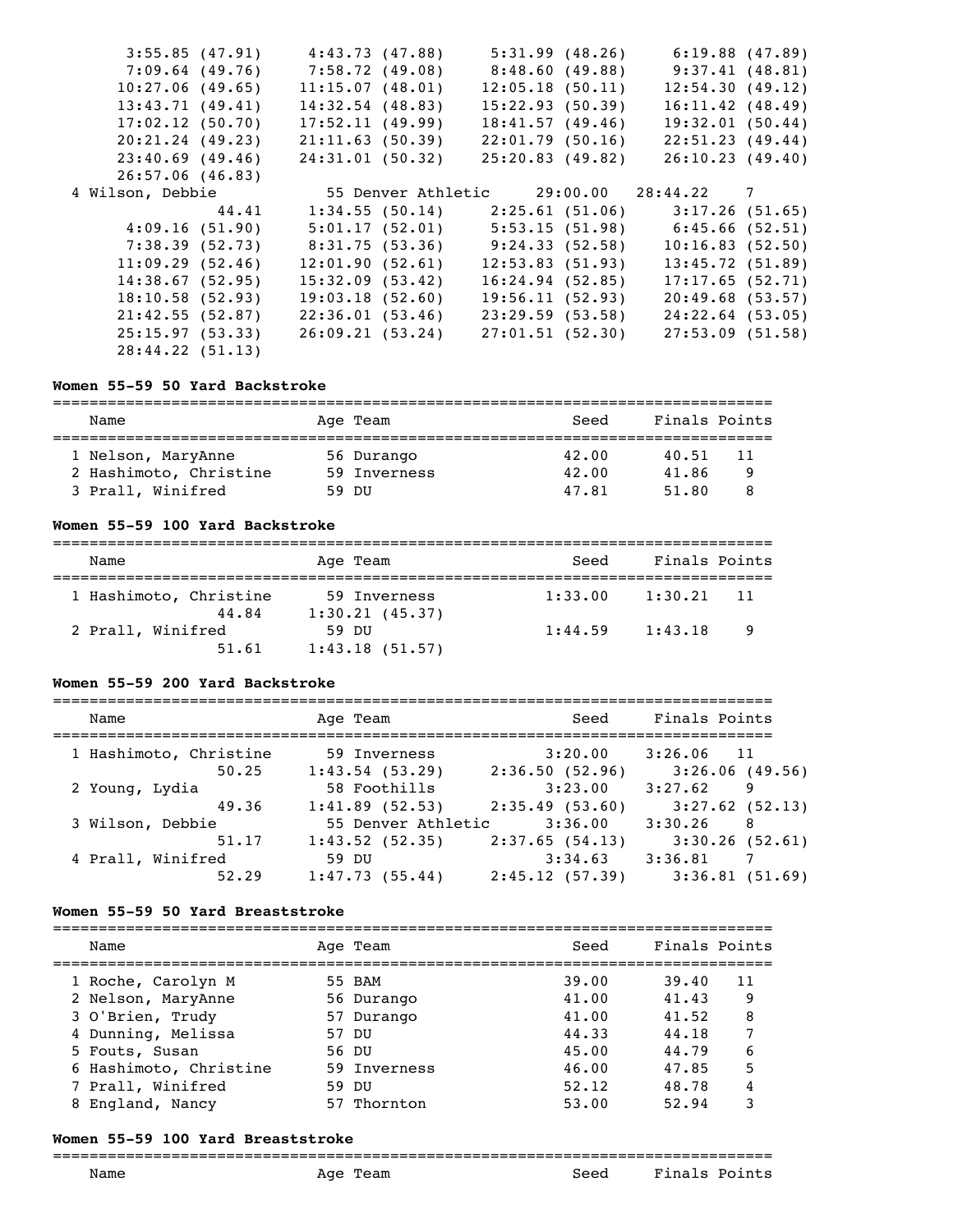| 1 Nelson, MaryAnne | 56 Durango        | 1:31.00 | 1:31.65 | 11 |
|--------------------|-------------------|---------|---------|----|
| 43.43              | 1:31.65(48.22)    |         |         |    |
| 2 O'Brien, Trudy   | 57 Durango        | 1:34.00 | 1:35.98 | 9  |
| 46.31              | 1:35.98(49.67)    |         |         |    |
| 3 Dunning, Melissa | <u>וזח 57</u>     | 1:40.00 | 1:37.44 | 8  |
| 47.24              | $1:37.44$ (50.20) |         |         |    |
| 4 England, Nancy   | 57 Thornton       | 1:52.00 | 1:59.60 | 7  |
| 54.92              | 1:59.60(1:04.68)  |         |         |    |
|                    |                   |         |         |    |

### **Women 55-59 200 Yard Breaststroke**

| Name               | Age Team          | Seed              | Finals Points             |
|--------------------|-------------------|-------------------|---------------------------|
|                    |                   |                   |                           |
| 1 Nelson, MaryAnne | 56 Durango        | 3:24.00           | $3:22.81$ 11              |
| 45.57              | 1:37.14(51.57)    | $2:30.88$ (53.74) | $3:22.81$ (51.93)         |
| 2 Dunning, Melissa | 57 DU             | 4:00.00           | 3:40.70<br>9              |
| 48.02              | 1:44.51(56.49)    | 2:41.65(57.14)    | 3:40.70(59.05)            |
| 3 Young, Lydia     | 58 Foothills      | 3:40.00           | 3:45.10<br>-8             |
| 50.81              | 1:47.85(57.04)    | 2:46.17(58.32)    | 3:45.10(58.93)            |
| 4 Moler, Linda     | 55 South Suburban | 4:40.00           | 4:02.91<br>$\overline{7}$ |
| 51.78              | 1:51.51(59.73)    | 2:55.67(1:04.16)  | 4:02.91(1:07.24)          |

# **Women 55-59 50 Yard Butterfly**

| Name                   |       | Age Team     | Seed    | Finals Points |    |
|------------------------|-------|--------------|---------|---------------|----|
|                        |       |              |         |               |    |
| 1 Roche, Carolyn M     |       | 55 BAM       | 34.00   | 33.89         | 11 |
| 2 Nelson, MaryAnne     |       | 56 Durango   | 40.30   | 43.29         | 9  |
| 3 Prall, Winifred      | 59 DU |              | 50.04   | 45.18         | 8  |
| 4 Hashimoto, Christine |       | 59 Inverness | 44.00   | 45.47         |    |
| 5 Hakala, Laurie       |       | 55 DAWGS     | 1:20.00 | 46.29         |    |

# **Women 55-59 100 Yard Butterfly**

| Name                        | Age Team                       | Seed    | Finals Points  |  |  |  |  |
|-----------------------------|--------------------------------|---------|----------------|--|--|--|--|
| 1 Roche, Carolyn M<br>34.99 | 55 BAM<br>1:15.36(40.37)       | 1:18.00 | $1:15.36$ 11   |  |  |  |  |
| 2 Young, Lydia<br>47.22     | 58 Foothills<br>1:39.00(51.78) | 1:48.00 | 1:39.00<br>- 9 |  |  |  |  |

# **Women 55-59 200 Yard Butterfly**

| Name           |                            | Age Team |                                | Seed                        | Finals Points                  |
|----------------|----------------------------|----------|--------------------------------|-----------------------------|--------------------------------|
| 1 Young, Lydia | 51.70                      |          | 58 Foothills<br>1:49.49(57.79) | 3:45.00<br>2:50.73(1:01.24) | 3:49.78 11<br>3:49.78(59.05)   |
|                | 2 Prall, Winifred<br>50.09 | 59 DU    | 1:55.16(1:05.07)               | 4:21.86<br>3:07.85(1:12.69) | 4:06.51<br>9<br>4:06.51(58.66) |

## **Women 55-59 100 Yard IM**

| Name                   | Age Team          | Seed    | Finals Points |
|------------------------|-------------------|---------|---------------|
| 1 Nelson, MaryAnne     | 56 Durango        | 1:29.00 | 1:26.89       |
| 41.12                  | $1:26.89$ (45.77) |         | 11            |
| 2 Fouts, Susan         | 56 DU             | 1:45.00 | 1:27.08       |
| 43.79                  | $1:27.08$ (43.29) |         | 9             |
| 3 Prall, Winifred      | 59 DU             | 1:41.22 | 8             |
| 46.50                  | 1:34.98(48.48)    |         | 1:34.98       |
| 4 Hashimoto, Christine | 59 Inverness      | 1:32.00 | 1:35.60       |
| 45.26                  | 1:35.60(50.34)    |         | 7             |
| 5 England, Nancy       | 57 Thornton       | 1:48.00 | 6             |
| 53.76                  | 1:52.03(58.27)    |         | 1:52.03       |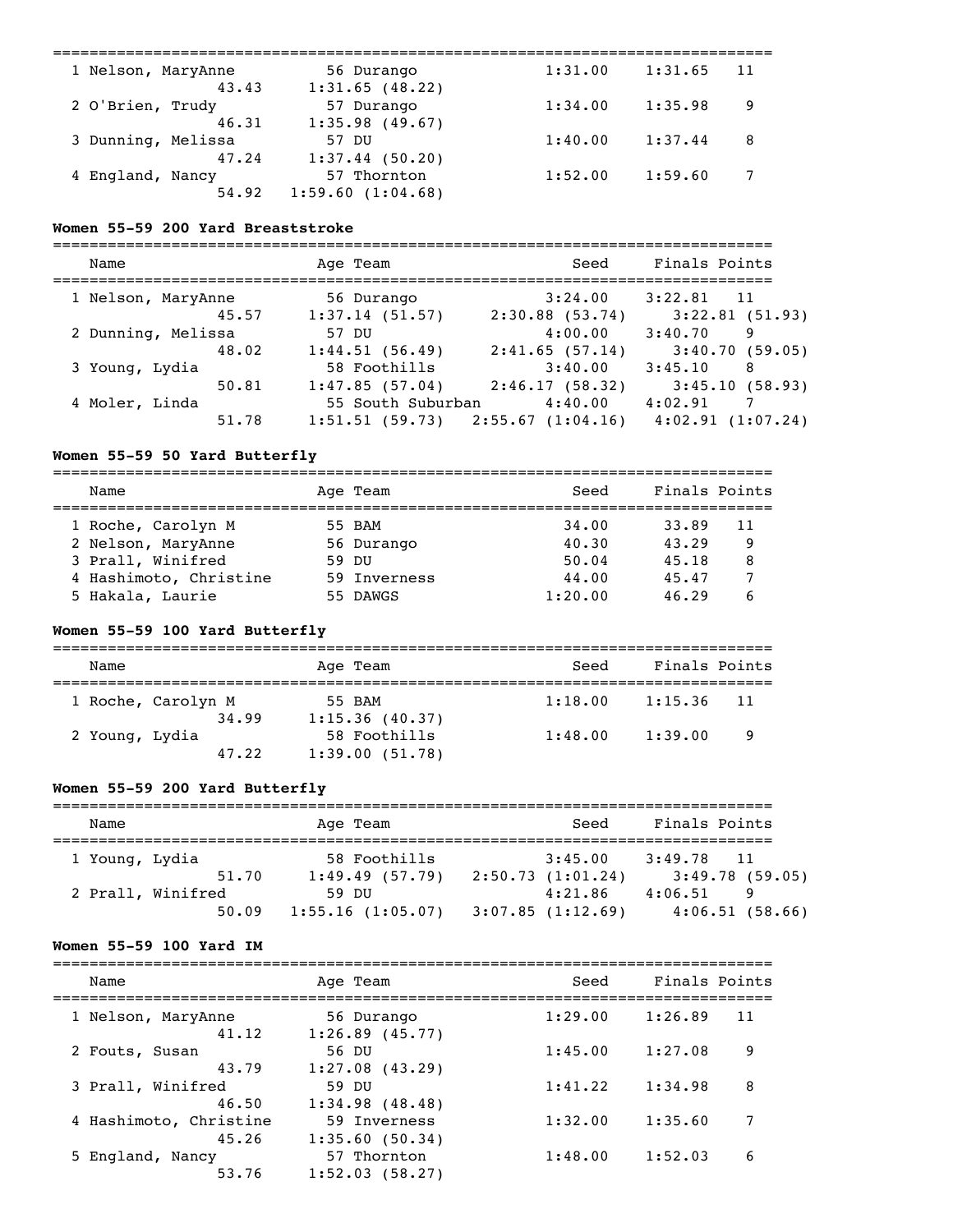### **Women 55-59 200 Yard IM**

| Name           |       | Age Team                       | Seed                      | Finals Points                   |
|----------------|-------|--------------------------------|---------------------------|---------------------------------|
| 1 Young, Lydia | 46.22 | 58 Foothills<br>1:38.97(52.75) | 3:20.00<br>2:36.00(57.03) | 3:25.05<br>11<br>3:25.05(49.05) |

# **Women 55-59 400 Yard IM**

| Name              | Age Team              | Seed                  | Finals Points         |
|-------------------|-----------------------|-----------------------|-----------------------|
| 1 Young, Lydia    | 58 Foothills          | 7:25.00               | $7:20.09$ 11          |
| 44.59             | 1:29.99(45.40)        | 2:14.13(44.14)        | 2:57.88(43.75)        |
| 4:41.05(1:43.17)  | 5:23.21(42.16)        | 6:04.41(41.20)        | 7:20.09(1:15.68)      |
| 2 Prall, Winifred | 59 DU                 | 7:25.65               | 7:29.79<br>9          |
| 43.09             | $1:45.64$ $(1:02.55)$ | 3:25.30(1:39.66)      | $4:31.18$ $(1:05.88)$ |
| 5:59.83(1:28.65)  | $7:15.38$ $(1:15.55)$ | $9:11.24$ $(1:55.86)$ | 7:29.79()             |

# **Women 60-64 50 Yard Freestyle**

| Name              | Age Team |                  | Seed  | Finals Points |    |
|-------------------|----------|------------------|-------|---------------|----|
| 1 Wise, Louise    |          | 64 DAWGS         | 35.00 | 36.31         | 11 |
| 2 Anziano, Marcia | 62 DU    |                  | 36.15 | 36.88         | q  |
| 3 McKim, Penny A  |          | 62 Total Fitness | 48.20 | 42.40         |    |

# **Women 60-64 100 Yard Freestyle**

| Name           |       | Age Team                        | Seed    | Finals Points   |
|----------------|-------|---------------------------------|---------|-----------------|
| 1 Wise, Louise | 40.53 | 64 DAWGS<br>$1:25.22$ $(44.69)$ | 1:25.00 | 1:25.22<br>- 11 |

# **Women 60-64 200 Yard Freestyle**

| Name              |       |       | Age Team                   | Seed                      | Finals Points                  |
|-------------------|-------|-------|----------------------------|---------------------------|--------------------------------|
| 1 Anziano, Marcia |       | 62 DU |                            | 2:54.93                   | 2:58.03<br>11                  |
|                   | 40.81 |       | 1:24.92(44.11)             | 2:10.38(45.46)            | 2:58.03(47.65)                 |
| 2 Wise, Louise    | 43.03 |       | 64 DAWGS<br>1:30.97(47.94) | 3:10.00<br>2:20.94(49.97) | 3:09.40<br>9<br>3:09.40(48.46) |

# **Women 60-64 500 Yard Freestyle**

| Name                                   | Age Team                         | Seed                      | Finals Points                |
|----------------------------------------|----------------------------------|---------------------------|------------------------------|
| 1 Anziano, Marcia<br>42.08             | 62 DU<br>1:26.83(44.75)          | 7:32.07<br>2:12.19(45.36) | 7:37.57 11<br>2:58.11(45.92) |
| $3:44.08$ (45.97)<br>$6:52.69$ (46.36) | 4:30.31(46.23)<br>7:37.57(44.88) | 5:18.25(47.94)            | 6:06.33(48.08)               |

# **Women 60-64 1650 Yard Freestyle**

| Name                 | Age Team           | Seed               | Finals Points        |
|----------------------|--------------------|--------------------|----------------------|
| 1 Anziano, Marcia    | 62 DU              |                    | 25:56.73 25:46.03 11 |
| 42.07                | $1:27.74$ (45.67)  | $2:13.68$ (45.94)  | $3:00.08$ (46.40)    |
| 3:46.41(46.33)       | 4:33.00(46.59)     | 5:19.89(46.89)     | 6:06.25(46.36)       |
| $6:52.68$ $(46.43)$  | 7:38.72(46.04)     | 8:25.09(46.37)     | 9:11.40(46.31)       |
| $9:57.86$ (46.46)    | 10:44.01(46.15)    | $11:30.52$ (46.51) | $12:16.94$ $(46.42)$ |
| $13:03.09$ (46.15)   | $13:49.48$ (46.39) | 14:36.45(46.97)    | $15:24.46$ (48.01)   |
| 16:12.78(48.32)      | 17:01.75(48.97)    | $17:50.38$ (48.63) | 18:39.56(49.18)      |
| 19:29.49(49.93)      | 20:16.61(47.12)    | 21:05.63(49.02)    | $21:53.29$ (47.66)   |
| $22:41.02$ $(47.73)$ | $23:28.06$ (47.04) | 24:16.50(48.44)    | 25:01.57(45.07)      |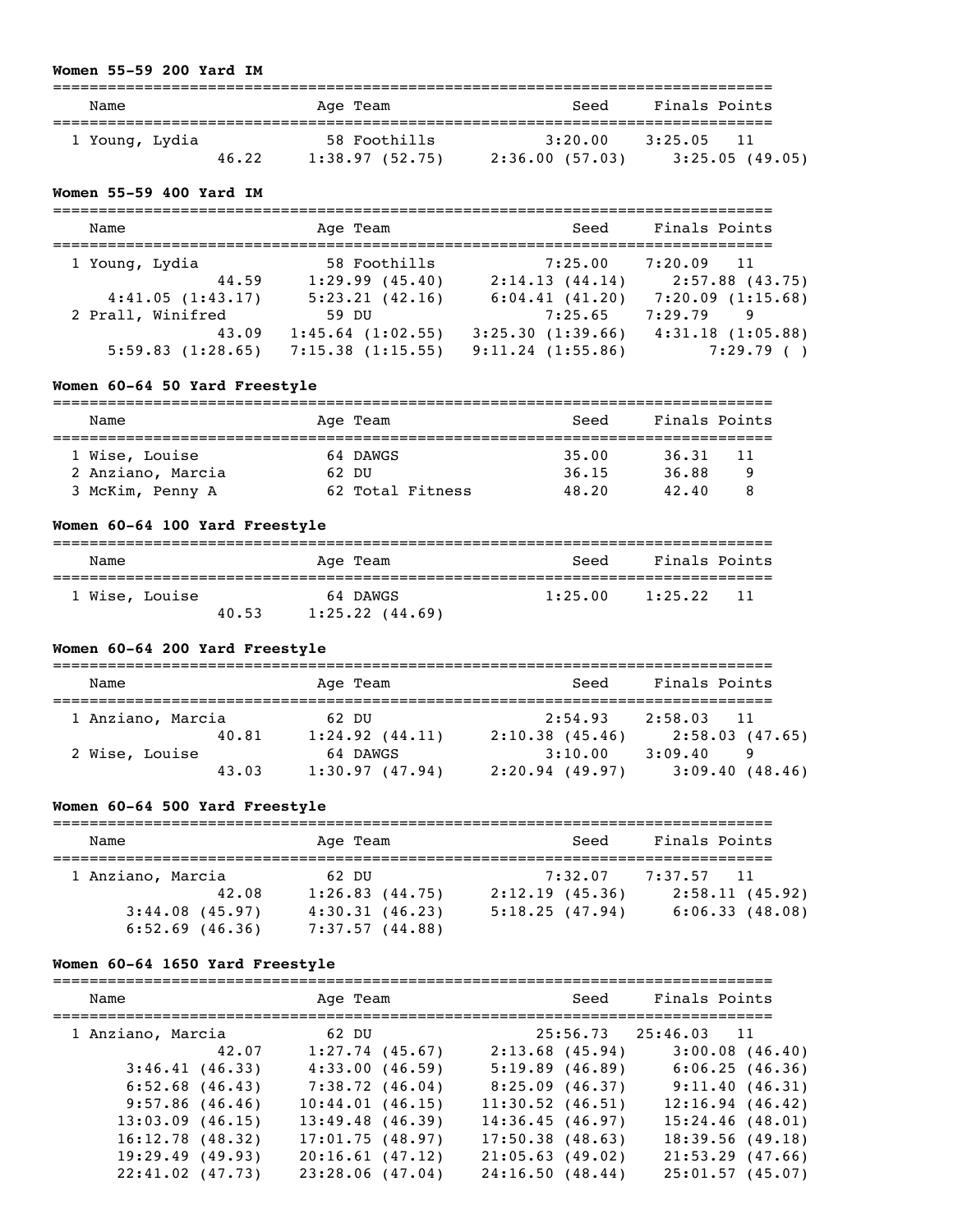| 25:46.03(44.46)    |       |                 |              |                    |                         |  |
|--------------------|-------|-----------------|--------------|--------------------|-------------------------|--|
| 2 Lebsack, Linda M |       |                 | 60 DU 200 AM |                    | $27:30.00$ $27:41.02$ 9 |  |
|                    | 45.85 | 1:34.90(49.05)  |              | 2:24.68(49.78)     | 3:14.59(49.91)          |  |
| 4:05.36(50.77)     |       | 4:57.25(51.89)  |              | 5:47.63(50.38)     | 6:38.93(51.30)          |  |
| 7:30.74(51.81)     |       | 8:21.02(50.28)  |              | 9:12.77(51.75)     | 10:02.86(50.09)         |  |
| 10:54.79(51.93)    |       | 11:45.71(50.92) |              | 12:37.04(51.33)    | 13:27.47(50.43)         |  |
| 14:19.16(51.69)    |       | 15:09.60(50.44) |              | 16:00.08(50.48)    | 16:50.20(50.12)         |  |
| 17:41.07(50.87)    |       | 18:32.14(51.07) |              | $19:21.88$ (49.74) | 20:12.07(50.19)         |  |
| 21:02.59(50.52)    |       | 21:53.51(50.92) |              | 22:43.99(50.48)    | 23:34.23(50.24)         |  |
| 24:25.52(51.29)    |       | 25:15.21(49.69) |              | 26:04.50(49.29)    | 26:53.36(48.86)         |  |
| $27:41.02$ (47.66) |       |                 |              |                    |                         |  |

### **Women 60-64 50 Yard Backstroke**

| Name                                                    | Age Team |                              | Seed                    | Finals Points           |               |
|---------------------------------------------------------|----------|------------------------------|-------------------------|-------------------------|---------------|
| 1 Anziano, Marcia<br>2 Wise, Louise<br>3 McKim, Penny A | 62 DU    | 64 DAWGS<br>62 Total Fitness | 55.25<br>50.00<br>57.07 | 49.94<br>51.54<br>55.50 | -11<br>9<br>я |

### **Women 60-64 100 Yard Backstroke**

| Name               | Age Team       | Seed    | Finals Points  |  |
|--------------------|----------------|---------|----------------|--|
| 1 Gatz, Pam        | 60 DU          | 1:19.00 | 1:17.63<br>-11 |  |
| 37.98              | 1:17.63(39.65) |         |                |  |
| 2 Lebsack, Linda M | 60 DU          | 1:55.00 | 1:43.34<br>- 9 |  |
| 51.70              | 1:43.34(51.64) |         |                |  |

# **Women 60-64 200 Yard Backstroke**

| Name        |       | Age Team                | Seed                       | Finals Points                                |
|-------------|-------|-------------------------|----------------------------|----------------------------------------------|
| 1 Gatz, Pam | 41.10 | 60 DU<br>1:23.57(42.47) | 3:00.00<br>2:07.27 (43.70) | 2:51.39<br>$\overline{11}$<br>2:51.39(44.12) |

### **Women 60-64 50 Yard Breaststroke**

| Name                               | Age Team                     | Seed           | Finals Points             |  |
|------------------------------------|------------------------------|----------------|---------------------------|--|
| 1 Wise, Louise<br>2 McKim, Penny A | 64 DAWGS<br>62 Total Fitness | 47.00<br>50.46 | 47.75<br>11<br>49.98<br>Q |  |

### **Women 60-64 100 Yard Breaststroke**

| Name        |                |                | Age Team                                     | Seed    | Finals Points             |
|-------------|----------------|----------------|----------------------------------------------|---------|---------------------------|
| 1 Gatz, Pam |                |                | 60 DU                                        | 1:30.00 | 1:28.29<br>-11            |
|             | 2 Wise, Louise | 42.28<br>52.04 | 1:28.29(46.01)<br>64 DAWGS<br>1:46.05(54.01) | 1:44.00 | 1:46.05<br>$\overline{9}$ |

## **Women 60-64 200 Yard Breaststroke**

| Name                        | Age Team                | Seed                      | Finals Points                  |
|-----------------------------|-------------------------|---------------------------|--------------------------------|
| 1 Gatz, Pam                 | 60 DU                   | 3:20.00                   | 3:15.43<br>$\overline{11}$     |
| 43.60<br>2 Lebsack, Linda M | 1:32.96(49.36)<br>60 DU | 2:24.79(51.83)<br>4:05.00 | 3:15.43(50.64)<br>4:02.70<br>9 |
| 57.31                       | 2:00.23(1:02.92)        | 3:02.75(1:02.52)          | 4:02.70(59.95)                 |

# **Women 60-64 50 Yard Butterfly**

|      |             | __________________________ |                           |
|------|-------------|----------------------------|---------------------------|
| Name | Age<br>Team | Seed                       | Fina<br>$Point \in$<br>.s |
|      |             | ________________________   | _______________           |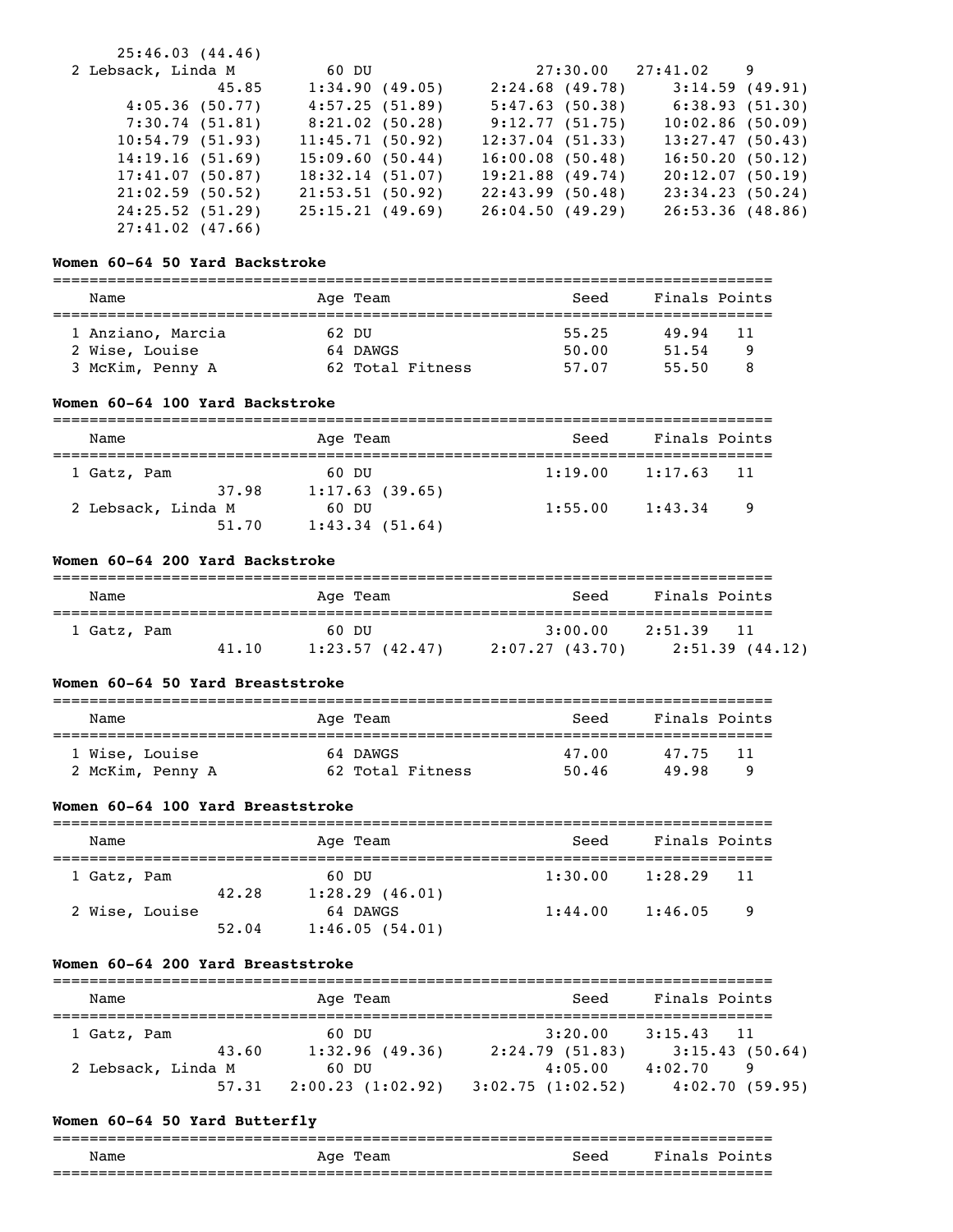| 1 Wise, Louise     | 64 DAWGS         | 45.00   | 44.66 | -11 |
|--------------------|------------------|---------|-------|-----|
| 2 Lebsack, Linda M | 60 DU            | 47.00   | 46.52 |     |
| 3 Anziano, Marcia  | 62 DU            | 51.40   | 49.16 |     |
| 4 McKim, Penny A   | 62 Total Fitness | 1:05.00 | 54.32 |     |

# **Women 60-64 100 Yard Butterfly**

| Name               | Age Team       | Seed    | Finals Points |
|--------------------|----------------|---------|---------------|
| 1 Lebsack, Linda M | 60 DU          | 1:40.00 | 1:44.08       |
| 47.00              | 1:44.08(57.08) |         | -11           |

# **Women 60-64 200 Yard Butterfly**

| Name                        | Age Team                | Seed                        | Finals Points                       |
|-----------------------------|-------------------------|-----------------------------|-------------------------------------|
| 1 Lebsack, Linda M<br>53.04 | 60 DU<br>1:52.11(59.07) | 3:45.00<br>2:55.27(1:03.16) | 3:55.09<br>-11<br>$3:55.09$ (59.82) |

# **Women 60-64 100 Yard IM**

| Name                               | Age Team                                             | Seed    | Finals Points |    |
|------------------------------------|------------------------------------------------------|---------|---------------|----|
| 1 Gatz, Pam                        | 60 DU                                                | 1:15.00 | 1:18.78       | 11 |
| 36.93<br>2 Wise, Louise            | 1:18.78(41.85)<br>64 DAWGS                           | 1:38.00 | 1:35.97       | 9  |
| 47.51<br>3 Anziano, Marcia         | 1:35.97(48.46)<br>62 DU                              | 1:46.50 | 1:45.93       | 8  |
| 52.90<br>4 McKim, Penny A<br>56.63 | 1:45.93(53.03)<br>62 Total Fitness<br>1:49.86(53.23) | 2:06.73 | 1:49.86       |    |

### **Women 60-64 200 Yard IM**

| Name               | Age Team       | Seed             | Finals Points     |
|--------------------|----------------|------------------|-------------------|
| 1 Gatz, Pam        | 60 DU          | 2:50.00          | $2:52.36$ 11      |
| 37.45              | 1:22.30(44.85) | 2:11.80(49.50)   | 2:52.36(40.56)    |
| 2 Lebsack, Linda M | 60 DU          | 3:36.00          | 3:37.62<br>9      |
| 50.62              | 1:47.91(57.29) | 2:50.31(1:02.40) | $3:37.62$ (47.31) |

# **Women 60-64 400 Yard IM**

| Name                                             | Age Team                                | Seed                                             | Finals Points                                       |
|--------------------------------------------------|-----------------------------------------|--------------------------------------------------|-----------------------------------------------------|
| 1 Lebsack, Linda M<br>32.16<br>$3:04.44$ (43.08) | 60 DU<br>56.93(24.77)<br>3:47.20(42.76) | 7:35.00<br>1:38.96(42.03)<br>$4:29.78$ $(42.58)$ | 7:40.60<br>11<br>2:21.36(42.40)<br>7:40.60(3:10.82) |

### **Women 65-69 50 Yard Freestyle**

| Name                  | Age Team         | Seed  | Finals Points |
|-----------------------|------------------|-------|---------------|
| 1 Dyck, Grace         | 65 Snow Mountain | 45.00 | 40.46<br>-11  |
| 2 Croissant, Eileen M | 67 Bee Gees      | 43.27 | 42.62         |

# **Women 65-69 100 Yard Freestyle**

| Name                  |       | Age Team                         | Seed    | Finals Points   |
|-----------------------|-------|----------------------------------|---------|-----------------|
| 1 Croissant, Eileen M | 47.56 | 67 Bee Gees<br>$1:39.82$ (52.26) | 1:40.50 | 1:39.82<br>- 11 |

### **Women 65-69 200 Yard Freestyle**

===============================================================================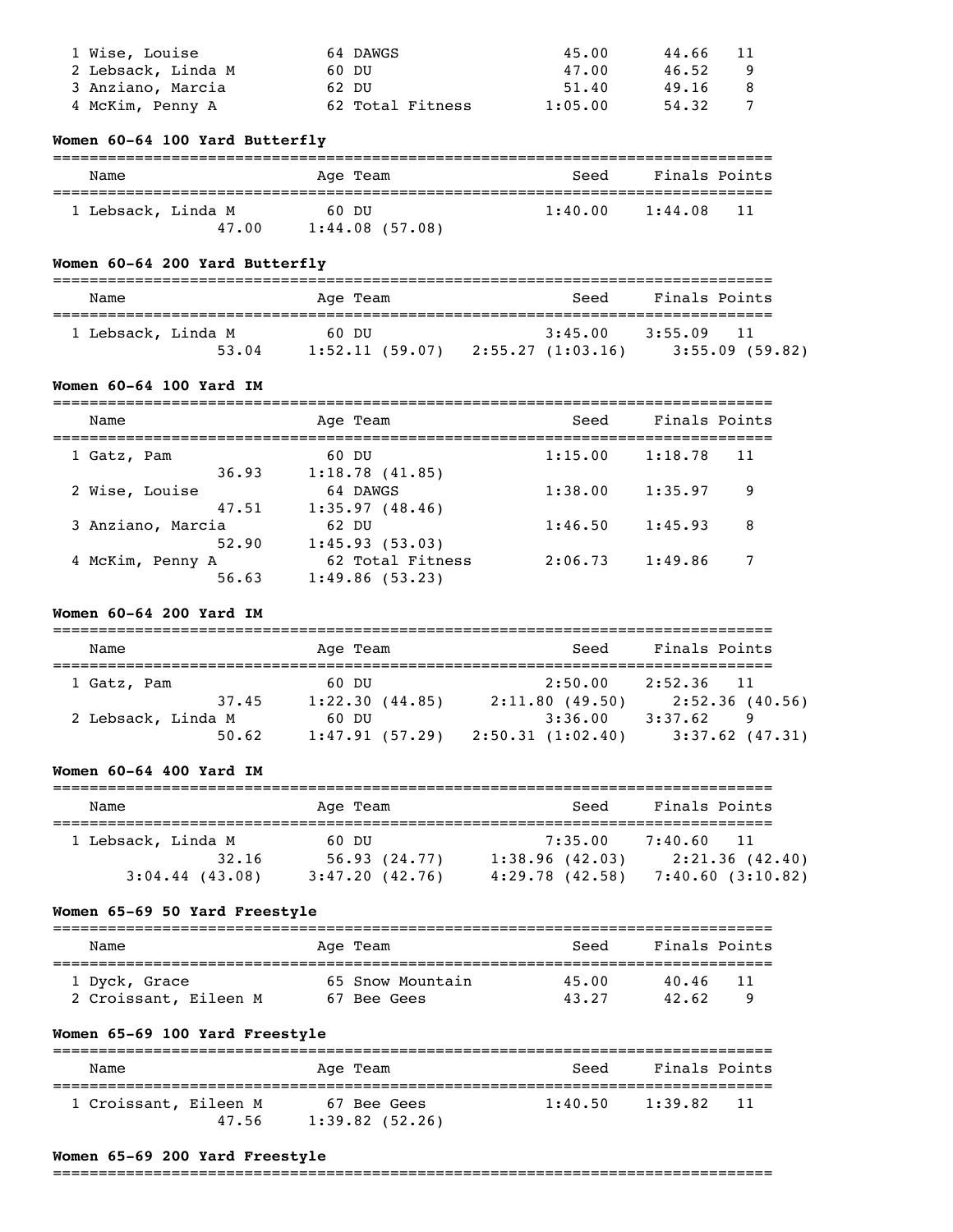| Name                  | Age Team           | Seed           | Finals Points  |
|-----------------------|--------------------|----------------|----------------|
| 1 Oberg, Jane         | 69 Denver Athletic | 2:50.00        | $3:08.87$ 11   |
| 41.74                 | $1:28.29$ (46.55)  | 2:18.48(50.19) | 3:08.87(50.39) |
| 2 Croissant, Eileen M | 67 Bee Gees        | 3:44.88        | 3:41.38<br>-9  |
| 47.28                 | 1:44.92(57.64)     | 2:42.99(58.07) | 3:41.38(58.39) |

# **Women 65-69 500 Yard Freestyle**

| Name                  | Age Team                                       | Seed     | Finals Points |      |
|-----------------------|------------------------------------------------|----------|---------------|------|
| 1 Oberg, Jane         | 69 Denver Athletic                             |          | 8:17.95       | - 11 |
| 2 Croissant, Eileen M | $6:41.85$ $8:17.95$ $(1:36.10)$<br>67 Bee Gees | 10:01:00 | 10:06.82      | - 9  |
|                       | $6:47.51$ 10:06.82 (3:19.31)                   |          |               |      |

# **Women 65-69 1000 Yard Freestyle**

| Name                                                                      |       | Age Team                                                                  |                  |                                                                        | Seed     | Finals Points |                                                                            |
|---------------------------------------------------------------------------|-------|---------------------------------------------------------------------------|------------------|------------------------------------------------------------------------|----------|---------------|----------------------------------------------------------------------------|
| 1 Dyck, Grace                                                             | 46.73 | $1:37.32$ (50.59)                                                         | 65 Snow Mountain | 2:27.29(49.97)                                                         | 17:30.00 | $17:15.21$ 11 | 3:19.08(51.79)                                                             |
| $4:10.88$ (51.80)<br>7:39.74(51.21)<br>11:11.68(54.02)<br>14:42.71(53.60) |       | 5:02.77(51.89)<br>$8:32.89$ (53.15)<br>12:03.85(52.17)<br>15:34.00(51.29) |                  | 5:55.41(52.64)<br>9:26.92(54.03)<br>12:56.52(52.67)<br>16:25.85(51.85) |          |               | 6:48.53(53.12)<br>$10:17.66$ (50.74)<br>13:49.11(52.59)<br>17:15.21(49.36) |

# **Women 65-69 1650 Yard Freestyle**

| Name               |       | Age Team           |  | Seed               | Finals Points            |                 |
|--------------------|-------|--------------------|--|--------------------|--------------------------|-----------------|
| 1 Oberg, Jane      |       | 69 Denver Athletic |  |                    | $30:00.00$ $28:13.22$ 11 |                 |
|                    | 44.86 | 1:33.86(49.00)     |  | 2:23.72(49.86)     |                          | 3:14.18(50.46)  |
| 4:04.81(50.63)     |       | 4:55.91(51.10)     |  | 5:47.42(51.51)     |                          | 6:38.94(51.52)  |
| 7:30.55(51.61)     |       | 8:21.85(51.30)     |  | 9:13.56(51.71)     |                          | 10:05.04(51.48) |
| $10:55.86$ (50.82) |       | 11:47.91(52.05)    |  | 12:39.95(52.04)    |                          | 13:31.96(52.01) |
| 14:24.27(52.31)    |       | $15:15.88$ (51.61) |  | $16:08.09$ (52.21) |                          | 17:00.01(51.92) |
| 17:52.25(52.24)    |       | 18:44.05(51.80)    |  | 19:36.18(52.13)    |                          | 20:28.10(51.92) |
| 21:20.14(52.04)    |       | 22:11.95(51.81)    |  | $23:03.62$ (51.67) |                          | 23:55.63(52.01) |
| 24:48.13(52.50)    |       | 25:39.97(51.84)    |  | 26:31.56(51.59)    |                          | 27:23.37(51.81) |
| $28:13.22$ (49.85) |       |                    |  |                    |                          |                 |

# **Women 65-69 50 Yard Backstroke**

| Name                  | Age Team           | Seed    | Finals Points |
|-----------------------|--------------------|---------|---------------|
|                       |                    |         |               |
| 1 Oberg, Jane         | 69 Denver Athletic | 44.00   | 47.14<br>11   |
| 2 Dyck, Grace         | 65 Snow Mountain   | 55.00   | 49.04<br>Q    |
| 3 Croissant, Eileen M | 67 Bee Gees        | 1:04.62 | 1:04.61       |

### **Women 65-69 100 Yard Backstroke**

| Name          |       | Age Team                             | Seed    | Finals Points |     |
|---------------|-------|--------------------------------------|---------|---------------|-----|
| 1 Oberg, Jane | 47.52 | 69 Denver Athletic<br>1:39.28(51.76) | 1:36.00 | 1:39.28       | -11 |
| 2 Dyck, Grace | 53.40 | 65 Snow Mountain<br>1:46.59(53.19)   | 1:55.00 | 1:46.59       | - 9 |

### **Women 65-69 200 Yard Backstroke**

| Name          |       | Age Team           | Seed            | Finals Points  |
|---------------|-------|--------------------|-----------------|----------------|
| 1 Oberg, Jane |       | 69 Denver Athletic | 3:40.00         | 3:36.18<br>11  |
|               | 52.13 | $1:47.29$ (55.16)  | 2:42.32 (55.03) | 3:36.18(53.86) |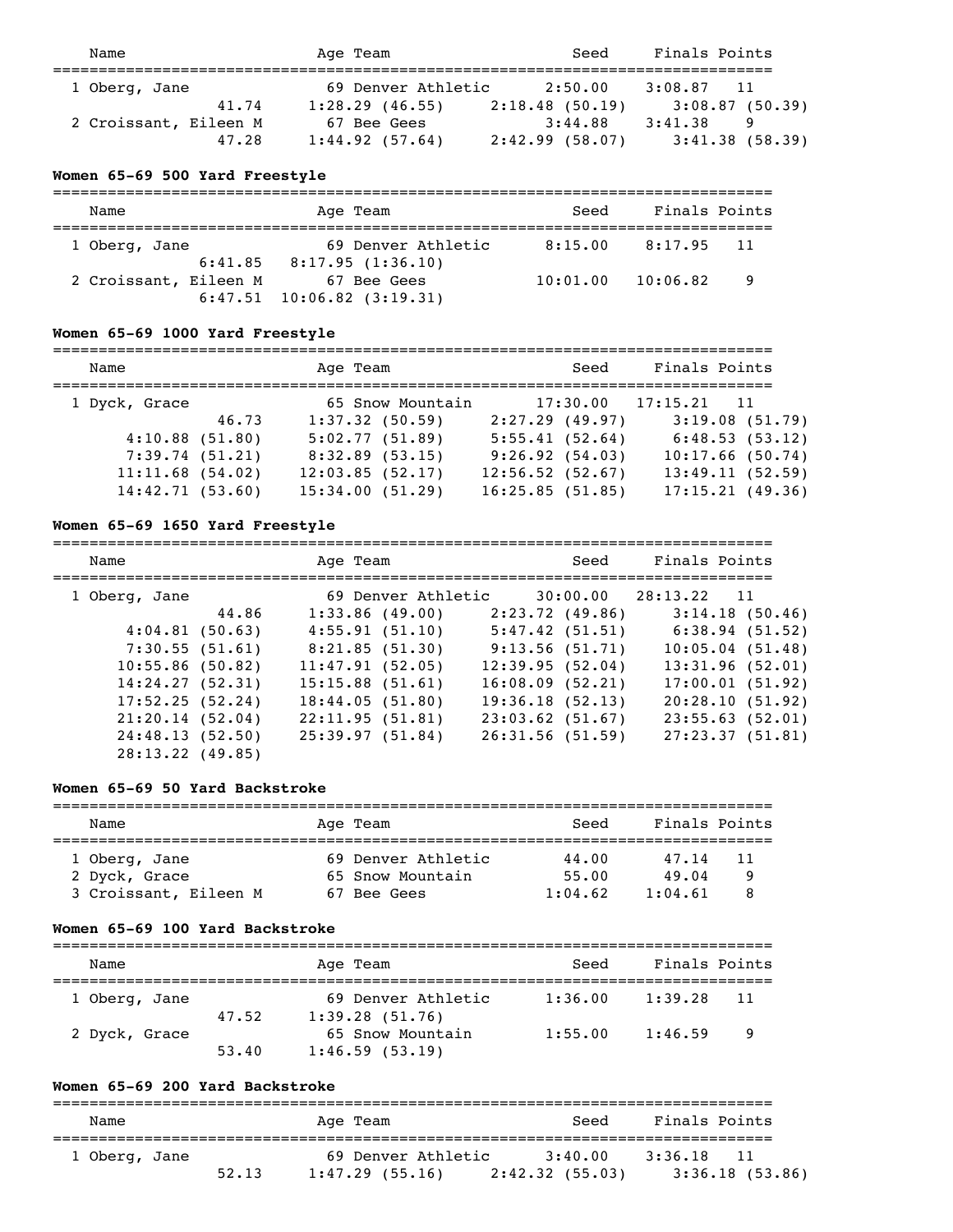| 2 Dyck, Grace                     | 52.29                    | 65 Snow Mountain 3:45.00 3:37.28<br>$1:47.70(55.41)$ $2:43.36(55.66)$ $3:37.28(53.92)$                                                                                               |                     |                    | 9       |
|-----------------------------------|--------------------------|--------------------------------------------------------------------------------------------------------------------------------------------------------------------------------------|---------------------|--------------------|---------|
| Women 65-69 50 Yard Breaststroke  |                          |                                                                                                                                                                                      |                     |                    |         |
| Name                              |                          | Age Team                                                                                                                                                                             | Seed                | Finals Points      |         |
| 1 Dyck, Grace                     |                          | 65 Snow Mountain 58.00                                                                                                                                                               |                     | 47.42              | 11      |
| Women 65-69 100 Yard Breaststroke |                          |                                                                                                                                                                                      |                     |                    |         |
| Name                              |                          | Age Team                                                                                                                                                                             | Seed                | Finals Points      |         |
| 1 Dyck, Grace                     | 50.91    1:45.48 (54.57) | 65 Snow Mountain 1:50.00                                                                                                                                                             |                     | 1:45.48            | 11      |
| Women 65-69 200 Yard Breaststroke |                          |                                                                                                                                                                                      |                     |                    |         |
| Name                              |                          | Age Team                                                                                                                                                                             | Seed                | Finals Points      |         |
| 1 Dyck, Grace                     |                          | 65 Snow Mountain 3:54.00 3:57.45<br>52.45 1:53.42 (1:00.97) 2:55.94 (1:02.52) 3:57.45 (1:01.51)                                                                                      |                     |                    | 11      |
| Women 65-69 50 Yard Butterfly     |                          |                                                                                                                                                                                      |                     |                    |         |
| Name                              |                          | Age Team                                                                                                                                                                             | Seed                | Finals Points      |         |
| 1 Oberg, Jane<br>2 Dyck, Grace    |                          | 69 Denver Athletic<br>65 Snow Mountain                                                                                                                                               | 45.00<br>55.00      | 45.41<br>50.77     | 11<br>9 |
| Women 65-69 100 Yard Butterfly    |                          |                                                                                                                                                                                      |                     |                    |         |
| Name                              |                          | Age Team                                                                                                                                                                             | Seed                | Finals Points      |         |
| 1 Oberg, Jane                     | 50.94 1:49.26 (58.32)    | 69 Denver Athletic 1:45.00 1:49.26                                                                                                                                                   |                     |                    | 11      |
| Women 65-69 100 Yard IM           |                          |                                                                                                                                                                                      |                     |                    |         |
| Name                              | Age Team                 |                                                                                                                                                                                      | Seed Finals Points  |                    |         |
| 1 Oberg, Jane                     |                          | 69 Denver Athletic                                                                                                                                                                   | $1:45.00$ $1:40.90$ |                    | 11      |
| 2 Dyck, Grace                     | 47.57 1:40.90 (53.33)    | 65 Snow Mountain 1:50.00 1:41.36                                                                                                                                                     |                     |                    | 9       |
| 3 Croissant, Eileen M             | 51.85<br>2:11.27         | 1:41.36(49.51)<br>67 Bee Gees<br>2:10.97(                                                                                                                                            | $2:11.83$ $2:10.97$ |                    | 8       |
| Women 65-69 200 Yard IM           |                          |                                                                                                                                                                                      |                     |                    |         |
| Name                              |                          | Age Team                                                                                                                                                                             | Seed                | Finals Points      |         |
| 1 Oberg, Jane<br>2 Dyck, Grace    |                          | 69 Denver Athletic 3:45.00 3:37.12<br>50.02 1:48.34 (58.32) 2:46.06 (57.72) 3:37.12 (51.06)<br>65 Snow Mountain 4:00.00 3:40.99 9<br>1:54.41 (55.26) 2:53.23 (58.82) 3:40.99 (47.76) |                     |                    | 11      |
|                                   | 59.15                    |                                                                                                                                                                                      |                     |                    |         |
| Women 70-74 50 Yard Freestyle     |                          |                                                                                                                                                                                      |                     |                    |         |
| Name                              |                          | Age Team                                                                                                                                                                             |                     | Seed Finals Points |         |
| 1 Hertzberg, Ruth                 |                          | 74 CMS                                                                                                                                                                               | 58.00               | 56.03              | 11      |

# **Women 70-74 100 Yard Freestyle**

===============================================================================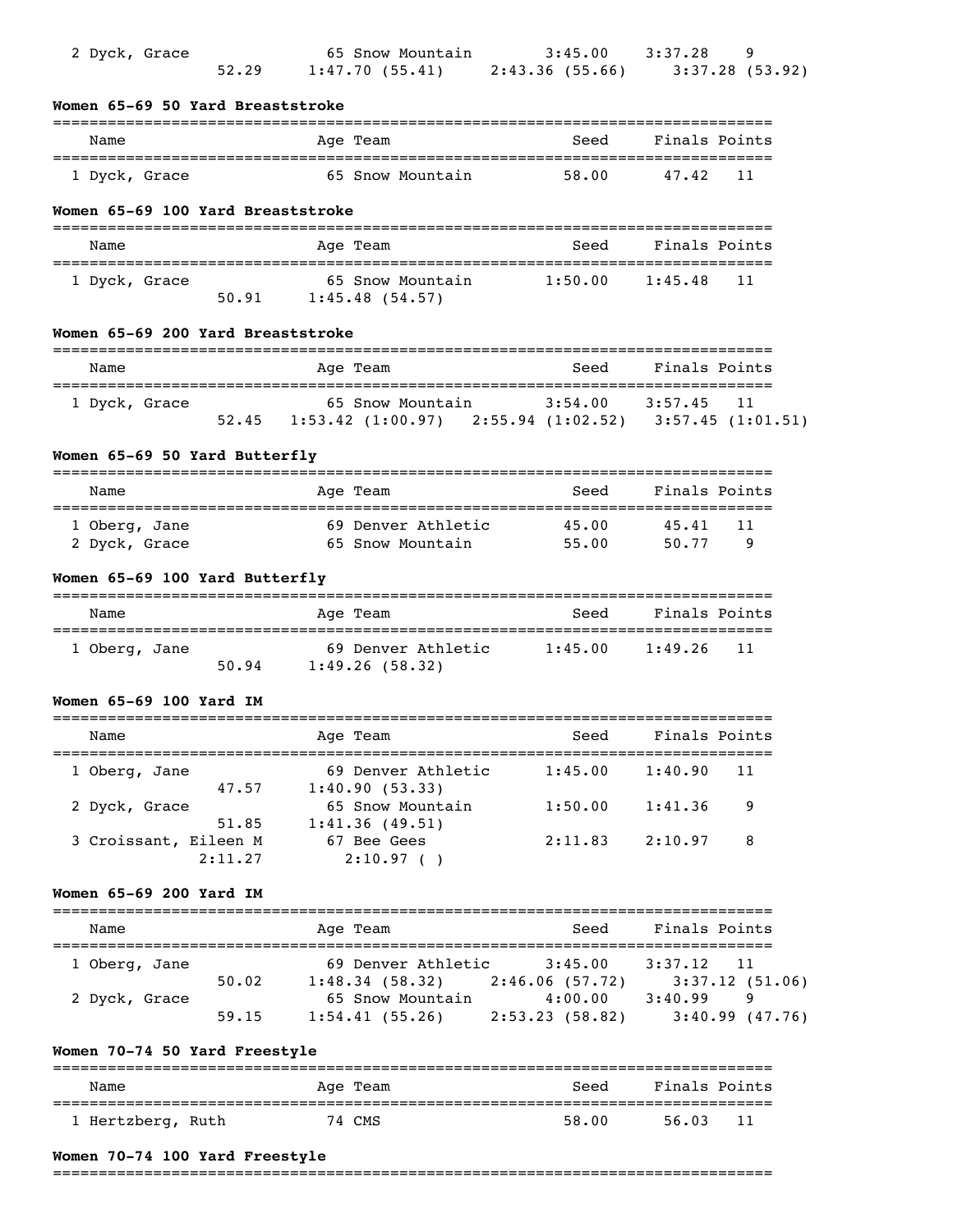| Name                       | Age Team                    | Seed    | Finals Points |                |
|----------------------------|-----------------------------|---------|---------------|----------------|
| 1 Harkreader, Patricia     | 71 CMS                      | 1:33.10 | 1:31.82 11    |                |
| 42.31<br>2 Hertzberg, Ruth | $1:31.82$ (49.51)<br>74 CMS | 1:50.00 | 1:55.87       | $\overline{9}$ |
| 56.96                      | 1:55.87(58.91)              |         |               |                |

### **Women 70-74 200 Yard Freestyle**

| Name               |       | Age Team                           | Seed                             | Finals Points |                                      |
|--------------------|-------|------------------------------------|----------------------------------|---------------|--------------------------------------|
| 1 Buchannan, Peggy | 52.58 | 74 Snow Mountain<br>1:50.75(58.17) | 4:02.04<br>2:51.92(1:01.17)      | 3:51.72       | $\overline{11}$<br>$3:51.72$ (59.80) |
| 2 Hertzberg, Ruth  | 55.40 | 74 CMS<br>1:57.91(1:02.51)         | 5:00.10<br>$3:02.88$ $(1:04.97)$ | 4:06.62       | 9<br>$4:06.62$ $(1:03.74)$           |

# **Women 70-74 1000 Yard Freestyle**

| Name                                  | Age Team                                  | Seed                                   | Finals Points |                                        |
|---------------------------------------|-------------------------------------------|----------------------------------------|---------------|----------------------------------------|
| 1 Buchannan, Peggy<br>54.82           | 74 Snow Mountain<br>$1:54.84$ $(1:00.02)$ | 22:57.05<br>2:57.50(1:02.66)           | 20:51.22      | 11<br>4:02.08(1:04.58)                 |
| $5:04.29$ $(1:02.21)$                 | 6:07.27(1:02.98)                          | 7:11.44(1:04.17)                       |               | 8:14.19(1:02.75)                       |
| 9:17.87(1:03.68)<br>13:32.91(1:04.12) | 10:22.37(1:04.50)<br>14:35.67(1:02.76)    | 11:25.09(1:02.72)<br>15:39.79(1:04.12) |               | 12:28.79(1:03.70)<br>16:42.65(1:02.86) |
| 17:46.83(1:04.18)                     | 18:48.78(1:01.95)                         | 19:51.00(1:02.22)                      |               | $20:51.22$ $(1:00.22)$                 |

#### **Women 70-74 50 Yard Backstroke**

| Name                   | Age Team         | Finals Points<br>Seed   |  |
|------------------------|------------------|-------------------------|--|
|                        |                  |                         |  |
| 1 Harkreader, Patricia | 71 CMS           | 57.07<br>49.02<br>11    |  |
| 2 Buchannan, Peggy     | 74 Snow Mountain | 1:00.67<br>1:06.21<br>q |  |
| 3 Hertzberg, Ruth      | 74 CMS           | 1:04.62<br>1:05.00      |  |

### **Women 70-74 50 Yard Breaststroke**

| Name              | Age Team | Seed    | Finals Points   |  |
|-------------------|----------|---------|-----------------|--|
|                   |          |         |                 |  |
| 1 Hertzberg, Ruth | 74 CMS   | 2:15.00 | 1:20.58<br>- 11 |  |

### **Women 70-74 100 Yard Breaststroke**

| Name                   | Age Team            | Seed    | Finals Points   |  |  |
|------------------------|---------------------|---------|-----------------|--|--|
| 1 Harkreader, Patricia | 71 CMS              | 2:10.09 | 2:02.62         |  |  |
| 57.30                  | $2:02.62$ (1:05.32) |         | $\overline{11}$ |  |  |
| 2 Buchannan, Peggy     | 74 Snow Mountain    | 2:07.42 | 2:09.99         |  |  |
| 1:00.93                | 2:09.99(1:09.06)    |         | $\overline{9}$  |  |  |

#### **Women 70-74 200 Yard Breaststroke**

| Name               |         | Age Team                                                        | Seed    | Finals Points |                        |
|--------------------|---------|-----------------------------------------------------------------|---------|---------------|------------------------|
| 1 Buchannan, Peggy | 1:01.85 | 74 Snow Mountain<br>$2:10.82$ $(1:08.97)$ $3:20.37$ $(1:09.55)$ | 4:12.33 | 4:29.21       | 11<br>4:29.21(1:08.84) |

# **Women 70-74 50 Yard Butterfly**

| Name                                        | Age Team         | Seed               | Finals Points          |
|---------------------------------------------|------------------|--------------------|------------------------|
| 1 Harkreader, Patricia<br>2 Hertzberg, Ruth | 71 CMS<br>74 CMS | 1:01.35<br>1:20.00 | 59.57<br>11<br>1:20.62 |

# **Women 70-74 100 Yard Butterfly**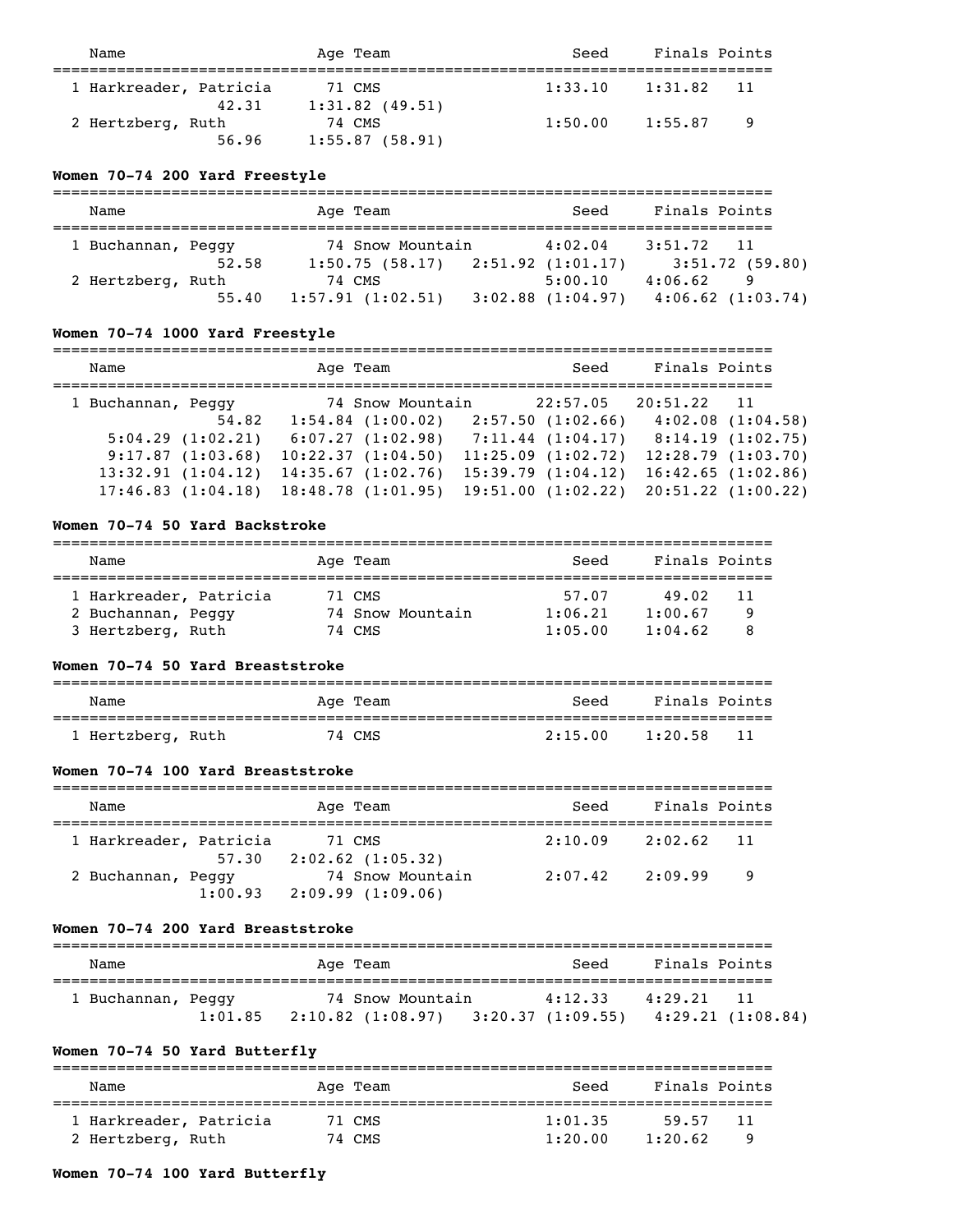| Name              |         | Age Team                   | Seed    | Finals Points |  |
|-------------------|---------|----------------------------|---------|---------------|--|
| 1 Hertzberg, Ruth | 1:24.09 | 74 CMS<br>3:07.48(1:43.39) | 2:30.00 | 3:07.48 11    |  |

### **Women 70-74 100 Yard IM**

| Name                   | Age Team         | Seed    | Finals Points |
|------------------------|------------------|---------|---------------|
| 1 Harkreader, Patricia | 71 CMS           | 1:59.09 | 1:35.92<br>11 |
| 2 Buchannan, Peggy     | 74 Snow Mountain | 2:04.21 | 2:00.85<br>9  |
| 58.66                  | 2:00.85(1:02.19) |         |               |
| -- Hertzberg, Ruth     | 74 CMS           | 2:05.00 | DO            |
| 1:14.55                | DO $(1:19.91)$   |         |               |

### **Women 70-74 200 Yard IM**

| Name               |         | Age Team                             | Seed                        | Finals Points |                |
|--------------------|---------|--------------------------------------|-----------------------------|---------------|----------------|
| 1 Buchannan, Peggy | 1:02.32 | 74 Snow Mountain<br>2:13.78(1:11.46) | 4:12.32<br>3:22.80(1:09.02) | 4:22.75       | 4:22.75(59.95) |

# **Women 75-79 50 Yard Freestyle**

| Name              | Age Team  | Seed    | Finals Points   |
|-------------------|-----------|---------|-----------------|
| 1 Holmes, Frances | 79 Jeffco | 1:05.00 | - 11<br>1:15.32 |

# **Women 75-79 200 Yard Freestyle**

| Name              |         | Age Team          | Seed                                  | Finals Points   |
|-------------------|---------|-------------------|---------------------------------------|-----------------|
| 1 Holmes, Frances |         | 79 Jeffco         | 5:50.00                               | 6:47.88<br>- 11 |
|                   | 1:24.09 | 3:13.90 (1:49.81) | $5:04.96$ (1:51.06) 6:47.88 (1:42.92) |                 |

### **Women 75-79 50 Yard Breaststroke**

| Name              | Age Team  | Finals Points<br>Seed      |
|-------------------|-----------|----------------------------|
| 1 Holmes, Frances | 79 Jeffco | - 11<br>1:44.00<br>2:10.76 |

# **Men 18-24 50 Yard Freestyle**

| Name            | Age Team         | Seed  | Finals Points |  |
|-----------------|------------------|-------|---------------|--|
|                 |                  |       |               |  |
| 1 Copsey, Shane | 24 Unattached    | 28.15 | 21.77<br>11   |  |
| 2 Lanners, Bret | 24 Inverness     | 23.46 | 23.17<br>9    |  |
| 3 Lang, Matthew | 24 DAWGS         | 23.30 | 23.49<br>8    |  |
| 4 Baker, Jeff   | 21 Aspen Speedos | 23.98 | 23.74         |  |
| 5 Ko, Scott Y   | 24 Bee Gees      | 23.30 | 23.77         |  |

# **Men 18-24 100 Yard Freestyle**

| Name            |       | Age Team                       | Seed  | Finals Points |     |
|-----------------|-------|--------------------------------|-------|---------------|-----|
| 1 Copsey, Shane | 23.35 | 24 Unattached<br>48.32 (24.97) | 50.07 | 48.32         | -11 |
| 2 Lanners, Bret | 24.05 | 24 Inverness<br>50.19(26.14)   | 52.22 | 50.19         | 9   |
| 3 Lang, Matthew | 25.02 | 24 DAWGS<br>51.98(26.96)       | 53.30 | 51.98         | 8   |
| 4 Ko, Scott Y   | 24.53 | 24 Bee Gees<br>52.77(28.24)    | 51.00 | 52.77         |     |
| 5 Baker, Jeff   |       | 21 Aspen Speedos               | 51.51 | 53.17         | 6   |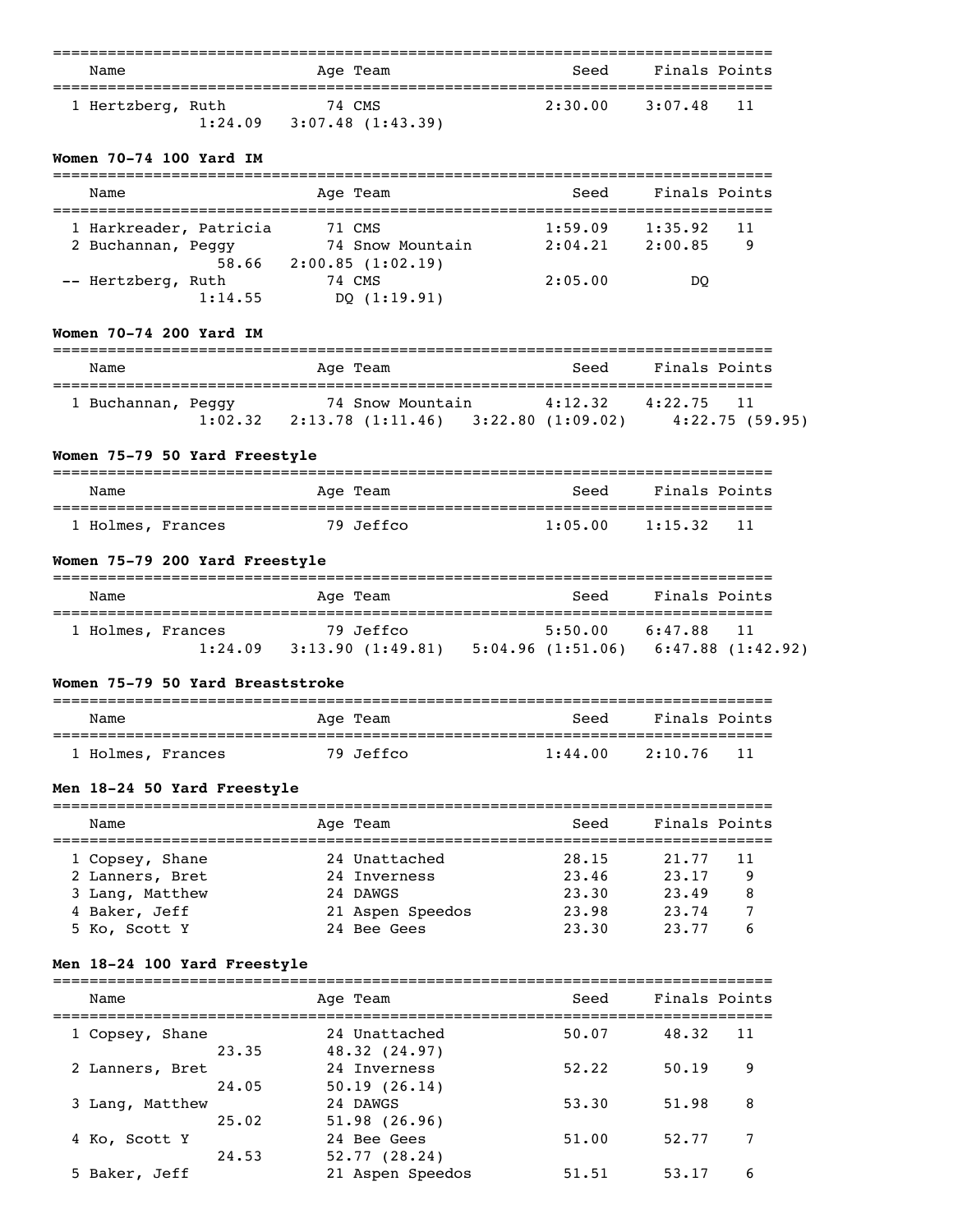|                  | 24.80 | 53.17(28.37)      |
|------------------|-------|-------------------|
| 6 Shanks, Andrew |       | 23 Unattached     |
|                  | 31.67 | $1:06.68$ (35.01) |

 $1:07.72$   $1:06.68$  5

#### **Men 18-24 200 Yard Freestyle**

| Name                 | Age Team                        | Seed           | Finals Points  |
|----------------------|---------------------------------|----------------|----------------|
| 1 Baker, Jeff        | 21 Aspen Speedos                | 1:53.50        | $2:02.89$ 11   |
| 26.10                | $55.44$ (29.34) 1:27.68 (32.24) |                | 2:02.89(35.21) |
| 2 Spackman, Nicholas | 20 Cheyene Masters              | 2:08.17        | 2:06.91<br>9   |
| 28.70                | 1:01.01(32.31)                  | 1:34.09(33.08) | 2:06.91(32.82) |

#### **Men 18-24 500 Yard Freestyle**

=============================================================================== Name and Age Team and Seed Finals Points =============================================================================== 1 Spackman, Nicholas 20 Cheyene Masters 5:35.85 5:43.50 11 29.54 1:03.05 (33.51) 1:37.35 (34.30) 2:12.80 (35.45) 2:47.77 (34.97) 3:23.36 (35.59) 3:58.74 (35.38) 4:35.03 (36.29) 5:10.19 (35.16) 5:43.50 (33.31) 2 Ko, Scott Y 24 Bee Gees 10:00.00 6:48.59 9 36.67 1:17.72 (41.05) 2:00.26 (42.54) 2:42.93 (42.67) 3:25.29 (42.36) 4:08.40 (43.11) 4:47.78 (39.38) 5:29.28 (41.50) 6:11.23 (41.95) 6:48.59 (37.36)

#### **Men 18-24 1000 Yard Freestyle**

| Name                 | Age Team           | Seed            | Finals Points            |
|----------------------|--------------------|-----------------|--------------------------|
|                      |                    |                 |                          |
| 1 Spackman, Nicholas | 20 Cheyene Masters |                 | $12:00.00$ $11:57.07$ 11 |
| 30.35                | 1:04.77(34.42)     | 1:40.43(35.66)  | 2:16.28(35.85)           |
| 2:52.35(36.07)       | $3:28.54$ (36.19)  | 4:04.70(36.16)  | 4:41.16(36.46)           |
| 5:17.86(36.70)       | 5:54.40(36.54)     | 6:30.73(36.33)  | 7:08.03(37.30)           |
| 7:45.10(37.07)       | 8:21.99(36.89)     | 8:58.47(36.48)  | 9:35.11(36.64)           |
| 10:11.98(36.87)      | 10:48.87(36.89)    | 11:23.65(34.78) | 11:57.07(33.42)          |

#### **Men 18-24 1650 Yard Freestyle**

| Name               |       | Age Team |                    | Seed                     | Finals Points |                      |  |
|--------------------|-------|----------|--------------------|--------------------------|---------------|----------------------|--|
| 1 Ko, Scott Y      |       |          | 24 Bee Gees        | $30:00.00$ $23:56.54$ 11 |               |                      |  |
|                    | 41.39 |          | 1:25.73(44.34)     | 2:11.27(45.54)           |               | 2:58.03(46.76)       |  |
| $3:45.26$ (47.23)  |       |          | 4:30.32(45.06)     | 5:15.46(45.14)           |               | 6:00.77(45.31)       |  |
| 6:47.24(46.47)     |       |          | 7:31.45(44.21)     | 8:16.49(45.04)           |               | 9:00.37(43.88)       |  |
| 9:44.59(44.22)     |       |          | 10:25.73(41.14)    | 11:07.11(41.38)          |               | 11:52.15(45.04)      |  |
| 12:37.25(45.10)    |       |          | $13:17.04$ (39.79) | 13:53.11(36.07)          |               | $14:39.22$ $(46.11)$ |  |
| $15:24.44$ (45.22) |       |          | $16:07.65$ (43.21) | 16:52.37(44.72)          |               | 17:36.79(44.42)      |  |
| 18:21.13(44.34)    |       |          | 19:04.21(43.08)    | 19:47.95(43.74)          |               | 20:32.13(44.18)      |  |
| 21:13.61(41.48)    |       |          | 21:58.01(44.40)    | $22:38.48$ (40.47)       |               | $23:18.54$ (40.06)   |  |
| $23:56.54$ (38.00) |       |          |                    |                          |               |                      |  |

#### **Men 18-24 50 Yard Backstroke**

| Name                                                                 | Age Team                                                    | Seed                             | Finals Points                                     |  |
|----------------------------------------------------------------------|-------------------------------------------------------------|----------------------------------|---------------------------------------------------|--|
| 1 Baker, Jeff<br>2 Ko, Scott Y<br>3 Lang, Matthew<br>4 Lanners, Bret | 21 Aspen Speedos<br>24 Bee Gees<br>24 DAWGS<br>24 Inverness | 27.57<br>27.00<br>32.00<br>26.67 | 27.58<br>-11<br>27.99<br>9<br>28.25<br>8<br>29.06 |  |

#### **Men 18-24 100 Yard Backstroke**

| Name | Age<br>Team | Seed                            | Finals<br>Points |
|------|-------------|---------------------------------|------------------|
|      |             | _______________________________ |                  |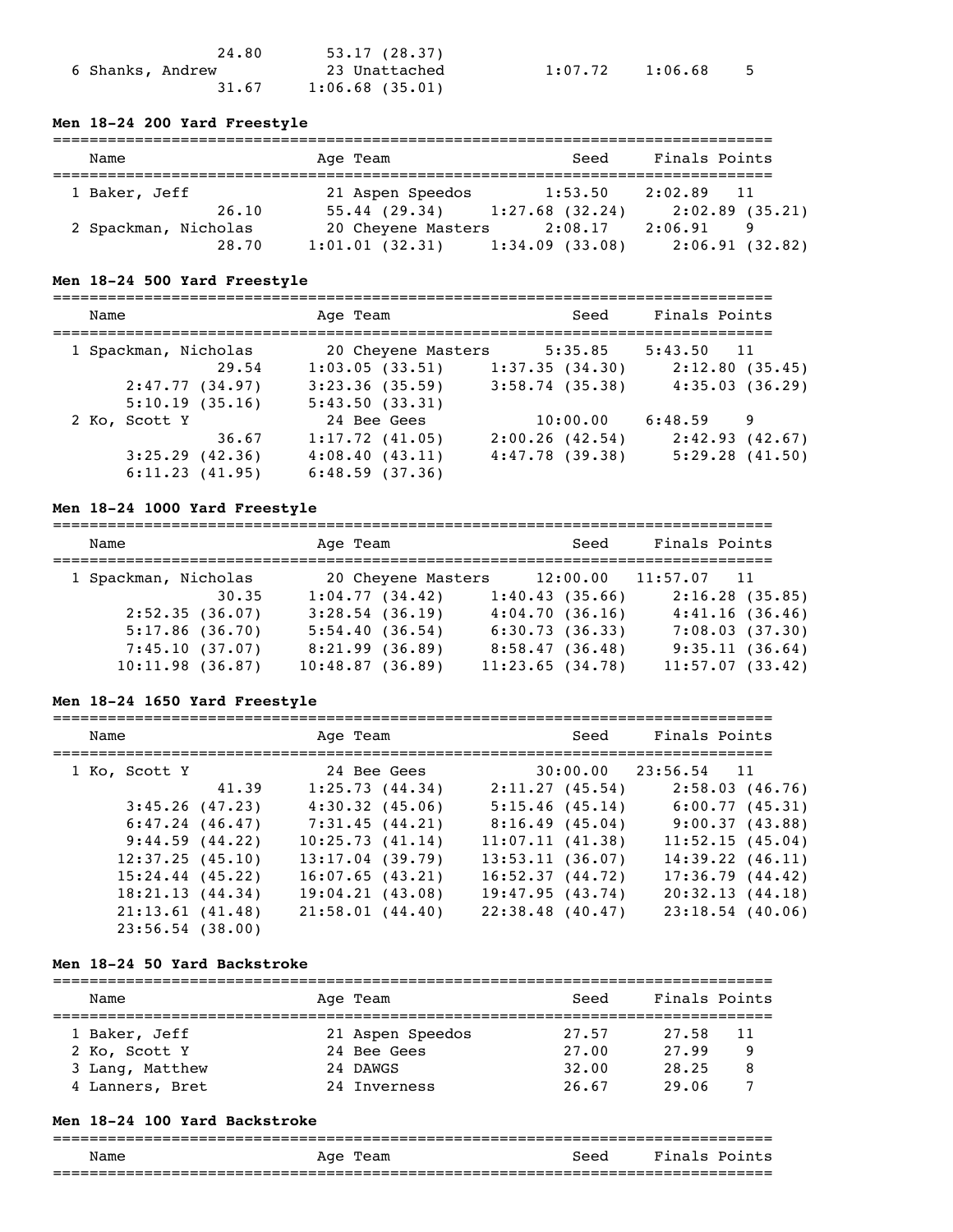| 1 Baker, Jeff   | 21 Aspen Speedos | 57.68   | 59.74   | -11 |
|-----------------|------------------|---------|---------|-----|
| 28.19           | 59.74(31.55)     |         |         |     |
| 2 Lang, Matthew | 24 DAWGS         | 1:02.00 | 1:00.99 |     |
| 29.68           | 1:00.99(31.31)   |         |         |     |
| 3 Ko, Scott Y   | 24 Bee Gees      | 1:00.00 | 1:01.16 | - 8 |
| 29.52           | 1:01.16(31.64)   |         |         |     |

### **Men 18-24 200 Yard Backstroke**

| Name          |       | Age Team                      | Seed                       | Finals Points                      |
|---------------|-------|-------------------------------|----------------------------|------------------------------------|
| 1 Ko, Scott Y | 36.28 | 24 Bee Gees<br>1:17.76(41.48) | 4:00.00<br>2:01.23 (43.47) | 2:42.24<br>- 11<br>2:42.24 (41.01) |

### **Men 18-24 50 Yard Breaststroke**

| Name            | Age Team      | Seed  | Finals Points |     |
|-----------------|---------------|-------|---------------|-----|
| 1 Copsey, Shane | 24 Unattached | 28.15 | 26.94         | -11 |
| 2 Lanners, Bret | 24 Inverness  | 30.10 | 29.07         | 9   |
| 3 Lang, Matthew | 24 DAWGS      | 29.00 | 29.10         | 8   |
| 4 Ko, Scott Y   | 24 Bee Gees   | 40.00 | 40.30         |     |

### **Men 18-24 100 Yard Breaststroke**

| Name                     | Age Team                            | Seed    | Finals Points  |  |  |
|--------------------------|-------------------------------------|---------|----------------|--|--|
| 1 Lanners, Bret<br>29.60 | 24 Inverness<br>$1:03.82$ $(34.22)$ | 1:02.89 | 1:03.82<br>-11 |  |  |
| 2 Lang, Matthew<br>29.90 | 24 DAWGS<br>1:04.34(34.44)          | 1:06.00 | 1:04.34<br>- 9 |  |  |

### **Men 18-24 200 Yard Breaststroke**

| Name            |       | Age Team       | Seed           | Finals Points   |
|-----------------|-------|----------------|----------------|-----------------|
| 1 Copsey, Shane |       | 24 Unattached  | 2:15.00        | 2:15.31<br>- 11 |
|                 | 30.10 | 1:04.36(34.26) | 1:39.93(35.57) | 2:15.31(35.38)  |
| 2 Lanners, Bret |       | 24 Inverness   | 2:19.84        | 2:23.93<br>9    |
|                 | 32.07 | 1:08.37(36.30) | 1:45.80(37.43) | 2:23.93(38.13)  |

# **Men 18-24 50 Yard Butterfly**

| Name             | Age Team      | Seed  | Finals Points |  |
|------------------|---------------|-------|---------------|--|
| 1 Lanners, Bret  | 24 Inverness  | 25.46 | 25.47<br>11   |  |
| 2 Ko, Scott Y    | 24 Bee Gees   | 25.00 | 25.57<br>9    |  |
| 3 Lang, Matthew  | 24 DAWGS      | 32.00 | 8<br>27.35    |  |
| 4 Shanks, Andrew | 23 Unattached | 31.52 | 31.65         |  |

# **Men 18-24 100 Yard Butterfly**

| Name                          | Age Team                                  | Seed    | Finals Points |  |
|-------------------------------|-------------------------------------------|---------|---------------|--|
| 1 Lanners, Bret<br>26.60      | 24 Inverness<br>57.51(30.91)              | 58.83   | 57.51<br>11   |  |
| 2 Ko, Scott Y<br>26.50        | 24 Bee Gees<br>58.80(32.30)               | 57.00   | 58.80<br>9    |  |
| 3 Spackman, Nicholas<br>27.94 | 20 Cheyene Masters<br>$1:00.58$ $(32.64)$ | 1:05.01 | 1:00.58<br>8  |  |

# **Men 18-24 200 Yard Butterfly**

| Name | Age<br>Team | Seed | Fina.<br>Points<br>.s |
|------|-------------|------|-----------------------|
|      |             |      | ________________      |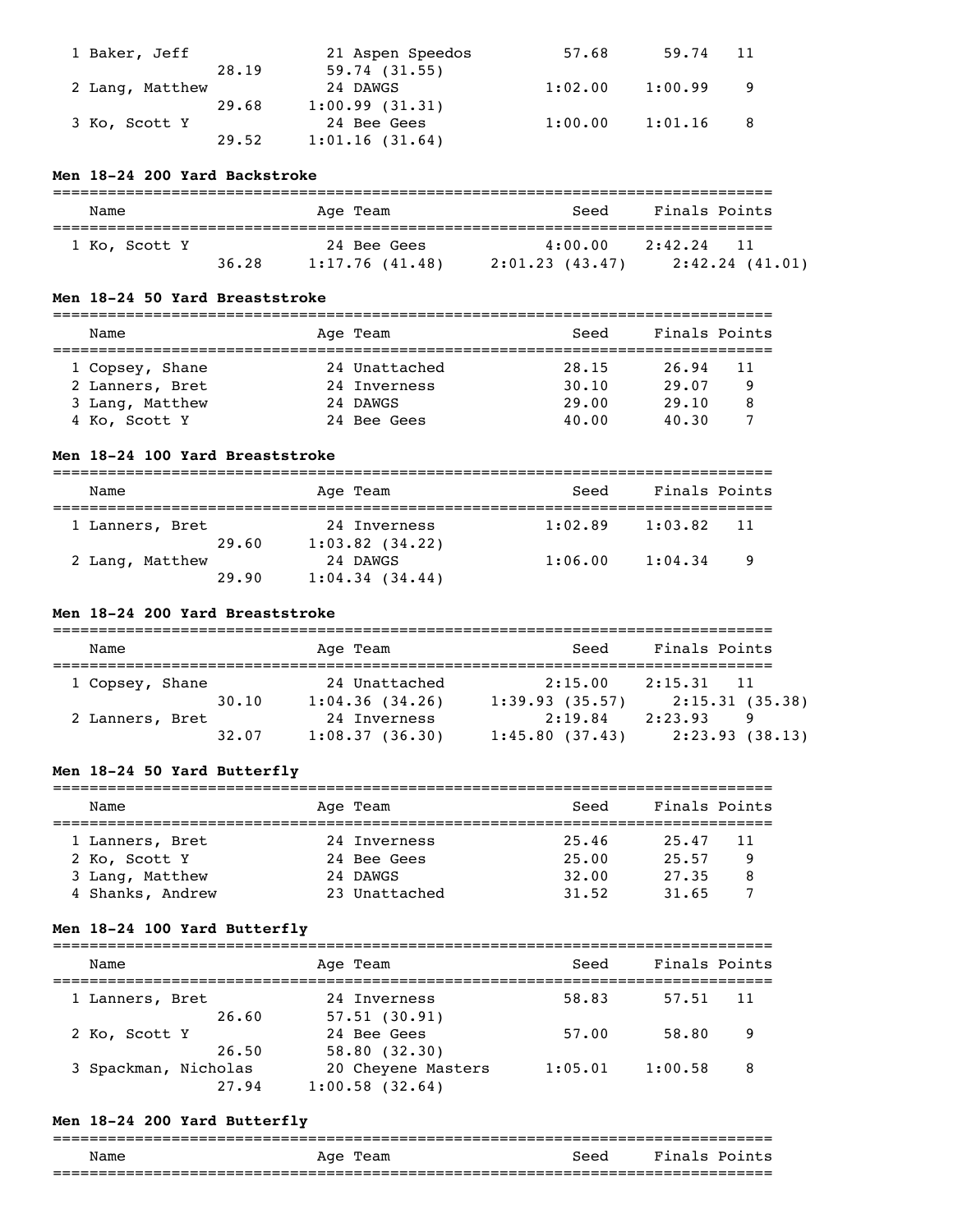| 1 Spackman, Nicholas | 20 Cheyene Masters | 2:20.40           | 2:20.03        |
|----------------------|--------------------|-------------------|----------------|
| 28.50                | 1:03.20(34.70)     | $1:41.26$ (38.06) | 2:20.03(38.77) |

### **Men 18-24 100 Yard IM**

| Name                     | Age Team                    | Seed    | Finals Points |
|--------------------------|-----------------------------|---------|---------------|
| 1 Lanners, Bret          | 24 Inverness                | 1:01.83 | 58.34<br>11   |
| 27.37                    | 58.34(30.97)                |         |               |
| 2 Lang, Matthew<br>28.00 | 24 DAWGS<br>$58.68$ (30.68) | 1:05.00 | 58.68<br>9    |
| 3 Ko, Scott Y            | 24 Bee Gees                 | 2:00.00 | 1:16.67<br>8  |
| 34.46                    | 1:16.67(42.21)              |         |               |

### **Men 18-24 200 Yard IM**

| Name                          | Age Team                             | Seed                      | Finals Points                  |
|-------------------------------|--------------------------------------|---------------------------|--------------------------------|
| 1 Lanners, Bret<br>26.85      | 24 Inverness<br>1:03.26(36.41)       | 2:16.13<br>1:40.93(37.67) | $2:09.75$ 11<br>2:09.75(28.82) |
| 2 Spackman, Nicholas<br>28.67 | 20 Cheyene Masters<br>1:05.31(36.64) | 2:22.97<br>1:47.33(42.02) | 2:19.82<br>9<br>2:19.82(32.49) |

### **Men 18-24 400 Yard IM**

| Name                 | Age Team           | Seed           | Finals Points  |
|----------------------|--------------------|----------------|----------------|
| 1 Spackman, Nicholas | 20 Cheyene Masters | 5:30.55        | $4:58.27$ 11   |
| 28.25                | $1:02.64$ (34.39)  | 1:42.15(39.51) | 2:21.25(39.10) |
| $3:04.24$ (42.99)    | $3:47.82$ (43.58)  | 4:23.14(35.32) | 4:58.27(35.13) |

# **Men 25-29 50 Yard Freestyle**

| Name                  | Age Team      | Seed  | Finals Points |
|-----------------------|---------------|-------|---------------|
| 1 Silleck, Haydn      | 28 Unattached | 22.00 | 21.36<br>11   |
| 2 Caswell, Ian        | 28 Bee Gees   | 23.89 | 22.57<br>9    |
| 3 Runyan, Scott       | 27 Unattached | 25.50 | 23.75<br>8    |
| 4 Sheremeta, Nicholas | 29 Inverness  | 24,00 | 23.91         |
| 5 Juliano, Kevin      | 27 Thornton   | 23.75 | 24.86<br>6    |

# **Men 25-29 100 Yard Freestyle**

| Name                      | Age Team                  | Seed  | Finals Points |
|---------------------------|---------------------------|-------|---------------|
| 1 Caswell, Ian            | 28 Bee Gees               | 48.99 | 49.79         |
| 23.82                     | 49.79 (25.97)             |       | 11            |
| 2 Sheremeta, Nicholas     | 29 Inverness              | 51.00 | 51.53         |
| 25.18                     | 51.53(26.35)              |       | 9             |
| 3 Juliano, Kevin          | 27 Thornton               | 54.80 | 54.23         |
| 25.53                     | 54.23(28.70)              |       | 8             |
| 4 Johnson, Brett<br>26.81 | 27 DU<br>56.19<br>(29.38) | 56.00 | 56.19         |

# **Men 25-29 200 Yard Freestyle**

| Name                           | Age Team                     | Seed                      | Finals Points                  |
|--------------------------------|------------------------------|---------------------------|--------------------------------|
| 1 Sheremeta, Nicholas<br>26.56 | 29 Inverness<br>54.91(28.35) | 1:50.00<br>1:22.67(27.76) | $1:49.60$ 11<br>1:49.60(26.93) |
| 2 Stanchak, Michael<br>27.51   | 25 DU<br>$57.68$ (30.17)     | 1:55.30<br>1:28.83(31.15) | 1:59.96<br>9<br>1:59.96(31.13) |
| 3 Johnson, Brett<br>28.43      | 27 DU<br>1:01.45(33.02)      | 2:09.00<br>1:35.41(33.96) | 2:09.89<br>8<br>2:09.89(34.48) |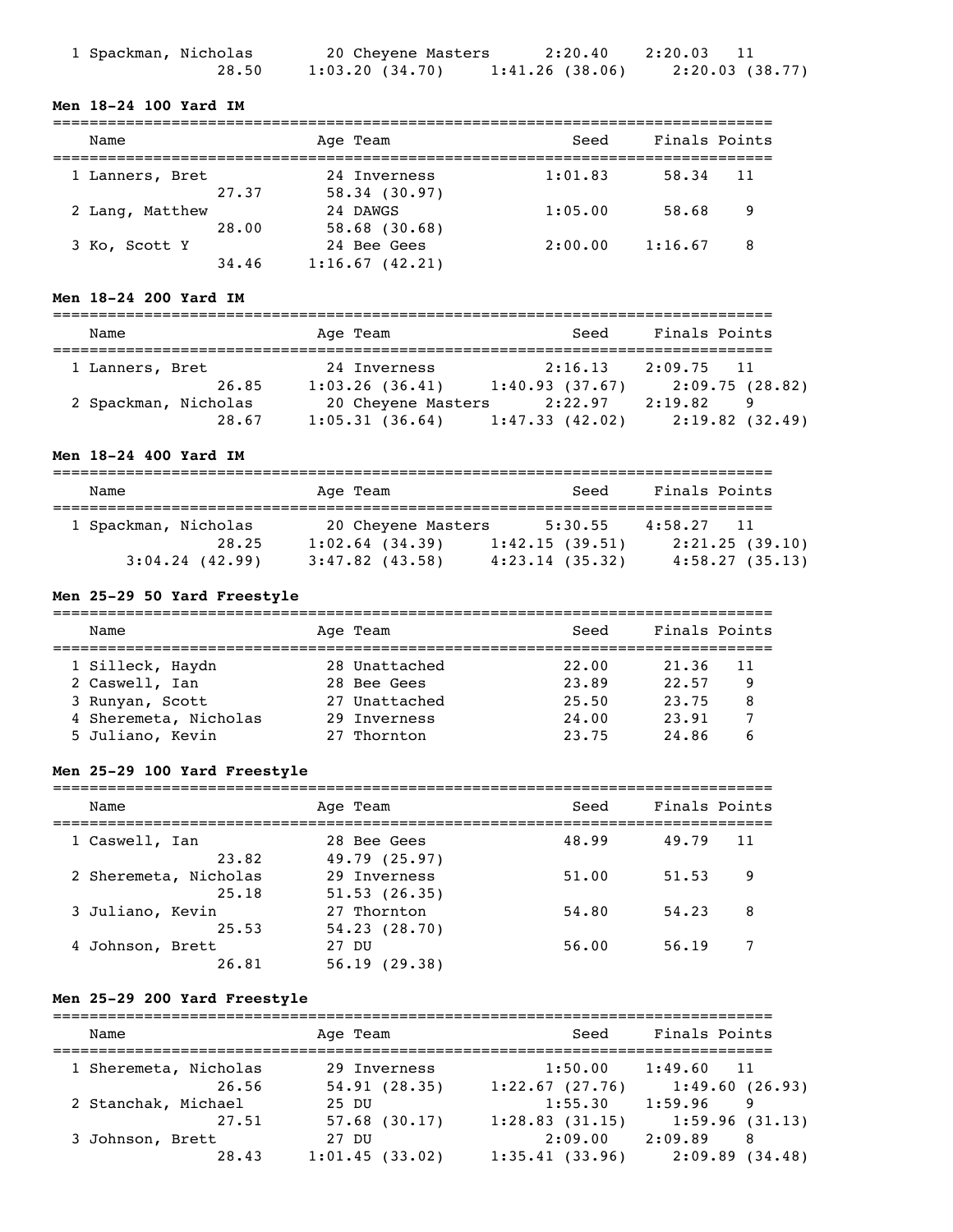# **Men 25-29 500 Yard Freestyle**

| Name                                                   |       | Age Team                                                                 | Seed                                           | Finals Points                                                  |
|--------------------------------------------------------|-------|--------------------------------------------------------------------------|------------------------------------------------|----------------------------------------------------------------|
| 1 Levine, Nicholas<br>2:46.66(34.73)<br>5:09.34(36.13) | 30.54 | 25 Inverness<br>$1:03.24$ (32.70)<br>$3:22.29$ (35.63)<br>5:43.29(33.95) | 5:34.63<br>1:37.32(34.08)<br>$3:57.56$ (35.27) | 5:43.29<br>$\overline{11}$<br>2:11.93(34.61)<br>4:33.21(35.65) |

# **Men 25-29 1000 Yard Freestyle**

| Name           | Age Team        | Seed            | Finals Points            |
|----------------|-----------------|-----------------|--------------------------|
| 1 Caswell, Ian | 28 Bee Gees     |                 | $11:00.00$ $11:19.52$ 11 |
| 28.81          | 59.69(30.88)    | 1:31.65(31.96)  | 2:03.65(32.00)           |
| 2:36.16(32.51) | 3:09.45(33.29)  | 3:42.93(33.48)  | $4:16.68$ $(33.75)$      |
| 4:50.53(33.85) | 5:25.23(34.70)  | 6:00.14(34.91)  | 6:35.73(35.59)           |
| 7:11.17(35.44) | 7:46.97(35.80)  | 8:22.79(35.82)  | 8:59.01(36.22)           |
| 9:35.24(36.23) | 10:11.83(36.59) | 10:46.95(35.12) | 11:19.52(32.57)          |

# **Men 25-29 1650 Yard Freestyle**

| Name                   | Age Team            | Seed                | Finals Points            |
|------------------------|---------------------|---------------------|--------------------------|
| 1 Schwartzkoph, Jess J | 28 Aurora           |                     | $20:00.00$ $20:24.54$ 11 |
| 31.91                  | $1:07.56$ (35.65)   | 1:43.79(36.23)      | 2:20.65(36.86)           |
| 2:57.83(37.18)         | 3:35.21(37.38)      | 4:13.14(37.93)      | 4:50.46(37.32)           |
| 5:28.06(37.60)         | $6:04.84$ $(36.78)$ | $6:41.42$ $(36.58)$ | 7:18.40(36.98)           |
| 7:56.19(37.79)         | 8:33.76 (37.57)     | 9:11.37(37.61)      | 9:49.51(38.14)           |
| 10:27.17(37.66)        | $11:04.32$ (37.15)  | 11:41.98(37.66)     | 12:19.65(37.67)          |
| $12:57.38$ (37.73)     | 13:34.95(37.57)     | 14:12.73(37.78)     | 14:50.96(38.23)          |
| 15:28.20(37.24)        | 16:06.13(37.93)     | 16:43.27(37.14)     | 17:20.55(37.28)          |
| 17:58.67(38.12)        | 18:36.33(37.66)     | 19:14.03(37.70)     | 19:52.17(38.14)          |
| 20:24.54(32.37)        |                     |                     |                          |

### **Men 25-29 50 Yard Backstroke**

| Name                  | Age Team      | Seed  | Finals Points |
|-----------------------|---------------|-------|---------------|
| 1 Caswell, Ian        | 28 Bee Gees   | 26.00 | 24.90<br>11   |
| 2 Sheremeta, Nicholas | 29 Inverness  | 27.00 | 27.67<br>9    |
| 3 Runyan, Scott       | 27 Unattached | 27.30 | 27.83<br>8    |
| 4 Juliano, Kevin      | 27 Thornton   | 29.11 | 28.69         |

# **Men 25-29 100 Yard Backstroke**

| Name                      | Age Team                           | Seed    | Finals Points |
|---------------------------|------------------------------------|---------|---------------|
| 1 Caswell, Ian            | 28 Bee Gees                        | 55.99   | 53.63         |
| 25.97                     | $53.63$ $(27.66)$                  |         | 11            |
| 2 Sheremeta, Nicholas     | 29 Inverness                       | 58.50   | 9             |
| 28.48                     | 57.43(28.95)                       |         | 57.43         |
| 3 Runyan, Scott           | 27 Unattached                      | 1:02.00 | 1:01.27       |
| 29.54                     | 1:01.27(31.73)                     |         | 8             |
| 4 Juliano, Kevin<br>31.32 | 27 Thornton<br>$1:04.42$ $(33.10)$ | 1:01.01 | 1:04.42       |

### **Men 25-29 200 Yard Backstroke**

| Name                  | Age Team       | Seed           | Finals Points              |
|-----------------------|----------------|----------------|----------------------------|
| 1 Caswell, Ian        | 28 Bee Gees    | 2:01.99        | 2:04.14<br>$\overline{11}$ |
| 29.32                 | 1:00.70(31.38) | 1:33.00(32.30) | 2:04.14(31.14)             |
| 2 Sheremeta, Nicholas | 29 Inverness   | 2:05.00        | 2:05.06<br>9               |
| 30.81                 | 1:02.80(31.99) | 1:34.28(31.48) | 2:05.06(30.78)             |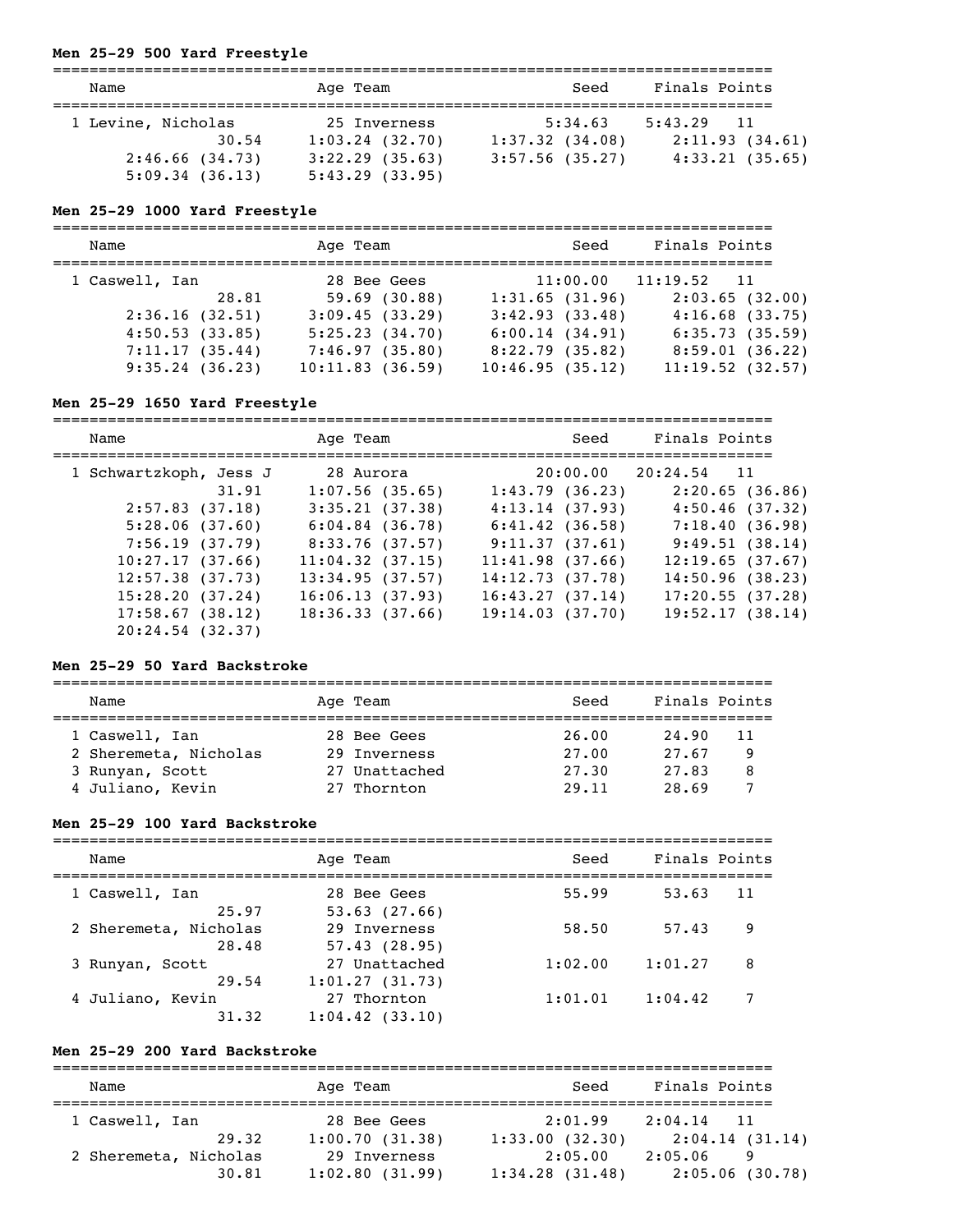| 3 Juliano, Kevin |       | 27 Thornton    |
|------------------|-------|----------------|
|                  | 35.80 | 1:16.41(40.61) |

### **Men 25-29 50 Yard Breaststroke**

| Name                   | Age Team      | Seed  | Finals Points |    |
|------------------------|---------------|-------|---------------|----|
| 1 Runyan, Scott        | 27 Unattached | 29.00 | 28.38         | 11 |
| 2 Sheremeta, Nicholas  | 29 Inverness  | 33.00 | 31, 13        | q  |
| 3 Schwartzkoph, Jess J | 28 Aurora     | 30.00 | 31,71         | 8  |
| 4 Juliano, Kevin       | 27 Thornton   | 33.91 | 32.00         |    |

### **Men 25-29 100 Yard Breaststroke**

| Name                      | Age Team                          | Seed    | Finals Points  |  |
|---------------------------|-----------------------------------|---------|----------------|--|
| 1 Runyan, Scott<br>31.25  | 27 Unattached                     | 1:03.05 | 1:04.42<br>-11 |  |
| 2 Sheremeta, Nicholas     | $1:04.42$ (33.17)<br>29 Inverness | 1:10.00 | 1:07.72<br>9   |  |
| 32.23<br>3 Juliano, Kevin | 1:07.72(35.49)<br>27 Thornton     | 1:09.10 | 1:11.42<br>8   |  |
| 34.06                     | $1:11.42$ (37.36)                 |         |                |  |

### **Men 25-29 200 Yard Breaststroke**

| Name                         | Age Team                | Seed                      | Finals Points                   |
|------------------------------|-------------------------|---------------------------|---------------------------------|
| 1 Stanchak, Michael<br>32.99 | 25 DU<br>1:10.61(37.62) | 2:28.30<br>1:49.49(38.88) | 2:29.09<br>11<br>2:29.09(39.60) |

### **Men 25-29 50 Yard Butterfly**

| Name                   | Age Team      | Seed  | Finals Points |    |
|------------------------|---------------|-------|---------------|----|
| 1 Caswell, Ian         | 28 Bee Gees   | 25.79 | 24.71         | 11 |
| 2 Schwartzkoph, Jess J | 28 Aurora     | 25.80 | 25.02         | 9  |
| 3 Juliano, Kevin       | 27 Thornton   | 24.68 | 25.24         | 8  |
| 4 Runyan, Scott        | 27 Unattached | 28.50 | 25.25         |    |
| 5 Levine, Nicholas     | 25 Inverness  | 27.98 | 28.49         |    |

### **Men 25-29 100 Yard Butterfly**

| Name                |                 | Age Team                       | Seed  | Finals Points |    |
|---------------------|-----------------|--------------------------------|-------|---------------|----|
| 1 Caswell, Ian      | 25.35           | 28 Bee Gees<br>53.60(28.25)    | 55.00 | 53.60         | 11 |
| 2 Schwartzkoph,     | Jess J<br>25.11 | 28 Aurora<br>53.90(28.79)      | 56.00 | 53.90         | 9  |
| 3 Christianson, Jon | 25.23           | 25 SOUID<br>54.00(28.77)       | 54.00 | 54.00         | 8  |
| 4 Juliano, Kevin    | 26.75           | 27 Thornton<br>$57.74$ (30.99) | 56.60 | 57.74         |    |

### **Men 25-29 200 Yard Butterfly**

| Name                   |       | Age Team                  | Seed                      | Finals Points                   |  |
|------------------------|-------|---------------------------|---------------------------|---------------------------------|--|
| 1 Christianson, Jon    | 27.01 | 25 SOUID<br>57.39(30.38)  | 2:03.00<br>1:28.79(31.40) | 2:01.32<br>11<br>2:01.32(32.53) |  |
| 2 Schwartzkoph, Jess J | 26.64 | 28 Aurora<br>56.65(30.01) | 2:08.00<br>1:28.11(31.46) | 2:02.56<br>9<br>2:02.56(34.45)  |  |

### **Men 25-29 100 Yard IM**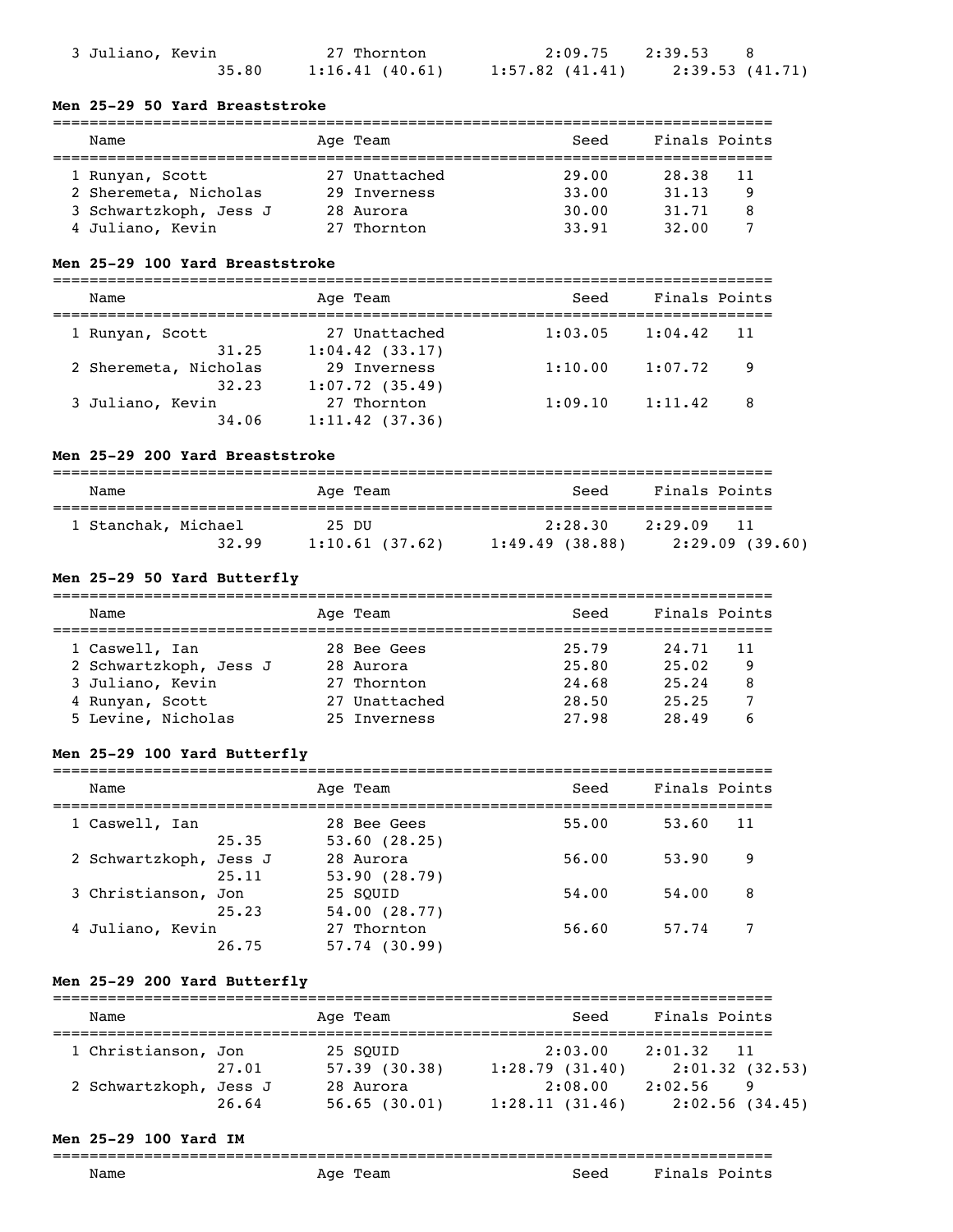| 1 Silleck, Haydn         | 28 Unattached                 | 59.00   | 55.76   | 11 |
|--------------------------|-------------------------------|---------|---------|----|
| 26.56                    | 55.76(29.20)                  |         |         |    |
| 2 Caswell, Ian           | 28 Bee Gees                   | 58.00   | 55.82   | 9  |
| 24.86                    | 55.82(30.96)<br>27 Unattached | 1:01.00 | 59.29   | 8  |
| 3 Runyan, Scott<br>28.25 | 59.29(31.04)                  |         |         |    |
| 4 Sheremeta, Nicholas    | 29 Inverness                  | 57.50   | 59.46   | 7  |
| 27.89                    | 59.46(31.57)                  |         |         |    |
| 5 Juliano, Kevin         | 27 Thornton                   | 59.81   | 1:02.01 | 6  |
| 28.40                    | 1:02.01(33.61)                |         |         |    |
| 6 Johnson, Brett         | 27 DU                         | 1:08.00 | 1:08.48 | 5  |
| 30.86                    | 1:08.48(37.62)                |         |         |    |
|                          |                               |         |         |    |

### **Men 25-29 200 Yard IM**

| Name                  | Age Team       | Seed           | Finals Points              |
|-----------------------|----------------|----------------|----------------------------|
| 1 Christianson, Jon   | 25 SOUID       | 2:05.00        | $2:04.21$ 11               |
| 25.63                 | 57.87(32.24)   | 1:34.43(36.56) | 2:04.21(29.78)             |
| 2 Sheremeta, Nicholas | 29 Inverness   | 2:08.50        | 2:08.24<br>9               |
| 28.54                 | 1:00.87(32.33) | 1:38.71(37.84) | 2:08.24(29.53)             |
| 3 Caswell, Ian        | 28 Bee Gees    | 2:07.99        | 2:09.37<br>8               |
| 26.83                 | 58.69(31.86)   | 1:40.25(41.56) | 2:09.37(29.12)             |
| 4 Johnson, Brett      | 27 DU          | 2:32.00        | 2:28.35<br>$7\phantom{.0}$ |
| 30.20                 | 1:08.27(38.07) | 1:55.27(47.00) | 2:28.35(33.08)             |
| 5 Levine, Nicholas    | 25 Inverness   | 2:32.07        | 2:33.07<br>6               |
| 30.29                 | 1:11.16(40.87) | 1:57.20(46.04) | 2:33.07(35.87)             |

### **Men 25-29 400 Yard IM**

| Name                   | Age Team            | Seed              | Finals Points       |
|------------------------|---------------------|-------------------|---------------------|
| 1 Caswell, Ian         | 28 Bee Gees         | 4:35.00           | $4:37.88$ 11        |
| 28.24                  | 1:00.77(32.53)      | 1:34.10(33.33)    | 2:07.92 (33.82)     |
| 2:50.76(42.84)         | $3:33.34$ $(42.58)$ | 4:06.21(32.87)    | $4:37.88$ $(31.67)$ |
| 2 Schwartzkoph, Jess J | 28 Aurora           | 4:58.00           | 4:49.22<br>9        |
| 26.23                  | 56.27(30.04)        | 1:35.74(39.47)    | 2:14.42(38.68)      |
| $2:57.64$ (43.22)      | 3:40.14(42.50)      | $4:15.52$ (35.38) | 4:49.22(33.70)      |
| 3 Stanchak, Michael    | 25 DU               | 4:52.30           | 4:54.41<br>8        |
| 30.73                  | 1:08.39(37.66)      | 1:48.28(39.89)    | 2:26.90(38.62)      |
| $3:05.09$ (38.19)      | $3:44.22$ (39.13)   | $4:20.26$ (36.04) | 4:54.41(34.15)      |

# **Men 30-34 50 Yard Freestyle**

| Name              | Age Team          | Seed  | Finals Points |    |
|-------------------|-------------------|-------|---------------|----|
| 1 Eisenhuth, Matt | 32 DU             | 21,70 | 21.71         | 11 |
|                   |                   |       |               |    |
| 2 Fostvedt, Tracy | 32 Aurora         | 27.00 | 22.85         | 9  |
| 3 Medlock, Casey  | 31 Bee Gees       | 24.00 | 23.63         | 8  |
| 4 Foster, Jared   | 31 Thornton       | 23.50 | 23.83         |    |
| 5 Roberts, Ben    | 32 South Suburban | 24.50 | 24.90         | 6  |
| 6 Conner, Brad    | - DI J            | 28.00 | 25.98         |    |

# **Men 30-34 100 Yard Freestyle**

| Name              | Age Team     | Seed  | Finals Points |
|-------------------|--------------|-------|---------------|
| 1 Eisenhuth, Matt | 32 DU        | 47.90 | 48.53         |
| 23.47             | 48.53(25.06) |       | 11            |
| 2 Fostvedt, Tracy | 32 Aurora    | 58.00 | 50.12         |
| 23.77             | 50.12(26.35) |       | 9             |
| 3 Medlock, Casey  | 31 Bee Gees  | 52.50 | 51.48         |
| 24.26             | 51.48(27.22) |       | 8             |
| 4 Foster, Jared   | 31 Thornton  | 53.90 | 53.24         |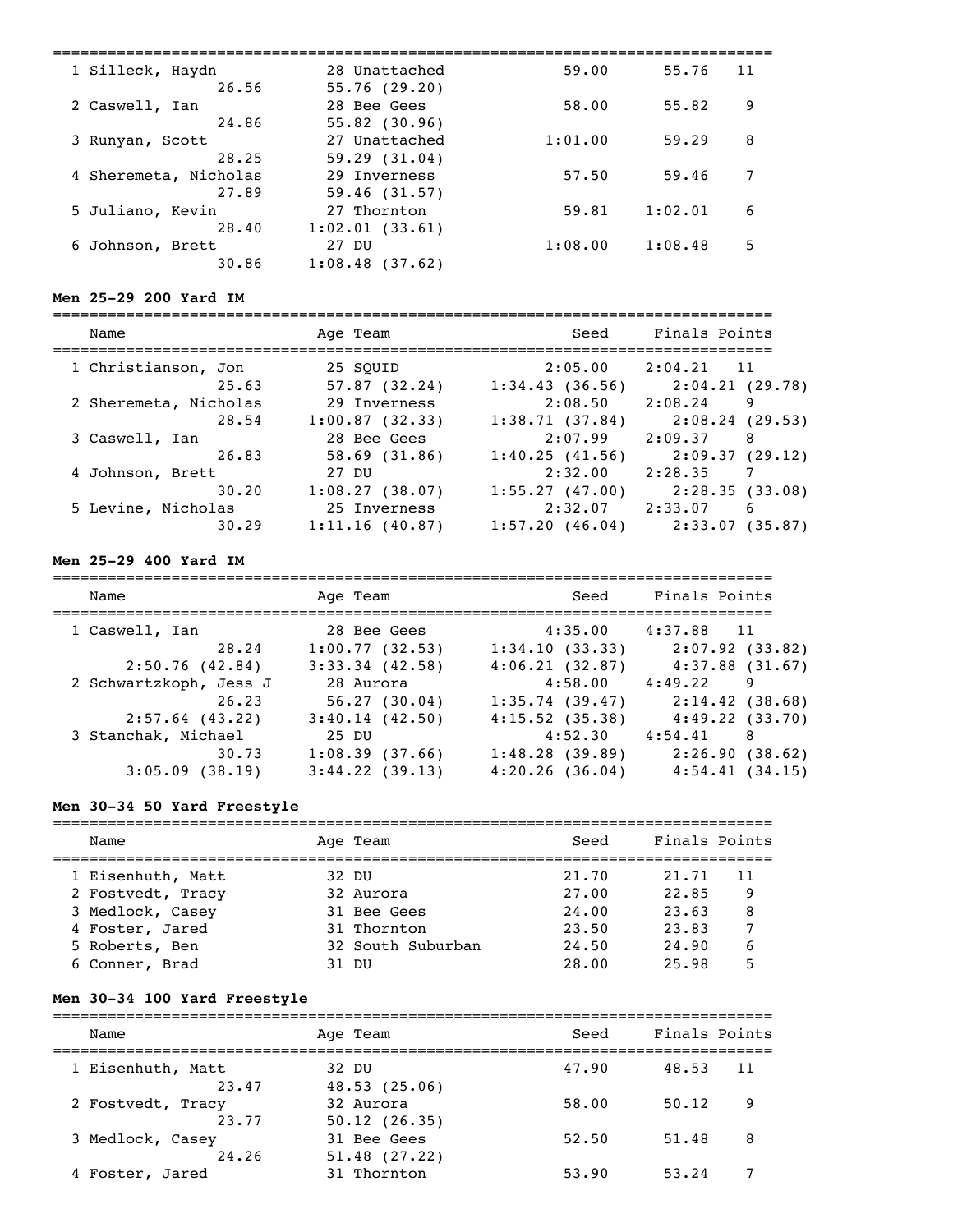| 25.06              | $53.24$ $(28.18)$ |       |       |   |
|--------------------|-------------------|-------|-------|---|
| 5 Roberts, Ben     | 32 South Suburban | 53.60 | 54.04 | 6 |
| 26.10              | $54.04$ $(27.94)$ |       |       |   |
| 6 Conner, Brad     | 31 DU             | 55.00 | 55.83 | 5 |
| 26.46              | 55.83(29.37)      |       |       |   |
| 7 Ellefson, Carl A | 32 DU             | 57.00 | 55.94 | 4 |
| 27.01              | 55.94(28.93)      |       |       |   |
| 8 McFarland, Max   | 33 Bee Gees       | 58.00 | 57.85 |   |
| 27.33              | 57.85(30.52)      |       |       |   |

#### **Men 30-34 200 Yard Freestyle**

| Name             | Age Team          | Seed           | Finals Points     |
|------------------|-------------------|----------------|-------------------|
| 1 Medlock, Casey | 31 Bee Gees       | 1:54.00        | $1:54.56$ 11      |
| 25.98            | 54.53(28.55)      | 1:23.79(29.26) | 1:54.56(30.77)    |
| 2 Roberts, Ben   | 32 South Suburban | 2:08.00        | 2:03.62<br>9      |
| 28.64            | $59.82$ $(31.18)$ | 1:32.02(32.20) | $2:03.62$ (31.60) |
| 3 Conner, Brad   | 31 DU             | 1:59.00        | 2:04.16<br>-8     |
| 28.07            | 58.32(30.25)      | 1:30.23(31.91) | 2:04.16(33.93)    |

### **Men 30-34 500 Yard Freestyle**

=============================================================================== Name and Age Team and Seed Finals Points =============================================================================== 1 Conner, Brad 31 DU 6:15.00 5:38.01 11 30.48 1:03.55 (33.07) 1:37.77 (34.22) 2:12.34 (34.57) 2:46.51 (34.17) 3:21.32 (34.81) 3:56.15 (34.83) 4:30.96 (34.81) 5:05.49 (34.53) 5:38.01 (32.52) 2 Ellefson, Carl A 32 DU 6:00.00 5:39.60 9 30.84 1:03.75 (32.91) 1:36.85 (33.10) 2:10.56 (33.71) 2:44.81 (34.25) 3:19.67 (34.86) 3:54.61 (34.94) 4:29.79 (35.18) 5:04.96 (35.17) 5:39.60 (34.64) 3 Wright, Caleb 31 Thornton 5:55.00 5:47.83 8 29.56 1:02.54 (32.98) 1:37.38 (34.84) 2:12.89 (35.51) 2:48.40 (35.51) 3:24.32 (35.92) 3:59.92 (35.60) 4:35.62 (35.70) 5:11.07 (35.45) 5:47.83 (36.76) 4 McFarland, Max 33 Bee Gees 5:59.00 6:05.78 7 30.13 1:04.74 (34.61) 1:41.01 (36.27) 2:17.52 (36.51) 2:54.86 (37.34) 3:33.37 (38.51) 4:11.77 (38.40) 4:50.51 (38.74) 5:29.01 (38.50) 6:05.78 (36.77)

### **Men 30-34 1000 Yard Freestyle**

| Name              |       | Age Team        |  | Seed                | Finals Points |                 |  |
|-------------------|-------|-----------------|--|---------------------|---------------|-----------------|--|
| 1 Conner, Brad    |       | 31 DU           |  | 12:30.00            | $12:30.12$ 11 |                 |  |
|                   | 32.21 | 1:05.70(33.49)  |  | 1:40.27(34.57)      |               | 2:15.81(35.54)  |  |
| $2:52.32$ (36.51) |       | 3:28.67(36.35)  |  | $4:04.68$ $(36.01)$ |               | 4:41.23(36.55)  |  |
| 5:17.95(36.72)    |       | 5:55.88(37.93)  |  | 6:34.16(38.28)      |               | 7:11.92(37.76)  |  |
| 7:50.07(38.15)    |       | 8:28.66(38.59)  |  | $9:06.69$ (38.03)   |               | 9:44.61(37.92)  |  |
| 10:23.11(38.50)   |       | 11:01.79(38.68) |  | 11:40.58(38.79)     |               | 12:30.12(49.54) |  |

#### **Men 30-34 1650 Yard Freestyle**

| Name               | Age Team           | Seed               | Finals Points      |
|--------------------|--------------------|--------------------|--------------------|
| 1 Doherty, Kevin J | 33 SOUID           | 17:30.00           | $18:16.15$ 11      |
| 33.21              | 1:07.14(33.93)     | 1:41.23(34.09)     | 2:15.45(34.22)     |
| 2:49.53(34.08)     | 3:23.73(34.20)     | 3:58.03(34.30)     | 4:31.96(33.93)     |
| $5:05.62$ (33.66)  | 5:39.15(33.53)     | 6:12.30(33.15)     | 6:45.22(32.92)     |
| 7:18.19(32.97)     | 7:51.10(32.91)     | 8:24.36(33.26)     | 8:57.43(33.07)     |
| 9:30.75(33.32)     | $10:03.76$ (33.01) | $10:37.04$ (33.28) | 11:09.99(32.95)    |
| 11:43.00(33.01)    | 12:15.72(32.72)    | 12:48.35(32.63)    | 13:20.90(32.55)    |
| $13:53.41$ (32.51) | $14:26.28$ (32.87) | 14:59.33(33.05)    | $15:32.62$ (33.29) |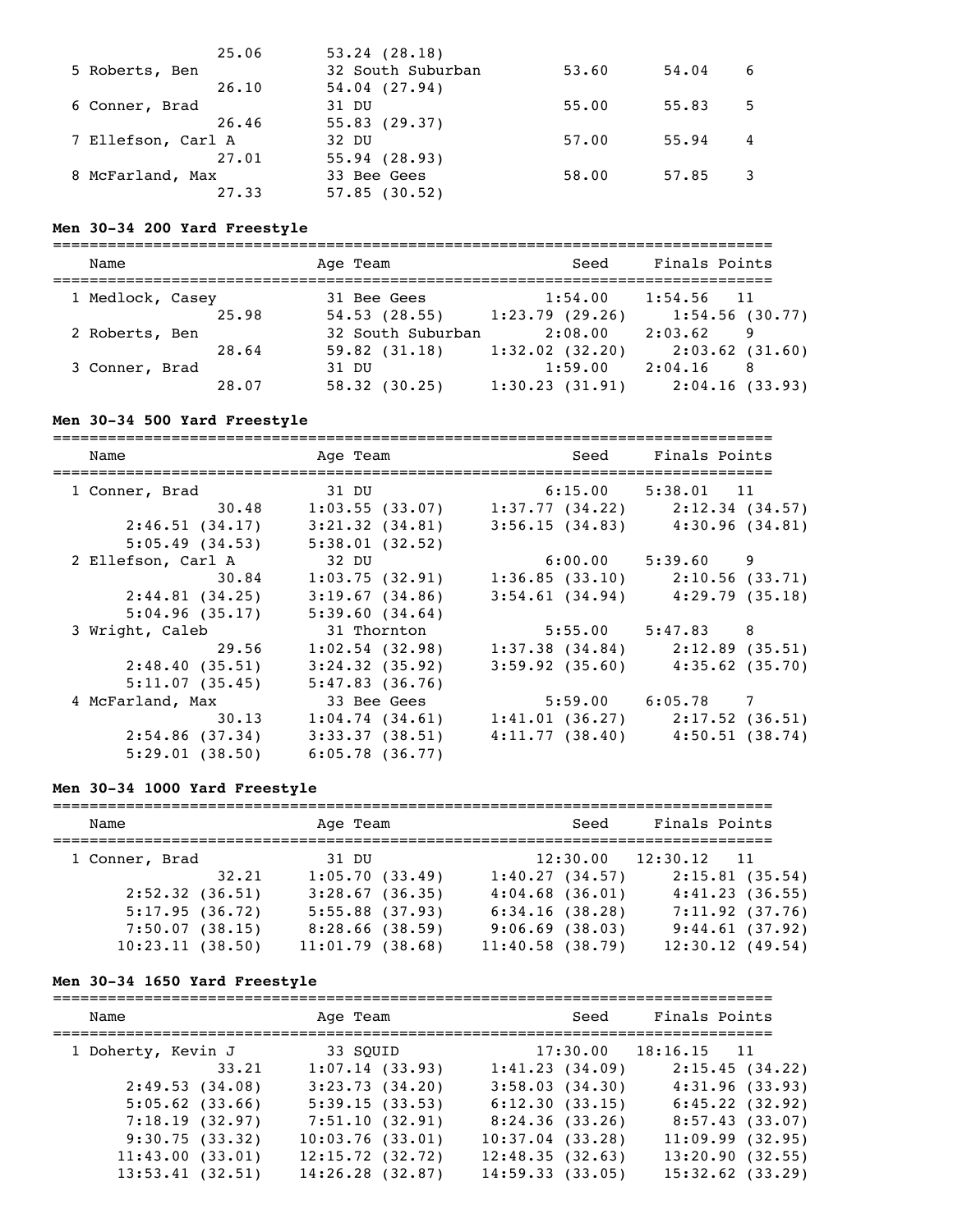| 16:05.96(33.34)                      |                      |                                     | $16:39.21$ (33.25) $17:11.63$ (32.42) $17:43.83$ (32.20)                                                       |
|--------------------------------------|----------------------|-------------------------------------|----------------------------------------------------------------------------------------------------------------|
| 18:16.15(32.32)<br>2 Johnson, Andrew |                      |                                     |                                                                                                                |
| 34.60                                |                      |                                     | $1:11.42$ (36.82) $1:49.56$ (38.14) $2:28.28$ (38.72)                                                          |
|                                      |                      |                                     |                                                                                                                |
| 3:07.22(38.94)<br>5:41.76(39.00)     |                      |                                     | $3:45.41$ (38.19) $4:23.85$ (38.44) $5:02.76$ (38.91)<br>$6:20.65$ (38.89) $7:00.42$ (39.77) $7:39.45$ (39.03) |
|                                      |                      |                                     |                                                                                                                |
| 8:18.23(38.78)                       |                      | 8:57.15 (38.92) 9:36.40 (39.25)     | 10:15.94(39.54)                                                                                                |
| 10:54.79(38.85)                      | 11:33.76(38.97)      | 12:13.03(39.27)                     | 12:51.89(38.86)                                                                                                |
| 13:31.29(39.40)                      | 14:10.25(38.96)      | 14:49.09(38.84)                     | $15:27.24$ (38.15)                                                                                             |
| 16:05.11(37.87)                      | 16:43.86(38.75)      | 17:21.71(37.85)                     | 17:59.73(38.02)                                                                                                |
| 18:37.75(38.02)                      | $19:15.62$ (37.87)   | 19:53.74(38.12)                     | $20:31.62$ (37.88)                                                                                             |
| $21:07.72$ (36.10)                   |                      |                                     |                                                                                                                |
| 3 McFarland, Max                     | 33 Bee Gees          |                                     | 21:50.00 21:41.66 8                                                                                            |
| 31.92                                |                      |                                     | $1:08.11$ (36.19) $1:44.82$ (36.71) $2:22.63$ (37.81)                                                          |
| 3:02.17(39.54)                       | 3:40.65(38.48)       |                                     | $4:19.66$ (39.01) $4:59.09$ (39.43)                                                                            |
| 5:38.34(39.25)                       | 6:18.25(39.91)       |                                     | $6:57.40(39.15)$ $7:37.86(40.46)$                                                                              |
| 8:17.43(39.57)                       | $8:57.51$ (40.08)    | 9:36.92(39.41)                      | 10:16.63(39.71)                                                                                                |
| 10:56.77(40.14)                      | 11:36.69(39.92)      | 12:16.49(39.80)                     | $12:56.52$ (40.03)                                                                                             |
| 13:36.25(39.73)                      | 14:16.75(40.50)      | 14:56.46(39.71)                     | 15:36.02(39.56)                                                                                                |
| 16:16.32(40.30)                      | $16:57.62$ $(41.30)$ | 17:38.09(40.47)                     | 18:18.79(40.70)                                                                                                |
| 18:58.63(39.84)                      | $19:38.82$ (40.19)   | 20:20.87(42.05)                     | $21:02.69$ (41.82)                                                                                             |
| $21:41.66$ (38.97)                   |                      |                                     |                                                                                                                |
| 4 Camping, William                   | 34 Thornton          |                                     | 28:31.00 28:29.70<br>$7\phantom{.0}$                                                                           |
| 41.80                                | 1:28.14(46.34)       |                                     |                                                                                                                |
|                                      |                      |                                     | $6:32.05$ ()                                                                                                   |
|                                      |                      | $8:16.43$ ( ) $9:09.21$ (52.78)     | 10:03.14(53.93)                                                                                                |
| 10:56.70(53.56)                      |                      | $11:49.40(52.70)$ $12:42.62(53.22)$ | 13:35.26(52.64)                                                                                                |
| 14:27.22(51.96)                      | 15:19.50(52.28)      | 17:04.18(1:44.68)                   |                                                                                                                |
| 17:57.17(                            | 18:50.71(53.54)      |                                     | 20:36.99( )                                                                                                    |
| 21:30.69(53.70)                      |                      |                                     | 22:23.87 (53.18) 23:16.85 (52.98) 24:10.52 (53.67)                                                             |
| $25:03.82$ (53.30)                   | 25:57.90(54.08)      | 26:50.12(52.22)                     | 28:29.70(1:39.58)                                                                                              |
|                                      |                      |                                     |                                                                                                                |

### **Men 30-34 50 Yard Backstroke**

| Name              | Age Team    | Seed  | Finals Points |  |  |  |
|-------------------|-------------|-------|---------------|--|--|--|
|                   |             |       |               |  |  |  |
| 1 Eisenhuth, Matt | 32 DU       | 26.90 | 26.47<br>11   |  |  |  |
| 2 Fostvedt, Tracy | 32 Aurora   | 32.00 | 28.27<br>q    |  |  |  |
| 3 Jones, Ryan     | 30 Aurora   | 28.50 | 28.98<br>8    |  |  |  |
| 4 Foster, Jared   | 31 Thornton | 29.66 | 30.28         |  |  |  |

# **Men 30-34 100 Yard Backstroke**

| Name            | Age Team          | Seed    | Finals Points |
|-----------------|-------------------|---------|---------------|
| 1 Foster, Jared | 31 Thornton       | 1:05.36 | 1:07.92       |
| 33.42           | $1:07.92$ (34.50) |         | -11           |

### **Men 30-34 50 Yard Breaststroke**

|  | Name              |       | Age Team    | Seed  | Finals Points |    |
|--|-------------------|-------|-------------|-------|---------------|----|
|  | 1 Eisenhuth, Matt | 32 DU |             | 28.70 | 27.67         | 11 |
|  | 2 Fostvedt, Tracy |       | 32 Aurora   | 35.00 | 29.97         | 9  |
|  | 3 Jones, Ryan     |       | 30 Aurora   | 35.50 | 34.56         | 8  |
|  | 4 Foster, Jared   |       | 31 Thornton | 33.00 | 36.20         |    |

# **Men 30-34 50 Yard Butterfly**

| Name              | Age Team    | Seed    | Finals Points |
|-------------------|-------------|---------|---------------|
|                   |             |         |               |
| 1 Eisenhuth, Matt | 32 DU       | 23.70   | 23.80<br>11   |
| 2 Hughes, David   | 32 CMS      | 24.42   | 24,30<br>9    |
| 3 Fostvedt, Tracy | 32 Aurora   | 32.00   | 26.04<br>8    |
| 4 Medlock, Casey  | 31 Bee Gees | 1:02.00 | 26.62         |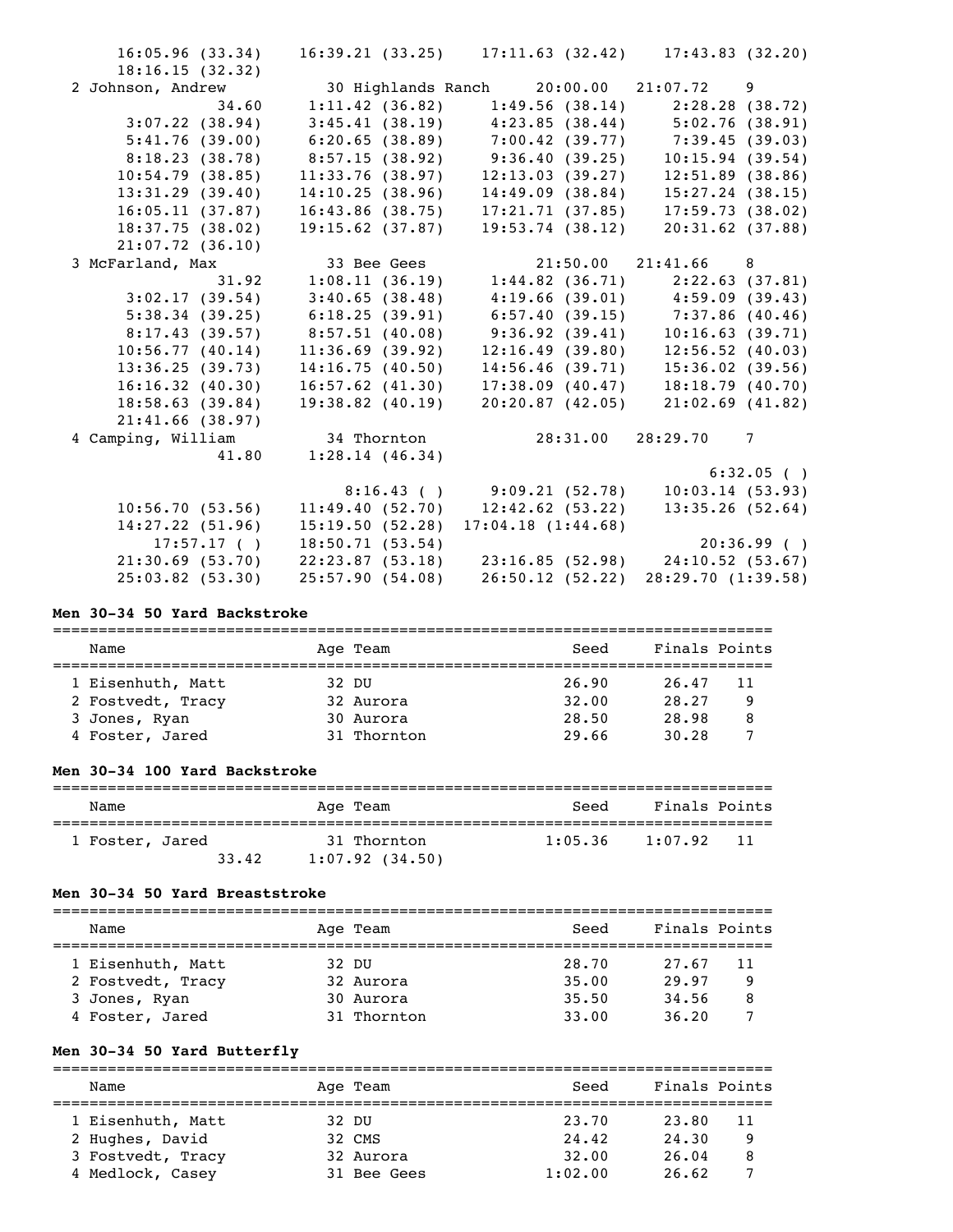| 5 Wright, Caleb | 31 Thornton       | 27.00 | 27.41 | 6. |
|-----------------|-------------------|-------|-------|----|
| 6 Jones, Ryan   | 30 Aurora         | 29.40 | 28.07 | 5. |
| 7 Roberts, Ben  | 32 South Suburban | 28.80 | 28.35 | 4  |
| 8 Conner, Brad  | 31 DU             | 30.00 | 29.87 |    |
| 9 Foster, Jared | 31 Thornton       | 29.00 | 29.95 |    |

### **Men 30-34 100 Yard Butterfly**

| Name            | Age Team            | Seed    | Finals Points  |
|-----------------|---------------------|---------|----------------|
|                 |                     |         |                |
| 1 Wright, Caleb | 31 Thornton         | 1:01.50 | 1:02.02<br>-11 |
| 28.48           | $1:02.02$ $(33.54)$ |         |                |

### **Men 30-34 200 Yard Butterfly**

| Name            |       | Age Team                      | Seed                         | Finals Points                      |
|-----------------|-------|-------------------------------|------------------------------|------------------------------------|
| 1 Wright, Caleb | 30.07 | 31 Thornton<br>1:06.15(36.08) | 2:25.00<br>$1:45.64$ (39.49) | 2:25.88<br>11<br>$2:25.88$ (40.24) |

### **Men 30-34 100 Yard IM**

| Name                       | Age Team                               | Seed    | Finals Points |    |
|----------------------------|----------------------------------------|---------|---------------|----|
| 1 Eisenhuth, Matt<br>25.29 | 32 DU<br>54.85(29.56)                  | 55.00   | 54.85         | 11 |
| 2 Fostvedt, Tracy<br>28.09 | 32 Aurora<br>59.27(31.18)              | 1:10.00 | 59.27         | 9  |
| 3 Jones, Ryan<br>29.00     | 30 Aurora<br>1:03.29(34.29)            | 1:05.29 | 1:03.29       | 8  |
| 4 Roberts, Ben<br>31.73    | 32 South Suburban<br>$1:05.54$ (33.81) | 1:06.00 | 1:05.54       |    |
| 5 Wright, Caleb<br>29.67   | 31 Thornton<br>1:05.57(35.90)          | 1:04.00 | 1:05.57       | 6  |
| 6 Foster, Jared<br>30.14   | 31 Thornton<br>1:07.00(36.86)          | 1:05.00 | 1:07.00       | 5  |

### **Men 30-34 400 Yard IM**

| Name                                          | Age Team                                             | Seed                                        | Finals Points                                       |
|-----------------------------------------------|------------------------------------------------------|---------------------------------------------|-----------------------------------------------------|
| 1 Wright, Caleb<br>28.98<br>$3:12.19$ (46.06) | 31 Thornton<br>1:04.59(35.61)<br>$4:00.02$ $(47.83)$ | 5:20.00<br>1:45.35(40.76)<br>4:38.00(37.98) | 5:15.15<br>- 11<br>2:26.13(40.78)<br>5:15.15(37.15) |

### **Men 35-39 50 Yard Freestyle**

| Name               | Age Team           | Seed  | Finals Points |               |
|--------------------|--------------------|-------|---------------|---------------|
| 1 Smith, Schuyler  | 38 DU              | 23.00 | 22.23         | 11            |
| 2 Rosinski, Tom    | 37 DU              | 23.00 | 23.26         | 9             |
| 3 Shannon, Brian   | 39 Thornton        | 25.70 | 25.28         | 8             |
| 4 Allison, Mark    | 39 Aurora          | 24.50 | 25.31         | 7             |
| 5 Pazmino, Jorge   | 37 Aurora          | 26.70 | 26.00         | 6             |
| 6 Martin, Troy     | 38 CMS             | 27.80 | 26.55         | 5             |
| 7 Meiser, Thomas   | 37 DAWGS           | 35.00 | 26.58         | 4             |
| 8 Pryor, Keith     | 36 SOUID           | 26.50 | 26.91         | 3             |
| 9 Hoftiezer, Scott | 36 Denver Athletic | 27.80 | 27.38         | $\mathcal{P}$ |
| 10 Harsh, Shad     | 36 Inverness       | 26.50 | 27.93         |               |
| Amos, Will         | 39 Bee Gees        | 29.00 | 30.14         |               |

### **Men 35-39 100 Yard Freestyle**

### =============================================================================== Age Team Seed Finals Points ===============================================================================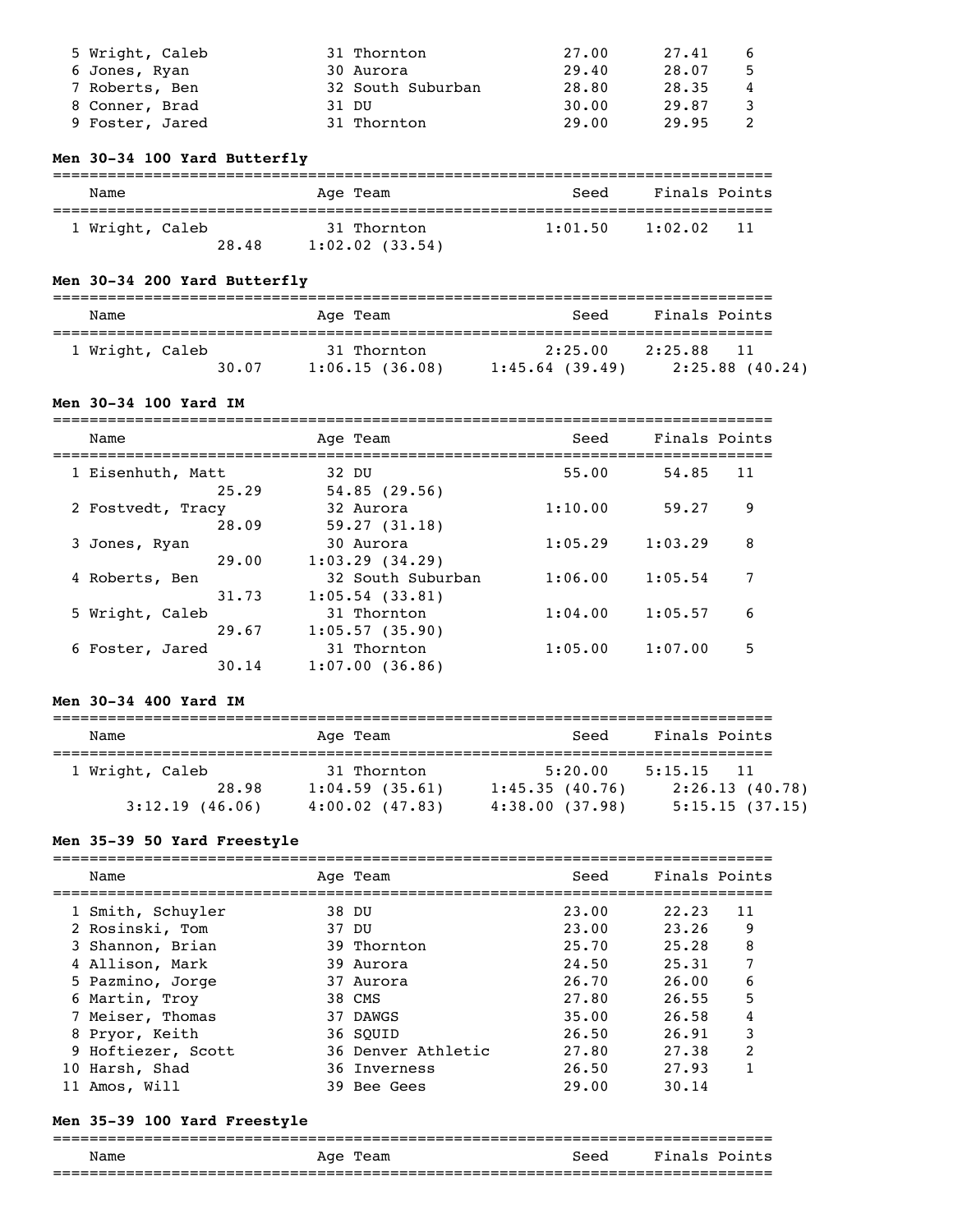| 1 Smith, Schuyler | 38 DU             | 51.00   | 49.26 | 11 |
|-------------------|-------------------|---------|-------|----|
| 24.08             | 49.26(25.18)      |         |       |    |
| 2 Rosinski, Tom   | 37 DU             | 50.50   | 50.15 | 9  |
| 24.27             | 50.15(25.88)      |         |       |    |
| 3 Shaver, Jon     | 39 South Suburban | 51.80   | 53.23 | 8  |
| 25.68             | 53.23(27.55)      |         |       |    |
| 4 Pazmino, Jorge  | 37 Aurora         | 57.09   | 55.87 | 7  |
| 26.40             | 55.87(29.47)      |         |       |    |
| 5 Shannon, Brian  | 39 Thornton       | 58.00   | 56.36 | 6  |
| 27.06             | 56.36(29.30)      |         |       |    |
| 6 Meiser, Thomas  | 37 DAWGS          | 1:20.00 | 57.96 | 5  |
| 28.54             | 57.96(29.42)      |         |       |    |
| 7 Weist, Jeff     | 38 Foothills      | 59.00   | 58.54 | 4  |
| 28.45             | 58.54(30.09)      |         |       |    |
| 8 Harsh, Shad     | 36 Inverness      | 58.50   | 59.35 | 3  |
| 28.63             | 59.35(30.72)      |         |       |    |
|                   |                   |         |       |    |

# **Men 35-39 200 Yard Freestyle**

| Name               | Age Team           | Seed                | Finals Points                       |
|--------------------|--------------------|---------------------|-------------------------------------|
| 1 Rosinski, Tom    | 37 DU              | 1:52.00             | $1:53.54$ 11                        |
| 26.01              | 54.78(28.77)       | 1:24.36(29.58)      | $1:53.54$ (29.18)                   |
| 2 Pazmino, Jorge   | 37 Aurora          | $2:04.00$ $2:01.85$ | 9                                   |
| 28.38              | 58.09(29.71)       | 1:28.91(30.82)      | 2:01.85(32.94)                      |
| 3 Weist, Jeff      | 38 Foothills       | 2:10.00             | 2:07.91<br>8                        |
| 30.26              | 1:02.28(32.02)     | $1:34.68$ (32.40)   | 2:07.91(33.23)                      |
| 4 Meiser, Thomas   | 37 DAWGS           | 2:45.00             | 2:09.64<br>$\overline{7}$           |
| 30.15              | 1:03.05(32.90)     | 1:37.16(34.11)      | 2:09.64 (32.48)                     |
| 5 Hoftiezer, Scott | 36 Denver Athletic | 2:08.00             | 2:10.91<br>-6                       |
| 30.10              | 1:03.31(33.21)     | 1:37.14(33.83)      | 2:10.91(33.77)                      |
| 6 Harsh, Shad      | 36 Inverness       | 2:10.00             | 2:12.20<br>5                        |
| 30.16              | 1:02.93(32.77)     | 1:37.14(34.21)      | 2:12.20(35.06)                      |
| 7 Graham, Stephan  | 38 SOUID           |                     | $3:05.00$ $2:39.05$ 4               |
| 34.42              | 1:14.07(39.65)     |                     | $1:56.02$ (41.95) $2:39.05$ (43.03) |

### **Men 35-39 500 Yard Freestyle**

| Name               |                | Age Team and Seed Finals Points                         |                                     |  |
|--------------------|----------------|---------------------------------------------------------|-------------------------------------|--|
|                    |                | 1 Pazmino, Jorge 37 Aurora 6:05.00 5:43.03 11           |                                     |  |
|                    |                | 32.14 1:06.27 (34.13) 1:39.88 (33.61) 2:13.56 (33.68)   |                                     |  |
| 2:47.51 (33.95)    |                | $3:21.27$ (33.76) $3:55.32$ (34.05) $4:30.49$ (35.17)   |                                     |  |
|                    |                | $5:06.91(36.42)$ $5:43.03(36.12)$                       |                                     |  |
| 2 Hoftiezer, Scott |                | 36 Denver Athletic 5:58.00 5:51.44 9                    |                                     |  |
|                    | 32.07          | $1:07.38$ (35.31) $1:42.24$ (34.86) $2:16.98$ (34.74)   |                                     |  |
| $2:51.52$ (34.54)  |                | $3:26.66$ (35.14) $4:02.62$ (35.96) $4:39.59$ (36.97)   |                                     |  |
| 5:16.18(36.59)     |                | 5:51.44(35.26)                                          |                                     |  |
| 3 Weist, Jeff      |                | 38 Foothills 6:10.00 5:51.60 8                          |                                     |  |
|                    | 31.96          | $1:06.12$ (34.16) $1:41.46$ (35.34) $2:16.84$ (35.38)   |                                     |  |
| 2:52.26(35.42)     |                | 3:28.40(36.14)                                          | $4:04.14$ (35.74) $4:40.12$ (35.98) |  |
|                    | 5:16.65(36.53) | 5:51.60(34.95)                                          |                                     |  |
| 4 Harsh, Shad      |                | 36 Inverness                                            | $5:55.00$ $6:06.36$ 7               |  |
|                    | 31.83          | $1:06.15(34.32)$ $1:42.05(35.90)$ $2:18.75(36.70)$      |                                     |  |
| 2:56.15(37.40)     |                | 3:34.16(38.01)                                          | $4:12.01$ (37.85) $4:50.40$ (38.39) |  |
| 5:29.13(38.73)     |                | 6:06.36(37.23)                                          |                                     |  |
| 5 Meiser, Thomas   |                | 37 DAWGS                                                | $7:30.00$ $6:08.34$ 6               |  |
|                    |                | $32.64$ 1:08.56 (35.92) 1:45.85 (37.29) 2:23.40 (37.55) |                                     |  |
| 3:01.83(38.43)     |                | 3:39.90(38.07)                                          | $4:18.22$ (38.32) $4:56.14$ (37.92) |  |
| 5:33.06(36.92)     |                | 6:08.34(35.28)                                          |                                     |  |

### **Men 35-39 1000 Yard Freestyle**

### =============================================================================== Age Team Seed Finals Points ===============================================================================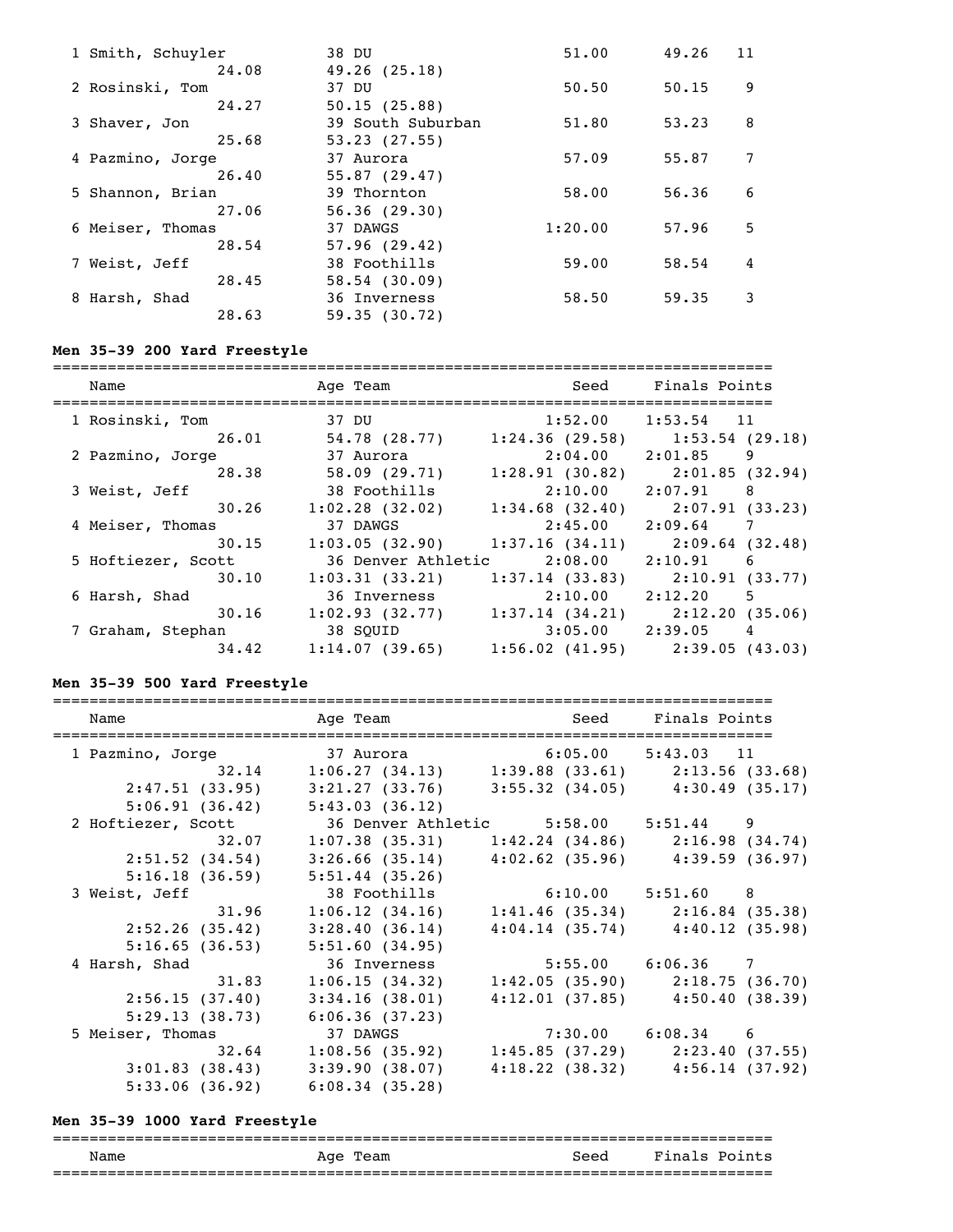| 1 Hoftiezer, Scott | 36 Denver Athletic      | 12:00.00        | $12:32.63$ 11   |
|--------------------|-------------------------|-----------------|-----------------|
|                    | 1:11.13(36.68)<br>34.45 | 1:48.57(37.44)  | 2:26.11(37.54)  |
| $3:03.78$ (37.67)  | 3:42.02(38.24)          | 4:19.94(37.92)  | 4:57.06(37.12)  |
| 5:34.83(37.77)     | 6:13.97(39.14)          | 6:51.79(37.82)  | 7:29.81(38.02)  |
| $8:07.69$ (37.88)  | 8:46.22(38.53)          | 9:25.16(38.94)  | 10:02.71(37.55) |
| 10:39.93(37.22)    | 11:17.97(38.04)         | 11:55.72(37.75) | 12:32.63(36.91) |

#### **Men 35-39 1650 Yard Freestyle**

=============================================================================== Name and Age Team Seed Finals Points =============================================================================== 1 O'Neill, Sean 36 DAWGS 18:42.00 19:58.43 11 30.61 1:03.03 (32.42) 1:36.99 (33.96) 2:11.74 (34.75) 2:47.16 (35.42) 3:23.04 (35.88) 3:59.52 (36.48) 4:35.54 (36.02) 5:11.98 (36.44) 5:49.29 (37.31) 6:26.86 (37.57) 7:04.34 (37.48) 7:41.44 (37.10) 8:18.21 (36.77) 8:55.36 (37.15) 9:32.28 (36.92) 10:09.31 (37.03) 10:45.92 (36.61) 11:22.90 (36.98) 11:59.75 (36.85) 12:36.60 (36.85) 13:12.76 (36.16) 13:49.30 (36.54) 14:26.22 (36.92) 15:03.44 (37.22) 15:40.66 (37.22) 16:17.80 (37.14) 16:54.75 (36.95) 17:31.62 (36.87) 18:08.47 (36.85) 18:45.14 (36.67) 19:22.08 (36.94) 19:58.43 (36.35) 2 Hoftiezer, Scott 36 Denver Athletic 20:15.00 20:16.93 9 32.37 1:08.39 (36.02) 1:44.60 (36.21) 2:21.51 (36.91) 2:58.38 (36.87) 3:35.48 (37.10) 4:12.75 (37.27) 4:50.02 (37.27) 5:27.62 (37.60) 6:04.73 (37.11) 6:41.63 (36.90) 7:17.31 (35.68) 7:53.11 (35.80) 8:29.69 (36.58) 9:06.29 (36.60) 9:42.60 (36.31) 10:19.40 (36.80) 10:56.30 (36.90) 11:33.58 (37.28) 12:10.19 (36.61) 12:46.22 (36.03) 13:22.85 (36.63) 14:00.42 (37.57) 14:38.07 (37.65) 15:15.29 (37.22) 15:53.01 (37.72) 16:31.16 (38.15) 17:08.13 (36.97) 17:46.61 (38.48) 18:23.68 (37.07) 19:02.28 (38.60) 19:39.63 (37.35) 20:16.93 (37.30) 3 Meiser, Thomas 37 DAWGS 25:00.00 21:24.03 8 34.57 1:11.99 (37.42) 1:50.28 (38.29) 2:29.53 (39.25) 3:09.01 (39.48) 3:48.75 (39.74) 4:28.01 (39.26) 5:07.25 (39.24) 5:46.61 (39.36) 6:26.47 (39.86) 7:05.70 (39.23) 7:45.75 (40.05) 8:25.79 (40.04) 9:05.81 (40.02) 9:45.11 (39.30) 10:24.60 (39.49) 11:04.18 (39.58) 11:43.91 (39.73) 12:23.39 (39.48) 13:03.17 (39.78) 13:43.03 (39.86) 14:22.64 (39.61) 15:02.09 (39.45) 15:41.28 (39.19) 16:19.94 (38.66) 16:58.66 (38.72) 17:37.65 (38.99) 18:16.48 (38.83) 18:55.01 (38.53) 19:32.89 (37.88) 20:10.70 (37.81) 20:48.64 (37.94) 21:24.03 (35.39)

### **Men 35-39 50 Yard Backstroke**

| Name               | Age Team           | Seed  | Finals Points |  |
|--------------------|--------------------|-------|---------------|--|
| 1 Rosinski, Tom    | 37 DU              | 35.00 | 30.86<br>11   |  |
| 2 Pazmino, Jorge   | 37 Aurora          | 31.35 | 30.96<br>9    |  |
| 3 Allison, Mark    | 39 Aurora          | 30.00 | 31.34<br>8    |  |
| 4 Shannon, Brian   | 39 Thornton        | 32.80 | 32.93         |  |
| 5 Harsh, Shad      | 36 Inverness       | 33.00 | 34.91<br>6    |  |
| 6 Hoftiezer, Scott | 36 Denver Athletic | 39.00 | 38.58         |  |

#### **Men 35-39 100 Yard Backstroke**

| Name             | Age Team       | Seed    | Finals Points   |
|------------------|----------------|---------|-----------------|
| 1 Pazmino, Jorge | 37 Aurora      | 1:08.23 | 1:06.39         |
| 32.23            | 1:06.39(34.16) |         | $\overline{11}$ |

#### **Men 35-39 200 Yard Backstroke**

| Name         | Age Team    | Seed | Finals Points |
|--------------|-------------|------|---------------|
| 1 Amos, Will | 39 Bee Gees | NТ   | 11<br>3:05.14 |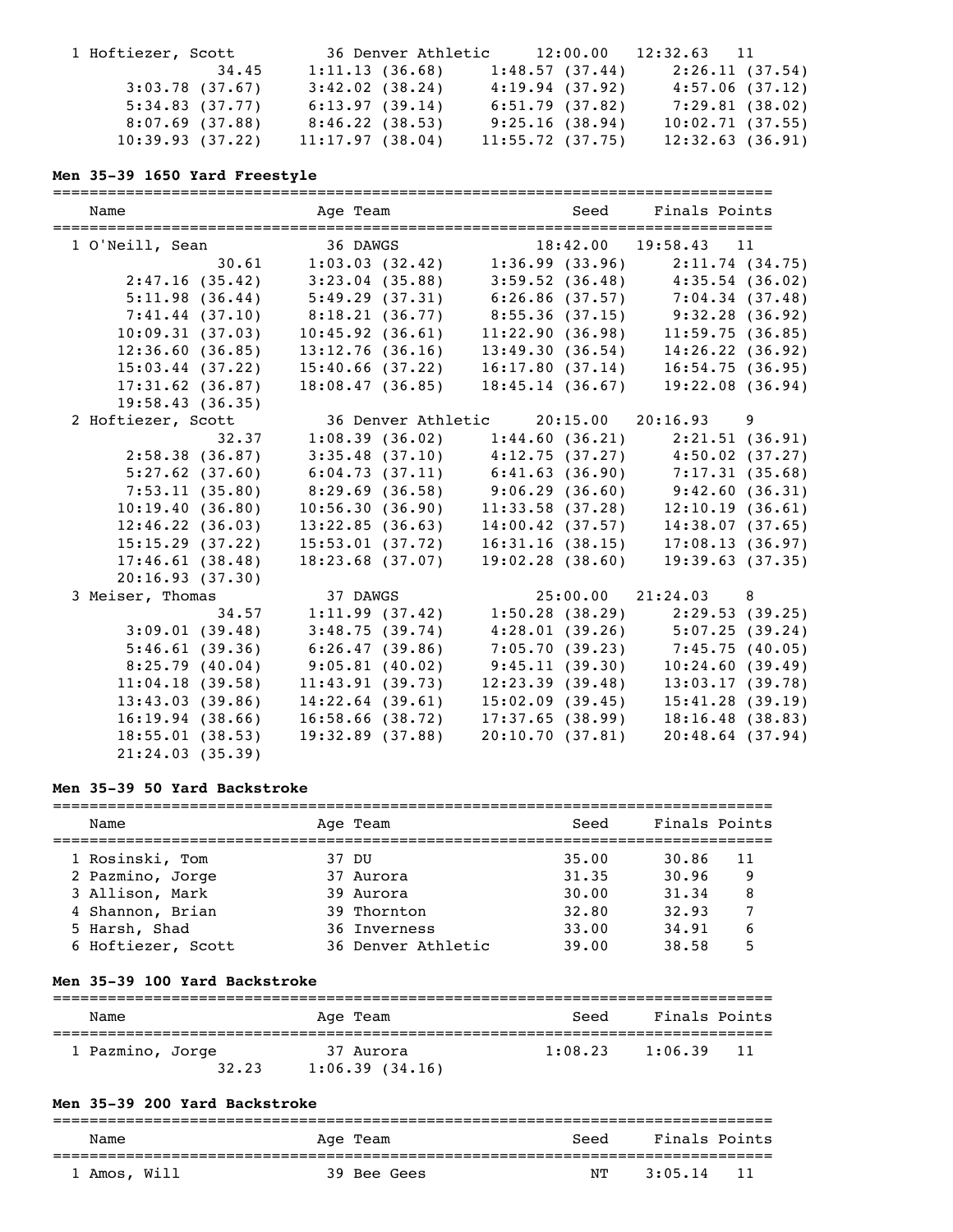# **Men 35-39 50 Yard Breaststroke**

| Name               | Age Team           | Seed  | Finals Points |    |
|--------------------|--------------------|-------|---------------|----|
| 1 Allison, Mark    | 39 Aurora          | 30.00 | 29.76         | 11 |
| 2 Rosinski, Tom    | 37 DU              | 33.00 | 31.55         | 9  |
| 3 Amos, Will       | 39 Bee Gees        | 34.70 | 33.40         | 8  |
| 4 Harsh, Shad      | 36 Inverness       | 36.00 | 36.41         |    |
| 5 Hayden, John W   | 35 SOUID           | 40.00 | 37.55         | 6  |
| 6 Hoftiezer, Scott | 36 Denver Athletic | 38.00 | 39.73         | 5  |
| -- Shannon, Brian  | 39 Thornton        | 32.75 | DO            |    |

#### **Men 35-39 100 Yard Breaststroke**

=============================================================================== Age Team Seed Finals Points

| Name             |       | Age ream          | seea    | rinais roints |    |
|------------------|-------|-------------------|---------|---------------|----|
| 1 Allison, Mark  |       | 39 Aurora         | 1:05.00 | 1:05.53       | 11 |
|                  | 30.40 | 1:05.53(35.13)    |         |               |    |
| 2 Shaver, Jon    |       | 39 South Suburban | 1:07.00 | 1:07.89       | 9  |
|                  | 31.61 | $1:07.89$ (36.28) |         |               |    |
| 3 Shannon, Brian |       | 39 Thornton       | 1:13.00 | 1:09.70       | 8  |
|                  | 33.33 | 1:09.70(36.37)    |         |               |    |
| 4 Weist, Jeff    |       | 38 Foothills      | 1:11.00 | 1:10.26       | 7  |
|                  | 33.49 | 1:10.26(36.77)    |         |               |    |
| 5 Amos, Will     |       | 39 Bee Gees       | 1:15.90 | 1:19.32       | 6  |
|                  | 37.79 | 1:19.32(41.53)    |         |               |    |
|                  |       |                   |         |               |    |

### **Men 35-39 200 Yard Breaststroke**

| Name             | Age Team          | Seed              | Finals Points  |
|------------------|-------------------|-------------------|----------------|
| 1 Allison, Mark  | 39 Aurora         | 2:23.00           | $2:24.15$ 11   |
| 32.51            | 1:09.59(37.08)    | 1:46.75(37.16)    | 2:24.15(37.40) |
| 2 Pryor, Keith   | 36 SOUID          | 2:30.90           | 2:49.62<br>9   |
| 38.53            | 1:21.97(43.44)    | $2:05.69$ (43.72) | 2:49.62(43.93) |
| 3 Hayden, John W | 35 SOUID          | 3:50.00           | 3:07.90<br>-8  |
| 42.06            | $1:30.69$ (48.63) | 2:19.82(49.13)    | 3:07.90(48.08) |

### **Men 35-39 50 Yard Butterfly**

| Name               | Age Team           | Seed  | Finals Points |    |
|--------------------|--------------------|-------|---------------|----|
| 1 Smith, Schuyler  | 38 DU              | 27.30 | 26.06         | 11 |
| 2 Rosinski, Tom    | 37 DU              | 25.50 | 26.78         | 9  |
| 3 Allison, Mark    | 39 Aurora          | 27.50 | 27.38         | 8  |
| 4 Shannon, Brian   | 39 Thornton        | 30.44 | 29.65         |    |
| 5 Hoftiezer, Scott | 36 Denver Athletic | 29.50 | 29.95         | 6  |
| 6 Meiser, Thomas   | 37 DAWGS           | 38.00 | 30.85         | 5  |
| 7 Harsh, Shad      | 36 Inverness       | 29.00 | 31.07         |    |
| 8 Amos, Will       | 39 Bee Gees        | NΤ    | 33.92         | 3  |

#### **Men 35-39 100 Yard Butterfly**

| Name                        | Age Team                             | Seed    | Finals Points |  |
|-----------------------------|--------------------------------------|---------|---------------|--|
| 1 Hoftiezer, Scott<br>31.98 | 36 Denver Athletic<br>1:08.19(36.21) | 1:07.50 | 1:08.19<br>11 |  |

### **Men 35-39 100 Yard IM**

| Name |                   | Age Team | Seed    | Finals Points  |  |
|------|-------------------|----------|---------|----------------|--|
|      | . Smith, Schuyler | 38 DU    | 1:06.00 | -11<br>1:00.09 |  |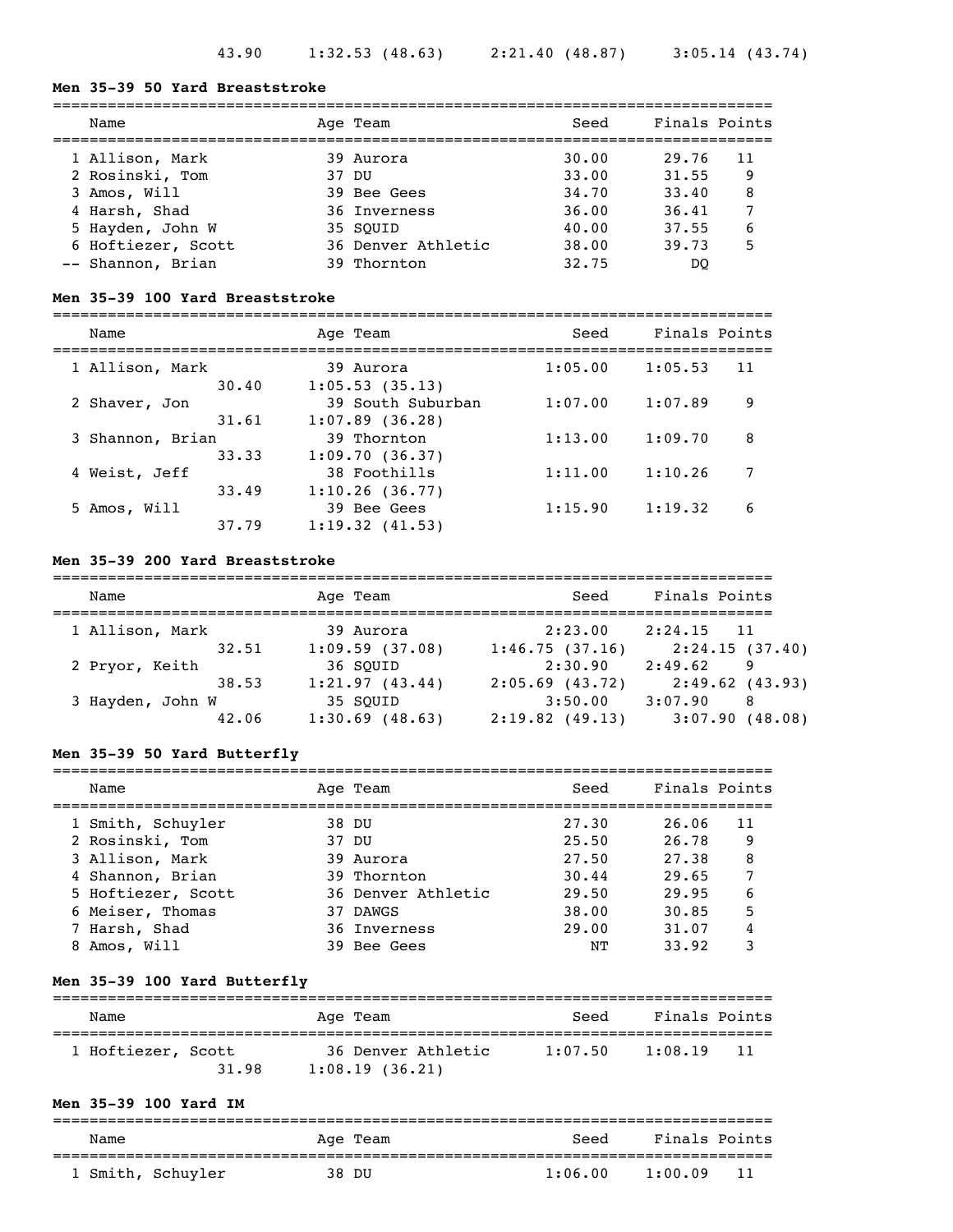|                     | 29.43 | 1:00.09(30.66)          |         |         |              |
|---------------------|-------|-------------------------|---------|---------|--------------|
| 2 Allison, Mark     |       | 39 Aurora               | 1:01.00 | 1:00.84 | 9            |
|                     | 28.19 | $1:00.84$ (32.65)       |         |         |              |
| 3 Rosinski, Tom     |       | 37 DU                   | 1:02.00 | 1:02.36 | 8            |
|                     | 28.64 | 1:02.36(33.72)          |         |         |              |
| 4 Shannon, Brian    |       | 39 Thornton             | 1:06.60 | 1:05.03 | 7            |
|                     | 31.71 | 1:05.03(33.32)          |         |         |              |
| 5 Weist, Jeff       |       | 38 Foothills            | 1:10.00 | 1:06.49 | 6            |
|                     | 32.07 | 1:06.49(34.42)          |         |         |              |
| 6 Pazmino, Jorge    |       | 37 Aurora               | 1:08.38 | 1:07.93 | 5            |
|                     | 31.51 | 1:07.93(36.42)          |         |         |              |
| 7 Harsh, Shad       |       | 36 Inverness            | 1:09.00 | 1:10.67 | 4            |
|                     | 33.46 | 1:10.67(37.21)          |         |         |              |
| 8 Meiser, Thomas    |       | 37 DAWGS                | 1:30.00 | 1:11.32 | 3            |
|                     | 33.67 | 1:11.32(37.65)          |         |         |              |
| 9 Pryor, Keith      |       | 36 SQUID                | 1:10.00 | 1:11.95 | 2            |
|                     | 33.78 | 1:11.95(38.17)          |         |         |              |
| 10 Amos, Will       |       | 39 Bee Gees             | 1:12.00 | 1:16.00 | $\mathbf{1}$ |
|                     | 35.89 | 1:16.00(40.11)          |         |         |              |
| 11 Hoftiezer, Scott |       | 36 Denver Athletic      | 1:12.00 | 1:16.72 |              |
|                     |       | $37.02$ 1:16.72 (39.70) |         |         |              |
| 12 Hayden, John W   |       | 35 SQUID                | 1:45.00 | 1:19.05 |              |
|                     | 38.69 | 1:19.05(40.36)          |         |         |              |

### **Men 35-39 200 Yard IM**

| Name               |       | Age Team       |                    | Seed                         | Finals Points |                |
|--------------------|-------|----------------|--------------------|------------------------------|---------------|----------------|
| 1 Hoftiezer, Scott | 31.57 | 1:17.93(46.36) | 36 Denver Athletic | 2:35.00<br>$2:05.44$ (47.51) | 2:41.03       | 2:41.03(35.59) |

### **Men 35-39 400 Yard IM**

| Name              | Age Team          | Seed           | Finals Points     |
|-------------------|-------------------|----------------|-------------------|
| 1 Pryor, Keith    | 36 SOUID          | 5:36.80        | $5:20.48$ 11      |
| 33.51             | 1:13.57(40.06)    | 1:55.97(42.40) | $2:37.49$ (41.52) |
| $3:22.84$ (45.35) | 4:07.61(44.77)    | 4:44.98(37.37) | 5:20.48(35.50)    |
| 2 Hayden, John W  | 35 SOUID          | 8:00.00        | 6:06.89<br>9      |
| 39.38             | 1:24.45(45.07)    | 2:15.52(51.07) | $3:03.28$ (47.76) |
| $3:54.82$ (51.54) | $4:44.42$ (49.60) | 5:27.43(43.01) | 6:06.89(39.46)    |

### **Men 40-44 50 Yard Freestyle**

| Name                     | Age Team            | Seed  | Finals Points |                |
|--------------------------|---------------------|-------|---------------|----------------|
| 1 Kahl, Steven           | 44 Inverness        | 23.70 | 23.51         | 10             |
| 1 Freeman, Andy          | 42 BAM              | 23.50 | 23.51         | 10             |
| 3 Chaiyaroj, Pattanachai | 43 SOUID            | 24.01 | 23.66         | 8              |
| 4 Cox, Randy             | 44 BAM              | 23.20 | 23.83         | 7              |
| 5 LeVasseur, Andrew      | 43 SOUID            | 26.99 | 24.12         | 6              |
| 6 Phelps, Brian          | 42 Aurora           | 24.50 | 24.61         | 5              |
| 7 Davis, Steve           | 44 DAWGS            | 25.00 | 24.73         | 4              |
| 8 Gress, Karl            | 44 Highlands Ranch  | 24.70 | 24.95         | 3              |
| 9 Hoyt, Brian            | 40 Thornton         | 26.00 | 26.05         | $\overline{2}$ |
| 10 Reifel, Richard       | 41 Inverness        | 28.00 | 27.66         |                |
| 11 Arnold, Daniel        | 43 Colorado Springs | 27.30 | 28.16         |                |
| 12 Hanson, Jim           | 44 Colorado Springs | 32.50 | 28.34         |                |
| 13 Pins, Michael         | 41 BAM              | 28.31 | 28.57         |                |
| 14 Schoo, Dallas         | 40 Bee Gees         | 35.70 | 36.04         |                |

### **Men 40-44 100 Yard Freestyle**

### =============================================================================== Name Mage Team Age Team Seed Finals Points ===============================================================================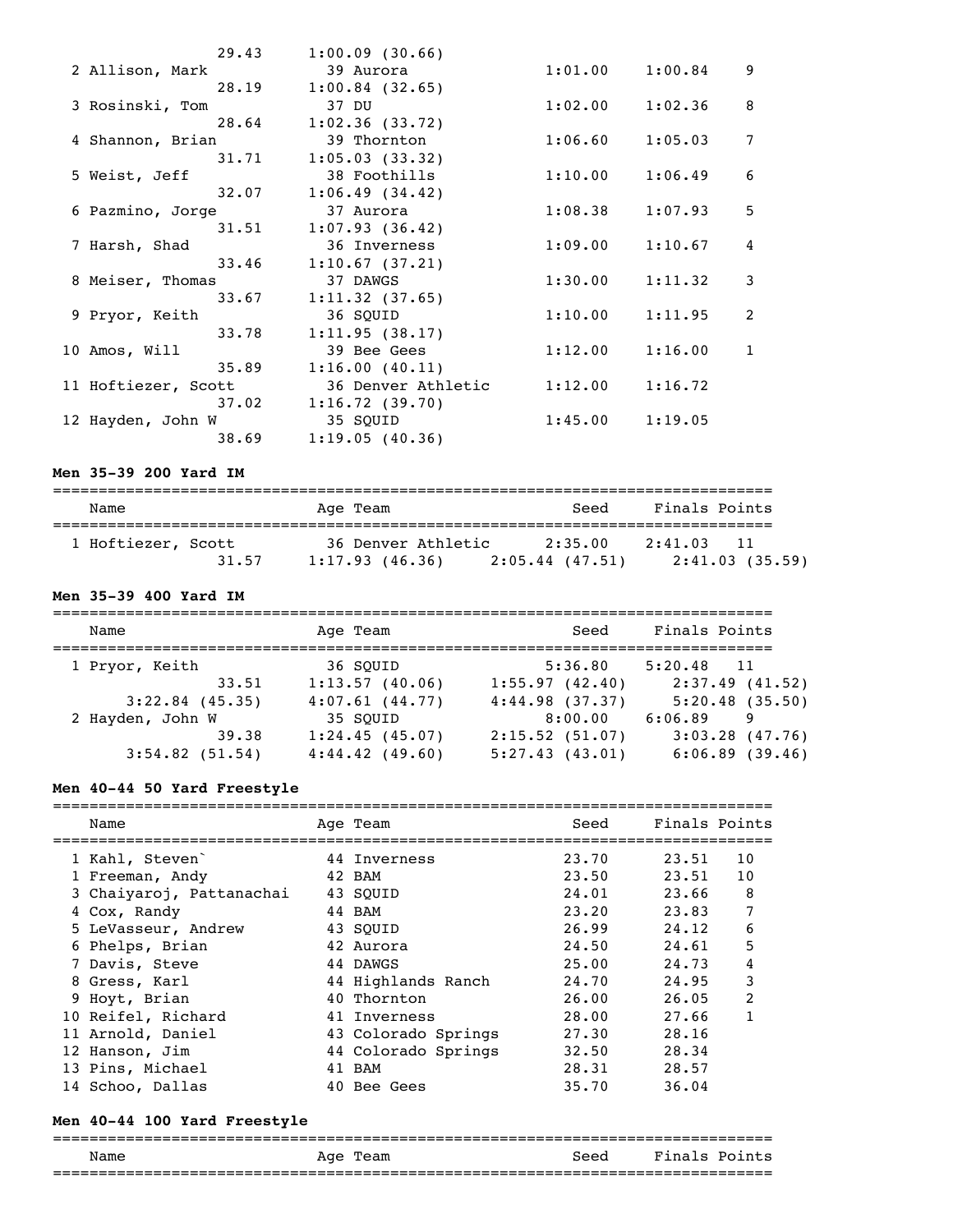| 1 Freeman, Andy          | 42 BAM              | 53.50   | 50.64   | 11           |
|--------------------------|---------------------|---------|---------|--------------|
| 24.78                    | $50.64$ (25.86)     |         |         |              |
| 2 Kahl, Steven           | 44 Inverness        | 53.80   | 51.04   | 9            |
| 24.55                    | 51.04(26.49)        |         |         |              |
| 3 Chaiyaroj, Pattanachai | 43 SQUID            | 51.82   | 51.67   | 8            |
| 24.66                    | 51.67(27.01)        |         |         |              |
| 4 Cox, Randy             | 44 BAM              | 52.80   | 52.54   | 7            |
| 25.23                    | 52.54(27.31)        |         |         |              |
| 5 Davis, Steve           | 44 DAWGS            | 57.00   | 54.32   | 6            |
| 25.86                    | 54.32(28.46)        |         |         |              |
| 6 Phelps, Brian          | 42 Aurora           | 56.00   | 55.21   | 5            |
| 26.21                    | 55.21(29.00)        |         |         |              |
| 7 Galan, Henry           | 43 South Suburban   | 58.80   | 57.66   | 4            |
| 28.10                    | $57.66$ (29.56)     |         |         |              |
| 8 Kimbel, Michael        | 41 DU               | 58.00   | 58.41   | 3            |
| 28.16                    | 58.41(30.25)        |         |         |              |
| 9 Hoyt, Brian            | 40 Thornton         | 57.00   | 59.10   | 2            |
| 27.89                    | 59.10(31.21)        |         |         |              |
| 10 Fouque, Guillaume     | 40 Bee Gees         | 1:00.00 | 1:00.76 | $\mathbf{1}$ |
| 28.66                    | 1:00.76(32.10)      |         |         |              |
| 11 Arnold, Daniel        | 43 Colorado Springs | 58.70   | 1:01.20 |              |
| 29.11                    | 1:01.20(32.09)      |         |         |              |
| 12 Pins, Michael         | 41 BAM              | 1:03.27 | 1:02.81 |              |
| 29.88                    | 1:02.81(32.93)      |         |         |              |
| 13 Schoo, Dallas         | 40 Bee Gees         | 1:25.31 | 1:21.01 |              |
| 39.95                    | 1:21.01(41.06)      |         |         |              |

# **Men 40-44 200 Yard Freestyle**

| Name            |                    | Age Team and Seed Finals Points<br>___________________________________                      |                                      |                                               |
|-----------------|--------------------|---------------------------------------------------------------------------------------------|--------------------------------------|-----------------------------------------------|
|                 |                    | 1 Tsuchiya, Brian $\begin{array}{ccc} 42 & \text{BAM} & 1:50.00 & 1:49.52 & 11 \end{array}$ |                                      |                                               |
|                 |                    | 25.78 53.41 (27.63) 1:21.44 (28.03) 1:49.52 (28.08)                                         |                                      |                                               |
| 2 Wise, James   |                    | 42 DU 1:57.00 1:55.64 9                                                                     |                                      |                                               |
|                 |                    | 27.53 56.68 (29.15) 1:26.28 (29.60) 1:55.64 (29.36)                                         |                                      |                                               |
| 3 Kahl, Steven` |                    | 44 Inverness 2:00.70 1:55.79 8                                                              |                                      |                                               |
|                 |                    | 26.52 55.25 (28.73) 1:25.20 (29.95) 1:55.79 (30.59)                                         |                                      |                                               |
|                 | 4 Melanson, Edward | 44 DU                                                                                       | 1:58.68 1:57.86 7                    |                                               |
|                 | 28.49              |                                                                                             |                                      | 58.72 (30.23) 1:28.80 (30.08) 1:57.86 (29.06) |
|                 | 5 Freeman, Andy    | 42 BAM 1:53.00 1:58.02 6                                                                    |                                      |                                               |
|                 |                    | 27.85 57.33 (29.48) 1:27.43 (30.10) 1:58.02 (30.59)                                         |                                      |                                               |
| 6 Evans, Tom    |                    |                                                                                             | 41 Denver Athletic 2:10.00 2:02.71 5 |                                               |
|                 |                    | 28.59 59.67 (31.08) 1:31.23 (31.56) 2:02.71 (31.48)                                         |                                      |                                               |
| 7 Adams, Scott  |                    | 42 Unattached 2:04.24 2:05.41 4                                                             |                                      |                                               |
|                 |                    | 29.00 1:00.00 (31.00) 1:32.48 (32.48) 2:05.41 (32.93)                                       |                                      |                                               |
|                 | 8 Shriner, Kent    | 44 Cheyene Masters 2:44.00 2:23.32 3                                                        |                                      |                                               |
|                 |                    | $31.24$ 1:06.85 (35.61) 1:45.40 (38.55) 2:23.32 (37.92)                                     |                                      |                                               |
|                 |                    | 9 Pins, Michael 41 BAM 2:19.43 2:25.28 2                                                    |                                      |                                               |
|                 |                    | $30.75$ 1:05.85 (35.10) 1:42.33 (36.48) 2:25.28 (42.95)                                     |                                      |                                               |

# **Men 40-44 500 Yard Freestyle**

| Name                | Age Team           | Seed                | Finals Points                         |
|---------------------|--------------------|---------------------|---------------------------------------|
| 1 Wise, James       | 42 DU              | 5:25.00             | $5:18.39$ 11                          |
| 29.47               | 1:01.40(31.93)     | $1:32.82$ $(31.42)$ | 2:04.79(31.97)                        |
| $2:36.68$ $(31.89)$ | 3:08.98(32.30)     | 3:41.36(32.38)      | 4:13.83(32.47)                        |
| 4:46.29(32.46)      | 5:18.39(32.10)     |                     |                                       |
| 2 Joyner, Thomas    | 42 Durango         | 5:35.06             | 5:31.08<br>$\overline{9}$             |
| 30.37               | 1:03.13(32.76)     | 1:36.08(32.95)      | 2:10.14(34.06)                        |
| 2:43.71(33.57)      | $3:17.39$ (33.68)  | $3:51.32$ (33.93)   | 4:25.32(34.00)                        |
| 4:59.19(33.87)      | 5:31.08(31.89)     |                     |                                       |
| 3 Evans, Tom        | 41 Denver Athletic | 5:50.00             | 5:34.22<br>$\overline{\phantom{1}}$ 8 |
| 29.85               | 1:02.55(32.70)     | 1:34.87(32.32)      | 2:08.33(33.46)                        |
| 2:41.63(33.30)      | 3:15.33(33.70)     | 3:49.65(34.32)      | 4:24.31(34.66)                        |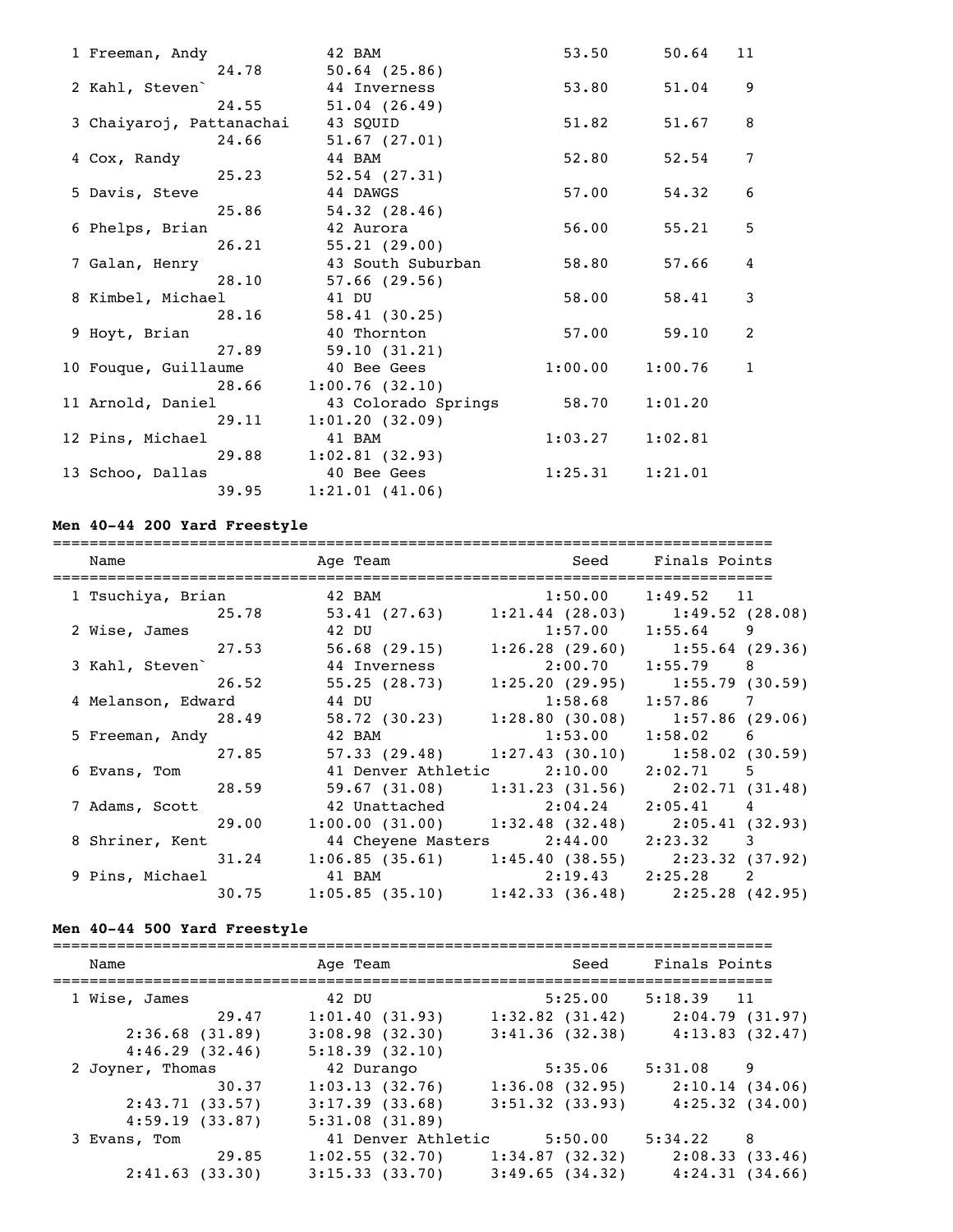| 5:00.25(35.94)    | 5:34.22(33.97)                                        |                                     |                |   |
|-------------------|-------------------------------------------------------|-------------------------------------|----------------|---|
| 4 Nash, Kevin     | 43 Bee Gees                                           | 5:45.00                             | 5:39.62 7      |   |
| 29.91             | 1:03.11(33.20)                                        | 1:37.37(34.26)                      | 2:11.95(34.58) |   |
| 2:46.62(34.67)    | $3:21.48$ (34.86)                                     | 3:56.39(34.91)                      | 4:31.33(34.94) |   |
| 5:06.17(34.84)    | 5:39.62(33.45)                                        |                                     |                |   |
| 5 Kimbel, Michael | 41 DU                                                 | 6:00.00                             | $5:58.88$ 6    |   |
| 31.84             | $1:06.68$ $(34.84)$                                   | 1:42.45(35.77)                      | 2:18.58(36.13) |   |
| 2:55.56(36.98)    | 3:32.41(36.85)                                        | 4:09.24(36.83)                      | 4:45.90(36.66) |   |
| 5:23.10(37.20)    | $5:58.88$ (35.78)                                     |                                     |                |   |
| 6 Arnold, Daniel  | 43 Colorado Springs 5:59.00                           |                                     | 6:07.84        | 5 |
| 32.65             | 1:07.33(34.68)                                        | $1:43.94$ (36.61) $2:20.77$ (36.83) |                |   |
| 2:57.73(36.96)    | $3:35.11$ (37.38) $4:13.65$ (38.54) $4:52.30$ (38.65) |                                     |                |   |
| 5:31.45(39.15)    | $6:07.84$ (36.39)                                     |                                     |                |   |

### **Men 40-44 1000 Yard Freestyle**

| Name               |         | Age Team       |                      |                                                       | Seed           | Finals Points                         |                |
|--------------------|---------|----------------|----------------------|-------------------------------------------------------|----------------|---------------------------------------|----------------|
| 1 Wise, James      |         | 42 DU          |                      |                                                       | 11:20.00       | $11:00.82$ 11                         |                |
|                    | 29.79   |                | 1:01.92(32.13)       |                                                       |                | $1:34.52$ (32.60) $2:07.52$ (33.00)   |                |
| 2:40.14(32.62)     |         |                | $3:12.94$ (32.80)    |                                                       |                | $3:45.83$ (32.89) $4:18.84$ (33.01)   |                |
| 4:52.14(33.30)     |         |                | 5:25.70(33.56)       |                                                       |                | $5:59.43(33.73)$ $6:32.65(33.22)$     |                |
| 7:06.24(33.59)     |         |                | 7:39.66(33.42)       |                                                       |                | $8:13.36$ (33.70) $8:47.13$ (33.77)   |                |
| 9:21.28(34.15)     |         |                | 9:55.33(34.05)       |                                                       |                | $10:29.47(34.14)$ $11:00.82(31.35)$   |                |
| 2 Nash, Kevin      |         |                | 43 Bee Gees          |                                                       |                | 12:10.00 12:01.18 9                   |                |
|                    | 31.97   |                | 1:07.14(35.17)       |                                                       |                | $1:43.19$ (36.05) $2:19.11$ (35.92)   |                |
| 2:55.21(36.10)     |         |                | 3:31.01(35.80)       |                                                       |                | $4:06.38$ (35.37) $4:41.59$ (35.21)   |                |
| 5:16.66(35.07)     |         |                | 5:51.47(34.81)       |                                                       |                | $6:26.41(34.94)$ $7:02.04(35.63)$     |                |
| 7:38.13(36.09)     |         |                | 8:15.13(37.00)       |                                                       |                | $8:51.80(36.67)$ 9:28.99 (37.19)      |                |
| 10:06.47(37.48)    |         |                | 10:44.35(37.88)      |                                                       |                | $11:23.26$ (38.91) $12:01.18$ (37.92) |                |
| 3 Kimbel, Michael  |         | 41 DU          |                      |                                                       |                | $12:30.00$ $12:40.83$                 | 8              |
|                    | 33.13   |                | 1:10.15(37.02)       |                                                       |                | $1:48.24$ (38.09) $2:26.81$ (38.57)   |                |
| 3:05.45(38.64)     |         |                | 3:43.65(38.20)       |                                                       |                | $4:22.14$ (38.49) $5:01.42$ (39.28)   |                |
| 5:40.54(39.12)     |         |                | 6:19.36(38.82)       |                                                       |                | $6:58.83$ (39.47) $7:37.04$ (38.21)   |                |
| 8:15.27(38.23)     |         |                | 8:53.71(38.44)       |                                                       | 9:31.94(38.23) | 10:10.28(38.34)                       |                |
| 10:48.38(38.10)    |         |                | 11:26.19(37.81)      | 12:04.39(38.20)                                       |                | 12:40.83(36.44)                       |                |
| 4 Arnold, Daniel   |         |                |                      |                                                       |                |                                       |                |
|                    | 34.67   |                | 1:13.92(39.25)       |                                                       |                | $1:53.63$ (39.71) $2:31.57$ (37.94)   |                |
| 3:10.65(39.08)     |         |                |                      | $3:49.00(38.35)$ $4:27.39(38.39)$ $5:09.11(41.72)$    |                |                                       |                |
| 5:47.54(38.43)     |         |                |                      | $6:26.09$ (38.55) $7:03.99$ (37.90) $7:43.07$ (39.08) |                |                                       |                |
| 8:21.56(38.49)     |         |                | 9:00.43(38.87)       | 9:39.76(39.33)                                        |                | 10:18.31(38.55)                       |                |
| $10:57.82$ (39.51) |         |                | $11:37.32$ (39.50)   | 12:16.90(39.58)                                       |                | 12:54.90(38.00)                       |                |
| 5 Hanson, Jim      |         |                |                      | 44 Colorado Springs  14:15.00  13:47.94               |                |                                       | 6              |
|                    | 1:14.74 |                | 1:56.31(41.57)       |                                                       |                |                                       | 2:37.93( )     |
| 3:20.07(42.14)     |         |                | 4:02.28(42.21)       | 4:45.18(42.90)                                        |                |                                       | 5:27.51(42.33) |
| 6:10.04(42.53)     |         | 6:52.25(42.21) |                      | 7:34.66(42.41)                                        |                | 8:17.53(42.87)                        |                |
| 8:59.54(42.01)     |         | 9:41.55(42.01) |                      | 10:23.17(41.62)                                       |                | 11:04.83(41.66)                       |                |
| 11:46.51(41.68)    |         |                | $12:29.28$ $(42.77)$ | $13:10.52$ $(41.24)$                                  |                | $13:47.94$ (37.42)                    |                |

# **Men 40-44 1650 Yard Freestyle**

| Name                 | Age Team           | Seed               | Finals Points                       |
|----------------------|--------------------|--------------------|-------------------------------------|
| 1 Melanson, Edward   | 44 DU              |                    | 18:29.59 17:47.88 11                |
| 30.23                | 1:02.69(32.46)     | 1:34.92(32.23)     | 2:07.46(32.54)                      |
| 2:39.95(32.49)       | 3:12.35(32.40)     | 3:44.70(32.35)     | 4:17.24(32.54)                      |
| 4:49.62(32.38)       | 5:21.85(32.23)     | 5:54.09(32.24)     | 6:26.35(32.26)                      |
| 6:58.71(32.36)       | 7:31.01(32.30)     | $8:03.64$ (32.63)  | 8:36.26(32.62)                      |
| 9:08.53(32.27)       | 9:41.22(32.69)     | $10:13.68$ (32.46) | 10:46.19(32.51)                     |
| 11:18.42(32.23)      | $11:50.98$ (32.56) | 12:23.21(32.23)    | 12:55.96(32.75)                     |
| 13:28.67(32.71)      | 14:01.13(32.46)    | $14:33.94$ (32.81) | 15:06.34(32.40)                     |
| 15:39.07(32.73)      | $16:11.58$ (32.51) | 16:44.35(32.77)    | 17:16.80(32.45)                     |
| $17:47.88$ $(31.08)$ |                    |                    |                                     |
| 2 Joyner, Thomas     | 42 Durango         |                    | $19:23.54$ $19:09.95$<br>9          |
| 30.94                | $1:04.58$ (33.64)  |                    | $1:38.76$ (34.18) $2:13.25$ (34.49) |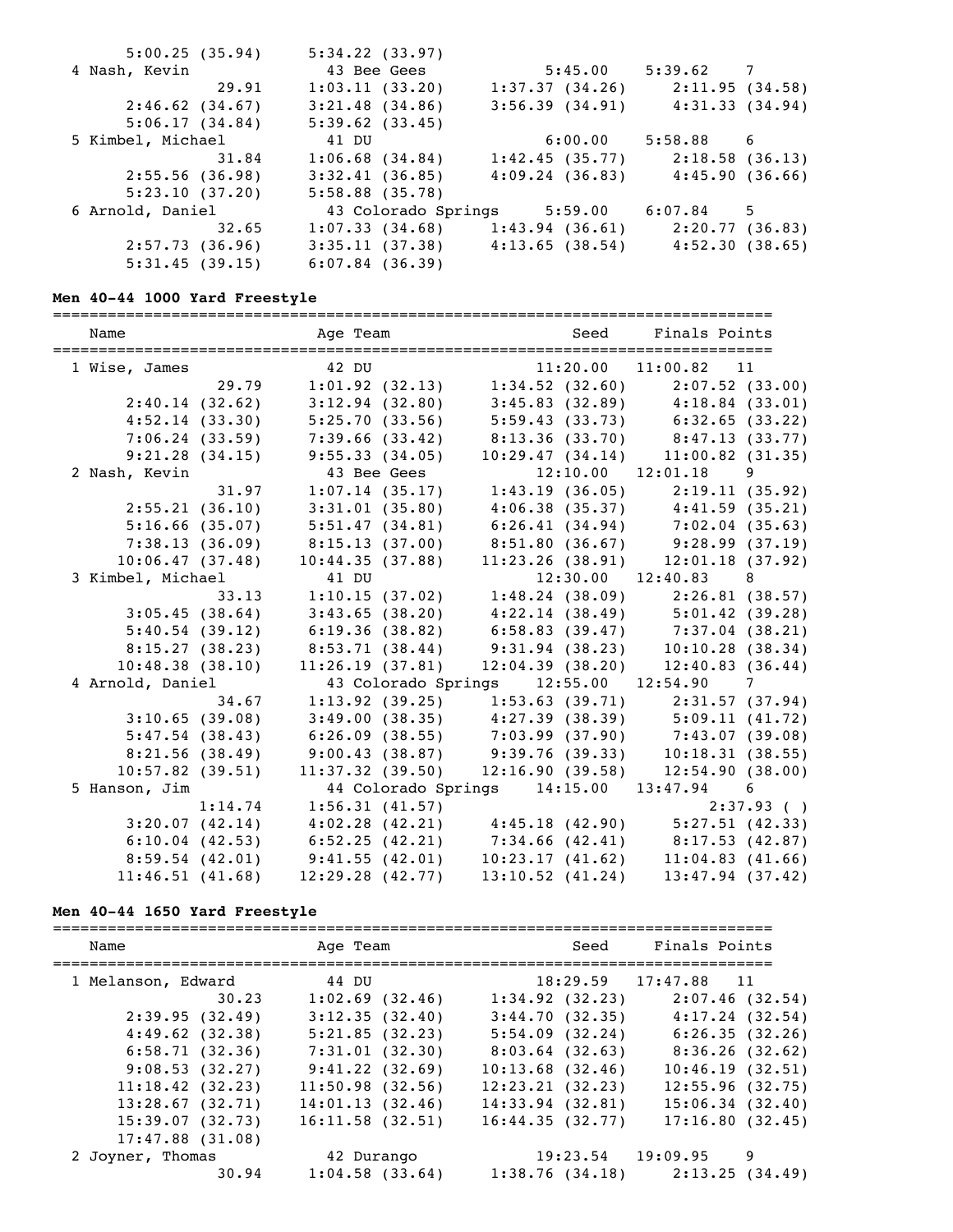| 2:47.73(34.48)                        | 3:22.03(34.30)                                                                   | 3:56.35(34.32)                                               | 4:30.56(34.21)                                        |
|---------------------------------------|----------------------------------------------------------------------------------|--------------------------------------------------------------|-------------------------------------------------------|
| 5:04.51(33.95)                        | 5:38.73 (34.22)                                                                  | 6:12.97(34.24)                                               | 6:47.42(34.45)                                        |
| 7:21.57(34.15)                        | 7:56.13(34.56)                                                                   | 8:30.46(34.33)                                               | 9:05.00(34.54)                                        |
| 9:40.14(35.14)                        | 10:15.20(35.06)                                                                  | 10:50.23(35.03)                                              | 11:25.29(35.06)                                       |
| 12:00.61(35.32)                       | 12:35.87(35.26)                                                                  | 13:11.35(35.48)                                              | 13:47.14(35.79)                                       |
| 14:22.93(35.79)                       | 14:58.90(35.97)                                                                  | 15:34.93(36.03)                                              | $16:10.68$ (35.75)                                    |
| $16:46.88$ (36.20)                    | $17:23.24$ (36.36)                                                               | 17:59.47(36.23)                                              | 18:35.13(35.66)                                       |
|                                       |                                                                                  |                                                              |                                                       |
| 19:09.95(34.82)                       |                                                                                  |                                                              |                                                       |
| 3 Evans, Tom                          |                                                                                  | 41 Denver Athletic 21:00.00 19:42.06 8                       |                                                       |
| 31.37                                 |                                                                                  |                                                              | $1:06.31(34.94)$ $1:40.74(34.43)$ $2:15.67(34.93)$    |
| 2:50.03(34.36)                        |                                                                                  |                                                              | $3:24.39(34.36)$ $3:59.35(34.96)$ $4:34.83(35.48)$    |
| 5:10.09(35.26)                        |                                                                                  |                                                              | $5:45.75(35.66)$ $6:21.39(35.64)$ $6:57.13(35.74)$    |
| 7:33.27(36.14)                        |                                                                                  |                                                              | $8:09.32$ (36.05) $8:45.35$ (36.03) $9:21.93$ (36.58) |
| 9:58.26(36.33)                        | 10:34.47(36.21)                                                                  |                                                              | $11:11.02$ (36.55) $11:47.52$ (36.50)                 |
| 12:24.40(36.88)                       | 13:01.01(36.61)                                                                  | 13:38.18(37.17)                                              | 14:15.37(37.19)                                       |
| 14:52.04(36.67)                       | 15:28.73(36.69)                                                                  | 16:05.58(36.85)                                              | 16:42.21(36.63)                                       |
| 17:18.63(36.42)                       | 17:55.07(36.44)                                                                  | 18:31.73(36.66)                                              | 19:07.76(36.03)                                       |
| 19:42.06(34.30)                       |                                                                                  |                                                              |                                                       |
| 4 Kimbel, Michael                     |                                                                                  |                                                              |                                                       |
| 32.65                                 | 41 DU $21:00.00$ $20:54.54$ 7<br>1:09.12 (36.47) 1:46.49 (37.37) 2:24.03 (37.54) |                                                              |                                                       |
|                                       | $4:16.00(37.36)$ $4:53.61(37.61)$                                                |                                                              |                                                       |
| $3:38.64$ $(1:14.61)$                 |                                                                                  |                                                              |                                                       |
| $6:09.01$ ()                          |                                                                                  |                                                              | $7:24.83$ ()                                          |
| 8:02.90(38.07)                        |                                                                                  |                                                              |                                                       |
|                                       |                                                                                  | $11:52.05$ ()                                                |                                                       |
| $15:05.24$ ()                         |                                                                                  |                                                              |                                                       |
|                                       | $17:01.61$ ()                                                                    |                                                              |                                                       |
|                                       | $18:59.11$ ()                                                                    |                                                              | $20:17.05$ ()                                         |
| 20:54.54(37.49)                       |                                                                                  |                                                              |                                                       |
| 5 Arnold, Daniel                      |                                                                                  | 43 Colorado Springs 21:55.00 22:00.99 6                      |                                                       |
|                                       |                                                                                  |                                                              |                                                       |
| 35.11                                 |                                                                                  |                                                              |                                                       |
|                                       |                                                                                  |                                                              | $1:13.23$ (38.12) $1:52.10$ (38.87) $2:31.02$ (38.92) |
| 3:12.01(40.99)                        |                                                                                  |                                                              | $3:51.37$ (39.36) $4:31.59$ (40.22) $5:12.18$ (40.59) |
| 5:52.60(40.42)                        | 6:33.05(40.45)                                                                   |                                                              | $7:12.82$ (39.77) $7:52.95$ (40.13)                   |
| 8:33.43(40.48)                        | 9:13.11(39.68)                                                                   | 9:53.87(40.76)                                               | $10:33.72$ (39.85)                                    |
| 11:13.20(39.48)                       | 11:54.20(41.00)                                                                  | 12:33.95(39.75)                                              | 13:14.29(40.34)                                       |
| 13:55.51(41.22)                       | 14:36.76(41.25)                                                                  |                                                              | $15:56.28$ (40.03)                                    |
| 16:37.73(41.45)                       | 17:16.31(38.58)                                                                  | $(39.75)$<br>15:16.25 (39.49)<br>17:56 77<br>17:56.77(40.46) | 18:35.94(39.17)                                       |
| 19:15.99(40.05)                       | 19:55.78(39.79)                                                                  | 20:35.71 (39.93)                                             | $21:19.02$ $(43.31)$                                  |
| 22:00.99(41.97)                       |                                                                                  |                                                              |                                                       |
| 6 Shriner, Kent                       |                                                                                  |                                                              |                                                       |
| 34.05                                 |                                                                                  | $1:12.86$ (38.81) 1:52.65 (39.79)                            | 2:33.03(40.38)                                        |
| 3:13.06(40.03)                        | 3:52.95(39.89)                                                                   | 4:32.88 (39.93)                                              | 5:12.90(40.02)                                        |
| 5:53.04(40.14)                        | 6:34.09(41.05)                                                                   | 7:15.10(41.01)                                               | 7:56.20(41.10)                                        |
| 8:37.00(40.80)                        | 9:17.58(40.58)                                                                   | 9:59.03(41.45)                                               | 10:41.85(42.82)                                       |
| $11:24.22$ $(42.37)$                  | 12:05.56(41.34)                                                                  | 12:46.96(41.40)                                              |                                                       |
|                                       |                                                                                  |                                                              |                                                       |
| 14:10.85(42.05)                       | 14:52.91(42.06)                                                                  | $15:34.92$ $(42.01)$                                         | 13:28.80(41.84)<br>16:17.71(42.79)                    |
| 16:59.90(42.19)                       | 17:42.37(42.47)                                                                  | 18:24.43(42.06)                                              | 19:07.51(43.08)                                       |
| 19:49.75(42.24)                       | 20:31.25(41.50)                                                                  | 21:13.20(41.95)                                              | 21:55.20(42.00)                                       |
| 22:33.14(37.94)                       |                                                                                  |                                                              |                                                       |
| 7 Jensen, Rod                         | 42 Cheyene Masters                                                               | 21:30.00                                                     | 22:53.59<br>$\overline{4}$                            |
| 32.20                                 | 1:07.46(35.26)                                                                   | 1:44.41(36.95)                                               | 2:22.09(37.68)                                        |
| 3:00.58(38.49)                        | 3:39.39(38.81)                                                                   | 4:18.86(39.47)                                               | 4:59.17(40.31)                                        |
| 5:40.15(40.98)                        | 6:20.96(40.81)                                                                   | 7:02.63(41.67)                                               | 7:43.91(41.28)                                        |
| 8:24.99(41.08)                        | 9:07.31(42.32)                                                                   | 9:49.91(42.60)                                               | 10:32.73(42.82)                                       |
| $11:15.82$ (43.09)                    | 11:59.35(43.53)                                                                  | $12:42.88$ (43.53)                                           | 13:26.51(43.63)                                       |
| 14:09.58(43.07)                       | 14:53.05(43.47)                                                                  | 15:36.81(43.76)                                              | 16:20.19(43.38)                                       |
| 17:03.15(42.96)                       | $17:46.88$ (43.73)                                                               | 18:30.43(43.55)                                              | 19:14.19(43.76)                                       |
| 19:58.37(44.18)<br>$22:53.59$ (43.89) | 20:42.68(44.31)                                                                  | 21:25.76(43.08)                                              | 22:09.70(43.94)                                       |

# **Men 40-44 50 Yard Backstroke**

| Name          | Age Team    | Seed  | Finals Points |  |
|---------------|-------------|-------|---------------|--|
| 1 Nash, Kevin | 43 Bee Gees | 27.00 | 27.07<br>11   |  |
| 2 Cox, Randy  | 44 BAM      | 27.60 | 27.63<br>Q    |  |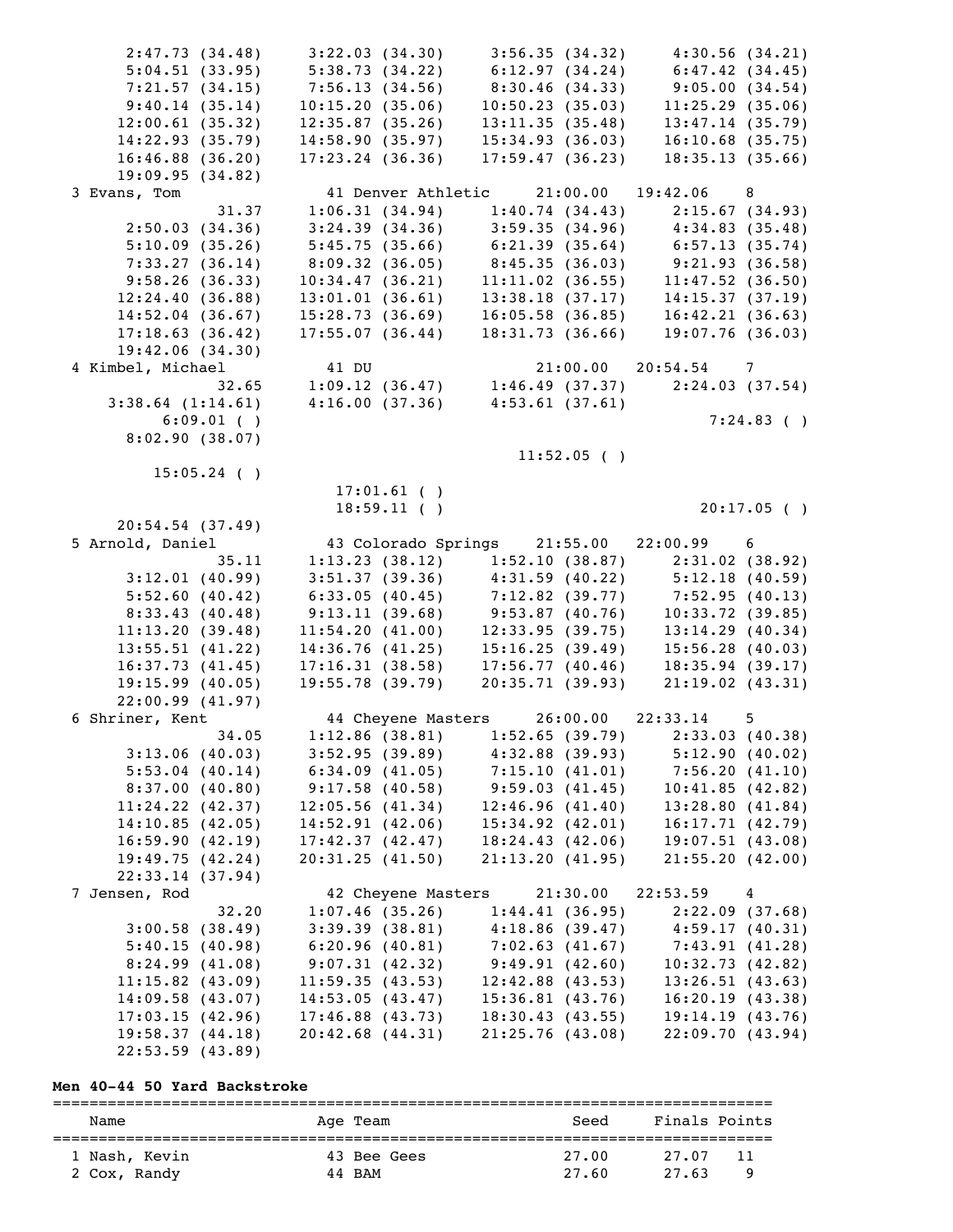| 3 Chaiyaroj, Pattanachai | 43 SOUID            | 27.82 | 28.15 | 8 |
|--------------------------|---------------------|-------|-------|---|
| 4 Phelps, Brian          | 42 Aurora           | 29.00 | 28.94 |   |
| 5 Kahl, Steven           | 44 Inverness        | 31.00 | 29.31 | 6 |
| 6 Gress, Karl            | 44 Highlands Ranch  | 29.70 | 29.61 | 5 |
| 7 Joyner, Thomas         | 42 Durango          | 29.60 | 29.72 | 4 |
| 8 Evans, Tom             | 41 Denver Athletic  | 35.00 | 30.36 | 3 |
| 9 Hoyt, Brian            | 40 Thornton         | 30.00 | 30.70 | 2 |
| 10 LeVasseur, Andrew     | 43 SOUID            | 30.27 | 31.00 |   |
| 11 Fouque, Guillaume     | 40 Bee Gees         | 40.00 | 36.82 |   |
| 12 Arnold, Daniel        | 43 Colorado Springs | 39.00 | 38.54 |   |
| 13 Schoo, Dallas         | 40 Bee Gees         | 48.22 | 45.74 |   |

### **Men 40-44 100 Yard Backstroke**

| Name                      | Age Team                        | Seed    | Finals Points |
|---------------------------|---------------------------------|---------|---------------|
| 1 Nash, Kevin             | 43 Bee Gees                     | 59.00   | 58.12         |
| 28.14                     | 58.12(29.98)                    |         | 11            |
| 2 Melanson, Edward        | 44 DU                           | 1:03.74 | 9<br>1:03.16  |
| 30.96                     | 1:03.16(32.20)                  | 1:01.93 | 8             |
| 3 Chaiyaroj, Pattanachai  | 43 SOUID                        |         | 1:03.20       |
| 30.80                     | 1:03.20(32.40)                  | 1:03.51 | 7             |
| 4 Joyner, Thomas          | 42 Durango                      |         | 1:04.04       |
| 31.75                     | 1:04.04(32.29)                  | 1:05.00 | 6             |
| 5 Phelps, Brian           | 42 Aurora                       |         | 1:04.57       |
| 30.69                     | 1:04.57(33.88)                  | 1:15.00 | 5             |
| 6 Evans, Tom              | 41 Denver Athletic              |         | 1:04.80       |
| 31.96                     | 1:04.80(32.84)                  | 1:02.00 | 4             |
| 7 Hoyt, Brian             | 40 Thornton                     |         | 1:07.35       |
| 32.37                     | 1:07.35(34.98)                  | 1:30.00 | 3             |
| 8 Shriner, Kent           | 44 Cheyene Masters              |         | 1:13.19       |
| 35.84                     | 1:13.19(37.35)                  |         |               |
| -- Bennett, Dean<br>48.61 | 40 South Suburban<br>DQ (52.41) | 1:50.00 | DO            |

### **Men 40-44 200 Yard Backstroke**

| Name             | Age Team                          | Seed              | Finals Points              |
|------------------|-----------------------------------|-------------------|----------------------------|
| 1 Nash, Kevin    | 43 Bee Gees                       | 2:10.00           | $2:09.58$ 11               |
| 31.24            | $1:03.85$ (32.61) 1:36.66 (32.81) |                   | 2:09.58 (32.92)            |
| 2 Evans, Tom     | 41 Denver Athletic                | 2:40.00           | 2:21.73<br>9               |
| 34.23            | 1:10.89(36.66)                    | 1:47.32(36.43)    | 2:21.73(34.41)             |
| 3 Joyner, Thomas | 42 Durango                        | 2:24.39           | 2:24.27<br>8               |
| 34.74            | 1:11.35(36.61)                    | 1:48.96(37.61)    | 2:24.27 (35.31)            |
| 4 Shehan, Joseph | 44 DAWGS                          | 2:30.00           | 2:29.92<br>7               |
| 34.89            | 1:10.90(36.01)                    | 1:49.15(38.25)    | $2:29.92$ (40.77)          |
| 5 Hoyt, Brian    | 40 Thornton                       | 2:10.00           | 2:36.86<br>$6\overline{6}$ |
| 36.40            | $1:15.30(38.90)$ $1:56.13(40.83)$ |                   | 2:36.86 (40.73)            |
| 6 Shriner, Kent  | 44 Cheyene Masters                | $3:20.00$ 2:45.13 | 5                          |
| 38.81            | $1:20.52$ $(41.71)$               | 2:04.23(43.71)    | 2:45.13(40.90)             |

### **Men 40-44 50 Yard Breaststroke**

| Name                     | Age Team           | Seed  | Finals Points |    |
|--------------------------|--------------------|-------|---------------|----|
| 1 Cox, Randy             | 44 BAM             | 29.50 | 29.48         | 11 |
| 2 Miller, George         | 41 Inverness       | 31.00 | 30.88         | 9  |
| 3 Chaiyaroj, Pattanachai | 43 SOUID           | 32.01 | 31.68         | 8  |
| 4 Gress, Karl            | 44 Highlands Ranch | 31.90 | 31.81         |    |
| 5 Phelps, Brian          | 42 Aurora          | 33.00 | 32.28         | 6  |
| 6 Blum, Juri             | 40 South Suburban  | 33.50 | 32.70         | 5  |
| 7 Kahl, Steven           | 44 Inverness       | 34,00 | 32.77         | 4  |
| 8 Reese, Gary            | 40 Thornton        | 32.97 | 32.82         | 3  |
| 9 Brostuen, David        | 42 Unattached      | 32.70 | 33.16         | 2  |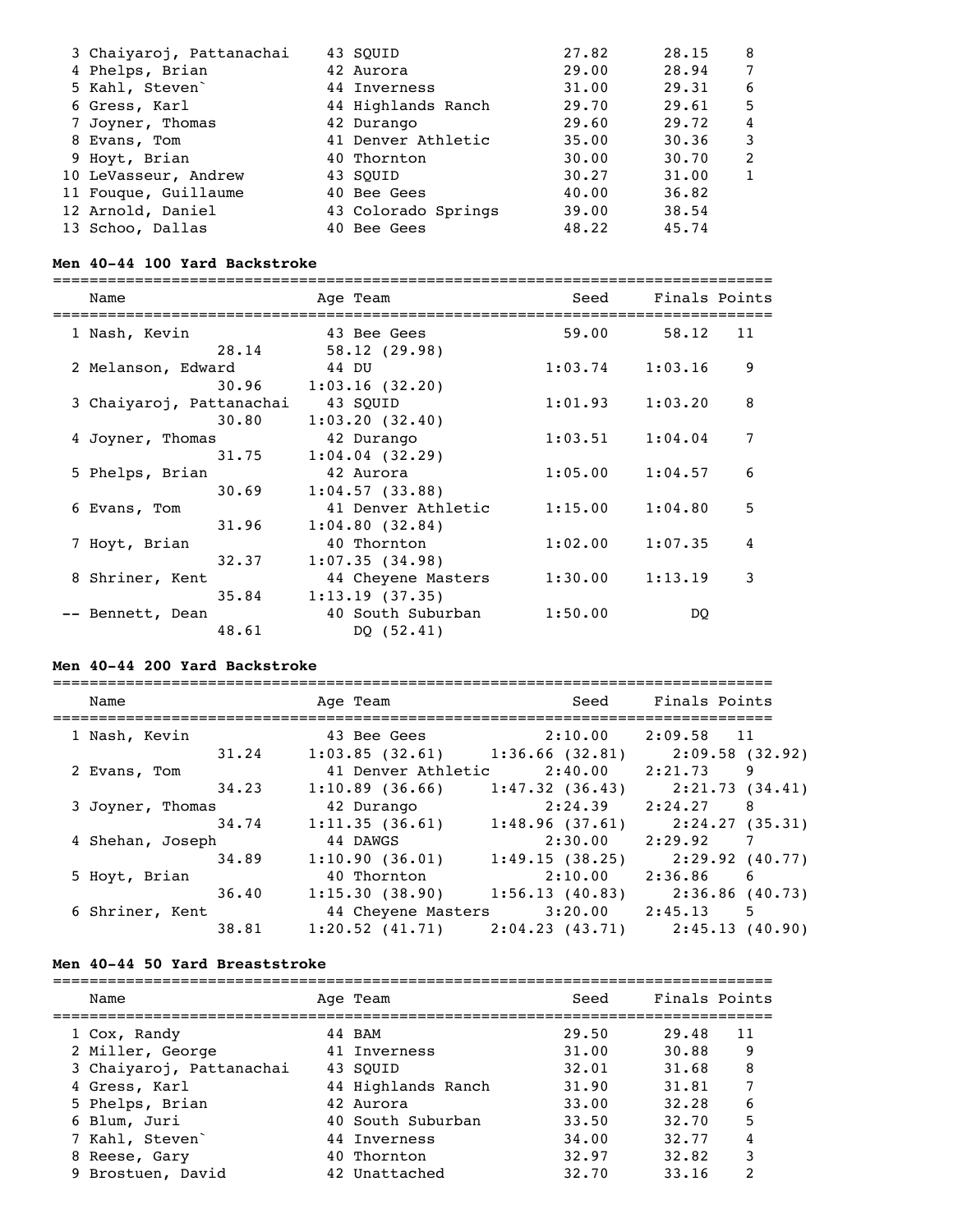| 10 LeVasseur, Andrew | 43 SOUID            | 35.62 | 35.96 |  |
|----------------------|---------------------|-------|-------|--|
| 11 Arnold, Daniel    | 43 Colorado Springs | 38.00 | 38.49 |  |
| 12 Hoyt, Brian       | 40 Thornton         | 36.00 | 40.13 |  |
| 13 Schoo, Dallas     | 40 Bee Gees         | 49.09 | 45.05 |  |

### **Men 40-44 100 Yard Breaststroke**

| Name             | Age Team          | Seed    | Finals Points |    |
|------------------|-------------------|---------|---------------|----|
| 1 Cox, Randy     | 44 BAM            | 1:05.10 | 1:05.96       | 11 |
| 31.06            | 1:05.96(34.90)    |         |               |    |
| 2 Miller, George | 41 Inverness      | 1:08.00 | 1:09.21       | 9  |
| 32.65            | 1:09.21(36.56)    |         |               |    |
| 3 Blum, Juri     | 40 South Suburban | 1:11.30 | 1:12.35       | 8  |
| 34.21            | 1:12.35(38.14)    |         |               |    |
| 4 Phelps, Brian  | 42 Aurora         | 1:15.00 | 1:12.63       | 7  |
| 33.38            | 1:12.63(39.25)    |         |               |    |
| 5 Reese, Gary    | 40 Thornton       | 1:15.00 | 1:15.21       | 6  |
| 35.31            | 1:15.21(39.90)    |         |               |    |

### **Men 40-44 200 Yard Breaststroke**

| Name<br>-------------------------------- |       | Age Team          |                                     | Seed Finals Points |    |
|------------------------------------------|-------|-------------------|-------------------------------------|--------------------|----|
| 1 Tsuchiya, Brian                        |       | 42 BAM            | 2:15.00                             | 2:14.95 11         |    |
|                                          | 31.50 | 1:05.96(34.46)    | 1:40.30(34.34)                      | 2:14.95(34.65)     |    |
| 2 Miller, George                         |       | 41 Inverness      | 2:34.00 2:36.51                     |                    | 9  |
|                                          | 35.04 | 1:15.05(40.01)    | 1:56.04(40.99)                      | 2:36.51(40.47)     |    |
| 3 Adams, Scott                           |       | 42 Unattached     | 2:39.93                             | 2:37.45            | 8  |
|                                          | 35.39 | $1:15.54$ (40.15) | $1:57.02$ $(41.48)$                 | 2:37.45(40.43)     |    |
| 4 Brostuen, David                        |       | 42 Unattached     | 2:43.00                             | 2:41.18            |    |
|                                          | 35.14 | 1:14.61(39.47)    | 1:57.51(42.90)                      | 2:41.18(43.67)     |    |
| 5 Blum, Juri                             |       | 40 South Suburban | 2:38.70 2:41.43                     |                    | -6 |
|                                          | 37.83 | 1:19.06(41.23)    | 2:00.76(41.70)                      | 2:41.43(40.67)     |    |
| 6 Reese, Gary                            |       | 40 Thornton       | 3:03.00                             | 2:54.61            | 5  |
|                                          | 37.75 |                   | $1:21.73$ (43.98) $2:07.99$ (46.26) | 2:54.61(46.62)     |    |
| 7 Bennett, Dean                          |       |                   | 40 South Suburban 3:35.00 3:35.38   |                    | 4  |
|                                          | 52.02 | 1:44.58(52.56)    | 2:39.90(55.32)                      | 3:35.38(55.48)     |    |

### **Men 40-44 50 Yard Butterfly**

| Name                        | Age Team            | Seed  | Finals Points |                |
|-----------------------------|---------------------|-------|---------------|----------------|
| 1 Nash, Kevin               | 43 Bee Gees         | 26.50 | 25.45         | 11             |
| 2 Kahl, Steven <sup>-</sup> | 44 Inverness        | 26.20 | 25.85         | 9              |
| 3 LeVasseur, Andrew         | 43 SOUID            | 27.16 | 26.00         | 8              |
| 4 Cox, Randy                | 44 BAM              | 26.30 | 26.04         | 7              |
| 5 Phelps, Brian             | 42 Aurora           | 26.50 | 26.61         | 6              |
| 6 Davis, Steve              | 44 DAWGS            | 30.00 | 26.92         | 5              |
| 7 Chaiyaroj, Pattanachai    | 43 SOUID            | 27.98 | 27.23         | 4              |
| 8 Jensen, Rod               | 42 Cheyene Masters  | 27.98 | 28.03         | 3              |
| 9 Pins, Michael             | 41 BAM              | 28.14 | 28.43         | $\overline{2}$ |
| 10 Galan, Henry             | 43 South Suburban   | 29.10 | 28.53         |                |
| 11 Hoyt, Brian              | 40 Thornton         | 28.00 | 28.77         |                |
| 12 Kimbel, Michael          | 41 DU               | 30.00 | 30.47         |                |
| 13 Arnold, Daniel           | 43 Colorado Springs | 33.10 | 32.73         |                |
| 14 Hanson, Jim              | 44 Colorado Springs | 40.90 | 33.46         |                |

### **Men 40-44 100 Yard Butterfly**

=============================================================================== Name Age Team Seed Finals Points =============================================================================== 1 Nash, Kevin  $26.58$   $57.11$  (30.53) 2 Cox, Randy 44 BAM 58.80 58.90 9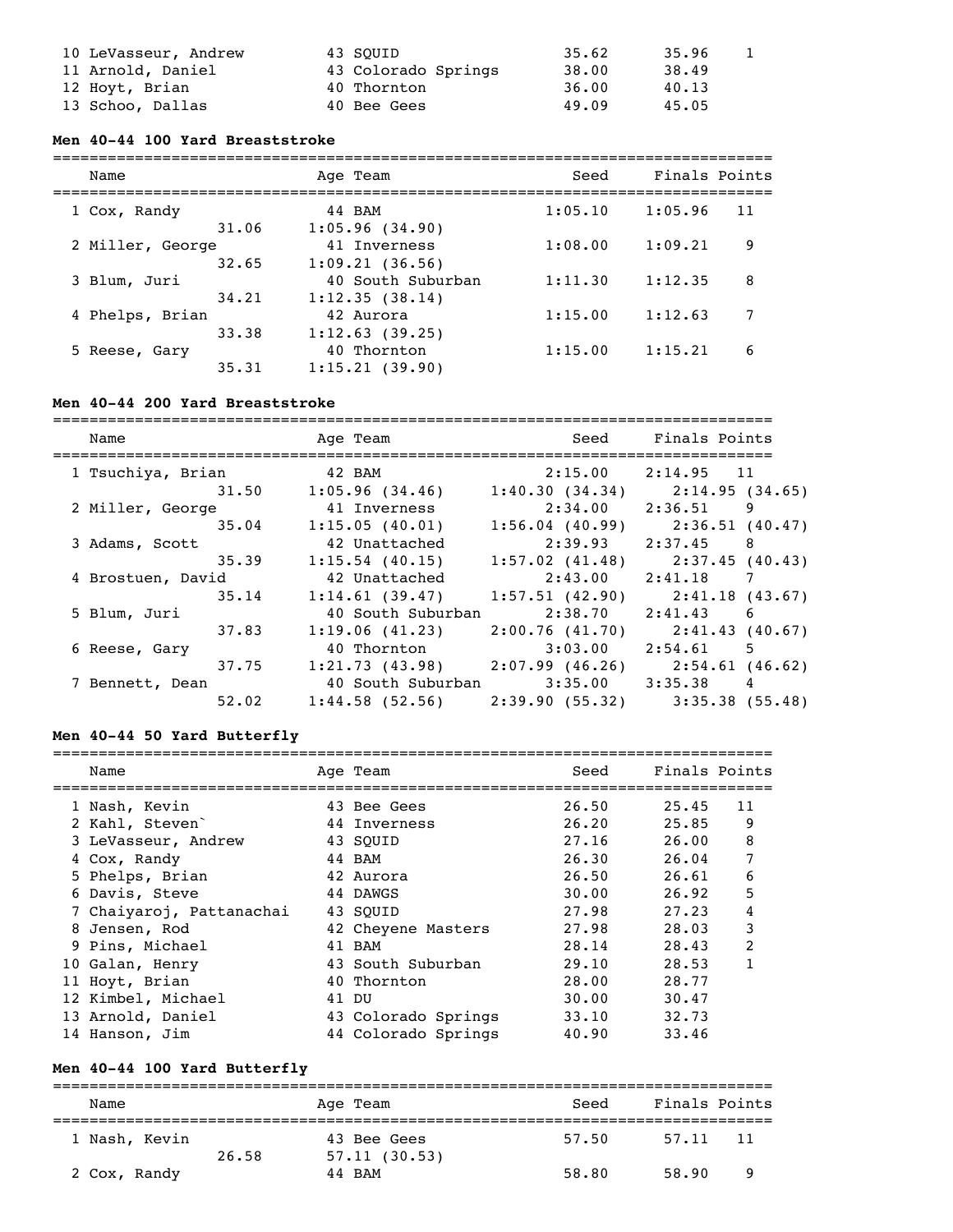| 27.44              | 58.90(31.46)       |         |         |   |
|--------------------|--------------------|---------|---------|---|
| 3 Melanson, Edward | 44 DU              | 58.77   | 59.47   | 8 |
| 28.04              | 59.47(31.43)       |         |         |   |
| 4 Jensen, Rod      | 42 Cheyene Masters | 1:01.60 | 1:02.13 |   |
| 29.38              | 1:02.13(32.75)     |         |         |   |
| 5 Evans, Tom       | 41 Denver Athletic | 1:10.00 | 1:03.31 | 6 |
| 29.55              | 1:03.31(33.76)     |         |         |   |
| 6 Adams, Scott     | 42 Unattached      | 1:04.40 | 1:04.67 | 5 |
| 30.46              | 1:04.67(34.21)     |         |         |   |
| 7 Pins, Michael    | 41 BAM             | 1:05.03 | 1:06.75 | 4 |
| 31.21              | 1:06.75(35.54)     |         |         |   |
| 8 Reifel, Richard  | 41 Inverness       | 1:30.00 | 1:10.13 | 3 |
| 31.71              | 1:10.13(38.42)     |         |         |   |

# **Men 40-44 200 Yard Butterfly**

| Name             | Age Team           | Seed                | Finals Points     |
|------------------|--------------------|---------------------|-------------------|
| 1 Joyner, Thomas | 42 Durango         | 2:26.66             | 2:26.71<br>11     |
| 32.83            | 1:08.44(35.61)     | 1:46.73(38.29)      | 2:26.71 (39.98)   |
| 2 Jensen, Rod    | 42 Cheyene Masters | 2:50.00             | 2:40.08<br>9      |
| 33.14            | $1:10.82$ (37.68)  | $1:50.64$ (39.82)   | 2:40.08(49.44)    |
| 3 Pins, Michael  | 41 BAM             | 2:36.51             | 2:48.23<br>8      |
| 32.44            | 1:11.04(38.60)     | $1:54.44$ $(43.40)$ | 2:48.23(53.79)    |
| 4 Shriner, Kent  | 44 Cheyene Masters | 3:45.00             | 3:04.44           |
| 37.68            | 1:23.60(45.92)     | 2:15.99(52.39)      | $3:04.44$ (48.45) |

# **Men 40-44 100 Yard IM**

| Name<br>====================================== |       | Age Team<br>------------------------------------- | Seed Finals Points |                 |              |
|------------------------------------------------|-------|---------------------------------------------------|--------------------|-----------------|--------------|
| 1 Cox, Randy                                   |       | 44 BAM                                            |                    | 59.25 59.02     | 11           |
|                                                | 27.67 | 59.02 (31.35)                                     |                    |                 |              |
| 2 Nash, Kevin                                  |       | 43 Bee Gees                                       |                    | $59.00$ $59.62$ | 9            |
|                                                | 27.01 | 59.62(32.61)                                      |                    |                 |              |
| 3 Chaiyaroj, Pattanachai 43 SQUID              |       |                                                   | 1:01.42            | 1:00.08         | 8            |
|                                                | 28.11 | 1:00.08(31.97)                                    |                    |                 |              |
| 4 Kahl, Steven                                 |       | 44 Inverness                                      | 1:03.20            | 1:02.18         | 7            |
|                                                | 28.91 | 1:02.18(33.27)                                    |                    |                 |              |
| 5 Evans, Tom                                   |       | 41 Denver Athletic                                | 1:05.00            | 1:03.38         | 6            |
|                                                | 29.44 | 1:03.38(33.94)                                    |                    |                 |              |
| 6 Phelps, Brian                                |       | 42 Aurora                                         | 1:05.00            | 1:03.45         | 5            |
|                                                | 28.74 | 1:03.45(34.71)                                    |                    |                 |              |
| 7 Gress, Karl                                  |       | 44 Highlands Ranch                                | 1:03.90            | 1:03.57         | 4            |
|                                                | 28.93 | 1:03.57(34.64)                                    |                    |                 |              |
| 8 Miller, George                               |       | 41 Inverness                                      | 1:05.00            | 1:04.10         | 3            |
|                                                | 31.40 | 1:04.10(32.70)                                    |                    |                 |              |
| 9 Jensen, Rod                                  |       | 42 Cheyene Masters                                | 1:06.20            | 1:05.25         | 2            |
|                                                | 31.45 | 1:05.25(33.80)                                    |                    |                 |              |
| 10 LeVasseur, Andrew                           |       | 43 SOUID                                          | 1:20.04            | 1:05.53         | $\mathbf{1}$ |
|                                                | 29.34 | 1:05.53(36.19)                                    |                    |                 |              |
| 11 Davis, Steve                                |       | 44 DAWGS                                          | 1:10.00            | 1:05.65         |              |
|                                                | 31.52 | 1:05.65(34.13)                                    |                    |                 |              |
| 12 Blum, Juri                                  |       | 40 South Suburban                                 | 1:07.00            | 1:06.46         |              |
|                                                | 31.81 | 1:06.46(34.65)                                    |                    |                 |              |
| 13 Hoyt, Brian                                 |       | 40 Thornton                                       | 1:06.00            | 1:11.77         |              |
|                                                | 30.56 | 1:11.77(41.21)                                    |                    |                 |              |
| 14 Arnold, Daniel                              |       | 43 Colorado Springs                               | 1:16.10            | 1:14.63         |              |
|                                                | 34.44 | 1:14.63(40.19)                                    |                    |                 |              |
| 15 Schoo, Dallas                               |       | 40 Bee Gees                                       | 1:43.00            | 1:39.22         |              |
|                                                | 49.02 | 1:39.22(50.20)                                    |                    |                 |              |
| -- Reifel, Richard                             |       | 41 Inverness                                      | 1:30.00            | DO.             |              |
|                                                | 31.45 | DQ (42.82)                                        |                    |                 |              |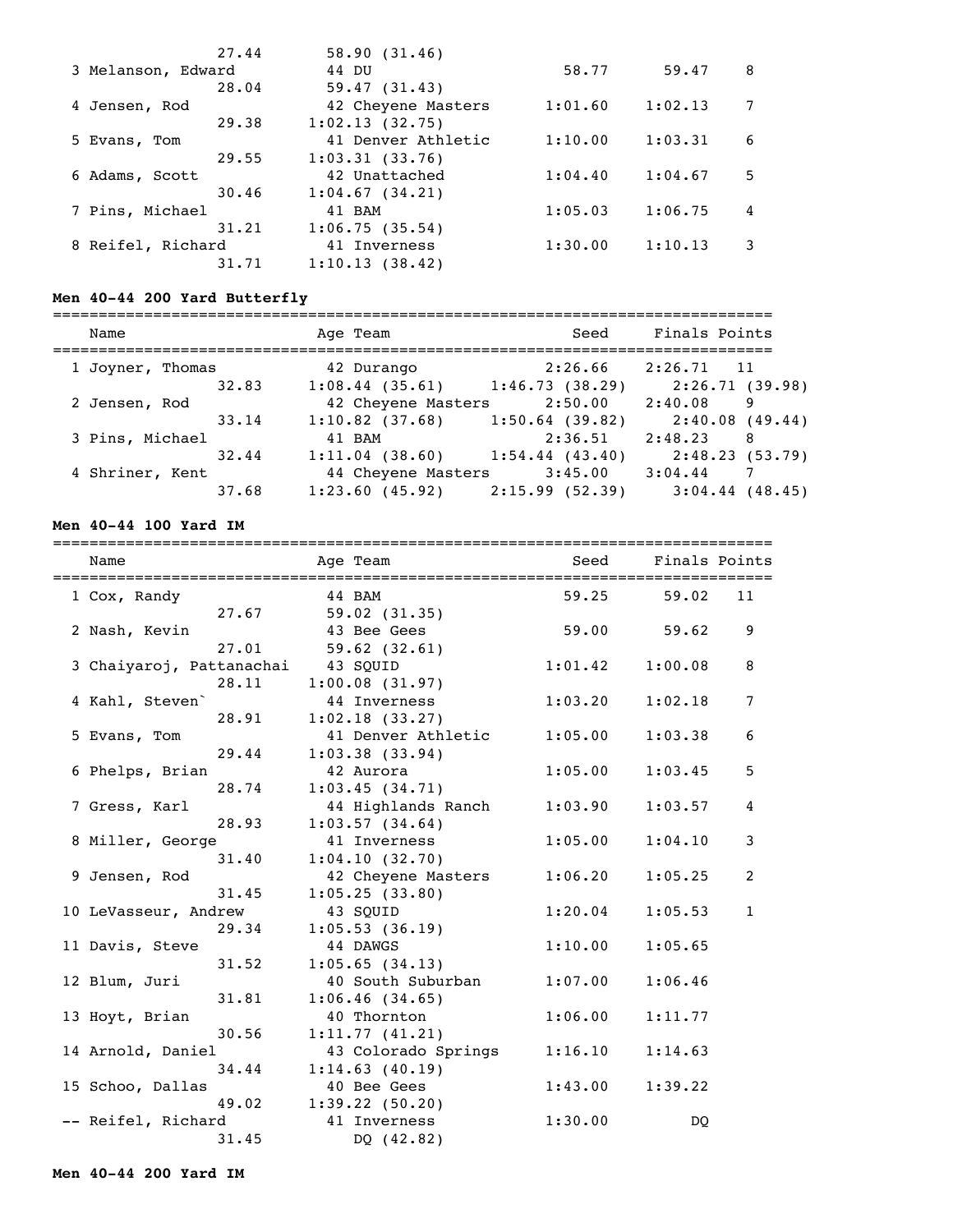| Name                |       | Age Team           |                                                       | Seed Finals Points    |   |
|---------------------|-------|--------------------|-------------------------------------------------------|-----------------------|---|
|                     |       |                    |                                                       |                       |   |
| 1 Cox, Randy        |       |                    | 44 BAM 2:09.50 2:10.73 11                             |                       |   |
|                     | 28.32 |                    | $1:02.27$ (33.95) $1:39.73$ (37.46) $2:10.73$ (31.00) |                       |   |
| 2 Evans, Tom        |       |                    | 41 Denver Athletic 2:30.00 2:20.13                    |                       | 9 |
|                     | 31.20 |                    | $1:07.40(36.20)$ $1:49.18(41.78)$                     | 2:20.13(30.95)        |   |
| 3 Jensen, Rod       |       |                    | 42 Cheyene Masters 2:21.60                            | $2:23.77$ 8           |   |
|                     | 29.63 |                    | $1:08.39$ (38.76) $1:49.63$ (41.24)                   | 2:23.77 (34.14)       |   |
| 4 Blum, Juri        |       |                    | 40 South Suburban 2:26.00 2:25.90                     | $\overline{7}$        |   |
|                     | 32.06 |                    | $1:10.25(38.19)$ $1:51.61(41.36)$                     | 2:25.90(34.29)        |   |
| 5 Shehan, Joseph    |       | 44 DAWGS           | 2:30.00                                               | $2:31.66$ 6           |   |
|                     | 32.85 |                    | $1:11.63$ (38.78) $1:56.74$ (45.11) $2:31.66$ (34.92) |                       |   |
| 6 Shriner, Kent     |       | 44 Cheyene Masters | 3:10.00                                               | $2:45.94$ 5           |   |
|                     | 34.17 |                    | $1:15.45$ (41.28) $2:08.40$ (52.95)                   | 2:45.94 (37.54)       |   |
| 7 Fouque, Guillaume |       | 40 Bee Gees        |                                                       | $3:00.00$ $3:03.05$ 4 |   |
|                     | 39.92 |                    | $1:26.14$ (46.22) $2:21.75$ (55.61) $3:03.05$ (41.30) |                       |   |

# **Men 40-44 400 Yard IM**

| Name               | Age Team                             | Seed Finals Points    |                                                       |
|--------------------|--------------------------------------|-----------------------|-------------------------------------------------------|
| 1 Tsuchiya, Brian  | 42 BAM 4:30.00 4:25.52 11            |                       |                                                       |
| 26.94              | 58.25 (31.31)                        |                       | $1:31.67$ (33.42) $2:05.79$ (34.12)                   |
| 2:43.20(37.41)     | 3:21.37(38.17)                       |                       | $3:53.48$ (32.11) $4:25.52$ (32.04)                   |
| 2 Cox, Randy       | $44$ BAM                             | $4:40.00$ $4:48.55$ 9 |                                                       |
| 29.11              | 1:02.21(33.10)                       |                       | $1:39.18$ (36.97) $2:15.68$ (36.50)                   |
| 2:56.57(40.89)     | 3:39.54(42.97)                       |                       | $4:14.82$ (35.28) $4:48.55$ (33.73)                   |
| 3 Melanson, Edward | 44 DU                                | $4:45.18$ $4:51.32$ 8 |                                                       |
| 29.55              | 1:03.55(34.00)                       |                       | $1:40.84$ (37.29) $2:18.82$ (37.98)                   |
| 3:01.20(42.38)     | 3:45.60(44.40)                       |                       | $4:19.01(33.41)$ $4:51.32(32.31)$                     |
| 4 Nash, Kevin      | 43 Bee Gees                          | 5:00.00               | 4:51.63 7                                             |
| 28.60              | 1:02.80(34.20)                       |                       | $1:39.69$ (36.89) $2:15.94$ (36.25)                   |
| 2:58.95(43.01)     |                                      |                       | $3:41.73$ (42.78) $4:17.10$ (35.37) $4:51.63$ (34.53) |
| 5 Joyner, Thomas   | 42 Durango                           | $5:35.00$ $5:13.43$ 6 |                                                       |
| 31.08              |                                      |                       | $1:05.12$ (34.04) $1:44.39$ (39.27) $2:23.18$ (38.79) |
| 3:12.57(49.39)     | $4:01.84$ (49.27)                    |                       | $4:38.48(36.64)$ 5:13.43 (34.95)                      |
| 6 Jensen, Rod      | 42 Cheyene Masters 5:23.00           |                       | $5:22.96$ 5                                           |
| 32.27              | 1:08.24(35.97)                       |                       | 2:34.76(                                              |
| 3:18.91(44.15)     |                                      |                       | $4:04.90(45.99)$ $4:44.66(39.76)$ $5:22.96(38.30)$    |
| 7 Shriner, Kent    | 44 Cheyene Masters 7:15.00 6:05.71 4 |                       |                                                       |
| 37.23              |                                      |                       | $1:21.91$ (44.68) $2:07.19$ (45.28) $2:55.18$ (47.99) |
| 3:52.46(57.28)     |                                      |                       | $4:48.45(55.99)$ $5:28.27(39.82)$ $6:05.71(37.44)$    |

# **Men 45-49 50 Yard Freestyle**

| Name                 | Age Team            | Seed  | Finals Points |               |
|----------------------|---------------------|-------|---------------|---------------|
| 1 Johnston, Mark     | 46 Inverness        | 24.50 | 24,10         | 11            |
| 2 McCarty, Dave      | 48 Grand Junction   | 24.90 | 24.73         | 9             |
| 3 O'Brien, Mike      | 45 Durango          | 26.30 | 25.49         | 8             |
| 4 Furnier, Michael   | 48 Aurora           | 25.93 | 25.69         | 7             |
| 5 Wright, Thomas     | 48 Denver Athletic  | 27.00 | 27.78         | 6             |
| 6 O'Keeffe, John P   | 45 Bee Gees         | 29.00 | 28.63         | 5             |
| 7 Ramirez, Alfonso   | 45 Bee Gees         | 28.01 | 28.92         | 4             |
| 8 Magourik, Jeffrey  | 45 Bee Gees         | 31.10 | 29.42         | 3             |
| 9 Powell, Andrew     | 49 Foothills        | 33.00 | 29.51         | $\mathcal{L}$ |
| 10 Caseria, Robb     | 46 Foothills        | 32.00 | 30.47         |               |
| 11 Barber, Jeffrey G | 45 Inverness        | 32.00 | 30.53         |               |
| 12 Lenhart, Ed       | 47 Grand Valley Wav | 29.00 | 31.12         |               |
| 13 McHugh, Jerry     | 49 Denver Athletic  | 29.00 | 31.22         |               |
| 14 Kelly, John F     | 45 Bee Gees         | 31.00 | 31.93         |               |
| 15 Cattles, Steve    | 47 Bee Gees         | 38.00 | 39.92         |               |

# **Men 45-49 100 Yard Freestyle**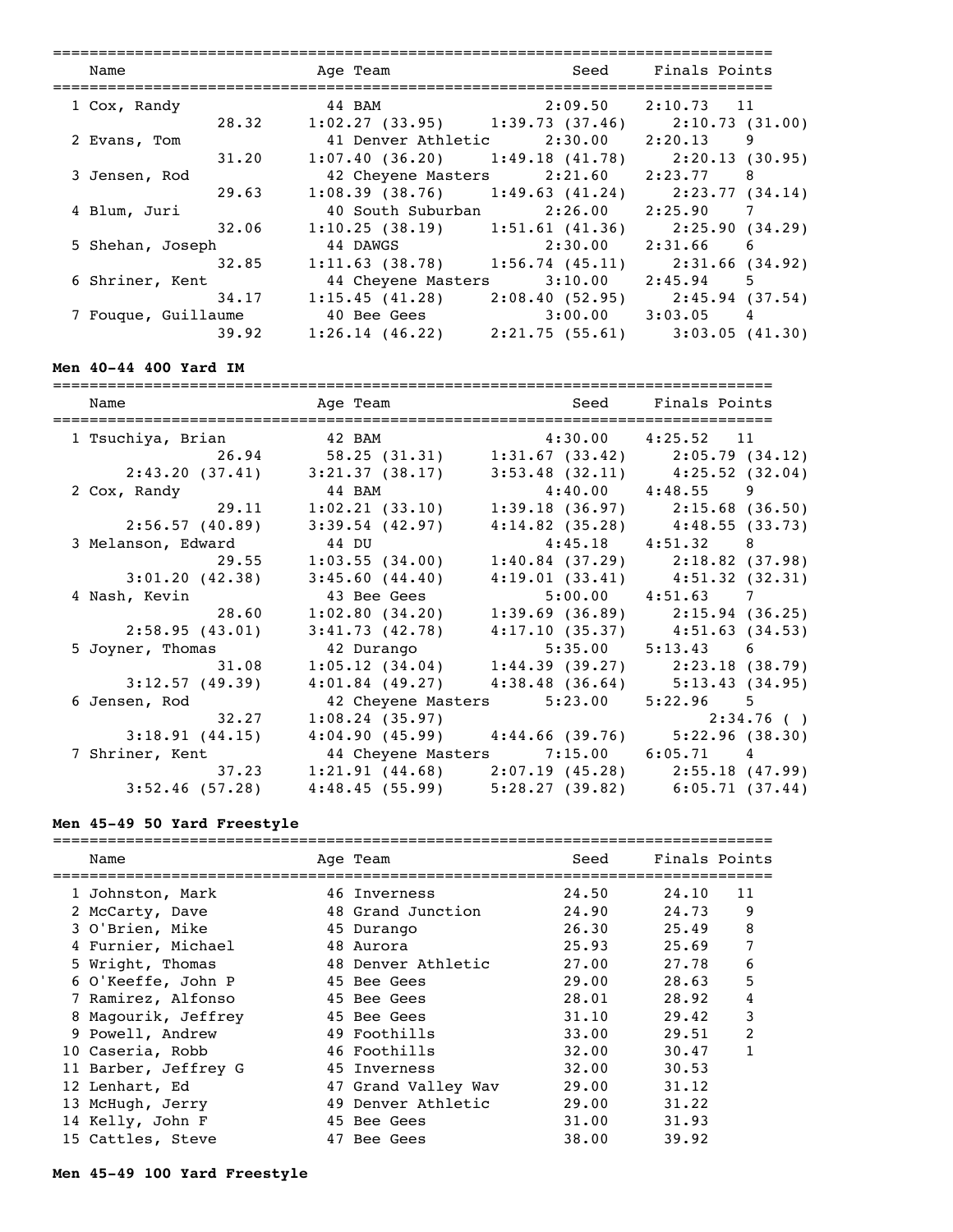| Name                         | Age Team                              | Seed                | Finals Points             |
|------------------------------|---------------------------------------|---------------------|---------------------------|
| 1 Brackett, Bill A           | 49 DU                                 |                     | 53.00 52.69<br>11         |
| 25.52<br>2 Johnston, Mark    | $52.69$ $(27.17)$<br>46 Inverness     | 54.50               | 9<br>53.15                |
| 25.14<br>3 Nelson, Kurt D    | 53.15(28.01)<br>47 Highlands Ranch    | 53.20               | 8<br>53.64                |
| 25.53<br>4 O'Brien, Mike     | $53.64$ $(28.11)$<br>45 Durango       | 59.20               | 7<br>56.42                |
| 27.83<br>5 Spackman, Lowell  | 56.42(28.59)<br>49 Cheyene Masters    | 58.57               | 6<br>56.88                |
| 27.28<br>6 Bunevich, Steven  | 56.88(29.60)<br>46 Foothills          | 59.10               | 5<br>57.73                |
| 27.79<br>7 O'Keeffe, John P  | 57.73 (29.94)<br>45 Bee Gees          | 1:04.00             | $\overline{4}$<br>1:01.59 |
| 29.75<br>8 Magourik, Jeffrey | 1:01.59(31.84)<br>45 Bee Gees         | 1:11.50             | 3<br>1:04.73              |
| 30.20<br>9 Lenhart, Ed       | 1:04.73(34.53)<br>47 Grand Valley Wav | 1:05.00             | 2<br>1:07.80              |
| 32.44<br>10 Powell, Andrew   | 1:07.80(35.36)<br>49 Foothills        | 1:07.00             | 1:07.93<br>$\mathbf{1}$   |
| 32.57<br>11 Caseria, Robb    | 1:07.93(35.36)<br>46 Foothills        | 1:10.00             | 1:09.65                   |
| 32.60<br>12 Kelly, John F    | 1:09.65(37.05)<br>45 Bee Gees         | 1:17.00             | 1:13.74                   |
| 34.86<br>13 Cattles, Steve   | 1:13.74(38.88)<br>47 Bee Gees         | $1:36.75$ $1:26.42$ |                           |
| 40.69                        | 1:26.42(45.73)                        |                     |                           |

# **Men 45-49 200 Yard Freestyle**

| Name                         | Age Team                                              | Seed                                | Finals Points                       |
|------------------------------|-------------------------------------------------------|-------------------------------------|-------------------------------------|
| 1 Johnston, Mark 6 Inverness |                                                       | 2:03.00 1:58.15 11                  |                                     |
| 27.05                        | 56.10 (29.05)                                         |                                     | $1:26.18$ (30.08) $1:58.15$ (31.97) |
| 2 Young, David P             | 49 DAWGS                                              | $2:08.00$ $2:07.50$ 9               |                                     |
|                              | 29.62 1:01.58 (31.96) 1:34.29 (32.71) 2:07.50 (33.21) |                                     |                                     |
| 3 Spackman, Lowell           | 49 Cheyene Masters                                    | $2:12.50$ $2:08.44$ 8               |                                     |
| 29.83                        | $1:01.82$ (31.99)                                     | $1:34.89$ (33.07)                   | 2:08.44 (33.55)                     |
| 4 Newcomb, Scott             | 46 DAWGS                                              | $2:10.00$ $2:11.66$ 7               |                                     |
| 30.15                        | 1:03.13(32.98)                                        | $1:37.28$ (34.15)                   | 2:11.66 (34.38)                     |
| 5 Magourik, Jeffrey          | 45 Bee Gees                                           | $2:45.00$ $2:20.82$ 6               |                                     |
| 31.14                        | $1:06.12$ (34.98) $1:43.18$ (37.06)                   |                                     | 2:20.82 (37.64)                     |
| 6 McHugh, Jerry              |                                                       | 49 Denver Athletic 2:24.00 2:27.02  | 5 <sup>5</sup>                      |
| 34.13                        | 1:11.43(37.30)                                        | 1:49.41(37.98)                      | 2:27.02 (37.61)                     |
| 7 Lenhart, Ed                |                                                       | 47 Grand Valley Wav 2:20.00 2:31.78 | 4                                   |
| 33.04                        | $1:10.89$ (37.85)                                     |                                     | $1:51.11$ (40.22) $2:31.78$ (40.67) |
| 8 Cattles, Steve             | 47 Bee Gees                                           | $3:31.00$ $3:30.30$ 3               |                                     |
| 46.14                        | $1:36.97$ (50.83) $2:32.28$ (55.31) $3:30.30$ (58.02) |                                     |                                     |

# **Men 45-49 500 Yard Freestyle**

| Name                                                              | Age Team                                                                 | Seed                                                    | Finals Points                                       |
|-------------------------------------------------------------------|--------------------------------------------------------------------------|---------------------------------------------------------|-----------------------------------------------------|
| 1 Dittrich, Wolfgang<br>29.27<br>2:35.46(31.10)<br>4:41.09(31.72) | 45 BAM<br>1:00.83(31.56)<br>3:06.61(31.15)<br>5:11.61(30.52)             | $5:15.00$ $5:11.61$<br>1:32.57(31.74)<br>3:37.85(31.24) | $\overline{11}$<br>2:04.36(31.79)<br>4:09.37(31.52) |
| 2 Nelson, Kurt D<br>30.02<br>2:42.41(33.49)<br>4:57.02(33.09)     | 47 Highlands Ranch<br>1:02.48(32.46)<br>3:16.26(33.85)<br>5:29.16(32.14) | 5:34.20<br>1:35.48(33.00)<br>$3:50.08$ (33.82)          | 5:29.16<br>9<br>2:08.92(33.44)<br>4:23.93(33.85)    |
| 3 Johnston, Mark<br>30.03                                         | 46 Inverness<br>1:04.03(34.00)                                           | 5:54.00<br>1:38.74(34.71)                               | 5:38.87<br>8<br>2:13.96(35.22)                      |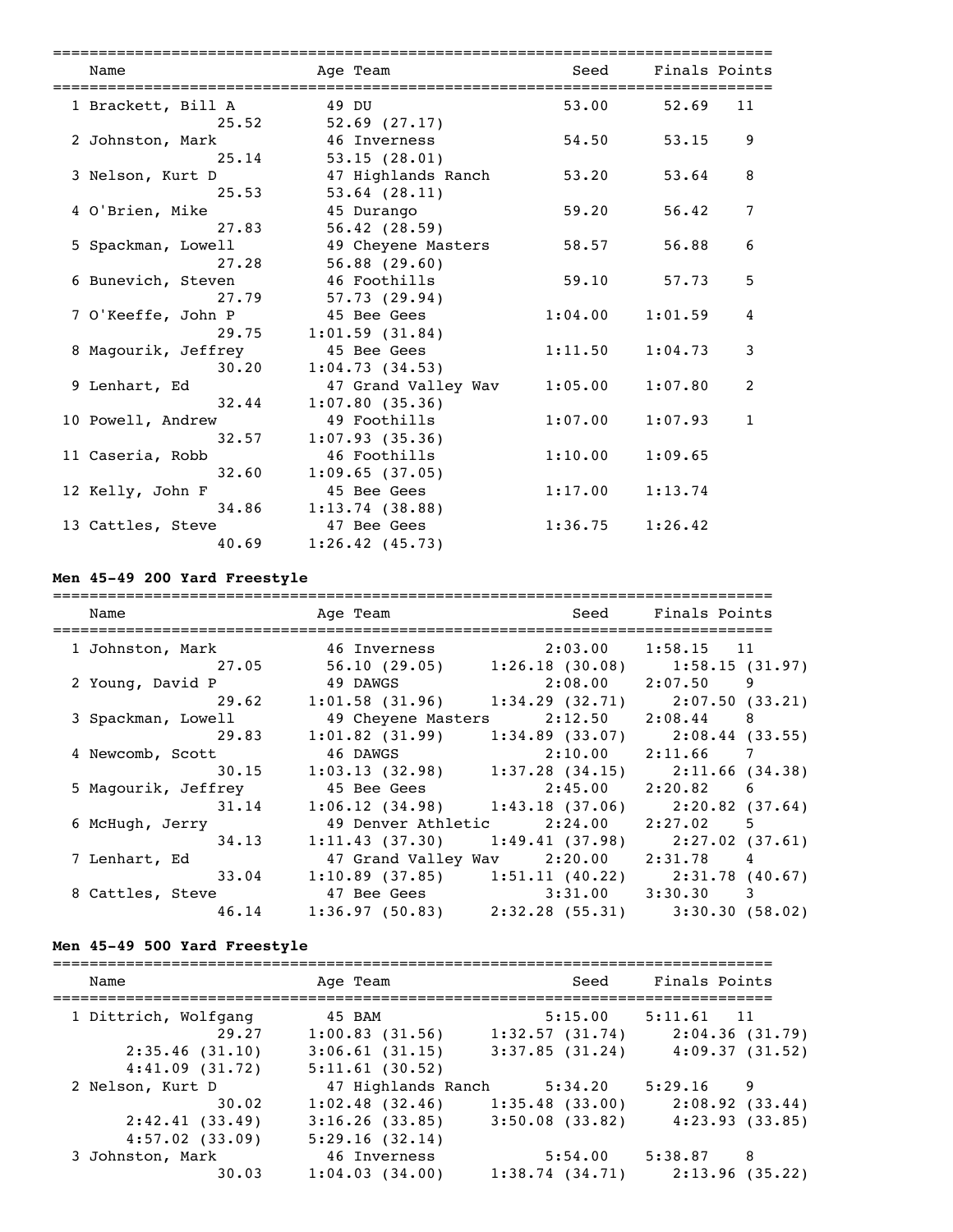| 2:49.35(35.39)                | 3:24.23(34.88)                                                                      | $3:59.52$ (35.29) $4:34.54$ (35.02) |  |
|-------------------------------|-------------------------------------------------------------------------------------|-------------------------------------|--|
| 5:07.87(33.33)                | 5:38.87(31.00)                                                                      |                                     |  |
| 4 Young, David P              | 49 DAWGS 5:50.00 5:51.35 7                                                          |                                     |  |
| 31.28                         | $1:05.02$ (33.74)                                                                   | $1:39.19(34.17)$ $2:13.69(34.50)$   |  |
| 2:49.24(35.55)                | 3:24.79(35.55)                                                                      | $4:00.52$ (35.73) $4:37.36$ (36.84) |  |
| 5:14.17(36.81)                | 5:51.35(37.18)                                                                      |                                     |  |
| 5 Spackman, Lowell            | 49 Cheyene Masters 5:55.07 5:54.61 6                                                |                                     |  |
|                               | $32.02$ 1:07.17 (35.15) 1:43.25 (36.08) 2:19.61 (36.36)                             |                                     |  |
| 2:56.33 (36.72)               | $3:32.48$ (36.15) $4:08.22$ (35.74) $4:44.22$ (36.00)                               |                                     |  |
| 5:19.80(35.58)                | 5:54.61(34.81)                                                                      |                                     |  |
|                               |                                                                                     |                                     |  |
| 6 Newcomb, Scott              |                                                                                     |                                     |  |
| 33.74                         | 46 DAWGS 6:10.00 6:02.19 5<br>$1:10.03$ (36.29) $1:46.55$ (36.52) $2:23.39$ (36.84) |                                     |  |
| 3:00.49(37.10)                | $3:37.02$ (36.53)                                                                   | $4:12.93(35.91)$ $4:49.45(36.52)$   |  |
| 5:26.14(36.69)                | 6:02.19(36.05)                                                                      |                                     |  |
| 7 Magourik, Jeffrey           | 45 Bee Gees                                                                         | $7:30.00$ $6:24.75$ 4               |  |
| 34.08                         | 1:10.56(36.48)                                                                      | $1:48.87$ (38.31) $2:26.92$ (38.05) |  |
| $3:05.88$ (38.96)             | 3:45.60(39.72)                                                                      | $4:25.79$ (40.19) $5:05.95$ (40.16) |  |
|                               | $5:45.21(39.26)$ $6:24.75(39.54)$                                                   |                                     |  |
| -- Cattles, Steve 47 Bee Gees |                                                                                     | $9:26.00$ DQ                        |  |

### **Men 45-49 1000 Yard Freestyle**

=============================================================================== Name Team Age Team Seed Finals Points =============================================================================== 1 Moe, Stephen A 46 BAM 12:00.00 11:33.99 11 32.32 1:07.36 (35.04) 1:42.90 (35.54) 2:18.17 (35.27) 2:53.71 (35.54) 3:28.77 (35.06) 4:03.40 (34.63) 4:38.29 (34.89) 5:13.14 (34.85) 5:48.26 (35.12) 6:23.04 (34.78) 6:57.55 (34.51) 7:32.28 (34.73) 8:06.76 (34.48) 8:41.33 (34.57) 9:16.07 (34.74) 9:50.68 (34.61) 10:25.59 (34.91) 11:00.23 (34.64) 11:33.99 (33.76) 2 Spackman, Lowell 49 Cheyene Masters 12:45.00 12:05.92 9 32.27 1:07.57 (35.30) 1:44.06 (36.49) 2:21.03 (36.97) 2:57.94 (36.91) 3:34.95 (37.01) 4:12.11 (37.16) 4:49.03 (36.92) 5:25.68 (36.65) 6:02.42 (36.74) 6:39.25 (36.83) 7:15.96 (36.71) 7:52.73 (36.77) 8:29.45 (36.72) 9:06.10 (36.65) 9:42.90 (36.80) 10:19.30 (36.40) 10:55.64 (36.34) 11:31.76 (36.12) 12:05.92 (34.16) 3 Johnston, Mark 46 Inverness 12:30.00 12:25.74 8<br>3 3 .04 1:10.36 (37.32) 1:48.95 (38.59) 2:26.72 33.04 1:10.36 (37.32) 1:48.95 (38.59) 2:26.72 (37.77) 3:04.86 (38.14) 3:42.51 (37.65) 4:20.08 (37.57) 4:57.02 (36.94) 5:34.07 (37.05) 6:11.31 (37.24) 6:48.13 (36.82) 7:25.40 (37.27) 8:02.77 (37.37) 8:40.23 (37.46) 9:18.06 (37.83) 9:56.01 (37.95) 10:34.29 (38.28) 11:12.59 (38.30) 11:50.53 (37.94) 12:25.74 (35.21) 4 Ramirez, Alfonso 45 Bee Gees 14:20.57 14:16.81 7 36.63 1:17.39 (40.76) 1:59.02 (41.63) 2:41.15 (42.13) 3:24.07 (42.92) 4:07.15 (43.08) 4:50.12 (42.97) 5:33.52 (43.40) 6:17.16 (43.64) 7:00.10 (42.94) 7:43.58 (43.48) 8:26.98 (43.40) 9:10.61 (43.63) 9:54.23 (43.62) 10:38.28 (44.05) 11:22.48 (44.20) 12:06.52 (44.04) 12:50.79 (44.27) 13:34.46 (43.67) 14:16.81 (42.35)

#### **Men 45-49 1650 Yard Freestyle**

| Name               | Age Team           | Seed                 | Finals Points        |   |
|--------------------|--------------------|----------------------|----------------------|---|
| 1 Moe, Stephen A   | 46 BAM             |                      | 20:00.00 19:15.58 11 |   |
| 32.62              | 1:08.10(35.48)     | 1:43.99(35.89)       | 2:19.65(35.66)       |   |
| 2:55.85(36.20)     | $3:31.28$ (35.43)  | 4:06.66(35.38)       | 4:42.08(35.42)       |   |
| 5:17.48(35.40)     | $5:52.86$ (35.38)  | 6:27.93(35.07)       | 7:02.74(34.81)       |   |
| 7:37.37(34.63)     | 8:12.05(34.68)     | 8:47.03(34.98)       | 9:21.96(34.93)       |   |
| 9:56.82(34.86)     | 10:31.45(34.63)    | 11:06.35(34.90)      | 11:41.51(35.16)      |   |
| 12:16.23(34.72)    | $12:50.88$ (34.65) | $13:25.93$ (35.05)   | $14:00.92$ $(34.99)$ |   |
| 14:36.05(35.13)    | $15:11.12$ (35.07) | 15:46.38(35.26)      | 16:21.57(35.19)      |   |
| 16:56.66(35.09)    | 17:31.40(34.74)    | $18:06.02$ $(34.62)$ | 18:40.99(34.97)      |   |
| $19:15.58$ (34.59) |                    |                      |                      |   |
| 2 Johnston, Mark   | 46 Inverness       | 22:00.00             | 21:45.71             | 9 |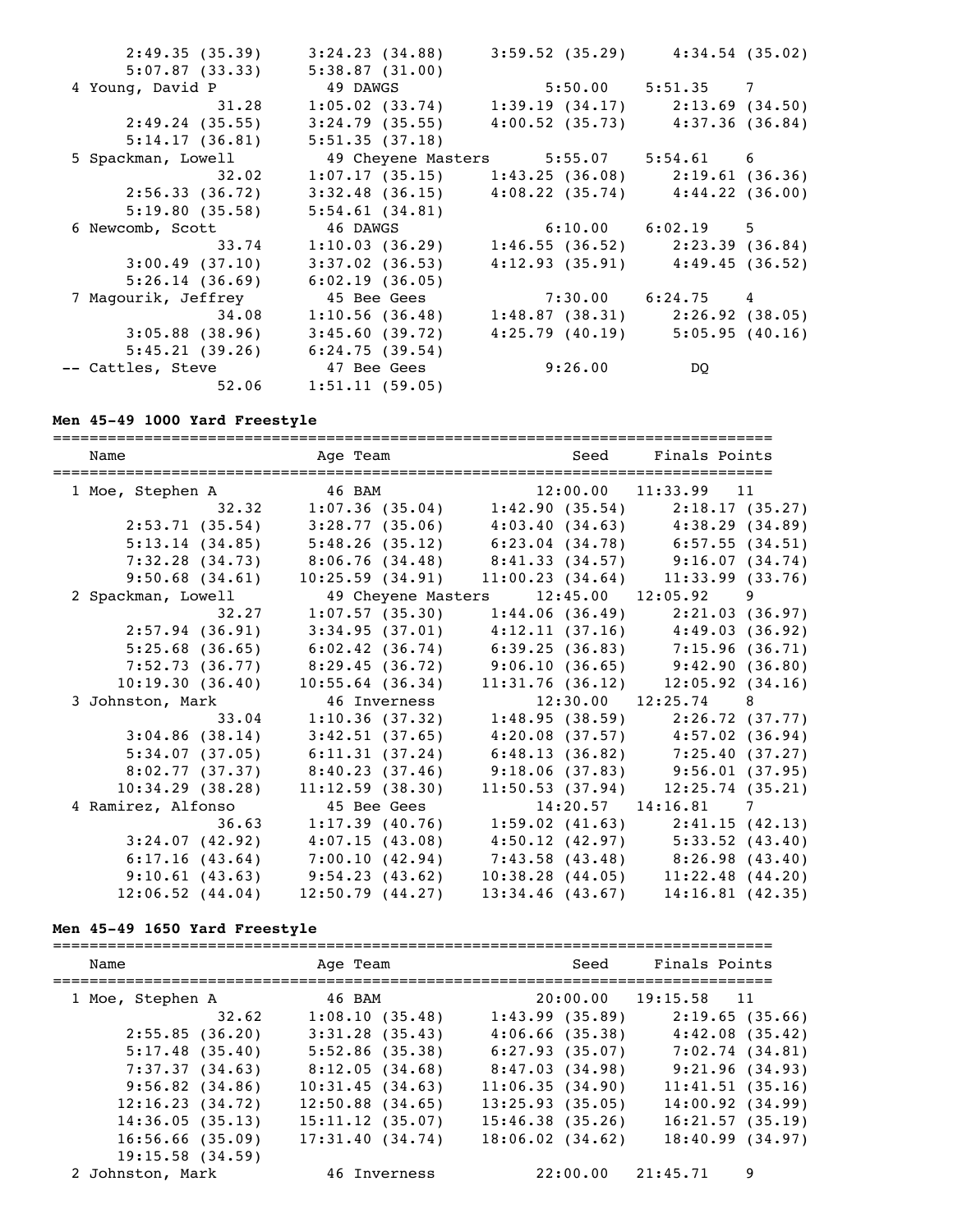|                      | 33.91           | 1:11.71(37.80)       | 1:50.30(38.59)    | 2:29.20 (38.90)                                       |
|----------------------|-----------------|----------------------|-------------------|-------------------------------------------------------|
| $3:07.89$ (38.69)    |                 |                      |                   | $3:46.19$ (38.30) $4:24.65$ (38.46) $5:03.26$ (38.61) |
| 5:41.85(38.59)       |                 | 6:19.97(38.12)       | $6:58.04$ (38.07) | 7:36.72(38.68)                                        |
| 8:15.71 (38.99)      |                 | 8:55.09(39.38)       | 9:34.11(39.02)    | 10:13.30(39.19)                                       |
| 10:53.18(39.88)      |                 | 11:33.43(40.25)      | 12:14.00(40.57)   | $12:54.28$ (40.28)                                    |
| 13:34.65(40.37)      |                 | 14:14.98(40.33)      | 14:54.92(39.94)   | 15:36.70(41.78)                                       |
| 16:18.15(41.45)      |                 | 16:59.62(41.47)      | 17:40.86(41.24)   | 18:21.92(41.06)                                       |
| 19:02.86(40.94)      |                 | 19:43.55(40.69)      | 20:24.35(40.80)   | 21:05.07(40.72)                                       |
| 21:45.71(40.64)      |                 |                      |                   |                                                       |
| 3 Magourik, Jeffrey  |                 | 45 Bee Gees          |                   | 28:00.00 22:41.57 8                                   |
|                      | 33.70           |                      |                   | $1:10.96$ (37.26) $1:49.46$ (38.50) $2:28.03$ (38.57) |
| 3:06.99(38.96)       |                 |                      |                   | $3:46.31$ (39.32) $4:25.40$ (39.09) $5:05.50$ (40.10) |
| 5:44.83(39.33)       |                 | 6:24.29(39.46)       |                   | $7:04.07(39.78)$ $8:25.62(1:21.55)$                   |
| 9:06.62(41.00)       |                 | 9:47.18(40.56)       | 10:27.90(40.72)   | 11:09.00(41.10)                                       |
|                      | 11:49.24(40.24) | 12:30.38(41.14)      | 13:11.75(41.37)   | 13:52.21(40.46)                                       |
| 14:32.96(40.75)      |                 | $15:13.52$ (40.56)   | 15:54.67(41.15)   | 16:35.93(41.26)                                       |
| 17:16.65(40.72)      |                 | 17:57.79(41.14)      | 18:38.87(41.08)   | 19:19.81(40.94)                                       |
| 20:01.81(42.00)      |                 | 20:42.51(40.70)      | 21:23.21(40.70)   | 22:04.17(40.96)                                       |
| 22:41.57(37.40)      |                 |                      |                   |                                                       |
| 4 McLaughlin, Neal   |                 | 47 Inverness         |                   | 24:00.00 23:25.91 7                                   |
|                      | 37.15           |                      |                   | $1:18.11$ (40.96) $2:01.05$ (42.94) $2:44.13$ (43.08) |
| $3:27.59$ $(43.46)$  |                 | 4:11.45(43.86)       |                   | $4:55.69$ (44.24) $5:39.66$ (43.97)                   |
| $6:23.62$ $(43.96)$  |                 | 7:07.47(43.85)       |                   | $7:51.40$ (43.93) 8:35.66 (44.26)                     |
| 9:20.05(44.39)       |                 | $10:04.28$ $(44.23)$ | 10:48.38(44.10)   | 11:33.09(44.71)                                       |
| 12:17.47(44.38)      |                 | 13:01.80(44.33)      | 13:46.47(44.67)   | 14:30.87(44.40)                                       |
| $15:15.68$ $(44.81)$ |                 | 16:01.42(45.74)      | 16:46.61(45.19)   | 17:31.18(44.57)                                       |
| 18:15.99(44.81)      |                 | 19:01.03(45.04)      | 19:45.16(44.13)   | 20:29.72(44.56)                                       |
| 21:15.11(45.39)      |                 | 21:59.71(44.60)      | 22:44.67(44.96)   | 23:26.23(41.56)                                       |
| 23:25.91(            |                 |                      |                   |                                                       |

### **Men 45-49 50 Yard Backstroke**

| Name               | Age Team           | Seed    | Finals Points |
|--------------------|--------------------|---------|---------------|
| 1 Brackett, Bill A | 49 DU              | 27.00   | 27.36<br>11   |
| 2 Johnston, Mark   | 46 Inverness       | 29.70   | 28.88<br>9    |
| 3 O'Brien, Mike    | 45 Durango         | 32.50   | 8<br>32.27    |
| 4 Ramirez, Alfonso | 45 Bee Gees        | 36.43   | 7<br>38.04    |
| 5 Haldeman, David  | 49 Bee Gees        | 40.00   | 6<br>38.81    |
| 6 Kelly, John F    | 45 Bee Gees        | 41.00   | 5<br>38.88    |
| 7 Powell, Andrew   | 49 Foothills       | 40.00   | 4<br>45.84    |
| 8 Wright, Thomas   | 48 Denver Athletic | 38.00   | 3<br>49.68    |
| 9 Cattles, Steve   | Bee Gees           | 1:12.00 | 2<br>1:09.61  |

# **Men 45-49 100 Yard Backstroke**

| Name               | Age Team            | Seed    | Finals Points |
|--------------------|---------------------|---------|---------------|
| 1 Brackett, Bill A | 49 DU               | 58.00   | 56.99         |
| 27.82              | 56.99(29.17)        |         | 11            |
| 2 O'Brien, Mike    | 45 Durango          | 1:15.00 | 1:12.23       |
| 36.88              | 1:12.23(35.35)      |         | 9             |
| 3 Kelly, John F    | 45 Bee Gees         | 1:25.00 | 1:23.49       |
| 40.73              | $1:23.49$ $(42.76)$ |         | 8             |
| 4 Ramirez, Alfonso | 45 Bee Gees         | 1:21.77 | 1:24.94       |
| 41.00              | 1:24.94(43.94)      |         | 7             |

# **Men 45-49 200 Yard Backstroke**

| Name               | Age Team       | Seed              | Finals Points  |
|--------------------|----------------|-------------------|----------------|
| 1 Brackett, Bill A | 49 DU          | 2:07.00           | 2:06.96 11     |
| 29.72              | 1:01.67(31.95) | 1:34.41(32.74)    | 2:06.96(32.55) |
| 2 Kelly, John F    | 45 Bee Gees    | 3:00.00           | 3:06.78<br>9   |
| 1:30.11            | 2:19.22(49.11) | $3:06.98$ (47.76) | $3:06.78$ (    |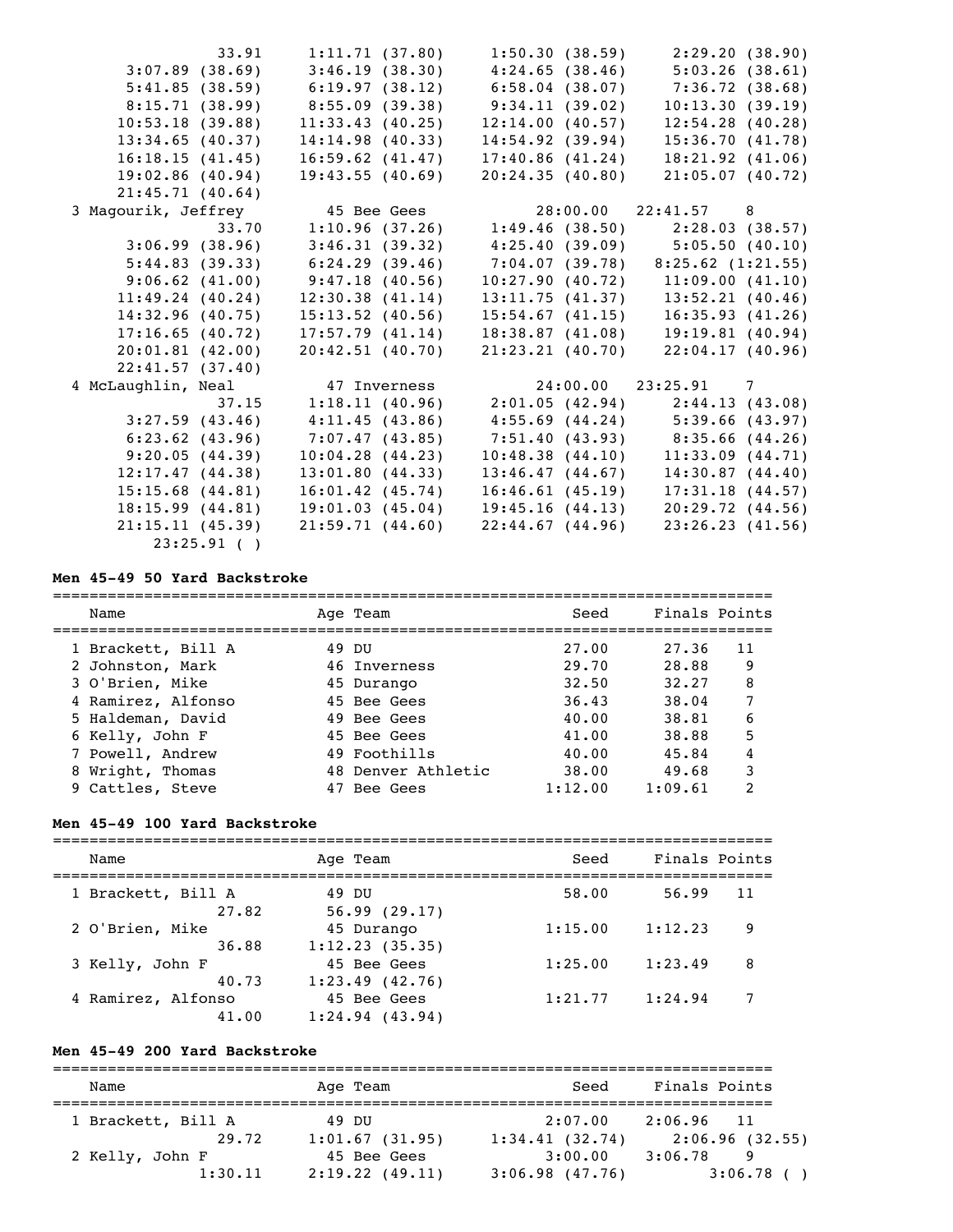#### **Men 45-49 50 Yard Breaststroke**

| Name                | Age Team            | Seed    | Finals Points |                |
|---------------------|---------------------|---------|---------------|----------------|
| 1 Barber, Jeffrey G | 45 Inverness        | 34.90   | 31.20         | 11             |
| 2 Johnston, Mark    | 46 Inverness        | 31.90   | 31.30         | 9              |
| 3 O'Brien, Mike     | 45 Durango          | 33.00   | 32.99         | 8              |
| 4 O'Keeffe, John P  | 45 Bee Gees         | 35.60   | 34.29         | 7              |
| 5 Caseria, Robb     | 46 Foothills        | 41.00   | 36.13         | 6              |
| 6 Henderson, Jamie  | 49 SOUID            | 41.00   | 37.55         | 5              |
| 7 Ramirez, Alfonso  | 45 Bee Gees         | 39.44   | 37.89         | 4              |
| 8 Wright, Thomas    | 48 Denver Athletic  | 40.00   | 39.10         | 3              |
| 9 Powell, Andrew    | 49 Foothills        | 40.00   | 39.55         | $\overline{2}$ |
| 10 Lenhart, Ed      | 47 Grand Valley Wav | 42.00   | 40.27         |                |
| 11 Haldeman, David  | 49 Bee Gees         | 40.00   | 41.20         |                |
| 12 Kelly, John F    | 45 Bee Gees         | 42.00   | 41.21         |                |
| 13 Cattles, Steve   | 47 Bee Gees         | 1:22.00 | 1:40.72       |                |

#### **Men 45-49 100 Yard Breaststroke**

=============================================================================== Name Mage Team Seed Finals Points =============================================================================== 1 Johnston, Mark 46 Inverness 1:12.00 1:10.44 11  $32.84$   $1:10.44$  (37.60) 2 Barber, Jeffrey G 45 Inverness 1:10.00 1:10.70 9  $33.15$  1:10.70 (37.55) 3 McCarty, Dave 48 Grand Junction 1:10.80 1:10.93 8 33.12 1:10.93 (37.81) 4 Young, David P 49 DAWGS 1:10.00 1:11.34 7 34.56 1:11.34 (36.78) 5 O'Brien, Mike 45 Durango 1:15.00 1:14.52 6  $35.63$  1:14.52 (38.89) 6 O'Keeffe, John P 45 Bee Gees 1:21.70 1:16.51 5  $35.15$   $1:16.51$   $(41.36)$  7 Caseria, Robb 46 Foothills 1:28.00 1:22.02 4 38.32 1:22.02 (43.70) 8 Lenhart, Ed 47 Grand Valley Wav 1:20.00 1:27.96 3 40.96 1:27.96 (47.00) 9 Ramirez, Alfonso 45 Bee Gees 1:27.33 1:28.49 2 41.28 1:28.49 (47.21)

#### **Men 45-49 200 Yard Breaststroke**

| Name                | Age Team            | Seed              | Finals Points             |
|---------------------|---------------------|-------------------|---------------------------|
| 1 Young, David P    | 49 DAWGS            | 2:32.00           | $2:34.23$ 11              |
| 34.36               | 1:12.73(38.37)      | 1:52.74(40.01)    | 2:34.23 (41.49)           |
| 2 Barber, Jeffrey G | 45 Inverness        | 2:37.00           | 2:43.95<br>-9             |
| 37.83               | 1:21.00(43.17)      | 2:02.10(41.10)    | 2:43.95(41.85)            |
| 3 O'Keeffe, John P  | 45 Bee Gees         | 3:11.00           | 3:02.88<br>-8             |
| 38.98               | $1:26.42$ $(47.44)$ | $2:14.68$ (48.26) | $3:02.88$ (48.20)         |
| 4 Ramirez, Alfonso  | 45 Bee Gees         | 3:19.08           | 3:23.11<br>$\overline{7}$ |
| 42.42               | 1:33.79(51.37)      | 2:29.65(55.86)    | 3:23.11(53.46)            |

#### **Men 45-49 50 Yard Butterfly**

=============================================================================== Name Team Age Team Seed Finals Points =============================================================================== 1 Johnston, Mark 46 Inverness 26.50 26.15 11 2 Brackett, Bill A 49 DU 30.00 27.22 9 3 Bunevich, Steven 46 Foothills 28.50 28.12 8 4 Furnier, Michael 48 Aurora 28.63 28.25 7 5 O'Brien, Mike 45 Durango 29.20 28.60 6 6 Haldeman, David 49 Bee Gees 31.50 31.43 5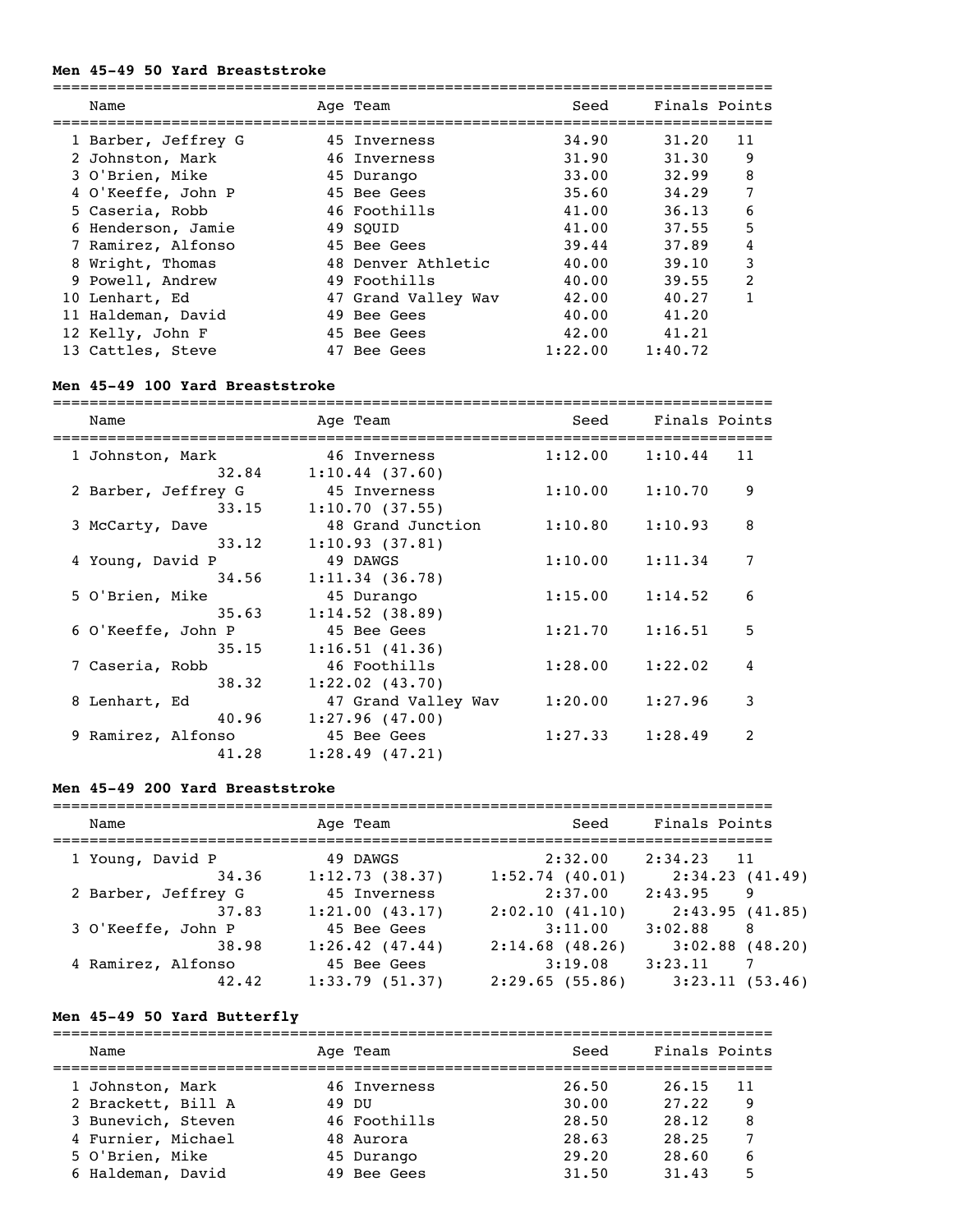| 7 Lenhart, Ed    | 47 Grand Valley Wav | 32.00   | 34.61   | $\overline{4}$          |
|------------------|---------------------|---------|---------|-------------------------|
| 8 Powell, Andrew | 49 Foothills        | 38.00   | 36.67   | $\overline{\mathbf{3}}$ |
| 9 Cattles, Steve | 47 Bee Gees         | 1:08.00 | 1:01.57 | $\overline{2}$          |

#### **Men 45-49 100 Yard Butterfly**

| Name                       | Age Team                      | Seed    | Finals Points |
|----------------------------|-------------------------------|---------|---------------|
| 1 Johnston, Mark           | 46 Inverness                  | 1:01.50 | 58.07         |
| 27.67                      | 58.07(30.40)                  |         | 11            |
| 2 Lee, Marshall            | 48 Rsport                     | 1:15.20 | 9             |
| 30.78                      | 1:02.80(32.02)                |         | 1:02.80       |
| 3 Newcomb, Scott           | 46 DAWGS                      | 1:05.00 | 8             |
| 31.95                      | 1:08.07(36.12)                |         | 1:08.07       |
| 4 Haldeman, David<br>34.33 | 49 Bee Gees<br>1:12.90(38.57) | 1:20.10 | 1:12.90       |
| 5 Henderson, Jamie         | 49 SOUID                      | 1:22.00 | 1:18.25       |
| 35.02                      | 1:18.25(43.23)                |         | 6             |
| 6 Kelly, John F            | 45 Bee Gees                   | 1:30.00 | 5             |
| 43.40                      | 1:36.39(52.99)                |         | 1:36.39       |

### **Men 45-49 100 Yard IM**

=============================================================================== Name Team Age Team Seed Finals Points =============================================================================== 1 Johnston, Mark 46 Inverness 1:01.50 1:00.77 11 28.24 1:00.77 (32.53) 2 Lee, Marshall 48 Rsport 1:11.20 1:03.18 9 29.94 1:03.18 (33.24) 48 Grand Junction 1:03.90 1:03.22 8 29.79 1:03.22 (33.43) 4 O'Brien, Mike 45 Durango 1:05.30 1:04.71 7 30.59 1:04.71 (34.12) 49 Cheyene Masters 1:11.12 1:09.27 6  $32.61$   $1:09.27$  (36.66) 6 Newcomb, Scott 46 DAWGS 1:12.00 1:09.65 5  $33.34$  1:09.65 (36.31) 7 Haldeman, David 49 Bee Gees 1:15.00 1:14.60 4 35.15 1:14.60 (39.45)<br>8 Wright, Thomas 48 Denver Athl 48 Denver Athletic 1:15.00 1:17.48 3 35.75 1:17.48 (41.73) 9 Henderson, Jamie 49 SQUID 1:20.00 1:18.33 2  $36.98$  1:18.33 (41.35)<br>  $7 \t 49 F00+133$  10 Powell, Andrew 49 Foothills 1:25.00 1:23.06 1 40.21 1:23.06 (42.85) 49 Denver Athletic 1:26.00 1:23.78 41.44 1:23.78 (42.34) 12 Kelly, John F 45 Bee Gees 1:25.00 1:25.28<br>40.86 1:25.28 (44.42)  $1:25.28$   $(44.42)$  13 Cattles, Steve 47 Bee Gees 2:14.00 2:28.99 1:06.29 2:28.99 (1:22.70)<br>bb 46 Foothills -- Caseria, Robb  $46$  Foothills  $1:20.00$  DQ 40.21 DQ (41.28)

### **Men 45-49 200 Yard IM**

| Name                        | Age Team                            | Seed                           | Finals Points                  |   |
|-----------------------------|-------------------------------------|--------------------------------|--------------------------------|---|
| 1 Brackett, Bill A<br>29.62 | 49 DU<br>$1:02.58$ (32.96)          | 2:20.00<br>1:45.44(42.86)      | $2:15.11$ 11<br>2:15.11(29.67) |   |
| 2 McCarty, Dave<br>29.03    | 48 Grand Junction<br>1:05.72(36.69) | 2:24.50<br>1:46.93(41.21)      | 2:19.27<br>2:19.27(32.34)      | 9 |
| 3 Young, David P            | 49 DAWGS                            | 2:35.00                        | 2:26.48                        | 8 |
| 30.72<br>4 Haldeman, David  | 1:08.11(37.39)<br>49 Bee Gees       | $1:50.02$ $(41.91)$<br>2:50.00 | 2:26.48(36.46)<br>2:44.15      |   |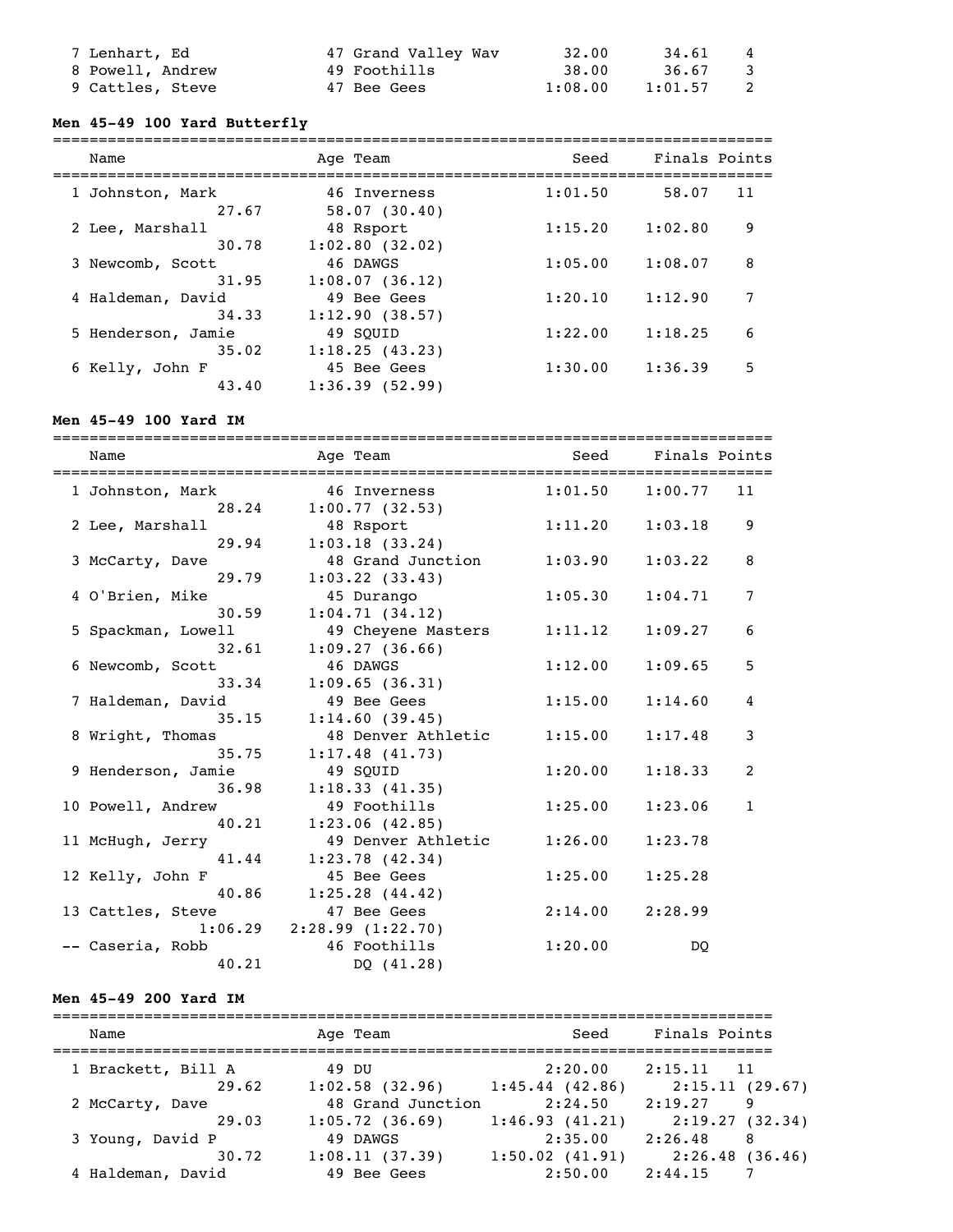| 33.27           |                   | $1:16.91$ (43.64) $2:06.34$ (49.43) $2:44.15$ (37.81) |           |    |
|-----------------|-------------------|-------------------------------------------------------|-----------|----|
| 5 Lenhart, Ed   |                   | 47 Grand Valley Wav 2:55.00                           | 3:06.98   | -6 |
| 39.43           | $1:31.79$ (52.36) | $2:24.12$ (52.33) 3:06.98 (42.86)                     |           |    |
| 6 Kelly, John F | 45 Bee Gees       | 3:00.00                                               | 3:11.75 5 |    |
| 41.17           |                   | $2:26.98$ ( ) $3:11.75$ (44.77)                       |           |    |

### **Men 45-49 400 Yard IM**

| Name                 | Age Team           | Seed                | Finals Points     |
|----------------------|--------------------|---------------------|-------------------|
| 1 Dittrich, Wolfgang | 45 BAM             | 4:40.00             | $4:35.08$ 11      |
| 28.93                | 1:01.31(32.38)     | 1:36.93(35.62)      | 2:13.24(36.31)    |
| 2:50.92(37.68)       | 3:29.73(38.81)     | $4:03.24$ $(33.51)$ | 4:35.08(31.84)    |
| 2 McCarty, Dave      | 48 Grand Junction  | 5:23.50             | $5:15.64$ 9       |
| 31.35                | $1:07.88$ (36.53)  | 1:49.23(41.35)      | 2:31.51(42.28)    |
| 3:15.96(44.45)       | 4:03.03(47.07)     | $4:39.83$ $(36.80)$ | $5:15.64$ (35.81) |
| 3 Spackman, Lowell   | 49 Cheyene Masters | 6:05.20             | 5:38.55<br>-8     |
| 36.68                | 1:21.36(44.68)     | 2:05.87(44.51)      | 2:50.45(44.58)    |
| $3:38.67$ (48.22)    | $4:25.22$ (46.55)  | 5:02.83(37.61)      | 5:38.55(35.72)    |

### **Men 50-54 50 Yard Freestyle**

| Name                 | Age Team          | Seed  | Finals Points |
|----------------------|-------------------|-------|---------------|
| 1 Hess, Richard W    | 52 Bee Gees       | 23.61 | 24.85<br>11   |
| 2 Stehlin, Ed        | 51 Grand Junction | 25.50 | 24.91<br>9    |
| 3 Holiday, Steve     | 52 Inverness      | 25.02 | 8<br>26.19    |
| 4 Curry, Kevin       | 54 Durango        | 29.00 | 27.96         |
| 5 McElhinney, Tom    | 53 Bee Gees       | 27.00 | 6<br>28.54    |
| 6 De Seguin, Michael | 53 DU             | 29.00 | 5<br>29.08    |
| 7 Benson, Stan       | 53 BAM            | 28.50 | 29.61         |
| 8 Lee, Wayne A       | 53 SOUID          | 31.00 | 31.08         |

### **Men 50-54 100 Yard Freestyle**

| Name                   |       | Age Team                | Seed    | Finals Points |    |
|------------------------|-------|-------------------------|---------|---------------|----|
| 1 Mann, Michael        |       | 52 DU                   | 52.00   | 50.62         | 11 |
|                        | 24.17 | $50.62$ $(26.45)$       |         |               |    |
| 2 Hess, Richard W      |       | 52 Bee Gees             | 50.99   | 53.68         | 9  |
|                        | 26.19 | $53.68$ $(27.49)$       |         |               |    |
| 3 Nolte, Christopher C |       | 50 Inverness            | 55.40   | 54.48         | 8  |
|                        | 26.61 | 54.48(27.87)            |         |               |    |
| 4 Stehlin, Ed          |       | 51 Grand Junction       | 57.00   | 55.84         | 7  |
|                        | 26.59 | 55.84(29.25)            |         |               |    |
| 5 Holiday, Steve       |       | 52 Inverness            | 57.92   | 58.28         | 6  |
|                        | 27.18 | 58.28(31.10)            |         |               |    |
| 6 Benson, Stan         |       | 53 BAM                  | 1:08.00 | 1:01.70       | 5  |
|                        | 29.85 | 1:01.70(31.85)          |         |               |    |
| 7 McElhinney, Tom      |       | 53 Bee Gees             | 1:03.00 | 1:05.20       | 4  |
|                        | 30.41 | 1:05.20(34.79)          |         |               |    |
| 8 Lee, Wayne A         |       | 53 SOUID                | 1:15.00 | 1:12.03       | 3  |
|                        | 33.18 | 1:12.03(38.85)          |         |               |    |
| 9 Heins, Don A         |       | 52 Bee Gees             | 1:18.36 | 1:15.51       | 2  |
|                        |       | $35.20$ 1:15.51 (40.31) |         |               |    |
| 10 Ellefsen, Karl      |       | 51 DAWGS                | 1:23.00 | 1:15.88       | 1  |
|                        | 36.69 | $1:15.88$ (39.19)       |         |               |    |

### **Men 50-54 200 Yard Freestyle**

=============================================================================== Name Age Team Seed Finals Points =============================================================================== 1 Nolte, Christopher C 50 Inverness 2:04.00 2:01.47 11 28.30 59.27 (30.97) 1:30.62 (31.35) 2:01.47 (30.85) 2 Stehlin, Ed 51 Grand Junction 2:07.00 2:05.02 9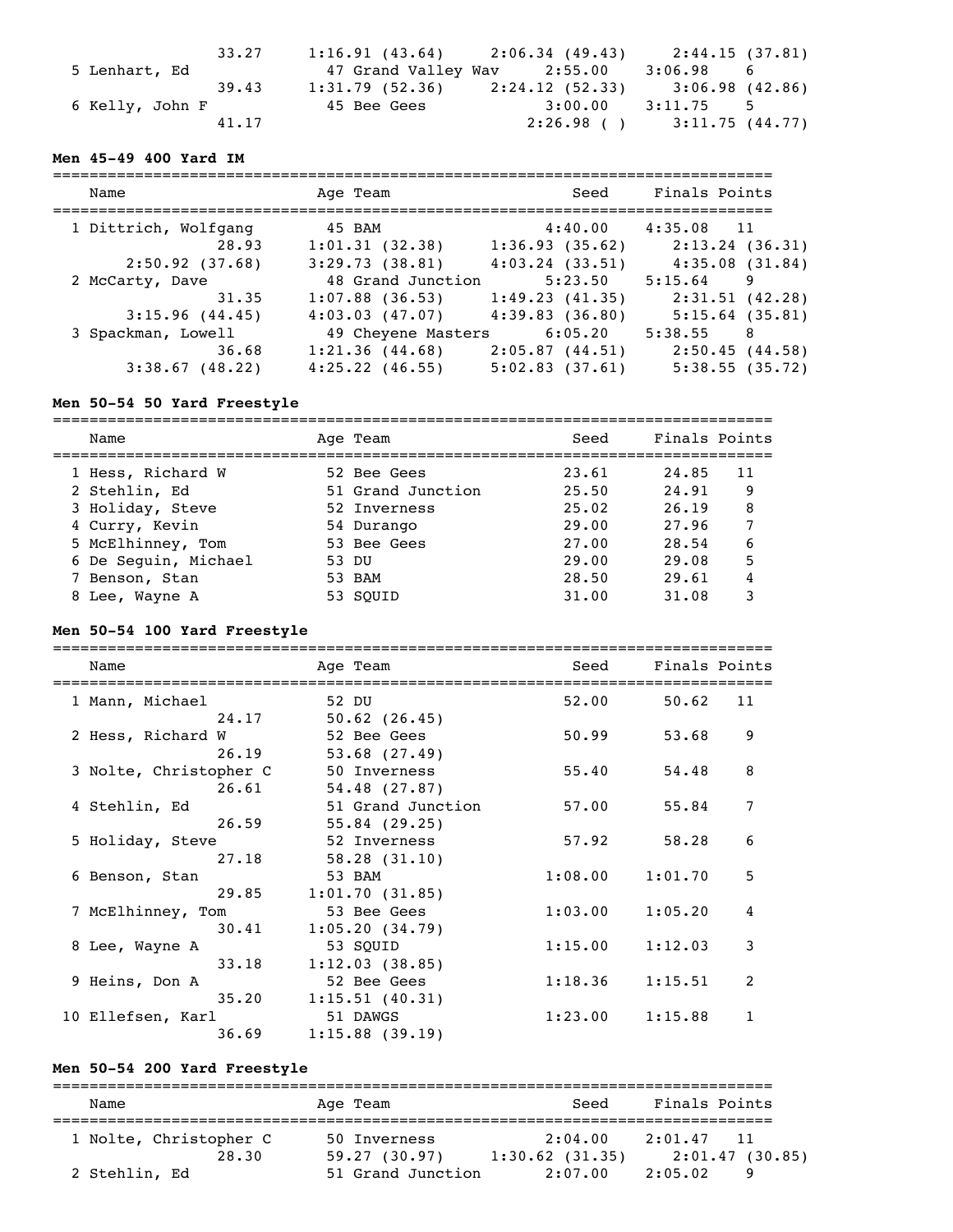| 28.46              | 59.72(31.26)   | 1:31.59(31.87) | 2:05.02(33.43)                      |
|--------------------|----------------|----------------|-------------------------------------|
| 3 Curry, Kevin     | 54 Durango     | 2:55.00        | 2:24.07<br>8                        |
| 32.03              | 1:07.90(35.87) | 1:46.25(38.35) | 2:24.07 (37.82)                     |
| 4 Gimlin, Dennis R | 51 Pueblo      | 2:43.18        | 2:40.22                             |
| 36.14              | 1:17.52(41.38) | 2:00.12(42.60) | 2:40.22(40.10)                      |
| 5 Heins, Don A     | 52 Bee Gees    | 3:01.02        | 2:55.35<br>6                        |
| 37.80              | 1:24.57(46.77) |                | $2:12.80$ (48.23) $2:55.35$ (42.55) |

#### **Men 50-54 500 Yard Freestyle**

=============================================================================== Name Team Age Team Seed Finals Points =============================================================================== 1 Mann, Michael 52 DU 5:20.00 5:20.14 11 30.13 1:01.90 (31.77) 1:34.10 (32.20) 2:06.37 (32.27) 2:38.91 (32.54) 3:11.20 (32.29) 3:43.49 (32.29) 4:15.79 (32.30) 4:48.00 (32.21) 5:20.14 (32.14) 2 Nolte, Christopher C 50 Inverness 5:36.00 5:32.63 9<br>30.40 1:03.43 (33.03) 1:36.78 (33.35) 2:10.51 (<br>2:44.69 (34.18) 3:18.68 (33.99) 3:52.79 (34.11) 4:26.79 ( 30.40 1:03.43 (33.03) 1:36.78 (33.35) 2:10.51 (33.73) 2:44.69 (34.18) 3:18.68 (33.99) 3:52.79 (34.11) 4:26.79 (34.00) 5:00.50 (33.71) 5:32.63 (32.13) 3 Culp, Michael 51 South Suburban 6:11.00 6:05.39 8 33.23 1:10.92 (37.69) 1:48.80 (37.88) 2:26.20 (37.40) 3:02.98 (36.78) 3:39.96 (36.98) 4:16.09 (36.13) 4:52.20 (36.11) 5:28.48 (36.28) 6:05.39 (36.91) 4 Strack, Edward 54 Unattached 6:40.00 6:28.72 7 34.80 1:13.28 (38.48) 1:52.28 (39.00) 2:31.77 (39.49) 3:12.26 (40.49) 3:51.83 (39.57) 4:31.67 (39.84) 5:11.23 (39.56) 5:50.45 (39.22) 6:28.72 (38.27) 5 Curry, Kevin 54 Durango 7:00.00 6:46.19 6 36.26 1:15.87 (39.61) 1:57.13 (41.26) 2:39.62 (42.49) 3:22.02 (42.40) 4:04.76 (42.74) 4:46.93 (42.17) 5:28.64 (41.71) 6:10.14 (41.50) 6:46.19 (36.05) 6 De Seguin, Michael 53 DU 7:05.00 7:08.33 5 36.87 1:16.35 (39.48) 1:57.72 (41.37) 2:41.80 (44.08) 3:25.63 (43.83) 4:10.11 (44.48) 4:56.14 (46.03) 5:41.73 (45.59) 6:26.83 (45.10) 7:08.33 (41.50) 7 Gimlin, Dennis R 51 Pueblo 7:28.56 7:34.11 4 40.40 1:27.07 (46.67) 2:14.47 (47.40) 3:00.92 (46.45) 3:47.56 (46.64) 4:32.97 (45.41) 5:19.93 (46.96) 6:06.65 (46.72) 6:52.29 (45.64) 7:34.11 (41.82) 8 Baugh, Thomas 54 SQUID 10:00.00 8:55.59 3 44.01 1:33.85 (49.84) 2:25.64 (51.79) 3:19.48 (53.84) 4:14.00 (54.52) 5:09.80 (55.80) 6:06.02 (56.22) 7:02.83 (56.81) 7:59.42 (56.59) 8:55.59 (56.17)

#### **Men 50-54 1000 Yard Freestyle**

| Name                 |       |                   | Age Team |                                                       | <b>Seed</b>    | Finals Points                       |                 |
|----------------------|-------|-------------------|----------|-------------------------------------------------------|----------------|-------------------------------------|-----------------|
| 1 Jay, Howard        |       |                   |          | 51 Glenwood Springs 11:15.00 11:00.67 11              |                |                                     |                 |
|                      | 30.04 |                   |          | $1:02.05$ (32.01) $1:34.77$ (32.72) $2:08.06$ (33.29) |                |                                     |                 |
| 2:41.77(33.71)       |       | 3:15.39(33.62)    |          |                                                       |                | $3:49.29(33.90)$ $4:23.19(33.90)$   |                 |
| 4:57.13(33.94)       |       | 5:30.91(33.78)    |          |                                                       |                | $6:04.16$ (33.25) $6:37.46$ (33.30) |                 |
| 7:10.56(33.10)       |       | 7:43.71(33.15)    |          |                                                       |                | 8:17.06 (33.35) 8:50.54 (33.48)     |                 |
| 9:24.06(33.52)       |       | 9:57.47(33.41)    |          | 10:29.97(32.50)                                       |                |                                     | 11:00.67(30.70) |
| 2 Tveitmoe, Robert N |       | 54 Jeffco         |          |                                                       |                | $13:19.60$ $12:33.68$ 9             |                 |
|                      | 33.99 | $1:11.82$ (37.83) |          |                                                       | 1:50.31(38.49) |                                     | 2:28.70(38.39)  |
| 3:06.92(38.22)       |       | $3:45.48$ (38.56) |          |                                                       | 4:24.12(38.64) |                                     | 5:02.63(38.51)  |
| 5:41.36(38.73)       |       | 6:19.79(38.43)    |          |                                                       | 6:58.10(38.31) | 7:35.64(37.54)                      |                 |
| 8:13.30(37.66)       |       | 8:50.87(37.57)    |          |                                                       | 9:28.76(37.89) |                                     | 10:06.21(37.45) |
| $10:43.84$ (37.63)   |       | 11:21.31(37.47)   |          | 11:57.99(36.68)                                       |                |                                     | 12:33.68(35.69) |
| 3 Lehman, Ron A      |       | 52 Thornton       |          |                                                       |                | $12:15.00$ $13:08.03$ 8             |                 |
|                      | 32.53 | 1:09.42(36.89)    |          |                                                       |                | $1:47.61$ (38.19) $2:26.05$ (38.44) |                 |
| 3:04.99(38.94)       |       | $3:43.74$ (38.75) |          |                                                       |                | $4:22.41$ (38.67) $5:01.43$ (39.02) |                 |
| 5:40.96(39.53)       |       | 6:21.33(40.37)    |          |                                                       | 7:01.66(40.33) |                                     | 7:42.10(40.44)  |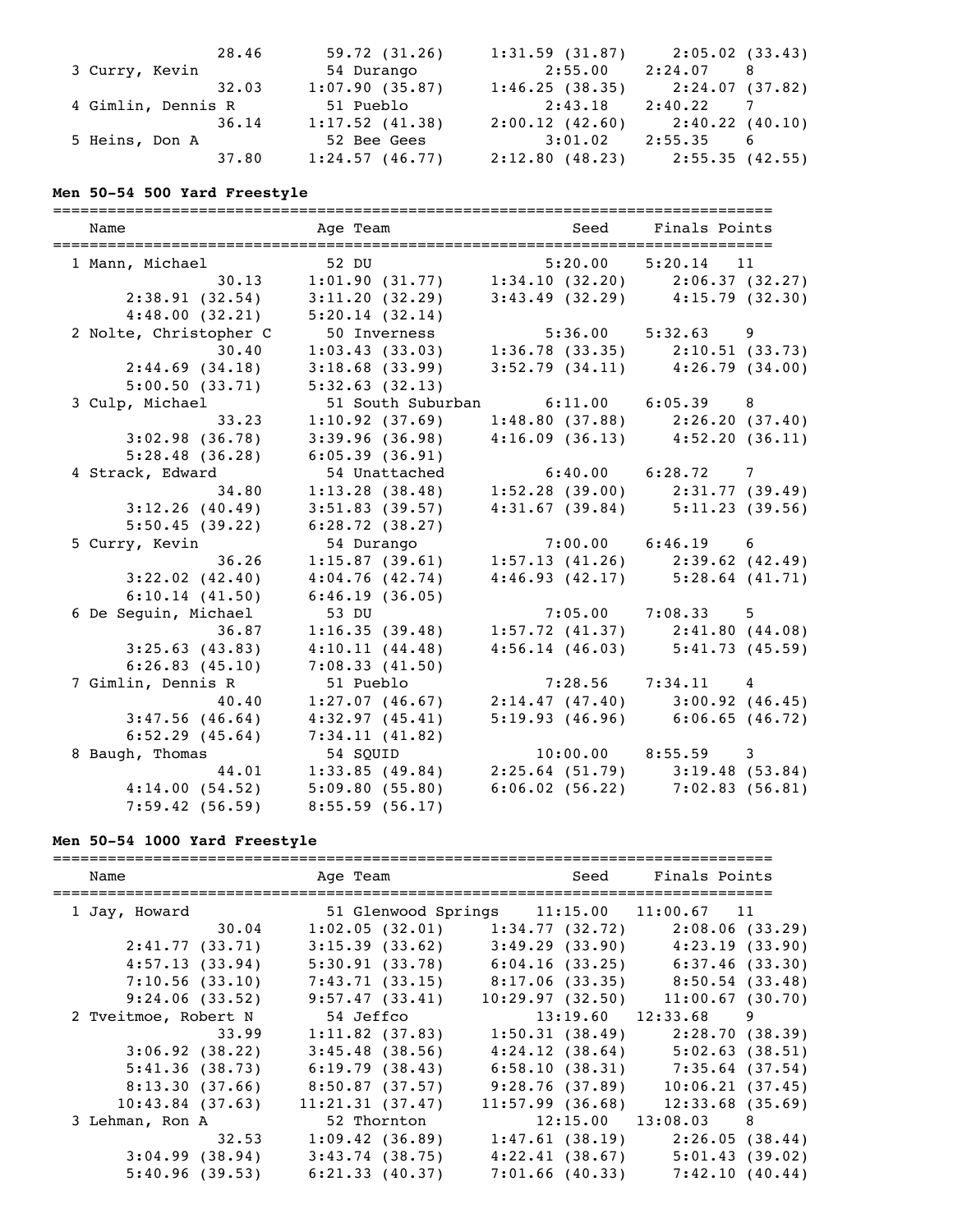| 8:23.25(41.15)     | 9:03.98(40.73)                                                  |                 | $9:45.60$ (41.62) 10:26.84 (41.24)                      |
|--------------------|-----------------------------------------------------------------|-----------------|---------------------------------------------------------|
| 11:07.16(40.32)    | 11:49.17(42.01)                                                 | 12:30.29(41.12) | 13:08.03(37.74)                                         |
| 4 McElhinney, Tom  | 53 Bee Gees                                                     |                 | $14:00.00$ $15:18.92$ 7                                 |
| 37.50              |                                                                 |                 | $1:20.33$ (42.83) $2:04.43$ (44.10) $3:35.48$ (1:31.05) |
| 4:21.83(46.35)     | 5:10.29(48.46)                                                  |                 | $5:58.61$ (48.32) $6:46.02$ (47.41)                     |
|                    | 7:33.50 (47.48) 8:19.73 (46.23)                                 |                 | $9:06.99$ (47.26) $9:53.97$ (46.98)                     |
| 10:40.47(46.50)    | 11:26.83(46.36)                                                 |                 |                                                         |
| 13:00.70(          | 13:48.67(47.97)                                                 |                 | $14:33.91$ (45.24) $15:18.92$ (45.01)                   |
| 5 Gimlin, Dennis R | 51 Pueblo                                                       |                 | $15:35.29$ $15:26.29$ 6                                 |
|                    | $43.14$ $1:31.59$ (48.45)                                       |                 | $2:20.57(48.98)$ $3:09.97(49.40)$                       |
| 3:56.93 (46.96)    | 4:44.22 (47.29)                                                 |                 | 5:31.39 (47.17) 6:18.88 (47.49)                         |
|                    | 7:06.30 (47.42) 7:53.80 (47.50)                                 |                 | 8:40.23 (46.43) 9:26.11 (45.88)                         |
| 10:12.30(46.19)    | $10:57.81$ (45.51)                                              | 11:44.10(46.29) | 12:30.25(46.15)                                         |
| $13:15.88$ (45.63) | 14:01.14(45.26)                                                 | 14:45.03(43.89) | 15:26.29(41.26)                                         |
| 6 Heins, Don A     | 52 Bee Gees                                                     |                 | 17:19.80  16:49.15  5                                   |
| 40.84              | $1:28.40$ (47.56) $2:17.48$ (49.08)                             |                 | 3:07.01(49.53)                                          |
| 3:58.45(51.44)     | 4:48.86(50.41)                                                  |                 | $5:40.15(51.29)$ $6:32.42(52.27)$                       |
|                    | 7:25.11 (52.69) 8:17.08 (51.97) 9:06.95 (49.87) 9:58.74 (51.79) |                 |                                                         |
| 10:49.42(50.68)    | 11:42.71(53.29)                                                 | 12:35.06(52.35) | 13:28.77(53.71)                                         |
| 14:20.60(51.83)    | 15:10.43(49.83)                                                 | 16:02.47(52.04) | 16:49.15(46.68)                                         |

# **Men 50-54 1650 Yard Freestyle**

| Name |                      |                | Age Team            |                                     | Seed           | Finals Points                                                                              |                |
|------|----------------------|----------------|---------------------|-------------------------------------|----------------|--------------------------------------------------------------------------------------------|----------------|
|      | 1 Jay, Howard        |                | 51 Glenwood Springs |                                     | 19:00.00       | 18:18.25                                                                                   | 11             |
|      |                      | 29.46          |                     | $1:00.83$ (31.37) $1:32.61$ (31.78) |                |                                                                                            | 2:04.89(32.28) |
|      |                      | 2:37.14(32.25) | 3:09.67(32.53)      | $3:42.62$ (32.95) $4:15.85$ (33.23) |                |                                                                                            |                |
|      | 4:49.02(33.17)       |                | 5:22.23(33.21)      | 5:55.72(33.49)                      |                | 6:28.83(33.11)                                                                             |                |
|      |                      | 7:02.39(33.56) | 7:36.04(33.65)      | 8:09.58 (33.54)                     |                | $(33.54)$ $(33.54)$ $(33.56)$<br>10:24.77 (33.70) $(10.58 \times 10^{-10})$<br>12:39.72.20 |                |
|      |                      | 9:17.00(33.86) | 9:51.07(34.07)      |                                     |                |                                                                                            |                |
|      | 11:32.45(33.96)      |                | 12:06.09(33.64)     | 12:39.73(33.64)                     |                | 13:13.37(33.64)                                                                            |                |
|      | 13:47.37(34.00)      |                | $14:21.32$ (33.95)  | 14:55.24(33.92)                     |                | 15:29.17(33.93)                                                                            |                |
|      | 16:03.30(34.13)      |                | 16:37.27(33.97)     | 17:11.26(33.99)                     |                | 17:45.07(33.81)                                                                            |                |
|      | 18:18.25(33.18)      |                |                     |                                     |                |                                                                                            |                |
|      | 2 Tveitmoe, Robert N |                | 54 Jeffco           |                                     | 20:50.94       | 20:35.63                                                                                   | 9              |
|      |                      | 32.68          | 1:09.90(37.22)      | 1:47.83(37.93)                      |                |                                                                                            | 2:25.90(38.07) |
|      |                      | 3:03.76(37.86) | 3:41.33(37.57)      | $4:19.69$ (38.36)<br>6:51.72.11     |                | 4:57.81(38.12)                                                                             |                |
|      | $5:35.69$ (37.88)    |                | 6:13.47(37.78)      |                                     |                | $6:51.72$ (38.25) $7:29.47$ (37.75)                                                        |                |
|      | 8:07.29(37.82)       |                | 8:44.89(37.60)      | 9:22.33(37.44)                      |                | 10:00.30(37.97)                                                                            |                |
|      | $10:37.81$ (37.51)   |                | 11:14.98(37.17)     | 11:52.72(37.74)                     |                | 12:30.46(37.74)                                                                            |                |
|      | $13:07.84$ (37.38)   |                | 13:44.72(36.88)     | 14:21.75(37.03)                     |                | 14:59.13(37.38)                                                                            |                |
|      | 15:37.56(38.43)      |                | 16:14.87(37.31)     | 16:52.40(37.53)                     |                | 17:30.21(37.81)                                                                            |                |
|      | 18:08.57(38.36)      |                | 18:45.94(37.37)     | 19:23.91(37.97)                     |                | 20:00.78(36.87)                                                                            |                |
|      | 20:35.63(34.85)      |                |                     |                                     |                |                                                                                            |                |
|      | 3 Hess, Richard W    |                | 52 Bee Gees         |                                     | 20:10.50       | $21:05.94$ 8                                                                               |                |
|      |                      | 32.79          | 1:09.68(36.89)      |                                     |                | $1:46.25(36.57)$ $2:22.06(35.81)$                                                          |                |
|      | 2:58.31(36.25)       |                | $3:34.81$ (36.50)   | $4:11.39$ (36.58)                   |                | 4:47.97(36.58)                                                                             |                |
|      | 5:24.50(36.53)       |                | 6:00.93(36.43)      |                                     | 6:37.91(36.98) | 6:37.91 (36.98) 7:15.02 (37.11)<br>9:06.64 (37.76) 9:45.42 (38.78)                         |                |
|      | 7:51.85(36.83)       |                | 8:28.88(37.03)      |                                     |                |                                                                                            |                |
|      | 10:24.91(39.49)      |                | $11:04.22$ (39.31)  | 11:44.00(39.78)                     |                | 12:23.29(39.29)                                                                            |                |
|      | 13:03.35(40.06)      |                | 13:43.13(39.78)     | 14:23.60(40.47)                     |                | 15:03.71(40.11)                                                                            |                |
|      | 15:43.43(39.72)      |                | 16:24.09(40.66)     | 17:05.28(41.19)                     |                | $17:45.58$ (40.30)                                                                         |                |
|      | 18:25.87(40.29)      |                | 19:06.10(40.23)     | 19:46.06(39.96)                     |                | 20:26.34(40.28)                                                                            |                |
|      | 21:05.94(39.60)      |                |                     |                                     |                |                                                                                            |                |
|      | 4 Culp, Michael      |                | 51 South Suburban   |                                     | 22:03.00       | 21:15.73                                                                                   | $\overline{7}$ |
|      |                      | 34.94          | 1:13.31(38.37)      |                                     | 1:52.49(39.18) |                                                                                            | 2:31.69(39.20) |
|      | $3:10.84$ (39.15)    |                | 3:49.99(39.15)      |                                     | 4:28.60(38.61) |                                                                                            | 5:07.12(38.52) |
|      | $5:45.66$ (38.54)    |                | 6:24.06(38.40)      |                                     | 7:02.28(38.22) | 7:40.68(38.40)                                                                             |                |
|      | 8:19.25(38.57)       |                | 8:58.04(38.79)      | 9:36.92 (38.88)                     |                | 10:15.46(38.54)                                                                            |                |
|      | 10:54.71(39.25)      |                | 11:33.45(38.74)     | 12:12.12(38.67)                     |                | 12:50.53(38.41)                                                                            |                |
|      | 13:28.93(38.40)      |                | $14:07.54$ (38.61)  | $14:46.66$ (39.12)                  |                | 15:25.33(38.67)                                                                            |                |
|      | 16:04.26(38.93)      |                | 16:43.58(39.32)     | 17:23.35(39.77)                     |                | 18:02.26(38.91)                                                                            |                |
|      | 18:41.90(39.64)      |                | 19:20.86(38.96)     | 20:00.29(39.43)                     |                | 20:38.39(38.10)                                                                            |                |
|      | 21:15.73(37.34)      |                |                     |                                     |                |                                                                                            |                |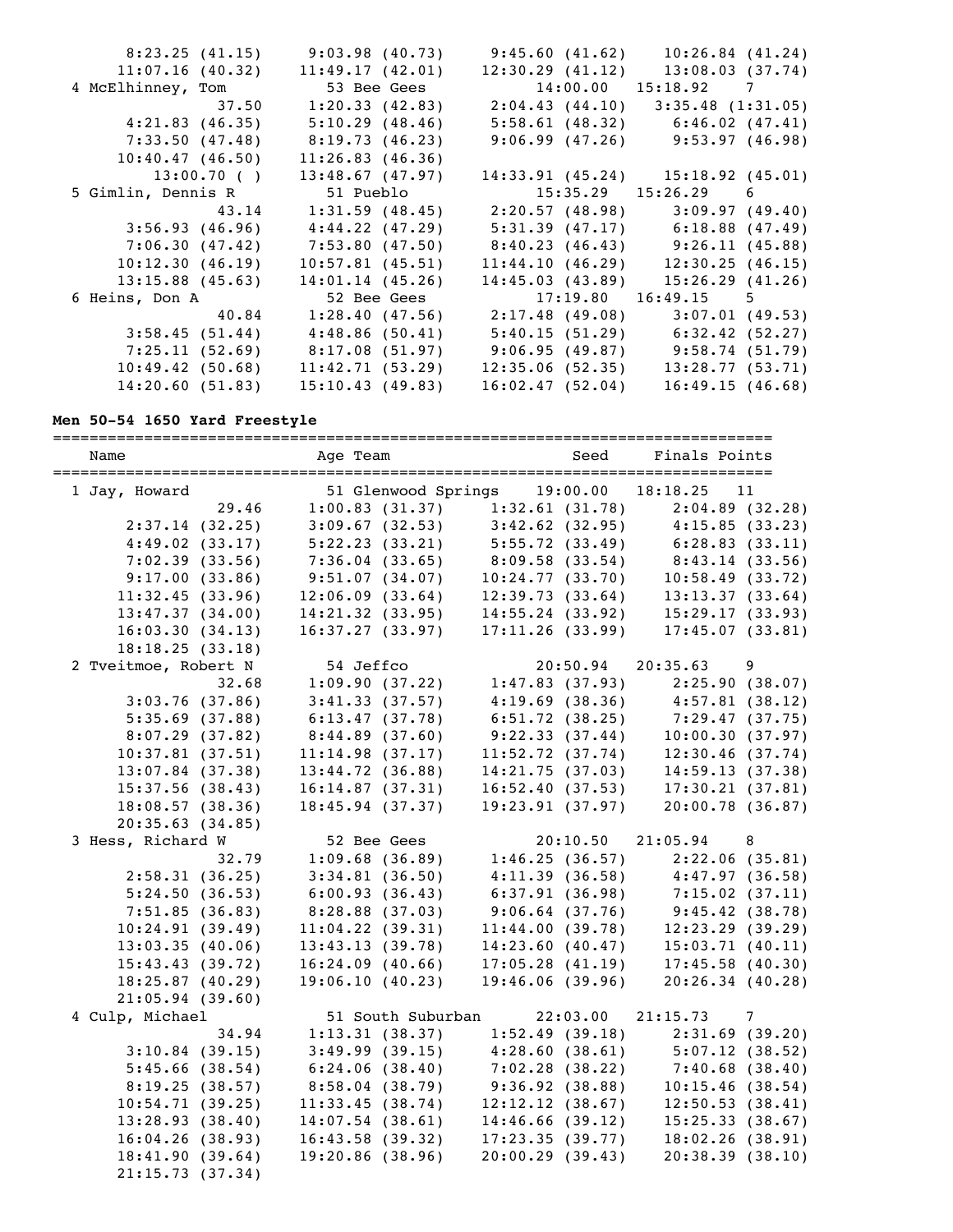| 5 De Seguin, Michael | 53 DU                                                                              |                                                                                                                                                       | $25:15.00$ $25:45.41$ 6 |                |
|----------------------|------------------------------------------------------------------------------------|-------------------------------------------------------------------------------------------------------------------------------------------------------|-------------------------|----------------|
| 40.04                |                                                                                    | 1:21.85 (41.81) 2:05.88 (44.03) 2:50.74 (44.86)<br>4:22.70 (46.16) 5:09.65 (46.95) 5:56.97 (47.32)<br>7:29.87 (47.02) 8:17.43 (47.56) 9:05.26 (47.83) |                         |                |
| 3:36.54(45.80)       |                                                                                    |                                                                                                                                                       |                         |                |
| 6:42.85(45.88)       |                                                                                    |                                                                                                                                                       |                         |                |
| 9:51.88(46.62)       | 10:40.24(48.36)                                                                    | 11:27.38 $(47.14)$ 12:14.92 $(47.54)$                                                                                                                 |                         |                |
| 13:03.01(48.09)      | 13:50.43(47.42)                                                                    | 14:38.10(47.67)                                                                                                                                       | 15:25.67(47.57)         |                |
| 16:14.59(48.92)      | 17:02.61(48.02)                                                                    | 17:51.04(48.43)                                                                                                                                       | 18:39.67(48.63)         |                |
| 19:28.58(48.91)      | 20:16.33(47.75)                                                                    | 21:04.73(48.40)                                                                                                                                       | $21:53.62$ (48.89)      |                |
| 22:42.79(49.17)      | 23:29.29(46.50)                                                                    | 24:16.96(47.67)                                                                                                                                       | 25:03.07(46.11)         |                |
| 25:45.41(42.34)      |                                                                                    |                                                                                                                                                       |                         |                |
| 6 McElhinney, Tom    | 53 Bee Gees                                                                        |                                                                                                                                                       | 25:00.00 25:51.49 5     |                |
| 35.55                | 53 Bee Gees 25:00.00 25:51.49 5<br>1:18.10 (42.55) 2:01.23 (43.13) 2:46.49 (45.26) |                                                                                                                                                       |                         |                |
| 3:32.56(46.07)       | $4:19.03(46.47)$ $5:05.88(46.85)$ $5:52.72(46.84)$                                 |                                                                                                                                                       |                         |                |
| 6:39.83(47.11)       | 7:26.32(46.49)                                                                     | $8:13.41$ (47.09) 9:00.37 (46.96)                                                                                                                     |                         |                |
| 9:48.29(47.92)       | 10:35.26(46.97)                                                                    | 12:09.84(1:34.58)                                                                                                                                     |                         |                |
| $12:58.17$ ()        | 13:46.58(48.41)                                                                    | 14:35.08(48.50)                                                                                                                                       | 15:22.88 (47.80)        |                |
| 17:00.47(1:37.59)    |                                                                                    | $17:50.03$ ()                                                                                                                                         | 18:39.12(49.09)         |                |
| 19:28.10(48.98)      | 20:17.90(49.80)                                                                    | 21:06.72(48.82)                                                                                                                                       | $21:55.28$ (48.56)      |                |
| 22:44.49(49.21)      | $23:32.34$ $(47.85)$                                                               | 24:20.54 (48.20)                                                                                                                                      | 25:07.40(46.86)         |                |
| 25:51.49(44.09)      |                                                                                    |                                                                                                                                                       |                         |                |
| 7 Gimlin, Dennis R   | 51 Pueblo                                                                          |                                                                                                                                                       | 25:55.36 25:53.78 4     |                |
| 41.01                |                                                                                    | $1:28.63$ (47.62) $2:16.79$ (48.16) $3:05.17$ (48.38)                                                                                                 |                         |                |
| 3:53.25(48.08)       | 4:40.80(47.55)                                                                     | $5:28.18(47.38)$ $6:15.88(47.70)$                                                                                                                     |                         |                |
| 7:03.67(47.79)       | 7:49.83(46.16)                                                                     | $8:37.43$ (47.60) 9:24.75 (47.32)                                                                                                                     |                         |                |
| 10:11.71(46.96)      | 10:58.51(46.80)                                                                    |                                                                                                                                                       |                         |                |
| 13:20.17(47.08)      | 14:07.91(47.74)                                                                    | 11:45.80 (47.29) 12:33.09 (47.29)                                                                                                                     | 15:43.71(47.68)         |                |
| 16:32.20(48.49)      | 17:19.79(47.59)                                                                    | $14:56.03$ (48.12)<br>18:08.25 (48.46)                                                                                                                | 18:55.17(46.92)         |                |
| $19:42.68$ (47.51)   | 20:29.68(47.00)                                                                    | 21:16.93(47.25)                                                                                                                                       | 22:04.31(47.38)         |                |
| 22:51.70(47.39)      | $23:38.72$ (47.02)                                                                 | 24:26.09(47.37)                                                                                                                                       | 25:12.58(46.49)         |                |
| 25:53.78(41.20)      |                                                                                    |                                                                                                                                                       |                         |                |
| 8 Heins, Don A       | 52 Bee Gees                                                                        | 28:36.07                                                                                                                                              | $27:24.94$ 3            |                |
| 40.26                | 1:27.65(47.39)                                                                     | 2:17.25(49.60)                                                                                                                                        |                         |                |
|                      |                                                                                    |                                                                                                                                                       | 3:07.39(50.14)          |                |
| 3:57.33(49.94)       | 4:46.44(49.11)                                                                     | 5:36.47(50.03)                                                                                                                                        | 6:26.74(50.27)          |                |
| 7:16.47(49.73)       | 8:05.76(49.29)                                                                     | 8:56.42(50.66)<br>12:15.85(49.48)                                                                                                                     | 9:45.78(49.36)          |                |
| 10:35.79(50.01)      | 11:26.37(50.58)                                                                    |                                                                                                                                                       | 13:07.09(51.24)         |                |
| 13:57.51(50.42)      | 14:48.38(50.87)                                                                    | 15:39.54(51.16)                                                                                                                                       | 16:32.42(52.88)         |                |
| 17:23.55(51.13)      | 18:15.15(51.60)                                                                    | 19:06.05(50.90)                                                                                                                                       | 19:56.92(50.87)         |                |
| $20:47.88$ (50.96)   | 21:39.26(51.38)                                                                    | 22:30.18(50.92)                                                                                                                                       | $23:21.62$ (51.44)      |                |
| 24:11.81(50.19)      | 25:03.76(51.95)                                                                    | 25:54.40(50.64)                                                                                                                                       | 26:42.06(47.66)         |                |
| 27:24.94 (42.88)     |                                                                                    |                                                                                                                                                       |                         |                |
| 9 Thorn, Kevin       | 50 SQUID                                                                           | 33:00.00                                                                                                                                              | 30:45.76                | 2              |
| 45.00                | 1:34.15(49.15)                                                                     | 2:25.87(51.72)                                                                                                                                        |                         | 3:19.03(53.16) |
| 4:12.56(53.53)       | 6:00.48(1:47.92)                                                                   | 6:54.32(53.84)                                                                                                                                        |                         | 7:48.61(54.29) |
| 8:43.28(54.67)       | 9:40.33(57.05)                                                                     | 10:36.02(55.69)                                                                                                                                       | 11:32.47(56.45)         |                |
| $12:27.86$ (55.39)   | 13:23.95(56.09)                                                                    | 15:16.07(1:52.12)                                                                                                                                     | 16:12.03(55.96)         |                |
| 17:08.22(56.19)      | 18:04.25(56.03)                                                                    | 19:00.29(56.04)                                                                                                                                       |                         |                |
| $19:56.08$ ()        | 20:50.48(54.40)                                                                    | 21:44.47(53.99)                                                                                                                                       | 22:39.91(55.44)         |                |
| $23:35.74$ (55.83)   | 24:31.22(55.48)                                                                    | 25:26.78(55.56)                                                                                                                                       | 26:21.35(54.57)         |                |
| 27:15.15(53.80)      | 28:09.52 (54.37)                                                                   | 29:03.93 (54.41)                                                                                                                                      | 29:56.81(52.88)         |                |
| 30:45.76(48.95)      |                                                                                    |                                                                                                                                                       |                         |                |

# **Men 50-54 50 Yard Backstroke**

| Name                   | Age Team          | Seed  | Finals Points |    |
|------------------------|-------------------|-------|---------------|----|
|                        |                   |       |               |    |
| 1 Stanback, John       | 53 Vortex         | 29.00 | 29.04         | 11 |
| 2 Nolte, Christopher C | 50 Inverness      | 30.50 | 30.71         | 9  |
| 3 Stehlin, Ed          | 51 Grand Junction | 32.00 | 30.90         | 8  |
| 4 Holiday, Steve       | 52 Inverness      | 27.02 | 30.96         |    |
| 5 Benson, Stan         | 53 BAM            | 31.54 | 31.50         | 6  |
| 6 Lee, Wayne A         | 53 SOUID          | 38.00 | 38.82         | 5  |
| 7 Ellefsen, Karl       | 51 DAWGS          | 43.00 | 41.10         | 4  |
| 8 Heins, Don A         | 52 Bee Gees       | 50.00 | 42.13         | 3  |
| Baugh, Thomas          | 54 SOUID          | 50.00 | 46.77         | 2  |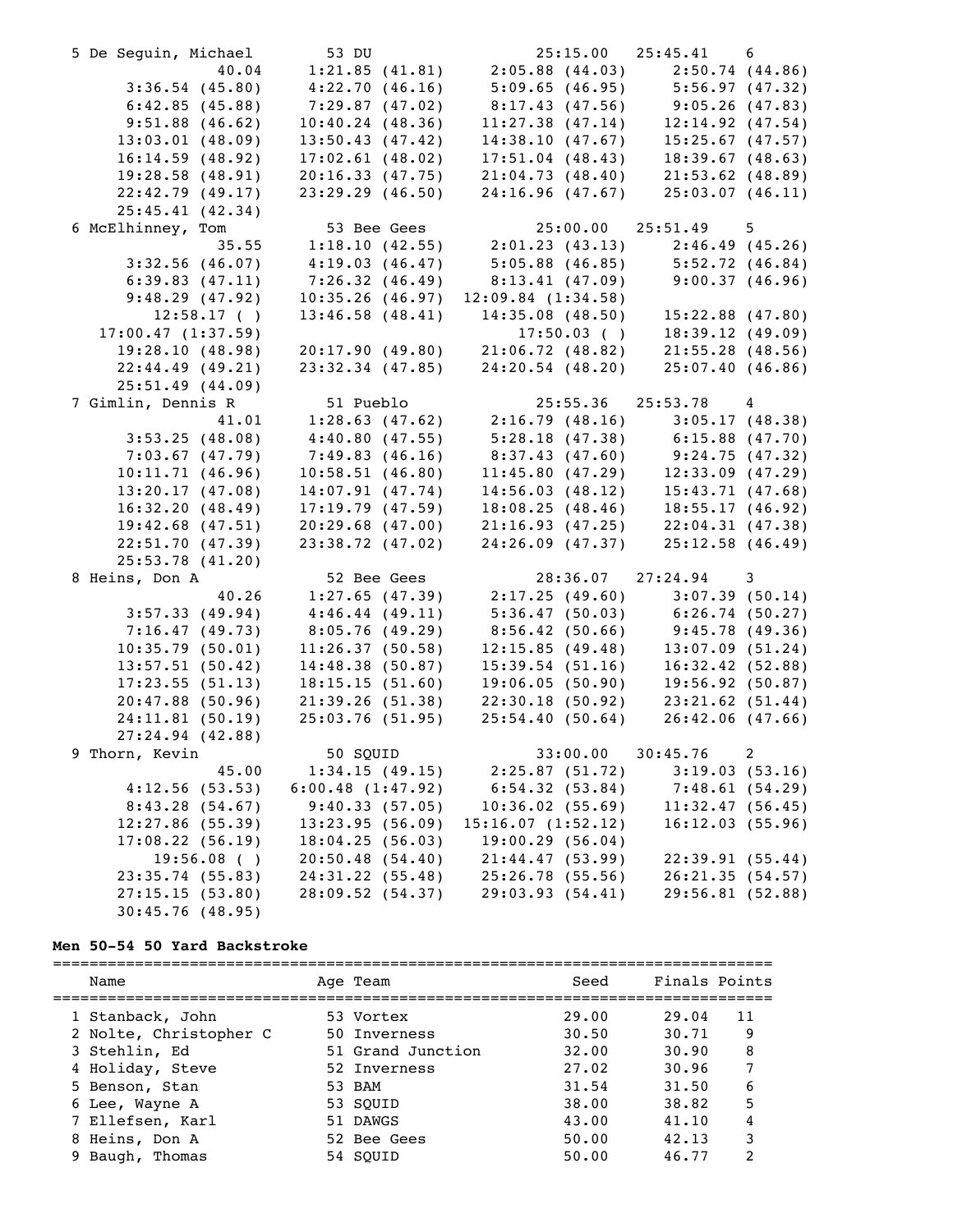#### **Men 50-54 100 Yard Backstroke**

| Name               | Age Team          | Seed    | Finals Points |
|--------------------|-------------------|---------|---------------|
| 1 Stanback, John   | 53 Vortex         | 1:02.90 | 1:02.68<br>11 |
| 30.26              | $1:02.68$ (32.42) |         |               |
| 2 Benson, Stan     | 53 BAM            | 1:10.00 | 1:08.22<br>9  |
| 32.62              | 1:08.22(35.60)    |         |               |
| 3 Holiday, Steve   | 52 Inverness      | 1:04.02 | 1:10.14<br>8  |
| 33.61              | 1:10.14(36.53)    |         |               |
| 4 Gimlin, Dennis R | 51 Pueblo         | 1:22.73 | 1:21.19<br>7  |
| 39.46              | 1:21.19(41.73)    |         |               |
| 5 Lee, Wayne A     | 53 SOUID          | 1:40.00 | 1:29.66<br>6  |
| 41.85              | 1:29.66(47.81)    |         |               |

#### **Men 50-54 200 Yard Backstroke**

| Name               | Age Team       | Seed           | Finals Points              |  |  |
|--------------------|----------------|----------------|----------------------------|--|--|
| 1 Stanback, John   | 53 Vortex      | 2:16.00        | 2:16.40<br>$\overline{11}$ |  |  |
| 31.98              | 1:06.40(34.42) | 1:41.35(34.95) | 2:16.40(35.05)             |  |  |
| 2 Gimlin, Dennis R | 51 Pueblo      | 3:07.40        | 3:00.13<br>9               |  |  |
| 41.30              | 1:26.40(45.10) | 2:14.76(48.36) | 3:00.13(45.37)             |  |  |

#### **Men 50-54 50 Yard Breaststroke**

| Name              | Age Team            | Seed  | Finals Points |    |
|-------------------|---------------------|-------|---------------|----|
| 1 Louie, Jamie    | 50 Colorado Springs | 31.90 | 31.95         | 11 |
| 2 Brown, Robert E | 51 Colorado Springs | 34.80 | 33.82         | 9  |
| 3 Benson, Stan    | 53 BAM              | 35.00 | 35.24         | 8  |
| 4 Lee, Wayne A    | 53 SOUID            | 40.00 | 41.13         |    |
| 5 Heins, Don A    | 52 Bee Gees         | 50.00 | 43.14         |    |

#### **Men 50-54 100 Yard Breaststroke**

| Name               | Age Team            | Seed    | Finals Points |  |
|--------------------|---------------------|---------|---------------|--|
| 1 Mann, Michael    | 52 DU               | 1:08.00 | 1:06.62<br>11 |  |
| 31.70              | $1:06.62$ (34.92)   |         |               |  |
| 2 Louie, Jamie     | 50 Colorado Springs | 1:09.50 | 9<br>1:09.11  |  |
| 32.42              | 1:09.11(36.69)      |         |               |  |
| 3 Brown, Robert E  | 51 Colorado Springs | 1:14.70 | 8<br>1:13.25  |  |
| 34.04              | 1:13.25(39.21)      |         |               |  |
| 4 Benson, Stan     | 53 BAM              | 1:18.50 | 7<br>1:19.32  |  |
| 38.66              | 1:19.32(40.66)      |         |               |  |
| 5 Curry, Kevin     | 54 Durango          | 1:25.00 | 6<br>1:23.18  |  |
| 39.16              | $1:23.18$ $(44.02)$ |         |               |  |
| 6 Gimlin, Dennis R | 51 Pueblo           | 1:24.49 | 5<br>1:26.11  |  |
| 41.14              | 1:26.11(44.97)      |         |               |  |
| 7 Strack, Edward   | 54 Unattached       | 1:30.00 | 4<br>1:27.65  |  |
| 42.51              | 1:27.65(45.14)      |         |               |  |
| 8 Ellefsen, Karl   | 51 DAWGS            | 1:35.00 | 3<br>1:33.30  |  |
| 44.31              | 1:33.30(48.99)      |         |               |  |
| 9 Baugh, Thomas    | 54 SOUID            | 2:30.00 | 2<br>1:45.34  |  |
| 50.16              | 1:45.34(55.18)      |         |               |  |

#### **Men 50-54 200 Yard Breaststroke**

=============================================================================== Name Age Team Seed Finals Points =============================================================================== 1 Louie, Jamie 50 Colorado Springs 2:34.30 2:32.82 11 33.81 1:12.03 (38.22) 1:51.05 (39.02) 2:32.82 (41.77) 2 Brown, Robert E 51 Colorado Springs 3:15.20 2:49.80 9 36.89 1:19.21 (42.32) 2:04.07 (44.86) 2:49.80 (45.73)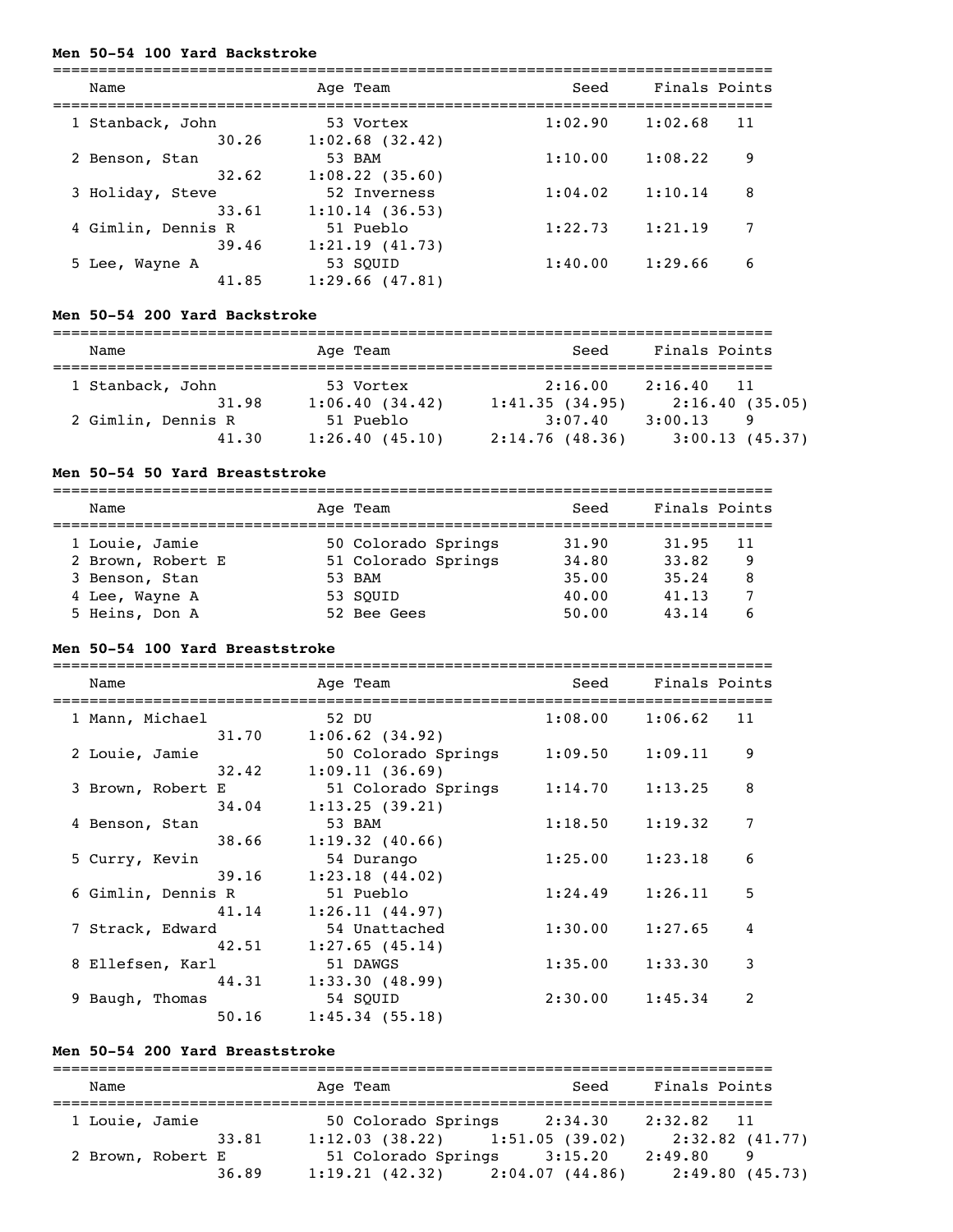| 3 Curry, Kevin     | 54 Durango        | 3:00.00        | 3:05.34           | - 8      |
|--------------------|-------------------|----------------|-------------------|----------|
| 41.24              | $1:28.62$ (47.38) | 2:17.62(49.00) | $3:05.34$ (47.72) |          |
| 4 McElhinney, Tom  | 53 Bee Gees       | 3:00.00        | 3:15.30           | <b>7</b> |
| 39.37              | 1:26.57(47.20)    | 2:20.10(53.53) | 3:15.30(55.20)    |          |
| 5 Gimlin, Dennis R | 51 Pueblo         | 3:10.41        | 3:19.39           | 6        |
| 44.40              | 1:36.27(51.87)    | 2:29.10(52.83) | 3:19.39(50.29)    |          |
| 6 Heins, Don A     | 52 Bee Gees       | 3:31.91        | 3:31.06           | -5       |
| 45.91              | 1:39.73(53.82)    | 2:36.47(56.74) | 3:31.06(54.59)    |          |

#### **Men 50-54 50 Yard Butterfly**

| Name                   | Age Team          | Seed  | Finals Points |
|------------------------|-------------------|-------|---------------|
| 1 Hess, Richard W      | 52 Bee Gees       | 25.33 | 25.39<br>11   |
| 2 Mann, Michael        | 52 DU             | 28.00 | 26.86<br>9    |
| 3 Stehlin, Ed          | 51 Grand Junction | 28.50 | 27.26<br>8    |
| 4 Nolte, Christopher C | 50 Inverness      | 28.50 | 27.53         |
| 5 McElhinney, Tom      | 53 Bee Gees       | 30.00 | 33.32<br>6    |
| 6 Benson, Stan         | 53 BAM            | 36.00 | 5<br>34.83    |
| 7 Heins, Don A         | 52 Bee Gees       | 37.32 | 37.98         |

# **Men 50-54 100 Yard Butterfly**

=============================================================================== Name Age Team Seed Finals Points =============================================================================== 1 Hess, Richard W 52 Bee Gees 57.36 57.81 11  $27.67$   $57.81$  (30.14) 2 Stehlin, Ed 51 Grand Junction 1:05.00 1:03.58 9 28.85 1:03.58 (34.73) 3 Nolte, Christopher C 50 Inverness 1:04.50 1:04.64 8 29.70 1:04.64 (34.94) 4 Heins, Don A 52 Bee Gees 1:31.81 1:32.31 7 43.09 1:32.31 (49.22) 5 Gimlin, Dennis R 51 Pueblo 1:33.48 1:36.70 6 44.64 1:36.70 (52.06)

### **Men 50-54 200 Yard Butterfly**

| Name               | Age Team       | Seed              | Finals Points       |
|--------------------|----------------|-------------------|---------------------|
| 1 Hess, Richard W  | 52 Bee Gees    | 2:16.00           | 2:27.43<br>11       |
| 30.24              | 1:05.77(35.53) | 1:44.31(38.54)    | 2:27.43 (43.12)     |
| 2 Strack, Edward   | 54 Unattached  | 2:55.00           | 2:47.98<br>9        |
| 36.03              | 1:18.62(42.59) | $2:03.86$ (45.24) | 2:47.98(44.12)      |
| 3 Heins, Don A     | 52 Bee Gees    | 3:30.80           | 3:27.44<br>8        |
| 45.01              | 1:40.07(55.06) | 2:36.21(56.14)    | 3:27.44(51.23)      |
| 4 McElhinney, Tom  | 53 Bee Gees    | 3:00.00           | 3:30.99<br>7        |
| 39.06              | 1:30.77(51.71) | $2:29.82$ (59.05) | 3:30.99(1:01.17)    |
| 5 Gimlin, Dennis R | 51 Pueblo      | 3:38.71           | 3:39.99<br>6        |
| 47.43              | 1:45.98(58.55) | 2:44.53(58.55)    | $3:39.99$ $(55.46)$ |

### **Men 50-54 100 Yard IM**

| Name                   | Age Team          | Seed    | Finals Points |
|------------------------|-------------------|---------|---------------|
| 1 Hess, Richard W      | 52 Bee Gees       | 59.96   | 1:00.37       |
| 27.99                  | 1:00.37(32.38)    |         | 11            |
| 2 Nolte, Christopher C | 50 Inverness      | 1:03.50 | 1:04.72       |
| 29.43                  | 1:04.72(35.29)    |         | 9             |
| 3 Stanback, John       | 53 Vortex         | 1:05.70 | 8             |
| 29.73                  | $1:05.38$ (35.65) |         | 1:05.38       |
| 4 Benson, Stan         | 53 BAM            | 1:11.80 | 1:09.45       |
| 32.08                  | 1:09.45(37.37)    |         | 7             |
| 5 Holiday, Steve       | 52 Inverness      | 1:06.02 | 6             |
| 30.92                  | 1:10.23(39.31)    |         | 1:10.23       |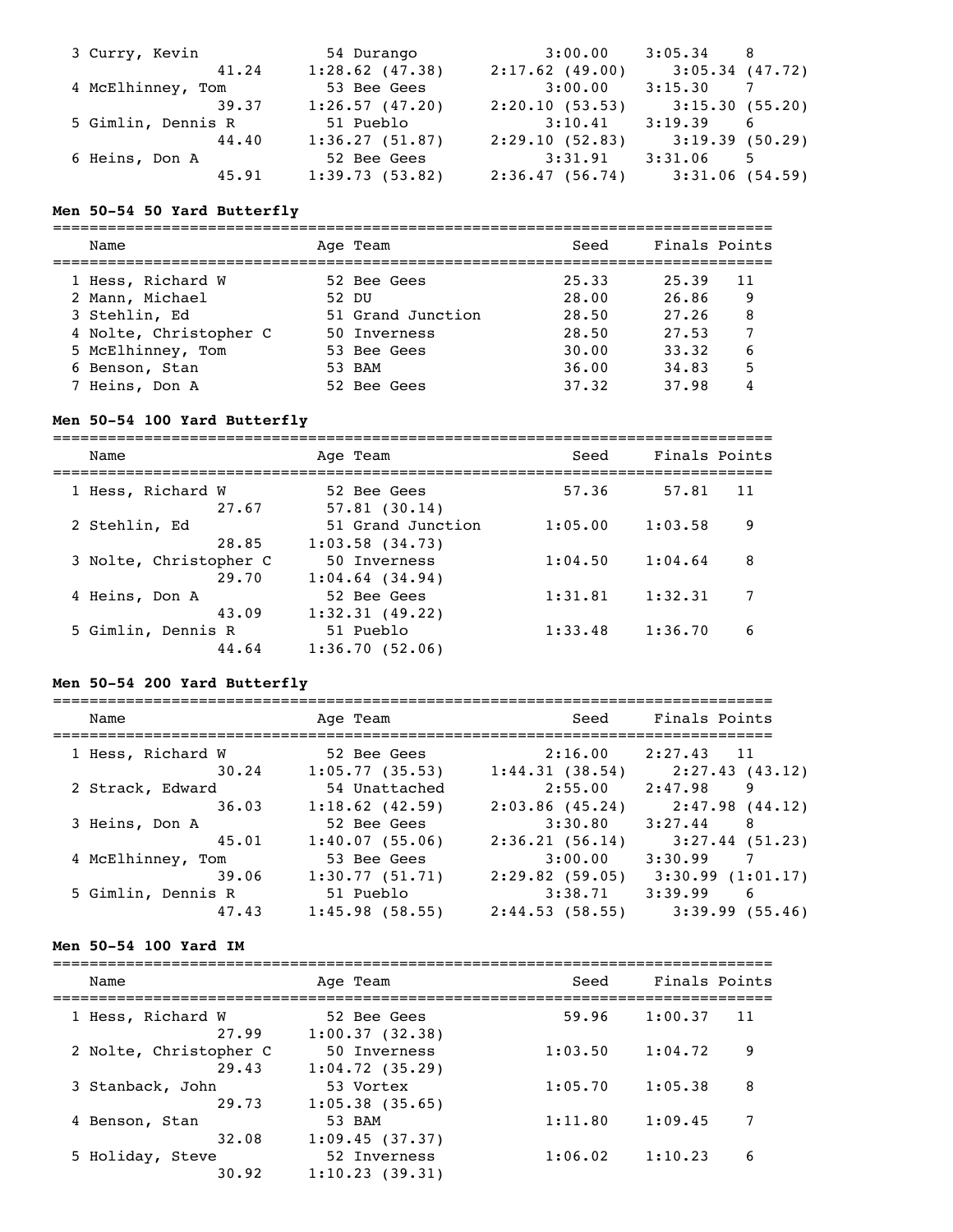#### **Men 50-54 200 Yard IM**

| Name                          | Age Team                                              | Seed Finals Points    |                                   |
|-------------------------------|-------------------------------------------------------|-----------------------|-----------------------------------|
| 1 Mann, Michael 52 DU 2:12.00 |                                                       |                       | 2:09.05 11                        |
|                               | 27.56 1:01.33 (33.77) 1:39.95 (38.62) 2:09.05 (29.10) |                       |                                   |
| 2 Louie, Jamie                | 50 Colorado Springs 2:20.30 2:20.82 9                 |                       |                                   |
| 29.98                         | $1:06.22$ (36.24) $1:46.78$ (40.56) $2:20.82$ (34.04) |                       |                                   |
| 3 Stanback, John              | 53 Vortex 2:20.00 2:22.11 8                           |                       |                                   |
| 31.65                         | $1:06.78$ (35.13) $1:49.59$ (42.81) $2:22.11$ (32.52) |                       |                                   |
| 4 Stehlin, Ed                 | 51 Grand Junction 2:30.00                             |                       | 2:24.39 7                         |
| 29.76                         | $1:08.69$ (38.93) $1:51.76$ (43.07) $2:24.39$ (32.63) |                       |                                   |
| 5 McElhinney, Tom             | 53 Bee Gees                                           | 3:00.00               | $3:00.91$ 6                       |
| 35.56                         |                                                       |                       | $2:19.14$ ( ) $3:00.91$ (41.77)   |
| 6 De Seguin, Michael          | 53 DU                                                 | 3:00.00               | $3:02.68$ 5                       |
| 39.70                         | 1:31.80(52.10)                                        |                       | $2:23.47(51.67)$ $3:02.68(39.21)$ |
| 7 Gimlin, Dennis R            | 51 Pueblo                                             | 3:08.55               | $3:07.67$ 4                       |
| 45.62                         | $1:33.53$ (47.91) $2:26.49$ (52.96) $3:07.67$ (41.18) |                       |                                   |
| 8 Heins, Don A                | 52 Bee Gees                                           | $3:23.07$ $3:20.82$ 3 |                                   |
| 45.67                         | 1:41.07(55.40)                                        |                       | 2:37.40 (56.33) 3:20.82 (43.42)   |

#### **Men 50-54 400 Yard IM**

=============================================================================== Name Mage Team Age Team Seed Finals Points =============================================================================== 1 Jay, Howard 51 Glenwood Springs 5:15.00 5:02.27 11 31.39 1:05.01 (33.62) 1:44.50 (39.49) 2:24.38 (39.88) 3:08.99 (44.61) 3:54.39 (45.40) 4:29.70 (35.31) 5:02.27 (32.57) 2 Stanback, John 53 Vortex 5:01.00 5:03.87 9 32.79 1:09.53 (36.74) 1:47.34 (37.81) 2:23.82 (36.48) 3:08.72 (44.90) 3:53.93 (45.21) 4:29.37 (35.44) 5:03.87 (34.50) 3 Louie, Jamie 50 Colorado Springs 5:07.50 5:05.64 8 31.11 1:08.55 (37.44) 1:46.44 (37.89) 2:25.31 (38.87) 3:06.62 (41.31) 3:50.57 (43.95) 4:27.95 (37.38) 5:05.64 (37.69) 4 Nolte, Christopher C 50 Inverness 5:10.00 5:12.14 7 30.26 1:06.20 (35.94) 1:46.31 (40.11) 2:27.01 (40.70) 3:14.38 (47.37) 4:02.47 (48.09) 4:38.07 (35.60) 5:12.14 (34.07) 5 Hess, Richard W 52 Bee Gees 4:45.00 5:17.34 6 29.62 1:03.78 (34.16) 1:45.01 (41.23) 2:25.48 (40.47) 3:11.47 (45.99) 3:59.02 (47.55) 4:38.24 (39.22) 5:17.34 (39.10) 6 McElhinney, Tom 53 Bee Gees 6:00.00 6:43.51 5 37.96 1:25.21 (47.25) 2:21.45 (56.24) 3:17.33 (55.88) 4:13.96 (56.63) 5:11.79 (57.83) 5:59.06 (47.27) 6:43.51 (44.45) 7 Gimlin, Dennis R 51 Pueblo 6:45.41 6:44.75 4 47.32 1:44.84 (57.52) 2:33.90 (49.06) 3:24.60 (50.70) 4:20.52 (55.92) 5:17.55 (57.03) 6:02.76 (45.21) 6:44.75 (41.99) 8 Heins, Don A 52 Bee Gees 7:19.59 7:11.45 3 44.85 1:42.08 (57.23) 2:39.62 (57.54) 3:37.58 (57.96) 4:34.61 (57.03) 5:32.71 (58.10) 6:26.85 (54.14) 7:11.45 (44.60) 9 Thorn, Kevin 50 SQUID 8:50.00 7:15.15 2 46.44 1:41.08 (54.64) 2:44.20 (1:03.12) 3:46.27 (1:02.07) 4:43.85 (57.58) 5:39.89 (56.04) 6:28.85 (48.96) 7:15.15 (46.30)

#### **Men 55-59 50 Yard Freestyle**

| Name             | Age Team     | Seed  | Finals Points |  |
|------------------|--------------|-------|---------------|--|
| 1 MacDonald, Lee | 55 Vortex    | 24.90 | 25.68<br>11   |  |
| 2 Fischer, Chuck | 55 DU        | 26.50 | 25.73<br>9    |  |
| 3 Blodgett, Bob  | 56 Inverness | 28.20 | 28.83<br>8    |  |
| 4 Carney, Kent   | 59 Evergreen | 29.08 | 29.90         |  |
| 5 Varner, Tim    | 56 BAM       | 29.50 | 29.99<br>6    |  |
| 6 Netting, Rob   | 57 DU        | 35.00 | 5<br>34.12    |  |
| 7 Mead, William  | 56 SOUID     | 34.06 | 34.82         |  |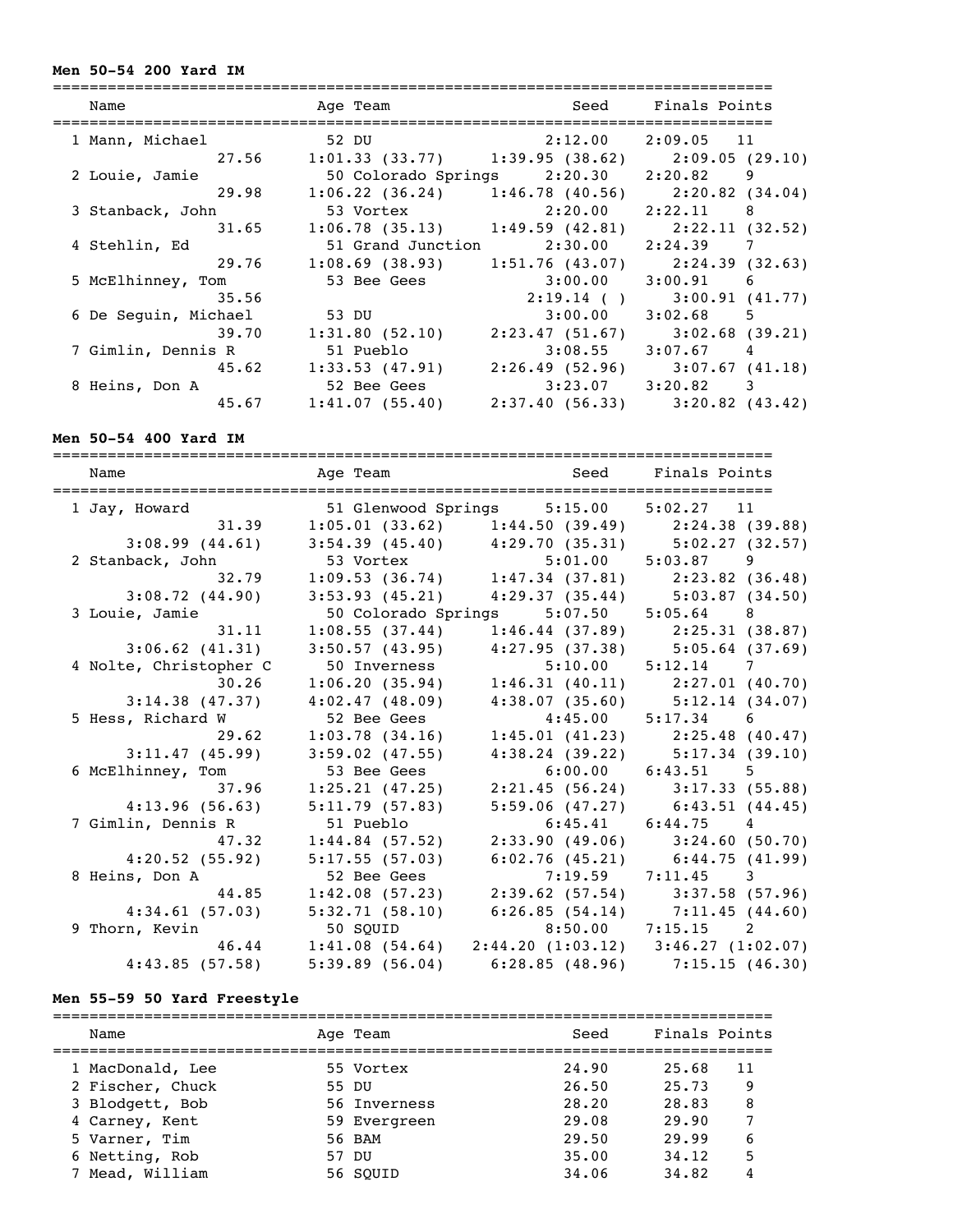### **Men 55-59 100 Yard Freestyle**

| Name                     | Age Team                       | Seed    | Finals Points |
|--------------------------|--------------------------------|---------|---------------|
| 1 MacDonald, Lee         | 55 Vortex                      | 54.90   | 56.14         |
| 27.05                    | 56.14(29.09)                   |         | 11            |
| 2 Townsend, Cecil        | 59 Pueblo                      | 1:02.20 | 9             |
| 30.82                    | 1:03.03(32.21)                 |         | 1:03.03       |
| 3 Carney, Kent           | 59 Evergreen                   | 1:03.91 | 8             |
| 30.22                    | 1:04.61(34.39)                 |         | 1:04.61       |
| 4 Blodgett, Bob<br>32.94 | 56 Inverness<br>1:08.72(35.78) | 1:03.80 | 1:08.72       |
| 5 Netting, Rob           | 57 DU                          | 1:15.00 | 6             |
| 36.28                    | 1:15.83(39.55)                 |         | 1:15.83       |
| 6 Mead, William          | 56 SOUID                       | 1:23.19 | 5             |
| 38.74                    | $1:21.72$ (42.98)              |         | 1:21.72       |

### **Men 55-59 200 Yard Freestyle**

| Name           |       | Age Team            | Seed           | Finals Points     |
|----------------|-------|---------------------|----------------|-------------------|
| 1 Jester, Mal  |       | 57 Durango          | 2:10.00        | $2:06.28$ 11      |
|                | 29.63 | 1:01.78(32.15)      | 1:34.19(32.41) | 2:06.28(32.09)    |
| 2 Netting, Rob |       | <u>57 זה</u>        | 2:30.00        | 2:55.84<br>9      |
|                | 38.85 | $1:22.48$ (43.63)   | 2:10.57(48.09) | $2:55.84$ (45.27) |
| 3 Arrison, Tom |       | 56 SOUID            | 3:20.00        | 3:08.67<br>-8     |
|                | 42.86 | $1:30.39$ $(47.53)$ | 2:20.80(50.41) | $3:08.67$ (47.87) |

### **Men 55-59 500 Yard Freestyle**

| Name              | Age Team                        |                                                       | Seed Finals Points                          |
|-------------------|---------------------------------|-------------------------------------------------------|---------------------------------------------|
| 1 Jester, Mal     |                                 |                                                       |                                             |
| 31.53             |                                 |                                                       |                                             |
| 2:56.59(36.35)    | 3:33.69(37.10)                  |                                                       | $4:10.05(36.36)$ $4:45.90(35.85)$           |
| 5:20.73(34.83)    | 5:54.00(33.27)                  |                                                       |                                             |
| 2 Townsend, Cecil | 59 Pueblo                       |                                                       | $6:25.80$ $6:18.67$ 9                       |
| 34.97             |                                 | $1:12.80$ (37.83) $1:50.87$ (38.07) $2:29.16$ (38.29) |                                             |
| $3:07.82$ (38.66) | 3:46.41(38.59)                  |                                                       | $4:24.89$ (38.48) $5:03.84$ (38.95)         |
| 5:42.10(38.26)    | 6:18.67(36.57)                  |                                                       |                                             |
| 3 Steward, Donald | 56 SQUID                        | $9:15.00$ $7:46.22$ 8                                 |                                             |
| 40.46             |                                 | $1:26.12$ (45.66) $2:13.86$ (47.74) $3:00.99$ (47.13) |                                             |
| 3:49.27(48.28)    | 4:36.96(47.69)                  |                                                       | $5:26.04$ (49.08) 6:14.94 (48.90)           |
| 7:02.67(47.73)    | $7:46.22$ (43.55)               |                                                       |                                             |
| 4 Netting, Rob    | 57 DU                           |                                                       | $9:00.00$ 7:59.91 7                         |
|                   | $1:26.44$ $3:04.03$ $(1:37.59)$ |                                                       |                                             |
|                   | 4:43.72(                        |                                                       | $6:22.54$ ()                                |
| 7:13.08(50.54)    | 7:59.91(46.83)                  |                                                       |                                             |
| 5 Arrison, Tom    | 56 SQUID                        | $9:30.00$ $8:38.64$ 6                                 |                                             |
| 47.37             | 1:39.25(51.88)                  |                                                       | $2:31.95(52.70)$ $3:26.36(54.41)$           |
| 4:20.53(54.17)    | 5:14.20 (53.67)                 |                                                       | $6:06.56$ $(52.36)$ $6:59.04$ $(52.48)$     |
| 7:49.88(50.84)    | 8:38.64(48.76)                  |                                                       |                                             |
| 6 Mead, William   | 56 SQUID                        | $10:05.45$ $9:39.84$ 5                                |                                             |
| 43.62             |                                 | $1:35.24$ (51.62) $2:31.90$ (56.66) $3:26.82$ (54.92) |                                             |
| 4:24.00(57.18)    | 5:25.78(1:01.78)                |                                                       | $6:31.22$ $(1:05.44)$ $7:36.06$ $(1:04.84)$ |
| 8:40.10(1:04.04)  | 9:39.84(59.74)                  |                                                       |                                             |

# **Men 55-59 1000 Yard Freestyle**

| Name              | Age Team       | Seed           | Finals Points            |
|-------------------|----------------|----------------|--------------------------|
| 1 Townsend, Cecil | 59 Pueblo      | 2:01.37(42.31) | $13:25.00$ $13:37.43$ 11 |
| 37.29             | 1:19.06(41.77) |                | 2:43.47 (42.10)          |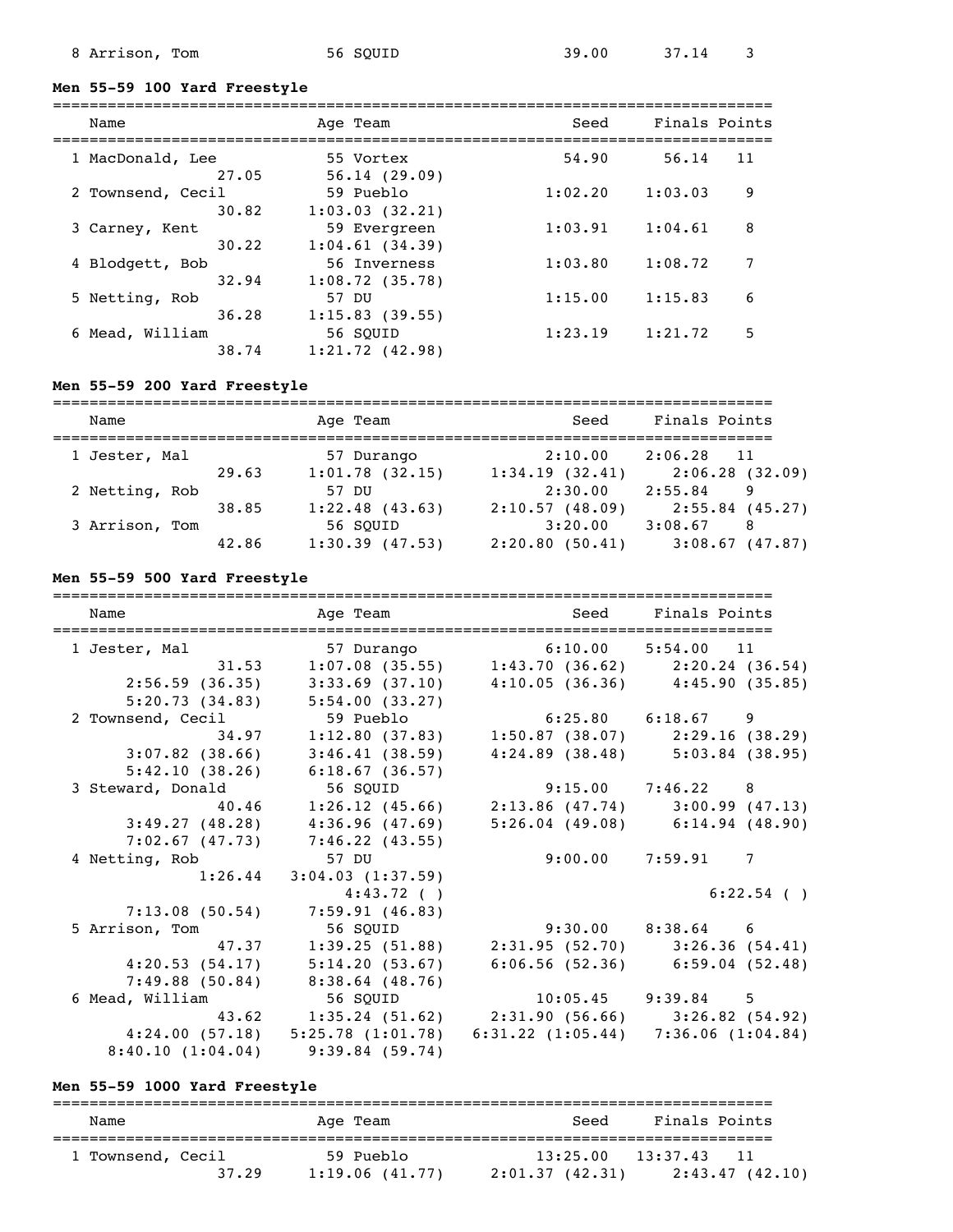| 3:26.09(42.62)      |       | 4:08.92(42.83)     | 4:51.49 (42.57)    | 5:33.66(42.17)                        |   |
|---------------------|-------|--------------------|--------------------|---------------------------------------|---|
| $6:15.68$ $(42.02)$ |       | 6:56.98(41.30)     |                    | $7:38.11$ (41.13) $8:19.09$ (40.98)   |   |
| 8:59.72(40.63)      |       | 9:40.45(40.73)     | 10:20.49(40.04)    | 11:00.37(39.88)                       |   |
| 11:40.71(40.34)     |       | $12:20.88$ (40.17) | 13:00.83(39.95)    | 13:37.43(36.60)                       |   |
| 2 Netting, Rob      |       | 57 DU              |                    | $19:00.00$ $17:18.78$                 | 9 |
|                     | 42.77 | 1:31.17(48.40)     |                    | $2:19.94$ (48.77) 3:10.50 (50.56)     |   |
| 4:00.98(50.48)      |       | 4:51.40(50.42)     |                    | $5:41.50(50.10)$ $6:32.28(50.78)$     |   |
| 7:22.98(50.70)      |       | 8:13.50 (50.52)    | 9:03.47(49.97)     | 10:44.85(1:41.38)                     |   |
| 11:35.06(50.21)     |       | 12:25.23(50.17)    |                    | $13:15.32$ (50.09) $14:05.54$ (50.22) |   |
| 14:55.62(50.08)     |       | 15:45.59(49.97)    | $16:35.04$ (49.45) | 17:18.78(43.74)                       |   |
| 3 Creese, Dennis    |       | 58 BAM             |                    | $19:00.00$ $18:41.97$ 8               |   |
|                     | 51.04 | 1:45.77(54.73)     |                    | $2:41.45(55.68)$ $3:36.89(55.44)$     |   |
| 4:33.36(56.47)      |       | 5:29.68(56.32)     | 6:26.15(56.47)     | 7:23.86 (57.71)                       |   |
| 8:20.00(56.14)      |       | 9:16.71(56.71)     | 10:13.69(56.98)    | 11:10.13(56.44)                       |   |
| 12:07.14(57.01)     |       | 13:03.91(56.77)    | 14:00.06(56.15)    | 14:57.30(57.24)                       |   |
| $15:54.02$ (56.72)  |       | 16:50.18(56.16)    | 17:46.58(56.40)    | 18:41.97(55.39)                       |   |
|                     |       |                    |                    |                                       |   |

# **Men 55-59 1650 Yard Freestyle**

| Name                                 | Age Team           | Seed                                                                                                                | Finals Points        |    |
|--------------------------------------|--------------------|---------------------------------------------------------------------------------------------------------------------|----------------------|----|
| 1 Townsend, Cecil                    | 59 Pueblo          | 22:35.10                                                                                                            | 22:23.05             | 11 |
| 37.02                                |                    | 59 Pueblo 22:35.10 22:<br>1:17.89 (40.87) 1:59.62 (41.73)                                                           | 2:41.34(41.72)       |    |
| $3:23.44$ (42.10)                    | 4:05.75(42.31)     | $4:47.92$ (42.17) $5:30.27$ (42.35)<br>$7:35.10$ (41.47) $8:16.21$ (41.11)<br>$10:19.84$ (41.11) $11:00.91$ (41.07) |                      |    |
| 6:12.18(41.91)                       | 6:53.63(41.45)     |                                                                                                                     |                      |    |
| 8:57.58(41.37)                       | 9:38.73(41.15)     |                                                                                                                     |                      |    |
| 11:41.76(40.85)                      | $12:22.34$ (40.58) | 13:02.78(40.44)                                                                                                     | 13:43.31(40.53)      |    |
| $14:23.82$ (40.51)                   | $15:04.34$ (40.52) | 15:44.87(40.53)                                                                                                     | 16:24.72(39.85)      |    |
| $17:05.08$ (40.36)                   | 17:45.71(40.63)    | 18:25.63(39.92)                                                                                                     | 19:05.67(40.04)      |    |
| 19:46.10(40.43)                      | $20:25.92$ (39.82) | 21:06.13(40.21)                                                                                                     | 21:45.79(39.66)      |    |
| 22:23.05(37.26)                      |                    |                                                                                                                     |                      |    |
| 2 Orendorff, Michael                 | 55 Pueblo          | 23:19.00                                                                                                            | 23:03.33             | 9  |
| 37.56                                | 1:18.72(41.16)     | 2:00.53(41.81)                                                                                                      | 2:43.19(42.66)       |    |
| 3:26.18(42.99)                       | 4:08.49(42.31)     | $4:50.67$ (42.18) $5:33.21$ (42.54)                                                                                 |                      |    |
| 6:15.66(42.45)                       | 6:58.56(42.90)     | 7:40.80 (42.24) 8:22.35 (41.55)                                                                                     |                      |    |
| 9:04.25(41.90)                       | 9:45.80(41.55)     | $10:27.37(41.57)$ $11:09.84(42.47)$                                                                                 |                      |    |
| 11:52.08(42.24)                      | 12:34.27(42.19)    | 13:17.17(42.90)                                                                                                     | 14:00.40(43.23)      |    |
| 14:42.16(41.76)                      | 15:25.14(42.98)    | 16:07.11(41.97)                                                                                                     | 16:49.52(42.41)      |    |
| 17:31.36(41.84)                      | 18:13.04(41.68)    | 18:54.35(41.31)                                                                                                     | 19:36.38(42.03)      |    |
| 20:19.34(42.96)                      | 21:00.98(41.64)    | 21:43.05(42.07)                                                                                                     | 22:24.05(41.00)      |    |
| 23:03.33(39.28)                      |                    |                                                                                                                     |                      |    |
| 3 Ratigan, Richard                   | 57 DAWGS           | 30:00.00                                                                                                            | $26:04.11$ 8         |    |
| 46.02                                | 1:32.93(46.91)     | $2:21.61(48.68)$ $3:09.58(47.97)$                                                                                   |                      |    |
|                                      | 4:45.34(48.38)     | $5:33.18$ (47.84) $6:21.82$ (48.64)                                                                                 |                      |    |
| 3:56.96(47.38)                       | 7:58.80(48.43)     | $8:46.51(47.71)$ $9:34.17(47.66)$                                                                                   |                      |    |
| 7:10.37(48.55)<br>$10:21.89$ (47.72) |                    |                                                                                                                     |                      |    |
|                                      | 11:09.90(48.01)    | 11:57.67(47.77)                                                                                                     | 12:46.10(48.43)      |    |
| 13:34.10(48.00)                      | 14:23.11(49.01)    | 15:09.71(46.60)                                                                                                     | 15:57.07(47.36)      |    |
| 16:44.71(47.64)                      | 17:31.91(47.20)    | 18:19.29(47.38)                                                                                                     | 19:06.43(47.14)      |    |
| 19:53.50(47.07)                      | 20:40.34(46.84)    | 21:26.99(46.65)                                                                                                     | 22:13.63(46.64)      |    |
| 23:00.83(47.20)                      | 23:47.31(46.48)    | 24:34.01(46.70)                                                                                                     | $25:20.22$ $(46.21)$ |    |
| 26:04.11(43.89)                      |                    |                                                                                                                     |                      |    |
| 4 Goodman, Larry                     | 59 BAM             | 26:00.00                                                                                                            | 26:21.84 7           |    |
| 39.67                                | $1:24.82$ (45.15)  | $2:11.50$ (46.68) $2:57.88$ (46.38)                                                                                 |                      |    |
| 3:44.34(46.46)                       | 4:33.13(48.79)     | $5:21.00$ (47.87) 6:08.78 (47.78)                                                                                   |                      |    |
| 6:58.74(49.96)                       | 7:45.84(47.10)     | $8:34.31(48.47)$ $9:22.40(48.09)$                                                                                   |                      |    |
| $10:10.88$ (48.48)                   | 10:58.98(48.10)    | 11:48.49(49.51)                                                                                                     | 12:36.81(48.32)      |    |
| 13:25.83(49.02)                      | $14:14.62$ (48.79) | 15:03.92(49.30)                                                                                                     | 15:53.43(49.51)      |    |
| 16:41.21(47.78)                      | $17:30.44$ (49.23) | 18:19.10(48.66)                                                                                                     | $19:07.94$ (48.84)   |    |
| 19:57.42(49.48)                      | 20:45.95(48.53)    | 21:34.95(49.00)                                                                                                     | $22:22.12$ (47.17)   |    |
| 23:11.53(49.41)                      | 24:00.59(49.06)    | 24:49.13 (48.54)                                                                                                    | $25:35.64$ (46.51)   |    |
| 26:21.84(46.20)                      |                    |                                                                                                                     |                      |    |
| 5 Steward, Donald                    | 56 SQUID           | 26:00.00                                                                                                            | 27:19.51             | 6  |
| 40.62                                | $1:27.68$ (47.06)  | 2:14.71(47.03)                                                                                                      | $3:03.02$ (48.31)    |    |
| 3:51.33(48.31)                       | 4:39.38(48.05)     | 5:28.93(49.55)                                                                                                      | 6:18.43(49.50)       |    |
| 7:08.93(50.50)                       | 7:58.39(49.46)     | 8:48.91(50.52)                                                                                                      | 9:38.70(49.79)       |    |
|                                      |                    |                                                                                                                     |                      |    |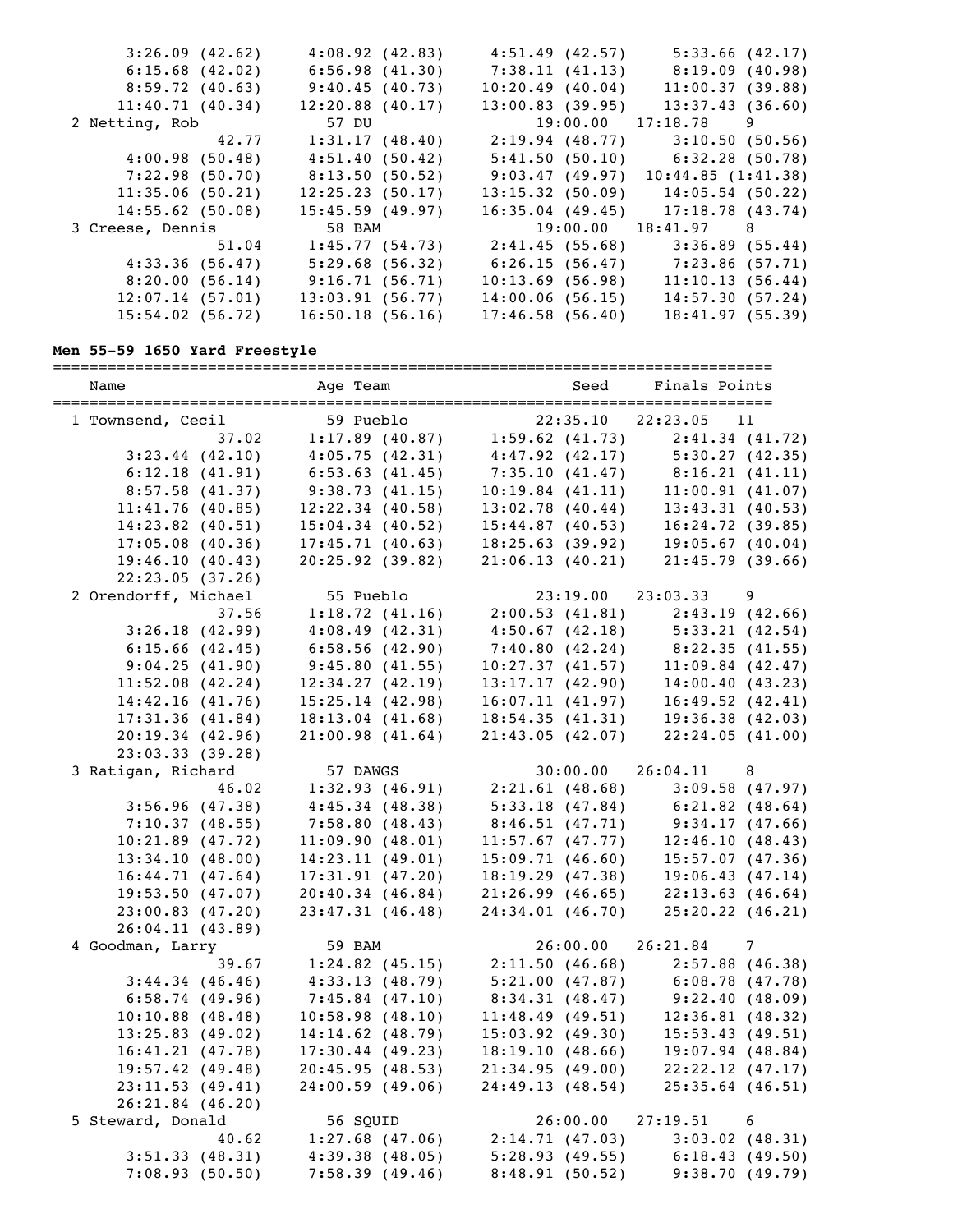| 10:30.80(52.10)    |       | 11:21.21(50.41)    | 12:11.07(49.86)    | 13:01.45(50.38)                   |  |
|--------------------|-------|--------------------|--------------------|-----------------------------------|--|
| 13:53.46(52.01)    |       | $14:43.04$ (49.58) | 15:33.91(50.87)    | 16:24.83(50.92)                   |  |
| 17:15.74(50.91)    |       | 18:06.88(51.14)    | 18:58.31(51.43)    | 19:48.28 (49.97)                  |  |
| 20:40.75(52.47)    |       | 21:34.06(53.31)    | 22:26.15(52.09)    | 23:16.29 (50.14)                  |  |
| 24:07.13(50.84)    |       | 24:59.12(51.99)    | 25:46.61(47.49)    | 27:19.51(1:32.90)                 |  |
| 6 Creese, Dennis   |       | 58 BAM             |                    | $32:00.00$ $31:05.58$ 5           |  |
|                    | 51.98 | 1:46.15(54.17)     | 2:41.86 (55.71)    | 3:38.66(56.80)                    |  |
| 4:35.27(56.61)     |       | 5:31.20(55.93)     |                    | $6:28.23(57.03)$ $7:24.57(56.34)$ |  |
| 8:21.07(56.50)     |       | 9:17.91 (56.84)    | 10:14.61(56.70)    | 11:11.98(57.37)                   |  |
| $12:08.82$ (56.84) |       | $13:06.64$ (57.82) | 14:04.03(57.39)    | 15:01.81(57.78)                   |  |
| 15:58.61(56.80)    |       | 16:55.37(56.76)    | $17:53.92$ (58.55) | 18:50.46(56.54)                   |  |
| 19:47.45(56.99)    |       | 20:44.30(56.85)    | 21:41.49(57.19)    | 22:38.27(56.78)                   |  |
| 23:34.95(56.68)    |       | 24:31.77(56.82)    | 25:28.47(56.70)    | 26:24.78(56.31)                   |  |
| 27:21.08(56.30)    |       | 28:18.09(57.01)    | 29:14.73(56.64)    | 30:10.87(56.14)                   |  |
| $31:05.58$ (54.71) |       |                    |                    |                                   |  |

#### **Men 55-59 50 Yard Backstroke**

===============================================================================

| Name             | Age Team      | Seed  | Finals Points |
|------------------|---------------|-------|---------------|
| 1 Wolff, Chuck   | 55 Unattached | 28.90 | 28.33<br>11   |
| 2 Fischer, Chuck | 55 DU         | 32.00 | 30.10<br>9    |
| 3 Netting, Rob   | 57 DU         | 40.00 | 43.69<br>8    |
| 4 Pflum, Glenn D | 57 SOUID      | 44.49 | 43.76         |
| 5 Mead, William  | 56 SOUID      | 45.25 | 45.57         |

#### **Men 55-59 100 Yard Backstroke**

| Name             | Age Team          | Seed    | Finals Points |
|------------------|-------------------|---------|---------------|
| 1 Wolff, Chuck   | 55 Unattached     | 1:02.50 | 1:02.46       |
| 30.97            | 1:02.46(31.49)    |         | 11            |
| 2 Fischer, Chuck | 55 DU             | 1:15.00 | 9             |
| 32.87            | $1:05.62$ (32.75) |         | 1:05.62       |
| 3 Carney, Kent   | 59 Evergreen      | 1:10.25 | 1:13.01       |
| 35.67            | 1:13.01(37.34)    |         | 8             |
| 4 Mead, William  | 56 SOUID          | 1:40.08 | 1:40.97       |
| 48.41            | 1:40.97(52.56)    |         | 7             |
| 5 Pflum, Glenn D | 57 SOUID          | 1:42.38 | 6             |
| 49.85            | 1:43.74(53.89)    |         | 1:43.74       |

## **Men 55-59 200 Yard Backstroke**

| Name              |       |       | Age Team       | Seed                      | Finals Points |                |
|-------------------|-------|-------|----------------|---------------------------|---------------|----------------|
| 1 Fischer, Chuck  | 34.90 | 55 DU | 1:11.54(36.64) | 2:34.00<br>1:48.66(37.12) | $2:24.12$ 11  | 2:24.12(35.46) |
| 2 Townsend, Cecil |       |       | 59 Pueblo      | 2:45.10                   | 2:45.06       |                |
|                   | 39.57 |       | 1:21.38(41.81) | $2:03.62$ (42.24)         |               | 2:45.06(41.44) |

#### **Men 55-59 50 Yard Breaststroke**

| Name               | Age Team      | Seed  | Finals Points |    |
|--------------------|---------------|-------|---------------|----|
| 1 Wolff, Chuck     | 55 Unattached | 32.10 | 31.05         | 11 |
| 2 MacDonald, Lee   | 55 Vortex     | 31.70 | 31.90         | 9  |
| 3 Jester, Mal      | 57 Durango    | 32.00 | 32.17         | 8  |
| 4 Fischer, Chuck   | 55 DU         | 34.00 | 32.61         |    |
| 5 Parkinson, Bruce | 56 Vortex     | 35.50 | 34.93         | 6  |
| 6 Blodgett, Bob    | 56 Inverness  | 36.80 | 38.30         |    |
| 7 Netting, Rob     | 57 DU         | 50.00 | 47.75         |    |

#### **Men 55-59 100 Yard Breaststroke**

#### ===============================================================================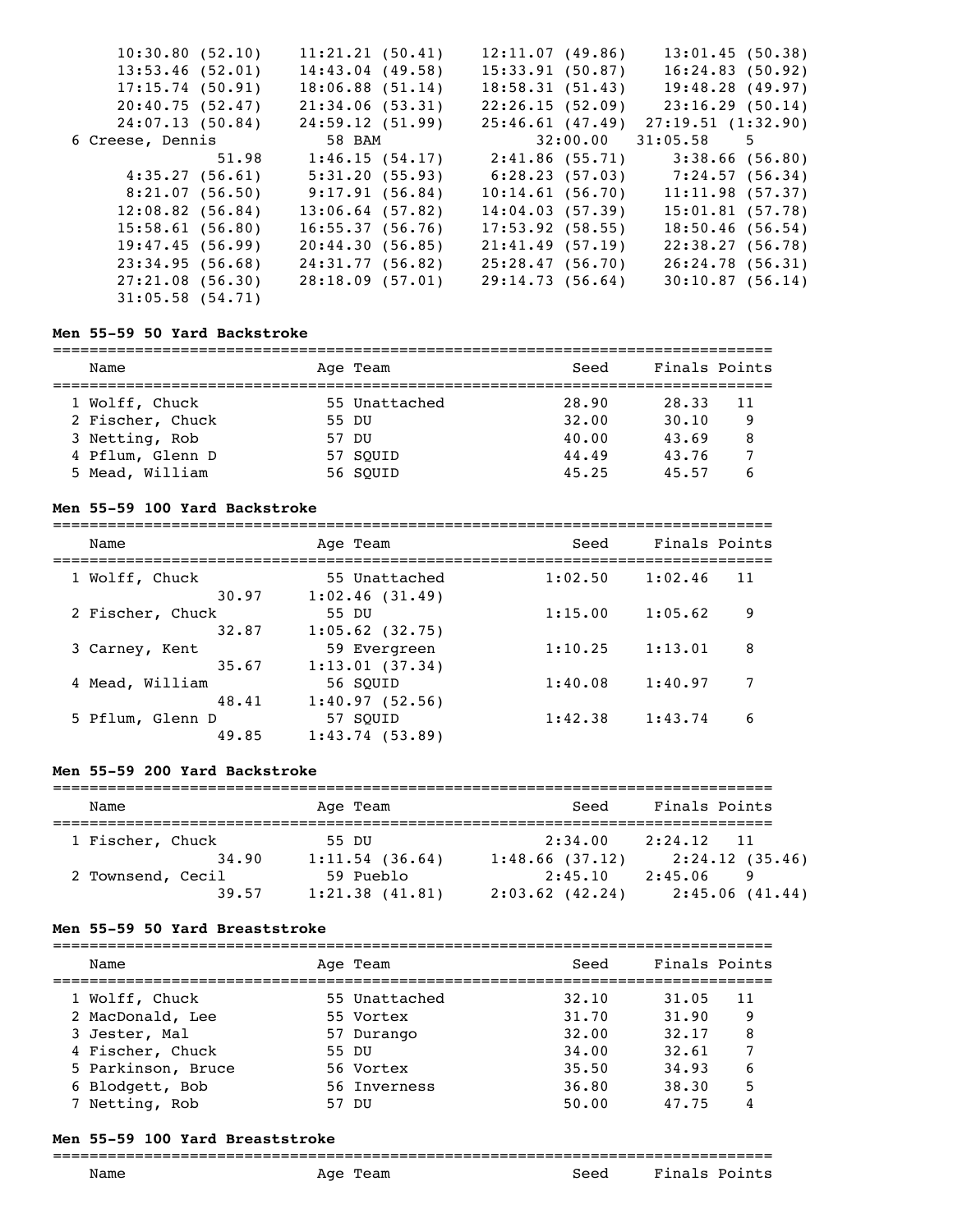| 1 Jester, Mal      | 57 Durango          | 1:11.00 | 1:10.76 | 11 |
|--------------------|---------------------|---------|---------|----|
| 33.44              | 1:10.76(37.32)      |         |         |    |
| 2 Fischer, Chuck   | 55 DU               | 1:17.00 | 1:12.15 | 9  |
| 33.74              | 1:12.15(38.41)      |         |         |    |
| 3 Parkinson, Bruce | 56 Vortex           | 1:17.60 | 1:15.55 | 8  |
| 35.93              | 1:15.55(39.62)      |         |         |    |
| 4 Carney, Kent     | 59 Evergreen        | 1:16.85 | 1:20.53 | 7  |
| 39.01              | 1:20.53(41.52)      |         |         |    |
| 5 Blodgett, Bob    | 56 Inverness        | 1:24.50 | 1:28.18 | 6  |
| 41.60              | $1:28.18$ $(46.58)$ |         |         |    |
|                    |                     |         |         |    |

#### **Men 55-59 200 Yard Breaststroke**

| Name               | Age Team          | Seed           | Finals Points  |
|--------------------|-------------------|----------------|----------------|
| 1 MacDonald, Lee   | 55 Vortex         | 2:33.50        | 2:32.20<br>11  |
| 36.05              | 1:15.00(38.95)    | 1:53.90(38.90) | 2:32.20(38.30) |
| 2 Jester, Mal      | 57 Durango        | 2:36.00        | 2:37.19<br>9   |
| 35.38              | $1:15.69$ (40.31) | 1:56.94(41.25) | 2:37.19(40.25) |
| 3 Fischer, Chuck   | 55 DU             | 2:50.00        | 2:42.58<br>8   |
| 37.00              | 1:18.44(41.44)    | 2:00.97(42.53) | 2:42.58(41.61) |
| 4 Parkinson, Bruce | 56 Vortex         | 2:45.20        | 2:44.10        |
| 37.03              | 1:17.97(40.94)    | 2:00.24(42.27) | 2:44.10(43.86) |
| 5 Blodgett, Bob    | 56 Inverness      | 3:12.00        | 6<br>3:18.59   |
| 42.52              | 1:32.97(50.45)    | 2:26.79(53.82) | 3:18.59(51.80) |

## **Men 55-59 50 Yard Butterfly**

| Name              |               | Age Team     | Seed  | Finals Points |  |
|-------------------|---------------|--------------|-------|---------------|--|
| 1 Fischer, Chuck  | 55 DU         |              | 32.00 | 29.83<br>11   |  |
| 2 Varner, Tim     |               | 56 BAM       | 35.00 | 33.00<br>9    |  |
| 3 Carney, Kent    |               | 59 Evergreen | 33.15 | 33.32<br>8    |  |
| 4 Townsend, Cecil |               | 59 Pueblo    | 36.01 | 33.86         |  |
| 5 Netting, Rob    | <u>וזח 57</u> |              | 50.00 | 40.47         |  |

# **Men 55-59 100 Yard Butterfly**

| Name          |       | Age Team       | Seed    | Finals Points  |
|---------------|-------|----------------|---------|----------------|
| 1 Varner, Tim |       | 56 BAM         | 1:20.00 | 1:22.60<br>-11 |
|               | 39.22 | 1:22.60(43.38) |         |                |

## **Men 55-59 200 Yard Butterfly**

| Name               | Age Team         | Seed             | Finals Points  |
|--------------------|------------------|------------------|----------------|
| 1 MacDonald, Lee   | 55 Vortex        | 2:29.00          | 2:21.67<br>11  |
| 31.47              | 1:06.77(35.30)   | 1:42.77(36.00)   | 2:21.67(38.90) |
| 2 Townsend, Cecil  | 59 Pueblo        | 3:10.50          | 3:13.50<br>9   |
| 42.95              | 1:32.60(49.65)   | 2:23.16(50.56)   | 3:13.50(50.34) |
| 3 Ratigan, Richard | 57 DAWGS         | 4:00.00          | 3:30.58<br>-8  |
| 44.95              | 1:35.21(50.26)   | 2:30.90(55.69)   | 3:30.58(59.68) |
| 4 Steward, Donald  | 56 SOUID         | 4:00.00          | 4:30.61        |
| 49.16              | 1:53.97(1:04.81) | 4:30.61(2:36.64) |                |

## **Men 55-59 100 Yard IM**

| Name                      | Age Team                           | Seed    | Finals Points |     |  |  |  |
|---------------------------|------------------------------------|---------|---------------|-----|--|--|--|
| 1 Wolff, Chuck<br>29.14   | 55 Unattached<br>$1:03.04$ (33.90) | 1:02.50 | 1:03.04       | 11  |  |  |  |
| 2 Fischer, Chuck<br>30.72 | 55 DU<br>1:04.40(33.68)            | 1:10.00 | 1:04.40       | - 9 |  |  |  |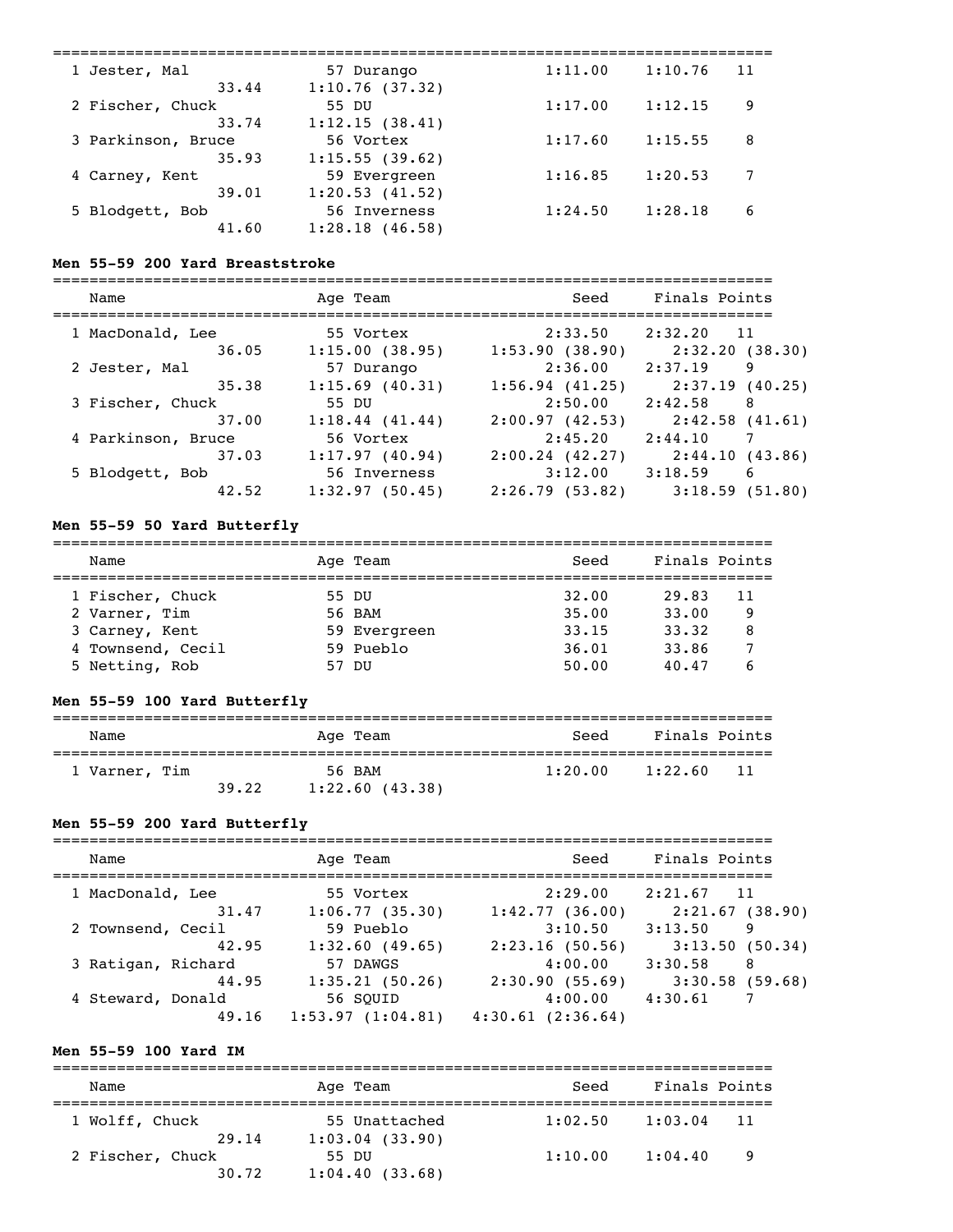| 3 Carney, Kent   | 59 Evergreen   | 1:10.70 | 1:14.18 | 8  |
|------------------|----------------|---------|---------|----|
| 33.92            | 1:14.18(40.26) |         |         |    |
| 4 Varner, Tim    | 56 BAM         | 1:18.50 | 1:18.93 |    |
| 36.37            | 1:18.93(42.56) |         |         |    |
| 5 Netting, Rob   | 57 DU          | 1:30.00 | 1:36.81 | 6  |
| 44.09            | 1:36.81(52.72) |         |         |    |
| 6 Pflum, Glenn D | 57 SOUID       | 1:41.33 | 1:39.52 | .5 |
| 45.60            | 1:39.52(53.92) |         |         |    |
| Mead, William    | 56 SOUID       | 1:40.97 | 1:41.23 | 4  |
| 48.44            | 1:41.23(52.79) |         |         |    |
| -- Arrison, Tom  | 56 SOUID       | 2:00.00 | DO      |    |
| 59.20            | DQ(53.91)      |         |         |    |

## **Men 55-59 200 Yard IM**

| Name             | Age Team       | Seed           | Finals Points  |
|------------------|----------------|----------------|----------------|
| 1 Jester, Mal    | 57 Durango     | 2:22.00        | $2:22.84$ 11   |
| 31.15            | 1:11.09(39.94) | 1:51.23(40.14) | 2:22.84(31.61) |
| 2 Fischer, Chuck | 55 DU          | 2:30.00        | 2:32.35<br>9   |
| 31.65            | 1:10.83(39.18) | 1:56.26(45.43) | 2:32.35(36.09) |
| 3 Varner, Tim    | 56 BAM         | 2:55.00        | 2:48.59<br>-8  |
| 35.99            | 1:20.01(44.02) | 2:11.17(51.16) | 2:48.59(37.42) |

## **Men 55-59 400 Yard IM**

| Name                | Age Team          | Seed                              | Finals Points     |
|---------------------|-------------------|-----------------------------------|-------------------|
| 1 MacDonald, Lee    | 55 Vortex         | 4:59.00                           | $5:01.97$ 11      |
| 31.98               | 1:07.85(35.87)    | 1:48.47(40.62)                    | 2:28.38(39.91)    |
| 3:09.55(41.17)      | $3:52.81$ (43.26) | $4:27.79$ (34.98)                 | 5:01.97(34.18)    |
| 2 Townsend, Cecil   | 59 Pueblo         | 6:03.80                           | $6:00.68$ 9       |
| 42.52               | 1:32.39(49.87)    | 2:18.32(45.93)                    | 3:02.68(44.36)    |
| $3:52.51$ (49.83)   | 4:44.04(51.53)    | 5:23.94(39.90)                    | 6:00.68(36.74)    |
| 3 Varner, Tim       | 56 BAM            | 6:35.00                           | $6:14.13$ 8       |
| 41.12               | 1:31.23(50.11)    | 2:20.90(49.67)                    | 3:09.07(48.17)    |
| 4:02.44(53.37)      | 4:55.37(52.93)    | 5:36.13(40.76)                    | 6:14.13(38.00)    |
| 4 Steward, Donald   | 56 SQUID          |                                   | 7:00.00 7:38.46 7 |
| 48.14               | 1:52.80(1:04.66)  | 2:58.24(1:05.44)                  | 3:57.42(59.18)    |
| 4:59.83(1:02.41)    | 6:02.20(1:02.37)  | $6:52.64$ (50.44)                 | 7:38.46(45.82)    |
| -- Ratigan, Richard | 57 DAWGS          | 8:00.00                           | DO                |
| 42.88               | 1:32.15(49.27)    | $2:24.83(52.68)$ $3:18.47(53.64)$ |                   |
| 4:12.38(53.91)      | 5:11.46(59.08)    | 6:00.32(48.86)                    | DQ (48.75)        |

## **Men 60-64 50 Yard Freestyle**

| Name                  | Age Team          | Seed  | Finals Points |  |
|-----------------------|-------------------|-------|---------------|--|
| 1 Abrahams, Richard T | 62 Aurora         | 23.00 | 23.20<br>11   |  |
| 2 Edwards, Morgan     | 62 Inverness      | 28.90 | 27.60<br>9    |  |
| 3 Dodge, David        | 60 Durango        | 30.00 | 27.76<br>8    |  |
| 4 Davidson, Bertram   | 60 South Suburban | 29.40 | 31.78         |  |

# **Men 60-64 100 Yard Freestyle**

| Name                  | Age Team          | Seed    | Finals Points |   |
|-----------------------|-------------------|---------|---------------|---|
|                       |                   |         |               |   |
| 1 Abrahams, Richard T | 62 Aurora         | 51.50   | 11<br>51.03   |   |
| 24.36                 | 51.03(26.67)      |         |               |   |
| 2 Selles, Carl        | 60 DU             | 57.00   | 55.37<br>9    |   |
| 26.56                 | 55.37(28.81)      |         |               |   |
| 3 Abbott, William     | 60 Aurora         | 58.00   | 56.71<br>8    |   |
| 27.02                 | 56.71(29.69)      |         |               |   |
| 4 Burson, William     | 62 South Suburban | 1:03.00 | 1:00.57       | 7 |
| 29.42                 | 1:00.57(31.15)    |         |               |   |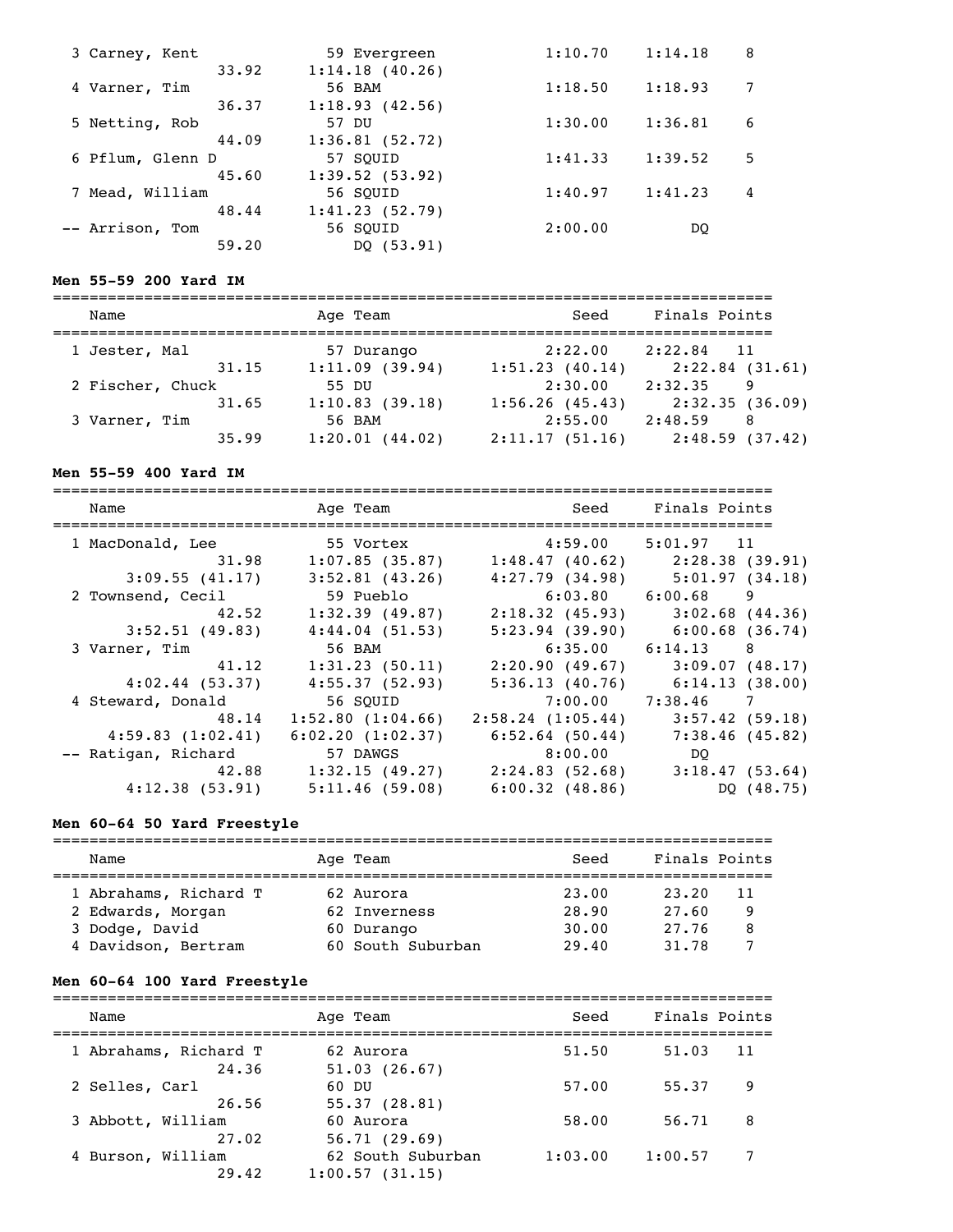| 5 Edwards, Morgan |       |                | 62 Inverness |
|-------------------|-------|----------------|--------------|
|                   | 30.79 | 1:04.71(33.92) |              |

## **Men 60-64 200 Yard Freestyle**

| Name                  | Age Team          | Seed                | Finals Points  |
|-----------------------|-------------------|---------------------|----------------|
| 1 Selles, Carl        | 60 DU             | 2:10.00             | $2:04.75$ 11   |
| 28.81                 | $59.66$ (30.85)   | 1:32.25(32.59)      | 2:04.75(32.50) |
| 2 Abrahams, Richard T | 62 Aurora         | 2:02.00             | 2:06.39<br>9   |
| 27.07                 | $57.88$ $(30.81)$ | $1:31.88$ $(34.00)$ | 2:06.39(34.51) |
| 3 Burson, William     | 62 South Suburban | 2:15.00             | 2:10.21<br>8   |
| 30.56                 | 1:03.12(32.56)    | 1:36.87(33.75)      | 2:10.21(33.34) |

## **Men 60-64 500 Yard Freestyle**

| Name                                                                                | Age Team                                                                                     | Seed                                           | Finals Points                                       |
|-------------------------------------------------------------------------------------|----------------------------------------------------------------------------------------------|------------------------------------------------|-----------------------------------------------------|
| 1 Burson, William<br>32.53<br>2:59.77(37.71)                                        | 62 South Suburban<br>1:08.16(35.63)<br>3:38.15(38.38)                                        | 6:15.00<br>1:44.74(36.58)<br>4:16.38(38.23)    | $6:08.19$ 11<br>2:22.06(37.32)<br>4:54.48(38.10)    |
| 5:32.73(38.25)<br>2 Edwards, Morgan<br>39.89<br>3:45.35(47.27)<br>$6:52.46$ (46.86) | 6:08.19(35.46)<br>62 Inverness<br>$1:23.82$ (43.93)<br>$4:32.38$ $(47.03)$<br>7:37.75(45.29) | 7:48.70<br>2:10.85(47.03)<br>$5:18.68$ (46.30) | 7:37.75<br>9<br>$2:58.08$ (47.23)<br>6:05.60(46.92) |

## **Men 60-64 1000 Yard Freestyle**

| Name              | Age Team           | Seed              | Finals Points     |
|-------------------|--------------------|-------------------|-------------------|
| 1 Edwards, Morgan | 62 Inverness       | 16:45.20          | $16:08.06$ 11     |
| 41.17             | 1:29.45(48.28)     | 2:18.67(49.22)    | $3:08.66$ (49.99) |
| 3:58.56(49.90)    | $4:47.62$ (49.06)  | $5:37.59$ (49.97) | $6:27.24$ (49.65) |
| $7:16.62$ (49.38) | 8:05.15(48.53)     | 8:54.09(48.94)    | 9:43.57(49.48)    |
| 10:31.95(48.38)   | 11:21.32(49.37)    | 12:10.96(49.64)   | 13:00.33(49.37)   |
| 13:48.95(48.62)   | $14:37.76$ (48.81) | 15:23.83(46.07)   | 16:08.06(44.23)   |

## **Men 60-64 1650 Yard Freestyle**

| Name                | Age Team and Seed Finals Points                                   |                                     |                 |  |
|---------------------|-------------------------------------------------------------------|-------------------------------------|-----------------|--|
| 1 Selles, Carl      | 60 DU                                                             | 21:30.00 20:23.98 11                |                 |  |
|                     | 31.68 1:05.42 (33.74) 1:40.44 (35.02) 2:15.94 (35.50)             |                                     |                 |  |
| $2:51.64$ (35.70)   | $3:27.88$ (36.24)                                                 | $4:04.81$ (36.93) $4:41.57$ (36.76) |                 |  |
| 5:18.13(36.56)      | 5:55.18 (37.05)                                                   | $6:31.80(36.62)$ $7:08.45(36.65)$   |                 |  |
|                     | $7:45.69$ (37.24) 8:22.78 (37.09) 8:59.69 (36.91) 9:36.30 (36.61) |                                     |                 |  |
| 10:12.86(36.56)     | 10:49.95(37.09)                                                   | 11:26.52(36.57)                     | 12:03.59(37.07) |  |
| 12:41.05(37.46)     | 13:18.31(37.26)                                                   | 13:55.61(37.30)                     | 14:33.61(38.00) |  |
| 15:10.97(37.36)     | 15:48.75(37.78)                                                   | 16:26.30(37.55)                     | 17:03.61(37.31) |  |
| 17:40.92(37.31)     | 18:18.20(37.28)                                                   | 18:54.97(36.77)                     | 19:31.11(36.14) |  |
| 20:23.98(52.87)     |                                                                   |                                     |                 |  |
| 2 Burson, William   |                                                                   |                                     |                 |  |
| 32.94               | 1:08.67(35.73)                                                    | $1:45.67$ (37.00) $2:23.38$ (37.71) |                 |  |
| 3:01.97(38.59)      | $3:40.58$ (38.61) $4:18.93$ (38.35) $4:57.41$ (38.48)             |                                     |                 |  |
| 5:36.23(38.82)      | $6:15.04$ (38.81) $6:53.59$ (38.55) 7:32.96 (39.37)               |                                     |                 |  |
| $8:12.02$ (39.06)   | 8:51.16 (39.14) 9:31.28 (40.12)                                   |                                     | 10:10.70(39.42) |  |
| 10:50.33(39.63)     | 11:29.71(39.38)                                                   | 12:09.64(39.93)                     | 12:49.60(39.96) |  |
| $13:30.08$ (40.48)  | $14:10.84$ (40.76)                                                | 14:51.15(40.31)                     | 15:31.87(40.72) |  |
| 16:12.49(40.62)     | 16:53.81(41.32)                                                   | 17:34.97(41.16)                     | 18:15.96(40.99) |  |
| 18:56.57(40.61)     | 19:37.29(40.72)                                                   | 20:16.67(39.38)                     | 20:54.73(38.06) |  |
| 21:32.05(37.32)     |                                                                   |                                     |                 |  |
| 3 Davidson, Bertram | 60 South Suburban 33:30.00 22:46.48 8                             |                                     |                 |  |
|                     | 39.16 1:21.03 (41.87) 2:03.11 (42.08) 2:45.43 (42.32)             |                                     |                 |  |
| 3:27.00(41.57)      | $4:08.76$ (41.76) $4:50.56$ (41.80) $5:32.97$ (42.41)             |                                     |                 |  |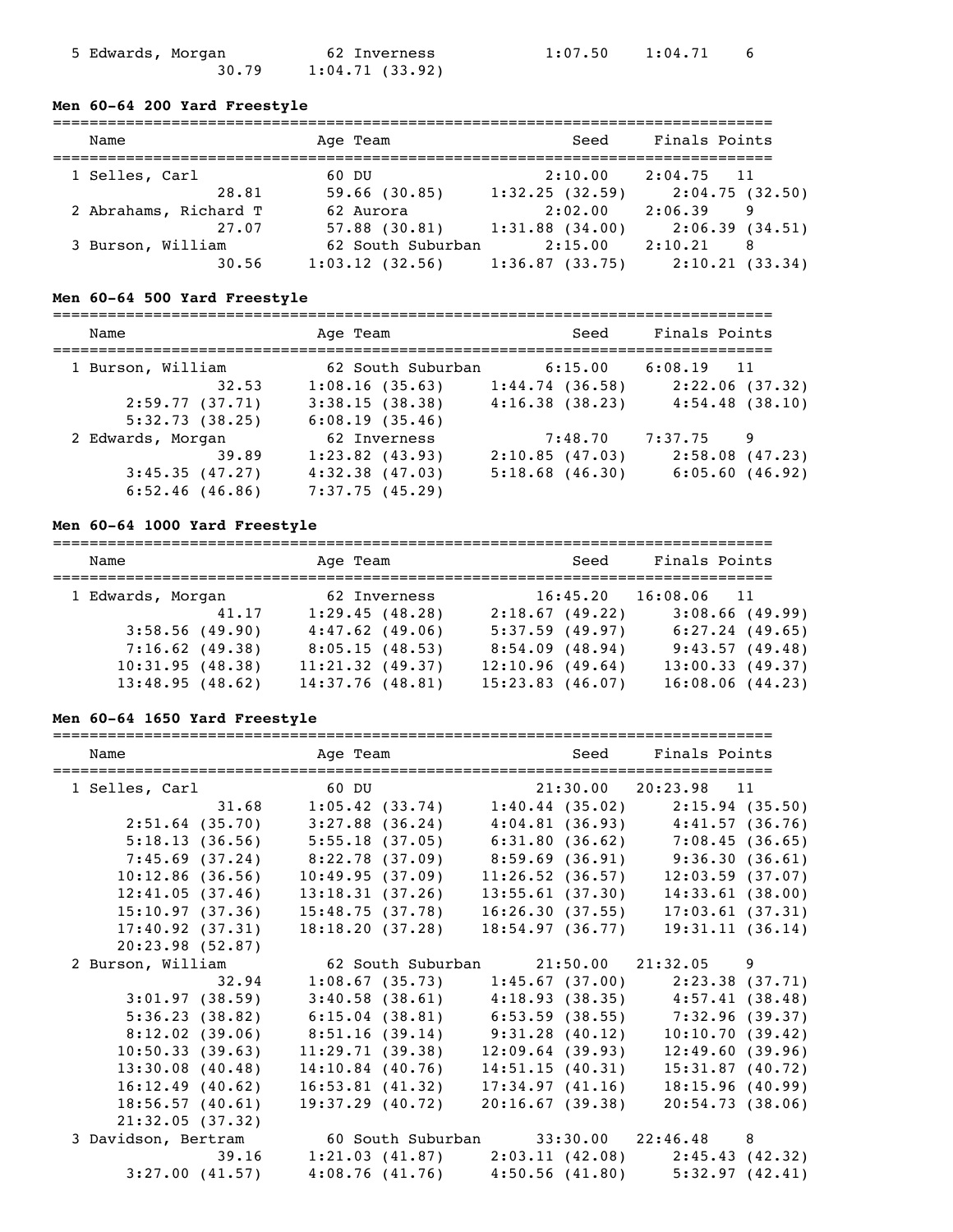|                    | 6:57.40(42.53)                                                                                                                                                                                                                                             | 7:38.90(41.50)     |                    |                                                                                                                                                                                                                                                                                                                                                  |
|--------------------|------------------------------------------------------------------------------------------------------------------------------------------------------------------------------------------------------------------------------------------------------------|--------------------|--------------------|--------------------------------------------------------------------------------------------------------------------------------------------------------------------------------------------------------------------------------------------------------------------------------------------------------------------------------------------------|
|                    | 9:44.57(41.70)                                                                                                                                                                                                                                             | 10:26.43(41.86)    |                    |                                                                                                                                                                                                                                                                                                                                                  |
|                    | 12:32.70(41.78)                                                                                                                                                                                                                                            | $13:14.62$ (41.92) |                    |                                                                                                                                                                                                                                                                                                                                                  |
|                    | 15:19.37(41.55)                                                                                                                                                                                                                                            | 16:00.63(41.26)    |                    |                                                                                                                                                                                                                                                                                                                                                  |
|                    | 18:04.11(41.12)                                                                                                                                                                                                                                            | 18:45.81(41.70)    |                    |                                                                                                                                                                                                                                                                                                                                                  |
|                    | 20:48.54(40.65)                                                                                                                                                                                                                                            | 21:28.80(40.26)    |                    |                                                                                                                                                                                                                                                                                                                                                  |
|                    |                                                                                                                                                                                                                                                            |                    |                    |                                                                                                                                                                                                                                                                                                                                                  |
|                    | 62 Inverness                                                                                                                                                                                                                                               |                    |                    |                                                                                                                                                                                                                                                                                                                                                  |
| 43.18              | 1:44.69(1:01.51)                                                                                                                                                                                                                                           |                    |                    |                                                                                                                                                                                                                                                                                                                                                  |
|                    | 5:00.52(49.68)                                                                                                                                                                                                                                             |                    |                    |                                                                                                                                                                                                                                                                                                                                                  |
|                    | $8:18.88$ (49.07)                                                                                                                                                                                                                                          |                    |                    |                                                                                                                                                                                                                                                                                                                                                  |
|                    | $11:37.22$ (49.41)                                                                                                                                                                                                                                         | $12:26.82$ (49.60) |                    |                                                                                                                                                                                                                                                                                                                                                  |
|                    | 14:54.71(48.84)                                                                                                                                                                                                                                            | 15:43.74(49.03)    |                    |                                                                                                                                                                                                                                                                                                                                                  |
|                    | 18:10.54(49.23)                                                                                                                                                                                                                                            | 19:01.82(51.28)    |                    |                                                                                                                                                                                                                                                                                                                                                  |
|                    | 21:29.27(49.62)                                                                                                                                                                                                                                            | 22:19.19(49.92)    |                    |                                                                                                                                                                                                                                                                                                                                                  |
|                    |                                                                                                                                                                                                                                                            |                    |                    |                                                                                                                                                                                                                                                                                                                                                  |
| $23:58.64$ (50.33) | 24:48.41(49.77)                                                                                                                                                                                                                                            | 25:37.61(49.20)    | $26:26.44$ (48.83) |                                                                                                                                                                                                                                                                                                                                                  |
|                    | 6:14.87(41.90)<br>9:02.87(41.95)<br>11:50.92(42.23)<br>$14:37.82$ $(41.74)$<br>17:22.99(41.51)<br>20:07.89(40.79)<br>22:46.48(37.97)<br>4 Edwards, Morgan<br>4:10.84(49.70)<br>$10:47.81$ (48.99)<br>14:05.87(49.01)<br>17:21.31(48.82)<br>20:39.65(49.43) | 7:29.81(49.15)     |                    | 8:20.92(42.02)<br>$11:08.69$ (42.26)<br>$13:56.08$ $(41.46)$<br>16:41.48(40.85)<br>19:27.10(41.29)<br>22:08.51(39.71)<br>27:45.80 27:13.63 7<br>$2:31.98$ (47.29) $3:21.14$ (49.16)<br>5:50.72(50.20)<br>6:40.66(49.94)<br>$9:08.00(49.12)$ $9:58.82(50.82)$<br>13:16.86(50.04)<br>$16:32.49$ (48.75)<br>$19:50.22$ $(48.40)$<br>23:08.31(49.12) |

### **Men 60-64 50 Yard Backstroke**

| Name              | Age Team         | Seed  | Finals Points |  |
|-------------------|------------------|-------|---------------|--|
| 1 Neuls, Allen    | 63 Snow Mountain | 33.70 | 33.76<br>11   |  |
| 2 Dodge, David    | 60 Durango       | 35.00 | 34,20<br>q    |  |
| 3 Edwards, Morgan | 62 Inverness     | 44.40 | 49.67<br>8    |  |

#### **Men 60-64 100 Yard Backstroke**

| Name                    | Age Team                           | Seed    | Finals Points |  |
|-------------------------|------------------------------------|---------|---------------|--|
| 1 Neuls, Allen<br>35.24 | 63 Snow Mountain<br>1:12.26(37.02) | 1:12.70 | 1:12.26<br>11 |  |
| 2 Dodge, David<br>36.06 | 60 Durango<br>1:13.76(37.70)       | 1:15.00 | 1:13.76<br>9  |  |
| 3 Tobin, John<br>42.33  | 64 Evergreen<br>1:28.55(46.22)     | 1:28.00 | 1:28.55<br>8  |  |

#### **Men 60-64 200 Yard Backstroke**

| Name           |       | Age Team          | Seed           | Finals Points              |
|----------------|-------|-------------------|----------------|----------------------------|
| 1 Neuls, Allen |       | 63 Snow Mountain  | 2:40.00        | 2:38.38<br>$\overline{11}$ |
|                | 36.63 | 1:16.45(39.82)    | 1:57.29(40.84) | 2:38.38(41.09)             |
| 2 Tobin, John  |       | 64 Evergreen      | 3:14.00        | 3:23.67<br>9               |
|                | 43.99 | $1:32.62$ (48.63) | 2:26.53(53.91) | 3:23.67(57.14)             |

#### **Men 60-64 50 Yard Breaststroke**

| Name                | Age Team          | Seed  | Finals Points |  |
|---------------------|-------------------|-------|---------------|--|
|                     |                   |       |               |  |
| 1 Abbott, William   | 60 Aurora         | 33.50 | 33.83<br>11   |  |
| 2 Burgess, Thom     | 64 Snow Mountain  | 39.00 | 36.02<br>9    |  |
| 3 Edwards, Morgan   | 62 Inverness      | 38.70 | 36.90<br>8    |  |
| 4 Davidson, Bertram | 60 South Suburban | 38.60 | 37.76         |  |
| 5 Foseid, Mark      | 60 Aurora         | 48.00 | 44.80<br>6    |  |

#### **Men 60-64 100 Yard Breaststroke**

=============================================================================== Name Mage Team Age Team Seed Finals Points =============================================================================== 1 Edwards, Morgan 62 Inverness 1:28.20 1:24.88 11 40.18 1:24.88 (44.70) n 64 Snow Mountain 1:32.00 1:25.57 9<br>40.25 1:25.57 (45.32)  $40.25$   $1:25.57$  (45.32)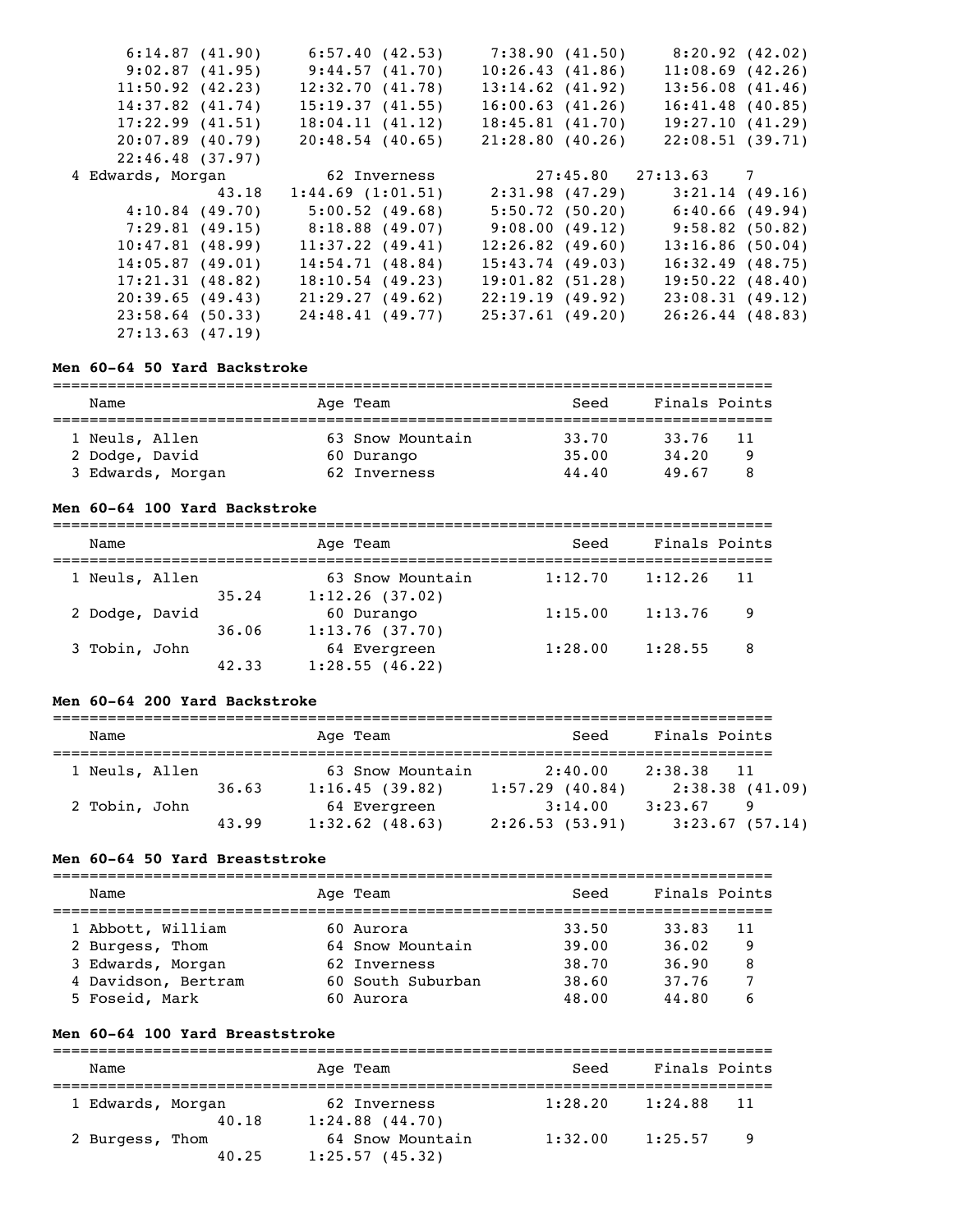## **Men 60-64 200 Yard Breaststroke**

| Name                     | Age Team                           | Seed                      | Finals Points                   |
|--------------------------|------------------------------------|---------------------------|---------------------------------|
| 1 Burgess, Thom<br>45.87 | 64 Snow Mountain<br>1:40.67(54.80) | 3:20.00<br>2:37.48(56.81) | 3:33.92<br>11<br>3:33.92(56.44) |

## **Men 60-64 50 Yard Butterfly**

| Name                  | Age Team     | Seed  | Finals Points |
|-----------------------|--------------|-------|---------------|
| 1 Abrahams, Richard T | 62 Aurora    | 25.50 | 25.81<br>11   |
| 2 Abbott, William     | 60 Aurora    | 28.80 | 28.42<br>9    |
| 3 Dodge, David        | 60 Durango   | 32.00 | 30.00<br>8    |
| 4 Tobin, John         | 64 Evergreen | 35.00 | 35.91         |
| 5 Edwards, Morgan     | 62 Inverness | 38.10 | 36.87         |

## **Men 60-64 100 Yard Butterfly**

| Name                           | Age Team                    | Seed    | Finals Points |     |
|--------------------------------|-----------------------------|---------|---------------|-----|
| 1 Abrahams, Richard T<br>26.73 | 62 Aurora<br>58.32(31.59)   | 58.00   | 58.32         | -11 |
| 2 Selles, Carl<br>29.61        | 60 DU<br>1:03.28(33.67)     | 1:08.00 | 1:03.28       | 9   |
| 3 Abbott, William<br>29.52     | 60 Aurora<br>1:04.77(35.25) | 1:05.00 | 1:04.77       | 8   |

## **Men 60-64 200 Yard Butterfly**

| Name           |       | Age Team       | Seed           | Finals Points |                |
|----------------|-------|----------------|----------------|---------------|----------------|
| 1 Selles, Carl | 60 DU |                | 3:00.00        | 2:26.68       | 11             |
|                | 32.51 | 1:08.54(36.03) | 1:47.12(38.58) |               | 2:26.68(39.56) |

#### **Men 60-64 100 Yard IM**

| Name                       | Age Team                           | Seed    | Finals Points |    |
|----------------------------|------------------------------------|---------|---------------|----|
| 1 Abbott, William<br>31.12 | 60 Aurora<br>1:05.65(34.53)        | 1:06.20 | 1:05.65       | 11 |
| 2 Dodge, David<br>32.62    | 60 Durango<br>$1:08.84$ (36.22)    | 1:13.00 | 1:08.84       | 9  |
| 3 Neuls, Allen<br>32.96    | 63 Snow Mountain<br>1:12.63(39.67) | 1:13.30 | 1:12.63       | 8  |
| 4 Edwards, Morgan<br>43.51 | 62 Inverness<br>1:23.40(39.89)     | 1:23.60 | 1:23.40       | 7  |

## **Men 60-64 200 Yard IM**

| Name                | Age Team           | Seed              | Finals Points   |
|---------------------|--------------------|-------------------|-----------------|
| 1 Dodge, David      | 60 Durango         | 2:45.00           | 2:34.78 11      |
| 31.06               | 1:12.12(41.06)     | 1:58.41(46.29)    | 2:34.78 (36.37) |
| 2 Neuls, Allen      | 63 Snow Mountain   | 2:48.00           | 2:40.81<br>9    |
| 35.03               | 1:14.75(39.72)     | $2:02.68$ (47.93) | 2:40.81(38.13)  |
| 3 Manchester, David | 60 Denver Athletic | 4:15.00           | 3:29.05<br>8    |
| 49.65               | 1:43.36(53.71)     | 2:41.08(57.72)    | 3:29.05(47.97)  |

## **Men 60-64 400 Yard IM**

| Name               | Age Team          | Seed            | Finals Points     |
|--------------------|-------------------|-----------------|-------------------|
| -- Burson, William | 62 South Suburban | 5:55.00         | DO                |
| 39.42              | 1:32.52(53.10)    | 2:18.97 (46.45) | $3:04.72$ (45.75) |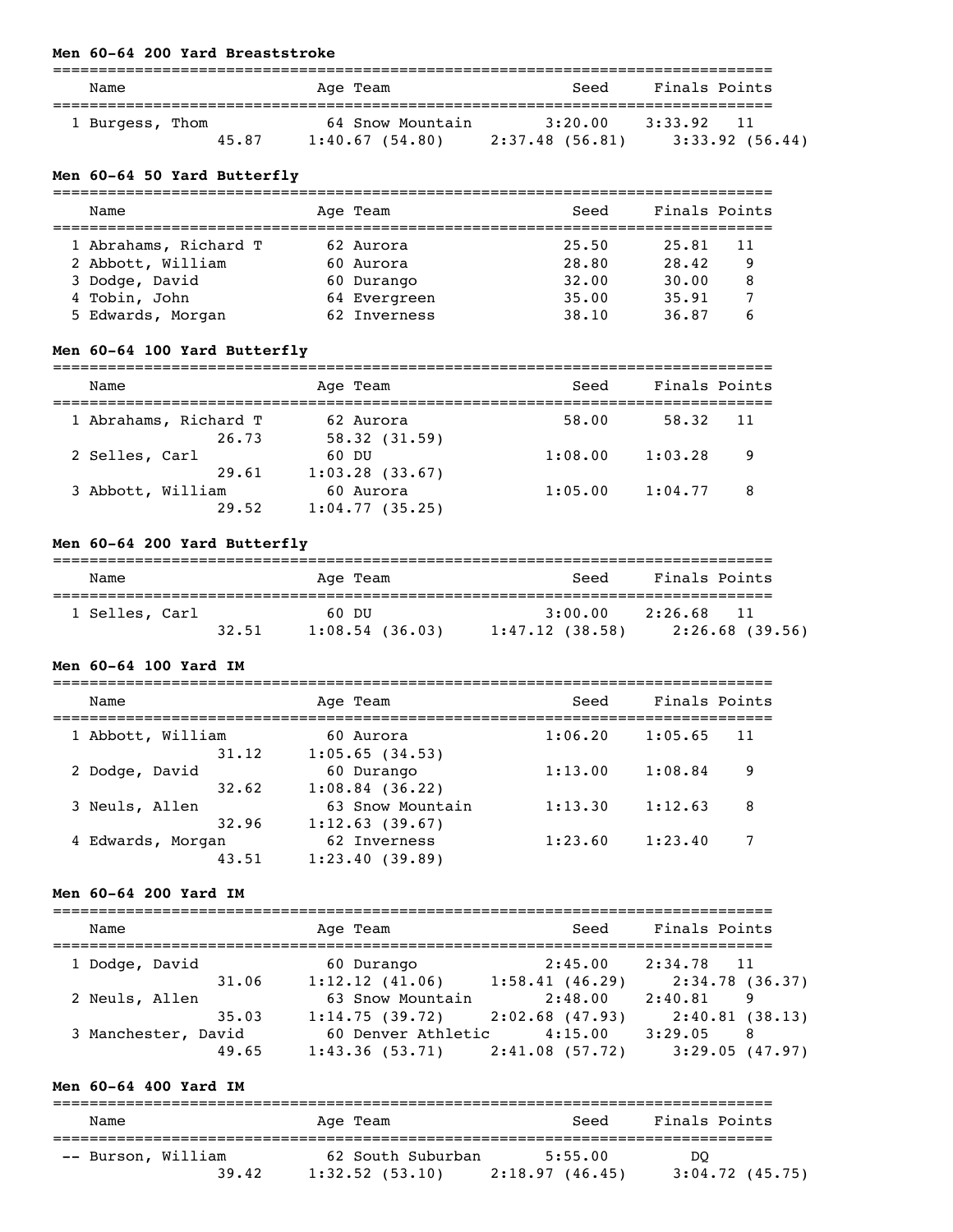## **Men 65-69 50 Yard Freestyle**

| Name                                | Age Team           | Seed        | Finals Points              |  |
|-------------------------------------|--------------------|-------------|----------------------------|--|
| 1 King, William<br>2 Reynolds, Bing | 67 DAWGS<br>66 BAM | NΤ<br>43.87 | 34.44<br>-11<br>42.70<br>Q |  |

#### **Men 65-69 100 Yard Freestyle**

| Name                       | Age Team                      | Seed    | Finals Points |     |
|----------------------------|-------------------------------|---------|---------------|-----|
| 1 McCray, Richard<br>32.35 | 69 BAM<br>1:07.00(34.65)      | 1:14.00 | 1:07.00       | -11 |
| 2 Dyck, Mel<br>1:10.01     | 65 Snow Mountain<br>1:09.85() | 1:10.00 | 1:09.85       | 9   |
| 3 King, William<br>38.61   | 67 DAWGS<br>1:19.49(40.88)    | NΤ      | 1:19.49       | 8   |
| 4 Reynolds, Bing<br>46.17  | 66 BAM<br>1:38.73(52.56)      | 1:34.00 | 1:38.73       | 7   |

#### **Men 65-69 200 Yard Freestyle**

=============================================================================== Name Mage Team Age Team Seed Finals Points =============================================================================== 1 Dyck, Mel 65 Snow Mountain 2:30.00 2:25.97 11 32.93 1:10.00 (37.07) 1:48.25 (38.25) 2:25.97 (37.72) 2 McCray, Richard 69 BAM 2:47.00 2:42.04 9 34.27 1:14.51 (40.24) 1:58.81 (44.30) 2:42.04 (43.23) 3 Chessnoe, Michael 65 DU 2:49.00 2:49.26 8 42.71 1:26.62 (43.91) 2:09.65 (43.03) 2:49.26 (39.61) 4 Reynolds, Bing 66 BAM 3:50.00 3:48.32 7 49.00 1:49.31 (1:00.31) 2:52.68 (1:03.37) 3:48.32 (55.64)

#### **Men 65-69 500 Yard Freestyle**

| Name                                  |       | Age Team                              | Seed                         | Finals Points                  |
|---------------------------------------|-------|---------------------------------------|------------------------------|--------------------------------|
| 1 Dyck, Mel                           | 35.48 | 65 Snow Mountain<br>1:14.91(39.43)    | 6:45.00<br>$1:57.88$ (42.97) | $6:47.57$ 11<br>2:40.19(42.31) |
| $3:22.32$ $(42.13)$<br>6:08.12(40.93) |       | $4:03.92$ $(41.60)$<br>6:47.57(39.45) | 4:45.76(41.84)               | 5:27.19(41.43)                 |

#### **Men 65-69 1650 Yard Freestyle**

| Name                 |                   | Age Team and the state of the state of the state of the state of the state of the state of the state of the sta |                       | Seed Finals Points                  |
|----------------------|-------------------|-----------------------------------------------------------------------------------------------------------------|-----------------------|-------------------------------------|
|                      |                   |                                                                                                                 |                       |                                     |
| 1 Dyck, Mel          |                   | 65 Snow Mountain 23:30.00 22:56.91 11                                                                           |                       |                                     |
|                      | 37.26             | 1:17.05(39.79)                                                                                                  | 1:58.48(41.43)        | 2:39.58(41.10)                      |
|                      | 3:20.92(41.34)    | 4:02.83(41.91)                                                                                                  |                       | $4:44.62$ (41.79) $5:26.81$ (42.19) |
|                      | 6:09.18(42.37)    | 6:51.53(42.35)                                                                                                  |                       | $7:32.53$ (41.00) 8:14.11 (41.58)   |
|                      | 8:55.93(41.82)    | 9:36.93(41.00)                                                                                                  | 10:19.07(42.14)       | 11:01.71(42.64)                     |
| 11:43.47(41.76)      |                   | $12:25.68$ $(42.21)$                                                                                            | $13:08.62$ (42.94)    | $13:51.78$ $(43.16)$                |
| 14:34.80(43.02)      |                   | 15:18.65(43.85)                                                                                                 | 16:01.45(42.80)       | 16:44.45(43.00)                     |
| $17:26.89$ $(42.44)$ |                   | 18:08.15(41.26)                                                                                                 | 18:48.53(40.38)       | 19:30.60(42.07)                     |
| $20:12.44$ $(41.84)$ |                   | 20:54.12(41.68)                                                                                                 | 21:35.83(41.71)       | 22:16.99(41.16)                     |
| 22:56.91(39.92)      |                   |                                                                                                                 |                       |                                     |
| 2 Chessnoe, Michael  |                   | 65 DU                                                                                                           | $25:29.00$ $25:46.29$ | 9                                   |
|                      | 44.86             | 1:32.86(48.00)                                                                                                  | 2:21.31(48.45)        | 3:09.25(47.94)                      |
|                      | $3:57.49$ (48.24) | 4:45.43(47.94)                                                                                                  | 5:33.02(47.59)        | 6:20.46(47.44)                      |
|                      | 7:08.05(47.59)    | $7:55.82$ (47.77)                                                                                               | 8:42.73(46.91)        | 9:29.20(46.47)                      |
| 10:15.79(46.59)      |                   | 11:03.43(47.64)                                                                                                 | 11:50.23(46.80)       | $12:37.52$ (47.29)                  |
| $13:24.81$ (47.29)   |                   | 14:11.70(46.89)                                                                                                 | 14:59.16(47.46)       | $15:45.84$ (46.68)                  |
| 16:32.79(46.95)      |                   | 17:19.81(47.02)                                                                                                 | 18:06.81(47.00)       | 18:53.17(46.36)                     |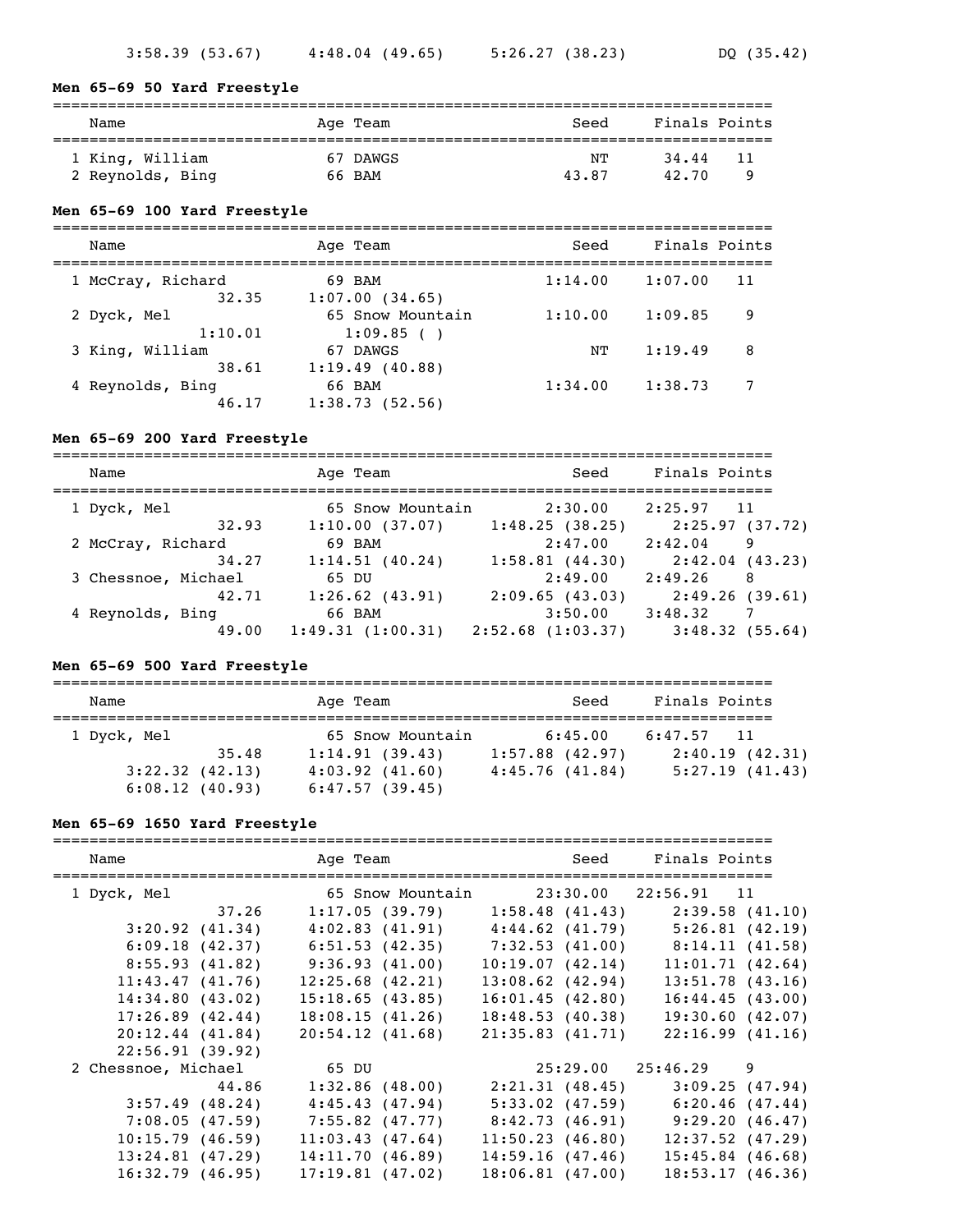| 19:39.72(46.55)        | 20:26.69(46.97)       | $21:13.44$ (46.75)      | 22:00.32(46.88)                   |
|------------------------|-----------------------|-------------------------|-----------------------------------|
| 22:46.56(46.24)        | $23:32.69$ (46.13)    | 24:18.79(46.10)         | 25:03.32(44.53)                   |
| 25:46.29(42.97)        |                       |                         |                                   |
| 3 Reynolds, Bing       | 66 BAM                | $34:00.00$ $32:36.94$ 8 |                                   |
| 51.55                  | $1:51.82$ $(1:00.27)$ | 2:52.61(1:00.79)        | $3:53.34$ $(1:00.73)$             |
| 4:53.35(1:00.01)       | $5:53.42$ $(1:00.07)$ |                         | $6:52.70(59.28)$ $7:51.82(59.12)$ |
| $8:51.82$ $(1:00.00)$  | 9:51.68 (59.86)       | 10:51.29(59.61)         | 11:51.10(59.81)                   |
| 12:49.61(58.51)        | 13:49.35 (59.74)      | 14:50.31(1:00.96)       | 15:50.08 (59.77)                  |
| 16:50.01(59.93)        | 17:49.30 (59.29)      | 18:51.00(1:01.70)       | 19:51.76(1:00.76)                 |
| 20:49.42(57.66)        | 21:50.49(1:01.07)     | 22:50.30 (59.81)        | $23:50.69$ $(1:00.39)$            |
| 24:51.29(1:00.60)      | 25:52.85(1:01.56)     | 26:51.51(58.66)         | 27:50.68 (59.17)                  |
| $28:51.42$ $(1:00.74)$ | 29:50.24 (58.82)      | 30:45.36(55.12)         | 31:43.34(57.98)                   |
| 32:36.94(53.60)        |                       |                         |                                   |

#### **Men 65-69 50 Yard Backstroke**

| Name             | Age Team | Seed  | Finals Points |
|------------------|----------|-------|---------------|
| 1 Reynolds, Bing | 66 BAM   | 47.00 | -11<br>49.67  |

### **Men 65-69 100 Yard Backstroke**

| Name             |                              | Age Team                 | Seed    | Finals Points |     |
|------------------|------------------------------|--------------------------|---------|---------------|-----|
|                  | 1 Chessnoe, Michael<br>52.02 | 65 DU<br>1:45.08(53.06)  | 1:45.00 | 1:45.08       | -11 |
| 2 Reynolds, Bing | 51.43                        | 66 BAM<br>1:47.81(56.38) | 1:53.00 | 1:47.81       | - 9 |

## **Men 65-69 200 Yard Backstroke**

| Name             |       | Age Team         | Seed             | Finals Points     |
|------------------|-------|------------------|------------------|-------------------|
| 1 Dyck, Mel      |       | 65 Snow Mountain | 4:30.00          | $3:28.37$ 11      |
|                  | 48.41 | 1:41.19(52.78)   | 2:36.50(55.31)   | 3:28.37(51.87)    |
| 2 Reynolds, Bing |       | 66 BAM           | 3:58.00          | 3:53.59<br>9      |
|                  | 54.76 | 1:55.59(1:00.83) | 2:58.32(1:02.73) | $3:53.59$ (55.27) |

#### **Men 65-69 50 Yard Breaststroke**

| Name            | Age Team         | Seed  | Finals Points |  |
|-----------------|------------------|-------|---------------|--|
|                 |                  |       |               |  |
| 1 Dyck, Mel     | 65 Snow Mountain | 36.00 | 34.69<br>11   |  |
| 2 Downs, George | 68 Thornton      | 34,00 | 35.79<br>-9   |  |
| 3 King, William | 67 DAWGS         | NΤ    | 39.65<br>8    |  |
| 4 Yost, Robert  | 65 Inverness     | 55.32 | 48.58         |  |

#### **Men 65-69 100 Yard Breaststroke**

| Name        |                          | Age Team                           | Seed    | Finals Points  |
|-------------|--------------------------|------------------------------------|---------|----------------|
| 1 Dyck, Mel | 37.96                    | 65 Snow Mountain<br>1:18.85(40.89) | 1:22.00 | 1:18.85<br>-11 |
|             | 2 King, William<br>42.05 | 67 DAWGS<br>1:29.54(47.49)         | NТ      | 1:29.54<br>- 9 |

## **Men 65-69 200 Yard Breaststroke**

| Name            |       | Age Team         | Seed           | Finals Points              |
|-----------------|-------|------------------|----------------|----------------------------|
| 1 Dyck, Mel     |       | 65 Snow Mountain | 3:00.00        | 2:58.07<br>$\overline{11}$ |
|                 | 39.66 | 1:26.00(46.34)   | 2:13.10(47.10) | 2:58.07(44.97)             |
| 2 Downs, George |       | 68 Thornton      | 3:15.00        | 3:13.95<br>9               |
|                 | 42.19 | 1:30.50(48.31)   | 2:21.97(51.47) | 3:13.95(51.98)             |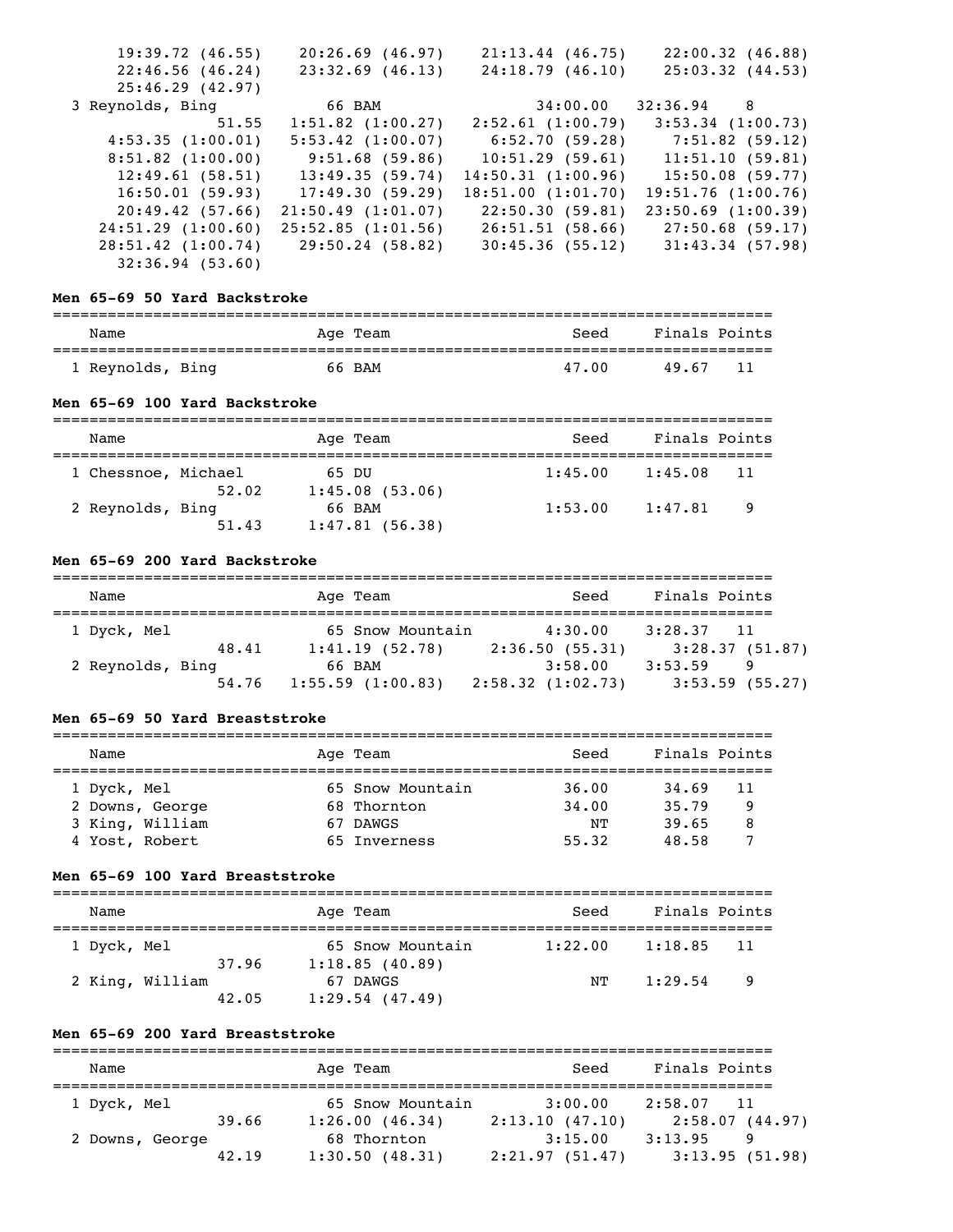## **Men 65-69 50 Yard Butterfly**

| Name                             | Age Team                   | Seed           | Finals Points              |
|----------------------------------|----------------------------|----------------|----------------------------|
| 1 McCray, Richard<br>2 Dyck, Mel | 69 BAM<br>65 Snow Mountain | 35.00<br>35.00 | 34.59<br>-11<br>35.84<br>Q |

## **Men 65-69 100 Yard Butterfly**

| Name              | Age Team         | Seed    | Finals Points |       |
|-------------------|------------------|---------|---------------|-------|
| 1 McCray, Richard | 69 BAM           | 1:30.00 | 1:29.43       | $-11$ |
| 37.63             | 1:29.43(51.80)   |         |               |       |
| 2 Dyck, Mel       | 65 Snow Mountain | 1:45.00 | 1:32.18       | - 9   |
| 41.77             | 1:32.18(50.41)   |         |               |       |

#### **Men 65-69 100 Yard IM**

| Name                | Age Team          | Seed    | Finals Points |     |
|---------------------|-------------------|---------|---------------|-----|
| 1 McCray, Richard   | 69 BAM            | 1:26.40 | 1:20.50       | -11 |
| 35.89               | 1:20.50(44.61)    |         |               |     |
| 2 King, William     | 67 DAWGS          | NΤ      | 1:31.82       | 9   |
| 45.89               | $1:31.82$ (45.93) |         |               |     |
| 3 Chessnoe, Michael | 65 DU             | 1:39.00 | 1:39.05       | 8   |
| 48.56               | 1:39.05(50.49)    |         |               |     |
| -- Reynolds, Bing   | 66 BAM            | 2:24.00 | DO            |     |
| 1:04.91             | DO $(1:16.87)$    |         |               |     |

===============================================================================

## **Men 65-69 200 Yard IM**

| Name              | Age Team       | Seed            | Finals Points  |
|-------------------|----------------|-----------------|----------------|
| 1 McCray, Richard | 69 BAM         | 3:15.00         | 3:11.46        |
| 38.49             | 1:29.83(51.34) | 2:27.33 (57.50) | 3:11.46(44.13) |

## **Men 70-74 50 Yard Freestyle**

| Name            | Age Team     | Seed  | Finals Points |  |
|-----------------|--------------|-------|---------------|--|
| 1 Plummer, Mark | 70 Inverness | 33.71 | 35.35<br>-11  |  |
| 2 Michie, Jim   | 74 Miramont  | 36.20 | 35.56<br>Q    |  |

## **Men 70-74 100 Yard Freestyle**

| Name                     | Age Team                                 | Seed    | Finals Points  |  |
|--------------------------|------------------------------------------|---------|----------------|--|
| 1 Murray, Bruce<br>32.79 | 70 Colorado Springs<br>$1:08.68$ (35.89) | 1:20.00 | 1:08.68<br>-11 |  |
| 2 Plummer, Mark<br>36.22 | 70 Inverness<br>1:16.49(40.27)           | 1:14.14 | 1:16.49<br>- 9 |  |

## **Men 70-74 200 Yard Freestyle**

| Name                | Age Team            | Seed              | Finals Points  |
|---------------------|---------------------|-------------------|----------------|
| 1 O'Brien, Dennis A | 71 Durango          | 2:35.00           | $2:27.94$ 11   |
| 34.10               | 1:11.95(37.85)      | $1:50.86$ (38.91) | 2:27.94(37.08) |
| 2 Murray, Bruce     | 70 Colorado Springs | 3:00.00           | 2:34.61<br>9   |
| 35.45               | 1:14.61(39.16)      | 1:55.27(40.66)    | 2:34.61(39.34) |
| 3 Plummer, Mark     | 70 Inverness        | 2:45.05           | 2:50.05<br>8   |
| 38.10               | 1:20.23(42.13)      | 2:05.75(45.52)    | 2:50.05(44.30) |

#### **Men 70-74 500 Yard Freestyle**

===============================================================================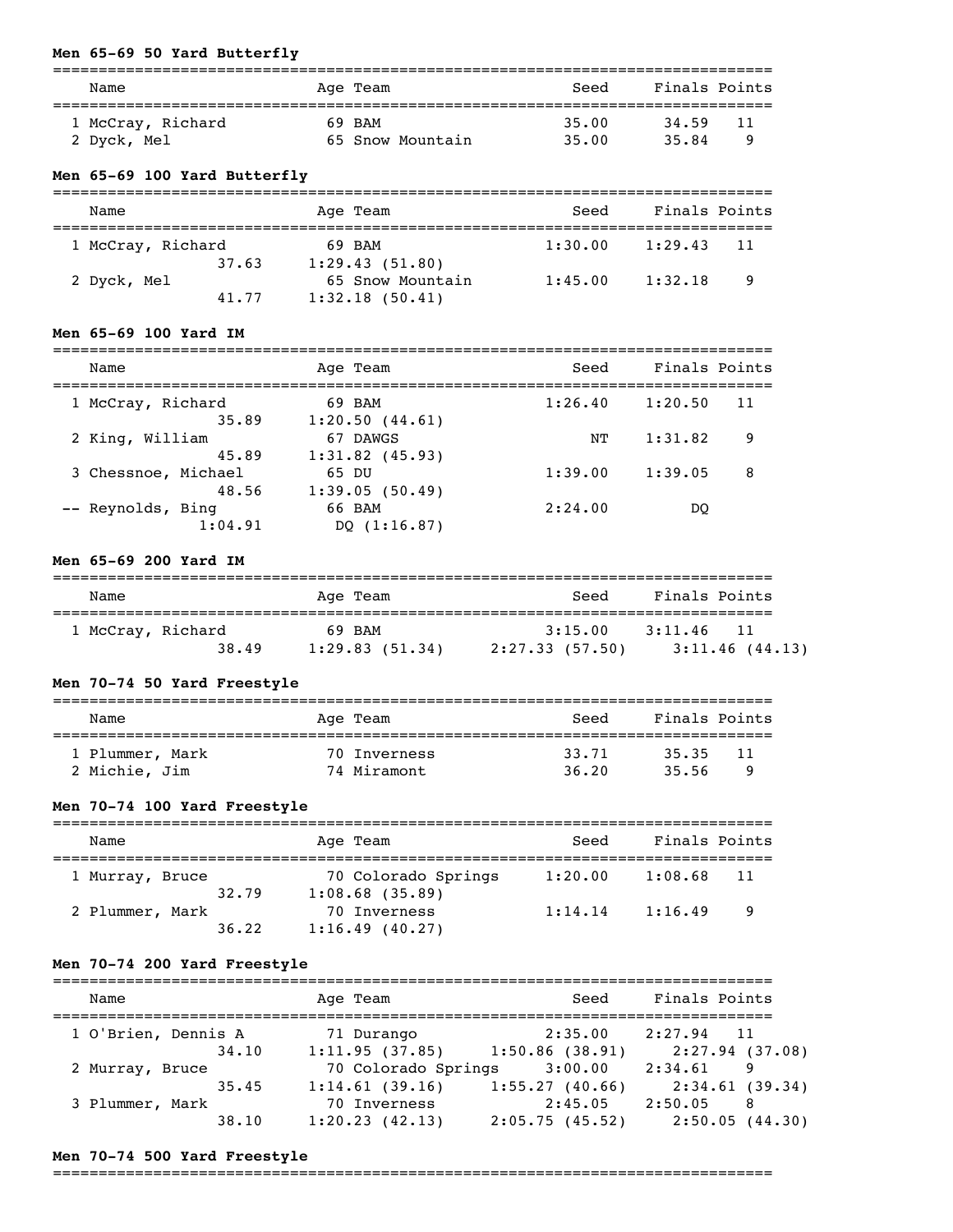| Name                | Age Team            | Seed              | Finals Points  |
|---------------------|---------------------|-------------------|----------------|
| 1 Murray, Bruce     | 70 Colorado Springs | 7:45.00           | $6:57.39$ 11   |
| 36.38               | 1:16.45(40.07)      | 1:58.34(41.89)    | 2:41.50(43.16) |
| $3:24.29$ $(42.79)$ | $4:07.04$ $(42.75)$ | 4:50.14(43.10)    | 5:33.67(43.53) |
| 6:16.65(42.98)      | $6:57.39$ $(40.74)$ |                   |                |
| 2 Plummer, Mark     | 70 Inverness        | 8:15.15           | 8:00.71<br>9   |
| 40.64               | 1:25.30(44.66)      | $2:13.68$ (48.38) | 3:02.12(48.44) |
| 3:51.57(49.45)      | 4:41.88(50.31)      | $5:32.69$ (50.81) | 6:23.53(50.84) |
| 7:14.07(50.54)      | 8:00.71(46.64)      |                   |                |

#### **Men 70-74 1650 Yard Freestyle**

===============================================================================

| Age Team              | Seed                   | Finals Points          |  |
|-----------------------|------------------------|------------------------|--|
| 74 CMS                | 36:00.00               | 35:11.91<br>11         |  |
| $1:55.72$ $(1:00.14)$ | 2:59.56(1:03.84)       | 4:03.94(1:04.38)       |  |
| 6:12.98(1:05.40)      | 7:17.12(1:04.14)       | 8:20.67(1:03.55)       |  |
| 10:29.14(1:04.96)     | 11:33.60(1:04.46)      | 12:37.87(1:04.27)      |  |
| 14:45.36(1:04.51)     | $15:50.92$ $(1:05.56)$ | $16:55.44$ $(1:04.52)$ |  |
| 19:03.79(1:03.71)     | 20:07.67(1:03.88)      | $21:13.24$ $(1:05.57)$ |  |
| 23:22.13(1:05.09)     | $24:27.32$ $(1:05.19)$ | 25:31.18(1:03.86)      |  |
| 27:41.33(1:04.19)     | 28:45.58(1:04.25)      | 29:50.05(1:04.47)      |  |
| 31:59.45(1:04.56)     | $33:05.63$ $(1:06.18)$ | 34:09.83(1:04.20)      |  |
|                       |                        |                        |  |
|                       |                        |                        |  |

#### **Men 70-74 50 Yard Backstroke**

| Name              | Age Team     | Seed    | Finals Points |
|-------------------|--------------|---------|---------------|
| 1 Murray, Alister | 74 CMS       | 1:00.00 | 49.39<br>11   |
| 2 Plummer, Mark   | 70 Inverness | 51.95   | 49.73         |

#### **Men 70-74 100 Yard Backstroke**

| Name              |       | Age Team                                 | Seed    | Finals Points  |  |
|-------------------|-------|------------------------------------------|---------|----------------|--|
| 1 Murray, Bruce   | 40.41 | 70 Colorado Springs<br>$1:22.68$ (42.27) | 1:35.00 | 1:22.68<br>-11 |  |
| 2 Murray, Alister | 52.78 | 74 CMS<br>1:46.14(53.36)                 | 2:20.00 | 1:46.14<br>9   |  |

#### **Men 70-74 200 Yard Backstroke**

| Name              |       | Age Team |                     | Seed              | Finals Points |                |
|-------------------|-------|----------|---------------------|-------------------|---------------|----------------|
|                   |       |          |                     |                   |               |                |
| 1 Murray, Bruce   |       |          | 70 Colorado Springs | 3:15.00           | 2:58.78       | $\sqrt{11}$    |
|                   | 42.71 |          | 1:28.30(45.59)      | $2:14.89$ (46.59) |               | 2:58.78(43.89) |
| 2 Murray, Alister |       | 74 CMS   |                     | 5:00.00           | 4:01.99       | 9              |
|                   | 57.65 |          | 2:01.07(1:03.42)    | 3:03.18(1:02.11)  |               | 4:01.99(58.81) |

#### **Men 70-74 50 Yard Breaststroke**

| Name                                 | Age Team                         | Seed           | Finals Points             |
|--------------------------------------|----------------------------------|----------------|---------------------------|
| 1 O'Brien, Dennis A<br>2 Patten, Bob | 71 Durango<br>72 Denver Athletic | 37.00<br>40.50 | 37.86<br>11<br>39.99<br>9 |
| 3 Plummer, Mark                      | 70 Inverness                     | 46.85          | 50.24<br>8                |
| 4 Murray, Alister                    | 74 CMS                           | 1:00.00        | 52.72                     |

## **Men 70-74 100 Yard Breaststroke**

| Name          | Age Team           | Seed    | Finals Points   |  |
|---------------|--------------------|---------|-----------------|--|
| 1 Patten, Bob | 72 Denver Athletic | 1:28.00 | - 11<br>1:29.83 |  |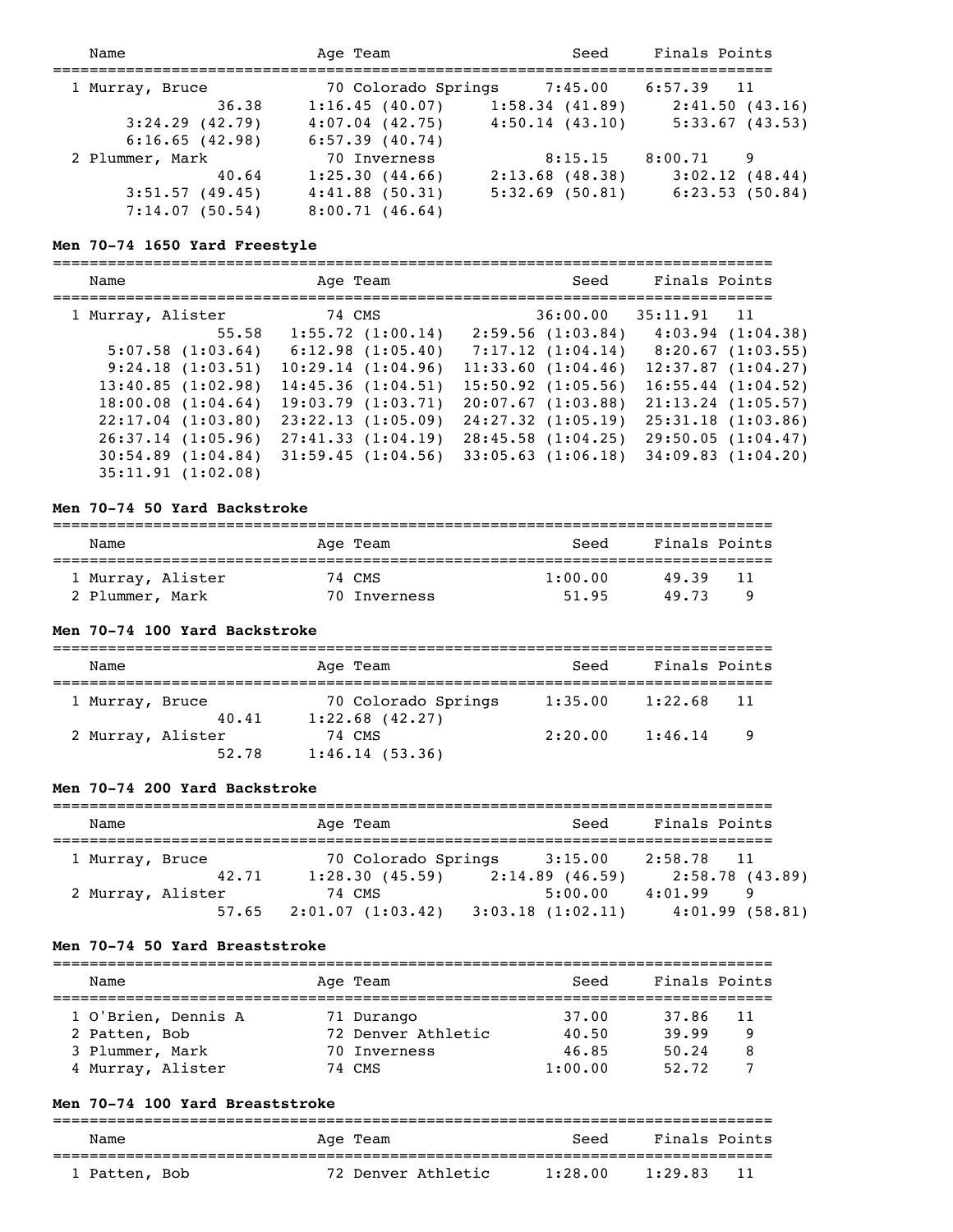|                 | 43.99 | 1:29.83(45.84) |
|-----------------|-------|----------------|
| 2 Plummer, Mark |       | 70 Inverness   |
|                 | 50.35 | 1:49.03(58.68) |

 $1:40.71$   $1:49.03$  9

## **Men 70-74 200 Yard Breaststroke**

| Name          |       | Age Team           | Seed           | Finals Points  |
|---------------|-------|--------------------|----------------|----------------|
| 1 Patten, Bob |       | 72 Denver Athletic | 3:10.00        | 3:09.87        |
|               | 44.37 | 1:31.70(47.33)     | 2:20.25(48.55) | 3:09.87(49.62) |

## **Men 70-74 50 Yard Butterfly**

| Name                | Age Team     | Seed    | Finals Points |  |
|---------------------|--------------|---------|---------------|--|
| 1 O'Brien, Dennis A | 71 Durango   | 30.90   | 31.67<br>11   |  |
| 2 Plummer, Mark     | 70 Inverness | 45.37   | 50.00<br>Q    |  |
| 3 Murray, Alister   | 74 CMS       | 1:00.00 | 1:00.59       |  |

## **Men 70-74 100 Yard Butterfly**

| Name                | Age Team         | Seed    | Finals Points |
|---------------------|------------------|---------|---------------|
| 1 O'Brien, Dennis A | 71 Durango       | 1:11.00 | 1:13.19       |
| 34.10               | 1:13.19(39.09)   |         | 11            |
| 2 Plummer, Mark     | 70 Inverness     | 1:48.96 | 1:53.67       |
| 51.18               | 1:53.67(1:02.49) |         | 9             |
| 3 Murray, Alister   | 74 CMS           | 2:40.00 | 2:28.02       |
| 1:13.37             | 2:28.02(1:14.65) |         | -8            |

## **Men 70-74 200 Yard Butterfly**

| Name                | Age Team         | Seed             | Finals Points              |
|---------------------|------------------|------------------|----------------------------|
|                     |                  |                  |                            |
| 1 O'Brien, Dennis A | 71 Durango       | 2:58.00          | 3:05.93<br>$\overline{11}$ |
| 41.03               | 1:30.10(49.07)   | 2:22.30(52.20)   | 3:05.93(43.63)             |
| 2 Murray, Alister   | 74 CMS           | 6:00.00          | 5:28.96<br>9               |
| 1:14.67             | 2:36.41(1:21.74) | 4:03.00(1:26.59) | 5:28.96(1:25.96)           |

### **Men 70-74 100 Yard IM**

| Name                     | Age Team          | Seed    | Finals Points |     |
|--------------------------|-------------------|---------|---------------|-----|
|                          | 70 Inverness      | 1:34.30 | 1:38.55       | -11 |
| 1 Plummer, Mark<br>47.91 |                   |         |               |     |
|                          | 1:38.55(50.64)    |         |               |     |
| 2 Murray, Alister        | 74 CMS            | 2:10.00 | 1:54.98       | - 9 |
| 57.65                    | $1:54.98$ (57.33) |         |               |     |

## **Men 70-74 200 Yard IM**

| Name                | Age Team            | Seed             | Finals Points              |
|---------------------|---------------------|------------------|----------------------------|
|                     |                     |                  |                            |
| 1 O'Brien, Dennis A | 71 Durango          | 2:45.00          | 2:51.90<br>$\overline{11}$ |
| 33.74               | $1:20.92$ $(47.18)$ | 2:12.32(51.40)   | 2:51.90(39.58)             |
| 2 Murray, Alister   | 74 CMS              | 4:40.00          | 4:25.63<br>9               |
| 1:09.78             | 2:12.72(1:02.94)    | 3:23.16(1:10.44) | $4:25.63$ $(1:02.47)$      |

## **Men 70-74 400 Yard IM**

| Name                | Age Team       | Seed           | Finals Points  |
|---------------------|----------------|----------------|----------------|
| 1 O'Brien, Dennis A | 71 Durango     | 6:00.00        | $6:14.49$ 11   |
| 40.58               | 1:29.34(48.76) | 2:18.47(49.13) | 3:08.61(50.14) |
| 3:59.54(50.93)      | 4:52.33(52.79) | 5:34.26(41.93) | 6:14.49(40.23) |
| 2 Murray, Alister   | 74 CMS         | 10:00.00       | 9:06.95<br>9   |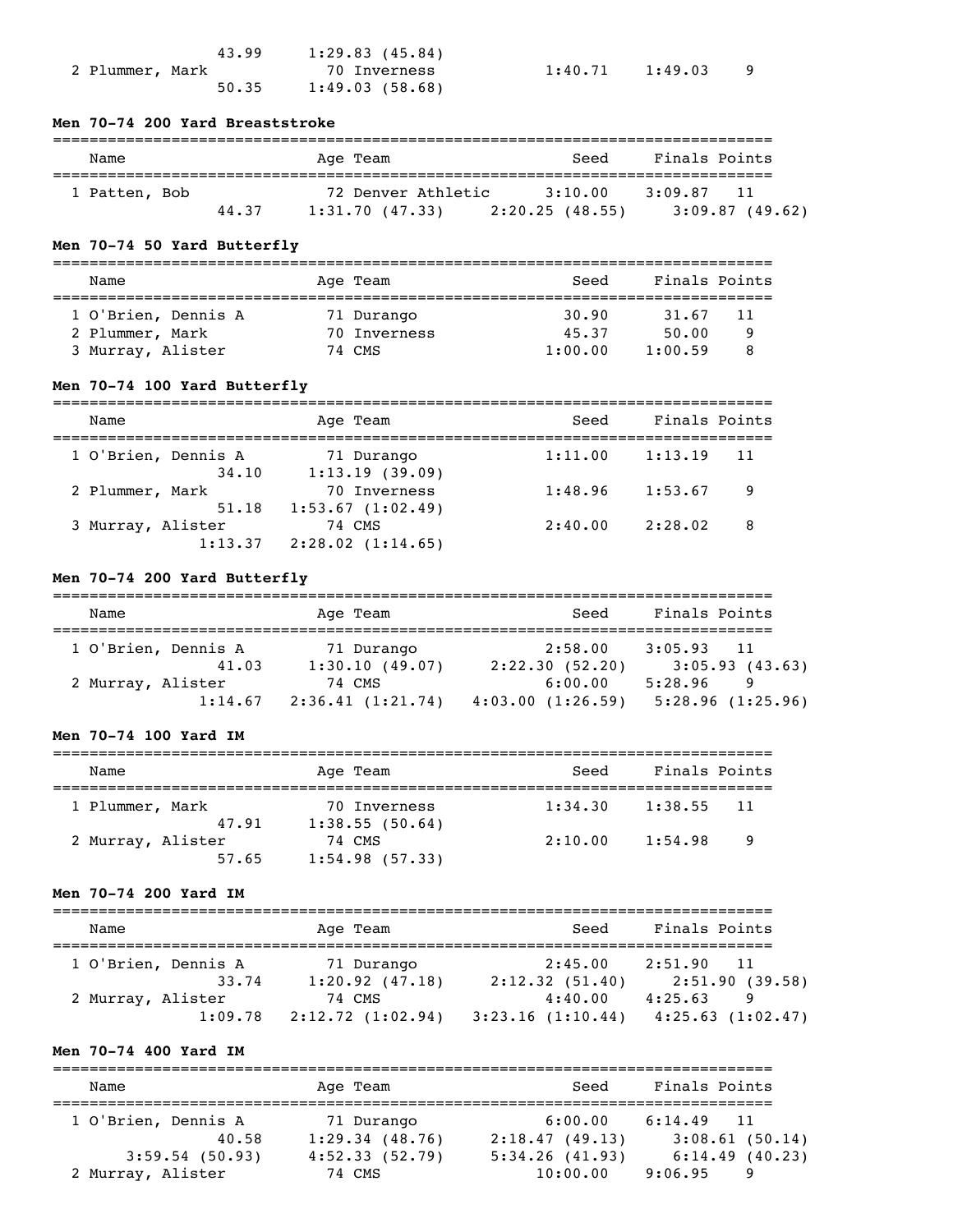|  | $1:06.38$ $2:26.20$ $(1:19.82)$ $3:34.31$ $(1:08.11)$ $4:40.48$ $(1:06.17)$     |  |
|--|---------------------------------------------------------------------------------|--|
|  | $5:48.72$ (1:08.24) $6:59.90$ (1:11.18) $8:06.34$ (1:06.44) $9:06.95$ (1:00.61) |  |

## **Men 75-79 50 Yard Freestyle**

| Name                | Age Team      | Seed  | Finals Points |     |
|---------------------|---------------|-------|---------------|-----|
| 1 Hadley, Stephen   | 75 Unattached | 35.00 | 33.54         | -11 |
| 2 Hart, James       | 78 Unattached | 39.00 | 37.71         | 9   |
| 3 Ouirke, Terence T | 77 DAWGS      | 57.00 | 45.60         | 8   |

## **Men 75-79 100 Yard Freestyle**

| Name                       | Age Team                        | Seed    | Finals Points  |
|----------------------------|---------------------------------|---------|----------------|
| 1 Hadley, Stephen<br>36.16 | 75 Unattached<br>1:16.83(40.67) | 1:20.50 | 1:16.83<br>-11 |

## **Men 75-79 200 Yard Freestyle**

| Name              | Age Team          | Seed           | Finals Points              |
|-------------------|-------------------|----------------|----------------------------|
| 1 Hadley, Stephen | 75 Unattached     | 3:10.00        | 3:05.22<br>$\overline{11}$ |
| 42.92             | 1:29.73(46.81)    | 2:17.83(48.10) | $3:05.22$ (47.39)          |
| 2 Clegern, Wayne  | 77 Vortex         | 3:00.00        | 3:11.21<br>9               |
| 40.06             | $1:28.04$ (47.98) | 2:19.23(51.19) | 3:11.21(51.98)             |

## **Men 75-79 500 Yard Freestyle**

| Name                             | Age Team                            | Seed           | Finals Points     |
|----------------------------------|-------------------------------------|----------------|-------------------|
| 1 Hadley, Stephen                | 75 Unattached                       | 8:20.00        | 8:01.94<br>$-11$  |
| 41.91                            | 1:29.60(47.69)                      | 2:19.04(49.44) | $3:08.69$ (49.65) |
| 3:58.05(49.36)<br>7:14.43(48.97) | 4:47.70(49.65)<br>$8:01.94$ (47.51) | 5:36.85(49.15) | $6:25.46$ (48.61) |

#### **Men 75-79 50 Yard Backstroke**

| Name              | Age Team      | Seed  | Finals Points |  |
|-------------------|---------------|-------|---------------|--|
| 1 Hadley, Stephen | 75 Unattached | 37.50 | 36.37<br>11   |  |
| 2 Hart, James     | 78 Unattached | 48.00 | 48.05<br>Q    |  |

## **Men 75-79 100 Yard Backstroke**

| Name                           | Age Team                        | Seed    | Finals Points |    |
|--------------------------------|---------------------------------|---------|---------------|----|
| 1 Hadley, Stephen<br>39.06     | 75 Unattached<br>1:21.11(42.05) | 1:26.50 | 1:21.11       | 11 |
| 2 Clegern, Wayne<br>49.47      | 77 Vortex<br>1:42.26(52.79)     | 1:50.00 | 1:42.26       | 9  |
| 3 Hart, James<br>51.97         | 78 Unattached<br>1:48.30(56.33) | 1:47.00 | 1:48.30       | 8  |
| 4 Ouirke, Terence T<br>1:00.36 | 77 DAWGS<br>2:06.77(1:06.41)    | 2:25.00 | 2:06.77       | 7  |

## **Men 75-79 200 Yard Backstroke**

| Name              |       | Age Team         | Seed             | Finals Points     |
|-------------------|-------|------------------|------------------|-------------------|
| 1 Hadley, Stephen |       | 75 Unattached    | 3:12.50          | $3:03.61$ 11      |
|                   | 43.14 | 1:29.30(46.16)   | 2:15.83(46.53)   | $3:03.61$ (47.78) |
| 2 Hart, James     |       | 78 Unattached    | 4:00.00          | 3:57.91<br>9      |
|                   | 57.23 | 1:59.31(1:02.08) | 3:00.31(1:01.00) | 3:57.91(57.60)    |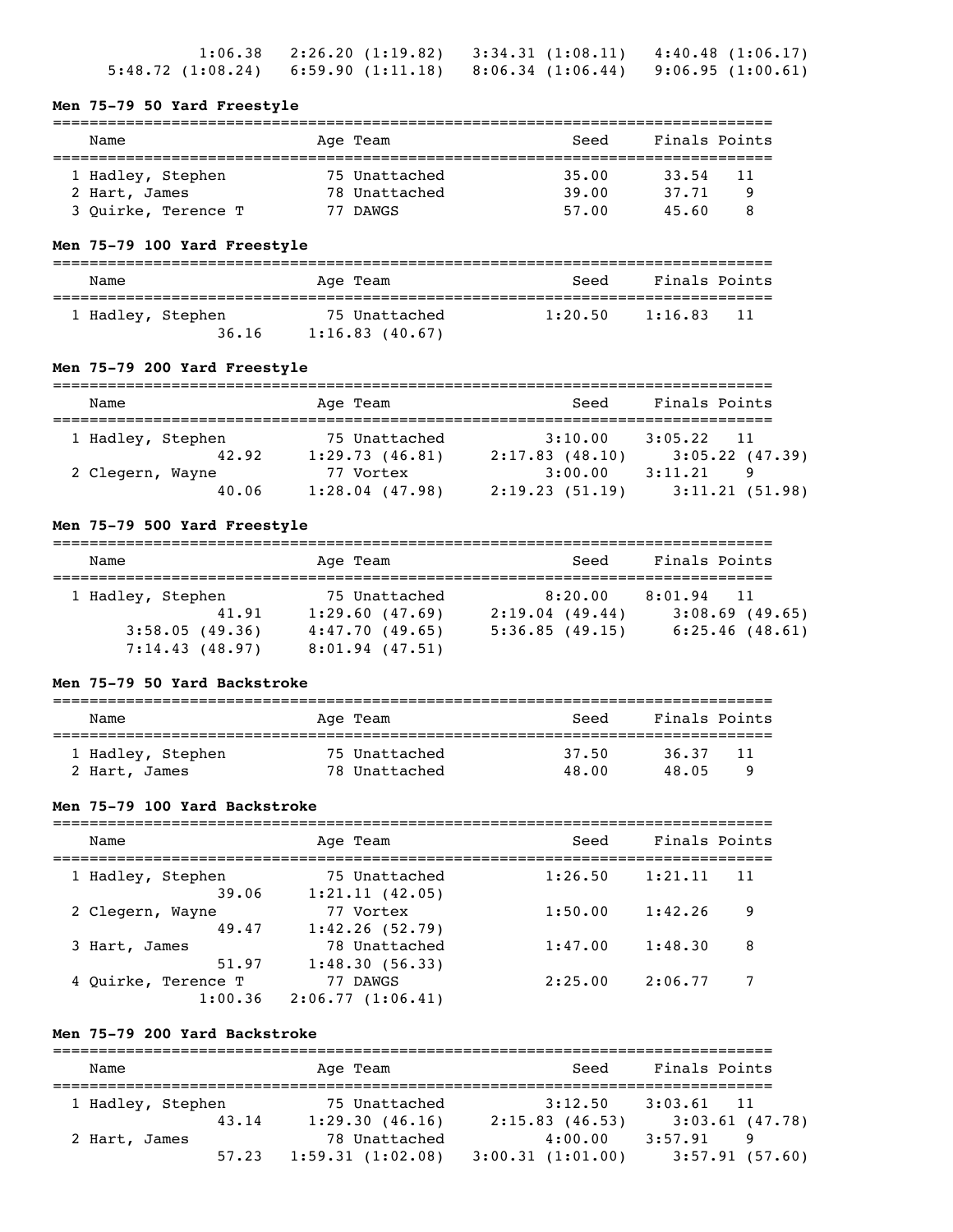| Name                                 | Age Team                                                                                         | Seed                               |                    | Finals Points |
|--------------------------------------|--------------------------------------------------------------------------------------------------|------------------------------------|--------------------|---------------|
| 1 Hart, James<br>2 Quirke, Terence T | 78 Unattached<br>77 DAWGS                                                                        | 56.00<br>1:06.00                   | 49.37<br>54.58     | 11<br>- 9     |
| Men 80-84 50 Yard Freestyle          |                                                                                                  |                                    |                    |               |
| Name                                 | =========<br>Age Team                                                                            | Seed                               |                    | Finals Points |
| 1 Truby, Jack                        | 82 DU                                                                                            | 38.00                              | 40.14 11           |               |
| Men 80-84 200 Yard Freestyle         |                                                                                                  |                                    |                    |               |
| Name                                 | Age Team                                                                                         | Seed                               |                    | Finals Points |
| 1 Truby, Jack                        | $82$ DU $3:40.00$ $3:45.23$ 11<br>50.18 1:48.52 (58.34) 2:47.99 (59.47) 3:45.23 (57.24)          |                                    |                    |               |
| Men 80-84 50 Yard Backstroke         |                                                                                                  |                                    |                    |               |
| Name                                 | -------------<br>Age Team                                                                        | Seed                               |                    | Finals Points |
| 1 Truby, Jack                        | 82 DU                                                                                            | 45.00                              | 50.91              | 11            |
| Men 80-84 100 Yard Backstroke        |                                                                                                  |                                    |                    |               |
| Name                                 | Age Team                                                                                         | Seed                               | Finals Points      |               |
| 1 Truby, Jack                        | 82 DU<br>52.09 1:48.94 (56.85)                                                                   | $1:45.00$ $1:48.94$                |                    | 11            |
| Men 80-84 200 Yard Backstroke        |                                                                                                  |                                    |                    |               |
| Name                                 | Age Team                                                                                         |                                    | Seed Finals Points |               |
| 1 Truby, Jack                        | 82 DU<br>53.61 1:55.34 (1:01.73) 2:57.16 (1:01.82) 3:55.45 (58.29)                               | $4:05.00$ $3:55.45$                |                    | 11            |
| Men 85-89 50 Yard Freestyle          |                                                                                                  |                                    |                    |               |
| Name                                 | Age Team                                                                                         |                                    | Seed Finals Points |               |
| 1 Wood, Richard                      | 85 Aurora                                                                                        | 55.00                              | 57.54              | 11            |
| Men 85-89 200 Yard Freestyle         |                                                                                                  |                                    |                    |               |
| Name                                 | Age Team                                                                                         | Seed                               |                    | Finals Points |
| 1 Wrenn, John H                      | 86 BAM                                                                                           | $4:12.00$ $4:23.60$ 11             |                    |               |
| 2 Wood, Richard                      | 1:00.45 2:08.60 (1:08.15) 3:18.97 (1:10.37) 4:23.60 (1:04.63)<br>d 85 Aurora 4:20.00 5:10.55 9   |                                    |                    |               |
|                                      | d 85 Aurora $4:20.00$ 5:10.55 9<br>1:01.96 2:20.99 (1:19.03) 3:43.05 (1:22.06) 5:10.55 (1:27.50) |                                    |                    |               |
| Men 85-89 500 Yard Freestyle         |                                                                                                  |                                    |                    |               |
| Name                                 | Age Team                                                                                         |                                    | Seed Finals Points |               |
| 1 Wrenn, John H<br>3:20.62           | 86 BAM                                                                                           | $10:26.00$ $11:33.58$              |                    | 11            |
|                                      |                                                                                                  | $6:55.35$ ( ) $11:33.58$ (4:38.23) |                    |               |

## **Men 85-89 1000 Yard Freestyle**

**Men 75-79 50 Yard Breaststroke**

===============================================================================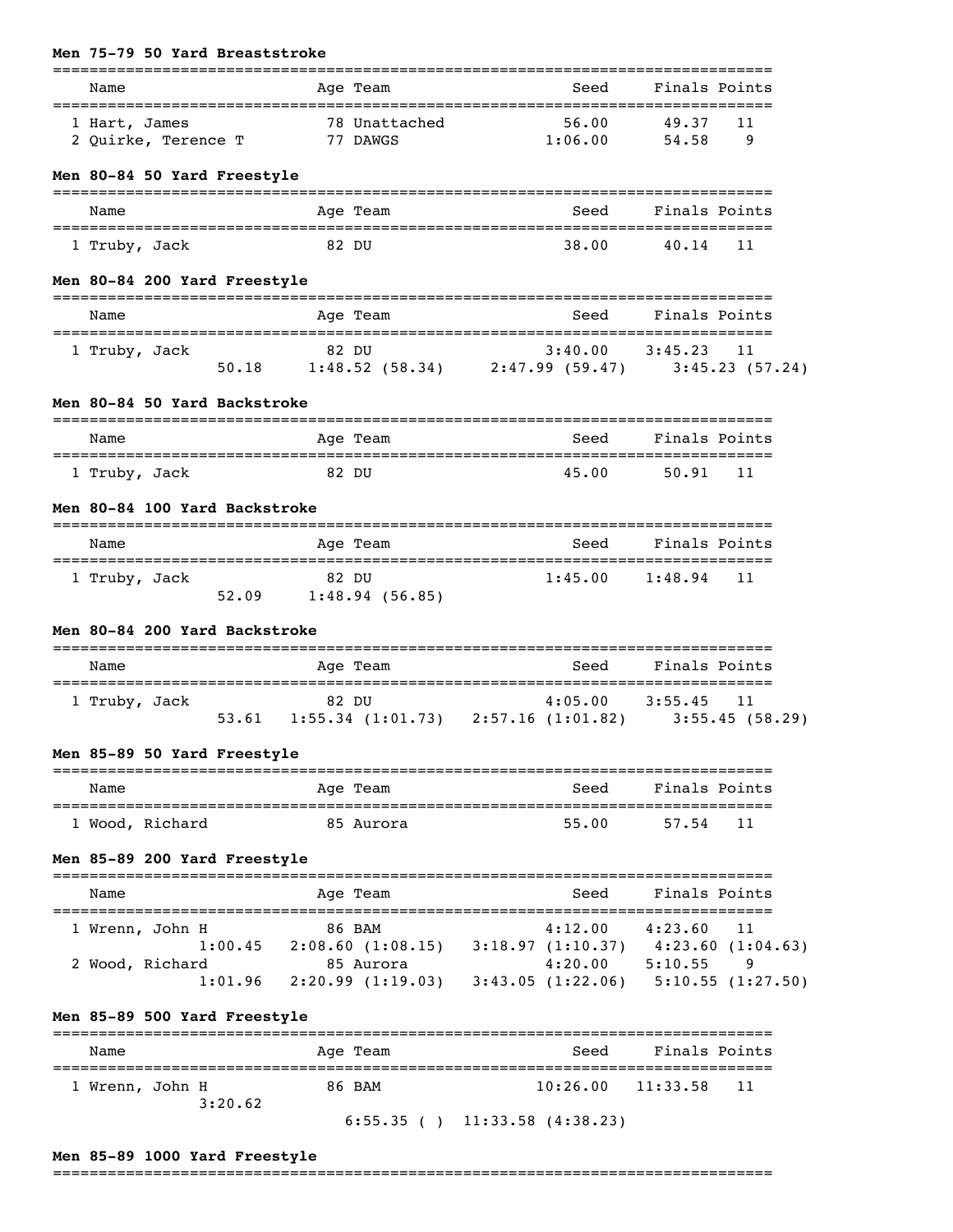| Name            |                        | Age Team |                        | Seed                  | Finals Points |                    |
|-----------------|------------------------|----------|------------------------|-----------------------|---------------|--------------------|
| 1 Wrenn, John H |                        | 86 BAM   |                        | 23:28.00              | 24:45.82      | $\overline{11}$    |
|                 | 1:01.66                |          | 2:12.19(1:10.53)       | $3:26.82$ $(1:14.63)$ |               |                    |
|                 | $5:55.81$ ()           |          | 7:12.19(1:16.38)       | 8:26.98(1:14.79)      |               |                    |
|                 | 11:00.35()             |          | 12:15.87(1:15.52)      | 13:31.41(1:15.54)     |               | 14:47.46(1:16.05)  |
|                 | $16:05.44$ $(1:17.98)$ |          | $17:20.42$ $(1:14.98)$ | 18:36.74(1:16.32)     |               | 19:51.05(1:14.31)  |
|                 | $21:07.21$ $(1:16.16)$ |          | 22:22.16(1:14.95)      | 23:36.65(1:14.49)     |               | 24:45.82 (1:09.17) |
|                 |                        |          |                        |                       |               |                    |

#### **Men 85-89 50 Yard Backstroke**

| Name            | Age Team | Seed  | Finals Points          |
|-----------------|----------|-------|------------------------|
|                 |          |       |                        |
| 1 Wrenn, John H | 86 BAM   | 55.00 | $\sqrt{11}$<br>1:04.74 |

#### **Men 85-89 100 Yard Backstroke**

| Name                       | Age Team                                                      | Seed    | Finals Points    |  |
|----------------------------|---------------------------------------------------------------|---------|------------------|--|
| 1 Wood, Richard            | 85 Aurora                                                     | 2:10.00 | 2:16.99<br>$-11$ |  |
| 1:05.38<br>2 Wrenn, John H | 2:16.99(1:11.61)<br>86 BAM<br>$1:07.37$ $2:20.80$ $(1:13.43)$ | 1:59.50 | - 9<br>2:20.80   |  |

#### **Men 85-89 200 Yard Backstroke**

| Name                       | Age Team                    | Seed                         | Finals Points                       |
|----------------------------|-----------------------------|------------------------------|-------------------------------------|
| 1 Wrenn, John H<br>1:11.77 | 86 BAM<br>2:26.66 (1:14.89) | 4:30.15<br>3:55.03 (1:28.37) | 5:15.12<br>- 11<br>5:15.12(1:20.09) |

#### **Men 85-89 50 Yard Breaststroke**

| Name             | Age Team  | Seed    | Finals Points  |
|------------------|-----------|---------|----------------|
| 1 Wrenn, John H  | 86 BAM    | 1:30.00 | 1:14.72<br>-11 |
| -- Wood, Richard | 85 Aurora | 1:17.00 | DO             |

#### **Men 85-89 100 Yard Breaststroke**

| Name            |                                 | Age Team | Seed    | Finals Points |  |
|-----------------|---------------------------------|----------|---------|---------------|--|
| 1 Wrenn, John H | $1:22.36$ $2:53.37$ $(1:31.01)$ | 86 BAM   | 2:23.00 | 2:53.37 11    |  |

#### **Men 85-89 200 Yard Breaststroke**

| Name            |         | Age Team                   | Seed                        | Finals Points                      |
|-----------------|---------|----------------------------|-----------------------------|------------------------------------|
| 1 Wrenn, John H | 1:30.61 | 86 BAM<br>3:11.03(1:40.42) | 5:12.00<br>4:49.77(1:38.74) | 6:29.42<br>-11<br>6:29.42(1:39.65) |

#### **Men 85-89 100 Yard IM**

| Name             | Age Team         | Seed    | Finals Points  |  |
|------------------|------------------|---------|----------------|--|
| 1 Wrenn, John H  | 86 BAM           | 2:30.00 | 2:33.13<br>-11 |  |
| 1:22.12          | 2:33.13(1:11.01) |         |                |  |
| -- Wood, Richard | 85 Aurora        | 2:50.00 | DO             |  |
| 1:18.26          | DO $(1:31.51)$   |         |                |  |

## **Women 18+ 200 Yard Freestyle Relay**

| __<br>___________ | ________________________ | ____________________________ |
|-------------------|--------------------------|------------------------------|
| Team              | Seed                     | Fina<br>D∩i<br>$\sim$        |
| --                |                          |                              |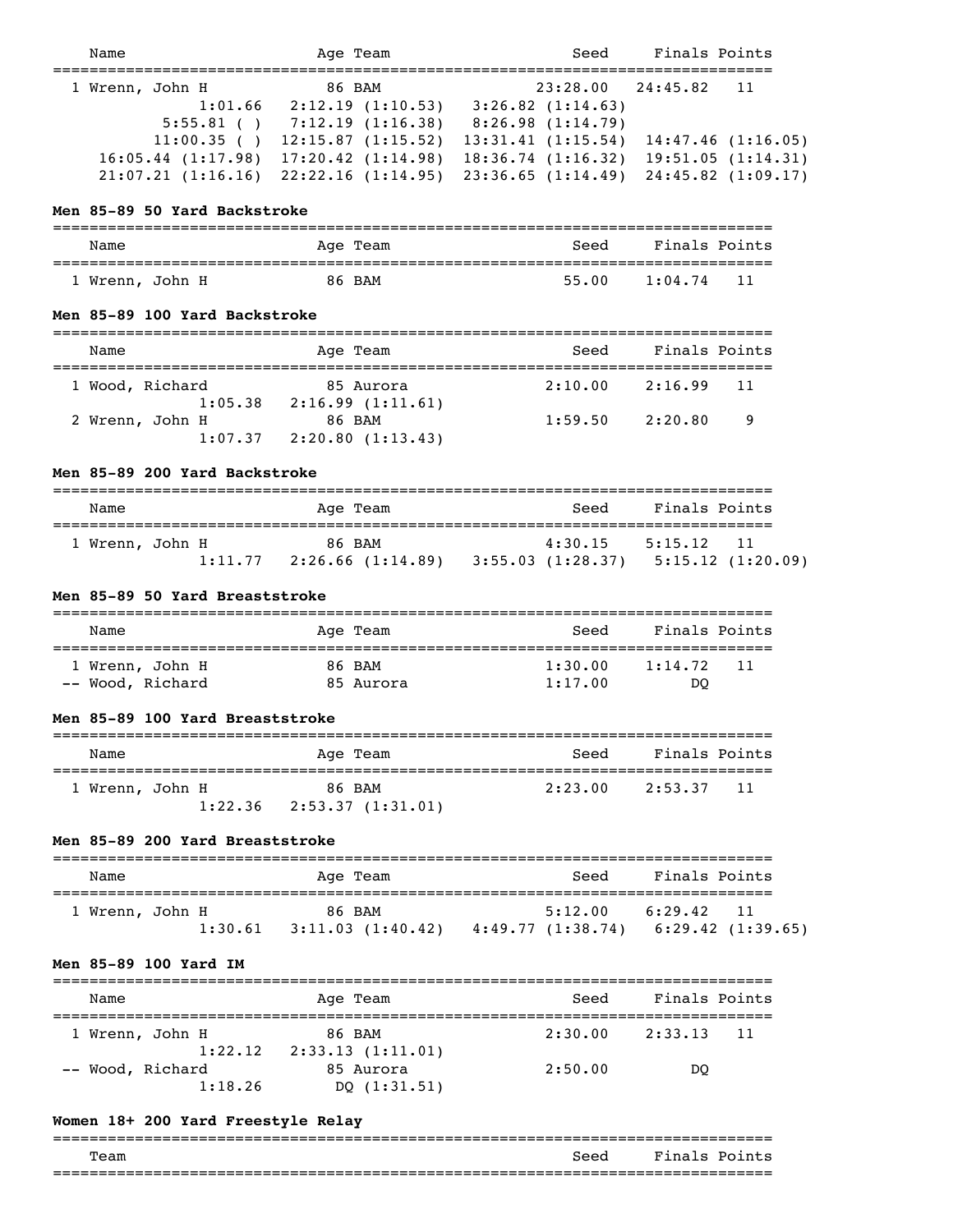1 University of Denver 'A' 1:48.00 1:48.37 22 1) Parkinson, Lily W19 2) Luellen, Katie W33 3) MacMullan, Alyson W32 4) Zeman, Meredith W26 26.83 54.46 (27.63) 1:22.25 (27.79) 1:48.37 (26.12) 2 Bee Gees 'B' 1:51.50 1:51.52 18 1) Von Der Lippe, Susan W41 2) Jacobson, Felissa D W24 3) Craft, Brenda W49 4) Schneider, Jenn W26 24.62 52.24 (27.62) 1:21.15 (28.91) 1:51.52 (30.37) 3 Bee Gees 'A' 2:10.00 2:05.63 16 1) Hastings, Jennifer W24 2) Sands, Amy W36 3) Dodrill, Donna W37 4) McKinsey, Judy W42 28.40 1:04.56 (36.16) 1:34.34 (29.78) 2:05.63 (31.29) **Women 18+ 200 Yard Medley Relay** =============================================================================== Team Seed Finals Points =============================================================================== 1 Bee Gees 'A' 2:02.00 2:06.91 22 1) Hastings, Jennifer W24 2) Von Der Lippe, Susan W41 3) Craft, Brenda W49 4) McKinsey, Judy W42 34.87 1:04.98 (30.11) 1:35.60 (30.62) 2:06.91 (31.31) 2 Bee Gees 'B' 2:16.00 2:16.48 18 1) Dodrill, Donna W37 2) Jacobson, Felissa D W24 3) Schneider, Jenn W26 4) Sortwell, Andrea W47 35.60 1:09.18 (33.58) 1:41.19 (32.01) 2:16.48 (35.29) 3 University of Denver 'D' NT 2:23.33 16 1) Friedlander, Rebecca L W40 2) Laney, Judy W54 3) Parkinson, Lily W19 4) Menzie, Kristin R W29 36.81 1:20.43 (43.62) 1:52.49 (32.06) 2:23.33 (30.84) **Women 25+ 200 Yard Freestyle Relay** =============================================================================== Team Seed Finals Points =============================================================================== 1 University of Denver 'B' 2:04.00 2:01.17 22 1) Zarou, Kate W38 2) Peck, Julie W30 3) Friedlander, Rebecca L W40 4) Derr, Kirsten L W42 29.18 1:05.56 (36.38) 1:32.12 (26.56) 2:01.17 (29.05)<br>2 Thornton 'C' 2:07.00 2:07.16 18  $2:07.00$   $2:07.16$  18 1) Barker, Heather W33 2) Miller, Hayley M W28 3) Marschner, Marie W28 4) Miller, Shelley W44 33.43 1:05.28 (31.85) 1:37.83 (32.55) 2:07.16 (29.33) **Women 25+ 200 Yard Medley Relay** =============================================================================== Team Seed Finals Points =============================================================================== 1 University of Denver 'B' 1:59.69 22 1) MacMullan, Alyson W32 2) Fischer, Lissa W25 3) Luellen, Katie W33 4) Zeman, Meredith W26 31.60 1:04.12 (32.52) 1:32.82 (28.70) 1:59.69 (26.87) 2 Rally Sport 'A' NT 2:00.17 18 1) Fleckinger, Amy W31 2) Lee, Sarah W40 3) Einberger, Susan M W25 4) Crouch, Kim W45  $3 \text{ Thornton}$   $30.77$   $1:03.97$   $(33.20)$   $1:34.81$   $(30.84)$   $2:00.17$   $(25.36)$ <br>3 Thornton  $A'$   $2:40.00$   $2:25.14$  16  $2:40.00$   $2:25.14$  16 1) Barker, Heather W33 2) Miller, Hayley M W28 3) Marschner, Marie W28 4) Stokoe, Jeanne W45 38.44 1:18.98 (40.54) 1:49.67 (30.69) 2:25.14 (35.47)<br>4 Inverness 'A' 2:39.00 2:41.54 14 2:39.00 2:41.54 14 1) Riner, Betsy W40 2) Clapp, Christine W40 3) Dobler, Julie J W40 4) Blevins, Noell A W33 41.13 1:25.53 (44.40) 2:04.32 (38.79) 2:41.54 (37.22)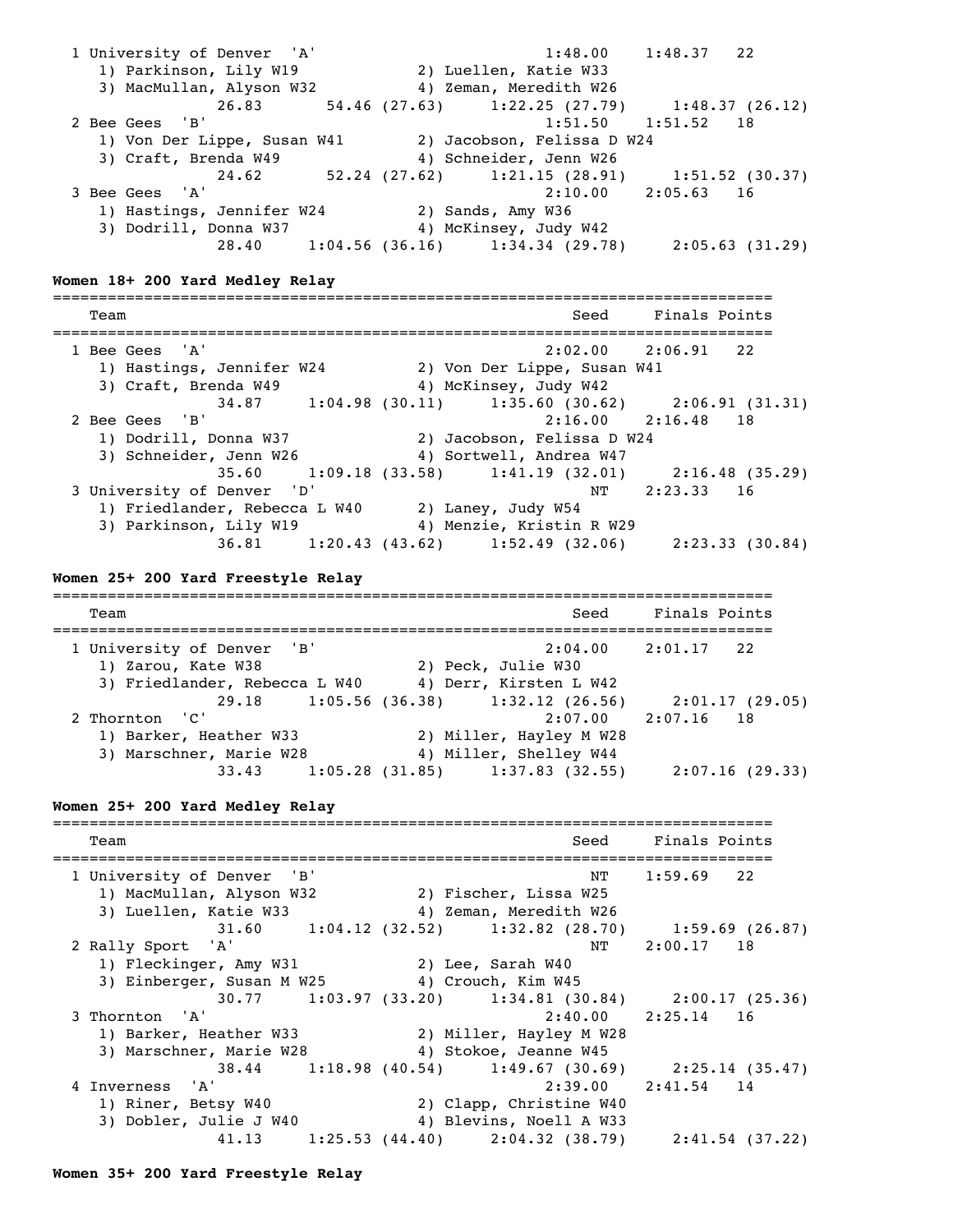=============================================================================== Team Seed Finals Points =============================================================================== 1 University of Denver 'C' 1:47.00 1:43.08 22 1) Moen, Teri W38 2) Hart, Sheri L W36 3) Gadd-Siegel, Cecilia E W35 4) Hagadorn, Heather W42 26.48 50.44 (23.96) 1:15.43 (24.99) 1:43.08 (27.65)<br>2 Inverness 'A' 1:48.00 1:48.12 18  $1:48.00$   $1:48.12$  18 1) Campbell, Ellen W44 2) Steffe, Kathleen W44 3) Riner, Betsy W40 4) Garnier, Kathy W46 27.51 56.00 (28.49) 1:22.72 (26.72) 1:48.12 (25.40)  $3$  Bam 'A'  $2:00.00$   $1:58.43$  16 1) Roche, Carolyn M W55 2) Tobey, Stacey W38 3) Bates, Penny S W45 4) Wohl Haan, Mary W53 31.75 1:00.41 (28.66) 1:31.15 (30.74) 1:58.43 (27.28)<br>4 Thornton 'B' 1:59.00 2:00.77 14  $1:59.00$   $2:00.77$  14 1) Drozda, Cathy W48 2) White, LeighAnn W37 3) Larson, Stephanie W47 4) Sauls, Catherine W42 26.95 59.66 (32.71) 1:30.48 (30.82) 2:00.77 (30.29) 5 Inverness 'B' 2:05.00 2:13.47 12 1) Crino, Heide W40 2) Mayer, Olivia W43 3) Dobler, Julie J W40 4) Kennedy, Elizabeth W40 31.65 1:10.94 (39.29) 1:43.93 (32.99) 2:13.47 (29.54)

#### **Women 35+ 200 Yard Medley Relay**

=============================================================================== Team Seed Finals Points =============================================================================== 1 University of Denver 'A' NT 1:54.91 22 1) Hart, Sheri L W36 2) Gadd-Siegel, Cecilia E W35 3) Leetmae, Erika M W36 4) Moen, Teri W38 26.94 1:01.03 (34.09) 1:28.75 (27.72) 1:54.91 (26.16)<br>2 Inverness 'A' 2:09.00 2:06.98 18 2 Inverness 'A' 2:09.00 2:06.98 18 1) Ford, Michelle M W38 2) Campbell, Ellen W44 3) Crino, Heide W40 4) Garnier, Kathy W46 34.01 1:08.15 (34.14) 1:41.98 (33.83) 2:06.98 (25.00) 3 Green Mountain Dawgs 'A' NT 2:12.14 16 1) Horn, Kris W44 2) Lee, Julie W41 3) Iverson, Jana L W41 4) Davis, Lori W43  $32.97$  1:10.65 (37.68) 1:43.15 (32.50) 2:12.14 (28.99)<br>4 Thornton 'A' 2:15.00 2:13.46 14  $2:15.00$   $2:13.46$  14 1) Drozda, Cathy W48 2) Sauls, Catherine W42 3) White, LeighAnn W37 4) Penington, Pam W36 33.65 1:12.13 (38.48) 1:43.67 (31.54) 2:13.46 (29.79)<br>5 South Suburban 'A' 1:12.13 (38.48) 1:43.67 (31.54) 2:24.83 12 NT 2:24.83 12 1) Fotopulos, Leslie W40 2) Moler, Linda W55 3) Pyle, Rebecca W51 4) Dullea, Melanie W45  $36.09$  1:24.81 (48.72) 1:57.34 (32.53) 2:24.83 (27.49)<br>6 University of Denver 'E' NT 2:28.33 10 6 University of Denver 'E' NT 2:28.33 10 1) Bergen, Michelle W46 2) Lebsack, Linda M W60 3) Walker, Anne W36 4) Hagadorn, Heather W42 37.53 1:29.73 (52.20) 2:00.27 (30.54) 2:28.33 (28.06) 7 Green Mountain Dawgs 'B' NT 2:52.19 8 1) Conway, Catherine W52 2) Meeks, Patti W42 3) Hakala, Laurie W55 4) Wise, Louise W64 47.26 1:35.22 (47.96) 2:26.59 (51.37) 2:52.19 (25.60)

## **Women 45+ 200 Yard Freestyle Relay**

=============================================================================== Team Seed Finals Points =============================================================================== 1 Durango Masters 'A' NT 2:12.46 22 1) Metz, Catherine W51 2) Simons, Bonnie W54 3) O'Brien, Trudy W57 4) Nelson, MaryAnne W56 37.77 1:05.37 (27.60) 1:38.84 (33.47) 2:12.46 (33.62)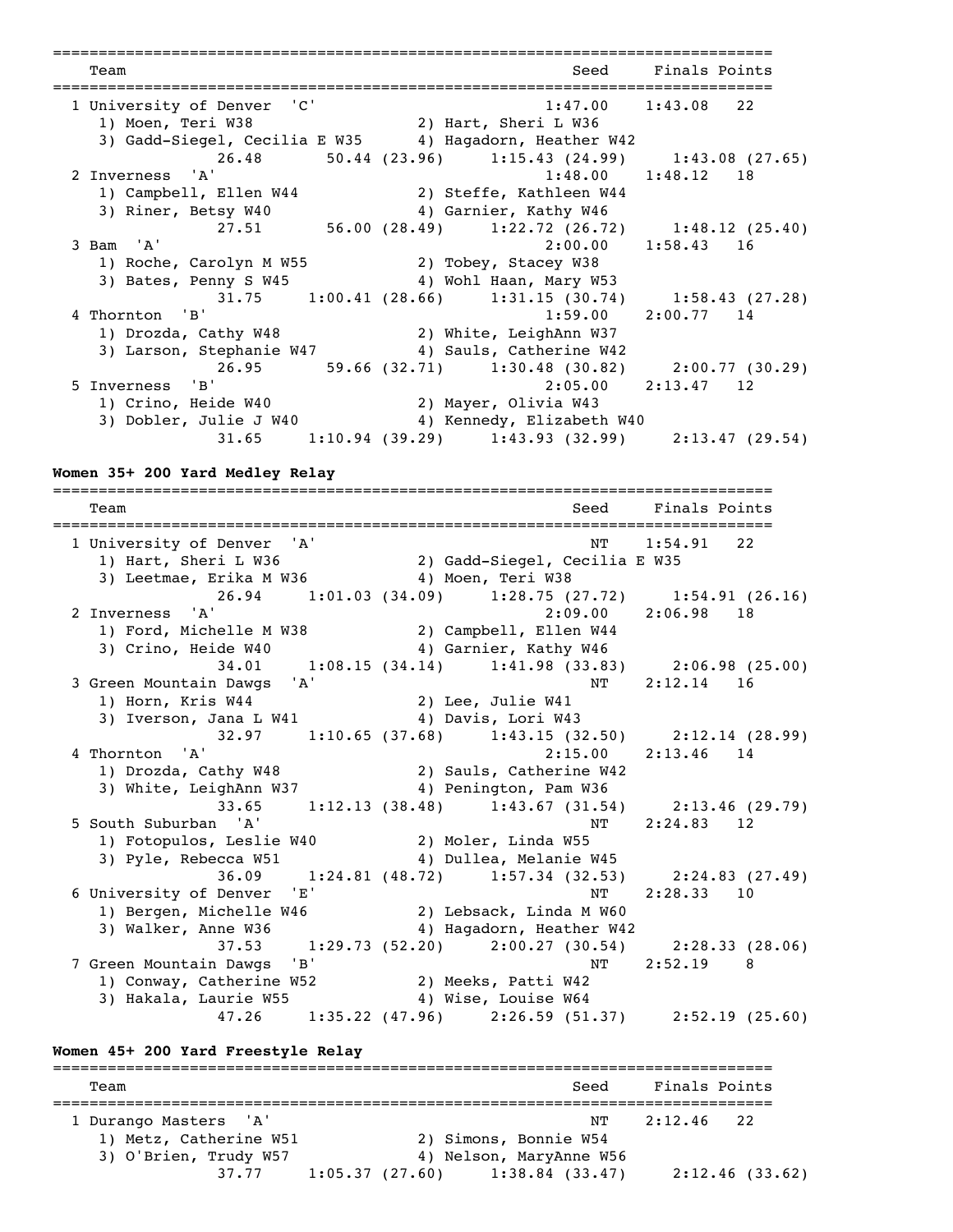| 2 Inverness 'A'<br>1) Nolte, Susan D W46<br>3) Hashimoto, Christine W59 4) Kane, Julie K W53                             | 2:20.00<br>2) Fletcher, Lynn W46                                                                                      | $2:17.68$ 18   |
|--------------------------------------------------------------------------------------------------------------------------|-----------------------------------------------------------------------------------------------------------------------|----------------|
| -- Thornton 'A'<br>1) Stokoe, Jeanne W45 (2) England, Nancy W57<br>3) Raymond, Susan W58                                 | 33.20 1:09.30 (36.10) 1:44.64 (35.34) 2:17.68 (33.04)<br>2:35.00<br>4) Sunie, Beverly W54                             | DQ             |
|                                                                                                                          | 35.26 1:17.24 (41.98) 2:02.27 (45.03)                                                                                 | DQ (16.18)     |
| Women 45+ 200 Yard Medley Relay                                                                                          |                                                                                                                       |                |
| Team                                                                                                                     | Seed<br>---------------------------------                                                                             | Finals Points  |
| 1 Durango Masters 'A'<br>1) Simons, Bonnie W54 (2) Nelson, MaryAnne W56<br>3) Metz, Catherine W51 4) O'Brien, Trudy W57  | ΝT                                                                                                                    | $2:34.35$ 22   |
|                                                                                                                          | 49.44 1:29.77 (40.33) 2:00.43 (30.66) 2:34.35 (33.92)                                                                 |                |
| 2 Inverness 'A'<br>1) Hashimoto, Christine W59 2) Nolte, Susan D W46<br>3) Fletcher, Lynn W46                            | $2:36.00$ $2:36.53$ 18<br>4) Leonard, Adrienne W53                                                                    |                |
| 3 Thornton 'A'<br>1) Raymond, Susan W58<br>3) Sunie, Beverly W54                                                         | 41.58 1:23.54 (41.96) 2:00.06 (36.52) 2:36.53 (36.47)<br>3:10.00<br>2) England, Nancy W57<br>4) Larson, Stephanie W47 | $2:56.75$ 16   |
| Women 55+ 200 Yard Freestyle Relay                                                                                       | 54.32 1:43.62 (49.30) 2:22.36 (38.74) 2:56.75 (34.39)                                                                 |                |
| Team                                                                                                                     | Seed                                                                                                                  | Finals Points  |
| 1 University of Denver 'D'<br>1) Anziano, Marcia W62 (2) Gatz, Pam W60<br>3) Lebsack, Linda M W60 4) Prall, Winifred W59 | $2:30.00$ $2:25.26$ 22                                                                                                |                |
|                                                                                                                          | 38.46 1:10.51 (32.05) 1:48.66 (38.15) 2:25.26 (36.60)                                                                 |                |
| Women 55+ 200 Yard Medley Relay                                                                                          |                                                                                                                       |                |
| Team                                                                                                                     | Seed                                                                                                                  | Finals Points  |
| ' C '<br>1 University of Denver<br>1) Gatz, Pam W60<br>3) Prall, Winifred W59                                            | ΝT<br>2) Fouts, Susan W56<br>4) Anziano, Marcia W62                                                                   | 2:46.72<br>22  |
| 37.86<br>1:24.86(47.00)                                                                                                  | 2:08.74(43.88)                                                                                                        | 2:46.72(37.98) |

#### **Men 18+ 200 Yard Freestyle Relay**

=============================================================================== Team Seed Finals Points =============================================================================== 1 Inverness 'A' 1:38.00 1:36.41 22 1) Lanners, Bret M24 2) Levine, Nicholas M25 3) Sheremeta, Nicholas M29 4) Kahl, Steven` M44 23.50 47.17 (23.67) 1:13.34 (26.17) 1:36.41 (23.07) 2 Green Mountain Dawgs 'A' NT 1:41.00 18 1) Lang, Matthew M24 2) Meiser, Thomas M37 3) Davis, Steve M44 4) Young, David P M49 24.16 51.15 (26.99) 1:17.31 (26.16) 1:41.00 (23.69) 3 Bee Gees 'A' 2:20.00 2:09.13 16 1) Schoo, Dallas M40 2) Ko, Scott Y M24<br>3) Heins, Don A M52 4) Cattles, Steve I 4) Cattles, Steve M47 35.92 1:13.93 (38.01) 1:45.82 (31.89) 2:09.13 (23.31)

#### **Men 18+ 200 Yard Medley Relay**

| Team | Seed | Fina<br>Points<br>∪s. |
|------|------|-----------------------|
|      |      |                       |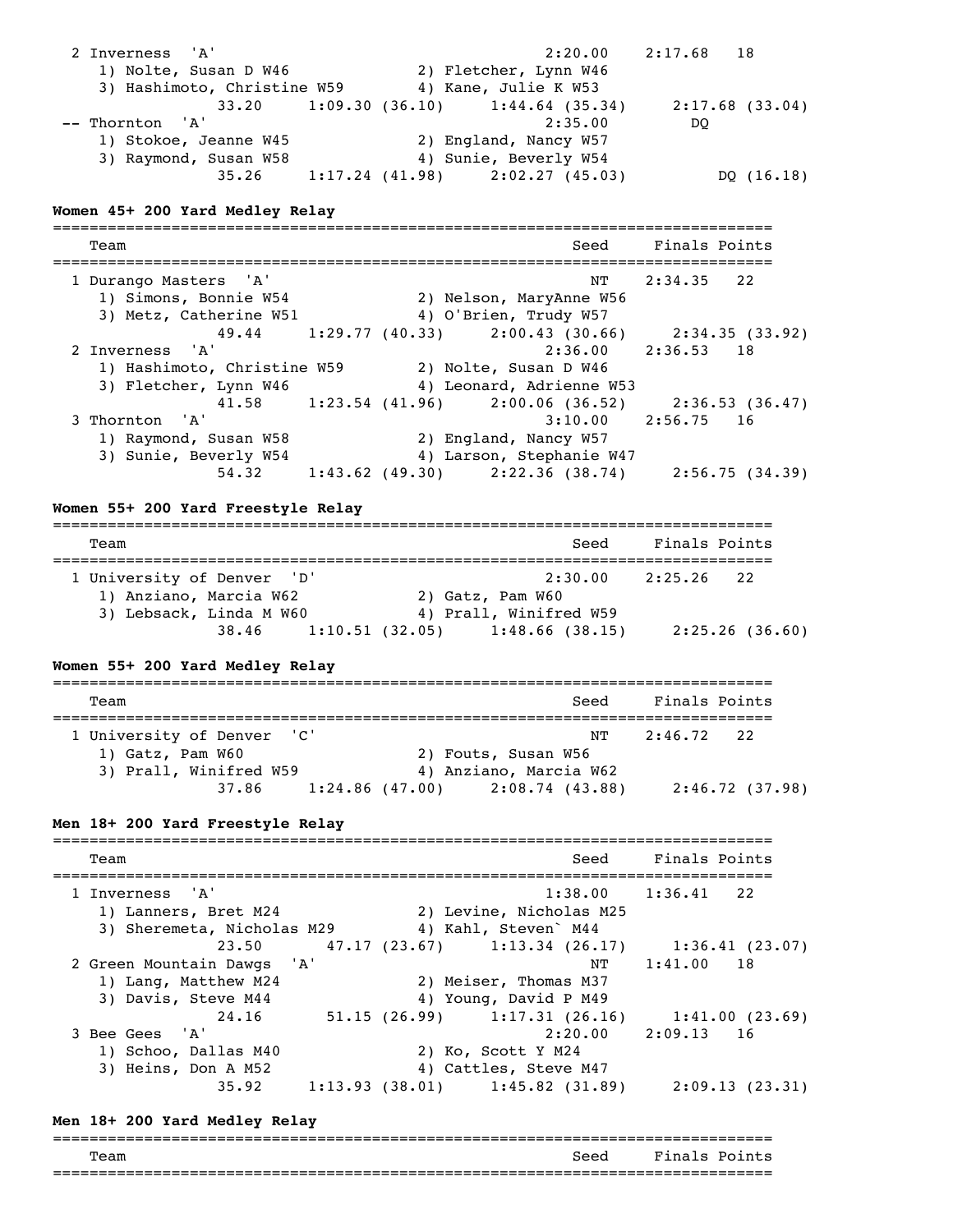1 Inverness 'A' 1:48.00 1:45.53 22 1) Sheremeta, Nicholas M29 2) Miller, George M41 3) Lanners, Bret M24 4) Kahl, Steven` M44 27.66 58.17 (30.51) 1:22.88 (24.71) 1:45.53 (22.65) 2 Cheyene Masters 'A' NT 2:00.99 18 1) Shriner, Kent M44 2) Jensen, Rod M42 3) Spackman, Nicholas M20 4) Spackman, Lowell M49 33.75 1:07.96 (34.21) 1:35.27 (27.31) 2:00.99 (25.72)<br>3 Bee Gees 'A' 2:00.00 2:14.41 16 3 Bee Gees 'A' 2:00.00 2:14.41 16 1) Ko, Scott Y M24 2) O'Keeffe, John P M45 3) Heins, Don A M52 4) McElhinney, Tom M53 30.74 1:04.76 (34.02) 1:44.78 (40.02) 2:14.41 (29.63) **Men 25+ 200 Yard Freestyle Relay** =============================================================================== Team Seed Finals Points =============================================================================== 1 University of Denver 'A' 1:32.00 1:31.35 22 1) Rosinski, Tom M37 2) Smith, Schuyler M38 3) Johnson, Brett M27 4) Eisenhuth, Matt M32 22.10 44.08 (21.98) 1:09.36 (25.28) 1:31.35 (21.99) 2 Bee Gees 'B' 1:32.00 1:31.73 18 1) Caswell, Ian M28 2) Medlock, Casey M31 3) Hess, Richard W M52 4) Nash, Kevin M43  $\begin{array}{ccccccccc}\n & & & & & & & 23.34 \\
 & & & 46.55 & (23.21) & 1:09.64 & (23.09) & 1:31.73 & (22.09) \\
 & & & & & & 1:35.00 & 1:32.36 & 16\n\end{array}$  $1:35.00$   $1:32.36$  16 1) Abrahams, Richard T M62 2) Phelps, Brian M42 3) Schwartzkoph, Jess J M28 4) Fostvedt, Tracy M32 22.82 46.14 (23.32) 1:09.82 (23.68) 1:32.36 (22.54) 4 Thornton 'A' 1:36.00 1:37.99 14 1) Juliano, Kevin M27 2) Foster, Jared M31 3) Shannon, Brian M39 4) Wright, Caleb M31 24.67 49.65 (24.98) 1:14.81 (25.16) 1:37.99 (23.18) 5 University of Denver 'B' (2003) 1:41.00 1:40.00 12 1) Melanson, Edward M44 2) Mann, Michael M52 3) Ellefson, Carl A M32 4) Conner, Brad M31  $23.74$   $49.40$   $(25.66)$   $1:14.44$   $(25.04)$   $1:40.00$   $(25.56)$ <br>6 Squid 'A'  $1:59.99$   $1:41.39$  10 1:59.99 1:41.39 10 1) Chaiyaroj, Pattanachai M43 2) Lee, Wayne A M53 3) LeVasseur, Andrew M43 4) Christianson, Jon M25 24.12 54.32 (30.20) 1:18.57 (24.25) 1:41.39 (22.82)<br>7 Aurora 'B' 1:41.81 8 7 Aurora 'B' NT 1:41.81 8 1) Pazmino, Jorge M37 2) Furnier, Michael M48 3) Allison, Mark M39 4) Jones, Ryan M30 25.39 50.68 (25.29) 1:16.76 (26.08) 1:41.81 (25.05) 8 South Suburban 'A' NT 1:42.99 6 1) Roberts, Ben M32 2) Blum, Juri M40 3) Burson, William M62 4) Shaver, Jon M39 24.02 50.60 (26.58) 1:18.92 (28.32) 1:42.99 (24.07) 9 Bee Gees 'D' 1:57.00 1:54.39 4 1) Amos, Will M39 2) Fouque, Guillaume M40 3) McFarland, Max M33 4) Kelly, John F M45 29.21 56.40 (27.19) 1:22.37 (25.97) 1:54.39 (32.02) **Men 25+ 200 Yard Medley Relay** =============================================================================== Team Seed Finals Points =============================================================================== 1 Aurora 'A' 1:47.00 1:45.40 22 1) Jones, Ryan M30 2) Allison, Mark M39 3) Schwartzkoph, Jess J M28 4) Fostvedt, Tracy M32 28.77 57.99 (29.22) 1:22.78 (24.79) 1:45.40 (22.62)<br>2 Thornton 'B' 1:53.50 1:49.24 18 2 Thornton 'B' 1:53.50 1:49.24 18 1) Hoyt, Brian M40 2) Shannon, Brian M39 3) Juliano, Kevin M27 4) Foster, Jared M31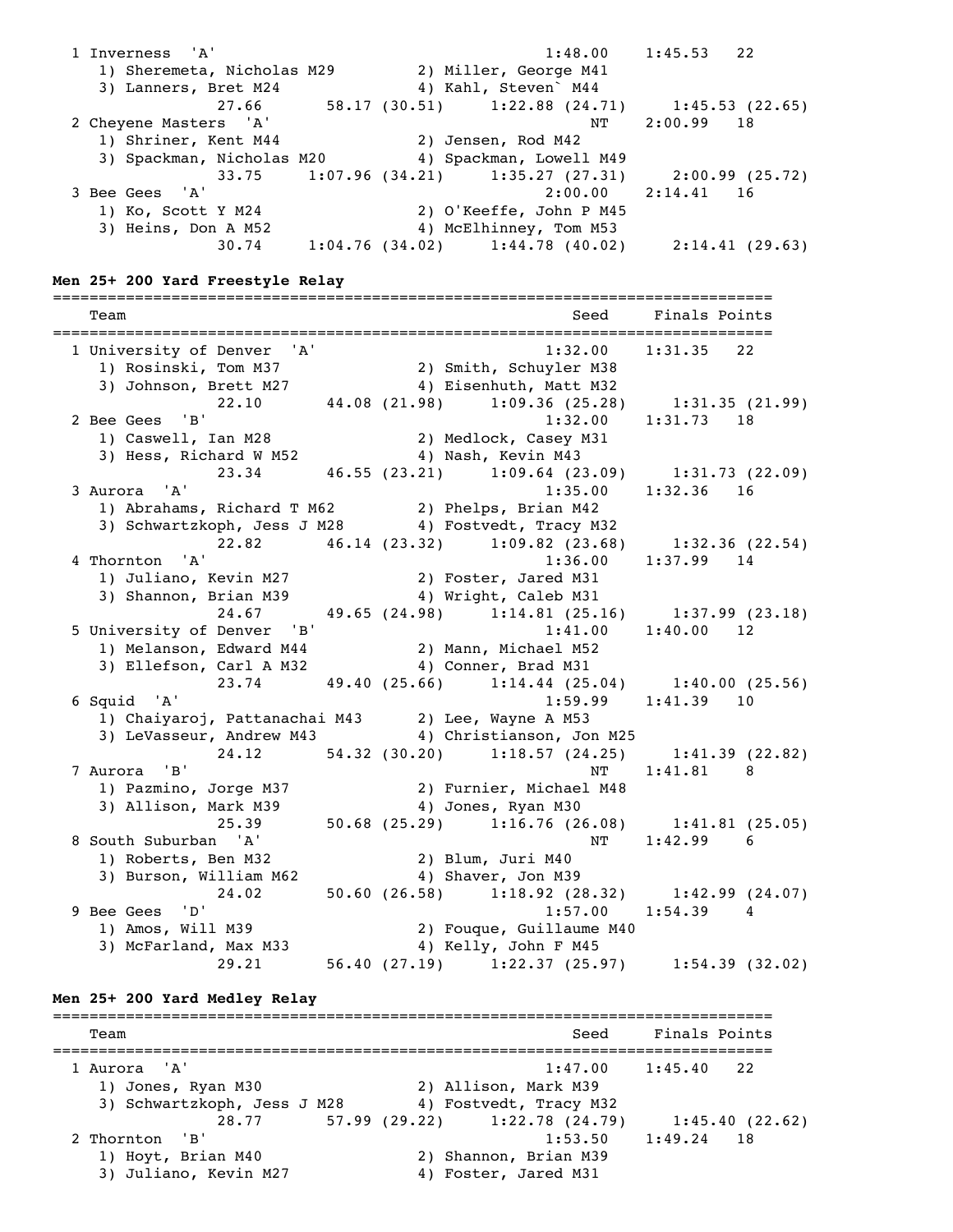30.84 1:01.20 (30.36) 1:25.99 (24.79) 1:49.24 (23.25)<br>3 University of Denver 'A' R' RT 1:55.53 16 3 University of Denver 'A' NT 1:55.53 16 1) Eisenhuth, Matt M32 2) Conner, Brad M31 3) Johnson, Brett M27 4) Stanchak, Michael M25 26.32 1:00.25 (33.93) 1:29.33 (29.08) 1:55.53 (26.20) 4 Bee Gees 'B' 1:55.00 2:00.24 14 1) Caswell, Ian M28 2) Ramirez, Alfonso M45 3) Medlock, Casey M31 4) Kelly, John F M45 24.95 1:02.99 (38.04) 1:28.85 (25.86) 2:00.24 (31.39) **Men 35+ 200 Yard Freestyle Relay** =============================================================================== Team Seed Finals Points =============================================================================== 1 University of Denver 'C' 2:02.00 1:48.63 22 1) Brackett, Bill A M49 2) Fischer, Chuck M55 3) Netting, Rob M57 4) Kimbel, Michael M41 24.32 49.51 (25.19) 1:21.87 (32.36) 1:48.63 (26.76) 2 Bam 'A' 1:55.00 1:49.86 18 1) Cox, Randy M44 2) Tsuchiya, Brian M42 3) Dittrich, Wolfgang M45 4) Freeman, Andy M42 28.03 57.88 (29.85) 1:26.05 (28.17) 1:49.86 (23.81)<br>3 Foothills 'A' 16 17 1:53.96 16 NT 1:53.96 16 1) Bunevich, Steven M46 2) Powell, Andrew M49 3) Caseria, Robb M46 4) Weist, Jeff M38 27.59 57.19 (29.60) 1:27.71 (30.52) 1:53.96 (26.25) **Men 35+ 400 Yard Freestyle Relay** =============================================================================== Team Seed Finals =============================================================================== -- Green Mountain Dawgs 'A' NT X3:57.07 1) Young, David P M49 2) Meiser, Thomas M37<br>3) Davis, Steve M44 4 4 9 Newcomb, Scott M46 3) Davis, Steve M44 4 4) Newcomb, Scott M46 28.52 59.08 (59.08) 1:27.88 (28.80) 1:59.37 (1:00.29) 2:29.79 (30.42) 3:01.97 (1:02.60) 3:27.96 (25.99) 3:57.07 (55.10) -- South Suburban 'A' NT X4:02.49 1) Shaver, Jon M39 2) Davidson, Bertram M60 3) Burson, William M62 4) Blum, Juri M40 25.35 52.80 (52.80) 1:21.81 (29.01) 1:53.06 (1:00.26) 2:26.20 (33.14) 3:01.71 (1:08.65) 3:31.03 (29.32) 4:02.49 (1:00.78) **Men 35+ 200 Yard Medley Relay** =============================================================================== Team and the second second second second second second second second second second second second second second second second second second second second second second second second second second second second second second =============================================================================== 1 University of Denver 'C' NT 1:48.30 22 1) Wise, James M42 2) Melanson, Edward M44 3) Rosinski, Tom M37 4) Smith, Schuyler M38 28.73 59.48 (30.75) 1:26.61 (27.13) 1:48.30 (21.69) 2 Bam 'A' 1:55.00 1:48.53 18 1) Tsuchiya, Brian M42 2) Dittrich, Wolfgang M45 3) Cox, Randy M44 4) Freeman, Andy M42 27.62 57.18 (29.56) 1:25.37 (28.19) 1:48.53 (23.16) 3 Bee Gees 'C' 1:53.00 1:55.00 16 1) Nash, Kevin M43 2) Amos, Will M39 3) Haldeman, David M49 4) Hess, Richard W M52 27.19 1:00.45 (33.26) 1:31.37 (30.92) 1:55.00 (23.63) 4 Squid 'A' 1:55.00 1:59.16 14 1) Chaiyaroj, Pattanachai M43 2) Hayden, John W M35 3) LeVasseur, Andrew M43 4) Pryor, Keith M36 29.52 1:06.48 (36.96) 1:32.63 (26.15) 1:59.16 (26.53)<br>229.00 2:28.78 12<br>239.00 2:28.78 12 9 | 12 | 1310 | 1320 | 1321 | 1321 | 1321 | 1321 | 1321 | 1321 | 1321 | 1321 | 1322 | 1322 | 1322 | 1322 | 13<br>
15 | 1322 | 1322 | 1322 | 1322 | 1322 | 1322 | 1322 | 1322 | 1322 | 1322 | 1322 | 1322 | 1322 | 1322 | 1322 | 2) Henderson, Jamie M49 3) Steward, Donald M56 4)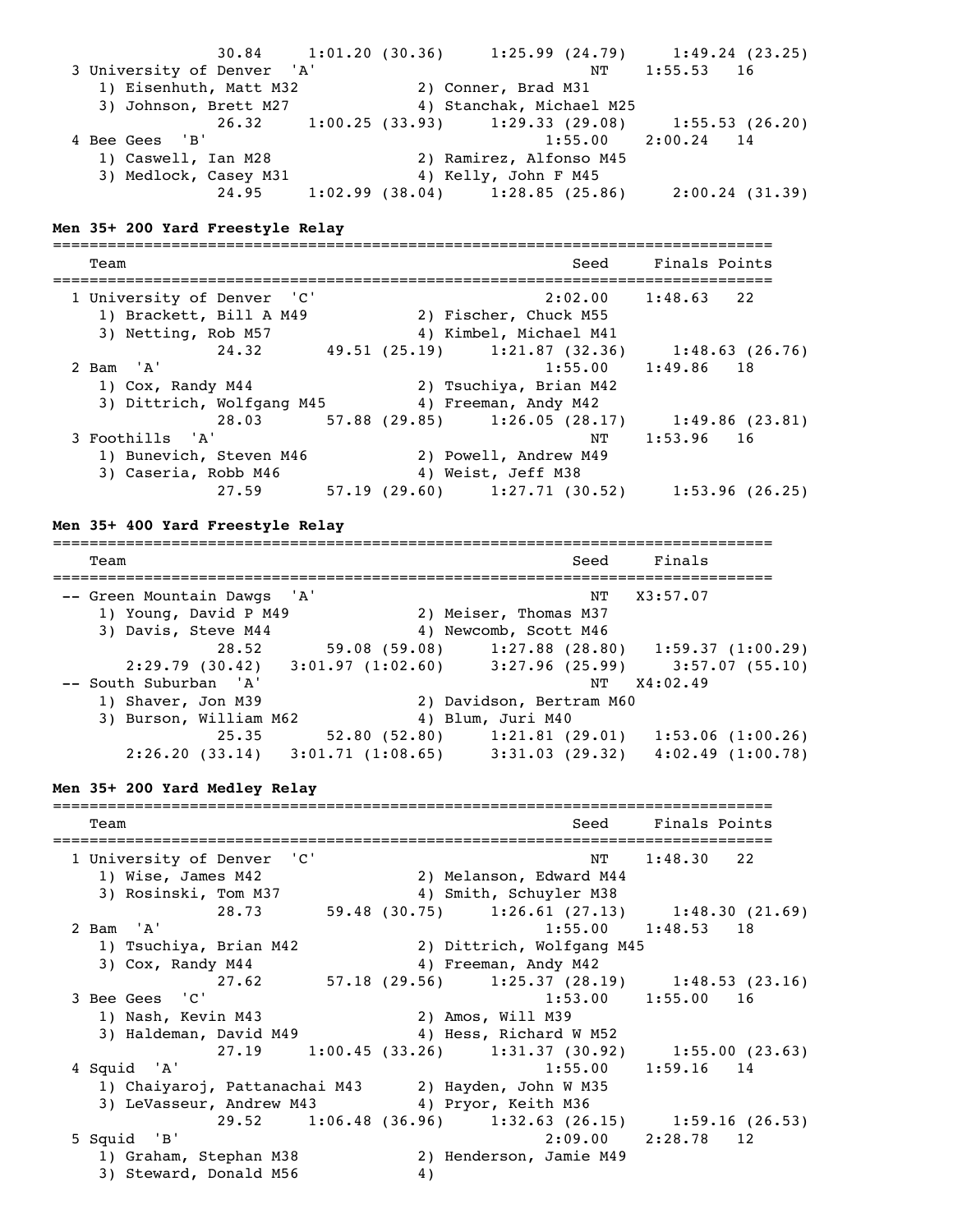#### **Men 45+ 200 Yard Freestyle Relay**

| Team                    | Seed                                          | Finals Points          |
|-------------------------|-----------------------------------------------|------------------------|
| 1 Durango Masters 'A'   | NT                                            | $1:20.59$ 22           |
| 1) Jester, Mal M57      | 2) Dodge, David M60                           |                        |
| 3) Curry, Kevin M54     | 4) O'Brien, Mike M45                          |                        |
| 28.51                   | 45.40 (16.89) 1:04.19 (18.79) 1:20.59 (16.40) |                        |
| 2 Inverness 'A'         |                                               | $1:43.00$ $1:42.52$ 18 |
| 1) Holiday, Steve M52   | 2) Blodgett, Bob M56                          |                        |
| 3) Johnston, Mark M46   | 4) Nolte, Christopher C M50                   |                        |
| 25.50                   | 50.62 (25.12) 1:18.71 (28.09) 1:42.52 (23.81) |                        |
| 3 Bee Gees 'C'          |                                               | $1:53.00$ $1:54.07$ 16 |
| 1) Ramirez, Alfonso M45 | 2) O'Keeffe, John P M45                       |                        |
| 3) Haldeman, David M49  | 4) McElhinney, Tom M53                        |                        |
| 29.00                   | $57.37$ (28.37) 1:26.22 (28.85)               | 1:54.07(27.85)         |
|                         |                                               |                        |

#### **Men 45+ 200 Yard Medley Relay**

=============================================================================== Team Seed Finals Points =============================================================================== 1 Inverness 'A' 1:48.00 1:52.31 22<br>1) Holiday, Steve M52 2) Barber, Jeffrey G M45 1) Holiday, Steve M52 2) Barber, Jeffrey G M45 3) Johnston, Mark M46 4) Nolte, Christopher C M50 30.98 1:02.00 (31.02) 1:27.28 (25.28) 1:52.31 (25.03) 2 Durango Masters 'A' NT 2:01.87 18 1) Dodge, David M60 2) Jester, Mal M57 3) O'Brien, Mike M45 4) Curry, Kevin M54 33.77 1:06.55 (32.78) 1:34.50 (27.95) 2:01.87 (27.37) 3 University of Denver 'B' NT 2:17.19 16 1) Brackett, Bill A M49 2) Fischer, Chuck M55 3) Netting, Rob M57 4) Mann, Michael M52 3) Netting, Rob M57 <br>27.84 59.58 (31.74) 1:39.66 (40.08) 2:17.19 (37.53)

#### **Men 55+ 200 Yard Medley Relay**

| Team                   |                                     | Seed    | Finals Points |                |  |  |  |
|------------------------|-------------------------------------|---------|---------------|----------------|--|--|--|
| 1 Inverness 'A'        |                                     | 2:39.00 | 2:50.35 22    |                |  |  |  |
| 1) Plummer, Mark M70   | 2) Yost, Robert M65                 |         |               |                |  |  |  |
| 3) Edwards, Morgan M62 | 4) Blodgett, Bob M56                |         |               |                |  |  |  |
| 49.53                  | $1:48.64$ (59.11) $2:20.75$ (32.11) |         |               | 2:50.35(29.60) |  |  |  |

#### **Mixed 18+ 200 Yard Freestyle Relay**

=============================================================================== Team Seed Finals Points =============================================================================== nverness 'A' 1:45.00 1:46.08 22<br>1) Lanners, Bret M24 2) Sheremeta, Nicholas M29 1) Lanners, Bret M24 2) Sheremeta, Nicholas M29 3) Ford, Michelle M W38 4) Dobler, Julie J W40 2 Bee Gees 'A' 1:55.00 1:49.14 18 1) Jacobson, Felissa D W24 2) Haldeman, David M49 3) Hastings, Jennifer W24 4) Ko, Scott Y M24 3 University of Denver 'A' NT 1:57.08 16 1) Parkinson, Lily W19 2) Johnson, Brett M27 3) Netting, Rob M57 4) Bergen, Michelle W46 28.60 1:02.30 (33.70) 1:32.04 (29.74) 1:57.08 (25.04)

#### **Mixed 18+ 200 Yard Medley Relay**

| Team            |  | Seed    | Finals Points |  |  |  |
|-----------------|--|---------|---------------|--|--|--|
| 1 Inverness 'A' |  | 1:57.00 | $1:54.97$ 22  |  |  |  |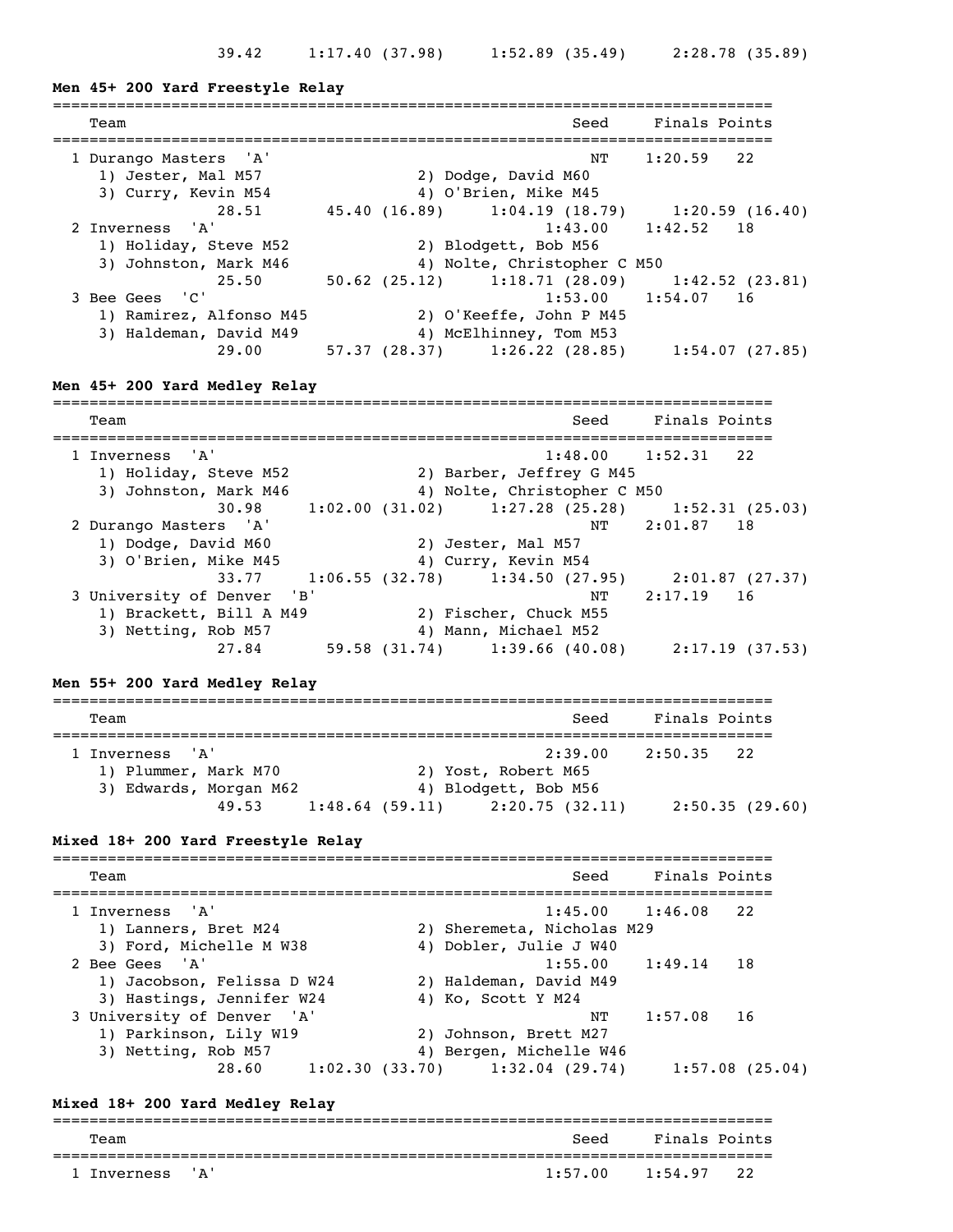| 1) Sheremeta, Nicholas M29 | 2) Campbell, Ellen W44                                  |                        |
|----------------------------|---------------------------------------------------------|------------------------|
| 3) Lanners, Bret M24       | 4) Riner, Betsy W40                                     |                        |
|                            | $27.77$ 1:02.10 (34.33) 1:26.58 (24.48) 1:54.97 (28.39) |                        |
| 2 Bee Gees 'C'             |                                                         | $1:59.00$ $2:00.71$ 18 |
| 1) Hastings, Jennifer W24  | 2) Jacobson, Felissa D W24                              |                        |
| 3) Ko, Scott Y M24         | 4) McFarland, Max M33                                   |                        |
|                            | $34.59$ 1:08.24 (33.65) 1:34.69 (26.45) 2:00.71 (26.02) |                        |
| 3 University of Denver 'B' |                                                         | $2:25.00$ $2:23.80$ 16 |
| 1) Netting, Rob M57        | 2) Dunning, Melissa W57                                 |                        |
| 3) Parkinson, Lily W19     | 4) Conner, Brad M31                                     |                        |
| 44.00                      | $1:26.54$ (42.54) $1:57.78$ (31.24)                     | 2:23.80 (26.02)        |

#### **Mixed 25+ 200 Yard Freestyle Relay**

=============================================================================== Team Seed Finals Points =============================================================================== 1 Durango Masters 'A' 1:44.95 22 1) Metz, Catherine W51 2) Deery, Kelsey W26 3) Joyner, Thomas M42 4) O'Brien, Mike M45 2 Bee Gees 'B' 1:48.00 1:46.36 18 1) Medlock, Casey M31 2) Schneider, Jenn W26 3) Dodrill, Donna W37 4) Caswell, Ian M28 3 Aurora 'A' 1:42.00 1:46.49 16 1) Abrahams, Richard T M62 2) McNaught, Amber R W29 3) Fostvedt, Alishia W30 4) Pazmino, Jorge M37 4 University of Denver 'B' NT 1:47.11 14 1) Stanchak, Michael M25 2) Conner, Brad M31 3) Hagadorn, Heather W42 4) Taflinger, Brooke N W25 26.70 54.82 (28.12) 1:20.92 (26.10) 1:47.11 (26.19) 5 Thornton 'A' 1:47.00 1:47.95 12 1) Marschner, Marie W28 2) Penington, Pam W36 3) Juliano, Kevin M27 4) Foster, Jared M31 6 University of Denver 'C' NT 1:48.57 10 1) Fischer, Lissa W25 2) Fischer, Chuck M55 3) Melanson, Edward M44 4) Friedlander, Rebecca L W40 26.84 53.80 (26.96) 1:19.50 (25.70) 1:48.57 (29.07) 7 Thornton 'B' 2:00.00 1:56.30 8 1) Miller, Shelley W44 2) Sauls, Catherine W42 3) Reese, Gary M40 4) Wright, Caleb M31 8 South Suburban 'A' 1:59.44 6 1) Blum, Juri M40 2) Bennett, Dean M40 3) Fotopulos, Leslie W40 4) Dullea, Melanie W45 27.46 1:03.05 (35.59) 1:31.52 (28.47) 1:59.44 (27.92) 9 Inverness 'B' 1:55.00 2:02.51 4 1) Harsh, Shad M36 2) Reifel, Richard M41 3) Riner, Betsy W40 4) Blevins, Noell A W33 10 Inverness 'A' 2:01.00 2:10.91 2 1) Holiday, Steve M52 2) Barber, Jeffrey G M45 3) Nolte, Susan D W46 4) Leonard, Adrienne W53

#### **Mixed 25+ 200 Yard Medley Relay**

=============================================================================== Team Seed Finals Points =============================================================================== 1 University of Denver 'D' 1:55.00 1:50.85 22 1) Luellen, Katie W33 2) Taflinger, Brooke N W25 3) Eisenhuth, Matt M32 4) Ellefson, Carl A M32 29.52 1:01.59 (32.07) 1:25.15 (23.56) 1:50.85 (25.70) 2 Bee Gees 'B' 1:59.50 1:55.77 18<br>1) Caswell, Ian M28 2) Schneider, Jenn W26 1) Caswell, Ian M28 3) Medlock, Casey M31 4) Dodrill, Donna W37 24.58 1:00.87 (36.29) 1:26.47 (25.60) 1:55.77 (29.30) 3 University of Denver 'E' 2:06.00 2:00.80 16 1) Brackett, Bill A M49 2) Johnson, Brett M27 3) MacMullan, Alyson W32 4) Walker, Anne W36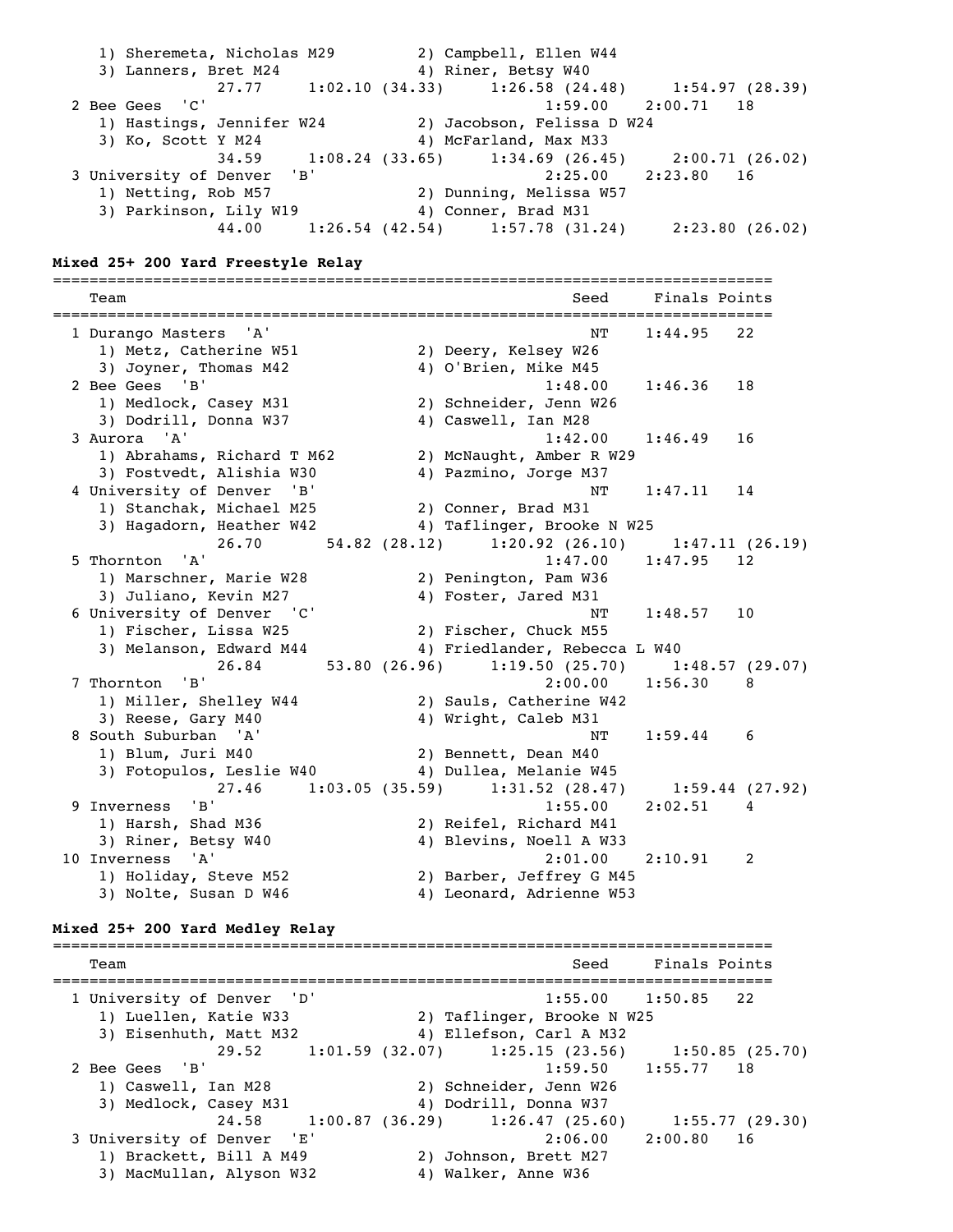27.54 1:04.74 (37.20) 1:33.02 (28.28) 2:00.80 (27.78) 4 Aurora 'A' 4 Aurora 'A' NT 2:01.17 14 1) Jones, Ryan M30 2) Fostvedt, Alishia W30 3) Greenleaf, Kristin W28 4) Pazmino, Jorge M37 29.20 1:03.62 (34.42) 1:35.93 (32.31) 2:01.17 (25.24)<br>5 Thornton 'C' RT 2:02.28 12 5 Thornton 'C' NT 2:02.28 12 1) Foster, Jared M31 2) Marschner, Marie W28 3) Juliano, Kevin M27 4) Miller, Hayley M W28 30.29 1:07.27 (36.98) 1:32.28 (25.01) 2:02.28 (30.00) 6 Durango Masters 'A' NT 2:05.32 10 1) Metz, Catherine W51 2) Deery, Kelsey W26 3) Joyner, Thomas M42 4) O'Brien, Mike M45 33.69 1:08.08 (34.39) 1:36.06 (27.98) 2:05.32 (29.26)<br>7 Thornton 'B' 2:10.00 2:09.79 8  $2:10.00$   $2:09.79$  8 1) Barker, Heather W33 2) Reese, Gary M40 3) Wright, Caleb M31 4) Sauls, Catherine W42 38.96 1:11.27 (32.31) 1:38.64 (27.37) 2:09.79 (31.15)<br>8 Inverness 'A' 2:12.00 2:17.68 6 Express 'A' 2:12.00 2:17.68 6<br>
1) Harsh, Shad M36 2) Crino, Heide W40 1) Harsh, Shad M36 2) Crino, Heide W40 3) Levine, Nicholas M25 4) Mayer, Olivia W43 33.60 1:09.18 (35.58) 1:43.40 (34.22) 2:17.68 (34.28)

#### **Mixed 35+ 200 Yard Freestyle Relay**

=============================================================================== Team Seed Finals Points =============================================================================== 1 University of Denver 'D' NT 1:38.79 22 1) Leetmae, Erika M W36 2) Smith, Schuyler M38 3) Rosinski, Tom M37 4) Gadd-Siegel, Cecilia E W35 27.32 50.57 (23.25) 1:13.49 (22.92) 1:38.79 (25.30) 2 Bee Gees 'C' 1:30.00 1:39.56 18 1) Hess, Richard W M52 2) Nash, Kevin M43 3) Craft, Brenda W49 4) Von Der Lippe, Susan W41 3 Inverness 'B' 1:47.00 1:45.43 16 1) Kahl, Steven` M44 2) Miller, George M41 3) Campbell, Ellen W44 4) Crino, Heide W40 4 Thornton 'A' 1:51.00 1:47.31 14 1) Drozda, Cathy W48 2) White, LeighAnn W37 3) Hoyt, Brian M40 4) Shannon, Brian M39 5 Foothills 'A' NT 2:00.14 12 1) Caseria, Robb M46 2) Young, Lydia W58 3) Potter, Kathryn W41 4) Weist, Jeff M38  $36.\overline{82}$  1:06.34 (29.52) 1:32.77 (26.43) 2:00.14 (27.37)<br>6 Bee Gees 'E' 2:12.00 2:15.36 10 6 Bee Gees 'E' 2:12.00 2:15.36 10 1) O'Keeffe, John P M45 2) Cattles, Steve M47 3) Sands, Amy W36 4) McKinsey, Judy W42 7 Inverness 'A' 2:27.00 2:27.13 8 1) Kennedy, Elizabeth W40 2) Clapp, Christine W40 3) Yost, Robert M65 4) Plummer, Mark M70

#### **Mixed 35+ 200 Yard Medley Relay**

=============================================================================== Team Seed Finals Points =============================================================================== 1 Bee Gees 'A' 1:52.00 1:50.24 22 1) Nash, Kevin M43 2) Von Der Lippe, Susan W41 3) Craft, Brenda W49 4) Hess, Richard W M52 27.04 56.62 (29.58) 1:27.45 (30.83) 1:50.24 (22.79) 2 University of Denver 'C' 2:05.00 1:57.00 18 1) Wise, James M42 2) Gadd-Siegel, Cecilia E W35 3) Rosinski, Tom M37 4) Zarou, Kate W38 28.16 1:02.10 (33.94) 1:27.64 (25.54) 1:57.00 (29.36)<br>3 Inverness 'A' 1:59.00 1:57.03 16  $1:59.00$   $1:57.03$  16 1) Ford, Michelle M W38 2) Miller, George M41 3) Kahl, Steven` M44 4) Steffe, Kathleen W44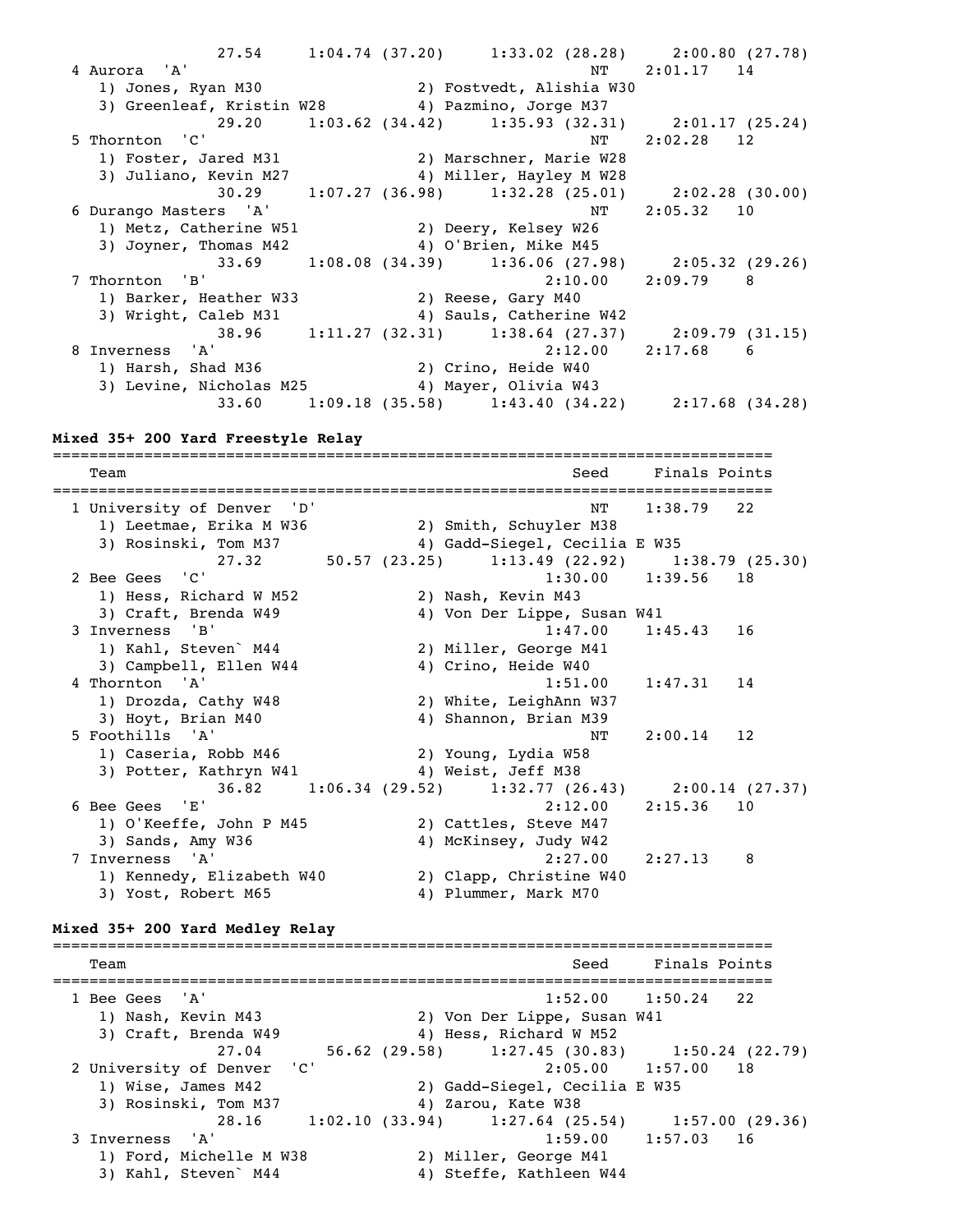$34.17$   $1:04.27$   $(30.10)$   $1:34.17$   $(29.90)$   $1:57.03$   $(22.86)$ <br>4 Thornton 'A'  $2:00.00$   $1:59.85$   $14$  4 Thornton 'A' 2:00.00 1:59.85 14 1) Hoyt, Brian M40 2) Shannon, Brian M39 3) White, LeighAnn W37 4) Drozda, Cathy W48 30.59 1:01.11 (30.52) 1:33.22 (32.11) 1:59.85 (26.63) 5 Bam 'A' 1:55.00 2:01.92 12 1) Tsuchiya, Brian M42 2) Cox, Randy M44 3) Bates, Penny S W45 4) Tobey, Stacey W38 35.25 1:05.67 (30.42) 1:34.32 (28.65) 2:01.92 (27.60) 6 Green Mountain Dawgs 'A' NT 2:08.06 10 1) Davis, Steve M44 2) Lee, Julie W41 3) Iverson, Jana L W41 4) Meiser, Thomas M37 34.16 1:09.97 (35.81) 1:42.40 (32.43) 2:08.06 (25.66) 7 University of Denver 'F' 2:30.00 2:18.25 8 1) Derr, Kirsten L W42 2) Laney, Judy W54 3) Smith, Schuyler M38 4) Kimbel, Michael M41 42.75 1:25.55 (42.80) 1:50.93 (25.38) 2:18.25 (27.32)<br>8 Bee Gees 'D' 2:21.00 2:19.55 6 8 Bee Gees 'D' 2:21.00 2:19.55 6 1) McKinsey, Judy W42 2) Amos, Will M39 3) Sands, Amy W36 4) Fouque, Guillaume M40 38.82 1:13.64 (34.82) 1:51.44 (37.80) 2:19.55 (28.11) 9 Foothills 'A' NT 2:19.66 4 1) Young, Lydia W58 2) Bunevich, Stephanie W40 3) T 2:<br>3) Young, Lydia W58 4 2) Bunevich, Stephanie W40<br>3) Bunevich, Steven M46 4) Weist, Jeff M38 44.15 1:24.72 (40.57) 1:52.57 (27.85) 2:19.66 (27.09) -- Inverness 'B' 2:38.00 DQ 1) Plummer, Mark M70 2) Clapp, Christine W40 3) Reifel, Richard M41 4) Dobler, Julie J W40 51.30 1:41.99 (50.69) 2:20.86 (38.87)

#### **Mixed 45+ 200 Yard Freestyle Relay**

=============================================================================== Team Seed Finals Points =============================================================================== 1 Inverness 'A' 1:46.00 1:46.47 22 1) Johnston, Mark M46 2) Nolte, Christopher C M50 3) Garnier, Kathy W46 4) Fletcher, Lynn W46 2 Bam 'A' 2:00.00 1:56.85 18 1) Roche, Carolyn M W55 2) Bates, Penny S W45 3) Benson, Stan M53 4) McCormick, Paul M60 3 Thornton 'A' 2:46.00 2:11.19 16 1) Raymond, Susan W58 2) Sunie, Beverly W54 3) Downs, George M68 4) Lehman, Ron A M52 4 South Suburban 'A' NT 2:13.51 14 1) Pyle, Rebecca W51 2) Davidson, Bertram M60 3) Moler, Linda W55 4) Burson, William M62 5 Bee Gees 'D' 2:10.00 2:25.31 12 1) Kelly, John F M45 2) Ramirez, Alfonso M45 3) Sortwell, Andrea W47 4) Croissant, Eileen M W67

#### **Mixed 45+ 200 Yard Medley Relay**

=============================================================================== Team Seed Finals Points =============================================================================== 1 University of Denver 'A' 2:03.00 2:03.10 22 1) Najjar, Ellie S W45 2) Mann, Michael M52 3) Fischer, Chuck M55 4) Bergen, Michelle W46 36.64 1:08.49 (31.85) 1:34.96 (26.47) 2:03.10 (28.14) 2 Inverness 'C' 2:04.00 2:04.19 18 1) Nolte, Christopher C M50 2) Johnston, Mark M46 3) Fletcher, Lynn W46 4) Garnier, Kathy W46 30.02 1:01.65 (31.63) 1:37.92 (36.27) 2:04.19 (26.27)<br>3 Inverness 'B' 2:16.00 2:18.40 16 3 Inverness 'B' 2:16.00 2:18.40 16 1) Holiday, Steve M52 2) Barber, Jeffrey G M45 3) Nolte, Susan D W46 4) Leonard, Adrienne W53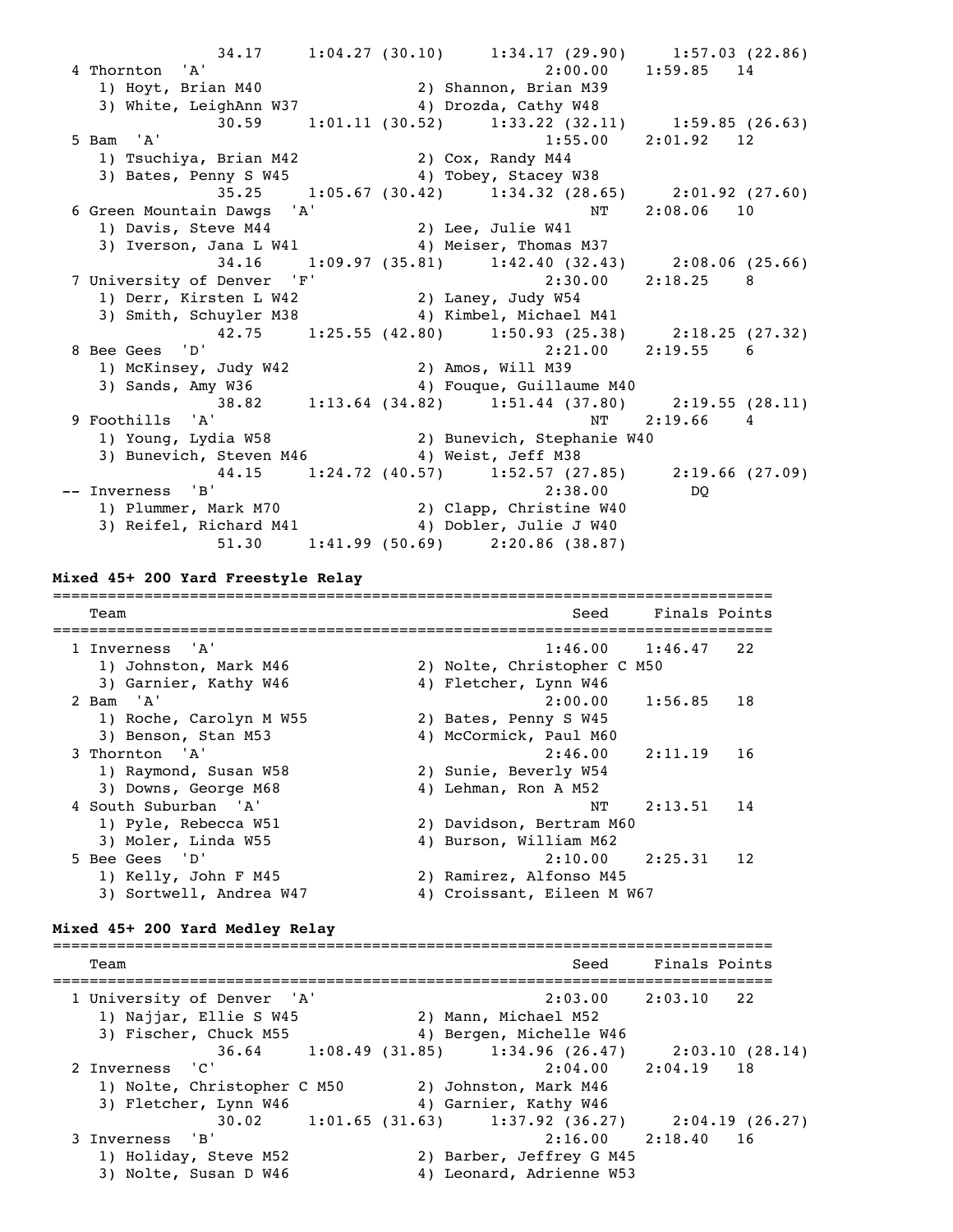32.53 1:05.03 (32.50) 1:42.79 (37.76) 2:18.40 (35.61) 4 South Suburban 'A' NT 2:26.80 14 1) Culp, Michael M51 2) Moler, Linda W55 3) Pyle, Rebecca W51 4) Burson, William M62 33.87 1:24.02 (50.15) 1:58.27 (34.25) 2:26.80 (28.53) 5 Bam 'A' 2:40.00 2:27.46 12 1) Benson, Stan M53 2) Roche, Carolyn M W55 3) Wohl Haan, Mary W53 4) Reynolds, Bing M66  $31.30$   $1:12.06$   $(40.76)$   $1:45.32$   $(33.26)$   $2:27.46$   $(42.14)$ <br>6 Bee Gees E'  $2:30.00$   $2:39.58$  10  $2:30.00$   $2:39.58$  10 1) Ramirez, Alfonso M45 2) Sortwell, Andrea W47 3) Haldeman, David M49 4) Croissant, Eileen M W67 38.87 1:25.24 (46.37) 1:56.18 (30.94) 2:39.58 (43.40) **Mixed 55+ 200 Yard Freestyle Relay** =============================================================================== Team Seed Finals Points =============================================================================== 1 Durango Masters 'A' NT 1:36.60 22 1) Jester, Mal M57 2) Nelson, MaryAnne W56 3) O'Brien, Trudy W57 4) Dodge, David M60 28.36 44.14 (15.78) 1:02.45 (18.31) 1:36.60 (34.15) 2 Inverness 'A' 2:15.00 2:16.56 18<br>1) Blodgett, Bob M56 2) Edwards, Morgan M62 1) Blodgett, Bob M56 2) Edwards, Morgan M62 3) Hashimoto, Christine W59 4) Ryman, Donna W70 **Mixed 55+ 200 Yard Medley Relay** =============================================================================== Team Seed Finals Points =============================================================================== 1 Durango Masters 'A' NT 2:20.95 22 1) Dodge, David M60 2) Nelson, MaryAnne W56 3) Jester, Mal M57 4) O'Brien, Trudy W57 34.94 1:16.17 (41.23) 1:46.64 (30.47) 2:20.95 (34.31) 2 Inverness 'A' 2:33.00 2:45.61 18 1) Hashimoto, Christine W59 2) Ryman, Donna W70 1) Hashimoto, Christine W59 2) Ryman, Donna W70<br>3) Edwards, Morgan M62 4) Blodgett, Bob M56 42.26 1:23.06 (40.80) 2:02.75 (39.69) 2:45.61 (42.86) Combined Team Scores - Through Event 48 1. University of Denver 2543 2. Inverness 1679 3. Bee Gees 1440 4. Bam 884 5. Durango Masters 805.5 6. Thornton 790.5 7. Aurora 699 8. Green Mountain Dawgs 634 9. Denver Athletic Club  $427$  10. Unattached  $418$ <br>11. Snow Mountain  $390$  12. Colorado Springs  $371.5$  11. Snow Mountain 390 12. Colorado Springs 371.5 13. South Suburban 340 13. Squid 340 15. Highlands Ranch 280 16. Rally Sport 239 11. Show Houncain<br>
13. South Suburban<br>
15. Highlands Ranch<br>
17. Colorado Masters<br>
236 18. Fort Collins Club 229<br>
236 18. Fort Collins Club 229<br>
239 16. Rally Sport<br>
236 18. Fort Collins Club 229<br>
201<br>
201<br>
201<br>
201<br>
201<br>
2 19. Foothills 214 20. Cheyene Masters 201 21. Team Vortex 161 22. Grand Junction 157 23. Pueblo Masters 151 24. Jefferson County Aquatic 72 25. Evergreen 70 26. Total Fitness 62 27. Montrose Marlins 46.5 28. Aspen Speedos 46 29. Glenwood Springs 33 30. Grand Valley Wave 20 31. Hrca Masters 16 32. Miramont 9 33. Walnut Creek Masters 8

Women - Team Rankings - Through Event 48

| 1. University of Denver |  | 1453 2. Inverness             | 582   |
|-------------------------|--|-------------------------------|-------|
| 3. Bee Gees             |  | 464 4. Thornton               | 397.5 |
| 5. Durango Masters      |  | 349.5 6. Green Mountain Dawgs | 302   |
| 7. Bam                  |  | 242 8. Highlands Ranch        | 235   |